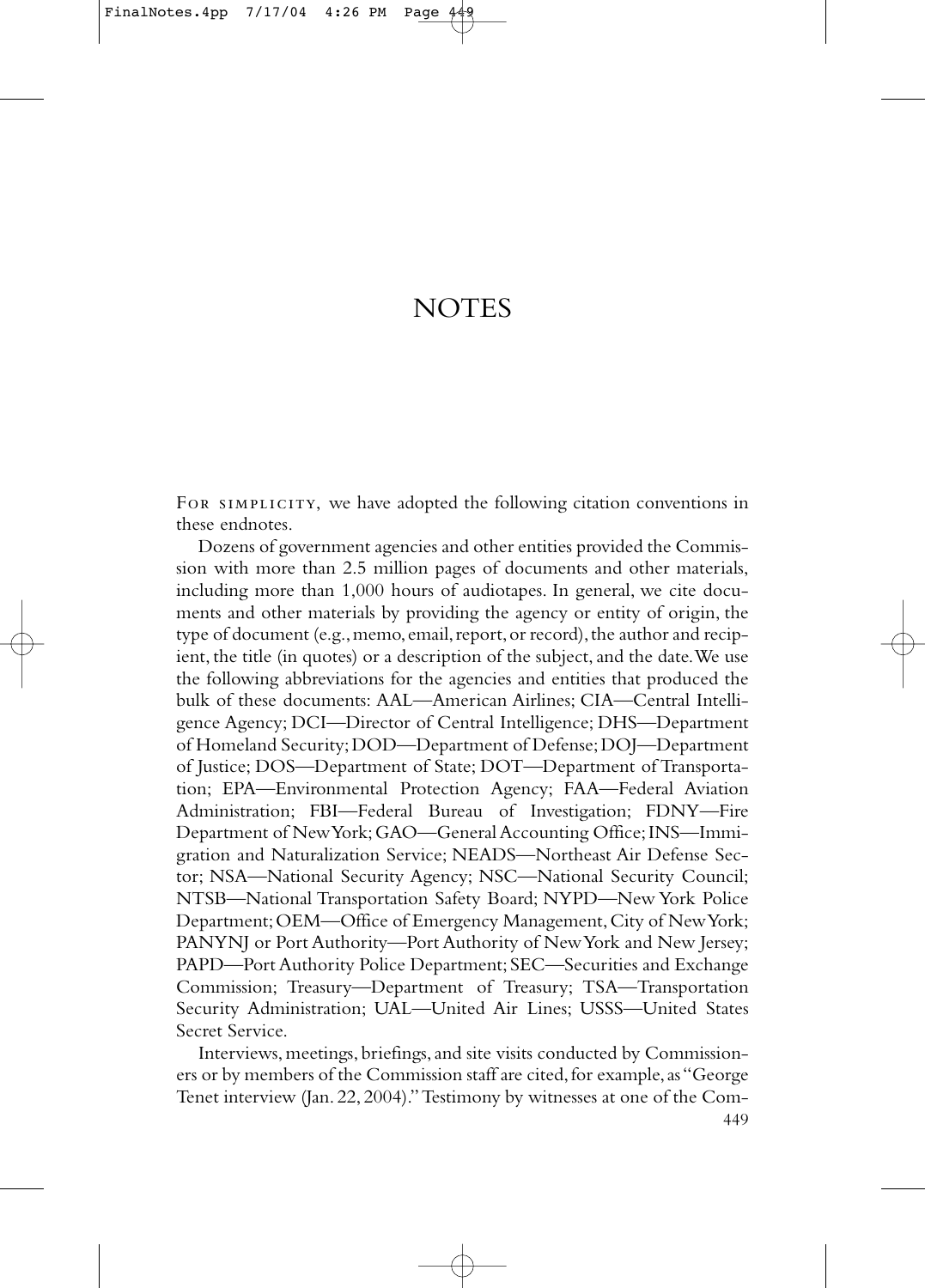mission's 12 public hearings is cited as "Condoleezza Rice testimony, Apr. 8, 2004."Written statements for the record provided by witnesses at one of our public hearings are cited as "Thomas Ridge prepared statement, May 19,  $2004$ "

At the request of intelligence community agencies (including the FBI), we use the first name and last initial,only the first name,or in a few instances an alias or title when referring to working-level employees in those agencies. At the request of several intelligence agencies, we cite most reports from the CIA and other intelligence agencies generically as "Intelligence report," followed by a description of the subject and date. In a few instances in which we were given access to highly sensitive documents or information, we cite generically to documents or information provided to the Commission.

Our investigation built on the work of many others, including the Joint Inquiry of the Senate Select Committee on Intelligence and the House Permanent Select Committee on Intelligence into Intelligence Community Activities Before and After the Terrorist Attacks of September 11, 2001, which we refer to as the "Joint Inquiry." We cite as "Joint Inquiry report, Dec. 2002" the Report of the U.S. Senate Select Committee on Intelligence and U.S. House Permanent Select Committee on Intelligence, S. Rep. No. 107-351, H.R. Rep. No. 107-792, 107th Cong., 2d sess. (2002), indicating "classified version" where appropriate. Testimony presented during hearings conducted by the Joint Inquiry is cited as "Joint Inquiry testimony of George Tenet,Oct. 17, 2002," indicating "closed hearing" where appropriate.We cite interviews conducted by the Joint Inquiry staff as "Joint Inquiry interview of Cofer Black," with the date of the interview.

Another major source for our investigation were the thousands of interviews conducted by the Federal Bureau of Investigation during its investigation of the 9/11 attacks, which it refers to as "Penttbom." FBI agents write up their interviews on forms called 302s, which we cite as "FBI report of investigation, interview of John Smith, Oct. 4, 2001," using the date of the interview.We cite interviews conducted by other agencies by agency name and date of the interview; for example, an interview conducted by the Department of Justice Office of Inspector General is cited as "DOJ Inspector General interview of Mary Jones, July 9, 2002."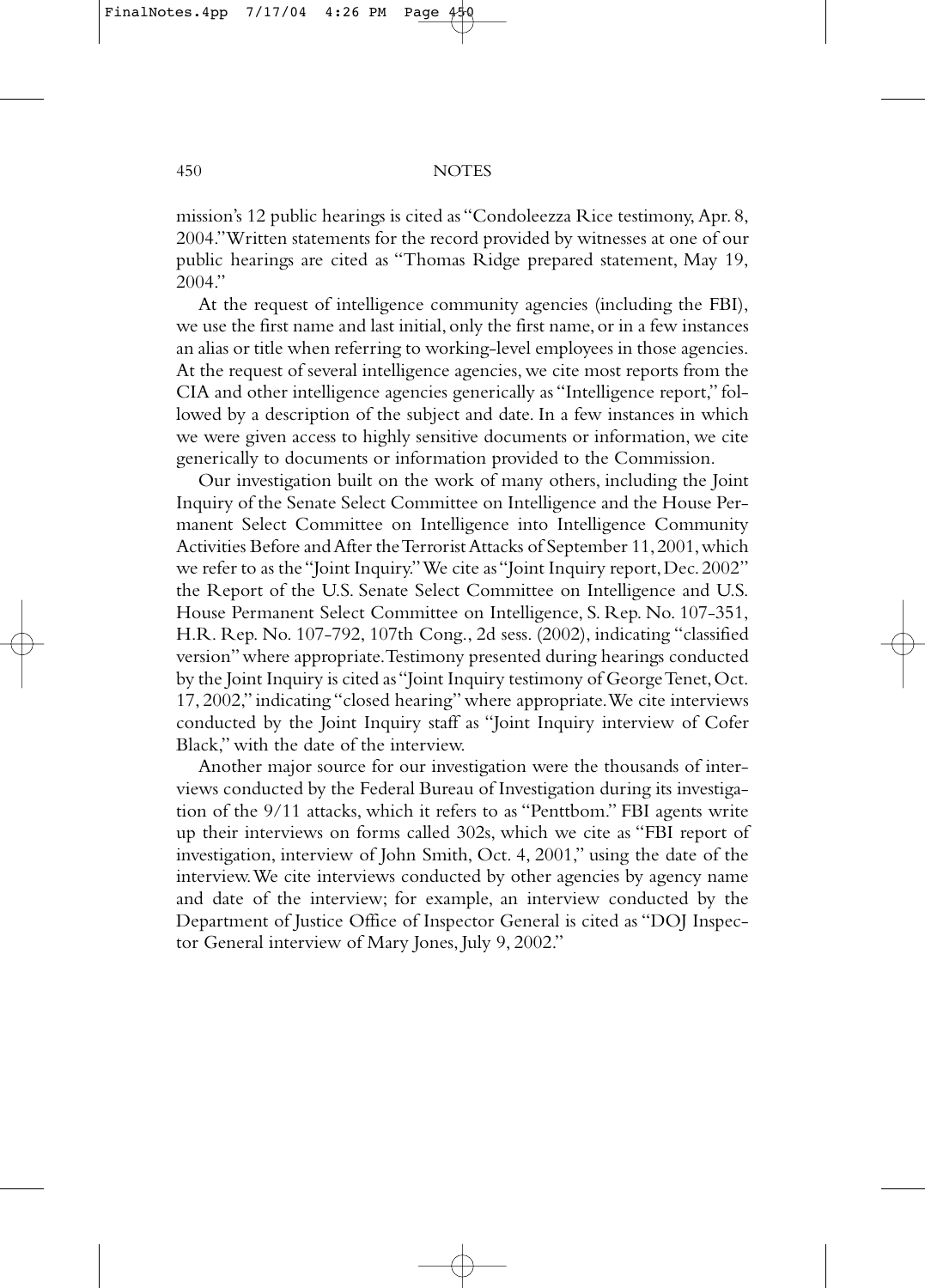#### **1 "We Have Some Planes"**

1. No physical, documentary, or analytical evidence provides a convincing explanation of why Atta and Omari drove to Portland, Maine, from Boston on the morning of September 10, only to return to Logan on Flight 5930 on the morning of September 11.However,Atta reacted negatively when informed in Portland that he would have to check in again in Boston. Michael Touhey interview (May 27, 2004).Whatever their reason, the Portland Jetport was the nearest airport to Boston with a 9/11 flight that would have arrived at Logan in time for the passengers to transfer to American Airlines Flight 11,which had a scheduled departure time of 7:45 A.M. See Tom Kinton interview (Nov. 6, 2003); Portland International Jetport site visit (Aug. 18, 2003).

Like the other two airports used by the 9/11 hijackers (Newark Liberty International Airport and Washington Dulles International Airport), Boston's Logan International Airport was a "Category X" airport: i.e., among the largest facilities liable to highest threat,and generally subject to greater security requirements.See FAA report,"Civil Aviation Security Reference Handbook,"May 1999,pp.117–118.Though Logan was selected for two of the hijackings (as were both American and United Airlines), we found no evidence that the terrorists targeted particular airports or airlines. Nothing stands out about any of them with respect to the only security layer that was relevant to the actual hijackings: checkpoint screening. See FAA briefing materials, "Assessment and Testing Data for BOS, EWR, and IAD," Oct. 24, 2001. Despite security problems at Logan (see, e.g., two local Fox 25 television investigative reports in February and April 2001, and an email in August 2001 from a former FAA special agent to the agency's leadership regarding his concerns about lax security at the airport), no evidence suggests that such issues entered into the terrorists' targeting: they simply booked heavily fueled east-to-west transcontinental flights of the large Boeing aircraft they trained to fly that were scheduled to take off at nearly the same time. See Matt Carroll, "Fighting Terror Sense of Alarm;Airlines Foiled Police Logan Probe," *Boston Globe,* Oct. 17, 2001, p. B1.

2. CAPPS was an FAA-approved automated system run by the airlines that scored each passenger's profile to identify those who might pose a threat to civil aviation.The system also chose passengers at random to receive additional security scrutiny.Ten out of the 19 hijackers (including 9 out of 10 on the two American Airlines flights) were identified via the CAPPS system. According to the procedures in place on 9/11, in addition to those flagged by the CAPPS algorithm,American's ticket agents were to mark as "selectees" those passengers who did not provide correct responses to the required security questions, failed to show proper identification, or met other criteria.See FAA report,"Air Carrier Standard Security Program,"May 2001,pp.75–76;FAA record of interview,Donna Thompson,Sept.23,2001;Chuck Severance interview (Apr.15,2004);Jim Dillon interview (Apr.15,2004);Diane Graney interview (Apr. 16, 2004). It appears that Atta was selected at random. See Al Hickson briefing (June 8, 2004).

3.The call was placed from a pay phone in Terminal C (between the screening checkpoint and United 175's boarding gate).We presume Shehhi made the call, but we cannot be sure. Logan International Airport site visit (Aug. 15, 2003); see also FBI response to Commission briefing request no. 6, undated (topic 11).

4. Flight 11 pushed back from Gate 32 in Terminal B at 7:40. See AAL response to the Commission's February 3, 2004, requests, Mar. 15, 2004.

5. See UAL letter,"Flight 175—11Sep01 Passenger ACI Check-in History," July 11, 2002. Customer service representative Gail Jawahir recalled that her encounter with the Ghamdis occurred at "shortly before 7 A.M.," and when shown photos of the hijackers, she indicated that Mohand al Shehri resembled one of the two she checked in (suggesting they were Banihammad and Shehri). However, she also recalled that the men had the same last name and had assigned seats on row 9 (i.e., the Ghamdis), and that account has been adopted here. In either case, she almost certainly was dealing with one set of the Flight 175 hijackers. See FBI reports of investigation, interviews of Gail Jawahir, Sept. 21, 2001; Sept. 28, 2001. Even had the hijackers been unable to understand and answer the two standard security questions,the only consequence would have been the screening of their carry-on and checked bags for explosives. See FAA report,"Air Carrier Standard Security Program," May 2001, p. 76.

6. For Flight 11, two checkpoints provided access to the gate.The second was opened at 7:15 A.M. The FAA conducted many screener evaluations between September 11,1999, and September 11, 2001. At the primary checkpoints, in aggregate, screeners met or exceeded the average for overall, physical search, and X-ray detection, while falling below the norm for metal detection. No FAA Special Assessments (by "red teams") were done at Logan security checkpoints during the two years prior to September 11, 2001. See FAA briefing materials, "Assessment and Testing Data for BOS, EWR, and IAD," Oct. 24, 2001.

7. See Air Transport Association/Regional Airlines Association (ATA/RAA) report,"Air Carriers Checkpoint Operations Guide,"Aug. 1999; FAA report,"Air Carrier Standard Security Program,"May 2001, appendix VI.

8. Mary Carol Turano interview (Mar. 11, 2004); FBI reports of investigation, interview of Nilda Cora, Oct. 4, 2001; interview of William Thomas, Sept. 14, 2001; interview of Jennifer Gore, Sept. 12, 2001; interview of Claudia Richey, Sept. 15, 2001; interview of Rosarito Rivera, Sept. 25, 2001.

9. See TSA report,"Selectee Status of September 11th Hijackers," undated. For boarding and seating information, see AAL record, SABRE information on Flight 11, Sept. 11, 2001.These boarding times from the American system are approximate only; for Flight 11, they indicated that some passengers "boarded" after the aircraft had pushed back from the gate. See AAL response to the Commission's February 3, 2004, requests, Mar. 15, 2004.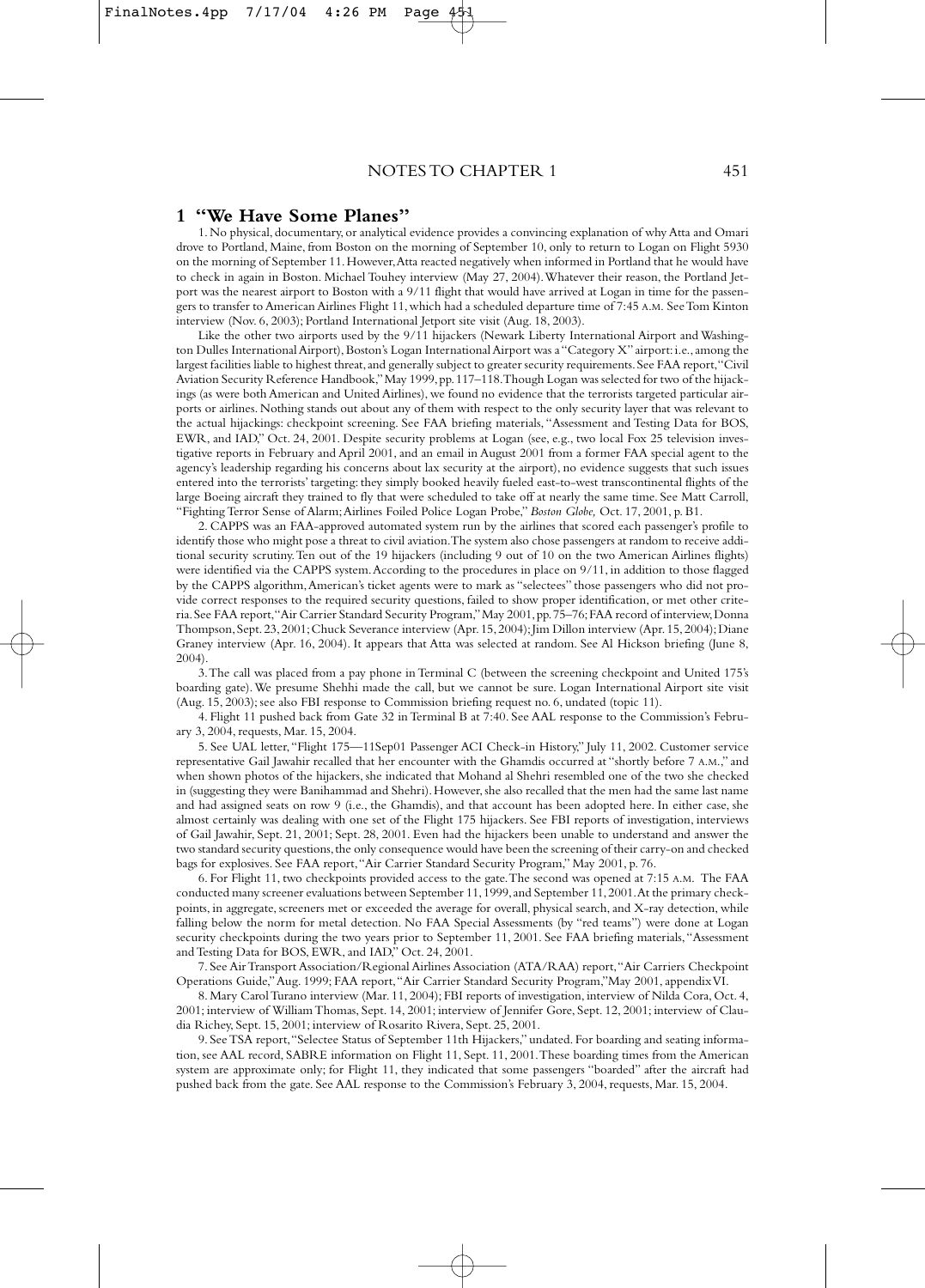10. See TSA report,"Selectee Status of September 11th Hijackers," undated; see also UAL letter,"Flight 175— 11 Sep01 Passenger ACI Check-in History," July 11, 2002.

11.The Hazmis checked in at 7:29; the airline has not yet been able to confirm the time of Hanjour's checkin. However, it had to have taken place by 7:35, when he appears on the checkpoint videotape. See AAL record, SABRE information for Flight 77, Sept. 11, 2001;AAL response to the Commission's February 3, 2004, requests, Mar. 15, 2004; Metropolitan Washington Airports Authority videotape, Dulles main terminal checkpoints, Sept. 11, 2001.

12.See TSA report,"Selectee Status of September 11th Hijackers,"undated;see also FAA report,"Selectee List AALA #77," undated; FBI report of investigation, interview of Vaughn Allex, Sept. 12, 2001;Vaughn Allex interview (July 13, 2004).

13.The FAA conducted many screener evaluations at Dulles between September 11, 1999, and September 11, 2001.While the test results for physical search exceeded the national average, both the metal detector and X-ray results were below average. See FAA briefing materials,"Assessment and Testing Data for BOS, EWR, and IAD," Oct. 24, 2001.

14. Metropolitan Washington Airports Authority videotape, Dulles main terminal checkpoints, Sept. 11, 2001; see also Tim Jackson interview (Apr. 12, 2004).

15. Metropolitan Washington Airports Authority videotape, Dulles main terminal checkpoints, Sept. 11, 2001; see also Tim Jackson interview (Apr. 12, 2004).

16. For investigation findings, see FAA report,"American Airlines Flight #77: Hijacking and Crash into the Pentagon, Sept. 11, 2001," undated. For screener evaluations, see Tim Jackson interview (Apr. 12, 2004).

17.See AAL record,SABRE information for Flight 77,Sept.11,2001;AAL response to the Commission's February 3, 2004, requests, Mar. 15, 2004.

18. UAL record, Flight 93 EWR bag loading status, Sept. 11, 2001; UAL record, Flight 93 EWR ACI passenger history, Sept. 11, 2001; UAL record, Flight 93 EWR full bag history, Sept. 11, 2001;TSA report,"Selectee Status of September 11th Hijackers," undated; FBI report,"The Final 24 Hours," Dec. 8, 2003.

19.The FAA conducted many screener evaluations at Newark between September 11, 1999, and September 11, 2001. Detection rates for metal detection, physical searches, and X-rays all met or exceeded the national averages. See FAA briefing materials,"Assessment and Testing Data for BOS, EWR, and IAD," Oct. 24, 2001; see also FAA report,"United Airlines Flight 93, September 11, 2001, Executive Report," Jan. 30, 2002.

20. UAL record, Flight 93 EWR ACI passenger history, Sept. 11, 2001; see also FBI report, "The Final 24 Hours," Dec. 8, 2003.

21.While Flights 11 and 77 were at or slightly above the average number of passengers for the respective flights that summer, Flights 175 and 93 were well below their averages.We found no evidence to indicate that the hijackers manipulated the passenger loads on the aircraft they hijacked. Financial records did not reveal the purchase of any tickets beyond those the hijackers used for themselves. See FBI response to Commission briefing request no. 6,undated (topic 8);AAL report,"Average Load Factor by Day-of-Week,"undated (for Flights 11 and 77 from June 11,2001,to Sept.9,2001);AAL response to the Commission's supplemental document requests,Jan.20,2004;UAL report, Flight 175 BOS-LAX Load Factors, undated (from June 1, 2001, to Sept. 11, 2001); UAL report,"Explanation of Load Factors," undated.

22. See AAL response to the Commission's February 3, 2004, requests, Mar. 15, 2004; AAL record, Dispatch Environmental Control/Weekly Flight Summary for Flight 11,Sept.11,2001;AAL report,"Flight Attendant Jump Seat Locations During Takeoff And Flight Attendant Typical Cabin Positions During Start of Cabin Service," undated;AAL report,"Passenger Name List, Flight 11/September 11," undated.

23. Commission analysis of NTSB and FAA air traffic control and radar data. See AAL record, Dispatch Environmental Control/Weekly Flight Summary for Flight 11,Sept.11,2001;NTSB report,"Flight Path Study—American Airlines Flight 11," Feb. 19, 2002; Bill Halleck and Peggy Houck interview (Jan. 8, 2004).The initial service assignments for flight attendants on American 11 would have placed Karen Martin and Bobbi Arestegui in first class;Sara Low and Jean Roger in business class;Dianne Snyder in the midcabin galley;Betty Ong and Amy Sweeney in coach; and Karen Nicosia in the aft galley. Jeffrey Collman would have been assigned to work in coach, but to assist in first class if needed. See AAL report, "Flight Attendant Jump Seat Locations During Takeoff And Flight Attendant Typical Cabin Positions During Start of Cabin Service," undated; Bob Jordan briefing (Nov. 20, 2003).

24. NTSB report,Air Traffic Control Recording—American Airlines Flight 11, Dec. 21, 2001; NTSB report, Air Traffic Control Recording—United Airlines Flight 175, Dec. 21, 2001. Given that the cockpit crew of American 11 had been acknowledging all previous instructions from air traffic control that morning within a matter of seconds, and that when the first reporting of the hijacking was received a short time later (the 8:19 call from Betty Ong) a number of actions had already been taken by the hijackers, it is most likely that the hijacking occurred at 8:14 A.M.

25.An early draft of an executive summary prepared by FAA security staff for the agency's leadership referred to an alleged report of a shooting aboard Flight 11.We believe this report was erroneous for a number of reasons there is no evidence that the hijackers purchased firearms, use of a gun would be inconsistent with the otherwise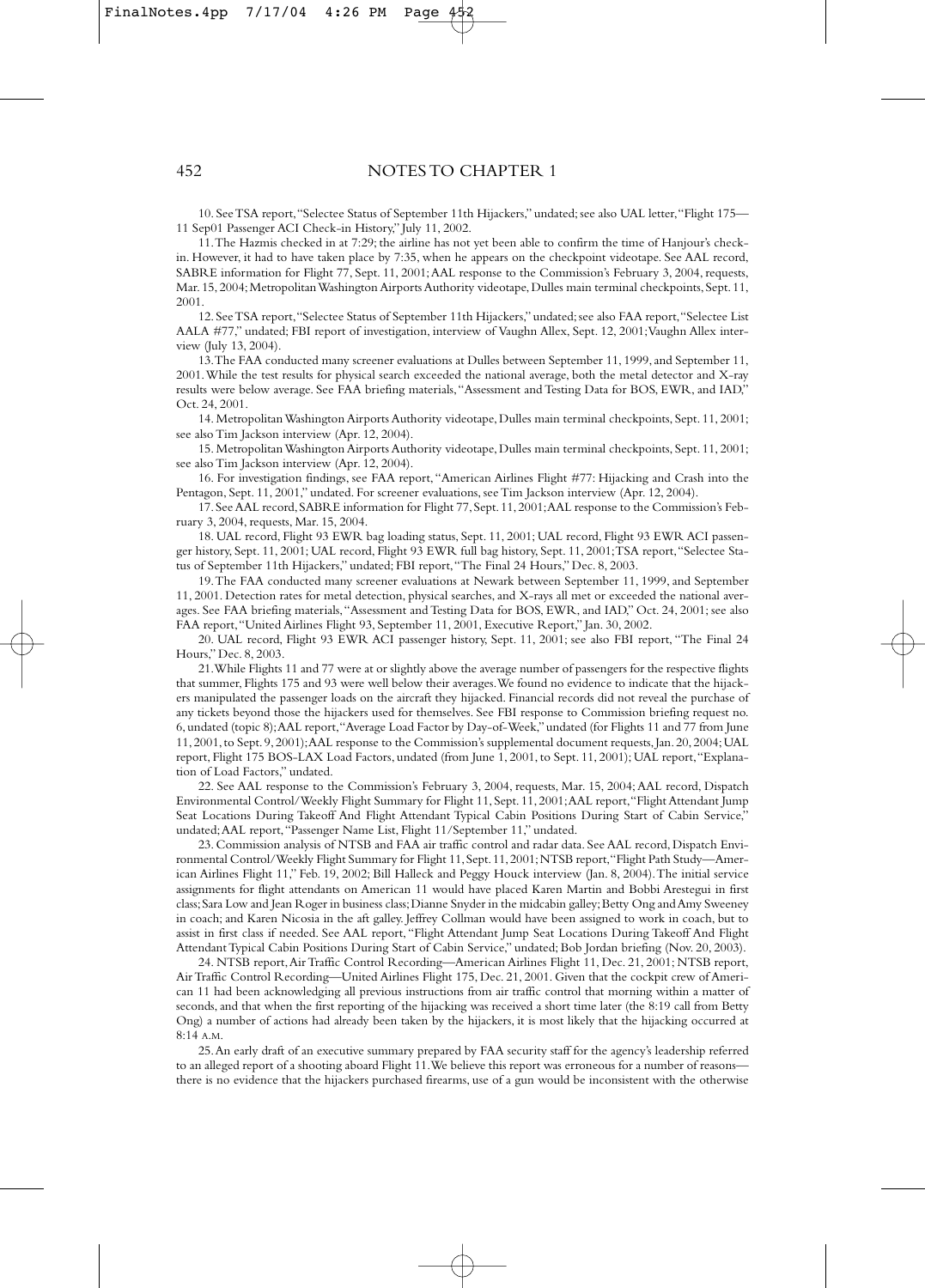common tactics employed by the hijackers, the alleged shooting victim was seated where witness accounts place the stabbing victim (9B), and, most important, neither Betty Ong nor Amy Sweeney, the only two people who communicated to the ground from aboard the aircraft, reported the presence of a gun or a shooting. Both reported knives and stabbings.AAL transcript, telephone call from Betty Ong to Nydia Gonzalez, Sept. 11, 2001;AAL transcript, telephone call from Nydia Gonzalez to Craig Marquis, Sept. 11, 2001;AAL transcript, telephone call from Nancy Wyatt to Ray Howland,Sept.11,2001;Michael Woodward interview (Jan.25,2004).The General Accounting Office looked into the gun story and was unable to corroborate it. GAO report, summary of briefing re investigation,Aug. 30, 2002.

26. Craig Marquis interview (Nov. 19, 2003); Michael Woodward interview (Jan. 25, 2004); Jim Dillon interview (Apr. 15, 2004). See also AAL transcript, telephone call from Betty Ong to Nydia Gonzalez, Sept. 11, 2001. At the time of the hijacking,American Airlines flight attendants all carried cockpit keys on their person. See Craig Marquis, Craig Parfitt, Joe Bertapelle, and Mike Mulcahy interview (Nov. 19, 2003).

27.AAL transcript, telephone call from Nydia Gonzalez to Craig Marquis, Sept. 11, 2001; Obituary,"Daniel Lewin," *Washington Post*, Sept. 22, 2001, p. B7.

28. AAL transcript, telephone call from Betty Ong to Nydia Gonzalez, Sept. 11, 2001; AAL transcript, telephone call from Nydia Gonzalez to Craig Marquis, Sept. 11, 2001. Regarding the claim of a bomb, see Michael Woodward interview (Jan. 25, 2004).

29. Calls to American's reservations office are routed to the first open line at one of several facilities, among them the center in Cary, N.C. See Nydia Gonzalez interview (Nov. 19, 2003). On standard emergency training, see FAA report, "Air Carrier Standard Security Program," May 2001, pp. 139j-139o; Don Dillman briefing (Nov. 18,2003);Bob Jordan briefing (Nov.20,2003).The call from Ong was received initially by Vanessa Minter and then taken over by Winston Sadler; realizing the urgency of the situation, he pushed an emergency button that simultaneously initiated a tape recording of the call and sent an alarm notifying Nydia Gonzalez, a supervisor, to pick up on the line. Gonzalez was paged to respond to the alarm and joined the call a short time later. Only the first four minutes of the phone call between Ong and the reservations center (Minter,Sadler,and Gonzalez) was recorded because of the time limit on the recently installed system. See Nydia Gonzalez interview (Nov. 19, 2003); Nydia Gonzalez testimony, Jan. 27, 2004.

30.AAL transcript, telephone call from Betty Ong to Nydia Gonzalez, Sept. 11, 2001.

31. See Nydia Gonzalez interview (Nov. 19, 2003); Craig Marquis interviews (Nov. 19, 2003;Apr. 26, 2004); AAL record, Dispatch Environmental Control/Weekly Flight Summary for Flight 11, Sept. 11, 2001; AAL transcript, telephone call from Bill Halleck to BOS ATC, Sept. 11, 2001.The Air Carrier Standard Security Program required airlines to immediately notify the FAA and FBI upon receiving information that an act or suspected act of airplane piracy was being committed.

32. See FAA recording, Boston Air Route Traffic Control Center, position 46R, at 8:25 A.M.;Air Traffic Control Recording—American Airlines Flight 11, Dec. 21, 2001. Starting at 8:22, Amy Sweeney attempted by airphone to contact the American Airlines flight services office at Logan, which managed the scheduling and operation of flight attendants. Sweeney's first attempt failed, as did a second at 8:24.When she got through to Nunez, the latter thought she had reported her flight number as 12. Michael Woodward, supervisor at the Boston office, hearing that a problem had been reported aboard an American airplane, went to American's gate area at Logan with his colleague Beth Williams.Woodward noted that the morning bank of flights had all departed Boston and the gate area was quiet. He further realized that Flight 12 had not even departed yet, so he and Williams returned to the office to try to clarify the situation. See FBI report,"American Airlines Airphone Usage," Sept. 20, 2001; Michael Woodward interview (Jan.25,2004).The phone call between Sweeney and Woodward lasted about 12 minutes (8:32–8:44) and was not taped.See AAL email,Woodward to Schmidt,"Flight 11 Account of events,"Sept.19,2001;AAL notes, Michael Woodward handwritten notes, Sept. 11, 2001; FBI report of investigation, interview of Michael Woodward, Sept. 13, 2001;AAL report, interview of Michael Woodward, Sept. 11, 2001;AAL transcript, telephone call from Nancy Wyatt to Ray Howland, Sept. 11, 2001.

33. See AAL transcript, telephone call from Nydia Gonzalez to Craig Marquis, Sept. 11, 2001; NTSB report, "Flight Path Study—American Airlines Flight 11," Feb. 19, 2002.AAL transcript, telephone call from Nydia Gonzalez to Craig Marquis, Sept. 11, 2001;AAL transcript, telephone call from Nancy Wyatt to Ray Howland, Sept. 11, 2001.

34. Michael Woodward interview (Jan. 25, 2004).

35.AAL transcript, telephone call from Nydia Gonzalez to Craig Marquis, Sept. 11, 2001; Michael Woodward interview (Jan. 25, 2004);AAL, Michael Woodward notes, Sept. 11, 2001.Also at this time American Airlines completed its "lockout"procedure for Flight 11,which restricted access to information about a hijacked flight in accordance with the Air Carrier Standard Security program. See FAA report,"Air Carrier Standard Security Program," May 2001, p. 110.

36.AAL transcript,telephone call from Nancy Wyatt to Ray Howland,Sept.11,2001;Michael Woodward interview (Jan. 25, 2004).

37.AAL transcript, telephone call from Nydia Gonzalez to Craig Marquis, Sept. 11, 2001.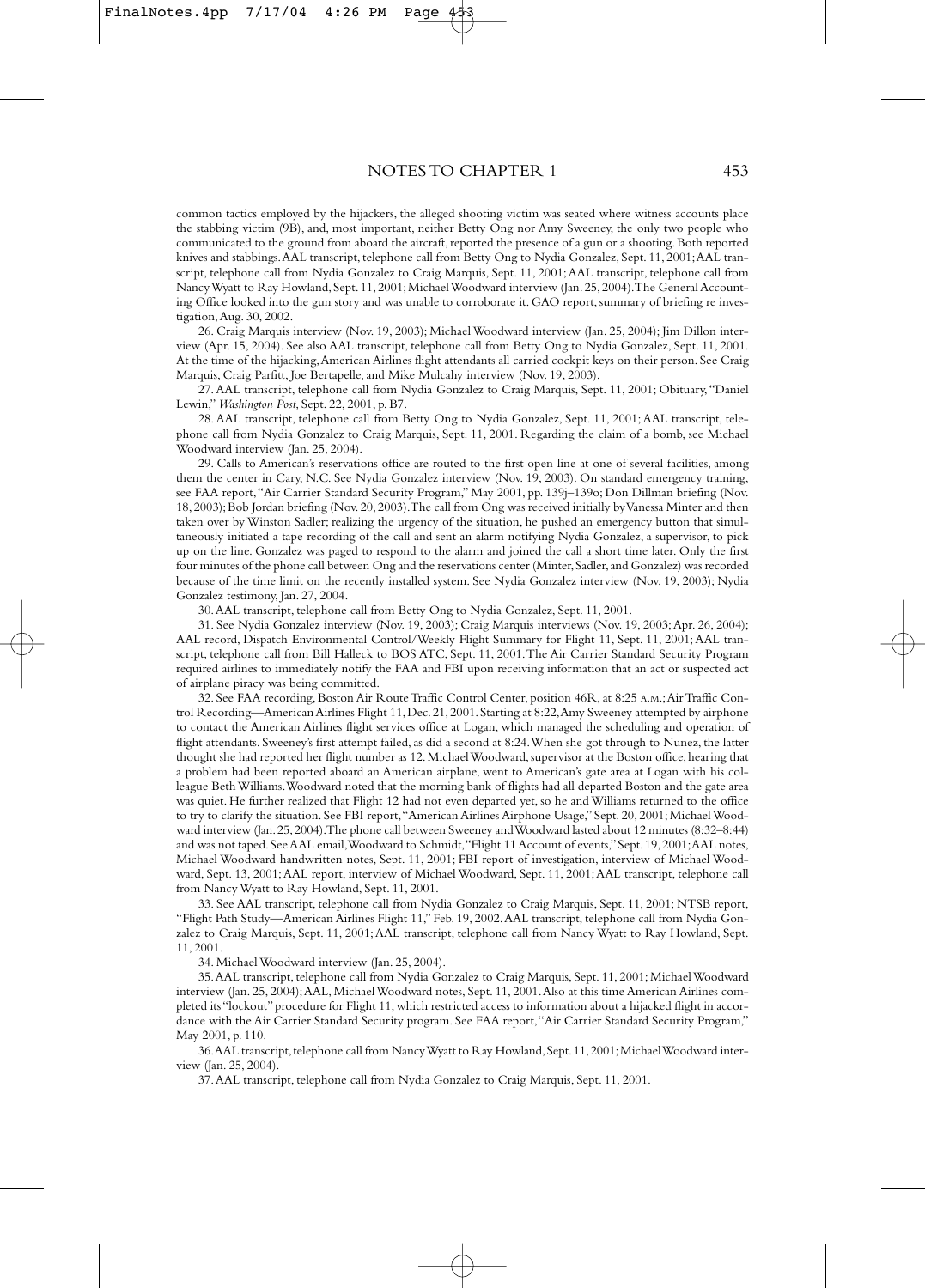38. Ibid.; Michael Woodward interview (Jan. 25, 2004).

39. NTSB report,"Flight Path Study—American Airlines Flight 11," Feb. 19, 2002.

40.The 56 passengers represented a load factor of 33.33 percent of the airplane's seating capacity of 168, below the 49.22 percent for Flight 175 on Tuesdays in the three-month period prior to September 11, 2001. See UAL report, Flight 175 BOS-LAX Load Factors, undated (from June 1, 2001, to Sept. 11, 2001). Nine passengers holding reservations for Flight 175 did not show for the flight.They were interviewed and cleared by the FBI.FAA report, "Executive Summary," Sept. 12, 2001; FAA report,"Executive Summary, Chronology of a Multiple Hijacking Crisis, September 11, 2001," Sept. 17, 2001; UAL record, Flight 175 ACARS report, Sept. 11, 2001; UAL record, Flight 175 Flight Data Recap, Sept. 11, 2001.

41.FAA report,"Executive Summary,"Sept.12,2001;FAA report,"Executive Summary,Chronology of a Multiple Hijacking Crisis, September 11, 2001," Sept. 17, 2001; NTSB report, "Flight Path Study—United Airlines 175," Feb. 19, 2002; NTSB report, Air Traffic Control Recording—United Airlines Flight 175, Dec. 21, 2001. At or around this time,flight attendants Kathryn Laborie and Alfred Marchand would have begun cabin service in first class;with Amy King and Robert Fangman in business class; and with Michael Tarrou,Amy Jarret, and Alicia Titus in economy class. See UAL report,"Flight 175 Flight Attendant Positions/Jumpseats," undated. United flight attendants, unlike those at American, did not carry cockpit keys. Instead, such keys were stowed in the cabin—on Flight 175, in the overhead bin above seats 1A and 1B in first class. See Don Dillman briefing (Nov. 18, 2003); Bob Jordan briefing (Nov. 20, 2003).

42. Asked by air traffic controllers at 8:37 to look for an American Airlines 767 (Flight 11), United 175 reported spotting the aircraft at 8:38. At 8:41,the flight crew reported having "heard a suspicious transmission"from another aircraft shortly after takeoff,"like someone keyed the mike and said everyone stay in your seats." See NTSB report, Air Traffic Control Recording—United Airlines Flight 175, Dec. 21, 2001.

43. See Marc Policastro interview (Nov. 21, 2003); FBI reports of investigation, interview of Lee Hanson, Sept. 11, 2001; interview of Marc Policastro, Sept. 11, 2001; interview of Louise Sweeney, Sept. 28, 2001; interview of Ronald May, Sept. 11, 2001. On both American 11 and United 175, Boeing 767 double-aisled aircraft, the hijackers arrayed themselves similarly: two seated in first class close to the cockpit door, the pilot hijacker seated close behind them, and at least one other hijacker seated close behind the pilot hijacker. Hijackers were seated next to both the left and right aisles. On American 77 and United 93, Boeing 757 single-aisle aircraft, the pilot hijacker sat in the first row, closest to the cockpit door. See FBI report,"Summary of Penttbom Investigation," Feb. 29, 2004, pp. 67-69;AAL schematics for Flight 11 and Flight 77; UAL schematics for Flight 175 and Flight 93.

44. NTSB report,"Flight Path Study—United Airlines 175," Feb. 19, 2002; NTSB report,Air Traffic Control Recording—United Airlines Flight 175, Dec. 21, 2001.

45. See FBI report of investigation, interview of Lee Hanson, Sept. 11, 2001.

46. Flight crew on board UAL aircraft could contact the United office in San Francisco (SAMC) simply by dialing \*349 on an airphone. See FBI report of investigation, interview of David Price, Jan. 24, 2002. At some point before 9:00, SAMC notified United's headquarters of the emergency call from the flight attendant. See Marc Policastro interview (Nov.21,2003);FBI report of investigation,interview of Marc Policastro,Sept.11,2001;Rich Miles interiew (Nov. 21, 2003).

47. NTSB report,"Flight Path Study—United Airlines 175," Feb. 19, 2002.

48. See FBI reports of investigation, interview of Julie Sweeney, Oct. 2, 2001; interview of Louise Sweeney, Sept. 28, 2001.

49. See FBI report of investigation, interview of Lee Hanson, Sept. 11, 2001.

50. See ibid.; interview of Louise Sweeney, Sept. 28, 2001.

51. NTSB report,"Flight Path Study—United Airlines 175," Feb. 19, 2002.

52. AAL report,"Flight Attendant Jump Seat Locations During Takeoff And Flight Attendant Typical Cabin Positions During Start of Cabin Service," undated;AAL email,Young to Clark,"Flight Crews," Sept. 12, 2001;AAL record, Dispatch Environmental Control/Weekly Flight Summary for Flight 11, Sept. 11, 2001.

53.AAL record, System Operations Command Center (SOCC) log, Sept. 11, 2001, p. 2; NTSB report,"Flight Path Study—American Airlines Flight 77," Feb. 19, 2002. Flight attendant Renee May would likely have started working in the first-class galley; Michele Heidenberger would have been in the aft galley; Jennifer Lewis would have been in first class; and Kenneth Lewis would have been in the main cabin. On cabin service, see AAL report, "Flight Attendant Jump Seat Locations During Takeoff And Flight Attendant Typical Cabin Positions During Start of Cabin Service," undated. For cruising altitude, see NTSB report,"Flight Path Study—American Airlines Flight 77," Feb. 19, 2002. On events in the cabin, see FAA recording, Indianapolis Air Traffic Control Center, position HNN R, Sept. 11, 2001; FBI report of investigation, interview of Theodore Olson, Sept. 11, 2001; FBI report of investigation, interview of Ronald and Nancy May, Sept. 12, 2001; AAL record, Dispatch Environmental Control/Weekly Flight Summary for Flight 11, Sept. 11, 2001.

54.Air traffic control notified American's headquarters of the problem, and the airline began attempts to contact the flight by 8:59 via ACARS. See NTSB report,"Flight Path Study—American Airlines Flight 77," Feb. 19, 2002. On American 11, the transponder signal was turned off at 8:21; on United 175, the code was changed at 8:47; on American 77, the signal was turned off at 8:56; and on United 93, the signal was turned off at 9:41. See FAA report,"Summary of Air Traffic Hijack Events:September 11,2001,"Sept.17,2001;Richard Byard interview (Sept.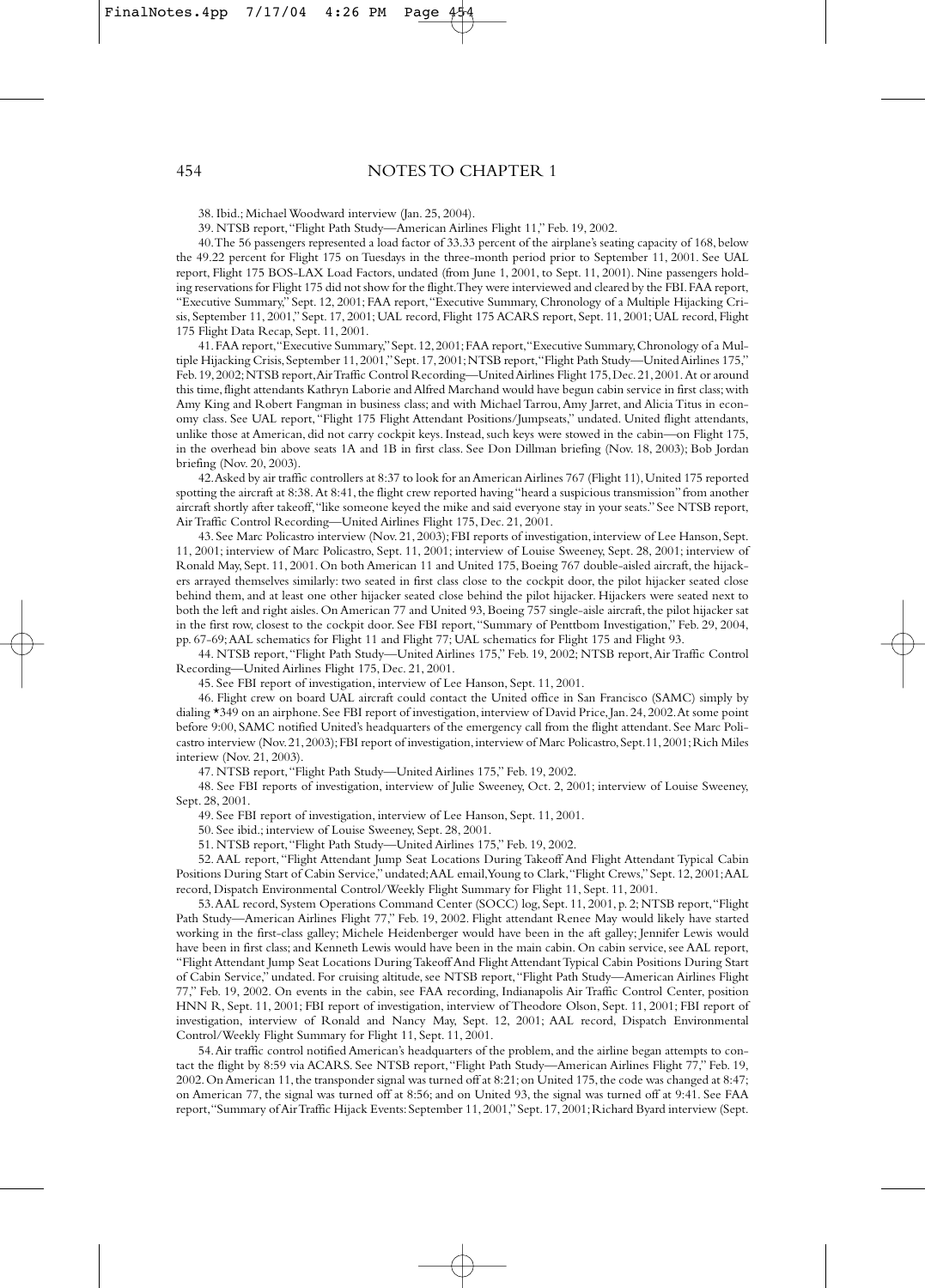24,2003);Linda Povinelli interview (Sept.24,2003);see also NTSB report,Air Traffic Control Recording—American Airlines Flight 77, Dec. 21, 2001;AAL record, Dispatch Environmental Control/Weekly Flight Summary for Flight 11, Sept. 11, 2001.

55. Gerard Arpey interview (Jan. 8, 2004); Larry Wansley interview (Jan. 8, 2004);AAL record, System Operations Command Center (SOCC) log, Sept. 11, 2001.

56. FBI report,"American Airlines Airphone Usage," Sept. 20, 2001; FBI report of investigation, interview of Ronald and Nancy May, Sept. 12, 2001.

57.The records available for the phone calls from American 77 do not allow for a determination of which of four "connected calls to unknown numbers" represent the two between Barbara and Ted Olson, although the FBI and DOJ believe that all four represent communications between Barbara Olson and her husband's office (all family members of the Flight 77 passengers and crew were canvassed to see if they had received any phone calls from the hijacked flight, and only Renee May's parents and Ted Olson indicated that they had received such calls).The four calls were at 9:15:34 for 1 minute, 42 seconds; 9:20:15 for 4 minutes, 34 seconds; 9:25:48 for 2 minutes, 34 seconds; and 9:30:56 for 4 minutes, 20 seconds. FBI report,"American Airlines Airphone Usage," Sept. 20, 2001; FBI report of investigation, interview of Theodore Olson, Sept. 11, 2001; FBI report of investigation, interview of Helen Voss, Sept. 14, 2001;AAL response to the Commission's supplemental document request, Jan. 20, 2004.

58. FBI report,"American Airlines Airphone Usage," Sept. 20, 2001; FBI report of investigation, interview of Theodore Olson, Sept. 11, 2001.

59. See FAA report,"Report of Aircraft Accident," Nov. 13, 2001; John Hendershot interview (Dec. 22, 2003); FAA report,"Summary of Air Traffic Hijack Events: September 11, 2001," Sept. 17, 2001; NTSB report,"Flight Path Study—American Airlines Flight 77," Feb. 19, 2002; Commission analysis of radar data.

60.See FAA report,"Summary of Air Traffic Hijack Events:September 11,2001,"Sept.17,2001;NTSB report, "Flight Path Study—American Airlines Flight 77," Feb. 19, 2002; FAA report,"Report of Aircraft Accident," Nov. 13, 2001.

61. See NTSB report,"Flight Path Study—American Airlines Flight 77," Feb. 19, 2002;TSA report,"Criminal Acts Against Civil Aviation for 2001,"Aug. 20, 2002, p. 41.

62.The flight attendant assignments and seating included Chief Flight Attendant Deborah Welsh (first class, seat J1 at takeoff); Sandra Bradshaw (coach, seat J5);Wanda Green (first class, seat J4); Lorraine Bay (coach, seat J3); and CeeCee Lyles (coach, seat J6). See UAL response to Commission questions for the record,Apr. 5, 2004; FAA report,"Chronology of the September 11 Attacks and Subsequent Events Through October 24, 2001," undated; UAL records, copies of electronic boarding passes for Flight 93, Sept. 11, 2001; Bob Varcadipane interview (May 4, 2004); Newark Tower briefing (May 4, 2004).

63.Although the flight schedule indicates an 8:00 A.M. "departure," this was the time the plane left the gate area.Taxiing from the gate to the runway normally took about 15 minutes. Bob Varcadipane interview (May 4, 2004); Newark Tower briefing (May 4, 2004).

64. Commission analysis of FAA air traffic control data. On the FAA's awareness of multiple hijackings, see AAL transcript, telephone call from Nydia Gonzalez to Craig Marquis, Sept. 11, 2001; Craig Marquis interview (Nov.19,2003);AAL record,System Operations Command Center (SOCC) log,Sept.11,2001;UAL System Operations Control briefing (Nov. 20, 2003); Rich Miles interview (Nov. 21, 2003); UAL report, "Timeline: Dispatch/SMFDO Activities—Terrorist Crisis," undated.

65.FAA audio file,Boston Center,position 46R,8:24:38 and 8:24:56;Peter Zalewski interview (Sept.23,2003).

66. On September 6, 1970, members of the Popular Front for the Liberation of Palestine hijacked a Pan American Boeing 747, a TWA Boeing 707, and a Swissair DC-8. On September 9, a British airliner was hijacked as well. An attempt to hijack an Israeli airliner was thwarted.The Pan American plane landed in Cairo and was blown up after its passengers were released.The other three aircraft were flown to Dawson Field, near Amman, Jordan; the passengers were held captive, and the planes were destroyed.The international hijacking crisis turned into a civil war, as the Jordanian government used force to restore its control of the country. See FAA report, Civil Aviation Reference Handbook, May 1999, appendix D.

The FAA knew or strongly suspected that Flight 11 was a hijacking 11 minutes after it was taken over; Flight 175, 9 minutes after it was taken over.There is no evidence to indicate that the FAA recognized Flight 77 as a hijacking until it crashed into the Pentagon.

67.FAA audio file,Herndon Command Center,line 5114,9:07:13;FAA audio file,Herndon Command Center,position 15,9:19. At 9:07,Boston Air Traffic Control Center recommended to the FAA Command Center that a cockpit warning be sent to the pilots of all commercial aircraft to secure their cockpits.While Boston Center sent out such warnings to the commercial flights in its sector, we could find no evidence that a nationwide warning was issued by the ATC system.

68. Ellen King interview (Apr. 5, 2004). FAA air traffic control tapes indicate that at 9:19 the FAA Air Traffic Control System Command Center in Herndon ordered controllers to send a cockpit warning to Delta 1989 because, like American 11 and United 175, it was a transcontinental flight departing Boston's Logan Airport.

69. For American Airlines' response, see AAL briefing (Apr. 26, 2004). For Ballinger's warnings, see Ed Ballinger interview (Apr. 14, 2004). A companywide order for dispatchers to warn cockpits was not issued until 9:21. See UAL report, "Timeline: Dispatch/SMFDO Activities—Terrorist Crisis," undated. While one of Ballinger's col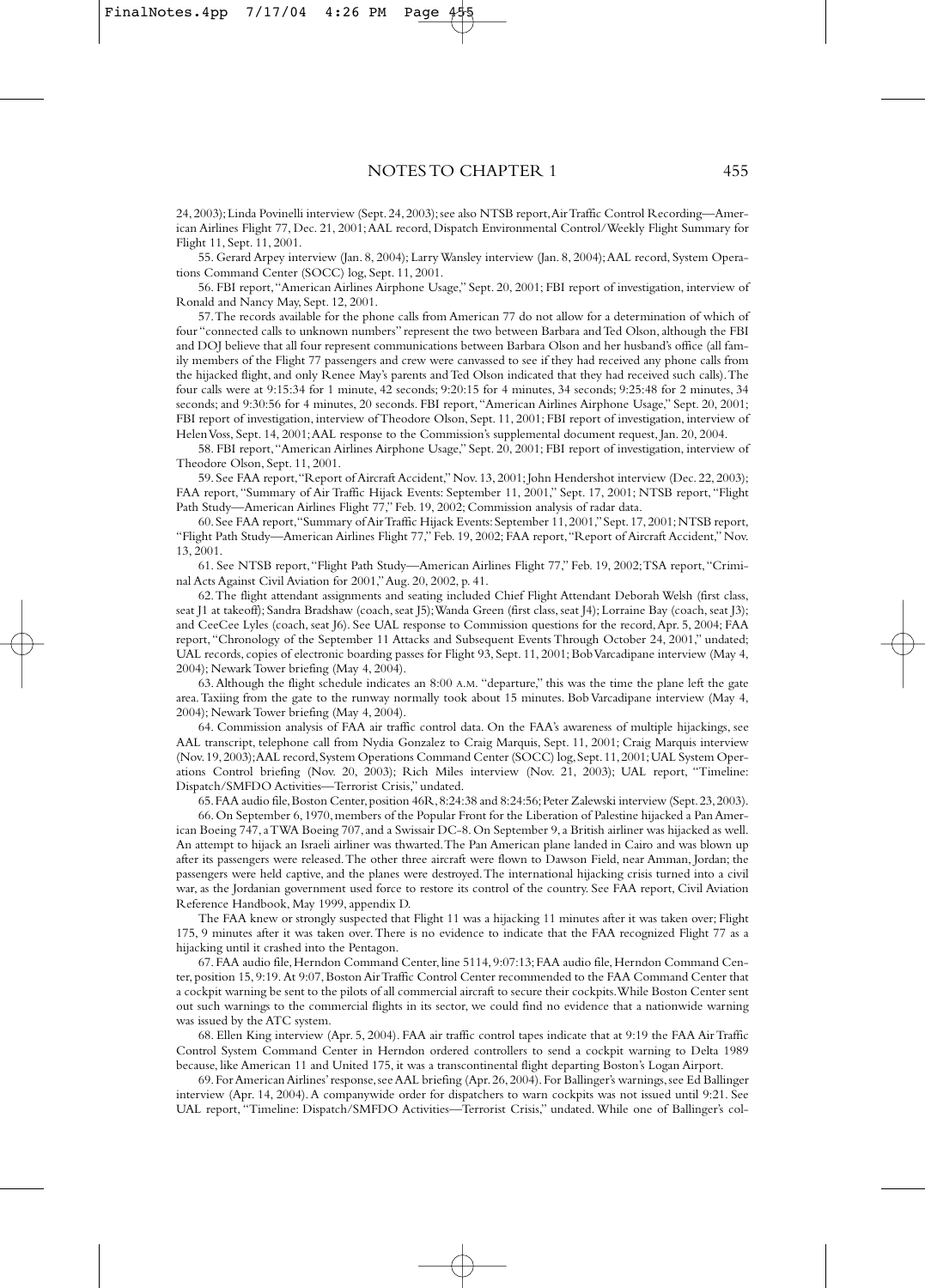leagues assisted him,Ballinger remained responsible for multiple flights.See Ed Ballinger interview (Apr.14,2004). American Airlines'policy called for the flight dispatcher to manage only the hijacked flight,relieving him of responsibilities for all other flights. On American Airlines' policy, see Craig Marquis, Craig Parfitt, Joe Bertapelle, and Mike Mulcahy interview (Nov. 19, 2003). United Airlines had no such "isolation" policy. UAL System Operations Control briefing (Nov. 20, 2003).

70. On FDR, see NTSB report,"Specialist's Factual Report of Investigation—Digital Flight Data Recorder" for United Airlines Flight 93, Feb. 15, 2002; on CVR, see FBI report,"CVR from UA Flight #93," Dec. 4, 2003; Commission review of Aircraft Communication and Reporting System (ACARS) messages sent to and from Flight 93 (which indicate time of message transmission and receipt); see UAL record, Ed Ballinger ACARS log, Sept. 11, 2001.At 9:22, after learning of the events at the World Trade Center, Melody Homer, the wife of co-pilot Leroy Homer, had an ACARS message sent to her husband in the cockpit asking if he was okay. See UAL record, ACARS message, Sept. 11, 2001.

71. On FDR, see NTSB report,"Specialist's Factual Report of Investigation—Digital Flight Data Recorder" for United Airlines Flight 93, Feb. 15, 2002; on CVR, see FBI report,"CVR from UA Flight #93," Dec. 4, 2003; FAA report,"Summary of Air Traffic Hijack Events: September 11, 2001," Sept. 17, 2001; NTSB report,Air Traffic Control Recording—United Airlines Flight 93, Dec. 21, 2001.

72.The 37 passengers represented a load factor of 20.33 percent of the plane's seating capacity of 182, considerably below the 52.09 percent for Flight 93 on Tuesdays in the three-month period prior to September 11 (June 11–September 4,2001).See UAL report,Flight 93 EWR-SFO load factors,undated.Five passengers holding reservations for Flight 93 did not show for the flight.All five were interviewed and cleared by the FBI.FBI report,"Flight #93 'No Show' Passengers from 9/11/01," Sept. 18, 2001.

73. INS record,Withdrawal of Application for Admission for Mohamed al Kahtani,Aug. 4, 2001.

74. See FAA regulations,Admission to flight deck, 14 C.F.R. § 121.547 (2001); UAL records, copies of boarding passes for United 93,Sept.11,2001.One passenger reported that ten first-class passengers were aboard the flight. If that number is accurate, it would include the four hijackers. FBI report of investigation, interview of Lisa Jefferson,Sept.11,2001;UAL record,Flight 93 passenger manifest,Sept.11,2001.All but one of the six passengers seated in the first-class cabin communicated with the ground during the flight, and none mentioned anyone from their cabin having gone into the cockpit before the hijacking. Moreover, it is unlikely that the highly regarded and experienced pilot and co-pilot of Flight 93 would have allowed an observer into the cockpit before or after takeoff who had not obtained the proper permission. See UAL records, personnel files of Flight 93 pilots. For jumpseat information,see UAL record,Weight and Balance Information for Flight 93 and Flight 175,Sept.11,2001;AAL records, Dispatch Environmental Control/Weekly Flight Summary for Flight 11 and Flight 77, Sept. 11, 2001.

75. Like Atta on Flight 11, Jarrah apparently did not know how to operate the communication radios; thus his attempts to communicate with the passengers were broadcast on the ATC channel. See FBI report,"CVR from UA Flight #93," Dec. 4, 2003.Also, by 9:32 FAA notified United's headquarters that the flight was not responding to radio calls. According to United, the flight's nonresponse and its turn to the east led the airline to believe by 9:36 that the plane was hijacked. See Rich Miles interview (Nov. 21, 2003); UAL report, "United dispatch SMFDO activities—terrorist crisis," Sept. 11, 2001.

76. In accordance with FAA regulations, United 93's cockpit voice recorder recorded the last 31 minutes of sounds from the cockpit via microphones in the pilots' headsets, as well as in the overhead panel of the flight deck. This is the only recorder from the four hijacked airplanes to survive the impact and ensuing fire.The CVRs and FDRs from American 11 and United 175 were not found,and the CVR from American Flight 77 was badly burned and not recoverable. See FBI report, "CVR from UA Flight #93," Dec. 4, 2003; see also FAA regulations, 14 C.F.R. §§ 25.1457, 91.609, 91.1045, 121.359; Flight 93 CVR data.A transcript of the CVR recording was prepared by the NTSB and the FBI.

77.All calls placed on airphones were from the rear of the aircraft.There was one airphone installed in each row of seats on both sides of the aisle. The airphone system was capable of transmitting only eight calls at any one time. See FBI report of investigation, airphone records for flights UAL 93 and UAL 175 on Sept. 11, 2001, Sept. 18, 2001.

78. FAA audio file, Cleveland Center, position Lorain Radar; Flight 93 CVR data; FBI report, "CVR from UA Flight #93," Dec. 4, 2003.

79. FBI reports of investigation, interviews of recipients of calls from Todd Beamer, Sept. 11, 2001, through June 11, 2002; FBI reports of investigation, interviews of recipients of calls from Sandy Bradshaw, Sept. 11, 2001, through Oct. 4, 2001.Text messages warning the cockpit of Flight 93 were sent to the aircraft by Ed Ballinger at 9:24. See UAL record, Ed Ballinger's ACARS log, Sept. 11, 2001.

80.We have relied mainly on the record of FBI interviews with the people who received calls.The FBI interviews were conducted while memories were still fresh and were less likely to have been affected by reading the accounts of others or hearing stories in the media. In some cases we have conducted our own interviews to supplement or verify the record. See FBI reports of investigation, interviews of recipients of calls from Todd Beamer, Mark Bingham,Sandy Bradshaw,Marion Britton,Thomas Burnett,Joseph DeLuca,Edward Felt,Jeremy Glick,Lauren Grandcolas, Linda Gronlund, CeeCee Lyles, Honor Wainio.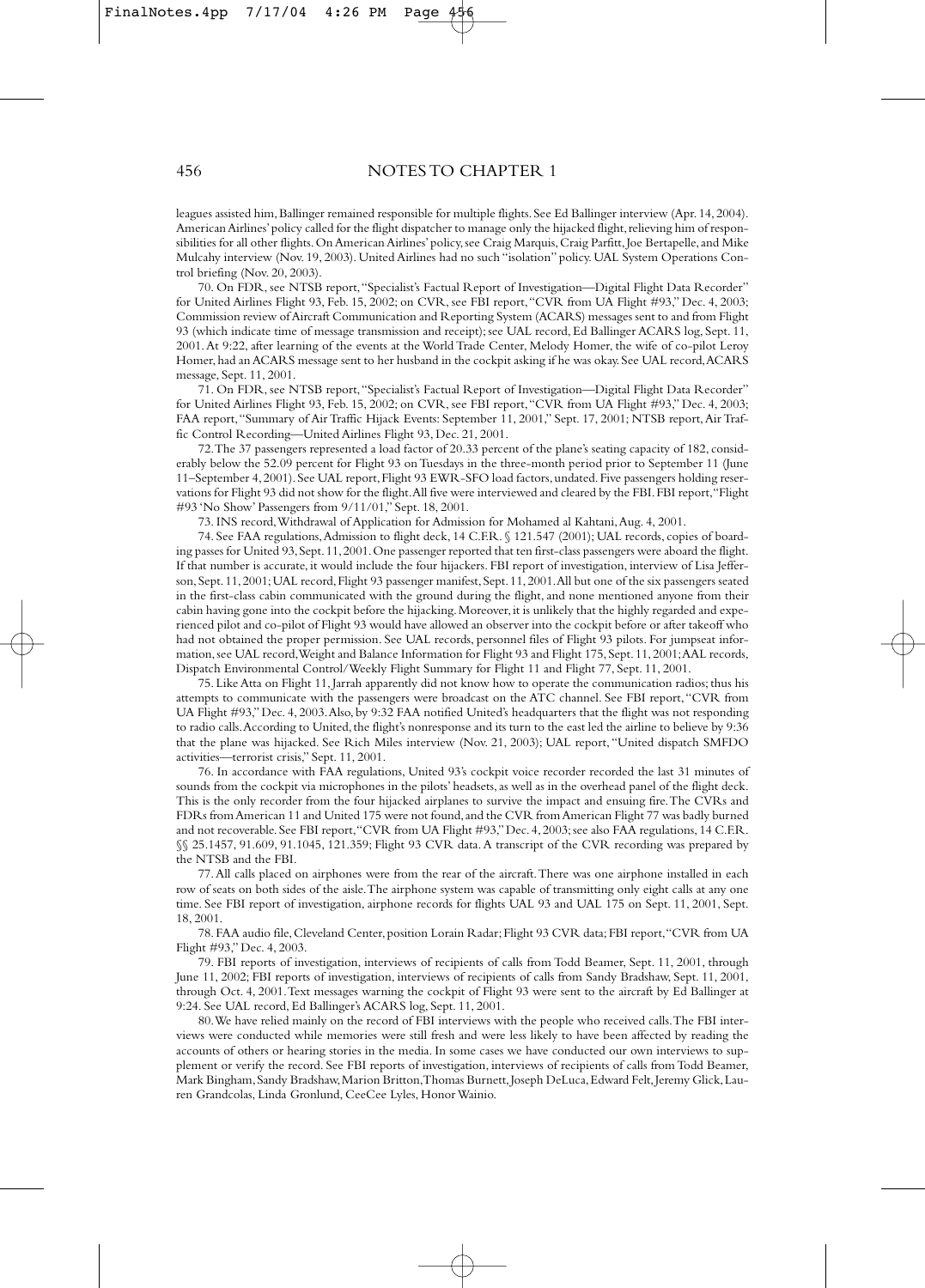81. FBI reports of investigation, interviews of recipients of calls from Thomas Burnett, Sept. 11, 2001; FBI reports of investigation, interviews of recipients of calls from Marion Britton, Sept. 14, 2001, through Nov. 8, 2001; Lisa Jefferson interview (May 11, 2004); FBI report of investigation, interview of Lisa Jefferson, Sept. 11, 2001; Richard Belme interview (Nov. 21, 2003).

82.See Jere Longman,*Among the Heroes—United Flight 93 and the Passengers and Crew Who Fought Back* (Harper-Collins, 2002), p. 107; Deena Burnett interview (Apr. 26, 2004); FBI reports of investigation, interviews of recipients of calls from Jeremy Glick, Sept. 11, 2001, through Sept. 12, 2001; Lyzbeth Glick interview (Apr. 22, 2004). Experts told us that a gunshot would definitely be audible on the CVR.The FBI found no evidence of a firearm at the crash site of Flight 93. See FBI response to Commission briefing request no. 6, undated (topic 11).The FBI collected 14 knives or portions of knives at the Flight 93 crash site. FBI report,"Knives Found at the UA Flight 93 Crash Site," undated.

83. FBI response to Commission briefing request no. 6, undated (topic 11); FBI reports of investigation, interviews of recipients of calls from Jeremy Glick, Sept. 11, 2001, through Sept. 12, 2001.

84. See FBI reports of investigation, interviews of recipients of calls from United 93.

85. FBI reports of investigation, interviews of recipients of calls from United 93. For quote, see FBI report of investigation, interview of Philip Bradshaw, Sept. 11, 2001; Philip Bradshaw interview (June 15, 2004); Flight 93 FDR and CVR data.At 9:55:11 Jarrah dialed in the VHF Omni-directional Range (VOR) frequency for the VOR navigational aid at Washington Reagan National Airport, further indicating that the attack was planned for the nation's capital.

86. Flight 93 FDR and CVR data.

87. Ibid.

88. Ibid.

89.Ibid.The CVR clearly captured the words of the hijackers,including words in Arabic from the microphone in the pilot headset up to the end of the flight.The hijackers' statements, the clarity of the recording, the position of the microphone in the pilot headset, and the corresponding manipulations of flight controls provide the evidence.The quotes are taken from our listening to the CVR, aided by an Arabic speaker.

90. In 1993, a Lufthansa aircraft was hijacked from its Frankfurt to Cairo route and diverted to JFK Airport in New York.The event lasted for 11 hours and was resolved without incident.Tamara Jones and John J. Goldman, "11-Hour Hijack Ends Without Injury in N.Y.," *Los Angeles Times*, Feb. 12, 1993, p.A1.

91.The second half of the twentieth century witnessed a tremendous growth of the air transport industry, and the FAA's corresponding responsibilities grew enormously from the 1960s through 2001.Throughout that time, the FAA focused on setting and maintaining safety and efficiency standards.Since no plane had been hijacked inside the United States since 1991, sabotage was perceived as the most significant threat to civil aviation. For a broader discussion of the perception of the threat, see section 3.3.

92. FAA report, "Administrator's Fact Book," July 2001; Benedict Sliney interview (May 21, 2004); John McCartney interview (Dec. 17, 2003).

93.FAA regulations,Air Traffic Control transponder and altitude reporting equipment and use,14 CFR § 91.215 (2001).

94. DOD radar files, 84th Radar Evaluation Squadron,"9/11 Autoplay," undated; Charles Thomas interview (May 4, 2004); John Thomas interview (May 4, 2004); Joseph Cooper interview (Sept. 22, 2003); Tim Spence interview (Sept. 30, 2003). For general information on approaching terminals, see FAA report,"Aeronautical Information Manual," Feb. 19, 2004.Times assigned to audio transmissions were derived by the Commission from files provided by the FAA and the Northeast Air Defense Sector (NEADS) based on audio time stamps contained within the files provided by the sender. FAA tapes are certified accurate to Universal Coordinated Time by quality assurance specialists at FAA air traffic facilities. NEADS files are time-stamped as accurate to the Naval Observatory clock.We also compared audio times to certified transcripts when available.

95. FAA Boston Center site visit (Sept. 22–24, 2003).

96. NORAD's mission is set forth in a series of renewable agreements between the United States and Canada. According to the agreement in effect on 9/11, the "primary missions" of NORAD were "aerospace warning" and "aerospace control" for North America.*Aerospace warning* was defined as "the monitoring of man-made objects in space and the detection, validation, and warning of attack against North America whether by aircraft, missiles, or space vehicles." *Aerospace control* was defined as "providing surveillance and control of the airspace of Canada and the United States." See DOS memo, Exchange of Notes Between Canada and the United States Regarding Extension of the NORAD Agreement, Mar. 28, 1996; see also DOS press release,"Extension of NORAD Agreement," June 16, 2000 (regarding the extension of the 1996 Agreement unchanged). For NORAD's defining its job as defending against external attacks, see Ralph Eberhart interview (Mar. 1, 2004).

97. DOD report,"NORAD Strategy Review: Final Report," July 1992, p. 55.

98. For assumptions of exercise planners, see Paul Goddard and Ken Merchant interview (Mar. 4, 2004). For the authority to shoot down a commercial aircraft prior to 9/11, granted to NORAD but not used against Payne Stewart's plane in 1999 after the pilot and passengers lost consciousness, see Richard Myers interview (Feb. 17, 2004).A 1998 White House tabletop exercise chaired by Richard Clarke included a scenario in which a terrorist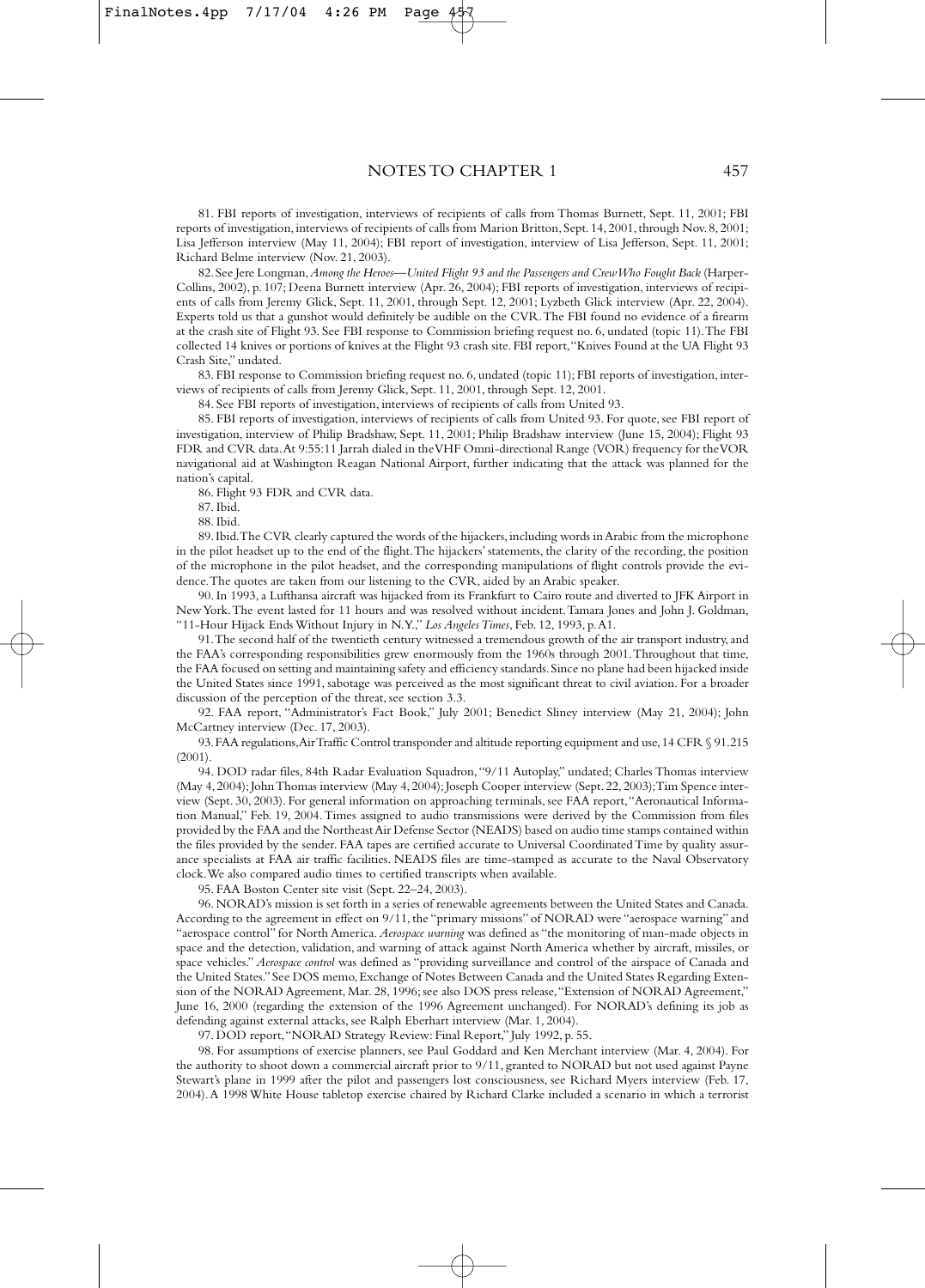group loaded a Learjet with explosives and took off for a suicide mission to Washington. Military officials said they could scramble fighter jets from Langley Air Force Base to chase the aircraft, but they would need "executive" orders to shoot it down. Chuck Green interview (Apr. 21, 2004). For no recognition of this threat, see Ralph Eberhart interview (Mar. 1, 2004).

99. Richard Myers interview (Feb. 17, 2004).

100. Donald Quenneville interview (Jan. 7, 2004); Langley Air Force Base 119th Fighter Wing briefing (Oct. 6–7, 2003).

101. Collin Scoggins interviews (Sept. 22, 2003; Jan. 8, 2004); FAA report,"Crisis Management Handbook for Significant Events," Feb. 15, 2000; DOD memo, CJCS instruction,"Aircraft Piracy (Hijacking) and Destruction of Derelict Airborne Objects," June 1, 2001.

102. See FAA regulations, Hijacked Aircraft, Order 7110.65M, para.10-2-6 (2001); David Bottiglia interview (Oct. 1, 2003); FAA report,"Crisis Management Handbook for Significant Events," Feb. 15, 2000. From interviews of controllers at various FAA centers, we learned that an air traffic controller's first response to an aircraft incident is to notify a supervisor, who then notifies the traffic management unit and the operations manager in charge.The FAA center next notifies the appropriate regional operations center (ROC), which in turn contacts FAA headquarters. Biggio stated that for American 11, the combination of three factors—loss of radio contact, loss of transponder signal, and course deviation—was serious enough for him to contact the ROC in Burlington, Mass. However, without hearing the threatening communication from the cockpit, he doubts Boston Center would have recognized or labeled American 11 "a hijack." Terry Biggio interview (Sept. 22, 2003); see also Shirley Miller interview (Mar. 30, 2004); Monte Belger interview (Apr. 20, 2004).

103. FAA regulations, Special Military Operations, Requests for Service, Order 7610.4J, paras. 7-1-1, 7-1-2 (2001); DOD memo, CJCS instruction, "Aircraft Piracy (Hijacking) and Destruction of Derelict Airborne Objects," June 1, 2001.

104.Ralph Eberhart interview (Mar.1,2004);Alan Scott interview (Feb.4,2004);Robert Marr interview (Jan. 23,2004);FAA regulations,Position Reports within NORAD Radar Coverage,Order 7610.4J,para.7-4-2 (2001); DOD memo, CJCS instruction,"Aircraft Piracy (Hijacking) and Destruction of Derelict Airborne Objects," June 1, 2001.

105. FAA regulations,Air/Ground Communications Security, Order 7610.4J, para. 7-1-6 (2001); FAA regulations,Vectors, Order 7610.4J, para. 7-2-3 (2001).

106. Peter Zalewski interview (Sept. 22, 2003);Terry Biggio interviews (Sept. 22, 2003; Jan. 8, 2004); Collin Scoggins interview (Sept. 22, 2003); Daniel Bueno interview (Sept. 22, 2003). For evidence of the numerous attempts by air traffic control to raise American 11, see FAA memo, "Full Transcript; Aircraft Accident; AAL11; New York, NY; September 11, 2001," Feb. 15, 2002, p. 7.

107. DOD radar files, 84th Radar Evaluation Squadron,"9/11 Autoplay," undated; Peter Zalewski interview (Sept. 22, 2003); John Schippani interview (Sept. 22, 2003).

108. Peter Zalewski interview (Sept. 22, 2003); John Schippani interview (Sept. 22, 2003).

109.FAA memo,"Full Transcript;Aircraft Accident;AAL11;New York,NY;September 11,2001,"Feb.15,2002, p. 11; Peter Zalewski interview (Sept. 23, 2003).

110. Peter Zalewski interview (Sept. 23, 2003); John Schippani interview (Sept. 22, 2003);Terry Biggio interviews (Sept. 22, 2003; Jan. 8, 2004); Robert Jones interview (Sept. 22, 2003).

111.FAA memo,"Full Transcript;Aircraft Accident;AAL11;New York,NY;September 11,2001,"Apr.19,2002, p. 2; FAA record, Boston Center daily record of facility operation, Sept. 11, 2001;Terry Biggio interviews (Sept. 22,2003;Jan.8,2004);Daniel Bueno interview (Sept.22,2004).See also FAA memo,"Transcription of 9/11 Tapes," Oct. 2, 2003, p. 2; FAA audio file, Herndon Command Center, line 4525, 8:32–8:33.

112. See FAA memo,"Transcription of 9/11 Tapes," Oct. 2, 2003, pp. 2–3; FAA record, New England Region Daily Log, Sept. 11, 2001; Daniel Bueno interview (Sept. 22, 2003); Terry Biggio interviews (Sept. 22, 2003; Jan. 8, 2004).

113.FAA memo,"Full Transcript;Aircraft Accident;AAL11;New York,NY;September 11,2001,"Feb.15,2002, p. 12.

114.FAA memo,"Full Transcript;Aircraft Accident;AAL11;New York,NY;September 11,2001,"Jan.28,2002, p. 5.

115.FAA memo,"Full Transcript;Aircraft Accident;AAL11;New York,NY;September 11,2001,"Apr.19,2002, p. 5;Terry Biggio interview (Sept. 22, 2003); Collin Scoggins interviews (Sept. 22, 2003; Jan. 8, 2004); Daniel Bueno interview (Sept. 22, 2003).

116. On 9/11, NORAD was scheduled to conduct a military exercise,Vigilant Guardian, which postulated a bomber attack from the former Soviet Union.We investigated whether military preparations for the large-scale exercise compromised the military's response to the real-world terrorist attack on 9/11. According to General Eberhart, "it took about 30 seconds" to make the adjustment to the real-world situation. Ralph Eberhart testimony, June 17, 2004.We found that the response was, if anything, expedited by the increased number of staff at the sectors and at NORAD because of the scheduled exercise. See Robert Marr interview (Jan. 23, 2004).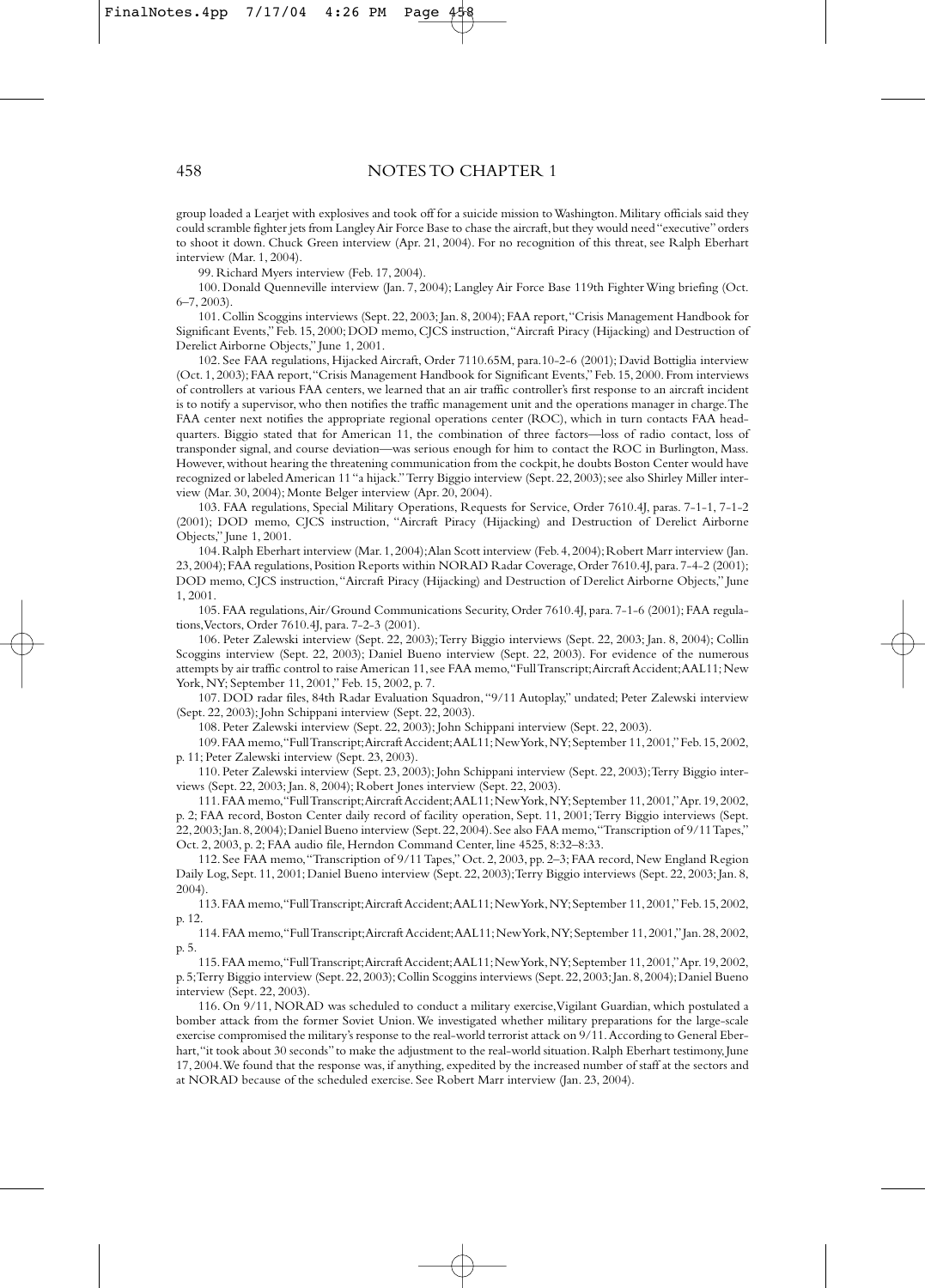117. For the distance between Otis Air Force Base and New York City, see William Scott testimony, May 23, 2003. For the order from NEADS to Otis to place F-15s at battle stations, see NEADS audio file,Weapons Director Technician position, channel 14, 8:37:15. See also interviews with Otis and NEADS personnel: Jeremy Powell interview (Oct. 27, 2003); Michael Kelly interview (Oct. 14, 2003); Donald Quenneville interview (Jan. 7, 2004), and interviews with Otis fighter pilots: Daniel Nash interview (Oct. 14, 2003);Timothy Duffy interview (Jan. 7, 2004).According to Joseph Cooper from Boston Center,"I coordinated with Huntress ["Huntress" is the call sign for NEADS]. I advised Huntress we had a hijacked aircraft. I requested some assistance. Huntress requested and I supplied pertinent information. I was advised aircraft might be sent from Otis." FAA record, Personnel Statement of Joseph Cooper, Oct. 30, 2001.

118. Robert Marr interview (Jan. 23, 2004); Leslie Filson, *Air War Over America* (First Air Force, 2003), p. 56; Larry Arnold interview (Feb. 3, 2004).

119. NEADS audio file,Weapons Director Technician position, channel 14; 8:45:54; Daniel Nash interview (Oct. 14, 2003); Michael Kelly interview (Oct. 14, 2003); Donald Quenneville interview (Jan. 7, 2004);Timothy Duffy interview (Jan.7, 2004); NEADS audio file, Mission Crew Commander position, channel 2, 8:44:58; NEADS audio file, Identification Technician position, channel 5, 8:51:13.

120. FAA audio file, Boston Center, position 31R; NEADS audio file, Mission Crew Commander position, channel 2, 8:58:00; NEADS audio file, Mission Crew Commander position, channel 2, 8:54:55. Because of a technical issue, there are no NEADS recordings available of the NEADS senior weapons director and weapons director technician position responsible for controlling the Otis scramble.We found a single communication from the weapons director or his technician on the Guard frequency at approximately 9:11, cautioning the Otis fighters: "remain at current position [holding pattern] until FAA requests assistance." See NEADS audio file, channel 24. That corresponds to the time after the Otis fighters entered the holding pattern and before they headed for New York.NEADS controllers were simultaneously working with a tanker to relocate close to the Otis fighters.At 9:10, the senior director on the NEADS floor told the weapons director,"I want those fighters closer in."NEADS audio file, Identification Technician position, channel 5. At 9:10:22, the Otis fighters were told by Boston Center that the second tower had been struck.At 9:12:54, the Otis fighters told their Boston Center controller that they needed to establish a combat air patrol over New York, and they immediately headed for New York City. See FAA audio files, Boston Center, position 31R.This series of communications explains why the Otis fighters briefly entered and then soon departed the holding pattern, as the radar reconstruction of their flight shows. DOD radar files, 84th Radar Evaluation Squadron,"9/11 Autoplay," undated.

121. In response to allegations that NORAD responded more quickly to the October 25, 1999, plane crash that killed Payne Stewart than it did to the hijacking of American 11, we compared NORAD's response time for each incident.The last normal transmission from the Stewart flight was at 9:27:10 A.M. Eastern Daylight Time.The Southeast Air Defense Sector was notified of the event at 9:55, 28 minutes later. In the case of American 11, the last normal communication from the plane was at 8:13 A.M. EDT. NEADS was notified at 8:38, 25 minutes later. We have concluded there is no significant difference in NORAD's reaction to the two incidents. See NTSB memo, Aircraft Accident Brief for Payne Stewart incident, Oct. 25, 1999; FAA email, Gahris to Myers,"ZJX Timeline for N47BA accident," Feb. 17, 2004.

122. FAA memo,"Full Transcript; Aircraft Accident; UAL175; New York, NY; September 11, 2001," May 8, 2002, pp. 5–6.

123. FAA audio file, New York Center, position R42, 8:42–8:45; FAA memo,"Full Transcript;Aircraft Accident; UAL175; New York, NY; September 11, 2001," May 8, 2002, pp. 6–8; DOD radar files, 84th Radar Evaluation Squadron,"9/11 Autoplay,"undated.The FAA-produced timeline notes,"Based on coordination received from [Boston Center] indicating a possible hijack, most of the controller's attention is focused on AAL 11." See FAA report,"Summary of Air Traffic Hijack Events September 11, 2001," Sept. 17, 2001; see also David Bottiglia interview (Oct. 1, 2003); FAA memo, "Full Transcript; Aircraft Accident; UAL175; New York, NY; September 11, 2001," May 8, 2002, p. 9.

124. FAA audio file, Herndon Command Center, New York Center position, line 5114, 8:48.

125. FAA memo,"Full Transcript; Aircraft Accident; UAL175; New York, NY; September 11, 2001," May 8, 2002, pp. 12, 14.

126. Ibid., p. 15.At 8:57, the following exchange between controllers occurred:"I got some handoffs for you. We got some incidents going over here. Is Delta 2433 going to be okay at thirty-three? I had to climb him for traffic.I let you United 175 just took off out of think we might have a hijack over here.Two of them."See FAA memo, "Full Transcript;Aircraft Accident; UAL175; New York, NY; September 11, 2001," May 8, 2002.

127.See FAA report,"Summary of Air Traffic Hijack Events September 11,2001,"Sept.17,2001;Evanna Dowis interview (Sept. 30, 2004); Michael McCormick interview (Dec. 15, 2003); FAA record, Personnel Statement of Michael McCormick, Oct. 17, 2001. See also FAA memo,"Full Transcript;Aircraft Accident; UAL175; New York, NY; September 11, 2001," May 8, 2002, p. 17.

128. FAA memo,"Full Transcript; Command Center; NOM Operational Position; September 11, 2001," Oct. 14, 2003, pp. 15–17.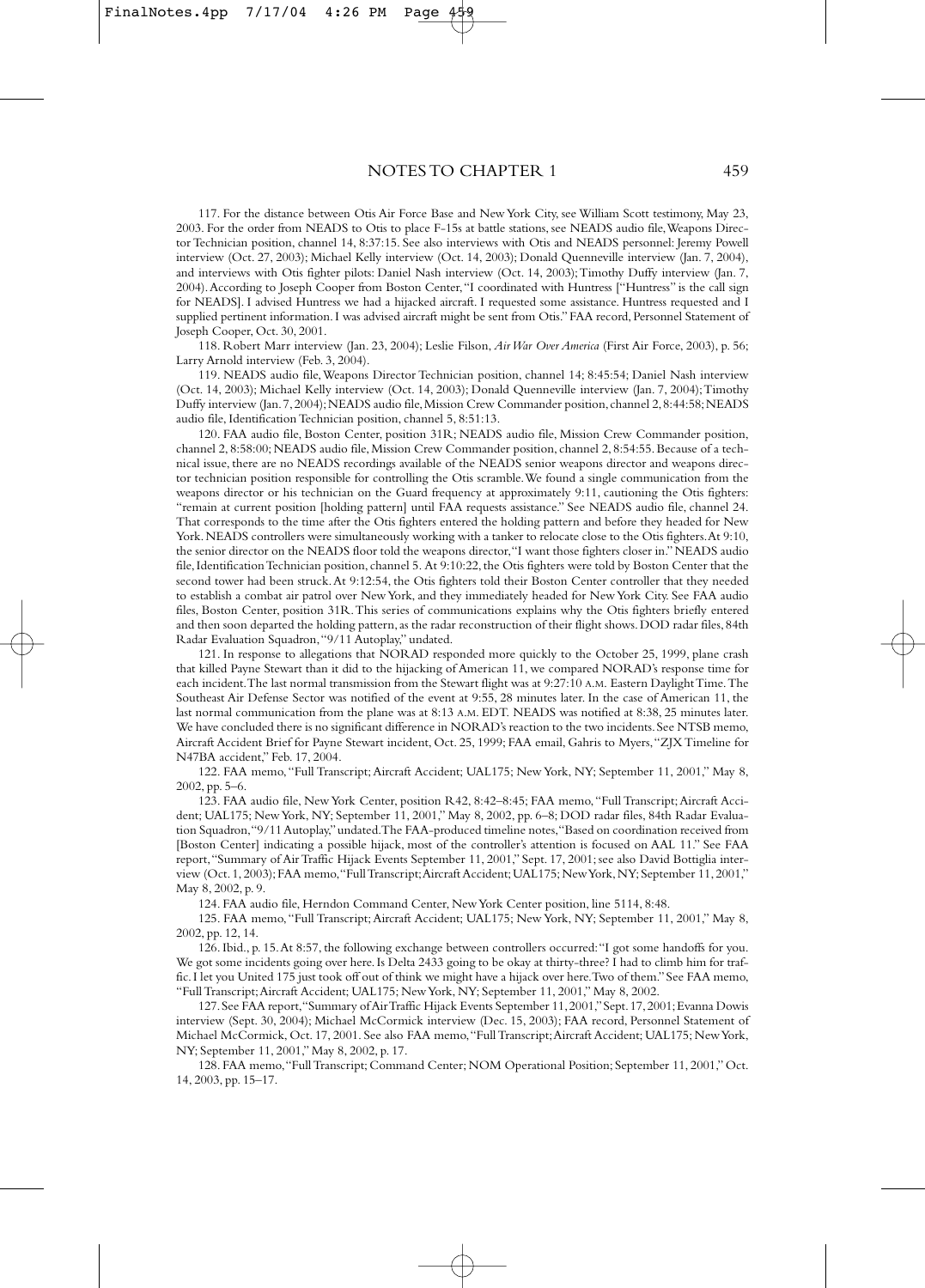## 460 NOTES TO CHAPTER 1

129. FAA memo,"Full Transcript; Aircraft Accident; UAL175; New York, NY; September 11, 2001," Jan. 17, 2002, p. 3.

130."N90 [New York Terminal Radar Approach] controller stated 'at approximately 9:00 a.m., I observed an unknown aircraft south of the Newark, New Jersey Airport, northeast bound and descending out of twelve thousand nine hundred feet in a rapid rate of descent, the radar target terminated at the World Trade Center.'" FAA report,"Summary of Air Traffic Hijack Events September 11, 2001," Sept. 17, 2001. Former NORAD official Alan Scott testified that the time of impact of United 175 was 9:02.William Scott testimony, May 23, 2003.We have determined that the impact time was 9:03:11 based on our analysis of FAA radar data and air traffic control software logic.

131. FAA audio file, Herndon Command Center, New York Center position, line 5114, 9:02:34.

132. Ibid., 9:03; FAA audio file, Herndon Command Center, Cleveland/Boston position, line 5115, 9:05; Michael McCormick interview (Oct. 1, 2003); David LaCates interview (Oct. 2, 2003).

133. FAA Audio File, Herndon Command Center, Boston Center position, line 5115, 9:05–9:07.

134. Joseph McCain interview (Oct. 28, 2003); Robert Marr (Jan. 23, 2004); James Fox interview (Oct. 29, 2003); Dawne Deskins interview (Oct. 30, 2003).

135. NEADS audio file, Mission Crew Commander position, channel 2, 9:07:32.

136. Daniel Nash interview (Oct. 14, 2003);Timothy Duffy interview (Jan. 7, 2004).

137. Because the Otis fighters had expended a great deal of fuel in flying first to military airspace and then to New York, the battle commanders were concerned about refueling. As NEADS personnel looked for refueling tankers in the vicinity of New York, the mission crew commander considered scrambling the Langley fighters to New York to provide backup for the Otis fighters until the NEADS Battle Cab (the command area that overlooks the operations floor) ordered "battle stations only at Langley."The alert fighters at Langley Air Force Base were ordered to battle stations at 9:09.Colonel Marr,the battle commander at NEADS,and General Arnold,the CONR commander, both recall that the planes were held on battle stations, as opposed to scrambling, because they might be called on to relieve the Otis fighters over New York City if a refueling tanker was not located, and also because of the general uncertainty of the situation in the sky.According to William Scott at the Commission's May 23,2003, hearing,"At 9:09, Langley F-16s are directed to battle stations, just based on the general situation and the breaking news, and the general developing feeling about what's going on." See NEADS audio file, Mission Crew Commander, channel 2, 9:08:36; Robert Marr interview (Oct. 27, 2003); Larry Arnold interview (Feb. 3, 2004). See also Colonel Marr's statement that "[t]he plan was to protect New York City." Filson,*Air War Over America*, p. 60.

138. Commission analysis of FAA radar data and air traffic control transmissions.

139.The Indianapolis Center controller advised other Indianapolis Center personnel of the developing situation.They agreed to "sterilize" the airspace along the flight's westerly route so the safety of other planes would not be affected. John Thomas interview (May 4, 2004).

140. John Thomas interview (Sept. 24, 2003).According to the FAA-produced timeline, at 9:09 Indianapolis Center "notified Great Lakes Regional Operations Center a possible aircraft accident of AMERICAN 77 due to the simultaneous loss of radio communications and radar identification."FAA report,"Summary of Air Traffic Hijack Events September 11, 2001," Sept. 17, 2001.

141.FAA audio file,Herndon Command Center,National Operations Manager position,line 4525;FAA audio file, Herndon Command Center, National Traffic Management Officer east position, line 4530; FAA memo,"Full Transcription;Air Traffic Control System Command Center, National Traffic Management Officer, East Position; September 11, 2001," Oct. 21, 2003, p. 13.

142. Primary radar contact for Flight 77 was lost because the "preferred" radar in this geographic area had no primary radar system, the "supplemental" radar had poor primary coverage, and the FAA ATC software did not allow the display of primary radar data from the "tertiary" and "quadrary" radars.

143. David Boone interview (May 4, 2004); Charles Thomas interview (May 4, 2004); John Thomas interview (May 4, 2004); Commission analysis of FAA radar data and air traffic control software logic.

144. John Thomas interview (May 4, 2004); Charles Thomas interview (May 4, 2004).We have reviewed all FAA documents, transcripts, and tape recordings related to American 77 and have found no evidence that FAA headquarters issued a directive to surrounding centers to search for primary radar targets.Review of the same materials also indicates that no one within FAA located American 77 until the aircraft was identified by Dulles controllers at 9:32. For much of that time, American 77 was traveling through Washington Center's airspace. The Washington Center's controllers were looking for the flight, but they were not told to look for primary radar returns.

145.John White interview (May 7,2004);Ellen King interview (Apr.5,2004);Linda Schuessler interview (Apr. 6, 2004); Benedict Sliney interview (May 21, 2004); FAA memo,"Full Transcription; Air Traffic Control System Command Center, National Traffic Management Officer, East Position; September 11, 2001," Oct. 21, 2003, pp. 14, 27.

146. John Hendershot interview (Dec. 22, 2003).

147. FAA memo,"Partial Transcript; Aircraft Accident; AAL77;Washington, DC; September 11, 2001," Sept. 20, 2001, p. 7.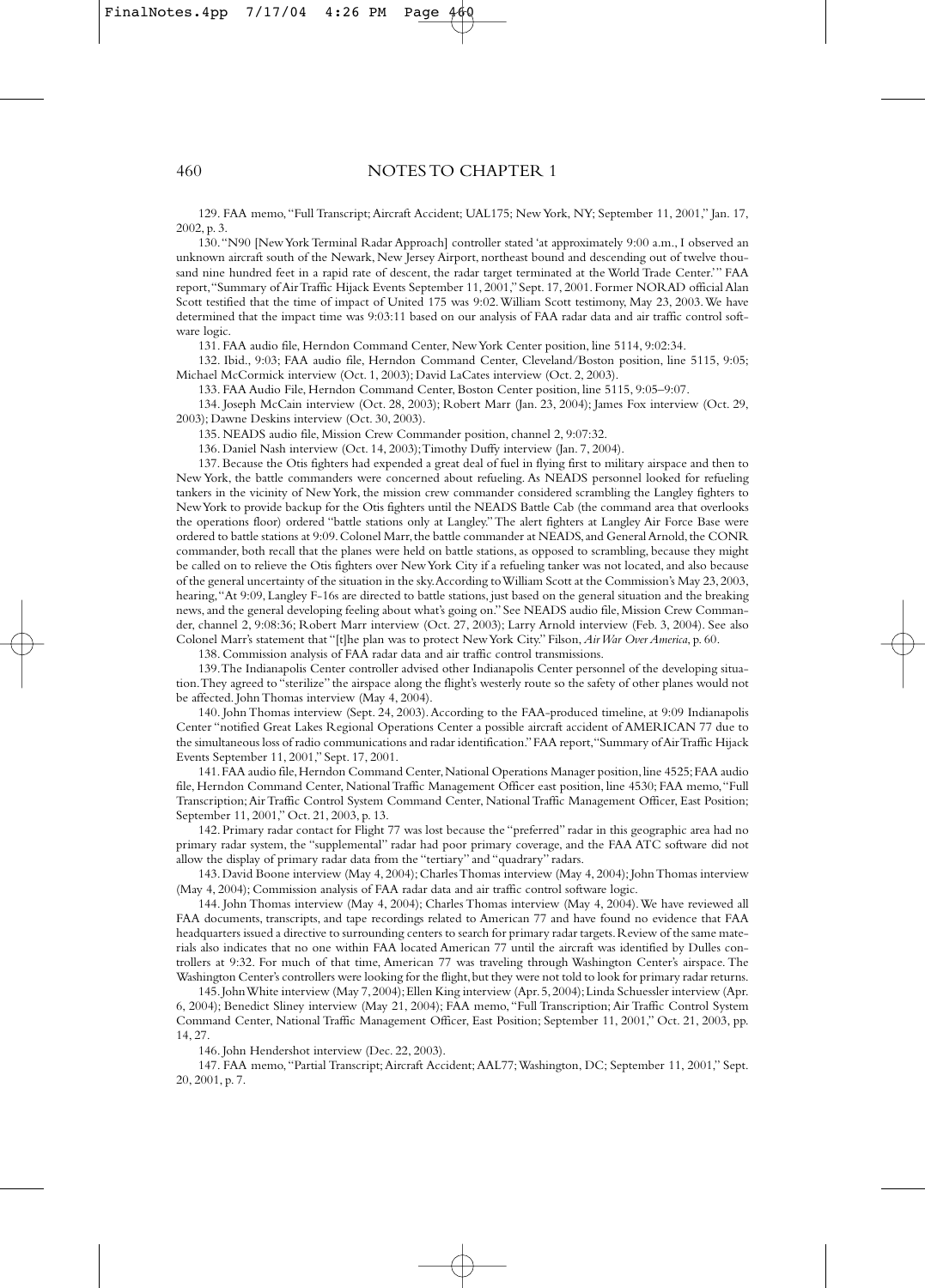148. NEADS audio file, Identification Technician position, channel 7, 9:21:10.

149.NEADS audio file,Mission Crew Commander,channel 2,9:21:50;Kevin Nasypany interview (Jan.22–23, 2004).

150. NEADS audio file, Mission Crew Commander, Channel 2, 9:22:34.The mission commander thought to put the Langley scramble over Baltimore and place a "barrier cap" between the hijack and Washington, D.C. Kevin Nasypany interview (Jan. 22–23, 2004).

151. NEADS audio file, Identification Technician position, channel 5, 9:32:10; ibid., 9:33:58.

152. For first quote, see NEADS audio file, Identification Technician position, channel 5, 9:35:50. For second quote, see NEADS audio file, Identification Technician position, channel 7, 9:36:34; Kevin Nasypany interview (Jan. 22–23, 2004). For the third quote, see NEADS audio file, Mission Crew Commander, channel 2, 9:39; 9:39:37; Kevin Nasypany interview (Jan. 22–23, 2004).

153.Dean Eckmann interview (Dec.1,2003);FAA memo,"Partial Transcript;Scramble Aircraft;QUIT25;September 11, 2001," Sept. 4, 2003, pp. 2–4 (Peninsular Radar position); FAA memo,"Partial Transcript; Scramble Aircraft; QUIT25; September 11, 2001," Sept. 4, 2003, pp. 2–5 (East Feeder Radar position).

154. NEADS audio file, Mission Crew Commander, channel 2, 9:38:02; Dawne Deskins interview (Oct. 30, 2003).The estimated time of impact of Flight 77 into the Pentagon is based on Commission analysis of FDR, air traffic control, radar, and Pentagon elevation and impact site data.

155. Joseph Cooper interview (Sept. 22, 2003); NEADS audio file, Identification Technician position, recorder 1, channel 7, 9:41.

156. NEADS audio file, Mission Crew Commander position, channel 2, 9:42:08.

157. FAA memo,"Full Transcript;Aircraft Accident; N591UA (UAL93); Somerset, PA; September 11, 2001," May 10, 2002, p. 10.

158.The United 93 timeline in FAA report,"Summary of Air Traffic Hijack Events September 11,2001,"Sept. 17,2001,states that at 9:28:17 "a radio transmission of unintelligible sounds of possible screaming or a struggle from an unknown origin was heard over the ZOB [Cleveland Center] radio." See FAA memo, "Full Transcript; Aircraft Accident; N591UA (UAL93); Somerset, PA; September 11, 2001," May 10, 2002, p. 11.

159.The United 93 timeline in FAA report,"Summary of Air Traffic Hijack Events September 11,2001,"Sept. 17, 2001, states that at 9:28:54 a "second radio transmission, mostly unintelligible, again with sounds of possible screaming or a struggle and a statement,'get out of here, get out of here' from an unknown origin was heard over the ZOB [Cleveland Center] radio." FAA audio file, Cleveland Center, Lorain Radar position; FAA memo,"Full Transcript; Aircraft Accident; N591UA (UAL93); Somerset, PA; September 11, 2001," May 10, 2002, p. 11. At 9:31:48, ExecJet 56 also called in, reporting that "we're just answering your call.We did hear that, uh, yelling too." The FAA responded at 9:31:51,"Okay, thanks.We're just trying to figure out what's going on." FAA memo,"Full Transcript;Aircraft Accident; N591UA (UAL93); Somerset, PA; September 11, 2001," May 10, 2002, p. 15.

160. FAA memo,"Full Transcript;Aircraft Accident; N591UA (UAL93); Somerset, PA; September 11, 2001," May 10, 2002, p. 15.

161. FAA memo,"Full Transcription;Air Traffic Control System Command Center, National Traffic Management Officer, East Position; September 11, 2001," Oct. 21, 2003, pp. 10, 13; FAA audio file, Herndon Command Center, New York Center position, line 5154.

162. FAA memo,"Full Transcript;Aircraft Accident; N591UA (UAL93); Somerset, PA; September 11, 2001," May 10, 2002, p. 19.

163. Ibid., p. 23.

164. FAA memo,"Full Transcription;Air Traffic Control System Command Center, National Traffic Management Officer,East Position;September 11,2001,"Oct.21,2003,pp.16–17;FAA audio file,Cleveland Center,Lorain Radar position; FAA memo,"Full Transcript;Aircraft Accident; N591UA (UAL93); Somerset, PA; September 11, 2001," May 10, 2002, pp. 26–32.

165. FAA memo,"Full Transcription;Air Traffic Control System Command Center, National Traffic Management Officer, East Position; September 11, 2001," Oct. 21, 2003, pp. 17–19.

166. For 9:46 quotation, see ibid., pp. 19–20. For 9:49 discussion about military assistance, see ibid., p. 21.

167. For 9:53 discussion about scrambling aircraft, see ibid., p. 23. Neither Monte Belger nor the deputy director for air traffic services could recall this discussion in their interviews with us. Monte Belger interview (Apr. 20, 2004); Peter Challan interview (Mar. 26, 2004). Subsequently Belger told us he does not believe the conversation occurred. Monte Belger, email to the Commission, July 12, 2004. However, tapes from the morning reveal that at 9:53 a staff person from headquarters told the Command Center "Peter's talking to Monte now about scrambling." FAA memo,"Full Transcription;Air Traffic Control System Command Center, National Traffic Management Officer, East Position; September 11, 2001," Oct. 21, 2003, p. 23. For discussions about the status of United 93, see ibid., pp. 24–27.

168. Ibid., pp. 23–27.We also reviewed a report regarding seismic observations on September 11, 2001, whose authors conclude that the impact time of United 93 was "10:06:05±5 (EDT)."Won-Young Kim and G. R. Baum, "Seismic Observations during September 11, 2001,Terrorist Attack," spring 2002 (report to the Maryland Depart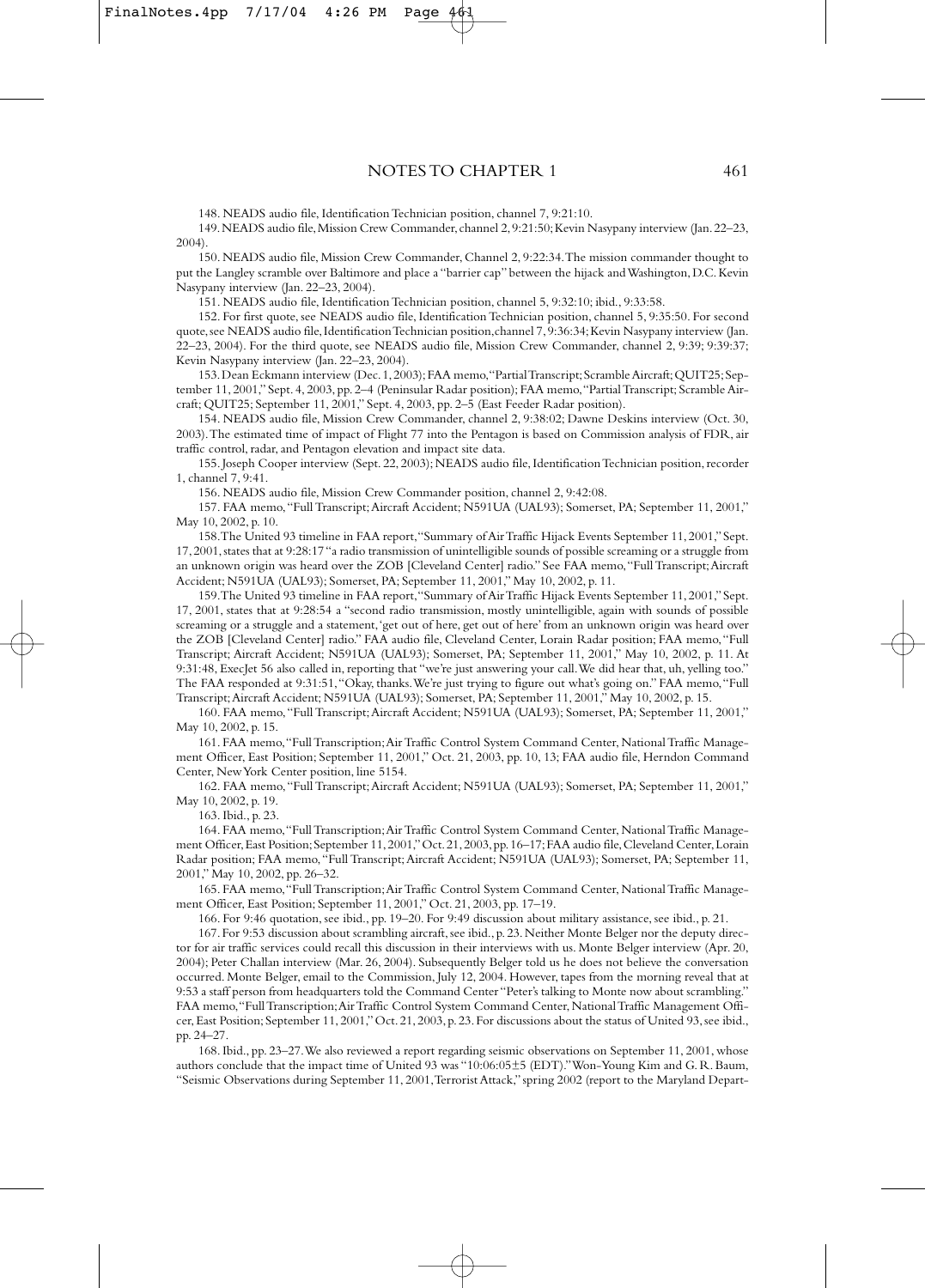ment of Natural Resources). But the seismic data on which they based this estimate are far too weak in signal-tonoise ratio and far too speculative in terms of signal source to be used as a means of contradicting the impact time established by the very accurate combination of FDR, CVR,ATC, radar, and impact site data sets.These data sets constrain United 93's impact time to within 1 second, are airplane- and crash-site specific, and are based on time codes automatically recorded in the ATC audiotapes for the FAA centers and correlated with each data set in a process internationally accepted within the aviation accident investigation community. Furthermore, one of the study's principal authors now concedes that "seismic data is not definitive for the impact of UA 93." Email from Won-Young Kim to the Commission,"Re:UA Flight 93,"July 7,2004;see also Won-Young Kim,"Seismic Observations for UA Flight 93 Crash near Shanksville, Pennsylvania during September 11, 2001," July 5, 2004.

169. FAA memo,"Full Transcription;Air Traffic Control System Command Center, National Traffic Management Officer, East Position; September 11, 2001," Oct. 21, 2003, p. 31.

170. For 10:17 discussion, see ibid., p. 34. For communication regarding "black smoke," see FAA memo,"Full Transcript; Aircraft Accident; N591UA (UAL93) Somerset, PA; September 11, 2001," May 10, 2002, pp. 16–18 (Cleveland Center, Imperial Radar position).This report from the C-130H was recorded on ATC audio about 1 minute and 37 seconds after the impact time of United 93 as established by NTSB and Commission analysis of FDR, CVR, radar, and impact data sets—more than a minute before the earliest impact time originally posited by the authors of the seismic data report.

171. NEADS audio file, Identification Technician, channel 5, 10:07.

172. NEADS audio file, Mission Crew Commander, channel 2, 10:10.

173. NEADS audio file, Identification Technician, channel 4, 10:14.

174. DOD record, NEADS MCC/T Log Book, Sept. 11, 2001.

175.William Scott testimony, May 23, 2003.

176. Larry Arnold testimony, May 23, 2003.

177. See DOD record, NEADS MCC/T Log Book, Sept. 11, 2001.The entry in this NEADS log records the tail number not of American 77 but of American 11:"American Airlines #N334AA hijacked."See also DOD record, Surveillance Log Book, Sept. 11, 2001.

178.William Scott testimony, May 23, 2003; DOD briefing materials,"Noble Eagle; 9-11 Timeline," undated.

179. For lack of knowledge about the hijacking, see, e.g.,White House transcript, Card interview with Ron Fournier of the Associated Press, Aug. 7, 2002. For information on the hijacking within the FAA, see the discussion of American 11 in section 1.2.

180. See White House record, Situation Room Log, Sept. 11, 2001;White House record, Presidential Emergency Operations Center (PEOC) Watch Log, Sept. 11, 2001; DOD record, Senior Operations Officer log, Sept. 11, 2001.

181. Jane Garvey interview (Jun. 30, 2004); Monte Belger interview (Apr. 20, 2004).

182. For notifications, see DOD record,Assistant Deputy Director Operations Passdown Log, Sept. 11, 2001. For the call to the FAA,see DOD record,Senior Operations Officer log,Sept.11,2001 ("9:00 NMCC called FAA, briefed of explosion at WTC possibly from aircraft crash. Also, hijacking of American Flight 11 from Boston to LA, now enroute to Kennedy"). For the scrambling of jets not being discussed, see Ryan Gonsalves interview (May 14, 2004).

183. Secret Service records show the motorcade arriving between 8:50 and 8:55. USSS record, shift log, Sept. 11, 2001 (8:55); USSS record, Command Post Protectee Log, Sept. 11, 2001 (8:50). For Andrew Card's recollection, see Andrew Card meeting (Mar. 31, 2004). For the President's reaction, see Andrew Card meeting (Mar. 31, 2004);White House transcript, President Bush interview with Bob Schieffer of CBS News,Apr. 17, 2002.

184. White House transcript, Rice interview with Evan Thomas of *Newsweek*, Nov. 1, 2001, p.2; see also White House record, President's Daily Diary, Sept. 11, 2001.

185.White House transcript,Vice President Cheney interview with *Newsweek*, Nov. 19, 2001, p. 1.

186. For Rice's meeting, see White House transcript, Rice interview with Bob Woodward of the *Washington Post*, Oct. 24, 2001, pp. 360–361. For White House staff monitoring the news, see, e.g.,White House transcript, Rice interview with Evan Thomas, Nov. 11, 2001, p. 388.

187. On White House staff reaction, see White House transcript, Rice interview with Bob Woodward, Oct. 24, 2001, p. 361; Andrew Card meeting (Mar. 31, 2004). On security enhancements, see USSS memo, interview with Carl Truscott, Oct. 1, 2001, p. 1. On security measures being precautionary, see Carl Truscott interview (Apr. 15, 2004).

188. For the time of the teleconference, see FAA record, Chronology ADA-30, Sept. 11, 2001. For recollections of the NMCC officer, see Charles Chambers interview (Apr. 23, 2004). For recollections of the FAA manager, see Michael Weikert interview (May 7, 2004). For Belger's reaction, see Monte Belger testimony, June 17, 2004.

189.For the times of the video teleconference,see White House record,Situation Room Communications Log, Sept. 11, 2001 (9:25 start); CIA notes, Cofer Black timeline, Sept. 11, 2001 (CIA representatives joining at 9:40); FAA record, Chronology ADA-30, Sept. 11, 2001 (FAA representatives joining at 9:40).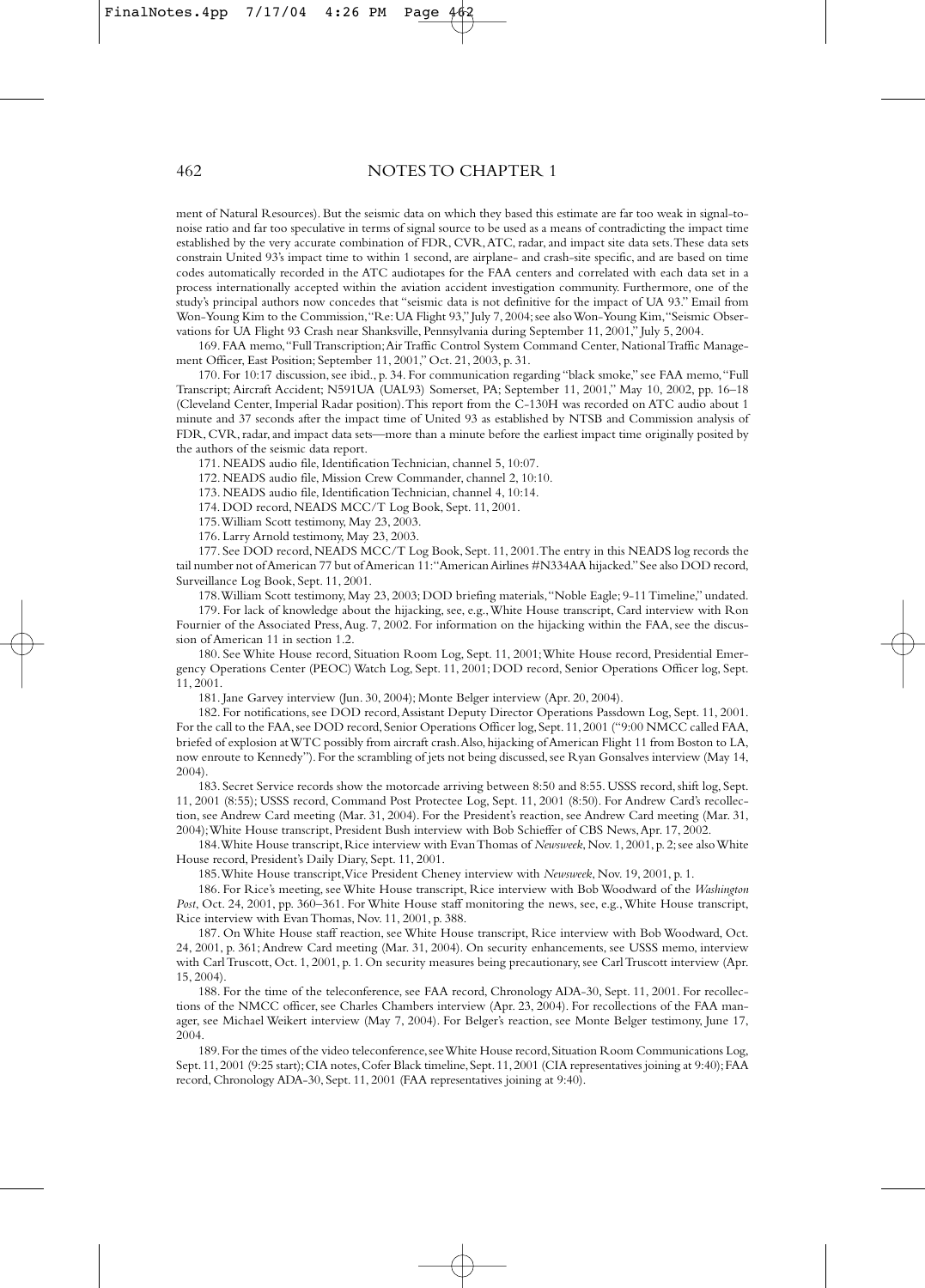190. Patrick Gardner interview (May 12, 2004). For participants, see Jane Garvey interview (Oct. 21, 2003); Monte Belger interview (Apr. 20, 2004); Jeff Griffith interview (Mar. 31, 2004). On the absence of Defense officials, see John Brunderman interview (May 17, 2004).The White House video teleconference was not connected into the area of the NMCC where the crisis was being managed.Thus the director of the operations team—who was on the phone with NORAD—did not have the benefit of information being shared on the video teleconference. See, e.g., Charles Leidig interview (Apr. 29, 2004); Montague Winfield interview (Apr. 26, 2004); Patrick Gardner interview (May 12, 2004). Moreover, when the Secretary and Vice Chairman later participated in the White House video teleconference, they were necessarily absent from the NMCC and unable to provide guidance to the operations team. See DOD report, OT-2 Analysis of NMCC Response to Terrorist Attack on 11 SEP 01, Oct. 4, 2001; John Brunderman interview (May 17, 2004).

191. NSC notes, Paul Kurtz notes, Sept. 11, 2001; Paul Kurtz meeting (Dec. 22, 2003). For shootdown authority having already been conveyed, see DOD transcript,Air Threat Conference Call, Sept. 11, 2001.

192. Charles Leidig interview (Apr. 29, 2004). For the job of the NMCC in an emergency, see NMCC briefing (July 21, 2003).

193. For the Secretary's activities, see DOD memo, interview of Donald Rumsfeld, Dec. 23, 2002; Stephen Cambone interview (July 8, 2004).

194.Charles Leidig interview (Apr.29,2004).Secure teleconferences are the NMCC's primary means of coordinating emergencies,and they fall into two categories:"event"and "threat."Event conferences seek to gather information. If the situation escalates, a threat conference may be convened. On 9/11, there was no preset teleconference for a domestic terrorist attack. NMCC and National Military Joint Intelligence Center (NMJIC) briefing (July 21, 2003).For the content of the conferences on 9/11,see DOD transcript,Air Threat Conference Call,Sept.11,2001.

195. See DOD transcript, Air Threat Conference Call, Sept. 11, 2001; see also White House notes,Thomas Gould notes, Sept. 11, 2001.

196. On difficulties in including the FAA, see NMCC and NMJIC briefing (July 21, 2003); John Brunderman interview (May 17, 2004). On NORAD and the time of the FAA's joining, see DOD transcript,Air Threat Conference Call, Sept. 11, 2001. For the FAA representative, see Rayford Brooks interview (Apr. 15, 2004).

197. Richard Myers interview (Feb. 17, 2004); Charles Leidig interview (Apr. 29, 2004).

198. DOD transcript,Air Threat Conference Call, Sept. 11, 2001.

199. On the briefing, see ibid.The Vice Chairman was on Capitol Hill when the Pentagon was struck, and he saw smoke as his car made its way back to the building. Richard Myers interview (Feb. 17, 2004). For the Chairman being out of the country, see DOD record, Deputy Director for Operations Passdown Log, Sept. 11, 2001.

200. DOD transcript,Air Threat Conference Call, Sept. 11, 2001.

201. Ibid.

202. Ibid.

203.For the President being informed at 9:05,see White House record,President's Daily Diary,Sept.11,2001. For Card's statement, see White House transcript, Card interview with Ron Fournier,Aug. 7, 2002. For the President's reaction, see President Bush and Vice President Cheney meeting (Apr. 29, 2004).

204.For the President's activities,see Education Channel videotape,"Raw Footage of President Bush at Emma E. Booker Elementary School," Sept. 11, 2001 (remaining in classroom); Deborah Loewer meeting (Feb. 6, 2004) (in the holding room). For his calls, see White House record, President's Daily Diary, Sept. 11, 2001 (9:15 call to Vice President); Deborah Loewer meeting (Feb. 6, 2004) (call to Rice); President Bush and Vice President Cheney meeting (Apr. 29, 2004) (call to Pataki); White House record, Secure Switchboard Log, Sept. 11, 2001 (call to Mueller). For the decision to make a statement, see Ari Fleischer interview (Apr. 22, 2004). For the Secret Service's perspective, see Edward Marinzel interview (Apr. 21, 2004).

205. On the return to Washington, see Deborah Loewer meeting (Feb. 6, 2004); Andrew Card meeting (Mar. 31, 2004). On consulting with senior advisers, see Ari Fleischer interview (Apr. 22, 2004). On information about additional aircraft, see, e.g.,Andrew Card meeting (Mar. 31, 2004). On decisions and the focus on the President's speech, see President Bush and Vice President Cheney meeting (Apr. 29, 2004);Ari Fleischer interview (Apr. 22, 2004);Andrew Card meeting (Mar. 31, 2004).

206.On the motorcade,see USSS record,shift log,Sept.11,2001 (departing 9:35,arriving 9:45);USSS record, Command Post Protectee Log, Sept. 11, 2001 (departing 9:36, arriving 9:42). Fleischer deduced from his notes that the President learned about the Pentagon while in the motorcade.Ari Fleischer interview (Apr. 22, 2004). For the President's actions and statements to the Vice President, see Ari Fleischer interview (Apr. 22, 2004); White House notes,Ari Fleischer notes, Sept. 11, 2001.

207. On not returning to Washington, see Edward Marinzel interview (Apr. 21, 2004); USSS memo, interview of Edward Marinzel, Oct. 3, 2001;Andrew Card meeting (Mar. 31, 2004). For additional sources on the President's desire to return, see White House transcript,Vice President Cheney interview with *Newsweek*, Nov. 19, 2001, p. 5. For the Vice President's recollection, see President Bush and Vice President Cheney meeting (Apr. 29, 2004). For time of departure, see USSS record, Command Post Protectee Log, Sept. 11, 2001. On Air Force One's objectives on takeoff, see Edward Marinzel interview (Apr. 21, 2004).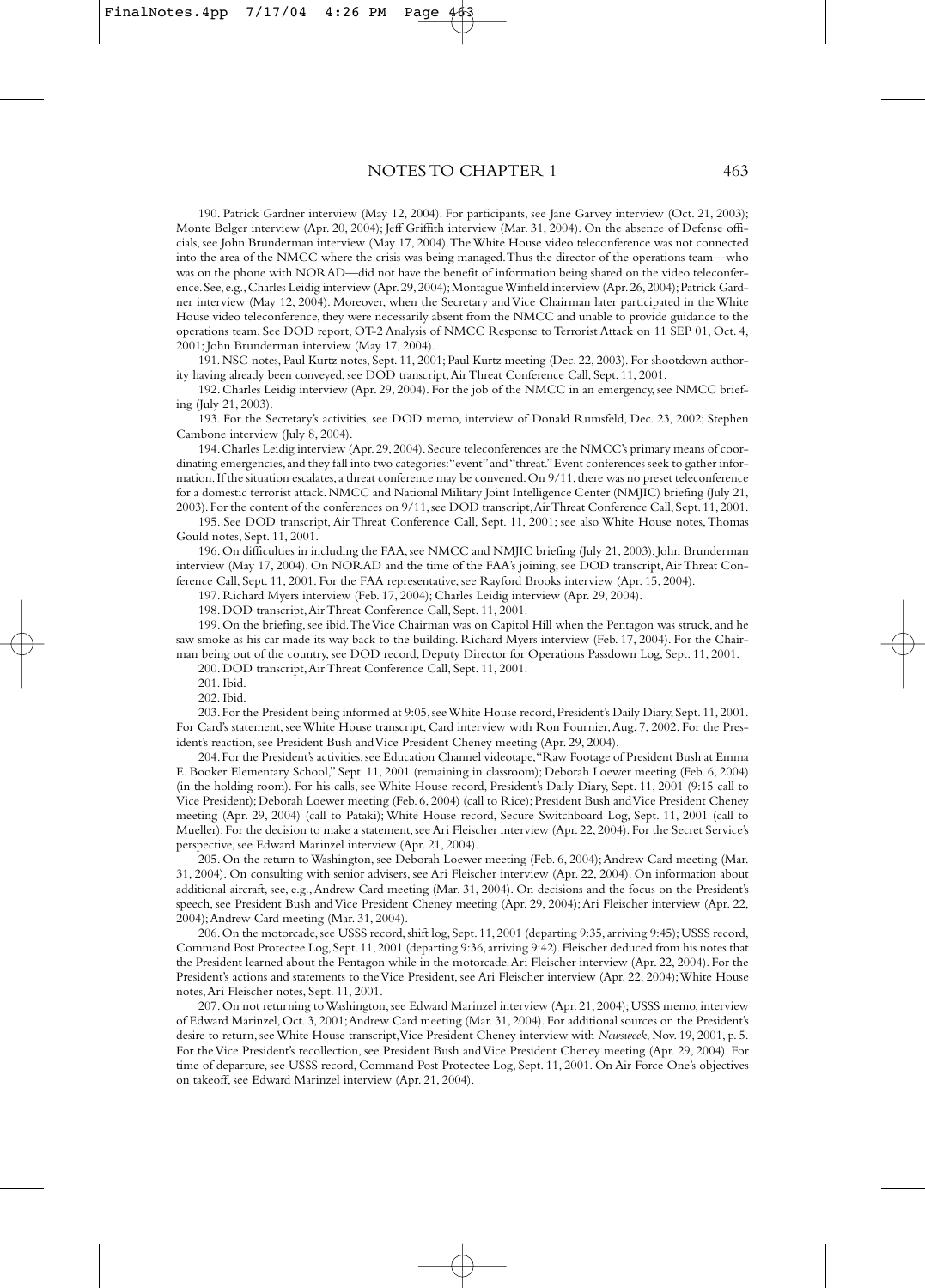208.USSS memo,interview of Gregory LaDow,Oct.1,2001,p.1.Shortly after the second attack in New York, a senior Secret Service agent charged with coordinating the President's movements established an open line with his counterpart at the FAA, who soon told him that there were more planes unaccounted for—possibly hijacked in addition to the two that had already crashed.Though the senior agent told someone to convey this information to the Secret Service's operations center, it either was not passed on or was passed on but not disseminated; it failed to reach agents assigned to the Vice President, and the Vice President was not evacuated at that time. See Nelson Garabito interview (Mar. 11, 2004); USSS memo, interview of Nelson Garabito, Oct. 1, 2001; see also Terry Van Steenbergen interview (Mar. 30, 2004).

209.American 77's route has been determined through Commission analysis of FAA and military radar data. For the evacuation of the Vice President, see White House transcript, Vice President Cheney interview with *Newsweek*,Nov.19, 2001, p.2; USSS memo,interview of Rocco Delmonico,Oct. 1, 2001 (evacuation of the White House); see also White House notes, Mary Matalin notes, Sept. 11, 2001. On the time of entering the tunnel, see USSS report,"Executive Summary: U.S. Secret Service Timeline of Events, September 11–October 3, 2001," Oct. 3, 2001, p. 2. Secret Service personnel told us that the 9:37 entry time in their timeline was based on alarm data, which is no longer retrievable. USSS briefing (Jan. 29, 2004).

210.White House transcript,Vice President Cheney interview with *Newsweek*, Nov. 19, 2001, p. 4; President Bush and Vice President Cheney meeting (Apr. 29, 2004).

211. On Mrs. Cheney, see USSS report,"Executive Summary: U.S. Secret Service Timeline of Events, September 11–October 3, 2001," Oct. 3, 2001, p. 2 (time of arrival); White House transcript, Lynne Cheney interview with *Newsweek*, Nov. 9, 2001, p. 2 (joining the Vice President). For the contemporaneous notes, see White House notes, Lynne Cheney notes, Sept. 11, 2001. On the content of the Vice President's call, see White House transcript,Vice President Cheney interview with *Newsweek*, Nov. 19, 2001, p. 5.According to the Vice President, there was "one phone call from the tunnel. And basically I called to let him know that we were a target and I strongly urged him not to return to Washington right away, that he delay his return until we could find out what the hell was going on."For their subsequent movements,see White House transcript,Vice President Cheney interview with *Newsweek*, Nov. 19, 2001, p. 5;White House transcript, Lynne Cheney interview with *Newsweek*, Nov. 9, 2001, p. 2.

212. On communications problems, see, e.g., President Bush and Vice President Cheney meeting (Apr. 29, 2004). On lack of an open line, see, e.g., Deborah Loewer meeting (Feb. 6, 2004).

213. On the Vice President's call, see President Bush and Vice President Cheney meeting (Apr. 29, 2004). For the Vice President's time of arrival in the shelter conference room, see White House record, PEOC Shelter Log, Sept. 11, 2001 (9:58); USSS memo, OVP 9/11 Timeline, Nov. 17, 2001 (9:52; Mrs. Cheney arrived White House and joined him in tunnel);White House notes, Lynne Cheney notes (9:55; he is on phone with President);White House transcript, Lynne Cheney interview with *Newsweek*, Nov. 9, 2001, p. 2 ("And when I got there, he was on the phone with the President . . . But from that first place where I ran into him, I moved with him into what they call the PEOC");White House transcript,Vice President Cheney interview with *Newsweek*, Nov. 19, 2001, p. 4 (9:35 or 9:36 arrival; he estimated a 15-minute stay); Carl Truscott interview (Apr. 15, 2004) (arrived with Rice and the Vice President in conference room; called headquarters immediately; call logged at 10:00); President Bush and Vice President Cheney meeting,Apr. 29, 2004 (Vice President viewed television footage of Pentagon ablaze in tunnel);White House transcript, Rice interview with Evan Thomas, Nov. 1, 2001, p. 388 (Rice viewed television footage of Pentagon ablaze in Situation Room). For the Vice President's recollection about the combat air patrol, see President Bush and Vice President Cheney meeting (Apr. 29, 2004);White House transcript, President Bush interview with Bob Woodward and Dan Balz, Dec. 17, 2001, p. 16.

214. President Bush and Vice President Cheney meeting (Apr. 29, 2004); see also White House transcript,Vice President Cheney interview with *Newsweek*, Nov. 19, 2001, pp. 7–8.

215. Douglas Cochrane meeting (Apr. 16, 2004); Condeleeza Rice meeting (Feb. 7, 2004). For Rice entering after the Vice President, see USSS report,"Executive Summary: U.S. Secret Service Timeline of Events, September 11–October 3, 2001," Oct. 3, 2001, p. 2; Carl Truscott interview (Apr. 15, 2004).

216.In reconstructing events that occurred in the PEOC on the morning of 9/11,we relied on (1) phone logs of the White House switchboard; (2) notes of Lewis Libby, Mrs. Cheney, and Ari Fleischer; (3) the tape (and then transcript) of the air threat conference call; and (4) Secret Service and White House Situation Room logs, as well as four separate White House Military Office logs (the PEOC Watch Log, the PEOC Shelter Log, the Communications Log, and the 9/11 Log).

217. DOD transcript,Air Threat Conference Call, Sept. 11, 2001. For one open line between the Secret Service and the FAA, see note 208. At Secret Service headquarters, personnel from the intelligence division were also on a phone conference with FAA headquarters. Chuck Green interview (Mar. 10, 2004). For notification of an inbound aircraft at 10:02, see USSS record, Intelligence Division timeline, Sept. 11, 2001; USSS record, Crisis Center Incident Monitor, Sept. 11, 2001. For the FAA's projection, see Tim Grovack interview (Apr. 8, 2004). For Secret Service updates, see DOD transcript,Air Threat Conference Call, Sept. 11, 2001.

218.White House notes, Lynne Cheney notes, Sept. 11, 2001;White House notes, Lewis Libby notes, Sept. 11, 2001.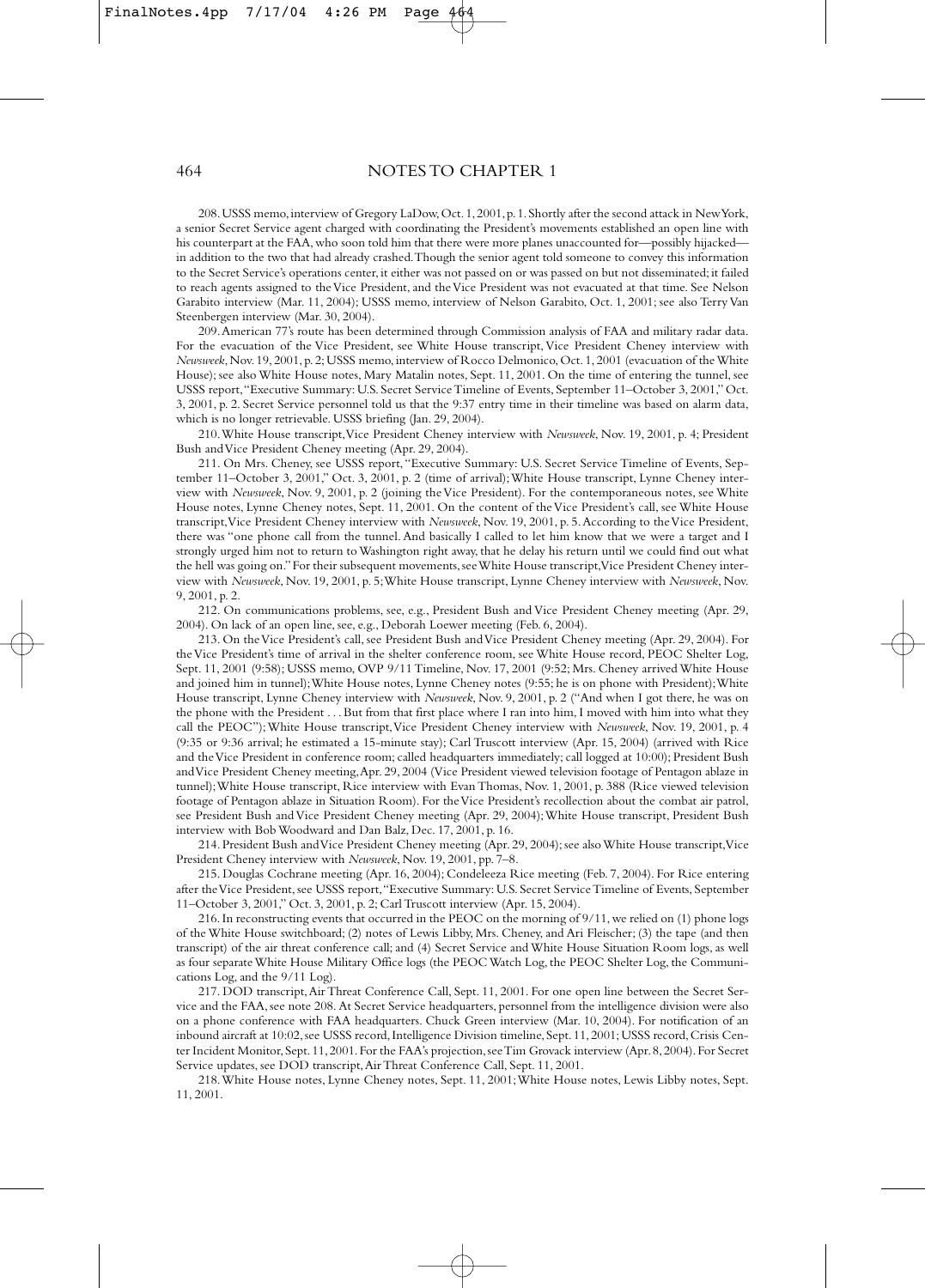219. For Libby's characterization, see White House transcript, Scooter Libby interview with *Newsweek*, Nov. 2001. For the Vice President's statement, see President Bush and Vice President Cheney meeting (Apr. 29, 2004). For the second authorization, see White House notes, Lynne Cheney notes, Sept. 11, 2001;White House notes, Lewis Libby notes, Sept. 11, 2001.

220. Joshua Bolten meeting (Mar. 18, 2004); see also White House notes, Lewis Libby notes, Sept. 11, 2001 ("10:15–18:Aircraft 60 miles out,confirmed as hijack—engage? VP:Yes.JB [Joshua Bolten]:Get President and confirm engage order").

221.For the Vice President's call,see White House record,Secure Switchboard Log,Sept.11,2001;White House record, President's Daily Diary, Sept. 11, 2001;White House notes, Lewis Libby notes, Sept. 11, 2001. Fleischer's 10:20 note is the first mention of shootdown authority. See White House notes,Ari Fleischer notes, Sept. 11, 2001; see also Ari Fleischer interview (Apr. 22, 2004).

222. DOD transcript,Air Threat Conference Call, Sept. 11, 2001.

223. On reports of another plane, see White House notes, Lynne Cheney notes, Sept. 11, 2001;White House notes, Lewis Libby notes, Sept. 11, 2001. On the Vice President's authorization, see ibid.; DOD transcript, Air Threat Conference Call, Sept. 11, 2001. For Hadley's statement, see DOD transcript,Air Threat Conference Call, Sept. 11, 2001.

224. For the quotation, see White House transcript, Libby interview with *Newsweek*, Nov. 2001. On the aircraft's identity, see White House record,White House Military Office Log, Sept. 11, 2001.

225. On the NMCC, see DOD transcript,Air Threat Conference Call, Sept. 11, 2001. On the Secret Service's contacts with the FAA, see notes 208, 217. On the Secret Service conveying information to the White House, see DOD transcript,Air Threat Conference Call, Sept. 11, 2001; Nelson Garabito interview (Mar. 11, 2004).

226. DOD transcript,Air Threat Conference Call, Sept. 11, 2001.

227. Ibid.

228. Ralph Eberhart interview (Mar. 1, 2004). On the morning of 9/11, General Eberhart was in his office at headquarters—roughly 30 minutes away from Cheyenne Mountain, where the operations center is located.

229. DOD record, Continental Region chat log, Sept. 11, 2001.

230. NEADS audio file, Mission Crew Commander position, channel 2, 10:32:12. For the text of the chat log message, see DOD record, Continental Region chat log, Sept. 11, 2001.

231. For the statements of NEADS personnel, see Robert Marr interview (Jan. 23, 2004) (NEADS commander); Kevin Nasypany interview (Jan. 22, 2004) (mission commander); James Fox interview (Oct. 29, 2004) (senior weapons director). On the understanding of leaders in Washington, see DOD transcript,Air Threat Conference Call, Sept. 11, 2001. For the orders to Langley pilots, see NEADS audio file,Weapons Director position, recorder 1, channel 2, 10:10–11.

232.For evidence of the President speaking to Rumsfeld,see White House notes,Ari Fleischer notes,Sept.11, 2001. On inability to recall this conversation, see Donald Rumsfeld interview (Jan. 30, 2004).

233. DOD note, transcript of Air Threat Conference Call, Sept. 11, 2001.

234.Donald Rumsfeld interview (Jan.30,2004).At 11:15,Secretary Rumsfeld spoke to the President and told him DOD was working on refining the rules of engagement so pilots would have a better understanding of the circumstances under which an aircraft could be shot down. See, e.g., DOD notes, Stephen Cambone notes, Sept. 11, 2001. DOD did not circulate written rules of engagement until sometime after 1:00 P.M. See DOD memo, rules of engagement, Sept. 11, 2001 (faxed to Andrews Air Force Base at 1:45 P.M.).

235. David Wherley interview (Feb. 27, 2004).

236.The 113th Wing first learned from the FAA tower at Andrews that the Secret Service wanted fighters airborne. The FAA tower had been contacted by personnel at FAA headquarters, who were on an open line with senior agents from the President's detail. See Nelson Garabito interview (Mar. 11, 2004); Terry Van Steenbergen interview (Mar. 30, 2004). On the Secret Service agent relaying instructions, see USSS memo, Beauchamp to AD-Inspection, September 11 experience, Feb. 23, 2004. On the order to fly weapons free, see David Wherley interview (Feb. 27, 2004); DOD memo, interview of David Wherley, Oct. 3, 2001, p. 12.

237. President Bush and Vice President Cheney meeting (Apr. 29, 2004).

238.These estimates are based on analysis of Boeing 757 maximum operating speed data, FAA and military radar data, and assumptions regarding how the airplane would be operated en route to the Washington, D.C., area. The shortest time frame assumes maximum speed without regard to overspeed warnings, a straight-line path, and no time allowed for maneuvering or slowing to aim and crash the airplane into its target.The probable time frame allows for speeds consistent with the observed operation of the airplane prior to its final maneuvers and crash, as well as for maneuvers and slowing in the D.C. area to take aim.According to radar data, the fighters from Langley Air Force Base arrived over Washington at about 10:00 A.M. Two of the three Langley fighters were fully armed (i.e., with missiles and guns); the third fighter carried only guns. Craig Borgstrom interview (Dec. 1, 2003).

239. For the pilots' awareness, see Dean Eckmann interview (Dec. 1, 2003); Bradley Derrig interview (Dec. 1, 2003); Craig Borgstrom interview (Dec. 1, 2003). For the quotation, see Dean Eckmann interview (Dec. 1, 2003).

240. For no authority at 10:10, see NEADS audio file, Mission Crew Commander, channel 2. For shootdown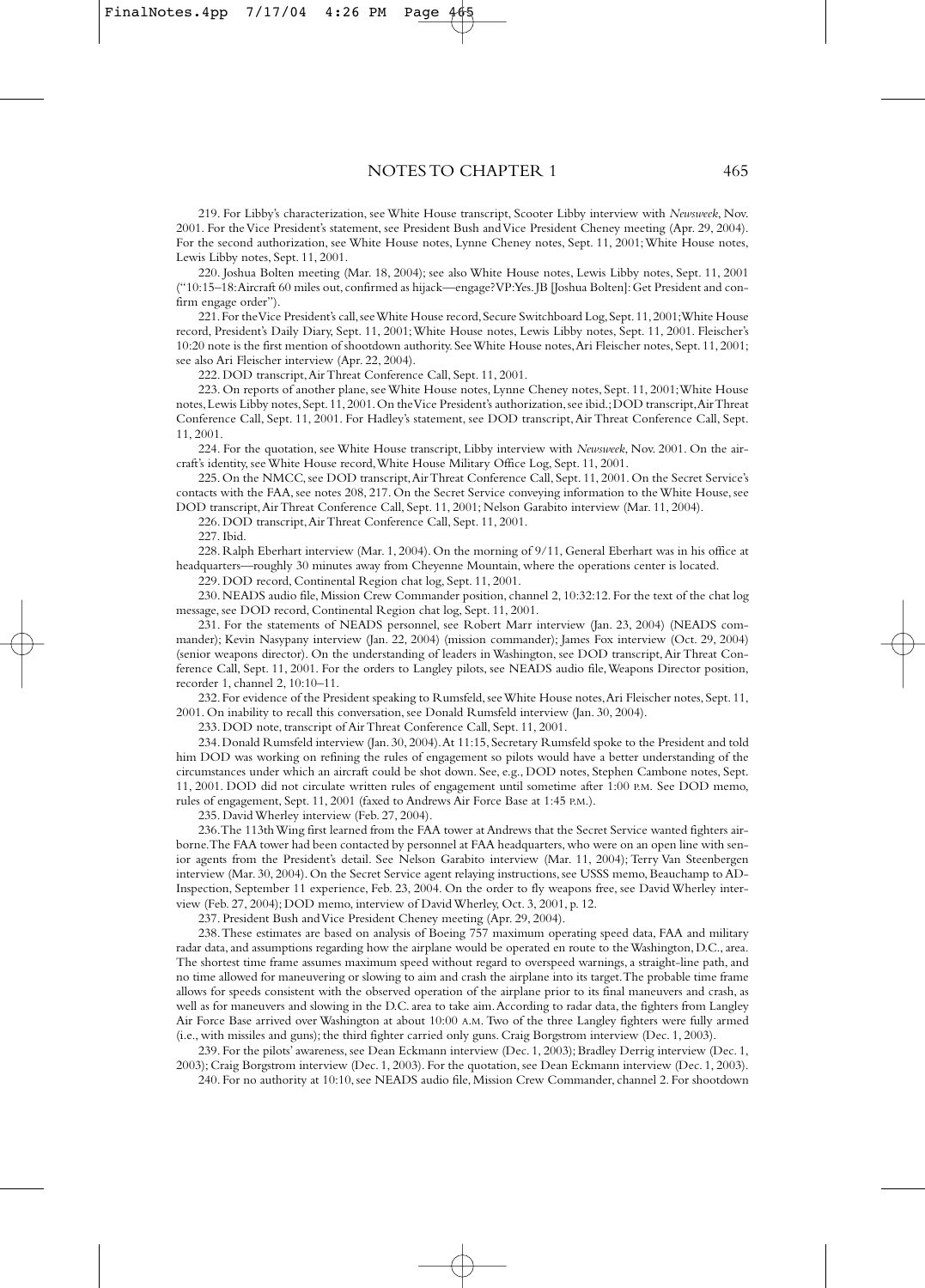authority at 10:31,see DOD record,Continental Region chat log,Sept.11,2001.For possibility of ordering a shootdown, see Larry Arnold interview (Feb. 2, 2004).

241. NEADS audio file, Identification Technician position, recorder 1, channel 4, 10:02:22.

## **2 The Foundation of the New Terrorism**

1."Text of World Islamic Front's Statement Urging Jihad Against Jews and Crusaders," *Al Quds al Arabi*, Feb. 23, 1998 (trans. Foreign Broadcast Information Service), which was published for a large Arab world audience and signed by Usama Bin Ladin,Ayman al Zawahiri (emir of the Egyptian Islamic Jihad),Abu Yasir Rifa'i Ahmad Taha (leader of the Egyptian Islamic Group),Mir Hamzah (secretary of the Jamiat ul Ulema e Pakistan),and Fazlul Rahman (head of the Jihad Movement in Bangladesh).

2."Hunting Bin Ladin," PBS *Frontline* broadcast, May 1998 (online at www.pbs.org/wgbh/pages/frontline/ shows/binladen/who/interview.html).

3.Usama Bin Ladin,"Declaration of War Against the Americans Occupying the Land of the Two Holy Places," Aug. 23, 1996 (trans., online at www.terrorismfiles.org/individuals/declaration\_of\_jihad1.html).

4."Hunting Bin Ladin," PBS *Frontline* broadcast, May 1998.

5. Ibid.

6. For a classic passage conveying the nostalgic view of Islam's spread, see Henri Pirenne, *A History of Europe,* trans. Bernard Miall (University Books, 1956), pp. 25–26.

7.See Martin Marty and R.Scott Appleby,eds.,*Fundamentalism Observed*,vol.1 (Univ.of Chicago Press,1994).

8.See Emmanuel Sivan,*Radical Islam:Medieval Theology and Modern Politics*,enlarged ed.(Yale Univ.Press,1990).

9. From the perspective of Islamic, not Arab, history, the Baghdad Caliphate's destruction by the Mongols in 1292 marks the end not of Islamic greatness but of Arab dominance of the Muslim world. Moghul India, Safavid Persia, and, above all, the Ottoman Empire were great Islamic powers that arose long after the Baghdad Caliphate fell.

10. Bin Ladin,"Declaration of War,"Aug. 23, 1996.

11.The Muslim Brotherhood, which arose in Egypt in 1928 as a Sunni religious/nationalist opposition to the British-backed Egyptian monarchy,spread throughout the Arab world in the mid–twentieth century.In some countries, its oppositional role is nonviolent; in others, especially Egypt, it has alternated between violent and nonviolent struggle with the regime.

12.Sayyid Qutb,*Milestones* (American Trust Publications,1990).Qutb found sin everywhere,even in rural midwestern churches. Qutb's views were best set out in Sayyid Qutb,"The America I Have Seen" (1949), reprinted in Kamal Abdel-Malek,ed.,*America in an Arab Mirror:Images of America in Arabic Travel Literature:An Anthology* (Palgrave, 2000).

13. For a good introduction to Qutb, see National Public Radio broadcast,"Sayyid Qutb's America," May 6, 2003 (online at www.npr.org/display\_pages/features/feature\_1253796.html).

14. "Bin Laden's 'Letter to America,'" *Observer Worldview*, Nov. 24, 2002 (trans., online at http://observer.guardian.co.uk/worldview/story/0,11581,845725,00.html). The al Qaeda letter was released in conjunction with the release of an audio message from Bin Ladin himself.

15. Ibid.

16. See *Arab Human Development Report 2003* (United Nations, 2003), a report prepared by Arabs that examines not only standard statistical data but also more sensitive social indicators recently identified by the Nobel Prize–winning economist Amartya Sen. It says little, however, about the political dimensions of economic and social trends. See Mark LeVine,"The UN Arab Human Development Report:A Critique," *Middle East Report*, July 26, 2002 (online at www.merip.org/mero/mer0072602.html).

17. President Bush, remarks at roundtable with Arab- and Muslim-American leaders, Sept. 10, 2002 (online at www.whitehouse.gov/news/releases/2002/09/20020910-7.html).

18. See, e.g., Intelligence report, interrogation of Zubaydah, Oct. 29, 2002; CIA analytic report,"Bin Ladin's Terrorist Operations: Meticulous and Adaptable," CTC 00-40017CSH, Nov. 2, 2000.

19."Open resistance flared so quickly that only two months after the invasion . . . almost the entire population of Kabul climbed on their rooftops and chanted with one voice,'God is great.'This open defiance of the Russian generals who could physically destroy their city was matched throughout the countryside." General (Ret.) Mohammed Yahya Nawwroz and Lester W.Grau,"The Soviet War in Afghanistan;History and Harbinger of Future War?" *Military Review* (Fort Leavenworth Foreign Military Studies Office), Sept./Oct. 1995, p. 2.

20.Rohan Gunaratna,*Inside Al Qaeda:Global Network of Terror* (Columbia Univ.Press,2002),pp.16–23.Regarding UBL's access to his family's fortune, see Rick Newcomb interview (Feb. 4, 2004);William Wechsler interview (Jan. 7, 2004).

21.Government's Evidentiary Proffer Supporting the Admissibility of Co-Conspirator Statements,*United States v. Enaam Arnaout*, No. 02-CR-892 (N.D. Ill. filed Jan. 6, 2003).

22. Intelligence report,Terrorism: Usama Bin Ladin's Historical Links to 'Abdallah Azzam,Apr. 18, 1997. By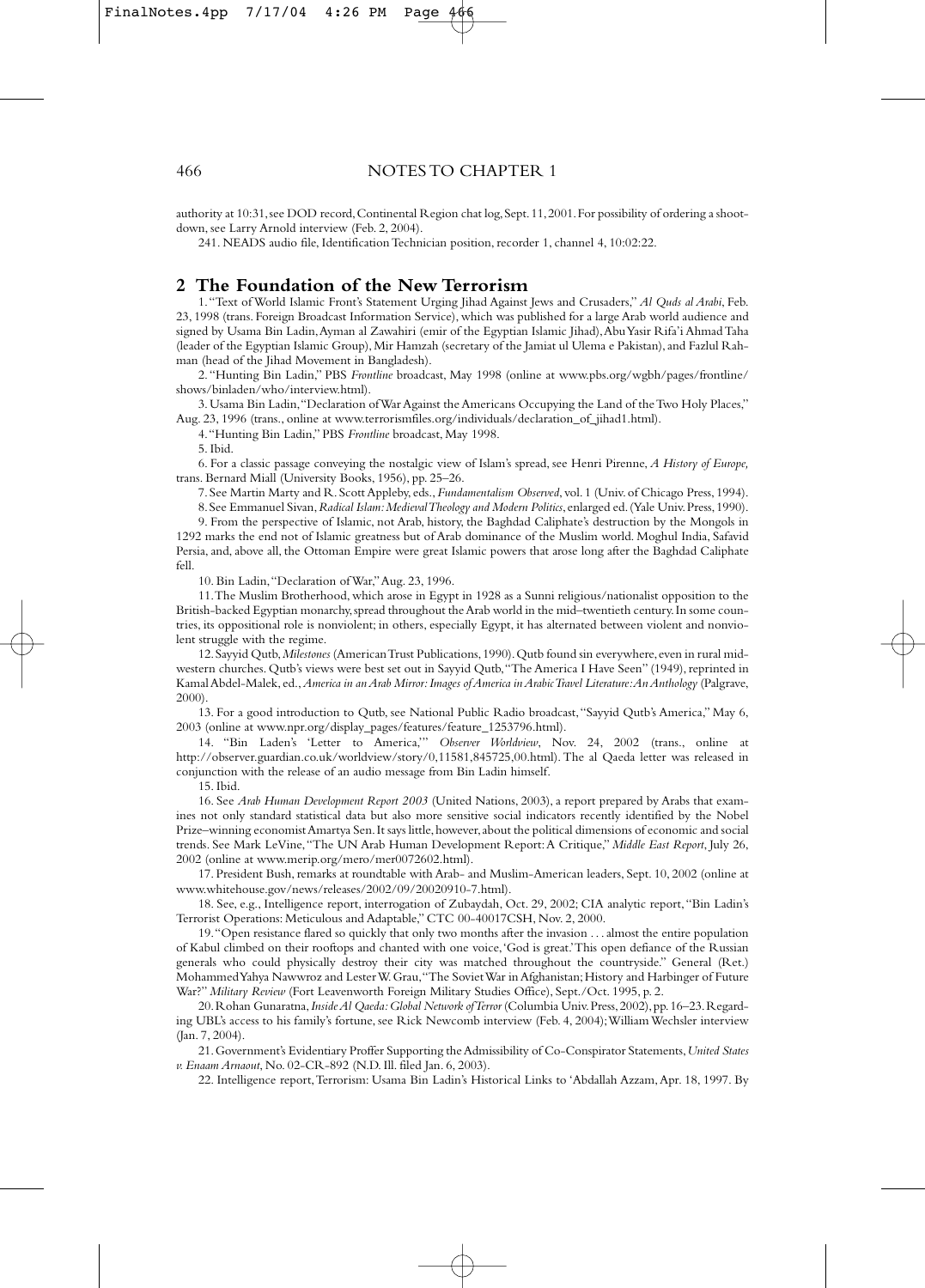most accounts, Bin Ladin initially viewed Azzam as a mentor, and became in effect his partner by providing financial backing for the MAK.

23.In his memoir,Ayman al Zawahiri contemptuously rejects the claim that the Arab mujahideen were financed (even "one penny") or trained by the United States. See Zawahiri,"Knights Under the Prophet's Banner,"*Al Sharq al Awsat*,Dec.2,2001.CIA officials involved in aiding the Afghan resistance regard Bin Ladin and his "Arab Afghans" as having been militarily insignificant in the war and recall having little to do with him. Gary Schroen interview (Mar. 3, 2003).

24. See Abdullah Azzam,"Al Qaeda al Sulbah" (The solid foundation), *Al Jihad*,Apr. 1988, p. 46.

25.A wealth of information on al Qaeda's evolution and history has been obtained from materials seized in recent years, including files labeled "Tareekh Usama" (Usama's history) and "Tareekh al Musadat" (History of the Services Bureau). For descriptions of and substantial excerpts from these files, see Government's Evidentiary Proffer Supporting the Admissibility of Co-Conspirator Statements,*United States v.Arnaout,* Jan. 6, 2003. See also Intelligence report,Terrorism: Historical Background of the Islamic Army and bin Ladin's Move from Afghanistan to Sudan, Nov. 26, 1996; DOD document, "Al-Qaeda," AFGP-2002-000080 (translated). For a particularly useful insight into the evolution of al Qaeda—written by an early Bin Ladin associate,Adel Batterjee, under a pseudonym—see Basil Muhammad,*Al Ansar al Arab fi Afghanistan* (The Arab volunteers in Afghanistan) (Benevolence International Foundation (BIF) and World Association of Muslim Youth, 1991).

26.Government's Evidentiary Proffer Supporting the Admissibility of Co-Conspirator Statements,*United States v.Arnaout,* Jan. 6, 2003.

27. See FBI report of investigation, interview of Jamal al Fadl, Nov. 10, 1996; Gunaratna,*Inside Al Qaeda*, p. 23.

28.Daniel Benjamin and Steven Simon,*The Age of Sacred Terror* (Random House,2002),pp.6–7,57–63,83–85; *United States v. Rahman*, 189 F.3d 88, 104–105, 123–124 (2d Cir.Aug. 16, 1996).

29. Gunaratna, *Inside Al Qaeda*, pp.25–27; DOD document, "Union Agreement between Jama'at Qaedat Ansar Allah (The Base Group of Allah Supporters) and Jama'at Al-Jihad (Jihad Group),"AFGP-2002-000081, undated; Benjamin and Simon, *Age of Sacred Terror*, p. 103.

30.Trial testimony of Jamal al Fadl, *United States v. Usama bin Laden*, No. S(7) 98 Cr. 1023 (S.D. N.Y.), Feb. 6, 2001 (transcript pp. 218–219, 233); Feb. 13, 2001 (transcript pp. 514–516); Feb. 20, 2001 (transcript p. 890). Fadl says this invitation was delivered by a Sudanese delegation that visited Bin Ladin in Afghanistan. See also CIA analytic report, "Al-Qa'ida in Sudan, 1992–1996: Old School Ties Lead Down Dangerous Paths," CTC 2003- 40028CHX, Mar. 10, 2003.

31. See Intelligence report,Terrorism: Historical Background of the Islamic Army and bin Ladin's Move from Afghanistan to Sudan, Nov. 26, 1996.

32.Trial testimony of Fadl, *United States v. bin Laden*, Feb. 6, 2001 (transcript pp. 220–224).

33.For Bin Ladin's confrontation with the Saudi regime,see,e.g.,Peter L.Bergen,*Holy War Inc.:Inside the Secret World of Osama bin Ladin* (Touchstone, 2001), pp. 80–82. On aid provided by a dissident member of the royal family, see Intelligence report, interrogation of KSM, Sept. 27, 2003; Intelligence report, interrogation of Khallad, Sept. 26, 2003. See also FBI report of investigation, interview of Fadl, Nov. 10, 1996.

34. Gunaratna, *Inside Al Qaeda*, p. 34.

35. Intelligence report, Bin Ladin's business activities in 1992, Mar. 31, 1994; Intelligence report,Terrorism: Historical Background of the Islamic Army and bin Ladin's Move from Afghanistan to Sudan, Nov. 26, 1996; CIA analytic report,"Old School Ties," Mar. 10, 2003.

36.Trial testimony of Fadl, *United States v. bin Laden*, Feb. 6, 2001 (transcript pp. 301–302, 305–306, 315–317, 367–368); Intelligence report,Terrorism: Historical Background of the Islamic Army and bin Ladin's Move from Afghanistan to Sudan, Nov. 26, 1996; CIA analytic report,"Old School Ties," Mar. 10, 2003.

37. See Intelligence report, Bin Ladin's business activities in 1992, Mar. 31, 1994; Intelligence report, Shipment of Arms and Boats to Yemen for Use by an Islamic Extremist,Aug. 9, 1996; Intelligence report,Terrorism: Responsibilities and Background of Islamic Army Shura Council, Dec. 19, 1996; CIA analytic report,"Old School Ties," Mar. 10, 2003; FBI reports of investigation, interviews of Fadl, Nov. 10, 1996; Nov. 12, 1996; CIA analytic report, "Usama Bin Ladin: Al-Qa'ida's Business and Financial Links in Southeast Asia," CTC 2002-40066CH, June 6, 2002. For Bin Ladin's involvement in the Bosnian conflicts, see Evan F. Kohlmann, Al-Qaida's Jihad in Europe: The Afghan-*Bosnian Network* (Berg, 2004).

38.Trial testimony of Fadl, *United States v. bin Laden*, Feb. 7, 2001 (transcript p. 354); FBI reports of investigation, interviews of Fadl, Nov. 10, 1996; Dec. 21, 1998;"RP Cops Aware of Long-Term Rightwing Muslim Connection," *Manila Times*,Apr. 26, 2002.

39.Trial testimony of Fadl, *United States v. bin Laden*, Feb. 7, 2001 (transcript pp. 354–355); FBI report of investigation, interview of Fadl, Feb. 4, 1998. See also Republic of Singapore, Ministry of Home Affairs, Report to Parliament*,* "The Jemaah Islamiyah Arrests and the Threat of Terrorism," Jan. 7, 2003.

40. Benjamin and Simon, *Age of Sacred Terror*, pp. 100, 235.

41. See CIA analytic report,"Arizona: Long-Term Nexus For Islamic Extremists," CTC 2002-30037H, May 15, 2002; Steven Emerson, *American Jihad* (Free Press, 2002), pp. 129–137.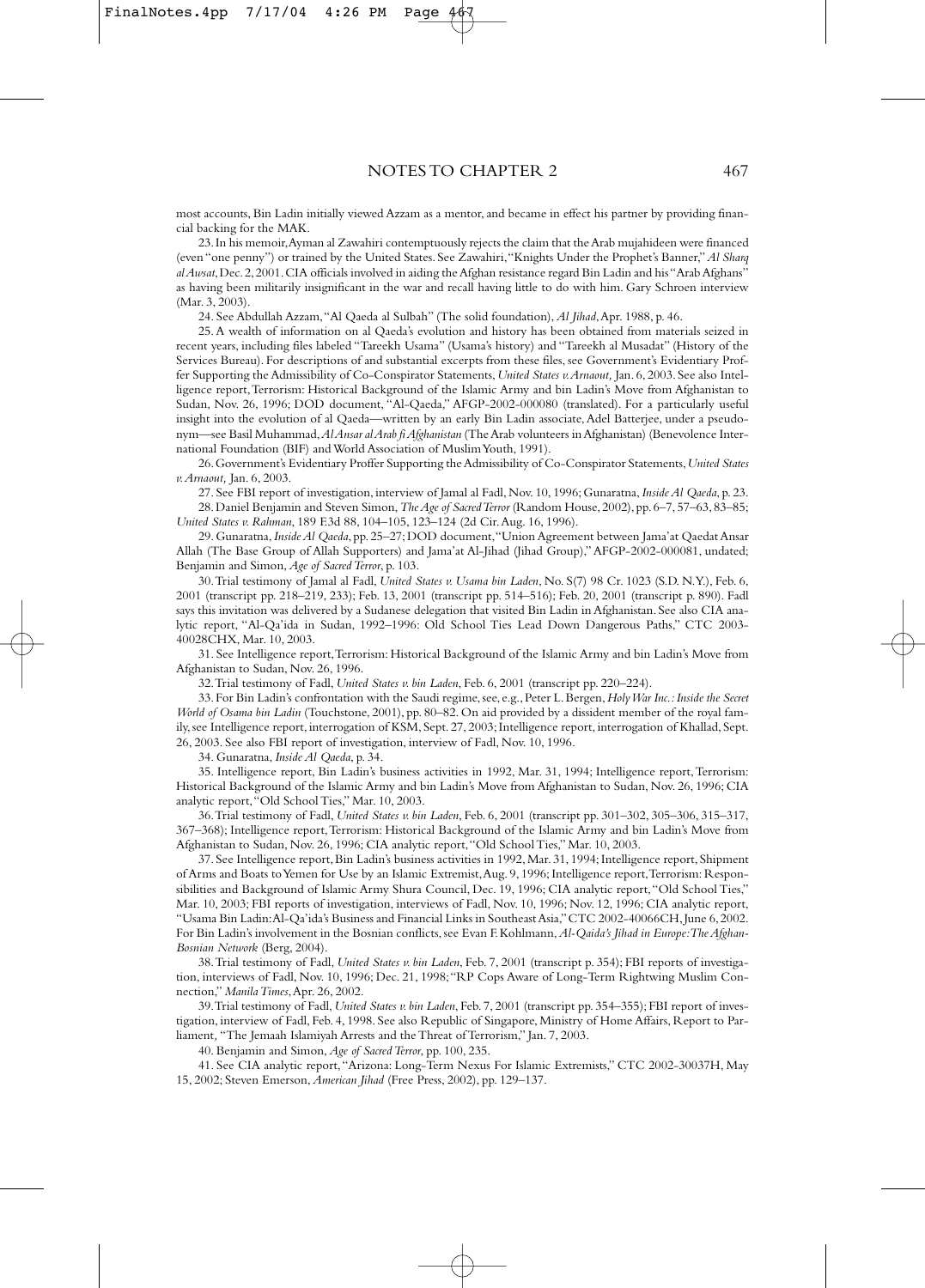42.Intelligence report,Fatwa to attack U.S.interests in Saudi Arabia and movement of explosives to Saudi Arabia, Jan. 8 1997; trial testimony of Fadl, *United States v. bin Laden*, Feb. 6, 2001 (transcript pp. 265–266); trial testimony of L'Houssaine Kherchtou, *United States v. bin Laden*, Feb. 21, 2001 (transcript p. 1163); FBI reports of investigation, interviews of Fadl, Nov. 10, 1996; Nov. 12, 1996; FBI report of investigation, interview of confidential source, Sept. 16, 1999.

43. On Wali Khan's relationship with Bin Ladin, see Intelligence report, Usama Bin Ladin's Historical Links to 'Abdallah Azzam,Apr.18,1997;FBI report of investigation,interview of Fadl,Nov.10,1996;Muhammad,*Al Ansar al Arab fi Afghanistan*. On the Blind Sheikh, Bin Ladin eventually spoke publicly of his admiration. See ABC News interview,"To Terror's Source," May 28, 1998. In late 1992,Abu Zubaydah confided to his diary that he was getting ready to go to one of al Qaeda's military camps:"Perhaps later I will tell you about the Qa'ida and Bin Ladin group." Intelligence report, translation of Abu Zubaydah's diary, June 9, 2002. Ramzi Yousef and Khalid Sheikh Mohammed masterminded the 1995 Manila air plot,and KSM helped fund Yousef's attempt to blow up the World Trade Center in 1993.Intelligence report,interrogation of KSM,Jan.9,2004.The Blind Sheikh was linked to Yousef and the 1993 World Trade Center attack, while Wali Khan was convicted together with Yousef for the Manila air conspiracy.

44.Intelligence report,Usama Bin Ladin Links to a Southern Yemeni Group,Mar.5,1997;FBI report of investigation, interview of Fadl, Nov. 10, 1996; CIA analytic report,"Old School Ties," Mar. 10, 2003, p. 4.

45.U.S.intelligence did not learn of al Qaeda's role in Somalia until 1996.Intelligence report,Bin Ladin's Activities in Somalia and Sudanese NIF Support,Apr. 30, 1997.

46. Intelligence report, Bin Ladin's Activities in Eritrea, Mar. 10, 1997; FBI report of investigation, interview of confidential source, Sept. 16, 1999; FBI report of investigation, interview of Essam Mohamed al Ridi, Dec. 7, 1999; trial testimony of Essam Mohamed al Ridi, *United States v. bin Laden*, Feb. 14, 2001 (transcript pp. 578–593); trial testimony of Fadl, *United States v. bin Laden*, Feb. 6, 2001 (transcript pp. 279–285). In June 1998, Bin Ladin was indicted on charges arising out of the Somalia attack in the U.S. District Court for the Southern District of New York.

47. For background about the attack on the training facility, see, e.g., Benjamin and Simon,*Age of Sacred Terror*, pp. 132, 242. On the proposed attack in Saudi Arabia, see Intelligence report, Fatwa to attack U.S. interests in Saudi Arabia and movement of explosives to Saudi Arabia, Jan. 8, 1997; FBI reports of investigation, interviews of Fadl, Nov. 12, 1996; Feb. 13, 1998. On associates taking credit, see Intelligence report made available to the Commission.

48. CIA analytic report,"Khobar Bombing: Saudi Shia, Iran, and Usama Bin Ladin All Suspects," CTC 96- 30015,July 5,1996;DIA analytic report,Defense Intelligence Threat Review 96-007,July 1996;Intelligence report made available to the Commission. See also Benjamin and Simon, *Age of Sacred Terror*, pp. 224–225, 300–302.

49. Intelligence report, Usama Bin Ladin's Attempts to Acquire Uranium, Mar. 18, 1997; CIA analytic report, "Usama Bin Ladin Trying to Develop WMD Capability?" CTC 97-30002, Jan. 6, 1997; trial testimony of Fadl, *United States v.bin Laden*,Feb.7,2001 (transcript pp.357–366);Feb.13,2001 (transcript pp.528–529);Feb.20,2001 (transcript pp. 982–985).

50.Trial testimony of Fadl, *United States v. bin Laden*, Feb. 13, 2001 (transcript p. 528).

51. CIA analytic report,"Old School Ties," Mar. 10, 2003.

52. Intelligence report, Establishment of a Tripartite Agreement Among Usama Bin Ladin, Iran, and the NIF, Jan. 31, 1997; Intelligence report, Cooperation Among Usama Bin Ladin's Islamic Army, Iran, and the NIF, Jan. 31 1997;FBI report of investigation,interview of Fadl,Nov.10,1996;trial testimony of Fadl,*United States v.bin Laden*, Feb. 6, 2001 (transcript pp. 290–293); FBI report of investigation, interview of confidential source, Sept. 16, 1999.

53. CIA analytic report,"Ansar al-Islam:Al Qa'ida's Ally in Northeastern Iraq," CTC 2003-40011CX, Feb. 1, 2003.

54. Ibid.; Intelligence report, al Qaeda and Iraq,Aug. 1, 1997.

55. Intelligence reports, interrogations of detainee, May 22, 2003; May 24, 2003.At least one of these reports dates the meeting to 1994, but other evidence indicates the meeting may have occurred in February 1995. Greg interview (June 25, 2004).

Two CIA memoranda of information from a foreign government report that the chief of Iraq's intelligence service and a military expert in bomb making met with Bin Ladin at his farm outside Khartoum on July 30, 1996. The source claimed that Bin Ladin asked for and received assistance from the bomb-making expert,who remained there giving training until September 1996, which is when the information was passed to the United States. See Intelligence reports made available to the Commission.The information is puzzling, since Bin Ladin left Sudan for Afghanistan in May 1996, and there is no evidence he ventured back there (or anywhere else) for a visit. In examining the source material, the reports note that the information was received "third hand," passed from the foreign government service that "does not meet directly with the ultimate source of the information,but obtains the information from him through two unidentified intermediaries, one of whom merely delivers the information to the Service."The same source claims that the bomb-making expert had been seen in the area of Bin Ladin's Sudan farm in December 1995.

56. Intelligence report, Possible Islamic Army Foreknowledge of an "Egyptian Operation" and Logistical and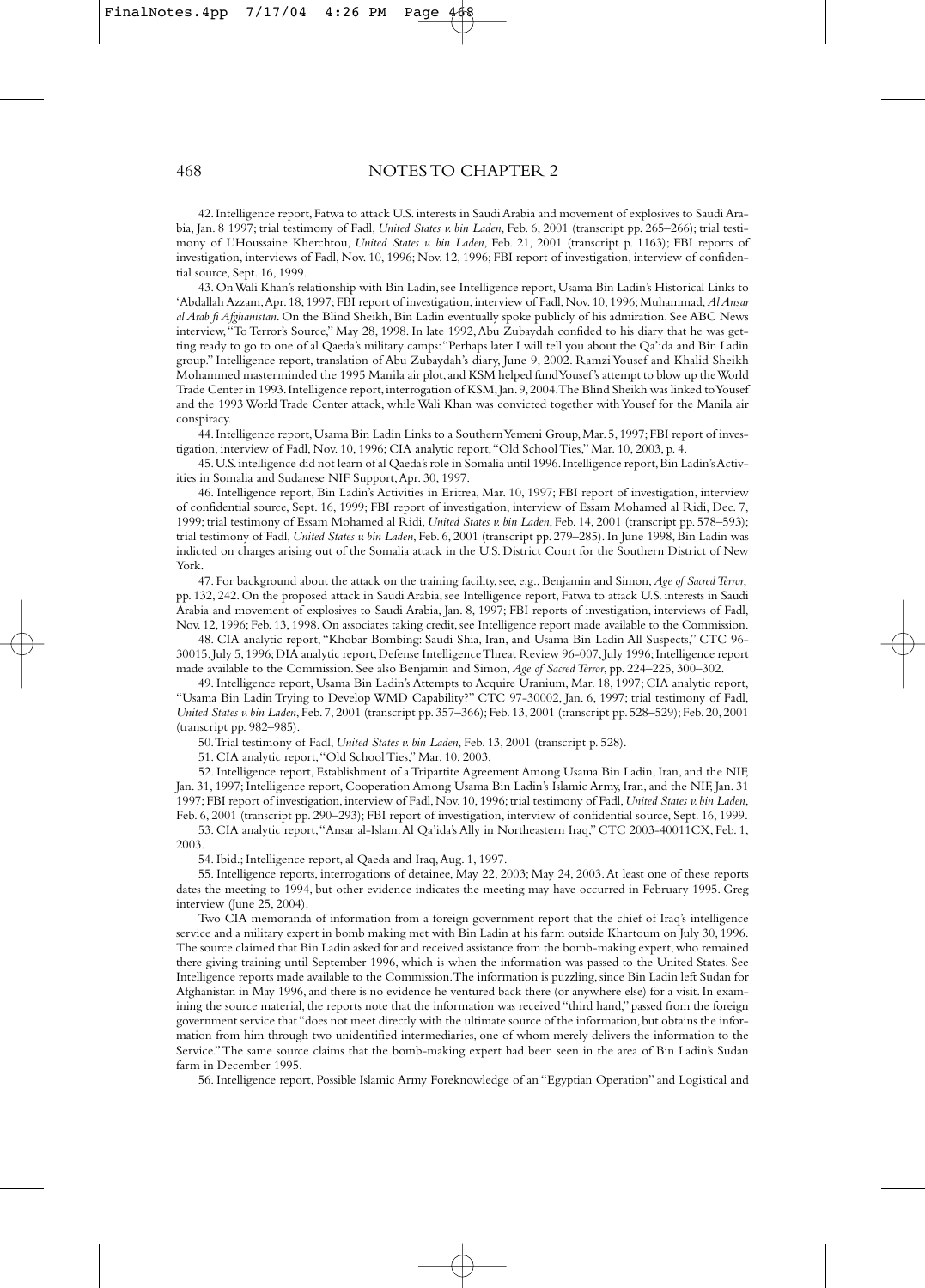Security Assistance Provided for the Attackers, Feb. 13, 1997; FBI report of investigation, interview of Fadl, Nov. 4,

57.Tim Carney interview (Dec. 4, 2003).

1997.

58. Trial testimony of L'Houssaine Kherchtou, *United States v. bin Laden*, Feb. 21, 2001 (transcript pp. 1280–1282).

59. On the Sudanese economy, see, e.g., Benjamin and Simon, *Age of Sacred Terror*, pp. 114–115, 132–133. For details about Saudi pressure on the Bin Ladin family, see, e.g., Frank G. interview (Mar. 2, 2004). Regarding management of Bin Ladin's finances,see CIA analytic report,"Usama Bin Ladin:Al-Qa'ida's Financial Facilitators,"OTI IA 2001-134-HXC,Oct.18,2001;CIA analytic report,"Shaykh Sa'id:Al-Qa'ida's Loyal Senior Accountant,"CTC 2003-30072H, July 2, 2003; Intelligence reports, interrogations of detainee, Sept. 17, 1998; Aug. 4, 1999. On the financial crisis in al Qaeda at this time, see trial testimony of L'Houssaine Kherchtou,*United States v. bin Laden*, Feb. 21, 2001 (transcript pp. 1282–1284).

60.Trial testimony of Fadl, *United States v. bin Laden*, Feb. 6, 2001 (transcript pp. 165–174, 190–205, 255–258); Feb. 7, 2001 (transcript pp. 382–391); trial testimony of L'Houssaine Kherchtou, *United States v. bin Laden*, Feb. 21, 2001 (transcript pp. 1282–1284).

61. Because the U.S. embassy in Khartoum had been closed in response to terrorist threats, the U.S.Ambassador to Sudan was working out of the embassy in Nairobi.The Sudanese regime notified him there by fax. See Tim Carney interview (Dec. 4, 2003); Donald Petterson interview (Sept. 30, 2003); DOS cable, Nairobi 7020, "Sudan: Foreign Minister on Developments re Terrorism and Peace," May 21, 1996. On the attempted assassination of Bin Ladin, see FBI report of investigation, interview of L'Houssaine Kherchtou, Oct. 15, 2000; FBI report of investigation, interview of confidential source, Sept. 16, 1999.

62. Intelligence report, interrogation of KSM, July 23, 2003.

63. Ahmed Rashid, *Taliban: Militant Islam, Oil and Fundamentalism in Central Asia* (Yale Univ. Press, 2000), p. 133; Steve Coll, *Ghost Wars:The Secret History of the CIA,Afghanistan, and bin Laden, from the Soviet Invasion to September 10, 2001* (Penguin, 2004), p. 9; Intelligence reports, interrogations of KSM, July 12, 2003; Sept. 27, 2003; Intelligence report, interrogation of Khallad, Sept. 27, 2003.The current Afghan Foreign Minister told us that one of Bin Ladin's planes landed in Islamabad for refueling. See Abdullah Abdullah interview (Oct. 23, 2003).

64. Rashid, *Taliban*, pp. 88–90.

65. See Owen Bennet Jones, *Pakistan: Eye of the Storm* (Yale Univ. Press, 2002); Raffat Pasha interview (Oct. 25, 2003); Rashid,*Taliban*;Waleed Ziad,"How the Holy Warriors Learned to Hate,"*New York Times*, June 18, 2004, p.A31.

66. See, e.g., Marvin Weinbaum interview (Aug. 12, 2003);William Milam interview (Dec. 29, 2003). Milam described "strategic depth" as Pakistan's need for a friendly, pliable neighbor on the west due to its hostile relationship with India on the east.

67. On Pakistan's consent, see Ahmed Rashid interview (Oct. 27, 2003); see also Rashid, *Taliban*, p. 139; Intelligence report,Terrorism:Activities of Bin Ladin's in Pakistan,Afghanistan, and India, July 14, 1997; FBI investigation, interview of former al Qaeda associate, Mar. 19, 2001, p. 26. On the Afghanistan-Pakistan-centered network of guesthouses and training camps, see CIA analytic report,"Sketch of a South Asia–Based Terrorist Training and Logistic Network," DI TR 95-12, Dec. 1995; CIA analytic report,"The Rise of UBL and Al-Qa'ida and the Intelligence Community Response," Mar. 19, 2004 (draft), p. 11.

68. On Bin Ladin's money problems, see trial testimony of L'Houssaine Kherchtou, *United States v. bin Laden*, Feb. 21, 2003 (transcript pp. 1282-1286); Frank G. and Mary S. briefing (July 15, 2003); DOS cable, Nairobi 11468, "Sudan: Major Usama Bin Ladin Asset Deregistered,"Aug. 6, 1996; Intelligence report, interrogation of KSM, July 30, 2003. See also Robert Block,"In War on Terrorism, Sudan Struck a Blow by Fleecing Bin Laden," *Wall Street Journal*, Dec. 3, 2001, p.A1.

69. FBI report of investigation, interview of confidential source, Sept. 16, 1999; trial testimony of Ashif Juma, *United States v. bin Laden*, Feb. 15, 2001 (transcript pp. 626–627); trial testimony of L'Houssaine Kherchtou, *United States v. bin Laden*, Feb. 22, 2001 (transcript pp. 1264–1267); FBI report of investigation, interview of L'Houssaine Kherchtou,Aug. 28, 2000. See also Intelligence report, interrogation of Khallad, Sept. 27, 2003.

70. See trial testimony of L'Houssaine Kherchtou, *United States v. bin Laden*, Feb. 22, 2001 (transcript pp. 1282–1286).

71. Intelligence report, interrogation of KSM, July 12, 2003; Gunaratna, *Inside Al Qaeda*, p. 41; Rashid,*Taliban*, pp. 19–21, 133.

72. For Bin Ladin's 1996 fatwa, see Bin Ladin,"Declaration of War,"Aug. 23, 1996. On constraints from the Sudanese, see Intelligence report, interrogation of KSM, Feb. 20, 2004. On warnings from the Saudi monarchy, see Intelligence report,Timeline of events from 1993 bombing of World Trade Center through 9/11 (citing cables from Apr. 1997).

73. On Bin Ladin's promise to Taliban leaders, see government exhibit no. 1559-T, *United States v. bin Laden*. For the Bin Ladin interview, see CNN broadcast, interview of Bin Ladin by Peter Arnett on Mar. 20, 1997, May 9, 1997 (available online at http://news.findlaw.com/cnn/docs/binladen/binladenintvw-cnn.pdf). According to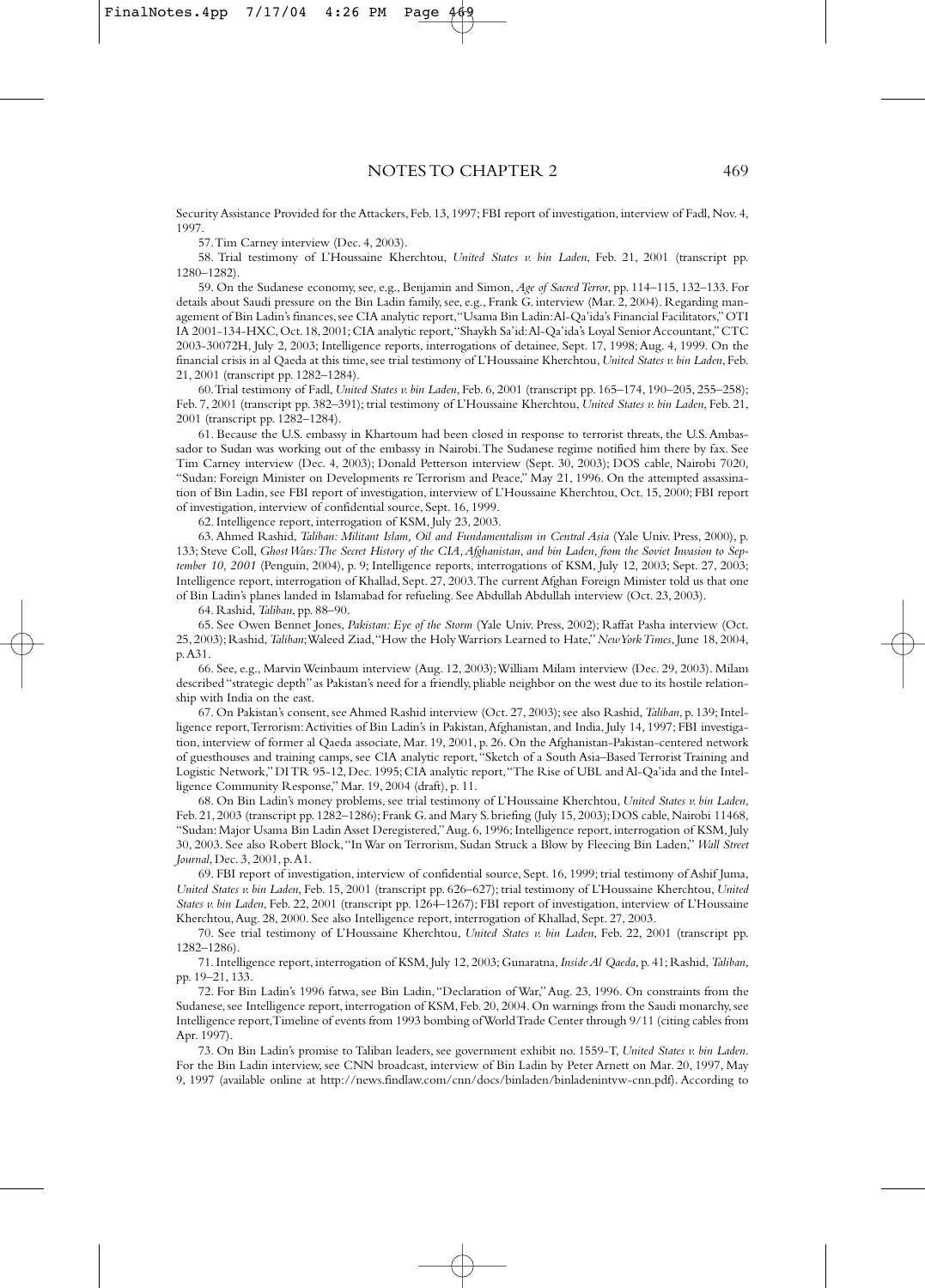KSM, Bin Ladin moved to Kandahar "by order of Emir Al-Mouminin," that is, Mullah Omar. See Intelligence report, interrogation of KSM, July 12, 2003. On the Taliban's invitation to UBL, see Mike briefing (Dec. 12, 2003); Rashid, *Taliban*, p. 129. Rashid has also described the move as part of Bin Ladin's plan to solidify his relationship with, and eventually gain control over, the Taliban.Ahmed Rashid interview (Oct. 27, 2003).

74. Intelligence report, unsuccessful Bin Ladin probes for contact with Iraq, July 24, 1998; Intelligence report, Saddam Hussein's efforts to repair relations with Saudi government, 2001.

75. Intelligence report, Iraq approach to Bin Ladin, Mar. 16, 1999.

76. CIA analytic report,"Ansar al-Islam:Al Qa'ida's Ally in Northeastern Iraq," CTC 2003-40011CX, Feb. 1, 2003. See also DIA analytic report,"Special Analysis: Iraq's Inconclusive Ties to Al-Qaida," July 31, 2002; CIA analytic report,"Old School Ties," Mar. 10, 2003.We have seen other intelligence reports at the CIA about 1999 contacts.They are consistent with the conclusions we provide in the text, and their reliability is uncertain.Although there have been suggestions of contacts between Iraq and al Qaeda regarding chemical weapons and explosives training, the most detailed information alleging such ties came from an al Qaeda operative who recanted much of his original information.Intelligence report,interrogation of al Qaeda operative,Feb.14,2004.Two senior Bin Ladin associates have adamantly denied that any such ties existed between al Qaeda and Iraq. Intelligence reports, interrogations of KSM and Zubaydah, 2003 (cited in CIA letter, response to Douglas Feith memorandum,"Requested Modifications to 'Summary of Body of Intelligence Reporting on Iraq–al Qaida Contacts (1990–2003),'" Dec. 10, 2003, p. 5).

77. On Gulf-based donors to Bin Ladin, see Frank G. and Mary S. briefing (July 15, 2003); CIA analytic report, "Saudi-Based Financial Support for Terrorist Organizations," CTC 2002-40117CH, Nov. 14, 2002. On the relationship between Bin Ladin and Omar, see Intelligence report, interrogation of detainee, Feb. 20, 2002. On relations between the Arabs in Afghanistan and the Taliban, see ibid. On financial relations, see CIA analytic report, "Ariana Afghan Airlines: Assets and Activities," OTI IR 1999-170CX, July 29, 1999; CIA, NID, "Near East: UAE: Imposition of Sanctions Could Disrupt Bin Ladin's Finances," June 9, 1999.

78. CIA analytic report,"Afghanistan:An Incubator for International Terrorism," CTC 01-40004, Mar. 27, 2001; CIA analytic report,"Al-Qa'ida Still Well Positioned to Recruit Terrorists," July 1, 2002, p. 1.

79.The number of actual al Qaeda members seems to have been relatively small during the period before 9/11, although estimates vary considerably, from the low hundreds to as many as 5,000. For the low hundreds, see Intelligence report, interrogation of KSM, Dec. 3, 2003. For 5,000, see Intelligence report, interrogation of Khallad, Nov. 26, 2003. Khallad added that because pledging *bayat* was secret, the number of al Qaeda members can only be speculative. On al Qaeda's training and indoctrination, see minutes from the August 1988 meeting leading to the official formation of al Qaeda, cited in Government's Evidentiary Proffer Supporting the Admissibility of Coconspirator Statements, *United States v.Arnaout*, Jan. 6, 2003, p. 36.

80.By 1996,al Qaeda apparently had established cooperative relationships with at least 20 Sunni Islamic extremist groups in the Middle East, South Asia,Africa, and East Asia, as well as with elements of the Saudi opposition. See CIA analytic report,"Old School Ties," Mar. 10, 2003, p. 3. On ties with Southeast Asia and the Malaysian-Indonesian JI,see,e.g.,Intelligence report,interrogation of Hambali,Sept.5,2003.On Pakistani militant ties to Bin Ladin, see CIA analytic report,"Terrorism: Extremists Planning Attacks Against US Interests in Pakistan," Nov. 29, 2001,p.1 and appendix B;see also Gunaratna,*Inside Al Qaeda*,pp.169–171,199;Benjamin and Simon,*Age of Sacred Terror*, pp. 286–287. On Europe, see, e.g., trial testimony of Fadl, *United States v. bin Laden*, Feb. 6, 2001 (transcript pp.301,315-316), Feb. 7, 2001 (transcript p.368). On London, see, e.g., Intelligence report, interrogation of detainee, Sept. 17, 1997. On Balkans, see Government's Evidentiary Proffer Supporting the Admissibility of Co-Conspirator Statements, *United States v.Arnaout,* Jan. 6, 2003; Kohlmann, *Al-Qaida's Jihad in Europe*.

81. See, e.g.,"Tareekh Usama" and "Tareekh al Musadat" (described in note 25). See also FBI report of investigation, interviews of Mohammad Rashed Daoud al 'Owhali,Aug. 22–25, 1998; FBI report of investigation, interview of Nasser Ahmad Nasser al Bahri, Oct. 3, 2001, p. 8.

82.The merger was de facto complete by February 1998, although the formal "contract" would not be signed until June 2001. See Intelligence report, Incorporation of Zawahiri's Organization into Bin Ladin's Al-Qa'ida, and Recent [1998] Activities of Egyptian Associates of Al-Qa'ida, Sept. 22, 1998; see also Intelligence report, interrogation of detainee, Feb. 8, 2002.

83. FBI report of investigation, interview of confidential source, Sept. 16, 1999; FBI report of investigation, interview of L'Houssaine Kherchtou,Aug. 28, 2000; Benjamin and Simon, *Age of Sacred Terror*, pp. 123–124.

84.On the group's surveillance and photography activities,see trial testimony of L'Houssaine Kherchtou,*United States v. bin Laden*, Feb. 21, 2001 (transcript pp. 1499–1500); FBI reports of investigation, interviews of L'Houssaine Kherchtou, Aug. 18, 2000; Oct. 18, 2000; see also FBI report of investigation, interview of confidential source, Sept. 16, 1999. On Bin Ladin's use of technical equipment to promote his intelligence/security capabilities, see Intelligence report,Terrorism: Usama Bin Ladin's Intelligence Capabilities and Techniques, Dec. 5, 1996.

85. On the surveillance reports and the Hezbollah training camps, see FBI report of investigation, interview of confidential source, Sept. 16, 1999; see also Intelligence report,Al Qaeda Targeting Study of U.S. Embassy Nairobi, prepared 23 December 1993, Apr. 5, 1999; Intelligence report, Establishment of a Tripartite Agreement Among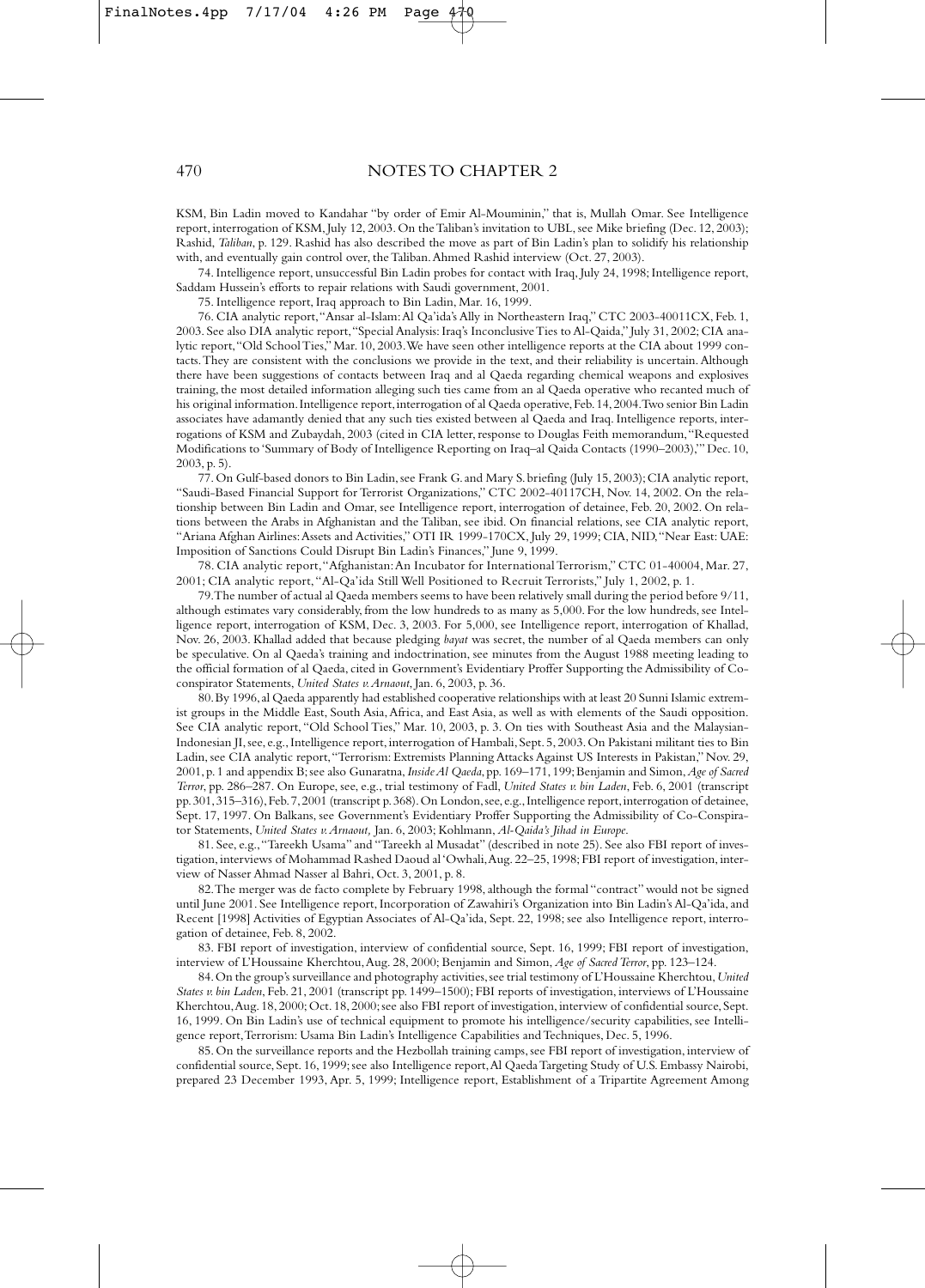Usama Bin Ladin, Iran, and the NIF, Jan. 31, 1997; Intelligence report, Cooperation Among Usama Bin Ladin's Islamic Army, Iran, and the NIF, Jan. 31 1997; FBI report of investigation, interview of Fadl, Nov. 10, 1996. Bin Ladin told his operatives he wanted them to study Hezbollah's 1983 truck bombing of U.S. marines in Lebanon that killed 241 and led to the American pullout from Lebanon. See, e.g., statement of Ali Mohamed in support of change of plea, *United States v.Ali Mohamed*, No. S(7) 98 Cr. 1023 (S.D. N.Y.), Oct. 20, 2000 (transcript p. 30); trial testimony of Fadl,*United States v. bin Laden*, Feb. 6, 2001 (transcript pp. 292–293); FBI report of investigation, interview of Fadl, Mar. 10, 1997; FBI report of investigation, interview of confidential source, Sept. 16, 1999.

86. Hugh Davies,"Saudis Detain Member of Anti-American Terror Group," *Daily Telegraph* (London),Aug. 2, 1997.

87. For general information on Hage, see Oriana Gill, "Hunting Bin Laden: A Portrait of Wadih El Hage, Accused Terrorist," PBS *Frontline* broadcast, Sept. 12, 2001. On returning to the United States, Hage was met at the airport by FBI agents, interrogated, and called the next day before the federal grand jury then investigating Bin Ladin. Because he lied to the grand jury about his association with Bin Ladin and al Qaeda, he was arrested immediately after the embassy bombings a year later.Testimony of Patrick Fitzgerald before the Senate Judiciary Committee, Oct. 21, 2003, pp. 3–4. On Hage's phone taps, see introduction of stipulation (government exhibit no. 36), *United States v. bin Laden*, Feb. 27, 2001 (transcript pp. 1575–1576). For Harun's fax, see government exhibit no. 300A-T, *United States v. bin Laden*.

88."World Islamic Front's Statement Urging Jihad,"*Al Quds al Arabi*, Feb. 23, 1998; closing statement by Asst. U.S.Attorney Ken Karas,*United States v. bin Laden*, May 1, 2001 (transcript pp. 5369, 5376–5377). On related activities in Kenya and Tanzania, see FBI report of investigation, interviews of Mohamed Sadeeq Odeh, Aug. 15–28, 1998.

89. FBI report of investigation, interviews of Mohamed Sadeeq Odeh,Aug. 15–28, 1998; closing statement by Asst. U.S.Attorney Ken Karas, *United States v. bin Laden*, May 1, 2001 (transcript pp. 5239, 5408, 5417).

90. For the Atef fax, see government exhibit no. 1636-T, *United States v. bin Laden*. For the fatwa, see government exhibit no. 1602-T, *United States v. bin Laden* (translation of "Clergymen in Afghanistan Issue a Fatwa calling for the Removal of American Forces from the Gulf,"*Al Quds al Arabi*, May 14, 1998). For the interview, see ABC News interview,"To Terror's Source," May 28, 1998.

91. See closing statement by Asst. U.S.Attorney Ken Karas, *United States v. bin Laden*, May 2, 2001 (transcript pp. 5426–5439); see also FBI report of investigation, interviews of Mohammad Rashed Daoud al 'Owhali, Aug. 22–25, 1998, p. 9. Copies of the declarations issued by "The Islamic Army for the Liberation of the Holy Places" taking credit for the operation were recovered from a raid in Baku,Azerbaijan, after the bombings in September 1998. See also government exhibit no. 1557C-T, *United States v. bin Laden* ("The formation of the Islamic Army for the Liberation of the Holy Places"); government exhibit no. 1557D-T, *United States v. bin Laden* ("Al-Aqsa Mosque operation"); government exhibit no. 1557E-T, *United States v. bin Laden* ("The Holy Ka'ba operation").

92. Closing statement by Asst. U.S.Attorney Ken Karas, *United States v. bin Laden*, May 2, 2001 (transcript p. 5445).

93.ABC News interview,"Terror Suspect:An Interview with Osama Bin Laden," Dec. 22, 1998 (conducted in Afghanistan by ABC News producer Rahimullah Yousafsai).

## **3 Counterterrorism Evolves**

1.Brief of the United States,*United States v.Ramzi Ahmed Yousef*,Lead No.98-1041 (2d Cir.filed Aug.25,2000), pp. 42–43; John Miller and Michael Stone, with Chris Mitchell,*The Cell: Inside the 9/11 Plot, and Why the FBI and CIA Failed to Stop It* (Hyperion, 2002), pp. 95, 99.

2. On President Clinton's tasking the NSC, see Richard Clarke interview (Dec. 18, 2003). On the role of different U.S. government agencies, see Steve Coll, *Ghost War:The Secret History of the CIA,Afghanistan, and bin Laden, from the Soviet Invasion to September 10, 2001* (Penguin, 2004), p. 251.

3.Trial testimony of Brian Parr, *United States v.Yousef*, No. S12 93 CR 180 (KTD) (S.D. N.Y.), Oct. 22, 1997 (transcript p. 4694).

4. On the process of identification, see Joseph Malone interview (May 25, 2004).

5. *United States v. Salameh*, 152 F.3d 88, 107–108 (2d Cir. 1998); Miller and Stone, *The Cell*, pp. 104–105, 107, 109.Abouhalima had fled to the Middle East after the bombing, and was picked up by Egyptian authorities and returned to the United States in late March 1993. Brief of the United States, *United States v. Mohammed A. Salameh*, Lead No. 94-1312 (2d Cir. filed Jan. 17, 1997), p. 64 and n. \*\*\*.

6. *United States v. Salameh*, 152 F.3d at 107–108, n. 2; *United States v.Yousef*, 327 F.3d 56, 78–79 (2d Cir. 2003); Miller and Stone, *The Cell*, p. 119; Daniel Benjamin and Steven Simon, *The Age of Sacred Terror* (Random House, 2002), p. 12.

7. On Rahman's ties to the Farouq mosque, see Miller and Stone, *The Cell*, pp. 54–55. On Rahman's message, see *United States v. Rahman*, 189 F.3d 88, 104 (2d Cir. 1999); Brief for the United States, *United States v. Siddig Ibrahim Siddig Ali,* Lead No.96-1044 (2d Cir.filed July 3,1997),pp.10,15.See also DOS Inspector General report,"Review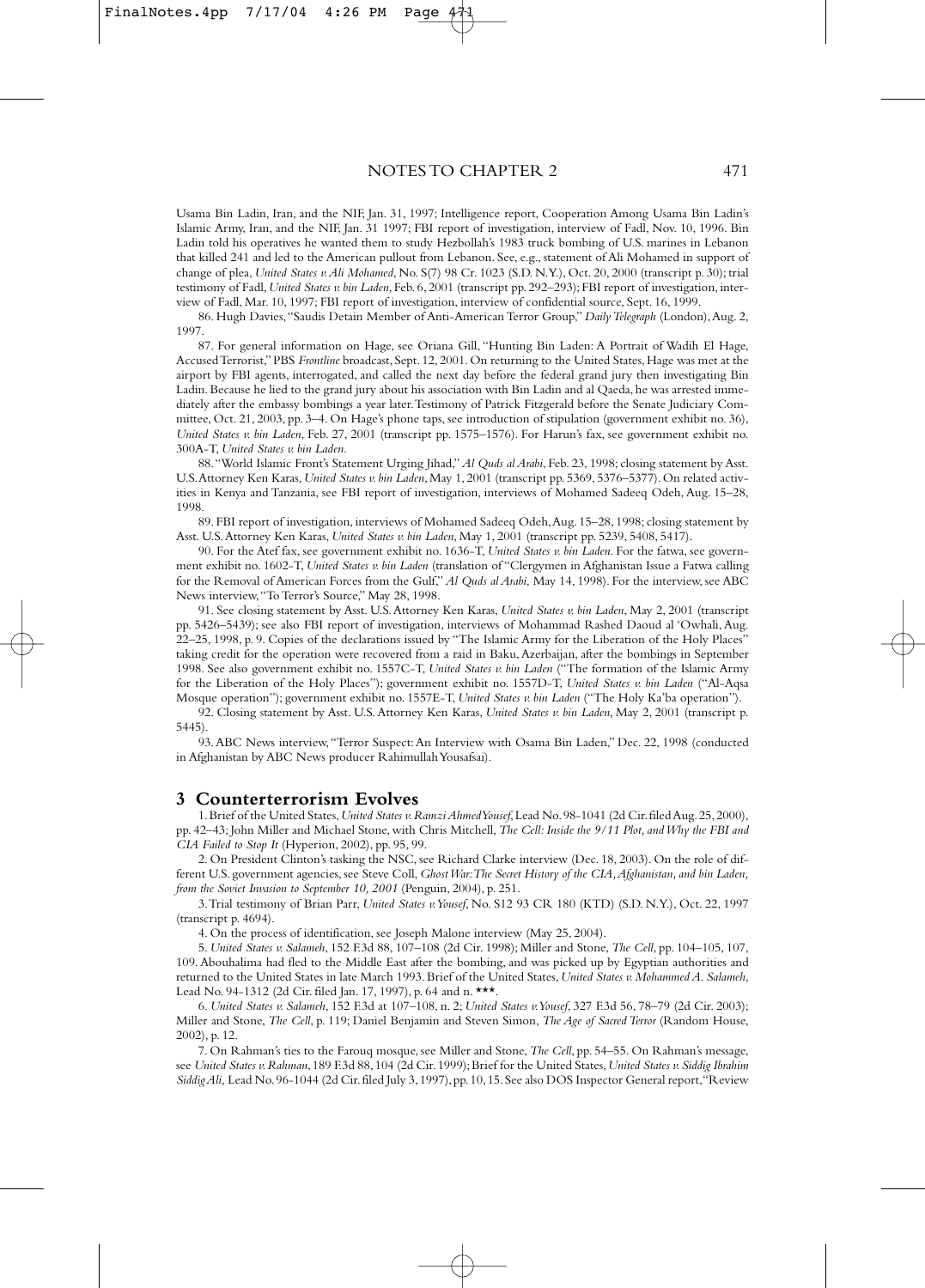of the Visa-Issuance Process Phase I: Circumstances Surrounding the Issuance of Visas to Sheikh Omar Ali Ahmed Abdel Rahman,"Mar.1994,pp.6,8,36.On the informant's reports,see *United States v.Rahman*,189 F.3d at 106–107. On the landmarks plot, see *United States v. Rahman*, 189 F.3d at 108–111, 123–127; Miller and Stone, *The Cell*, p. 116.

8.These prosecutions also had the unintended consequence of alerting some al Qaeda members to the U.S. government's interest in them.In February 1995,the government filed a confidential court document listing Usama Bin Ladin and scores of other people as possible co-conspirators in the New York City landmarks plot. Ali Mohamed, who was on the list, obtained a copy and faxed it to a close Bin Ladin aide for distribution. Statement of Ali Mohamed in support of change of plea, *United States v.Ali Mohamed,* No. S(7) 98 Cr. 1023 (S.D. N.Y.), Oct. 20,2000 (transcript p.29);Statements of Prosecutor and Judge,*United States v.Bin Laden,* No.S(7) 98 Cr.1023 (S.D. N.Y.), Mar. 26, 2001 (transcript pp. 3338–3339); Patrick Fitzgerald interview (Jan. 28, 2004).

9. On Ajaj's travels to Khaldan and interactions with KSM, see *United States v. Salameh*, 152 F.3d at 107–108. Ajaj had entered the United States on a B-2 tourist visa at New York City on September 9, 1991. INS alien file, No.A72215823, Sept. 9, 1991.

10.On Yousef's capture and the Manila air plot,see *United States v.Yousef*,327 F.3d at 79–82.On KSM,see Joint Inquiry report (classified version), pp. 324–328; CIA analytical report,"WTC 1993:The Solid Case for al-Qa'ida Involvement," CTC 2002-40084H, July 11, 2002; Intelligence report, interrogation of KSM, May 27, 2003; James Risen and David Johnston,"Threats and Reponses:Counterterrorism;Qaeda Aide Slipped Away Long Before Sept. 11 Attack," *New York Times*, Mar. 8, 2003, p.A12.

11. For a general history of the FBI, supporting the subsequent text (unless otherwise noted), see Athan G. Theoharis, et al., *The FBI:A Comprehensive Reference Guide* (Onyx Press, 1999); the FBI's authorized history, FBI report,"History of the FBI" (online at www.fbi.gov/libref/historic/history/historymain.htm); the FBI's history as told by the Federation of American Scientists, "History of the FBI," updated June 18, 2003 (online at www.fas.org/irp/agency/doj/fbi/fbi\_hist.htm).For discussion of field office autonomy,see FBI letter,Kalish to Wolf, responses to questions posed by the Subcommittee on Commerce, Justice, State, and Judiciary of the House Appropriations Committee, May 24, 2004, pp. 47–48.

12. See, e.g., Dan C. interview (Aug. 27, 2003); Ruben Garcia interview (Apr. 29, 2004); DOJ Inspector General interview of William Gore, Oct. 24, 2002.

13.The Washington Field Office was originally assigned the East Africa bombings case because it generally has responsibility for investigating crimes overseas.When the attack was determined to be al Qaeda–related, responsibility shifted to the New York Field Office. See generally Kevin C. interview (Aug. 25, 2003).This created significant friction between agents in the respective offices. Edward Curran and Sidney Caspersen interview (Jan. 20, 2004). On the concept of the office of origin, see FBI memo, Kalish to Wolf, responses to questions from the Subcommittee on Commerce, Justice, State, and Judiciary of the House Appropriations Committee, pp. 47–48; testimony of Robert S. Mueller III before the Subcommittee on the Departments of Commerce, Justice, and State, the Judiciary and Related Agencies of the House Appropriations Committee, June 18, 2003; FBI report,"Counterterrorism Program Since September 2001,"Apr. 14, 2004, p. 20.

14. On the impact of Watergate, see generally Kathryn Olmsted, *Challenging the Secret Government:The Post-Watergate Investigations of the CIA and FBI* (Univ. of North Carolina Press, 1996).

15.David M.Alpern with Anthony Marro and Stephan Lesher,"This Is Your New FBI,"*Newsweek*,Jan.5,1976, p. 14.

16. On the Levi guidelines and the Smith modifications, see John T. Elliff,"Symposium: National Security and Civil Liberties:The Attorney General's Guidelines for FBI Investigations," *Cornell Law Review*, vol. 69 (Apr. 1984), p. 785. On the line between church and state, see Floyd Abrams,"The First Amendment and the War against Terrorism," *University of Pennsylvania Journal of Constitutional Law*, vol. 5 (Oct. 2002).

17. On Pan Am bombing investigation, see Commission analysis of U.S. counterterrorism strategy from 1968 to 1993; FBI report,"History of the FBI."

18. Louis Freeh interview (Jan. 6, 2004); Federation of American Scientists,"History of the FBI;" DOJ Inspector General report,"Federal Bureau of Investigation Casework and Human Resource Allocation," Sept. 2003, pp. iv, vi, viii, x, xiii.

19. For quote, see FBI report,"Congressional Budget Justification Book Fiscal Year 1995," undated, p. 6. On Freeh's efforts, see Howard M. Shapiro, "The FBI in the 21st Century," *Cornell International Law Journal*, vol. 28 (1995), pp. 219–228; Louis Freeh interview (Jan. 6, 2004). On Freeh's budget request, see FBI report,"Congressional Budget Justification Book Fiscal Year 1995," undated.

20. Janet Reno interview (Dec.16, 2003); Dale Watson interview (Feb. 5, 2004); Stephen Colgate interview (May 19, 2004); OMB budget examiner interview (Apr. 27, 2004).

21. On the plan, see FBI report,"Strategic Plan: 1998–2003,'Keeping Tomorrow Safe,'" May 8, 1998. For Watson's recollections, see Dale Watson interview (Jan. 6, 2004).

22.For the mid-1990s numbers,see FBI memo,Freeh to Reno,"Reorganization of FBI Headquarters—Establishment of Counterterrorism Division and Investigative Services Division," Apr.22,1999.For the 1998–2001 num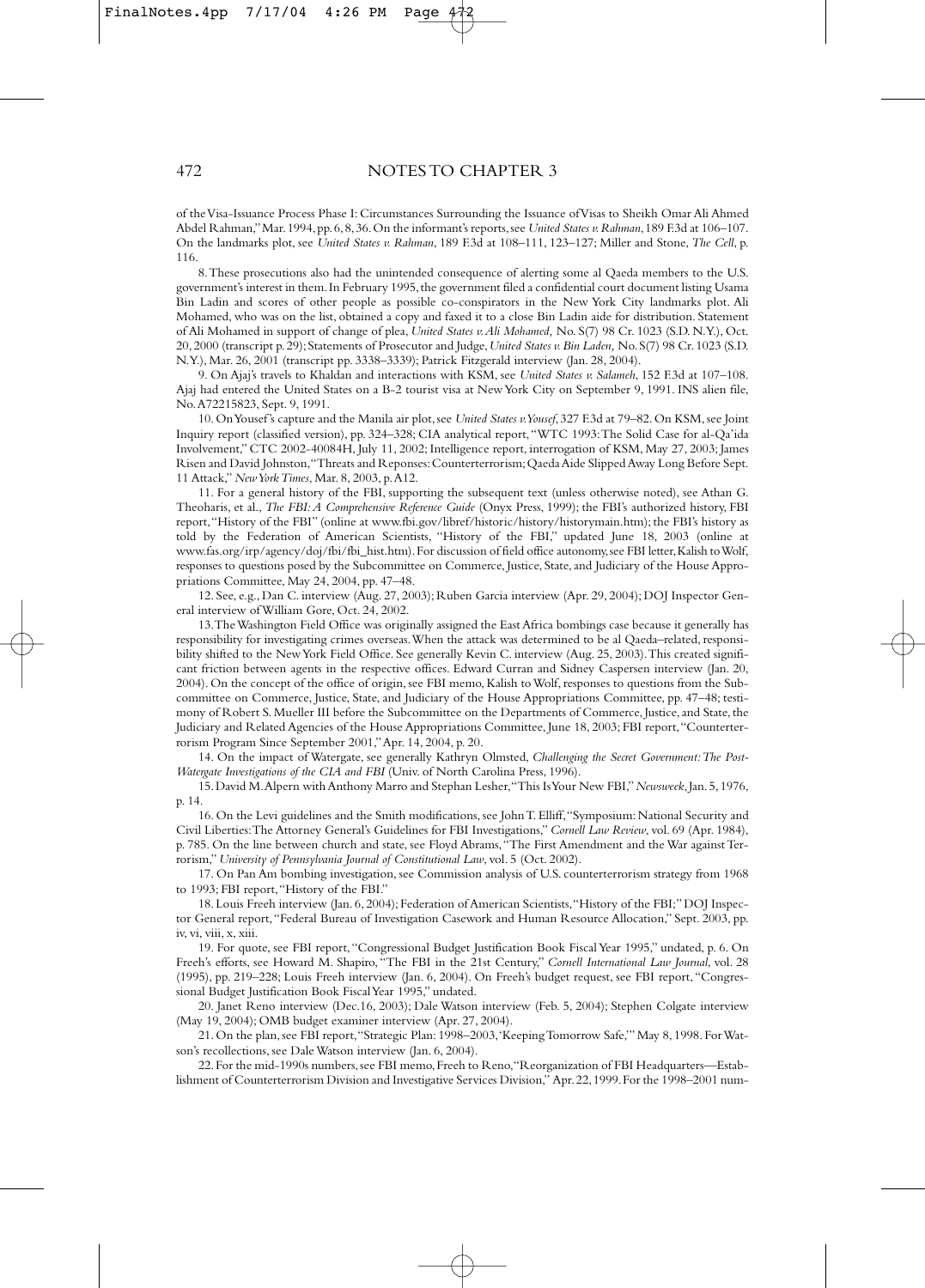bers, see DOJ Inspector General report,"Review of the Federal Bureau of Investigation's Counterterrorism Program:Threat Assessment, Strategic Planning, and Resource Management," Sept. 2002, p. 67. For the failure to shift resources, see DOJ Inspector General report,"FBI Casework and Human Resource Allocation," Sept. 2003, pp. iv, vi, viii, x, xiii. For the comparison to drug agents, see testimony of Dick Thornburgh before the Subcommittee on Commerce, State, Justice, the Judiciary, and Related Agencies of the House Appropriations Committee, June 18, 2003, p. 20.

23. Dale Watson interview (Feb. 5, 2004);Virginia Bollinger interview (Feb. 2, 2004); Robert Bryant interview (Dec. 18, 2003).

24. On the state of information technology at FBI, see Virginia Bollinger interview (Jan. 28, 2004); Mark Miller interview (Dec. 23, 2003). On the lack of an overall assessment, see DOJ Inspector General report,"Review of the FBI's Counterterrorism Program," Sept. 2002, pp. ii–iii.

25.For training statistics,see DOJ Inspector General report,"Review of the FBI's Counterterrorism Program," Sept. 2002, p. 74. For translation resources, see FBI report, "FY 2002 Counterterrorism Division Program Plan Summary," undated, p. 4. Since 9/11, the FBI has recruited and processed more than 30,000 translator applicants.This has resulted in the addition of nearly 700 new translators. FBI report,"The FBI's Counterterrorism Program Since September 2001,"Apr. 14, 2004.The FBI's hiring process includes language testing, a personnel security interview, polygraph, and a full background investigation.The FBI must maintain rigorous security and proficiency standards with respect to its permanent and contract employees. Even as the FBI has increased its language services cadre, the demand for translation services has also greatly increased.Thus, the FBI must not only continue to bring on board more linguists,it must also continue to take advantage of technology and best practices to prioritize its workflow, enhance its capabilities, and ensure compliance with its quality control program. FBI linguists interviews (July 31,2003–May 10,2004);Margaret Gulotta interview (May 10,2004).See DOJ Inspector General report,"A Review of the FBI's Actions in Connection with Allegations Raised by Contract Linguist Sibel Edmonds," July 1, 2004; Sibel Edmonds interview (Feb. 11, 2004).

26. Wilson Lowery interview (Jan. 28, 2004); Janet Reno testimony, Apr. 13, 2004; Helen S. interview (Dec. 29, 2003); Stephen Colgate interview (May 19, 2004); Robert Dies interview (Feb. 4, 2004).

27. FBI report,"Director's Report on Counterterrorism," Sept. 1, 2001, pp. I-1–I-14. On FBI reorganization, see FBI memo, Freeh to Reno,"Reorganization of FBI Headquarters—Establishment of Counterterrorism Division and Investigative Services Division,"Apr. 22, 1999. On Watson's observation, see Dale Watson interview (Feb. 4, 2004). On MAXCAP 05, see FBI memo, description of MAXCAP 05, undated (draft likely prepared after Aug. 31, 2001, for incoming Director Mueller). On field executives' views, see FBI report, Counterterrorism Division, International Terrorism Program,"Strategic Program Plan, FY 2001–06," undated, p. 30.

28. International terrorism intelligence cases were designated as 199 matters; international terrorism criminal cases were designated as 265 matters. In 2003, these designations were eliminated; all international terrorism matters now receive the same designation, 315.

29. For historical information on FISA, see Americo R. Cinquegrana,"The Walls (and Wires) have Ears:The Background and First Ten Years of the Foreign Intelligence Surveillance Act of 1978,"*University of Pennsylvania Law Review,* vol. 137 (1989), pp. 793, 802–805. For the statute, see 50 U.S.C. §§ 1801 et seq. As enacted in 1978, FISA permitted orders authorizing electronic surveillance. It did not refer to physical searches. In 1994, the statute was amended to permit orders authorizing physical searches. See Pub. L. No. 103-359, 108 Stat. 3423, 3443 (Oct. 14, 1994); 50 U.S.C. §§ 1821–1829. See generally,William C. Banks and M. E. Bowman, "Executive Authority for National Security Surveillance," *American University Law Review,* vol. 50 (2000), pp. 1–130.

30.On the history of courts applying the primary purpose standard,see *In re Sealed Case,* 310 F.3d 717,725–726 (FISC Ct.Rev.2002),in which the FISC Court of Review concluded that these courts had ruled in error.See also DOJ report,"Final Report of the Attorney General's Review Team on the Handling of the Los Alamos National Laboratory Investigation" (hereinafter "Bellows Report"), May 2000, appendix D. On DOJ interpretation of FISA, see DOJ memo, Dellinger to Vatis,"Standards for Searchers Under Foreign Intelligence Act," Feb. 14, 1995; Royce Lamberth interview (Mar. 26, 2004); Bellows Report, pp. 711–712; DOJ Inspector General interview of Marion Bowman, May 28, 2003.

31. Bellows Report, pp. 711–712; DOJ Inspector General interview of Marion Bowman, May 28, 2003.

32. Bellows Report, pp. 712–714, n. 947, appendix D tabs 2, 3; Richard Scruggs interview (May 26, 2004); Larry Parkinson interview (Feb. 24, 2004). Because OIPR had ultimate authority to decide what was presented to the FISA Court, it wielded extraordinary power in the FISA process.

33.The group included representatives from the FBI, OIPR, and the Criminal Division. In addition, the U.S. Attorney for the Southern District of New York was given an opportunity to comment on the procedures.The procedures that were eventually issued were agreed to by all involved in the drafting process.As a member of the Commission, Gorelick has recused herself from participation in this aspect of our work.

34.On Reno's July 1995 memo,see DOJ Inspector General report,"A Review of the FBI's Handling of Intelligence Information Related to the September 11 Attacks," July 2004, pp. 27–34; Bellows Report, p. 709, appen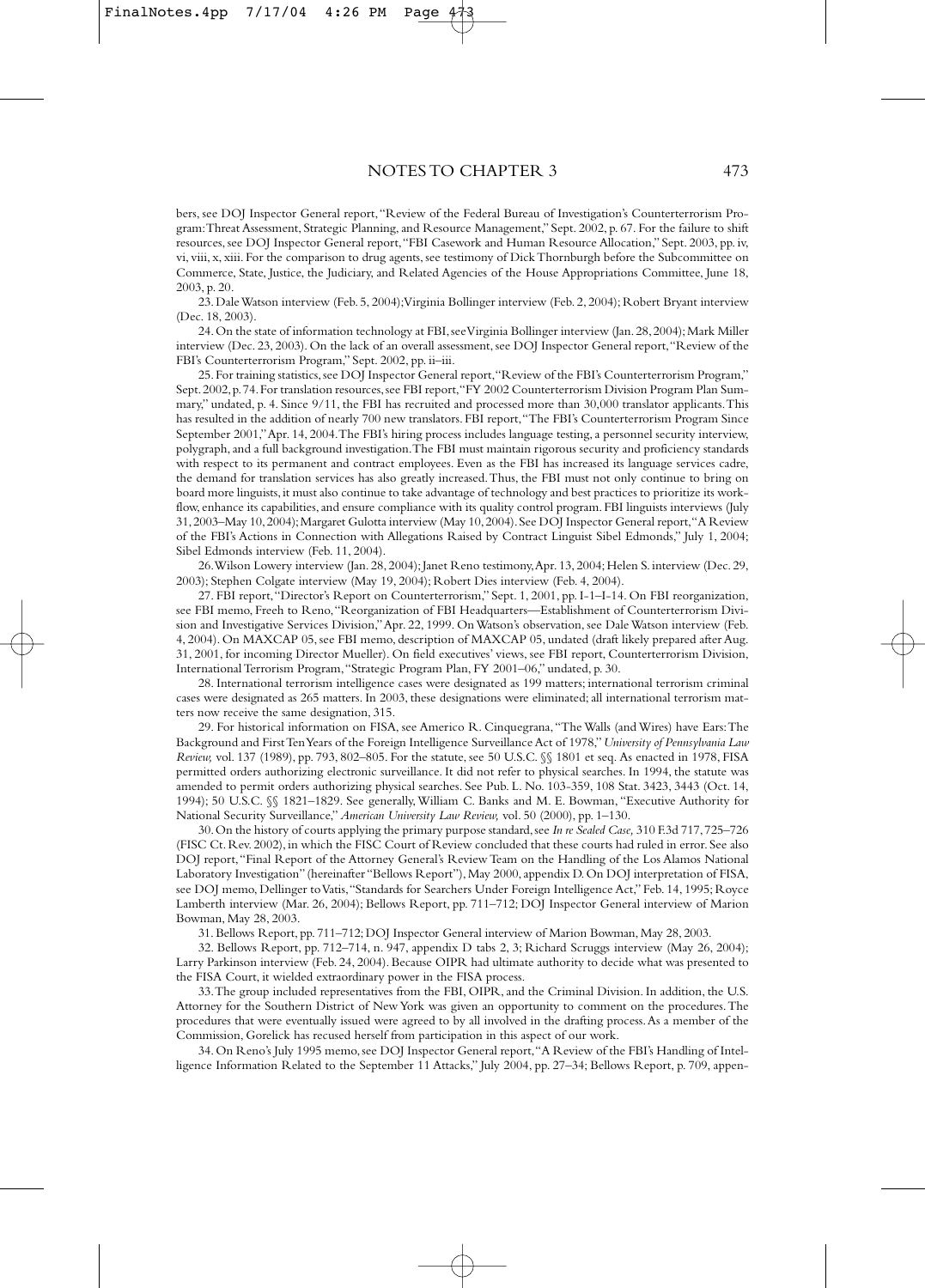dix D tab 23. Some barriers were proposed by OIPR in the FISA applications and subsequently adopted by the FISC; others, less formally recorded, were believed by the FBI to be equally applicable.

35. On the misapplication of the procedures and the role of OIPR, see Bellows Report, pp. 721–722; Marion Bowman interview (Mar. 6, 2004); Fran Fragos Townsend meeting (Feb. 13, 2004). On the OIPR as gatekeeper, see Michael Vatis interview (Jan. 21, 2004); Larry Parkinson interview (Feb. 24, 2004). On OIPR's stated defense, see David Kris interview (May 19, 2004); Richard Scruggs interview (May 26, 2004). On OIPR's threat, see Larry Parkinson interview (Feb. 24, 2004);Thomas A. interview (Mar. 16, 2004). On the lack of information flow, see Bellows Report, pp. 722, 724–725, 729–731.

36.For Bryant's comment,see David Kris interview (Jan.15,2004);Bellows Report,p.714.On barriers between agents on same squads, see Larry Parkinson interview (Feb. 24, 2004); Michael Vatis interview (Jan. 21, 2004); DOJ Inspector General interview of Thomas A., May 28, 2003. On incorrect interpretation by field agents, see Joint Inquiry report,pp.363,367–368;Larry Parkinson interview (Feb.24,2004);Michael Vatis interview (Jan.21,2004); DOJ Inspector General interview of Thomas A., May 28, 2003; DOJ Inspector General interview of Jane, Nov. 4, 2002.

37. For an example of the barriers between agents, see DOJ emails, Jane to Steve B., interpreting the wall to apply to non-FISA information,Aug.29,2001;David Kris interview (Jan.15,2004).On the NSA barriers,see DOJ Inspector General interview of Jane, Nov. 4, 2002.These barriers were reinforced by caveats NSA began placing on all of its Bin Ladin–related reports and later on all of its counterterrorism-related reports—whether or not the information was subject to the attorney general's order—which required approval before the report's contents could be shared with criminal investigators. Ibid. On the several reviews of the process, see Bellows Report, pp. 709, 722; DOJ Inspector General report,"The Handling of FBI Intelligence Information Related to the Justice Department's Campaign Finance Investigation," July 1999, pp. 15–16, 255, 256, 328–330, 340, 344; GAO report,"FBI Intelligence Investigations:Coordination Within Justice on Counterintelligence Criminal Matters Is Limited,"July 2001, pp. 3–5.

38.In December 1999,NSA began placing caveats on all of its Bin Ladin reports that precluded sharing of any of the reports'contents with criminal prosecutors or FBI agents investigating criminal matters without first obtaining OIPR's permission.These caveats were initially created at the direction of Attorney General Reno and applied solely to reports of information gathered from three specific surveillances she had authorized.Because NSA decided it was administratively too difficult to determine whether particular reports derived from the specific surveillances authorized by the attorney general,NSA decided to place this caveat on all its terrorism-related reports.In November 2000, in response to direction from the FISA Court, NSA modified these caveats to require that consent for sharing the information with prosecutors or criminal agents be obtained from NSA's Customer Needs and Delivery Services group. See DOJ memo, Reno to Freeh, E.O. 12333 authorized surveillance of a suspected al Qaeda operative, Dec. 24, 1999; NSA email,William L. to Brian C.,"dissemination of terrorism reporting," Dec. 29, 1999; NSA memo,Ann D.to others,"Reporting Guidance,"Dec.30.1999;Intelligence report,Nov.6,2000.See also discussion of the history of the NSA caveats in the notes to Chapter 8.

39. See DEA report, "DEA Staffing & Budget" (figures for 1972 to 2003) (online at www.usdoj.gov/dea/ agency/staffing.htm). For USMS staffing, see DOJ information provided to the Commission.

40. On the number of agents, see INS newsletter,"INS Commissioner Meissner Announces Departure," Jan. 2001; INS news release,"INS to Hire More than 800 Immigration Inspectors Nationwide," Jan. 12, 2001; Gregory Bednarz prepared statement, Oct. 9, 2003, p. 5. On the INS's main challenges, see, e.g., Eric Holder interview (Jan. 28,2004);Jamie Gorelick interview (Jan.13,2004);Doris Meissner interview (Nov.25,2003).On the White House views, see, e.g.,White House press release,"Fact Sheet on Immigration Enforcement Act," May 3, 1995. On DOJ's concerns, see INS newsletter, Remarks of Attorney General Reno on Oct. 24, 2000, Jan. 2001, pp. 16, 26.To assess congressional views, we reviewed all conference and committee reports relating to congressional action on INS budget requests for fiscal years 1995 through 2001 and all Senate and House immigration hearings from 1993 to 2001. On outdated technology, see Gus de la Vina interview (Nov. 19, 2003); Doris Meissner interview (Nov. 25, 2003).

41. On Meissner's response, see Doris Meissner interview (Nov. 25, 2003). On the lookout unit, see Tim G. interview (Oct. 1, 2002). On the number of denials of entry, see Majority Staff Report, Hearing on "Foreign Terrorists in America: Five Years after the World Trade Center" before the Subcommittee on Technology, Terrorism, and Government Information of the Senate Judiciary Committee, Feb. 24, 1998, p. 145.

42. Majority Staff Report, Hearing on "Foreign Terrorists in America: Five Years after the World Trade Center," Feb. 24, 1998, p. 152; 8 U.S.C. § 1534(e)(1)(A). On the low level of removals, see Daniel Cadman interview (Oct. 9, 2003); Rocky Concepcion interview (June 15, 2004).

43. On the 1986 plan, see INS report, Investigations Division, "Alien Terrorists and Undesirables: A Contingency Plan," May 1986; Daniel Cadman interview (Oct. 17, 2003). On the 1995 plan, see INS memo, Bramhall to Bednarz and Hurst,"Draft Counter-Terrorism Strategy Outline,"Aug. 11, 1995. On the 1997 plan, see INS email, Cadman to others,"EAC briefing document," Dec. 5, 1997 (attachment titled "Counterterrorism/National Secu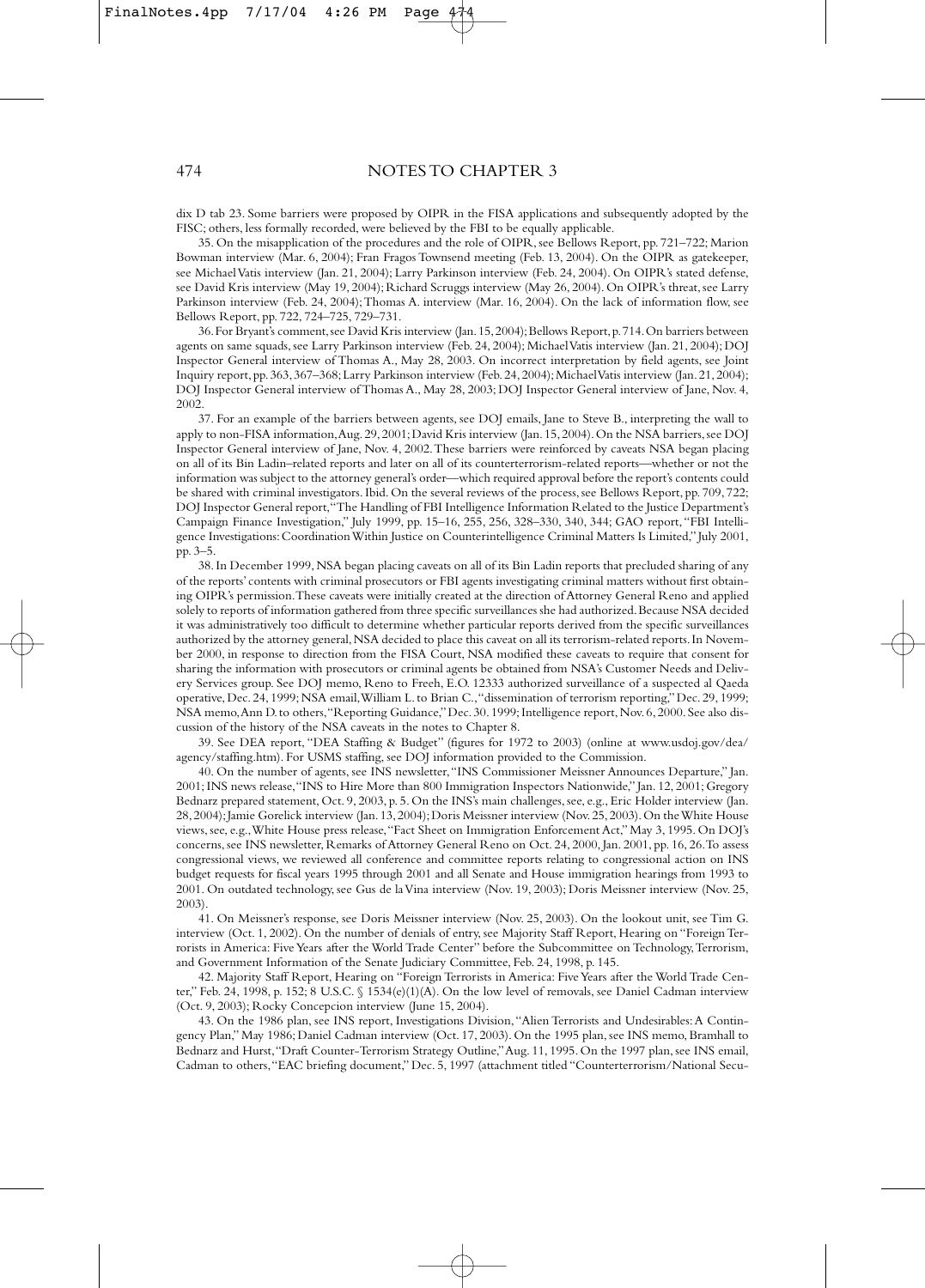rity Strategy and Casework Oversight"). On the work of the National Security Unit and the Intelligence Unit, see Daniel Cadman interview (Oct. 17, 2003); Cliff Landesman interview (Oct. 27, 2003).

44. For number of agents on Canadian border, the Canadian situation generally, and the inspector general's recommendations, see INS report,"Northern Border Strategy," Jan. 9, 2001; DOJ Inspector General report,"Followup Review of the Border Patrol Efforts Along the Northern Border," Apr. 2000 (inspection plan). On terrorists entering the United States via Canada, see, e.g., INS record, Record of Deportable Alien, Abu Mezer, June 24, 1996. Mezer was able to stay in the United States despite apprehensions for his illegal entries along the northern border.

45.The inspectors' views are drawn from our interviews with 26 border inspectors who had contact with the 9/11 hijackers. On the incomplete INS projects, see Illegal Immigration Reform and Immigrant Responsibility Act, Pub. L. No. 104-208, 110 Stat. 3009 (1996), §§ 110, 641.

46. For the 1996 law, see 8 U.S.C. § 1357 (1996). On unauthorized immigration, see Migration Policy Institute report, "Immigration Facts: Unauthorized Immigration to the United States," Oct. 2003 (online at www.migrationpolicy.org/pubs/two\_unauthorized\_immigration\_us.pdf). On the initiation of city noncooperation, see New York Mayor Ed Koch's 1987 order prohibiting city line workers, but not police or the Department of Corrections, from transmitting information respecting any alien to federal immigration authorities. On backlogs, see testimony of Dr. Demetrios G. Papademetriou before the Subcommittee on Immigration, Border Security and Claims of the House Judiciary Committee, Mar. 11, 2004. On the overwhelmed INS, see James Ziglar testimony, Jan. 26, 2004.

47. On the relationship between the FBI and state and local police forces, see William Bratton et al. interview (Nov. 20, 2003); David Cohen interview (Feb. 4, 2004). On the New York JTTF, see Mary Jo White,"Prosecuting Terrorism in New York," *Middle East Quarterly*, spring 2001 (online at www.meforum.org/article/25). On the pre-9/11 number of JTTFs, see Louis Freeh prepared statement for the Joint Inquiry, Oct. 8, 2002, p. 18. On the effectiveness of JTTFs, see Washington Field Office agent interview (Aug.4, 2003); Phoenix JTTF member interview (Oct. 20, 2003); Phoenix Field Office agent interview (Oct. 21, 2003); Art C. interview (Dec. 4, 2003).

48.Treasury report, "1995 Highlights of The Bureau of Alcohol,Tobacco and Firearms," undated (online at www.atf.gov/pub/gen\_pub/annualrpt/1995/index.htm); ATF report, "ATF Snapshot," Jan. 30, 1998 (online at www.atf.gov/about/snap1998.htm).

49.Dale Watson interview (Feb.4,2004);Frank P.interview (Aug.26,2003);Dan C.interview (Aug.27,2003); Louis Freeh interview (Jan. 8. 2004).

50. See Federal Aviation Reauthorization Act, Pub. L. No. 104-264, 110 Stat. 3213 (1996), codified at 49 U.S.C. § 40101; Federal Aviation Authorization Act, H.R. Rep. No. 104-848, 104th Cong., 2d sess. (1996) (notes on conference substitute for § 401). On responsibility for protection, see 49 U.S.C. § 44903(b). On sabotage, see FAA report, Aviation Security Advisory Committee,"Domestic Security Baseline Final Report," Dec. 12, 1996; FAA report,"Civil Aviation Security: Objectives and Priorities," Mar. 18, 1999 (staff working paper). See also Jane Garvey prepared statement, May 22, 2003; *Report of the President's Commission on Aviation Security and Terrorism* (Pan Am/Lockerbie Commission), May 15, 1990, pp. 113–114; *Final Report of the White House Commission on Aviation Safety and Security* (Gore Commission), Feb. 12, 1997.While the sabotage of commercial aircraft, including Pan Am 103 in 1998, had claimed many lives, hijackings had also been deadly, including the 1985 hijacking of an Egypt Air flight in which 60 people were killed and 35 injured; the 1986 hijacking of Pan Am 73 in which 22 people were killed and 125 injured; and the 1996 hijacking of an Ethiopian Airlines flight in which 123 people were killed. See FAA report, "Civil Aviation Security Reference Handbook," May 1999. Commissioners Ben-Veniste, Gorelick, and Thompson have recused themselves from our work on aviation security matters.

51.See GAO report,"Aviation Security:Additional Actions Needed to Meet Domestic and International Challenges," Jan. 27, 1994; GAO report,"Aviation Security: Urgent Issues Need to Be Addressed," Sept. 11, 1996; GAO report,"Aviation Security: Slow Progress in Addressing Long-Standing Screener Performance Problems," Mar. 16, 2000; GAO report,"Aviation Security: Long-Standing Problems Impair Airport Screeners' Performance," June 28, 2000;testimony of Kenneth M.Mead,DOT Inspector General,Joint Hearing on Actions Needed to Improve Aviation Security before the Subcommittee on Oversight of Government Management, Restructuring and the District of Columbia of the Senate Governmental Affairs Committee, Sept. 25, 2001. On rules regulating access to security sensitive areas of commercial airports, see FAA regulations, "Airport Security," 14 C.F.R. § 107; FAA report, "Air Carrier Standard Security Program," May 2001.

52.The FAA maintained formal agreements with the CIA, FBI, Department of State, Department of Defense, and NSA to receive data of interest as outlined in the agreement. In addition, the FAA posted liaisons with the CIA, FBI, and Department of State to facilitate the flow of intelligence and threat information. See Claudio Manno interview (Oct. 1, 2003); Matt K. interview (Feb. 13, 2004). FAA civil aviation security officials reported that the agency's intelligence watch received about 200 pieces of intelligence per day. See Claudio Manno interview (Oct. 1, 2003). The analysis regarding the passage of FBI information was based on a review of the FAA's Intelligence Case Files.The FBI analyst who worked on the 1998 tasking indicated that the information was shared with the FAA liaison to the Bureau, but the liaison did not recall having seen it. Cathal Flynn interview (Sept. 9, 2003); Matt K. interview (Feb. 13, 2004).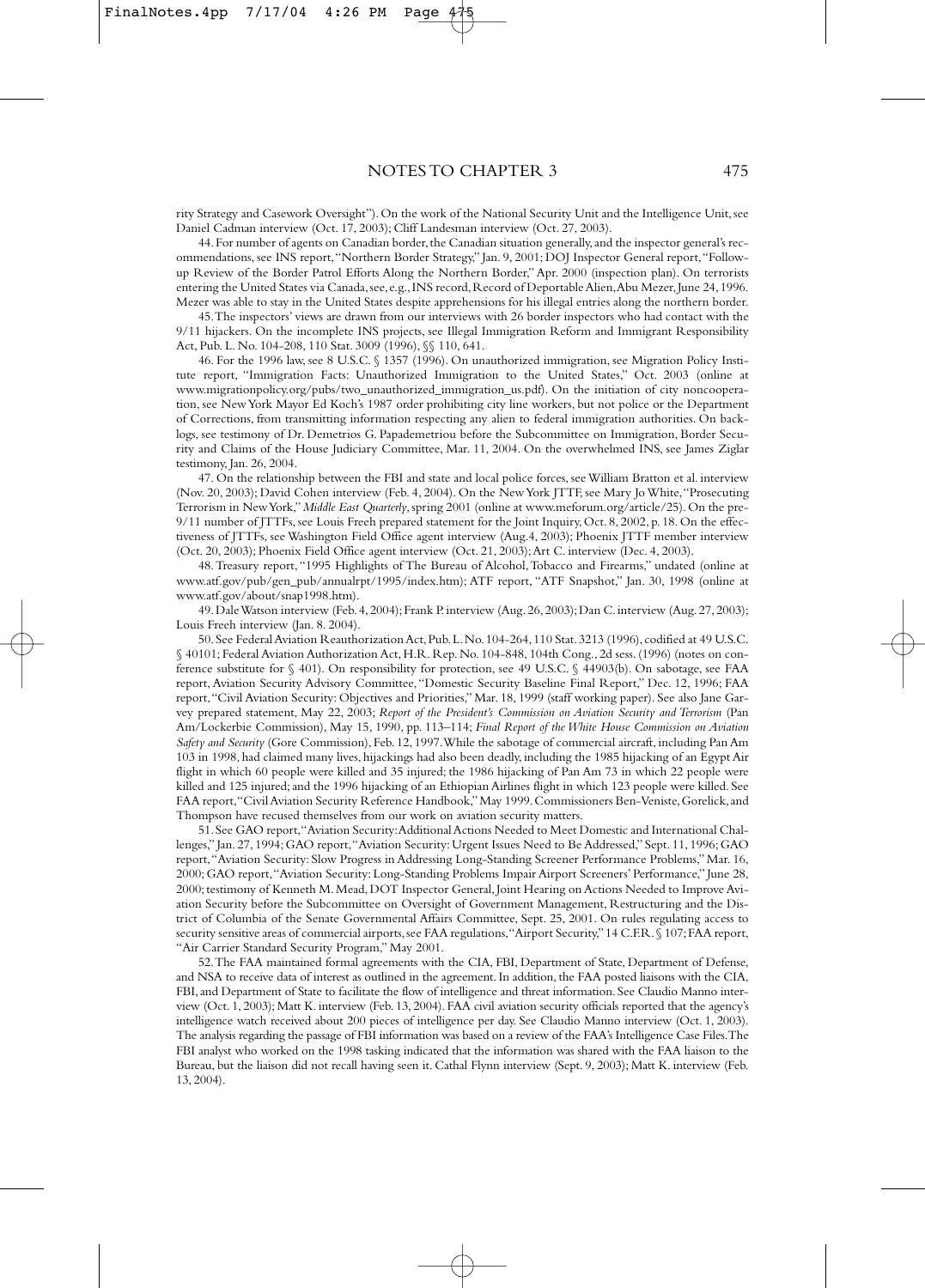53.Regarding intelligence reports,the Daily Intelligence Summary (DIS) prepared by the FAA's Office of Civil Aviation Intelligence was reviewed first by an assistant to Acting Deputy Administrator Belger, who would inform him of any information that she felt merited his attention. Belger in turn would determine whether the information needed to be raised with Administrator Garvey. Garvey told us that she maintained an open door policy and counted on her security staff to keep her informed on any pressing issues. Jane Garvey interview (Oct. 21, 2003); Monte Belger interview (Nov.24,2003);Cathal Flynn interview (Sept.9,2003);Shirley Miller interview (Mar.30, 2004); Claudio Manno interview (Oct. 1, 2003). Regarding the intelligence unit, see Nicholas Grant interview (May 26, 2004); Claudio Manno interview (Oct. 1, 2003); Mike Canavan interview (Nov. 4, 2003);Alexander T. Wells, *Commercial Aviation Safety* (McGraw-Hill, 2001), p. 308.

54. On the threat to civil aviation, see Lee Longmire interview (Oct. 28, 2003). On CAPPS, also known as CAPS (Computer Assisted Profiling System), see FAA security directive,"Threat to Air Carriers," SD 97-01, Oct. 27, 1997.The profile was derived from information on the Passenger Name Record and did not include factors such as race, creed, color, or national origin. In addition to those chosen by the algorithm, a number of other passengers were selected at random, both to address concerns about discrimination and to deter terrorists from figuring out the algorithm and gaming the system. On no-fly lists, see FAA security directive, "Threat to U.S. Air Carriers," SD 95, Apr. 24, 2000. Some of the individuals on the no-fly list were in U.S. custody as of 9/11. See Kevin G. Hall,Alfonso Chardy, and Juan O.Tamayo,"Mix-Up Almost Permitted Deportation of Men Suspected of Terrorist Activities," *Miami Herald*, Sept. 19, 2001; FAA security directive,"Threat to U.S.Aircraft Operators," SD 108-1,Aug. 28, 2001. On the Gore Commission, see *Final Report of the White House Commission on Aviation Safety and Security*, Feb. 12, 1997, p. 28. On the TIPOFF database (used to screen visa applicants and persons seeking permission to enter the United States against the names of known or suspected terrorists), see DOS cable, State 182167, "Fighting Terrorism:Visas Viper Procedures," Oct. 19, 2001. Finally, on the watchlist, officials told us that large lists were difficult to implement, particularly when they weren't accompanied by numeric data such as date of birth that would enable an air carrier to distinguish the terrorist from others around the world who had his or her name. In addition, the U.S. intelligence community was required to approve the "no-fly" listing of an individual in order to protect sources and methods. Matt Kormann interview (Feb. 13, 2004).

55. On selectees, see James Padgett interview (Oct. 7, 2003).Their bags were either screened for explosives or held off their flight until they were confirmed to be aboard. See FAA security directive,"Threat to Air Carriers," SD 97-01 Oct. 27, 1997. Under the previous noncomputerized profiling system, selectees were subject to secondary screening of their carry-on belongings, and checked baggage. See FAA security directive,"Threat to Air Carriers," SD 96-05,Aug. 19, 1996.

56. FAA report,"Air Carrier Standard Security Program," May 2001; FAA regulations,"Screening of Passengers and Property," 14 C.F.R. § 108.9 (1999); Leo Boivin interview (Sept. 17, 2003).

57."Knives with blades under 4 inches, such as Swiss Army Knives, scout knives, pocket utility knives, etc. may be allowed to enter the sterile area. However, some knives with blades under 4 inches could be considered by a reasonable person to be a 'menacing knife'and/or may be illegal under local law and should not be allowed to enter the sterile area." See FAA regulations, Air Carriers Checkpoint Operations Guide, Aug. 1999; see also Air Transport Association Regional Airlines Association report,"Checkpoint Operations Guide,"Aug. 1999; Cathal Flynn interview (Sept. 9, 2003); Lee Longmire interview (Oct. 28, 2003); Leo Boivin interview (Sept. 17, 2003). A 1994 FAA assessment of the threat to civil aviation in the United States stated that "system vulnerabilities also exist with respect to hijackings . . . aircraft can be hijacked with either fake weapons or hoax explosive devices. Cabin crew or passengers can also be threatened with objects such as short blade knives, which are allowable on board aircraft." See FAA report, "The Threat to U.S. Civil Aviation in the United States," Sept. 1994.

58. On random and continuous screening, see Janet Riffe interview (Feb. 26, 2004); FAA report,"Air Carrier Standard Security Program," May 2001. On the 9/11 hijackers, see Intelligence report, interrogation of Ramzi Binalshibh, Oct. 1, 2002; FAA records, Intelligence Case File 98–96.

59.Courtney Tucker interview (June 3,2004);Kenneth Mead prepared statement,May 22,2003.Some air carrier officials, however, enjoyed a strong reputation for leadership in aviation security, including United Airlines' Ed Soliday. Bruce Butterworth interview (Sept. 29, 2003); Cathal Flynn interview (Sept. 9, 2003); Steven Jenkins interview (Feb. 24, 2004).

60. Mike Morse interview (Sept. 15, 2003). Regarding training, see FAA report,"Air Carrier Standard Security Program," May 2001.

61. On a hardened cockpit door making little difference, see Tim Ahern interview (Oct. 8, 2004). For regulations governing the doors,see FAA regulations,"Miscellaneous Equipment"(emergency exit),14 C.F.R.§ 121.313 (2001);FAA regulations,"Closing and locking of flight crew compartment door,"14 C.F.R.§ 121.587 (2001). Also compromising cockpit security was the use of common locks (one key fit the cockpits of all Boeing aircraft) and the absence of procedures to properly manage and safeguard cockpit keys. Michael Woodward interview (Jan. 25, 2004). For the quote on reinforced cockpit doors, see Byron Okada,"Air Rage Prompts Call for Safety Measures: The FAA Is Expected to Release a Report Today," *Fort Worth Star-Telegram*, Jan. 10, 2001, p. 1.

62. James Underwood interview (Sept. 17, 2004); Mike Canavan interview (Nov. 4, 2003).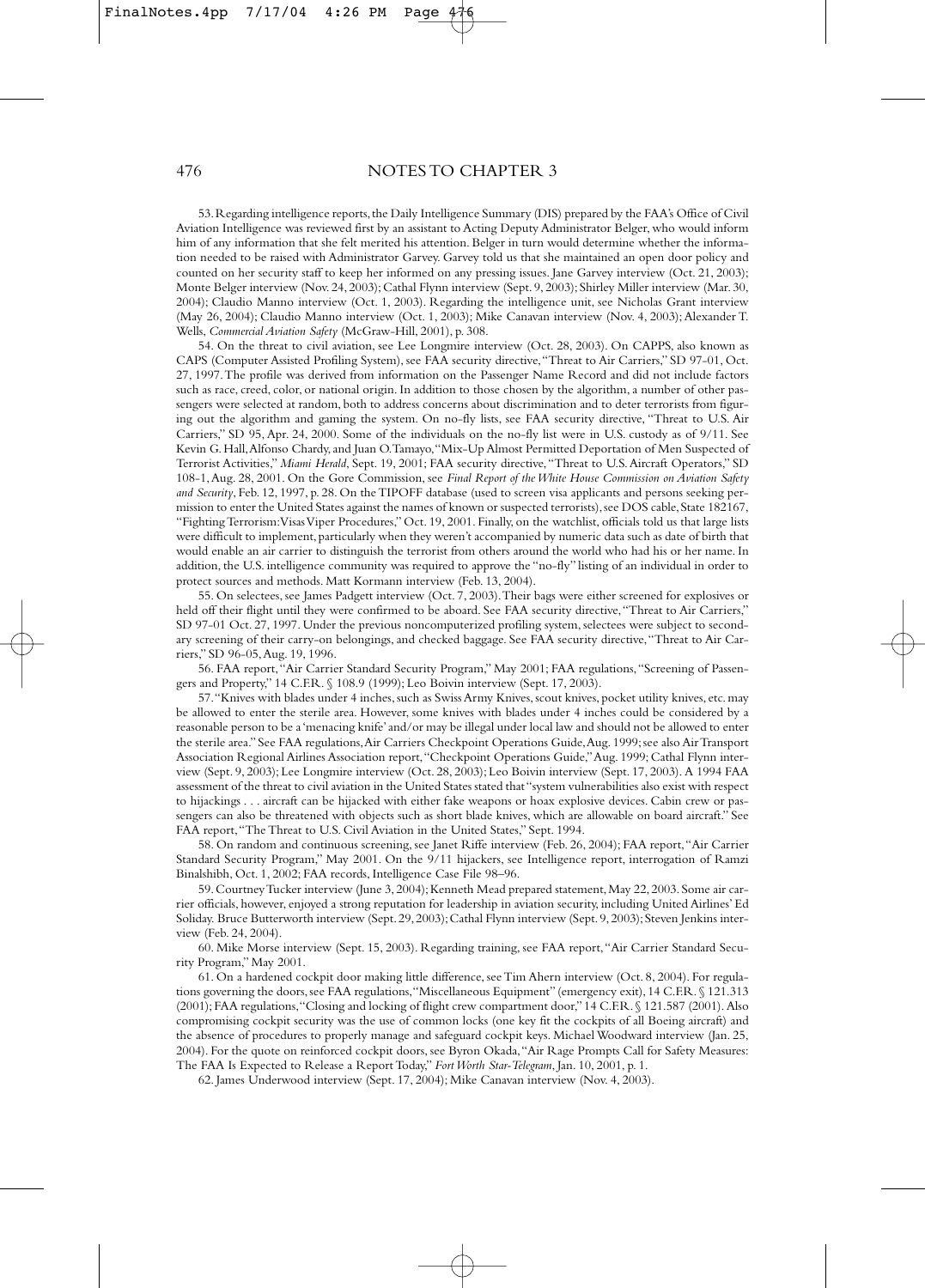63. Jane Garvey interview (Oct. 21, 2003).

64.As defined by statute, *covert action* "means an activity or activities of the United States Government to influence political, economic, or military conditions abroad, where it is intended that the role of the United States Government will not be apparent or acknowledged publicly, but does not include—(1) activities the primary purpose of which is to acquire intelligence[.]" 50 U.S.C. § 413b(e). Executive Order 12333, titled "United States Intelligence Activities,"terms covert action "special activities,"defined as "activities conducted in support of national foreign policy objectives abroad which are planned and executed so that the role of the United States Government is not apparent or acknowledged publicly, and functions in support of such activities[.]" E.O. 12333 § 3.4(h). Pursuant to that order, the CIA has primary responsibility for covert action; another nonmilitary agency may conduct covert action only if the president determines that it "is more likely to achieve a particular objective."Ibid.§ 1.8(e).

65. See 50 U.S.C. § 401a(4).

66. DCI report,"National Foreign Intelligence Program Historical Data FY 1985 to FY 2003," Feb. 11, 2004. 67. For quote, see Joint Inquiry testimony of Michael Hayden, June 18, 2002; see also Michael Hayden interview (Dec. 10, 2003).

68. Michael Hayden interview (Dec. 10, 2003).

69. For the CIA's early years, see John Ranelagh, *The Agency:The Rise and Decline of the CIA* (Simon & Schuster, 1986). For the Agency's more recent history, see Robert M. Gates, *From the Shadows:The Ultimate Insider's Story of Five Presidents and How They Won the Cold War* (Simon & Schuster, 1996).

70.Regarding the dissolution of the OSS and creation of the CIG,see Michael Warner,*Central Intelligence:Origin and Evolution* (Center for the Study of Intelligence, 2001); Executive Order 9621,"Termination of the Office of Strategic Services and Disposition of its Functions," Sept. 20, 1945;"Presidential Directive on Coordination of Foreign Intelligence Activities," Jan. 22, 1946 (11 Fed. Reg. 1337, 1339).

71. Regarding fears of creating a U.S. Gestapo, see Amy Zegart, *Flawed by Design:The Evolution of the CIA, JCS and NSC* (Stanford Univ. Press, 1999), p. 268, n. 6.

72. National Security Act of 1947, Pub. L. No. 80-253, § 102(d)(3), codified at 50 U.S.C. § 403-3(d)(1).

73.On plausible deniability,see,e.g.,Ranelagh,*The Agency*, pp.341–345;Evan Thomas,*The Very Best Men:Four Who Dared:The Early Years of the CIA* (Simon & Schuster, 1995), pp. 230–235.

74. James Pavitt interview (Jan. 8, 2004).

75. Steve Kappes interview (May 7, 2004); James Pavitt interview (Jan. 8, 2004).

76. Jami Miscik interview (Aug. 29, 2003).

77. Mary McCarthy, Fritz Ermarth, and Charles Allen briefing (Aug. 14, 2003).

78.See Tom Mangold,*Cold Warrior:James Jesus Angleton,the CIA's Master Spy Hunter* (Simon & Schuster,1991).

79. Ruth David interview (June 10, 2003).

80. "According to the 2002 Integrated Postsecondary Education Data System statistics, American colleges granted only six degrees in Arabic in the survey year." Joint Inquiry report (unclassified version), p. 344.

81. Leo Hazelwood interview (Aug. 25, 2003); Duane Clarridge interview (Sept. 16, 2003).

82. Charles Allen interview (Sept. 22, 2003); Duane Clarridge interview (Sept. 16, 2003); David Carey interview (Oct.31,2003);Leo Hazelwood interview (Aug.25,2003);John Helgerson interview (Sept.5,2003);Robert Vickers interview (Sept. 17, 2003); CIA Inspector General report,"The Agency's Counterterrorism Effort," Oct. 1994.

83. Cofer Black testimony,Apr. 13, 2004.

84. James Pavitt interview (Jan. 8, 2004).

85. George Tenet testimony, Mar. 24, 2004; George Tenet testimony,Apr. 14, 2004.

86. Richard Armitage interview (Jan. 12, 2004).

87. See Dana Priest, *The Mission:Waging War and Keeping Peace with America's Military* (W.W. Norton, 2003).

88. Michael Sheehan interview (Dec. 16, 2003).

89. See DOS report, Bureau of Consular Affairs,"1990 Report of the Visa Office," Oct. 1991; DOS Inspector General report,"Review of the Visa-Issuing Process; Phase I: Circumstances Surrounding the Issuance of Visas to Sheik Omar Ahmed Ali Abdel Rahman," Mar. 1994; Mary Ryan interviews (Sept. 29, 2003; Oct. 9, 2003); DOS briefing materials, presentation on consular systems delivered to the Information Resources Management Program Board, Apr. 26, 1995; DOS report, "History of the Department of State During the Clinton Presidency (1993–2001),"undated (online at www.state.gov/r/pa/ho/pubs/c6059.htm);Foreign Relations Authorization Act, Pub. L. No. 103-236 (1994), § 140(a).

90. See Gordon N. Lederman, *Reorganizing the Joint Chiefs of Staff:The Goldwater-Nichols Act of 1986* (Greenwood, 1999).

91.William Cohen interview (Feb. 5, 2004); John Hamre interview (Dec. 9, 2003); Hugh Shelton interview (Dec. 5, 2004); Cohen Group meeting (Dec. 12, 2003).

92. See Monterey Institute of International Studies report,"Nunn-Lugar-Domenici Domestic Preparedness and WMD Civil Support Teams," Oct. 2001 (online at http://cns.miis.edu/research/cbw/120city.htm); National Defense Authorization Act for Fiscal Year 1997, Pub. L. No. 104-201, 110 Stat. 2422 (1996); DOD report, "Domes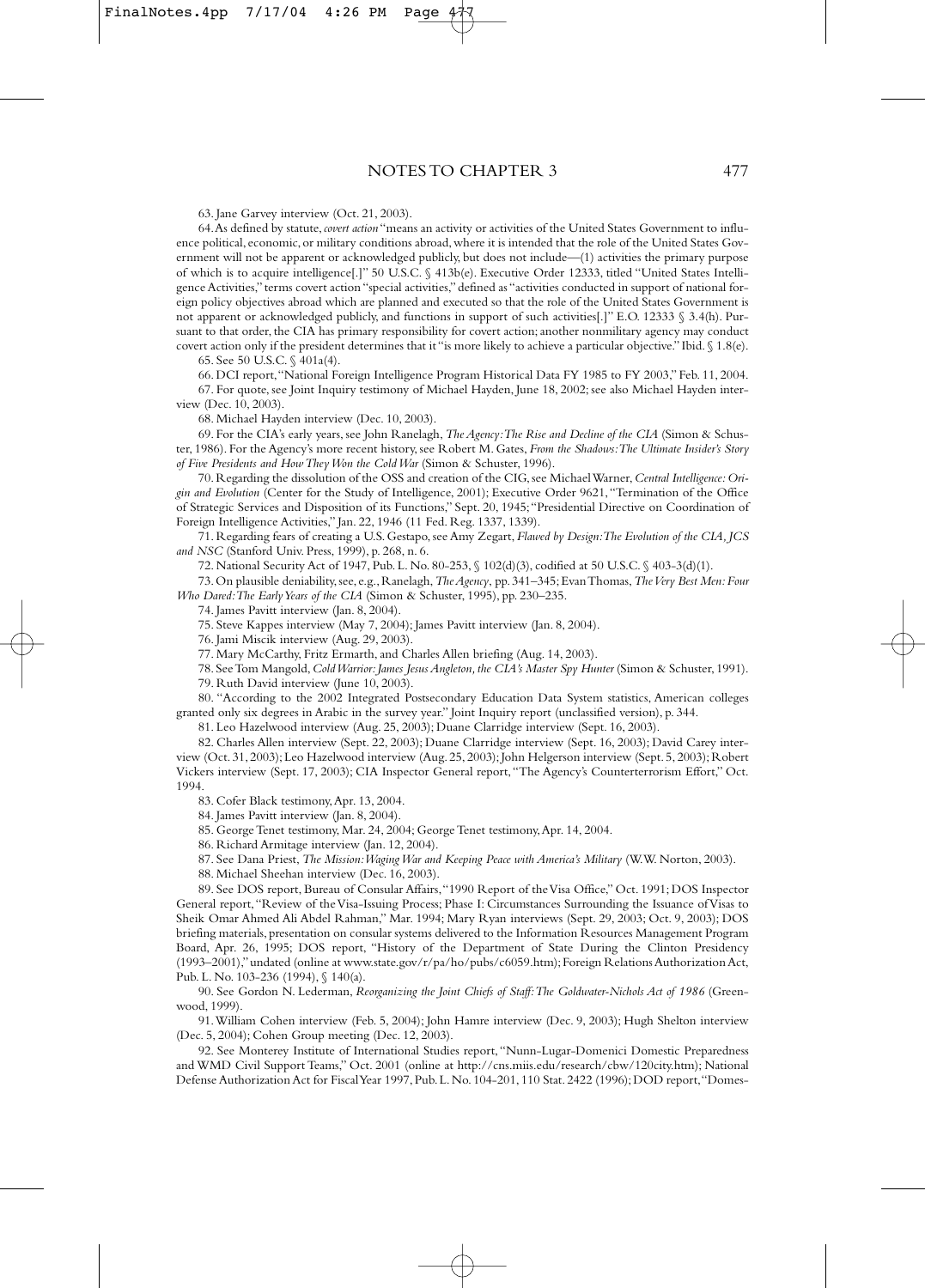tic Preparedness Program in the Defense Against Weapons of Mass Destruction," May 1, 1997 (online at www.defenselink.mil/pubs/domestic/toc.html).

93.John Hamre interview (Dec. 9, 2003); Henry Allen Holmes interview (Nov. 10, 2003); Brian Sheridan interview (Feb. 25, 2004).

94. Charles Allen interview (Jan. 27, 2004).

95. Commission analysis of U.S. counterterrorism strategy from 1968 to 1993.

96. President Reagan, "Remarks at the Annual Convention of the American Bar Association," July 8, 1985 (online at www.reagan.utexas.edu/resource/speeches/1985/70885a.htm).

97. See *Report of the President's Special Review Board* (Tower Commission) (GPO, 1987);Theodore Draper, *A Very Thin Line:The Iran-Contra Affairs* (Simon & Schuster, 1991).

98. James Pavitt interview (Jan. 8, 2004).

99.President Clinton,"Address to the Nation on the Strike on Iraqi Intelligence Headquarters,"June 26,1993. 100. President Clinton,"Address Before a Joint Session of the Congress on the State of the Union," Jan. 24,

1995; President Clinton,"Message to the Congress Transmitting Proposed Legislation To Combat Terrorism," Feb. 9, 1995; President Clinton,"Message to the Congress Transmitting Proposed Legislation To Combat Terrorism," May 3, 1995.

101. Presidential Decision Directive/NSC-39,"U.S. Policy on Counterterrorism," June 21, 1995.

102. President Clinton,"Remarks by the President in a Congressional Meeting," July 29, 1996.

103. President Clinton, "Remarks Announcing the Second Term National Security Team and an Exchange With Reporters," Dec. 5, 1996.

104. Presidential Decision Directive/NSC-62,"Protection Against Unconventional Threats to the Homeland and Americans Overseas," May 22, 1998; Presidential Decision Directive/NSC-63,"Critical Infrastructure Protection," May 22, 1998.

105. President Clinton,"Commencement Address at the United States Naval Academy in Annapolis, Maryland," May 22, 1998.

106. See Ernest R. May,"Intelligence: Backing into the Future," *Foreign Affairs*, Summer 1992.

107. For Congress's domestic orientation, see Lee H. Hamilton, *How Congress Works and Why You Should Care* (Indiana Univ. Press, 2004), pp.18–19. For presidential focus prior to 9/11, see President Clinton,"Commencement Address at the United States Naval Academy in Annapolis, Maryland," May 22, 1998; President Clinton, "Keeping America Secure for the 21st Century," Jan. 22, 1999.

108. Hamilton, *How Congress Works*, p. 17. Our review of the classified schedules of authorization from 1995 to 2001 found that Congress generally supported the top line requests made by the administration for intelligence, never reducing it by more than 2 or 3 percent; however, the congressional oversight committees did reallocate the administration's requests significantly,sometimes increasing programs like counterterrorism that they believed were being underfunded. On the intelligence budget, see George Tenet prepared statement, Mar. 24, 2004, pp. 23–26. The DCI added that frustrations with getting additional funding requests arose mainly from the administration. See ibid.

109. Joint Committee on the Organization of Congress, Final Report, Dec. 1993;"Contract with America," 1994; Statement of Rep. Saxby Chambliss, Hearing on Intelligence Gaps in Counterterrorism before the Special Oversight Panel on Terrorism of the House Armed Services Committee, Sept. 5, 2002.

110. Hamilton,*How Congress Works*, p. 106; Richard Durbin interview (Apr. 27, 2004); Dianne Feinstein interview (June 1, 2004); Peter Hoekstra interview (June 2, 2004); Chris Shays interview (June 2, 2004); Dana Priest, "Congressional Oversight of Intelligence Criticized," *Washington Post,* Apr. 27, 2004, p. A1. For Tenet quote, see George Tenet testimony, Mar. 24, 2004.

111. For neglect of airline security, see Commission analysis of the *Congressional Daily Digest* and the *Congressional Record* using the search term "aviation security." See also FAA briefing materials, "FAA Hearing/Briefing Activity Prior to September 11, 2001," undated. For the focus on the Southwest border, see Commission analysis of the hearing records of the subcommittees on immigration of the House and Senate Judiciary committees from 1993 through 2001. On restricting the FBI's appropriations, see Robert Dies interview (Feb. 4, 2004); Stephen Colgate interview (May 19, 2004). On sanctions on Pakistan, see Strobe Talbott interview (Jan. 15, 2004); Karl Inderfurth interview (Feb. 18, 2004); Christina Rocca interview (Jan. 29, 2004). On the lack of time for oversight, see Hamilton, How Congress Works, p. 112; see also Center for Strategic and International Studies meeting (July 23, 2003); Jay Rockefeller meeting (Oct. 16, 2003). On the Senate Appropriations Committee, the long-serving Chair (Ted Stevens) and Ranking Minority Member (Daniel Inouye) of the Defense Appropriations Subcommittee conduct at least weekly oversight sessions of the intelligence community, always behind closed doors, the effectiveness of which we cannot judge.

112.Although some members of the House sought the creation of a Select Committee on Terrorism in the beginning of 2001, the Speaker asked the intelligence ccommittee to set up a terrorism working group instead. Under Rep. Saxby Chambliss and Rep. Jane Harman, it held several briefings before 9/11 and became a subcommittee of the Intelligence Committee immediately afterward.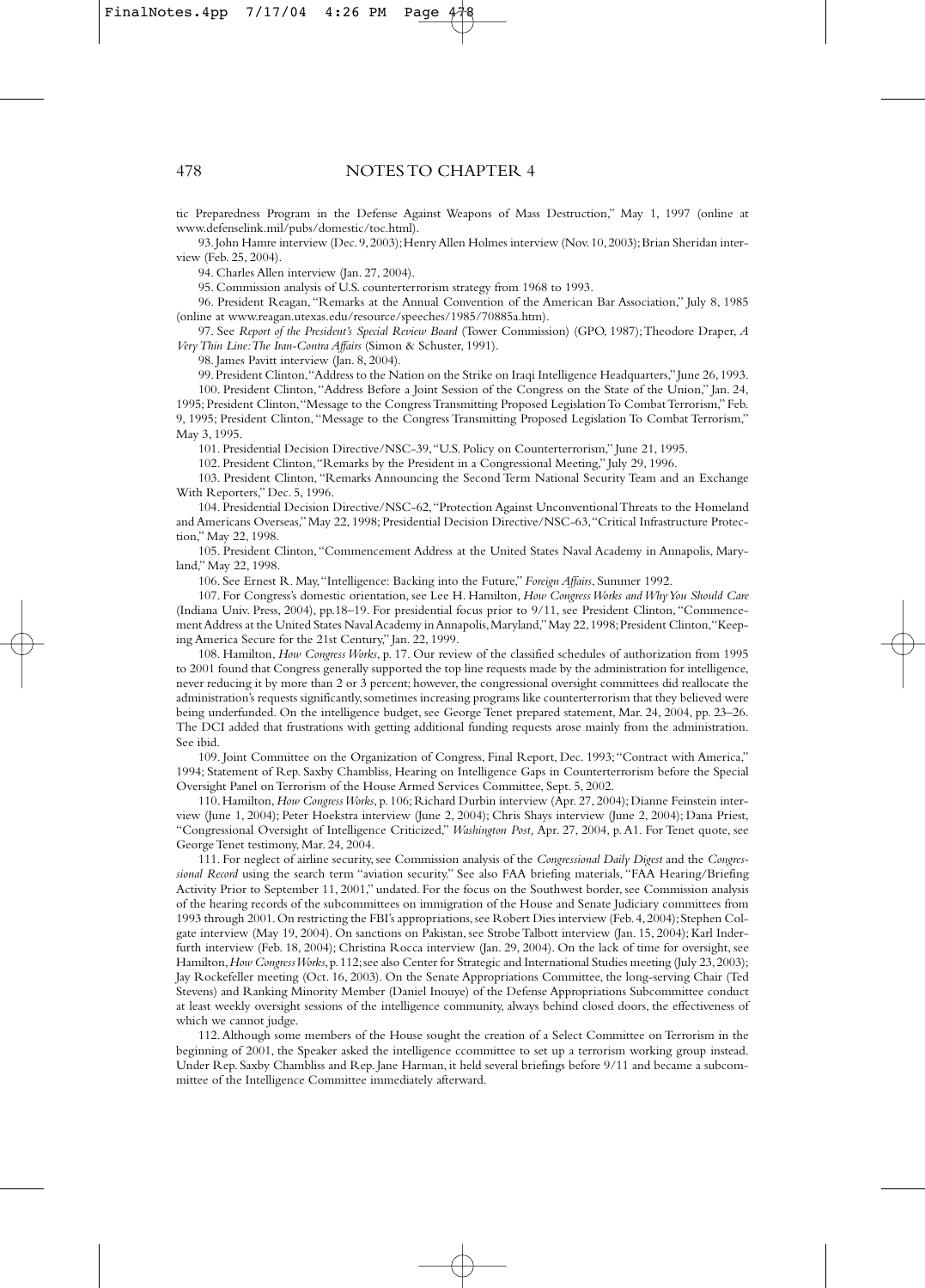113. Rep. Christopher Shays of Connecticut, chairman of the National Security Subcommittee of the Government Reform Committee, held 12 wide-ranging hearings on terrorism between 1999 and July 2001, with special attention on domestic preparedness and response to terrorist attack.Though the intelligence oversight panels' work was largely secret, the intelligence community's annual worldwide threat testimony before the Senate Select Committee on Intelligence was public testimony (typically followed by a closed session).From 1997 through 2001, the threat of terrorism rose on the priority list from third (1997–1998) to second (1999–2000) to first in 2001. See Commission analysis of congressional hearings on terrorism.

114.Congress created three commissions in 1998.One,chaired jointly by former senators Gary Hart and Warren Rudman, examined national security challenges for the twenty-first century.This commission included stark warnings about possible domestic terrorist attacks and recommended a new institution devoted to identifying and defending vulnerabilities in homeland security. See Phase III Report of the U.S. Commission on National Security/21st Century,"Road Map for National Security: Imperative for Change," Feb. 15, 2001.A second, chaired by former governor James G. Gilmore of Virginia, studied domestic preparedness to cope with attacks using weapons of mass destruction and presented five reports. See, e.g., Fifth Annual Report to the President and the Congress of the Advisory Panel to Assess Domestic Response Capabilities for Terrorism Involving Weapons of Mass Destruction,"Forging America's New Normalcy:Securing our Homeland,Preserving our Liberty,"Dec.15,2003.The third, chaired by L. Paul Bremer, the former State Department counterterrorism coordinator, with vice chair Maurice Sonnenberg, a member of the President's Foreign Intelligence Advisory Board, focused specifically on terrorist threats and what could be done to prepare for them.See Report of the National Commission on Terrorism,"Countering the Threat of International Terrorism," June 2000.

## **4 Responses to Al Qaeda's Initial Assaults**

1. On financing of Egyptian terrorists, see Intelligence report, Sudanese links to Egypt's Gama'at al-Islamiya and training of Egyptians, July 14, 1993; Intelligence report, funding by Bin Ladin of Gama'at al-Islamiya by Bin Ladin and composition of its Sudanese wing, July 22, 1993. On aid to Yemeni terrorists, see DOS memo, attached to Bin Ladin "Viper" file,Aug. 28, 1993. CTC documents describing Bin Ladin as an "extremist financier" include Intelligence report, Bin Ladin links to materials related to WMD, Mar. 20, 1997; Intelligence report, Bin Ladin's financial support to Egyptian, Algerian, and Libyan extremists, June 17, 1997.

2. Richard Clarke interview (Dec. 18. 2003). Of the 200 people at the Center, the new Bin Ladin unit had about 12. Mike interview (Dec. 11, 2003). Staffing of the UBL unit had risen to 40–50 employees by Sept. 11, 2001, out of about 390 CTC employees. Richard interview (Dec. 11, 2003); CIA response to Commission questions for the record, Jan. 21, 2004.

3. On Fadl, see, e.g., Intelligence reports on historical background of Bin Ladin's army (Nov. 26, 1996;Apr. 18, 1997); on the structure of al Qaeda and leadership composition (Dec. 18, 1996; Dec. 19, 1996; Dec. 19, 1996); on roles and responsibilities of the organizational component (Dec. 19, 1996); on objectives and direction (Jan.8,1997; Jan. 27, 1997); on the financial infrastructure and networks (Dec. 30, 1996; Jan. 3, 1997); on connections and collaboration with other terrorist groups and supporters (Jan 8, 1997; Jan. 31, 1997; Jan 31, 1997; Feb. 7, 1997); on activities in Somalia (Apr.30,1997);on Bin Ladin's efforts to acquire WMD materials (Mar.18,1997).On the other walk-in source,see CIA cable,Jan.3,1997.Material from the Nairobi cell was introduced into evidence during the testimony of FBI Special Agent Daniel Coleman,*United States v.Usama Bin Laden*,No.S(7) 98 Cr.1023 (S.D.N.Y.), Feb. 21, 2001 (transcript pp. 1078–1088, 1096–1102).

4. Mike interview (Dec. 11, 2003).

5. Daniel Benjamin and Steven Simon, *The Age of Sacred Terror* (Random House, 2002), pp. 269-270; Mike interview (Dec. 11, 2003); Richard Clarke interview (Dec. 18, 2003); George Tenet interview (Jan. 22, 2004).

6. On Sudanese discussions with Saudi officials, see Frank interview (Mar. 18, 2004); Ron interview (Mar. 18, 2004).Timothy Carney believed the Saudis told Sudan that they did not want Bin Ladin.Timothy Carney interview (Dec. 4, 2003).

7.The CIA official who held one-on-one discussions with Erwa said that Erwa never offered to expel Bin Ladin to the United States or render him to another country.Mark interview (May 12,2004).For Carney's instructions and the lack of a U.S. indictment, see Timothy Carney interview (Dec. 4, 2003). On the indictment issue and the supposed Sudanese offer to give up Bin Ladin, see Samuel Berger interview (Jan. 14, 2004).

In early May 1996, the CIA received intelligence that Bin Ladin might be leaving Sudan.Though this reporting was described as "very spotty," it would have been passed along to the DCI's office because of high concern about Bin Ladin at the time. But it did not lead to plans for a U.S. operation to snatch Bin Ladin, because there was no indictment against him. Ron interview (Mar. 18, 2004); Frank interview (Mar. 18, 2004). It appears, however, that if another country had been willing to imprison Bin Ladin, the CIA might have tried to work out a scenario for apprehending him. CIA cable, May 8, 1996.The Sudanese government did not notify the United States that Bin Ladin had left the country until about two days after his departure. DOS cable, Nairobi 07020,"Sudan: Foreign Minister on Developments," May 21, 1996.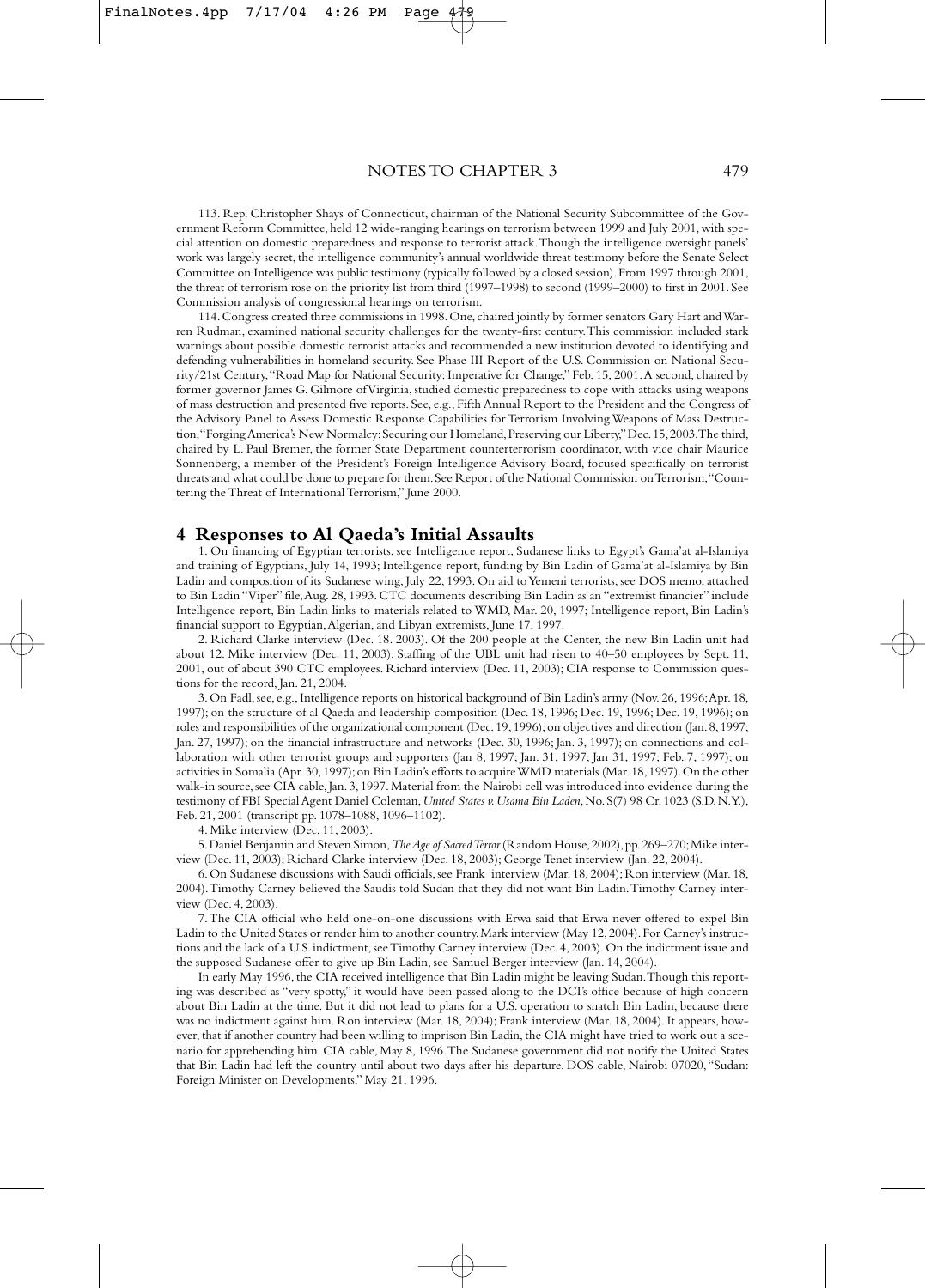President Clinton, in a February 2002 speech to the Long Island Association, said that the United States did not accept a Sudanese offer and take Bin Ladin because there was no indictment. President Clinton speech to the Long Island Association, Feb. 15, 2002 (videotape of speech). But the President told us that he had "misspoken" and was, wrongly, recounting a number of press stories he had read.After reviewing this matter in preparation for his Commission meeting, President Clinton told us that Sudan never offered to turn Bin Ladin over to the United States.President Clinton meeting (Apr.8,2004).Berger told us that he saw no chance that Sudan would have handed Bin Ladin over and also noted that in 1996, the U.S. government still did not know of any al Qaeda attacks on U.S. citizens. Samuel Berger interview (Jan. 14, 2004).

Alleged Sudanese offers to cooperate on counterterrorism have been the subject of much recent controversy. After repeatedly demanding that Sudan stop supporting terrorist groups, in 1993 the U.S. government designated the country a state sponsor of terrorism. Diplomatic discussions continued but had little impact on Sudanese support for terrorism or on other issues, such as human rights. In the fall of 1995, the United States conducted a Sudan policy review and, supported by a vocal segment of Congress, the White House sought to pressure and isolate the Sudanese. Susan Rice interview (Jan. 9, 2004).

After Bin Ladin left Sudan in May 1996, some State Department officials, including Ambassador Carney, criticized the NSC's hard-line policy, which he felt provided no "carrots" for Sudanese moderates to cooperate on counterterrorism.He also faulted the NSC for not reopening the U.S.embassy in Khartoum (closed in early 1996) when security concerns there were reevaluated. State's Sudan desk officer agreed, noting that the embassy was an excellent vehicle for gathering information on terrorists.According to one State official, NSC policymakers' views were too firmly set to engage and test the Sudanese on counterterrorism.Timothy Carney interview (Dec.4,2003); David Shinn interview (Aug. 29, 2003); Stephen Schwartz interview (Dec. 30, 2003).

But supporters of the tough line, such as the NSC's Susan Rice, argued that any conciliatory statements from Khartoum belied its unhelpful actions. For example, she noted, though Sudan did eventually expel Bin Ladin, his al Qaeda network retained a presence in the country. Susan Rice interview (Jan. 9, 2004). In addition, the CIA's Africa Division, whose operatives had engaged the Sudanese on counterterrorism in early 1996, would conclude that "there is no indication that Sudanese involvement with terrorism has decreased in the past year."They saw the Sudanese gestures toward cooperating as "tactical retreats" aimed at deceiving Washington in hopes of having sanctions removed. CIA memo,Walter to Acting DCI,"Africa Division's Recommendations Regarding Sudan," Dec. 17,1996.The CIA official who ran the Sudanese portfolio and met with the Sudanese on numerous occasions told us the Sudanese were not going to deliver, and the perceived moderates "were just flat-out lying." Mark interview (May 12, 2004).

In February 1997, the Sudanese sent letters to President Clinton and Secretary of State Albright, extending an invitation for a U.S. counterterrorism inspection mission to visit Sudan.The Sudanese also used private U.S. citizens to pass along offers to cooperate. Mansoor Ijaz interview (May 7, 2004); Janet McElligot interview (Oct. 20, 2003). But these offers were dismissed because the NSC viewed Sudan as all talk and little action. U.S. officials also feared that the Sudanese would exploit any positive American responses, including trips to the region by U.S. officials, for their own political purposes. See Joint Inquiry interview of David Williams, June 26, 2002.Today, Sudan is still listed as a state sponsor of terrorism.

8. Mike interview (Dec. 11, 2003). On local contacts, see Gary Schroen interview (Mar. 3, 2004). On "Jeff's" views, see CIA memo,"DCI Talking Points Regarding Operations Against Usama Bin Ladin,"Aug. 25, 1997.

9. See Joint Inquiry briefing by Mike, Sept. 12, 2002. For briefings to the NSC, see NSC email, Clarke to Berger, "Threat Warning: Usama bin Ladin," Mar. 7, 1998; Mary McCarthy interview (Dec. 8, 2003); CIA memos, summary of weekly Berger/Tenet meeting, May 1, 1998.

10. CIA memos, summary of weekly Berger/Tenet meeting, May 1, 1998.

11. Karl Inderfurth interview (Feb. 18, 2004).

12. Peter Tomsen interview (Oct. 8, 2003).

13. For State Department officials' views, see Strobe Talbott interview (Jan. 15, 2004); Karl Inderfurth interview (Feb. 18, 2004).

14. On the civil war and UNOCAL, see Karl Inderfurth interview (Feb. 18, 2004); Robin Raphel interview (Dec. 8, 2003). The former UNOCAL chief for the pipeline project, Marty Miller, denied working exclusively with the Taliban and told us that his company sought to work with all Afghan factions to bring about the necessary stability to proceed with the project. Marty Miller interview (Nov. 7, 2003). UNOCAL hired, among others, Robert Oakley, the former ambassador to Pakistan. Oakley told us that he counseled the company about the internal dynamics of Afghanistan and Pakistan but never lobbied the State Department on UNOCAL's behalf.Robert Oakley interview (Sept.7,2003);see also "Advisory Consulting Agreement"between UNOCAL and Oakley,Oct.1996. On giving the Taliban a chance, see Marvin Weinbaum interview (Aug. 12, 2003).

15. See Madeleine Albright, speech at Nashir Bagh refugee camp in western Pakistan, Nov. 18, 1997. For a description of the Richardson mission, see Bill Richardson interview (Dec. 15, 2003); Karl Inderfurth interview (Feb. 18, 2004).

16. Marvin Weinbaum interview (Aug. 12, 2003). See also Strobe Talbott interview (Jan. 15, 2004). For Zinni's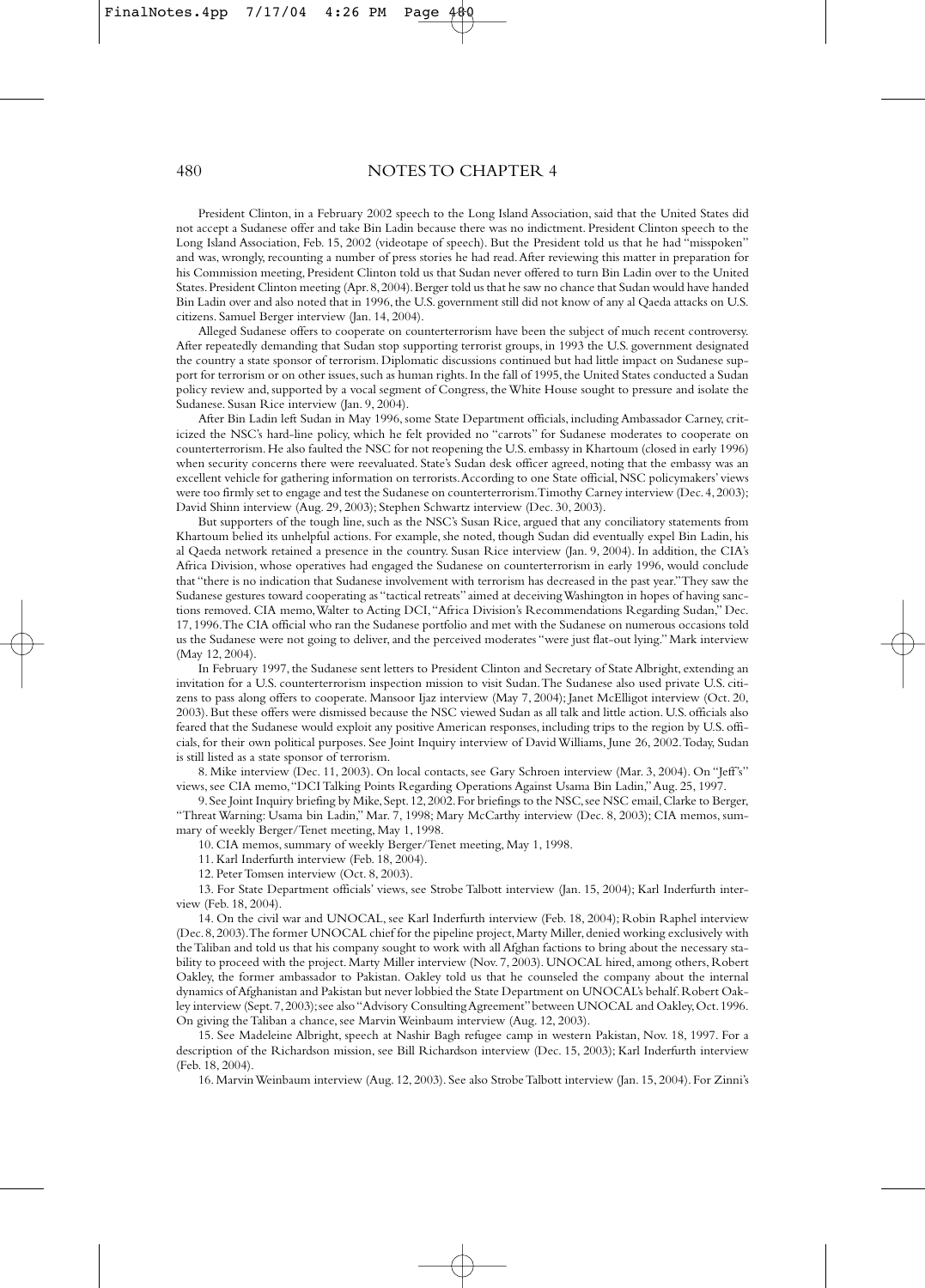view, see Anthony Zinni interview (Jan. 29, 2004).

17. Gary Schroen interview (Mar. 3, 2004). For more details, see Steve Coll,*Ghost Wars:The Secret History of the CIA,Afghanistan, and bin Laden, from the Soviet Invasion to September 10, 2001* (Penguin, 2004), p. 379.

18. Coll, Ghost Wars, pp. 343, 391; Gary Schroen interview (Mar. 3, 2004); Joint Inquiry briefing by Mike, Sept. 12, 2002.

19. For a description of the plan, the content of briefing papers, and the Berger-Tenet meeting, see CIA memo, Jeff to Tenet,"Information Paper on Usama Bin Ladin,"Feb.12,1998 (with attached paper for Tenet's meeting with Berger on Feb. 13, 1998, "Next Steps Against Usama Bin Ladin"). The paper also briefly noted other options the CIA could be pursuing against Bin Ladin: paramilitary or sabotage attacks—possibly lethal—against Bin Ladin's facilities in Kandahar and Sudan, or even intelligence support for U.S. military strikes. On the Kansi operation, see Coll, *Ghost Wars*, p. 373.

20. NSC note, Simon to Berger, update on Feb. 24 meeting, Feb. 27, 1998.

21. Joint Inquiry briefing by Mike, Sept. 12, 2002; NSC email, Clarke to Berger,"Threat Warning: Usama Bin Ladin," Mar. 7, 1998.

22. Mike interview (Jan. 6, 2004); CIA email, Schroen to Mike,"Capture Op," May 5, 1998; CIA cable,"Comments on [Tribals'] Planning for UBL Rendition," May 6, 1998. For the modification of the plan, see CIA memo, "Tentative Timeline for the Bin Ladin Capture Operation," May 19, 1998. For details on some CIA officers' concerns, see Coll, *Ghost Wars*, pp. 393–394.

23.CIA cable,"19 May 98 Briefing for JSOC,"May 27,1998;CIA cable,"Developments in the [Tribals'] Operation at the HQs End," May 26, 1998; Joint Inquiry interview of Michael Canavan, Sept. 3, 2002.

24. CIA memos, summary of weekly Berger/Tenet meeting, May 1, 1998.

25. CIA memo, summary of Covert Action Planning Group meeting, May 18, 1998; CIA memo,"Tentative Timeline for the Bin Ladin Capture Operation," May 19, 1998.The summary of the meeting notes that the initiative was not an assassination, despite the inaccurate comments of some in the NSC.

26. Mike interviews (Dec. 11, 2003; Jan. 6, 2004); Jeff interview (Dec. 17, 2003); Mary Jo White interview (May 17, 2004).

27. CIA cable,"20–24 May 98 Full Mission Profile of the U.S. Side of the Bin Ladin Capture Operation," May 27, 1998; CIA cable,"Developments in the [Tribals'] Operation at the HQs End," May 26, 1998.

28. CIA memo, summary of weekly Berger/Tenet meeting, May 20, 1998. It is unclear if a decision had been made at this point on where to bring Bin Ladin.

29. Mike interview (Dec. 11, 2003); CIA cable,"The [Tribals] Operations," May 29, 1998.

30. Richard Clarke interview (Dec. 18, 2003), in which he also noted that Tenet did not approve of the plan. For Clarke's comments to the NSC, see CIA cable,"Info from State on Status of Political Approvals for [Tribals]," May 29, 1998. See Jeff interview (Dec. 17, 2003); James Pavitt interview (Jan. 8, 2004); George Tenet interview (Jan. 22, 2004), in which he also said he did not tell the Principals Committee his reasons for canceling the operation because there was no reason for the principals to hear details of an unsound plan. See also Samuel Berger interview (Jan. 14, 2004).

31. CIA memo, DDO to Berger,"Timing of the UBL Rendition Operation," June 15, 1998; for Schroen, see CIA cable,"Comments on [Tribals'] Planning for UBL Rendition," May 6, 1998.

32. See, e.g., Samuel Berger interview (Jan. 14, 2004).

33.On Saudi disruptions generally,see CIA report,"Additional Background on the Saudi discovery of an UBL Network in Saudi Arabia," undated (appears to be May 1998). On the DCI's visits to Saudi Arabia, see Intelligence reports made available to the Commission.

34. See Intelligence reports made available to the Commission.

35. Coll, *Ghost Wars*, pp. 400–402.

36. CIA note, Pillar to Wentworth/Ramanujam, summary of Aug. 5, 1998, CSG meeting on Bin Ladin,Aug. 6, 1998.

37. See, e.g., CIA briefing materials,"Bombings in Nairobi and Dar es Salaam—An Update,"Aug. 14, 1998.

38. DOD memo,"Chronology of Planning," Dec. 14, 1998.

39. Richard Clarke interview (Dec. 18, 2003).

40. NSC email, Clarke to Berger,Aug. 8, 1998; Samuel Berger interview (Jan. 14, 2004); CIA memo,"Khowst and the Meeting of Islamic Extremist Leaders on 20 Aug.,"Aug. 17, 1998.

41. NSC notes, checklist re military strikes,Aug. 14, 1998 (author appears to be Clarke). On the military plans, see DOD memo,"Chronology of Planning," Dec. 14, 1998.

42. President Clinton meeting (Apr. 8, 2004); Samuel Berger interview (Jan. 14, 2004).

43. NSC emails, Simon to Kerrick,Aug. 5, 1998. For the report of Bin Ladin's comment, see, e.g., NSC email, Clarke to Berger, July 15, 1998. EMPTA stands for O-ethyl methylphosphonothioic acid.

44. NSC memo, McCarthy to Berger, re Shifa,Aug. 11, 1998; Samuel Berger interview (Jan. 14, 2004).

45. For a timeline of the decisionmaking events, see NSC memo to Steinberg et al.,Aug. 17, 1999.The list of concurrences is drawn from talking points prepared for Berger's use with the main four leaders of the House and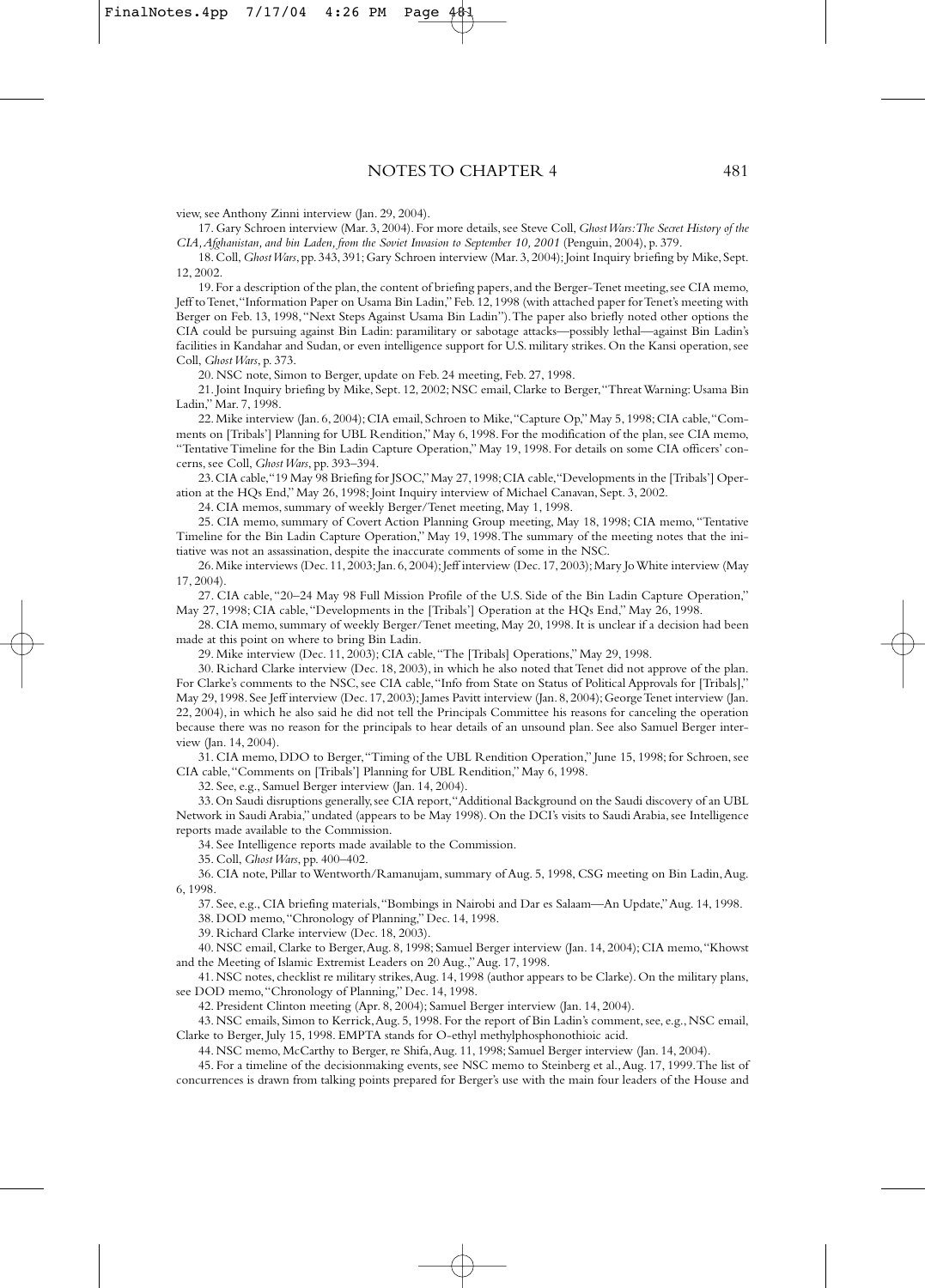Senate; the list explicitly mentions the Attorney General. NSC email, Clarke to Berger,Aug. 19, 1998. Reno told us she did not mention her concerns to the President but discussed them with Berger,Tenet,White House Counsel Charles Ruff, and DOJ staff. Janet Reno interview (Dec. 16, 2003).

46. NSC email, Clarke to Kerrick,"Timeline,"Aug. 19, 1998; Samuel Berger interview (Jan. 14, 2004).We did not find documentation on the after-action review mentioned by Berger.On Vice Chairman Joseph Ralston's mission in Pakistan, see William Cohen interview (Feb. 5, 2004). For speculation on tipping off the Taliban, see, e.g., Richard Clarke interview (Dec. 18, 2003).

47. NSC email, Clarke to Kerrick,"Timeline,"Aug. 19, 1998.

48.For initial support by Gingrich and Lott,see,e.g.,Steven Thomma and Richard Parker,"U.S.Strikes Afghan, Sudan Sites, Retaliating for Embassy Attacks," *Philadelphia Inquirer*,Aug. 21, 1998, p.A1. For a reaction to the later criticism by Gingrich's office, see NSC email, Simon to Berger, Sept. 10, 1998.

49.Editorial,"Punish and Be Damned,"*Economist*,Aug.29,1998,p.16.For a summary of skeptical public reaction, see Benjamin and Simon, *Age of Sacred Terror,* pp. 354–363.

50. See NSC memo, McCarthy and Clarke to Berger,Apr. 17, 2000, reporting that on balance, they think the CIA claim was valid.See also President Clinton meeting (Apr.8,2004);Vice President Gore meeting (Apr.9,2004); Samuel Berger interview (Jan. 14, 2004); George Tenet interview (Jan. 22, 2004); Richard Clarke interview (Dec. 19, 2003).

51. Samuel Berger interview (Jan. 22, 2004). President Clinton told us that he had directed his national security team to focus exclusively on responding to the embassy bombings. President Clinton meeting (Apr. 8, 2004). See also William Cohen testimony, Mar. 23, 2004.When "wag the dog" allegations were again raised during the December 1998 Desert Fox campaign over Iraq, Defense Secretary Cohen, formerly a Republican senator, told members of Congress that he would have resigned if he believed the President was using the military for any purpose other than national security.William Cohen interview (Feb. 5, 2004).

52. Samuel Berger interview (Jan. 22, 2004).

53. CIA analytic report,"Foreign Terrorist Threat in the U.S.: Revisiting our 1995 Estimate,"Apr. 1997.

54. Daniel Benjamin interview (Dec. 4, 2003).

55. On the Balkan crises, see Tim Judah, *The Serbs: History, Myth and the Destruction of Yugoslavia* (Yale Univ. Press, 2000).

56. On Clarke's obsession with terrorism and Bin Ladin, see Richard Clarke interview (Feb. 3, 2004); Richard A. Clarke, *Against All Enemies: Inside America's War on Terror* (Free Press, 2004), p. 234. On the CSG and the Small Group, see Samuel Berger interview (Jan. 11, 2004).

57. NSC memo,"Political Military Plan DELENDA," Sept. 1998 (attached to NSC memo, Clarke to Rice, Jan. 25, 2001).

58. Ibid. See also NSC memo, Clarke to Berger, Sept. 7, 1998.

59. Handwritten note from Steinberg on NSC memo, Clarke to Berger,Apr. 14, 2000. For the views of Small Group members, see William Cohen interview (Feb. 5, 2004); Hugh Shelton interview (Feb. 5, 2004); President Clinton meeting (Apr. 8, 2004); Samuel Berger interview (Jan. 14, 2004); Madeleine Albright interview (Jan. 7, 2004); James Steinberg interview (Dec. 5, 2003).

60. Richard Clarke interview (Jan. 12, 2004); DOD memo, Slocombe to Cohen,Aug. 27, 1998.

61. DOD memo, "Towards a More Aggressive Counterterrorism Posture," undated, pp. 1, 7. The principal author of this paper was Thomas Kuster, a career civil servant and former special forces officer. He told us that this paper was drafted in September 1998. On this episode, see Thomas Kuster interviews (Dec. 9, 2003; Mar. 5, 2004); Allen Holmes interview (Mar. 10, 2004); Jan Lodal interview (Mar. 5, 2004).

62.DOS cable,Islamabad 06863,"Afghanistan:Demarche to Taliban on New Bin Ladin Threat,"Sept.14,1998. See also NSC memo, Clarke to principals,"Possible New Attacks on US by UBL Network," Sept. 12, 1998, which suggested language for the demarche, including a warning that future attacks would bring "severe consequences." NSC email, Clarke to Berger, Sept. 19, 1998, indicates that the State Department used both its embassy in Islamabad and a direct call to Mullah Omar's office to deliver the warning.

63. DOS memo,"Mullah Omar's 8/22 Contact with State Department,"Aug. 22, 1998.

64. DOS cable, Islamabad 007665,"High-Level Taliban Official Gives the Standard Line on Bin Ladin with a Couple of Nuances," Oct. 12, 1998.

65. NSC memo, Sept. 24, 1998; Coll, *Ghost Wars*, p. 414.

66.The CIA in particular pressed the Saudis hard on intelligence sharing. DCI Tenet met with Crown Prince Abdullah,Ambassador Bandar, the minister of defense and aviation, and other senior officials repeatedly and pressed them on counterterrorism. See, e.g., CIA memo,Tenet to Berger,Tenet's meeting with Crown Prince Abdullah in Jeddah, June 7, 1998.As late as July 3, 2001, the DCI was pressing Bandar, conveying the urgent need for information. CIA cable, DCI meeting with Bandar, July 3, 2001.

67. See, e.g., Mike interview (Dec. 11, 2003).The Saudis, however, were reluctant to provide details of incomplete investigations and highly sensitive to any information related to Saudi nationals, particularly those in the Kingdom. See CIA memo, Saudi CT Cooperation, June 18, 1998.

68. CIA talking points,Vice President's meeting with Crown Prince Abdullah, Sept. 24, 1998; NSC memo,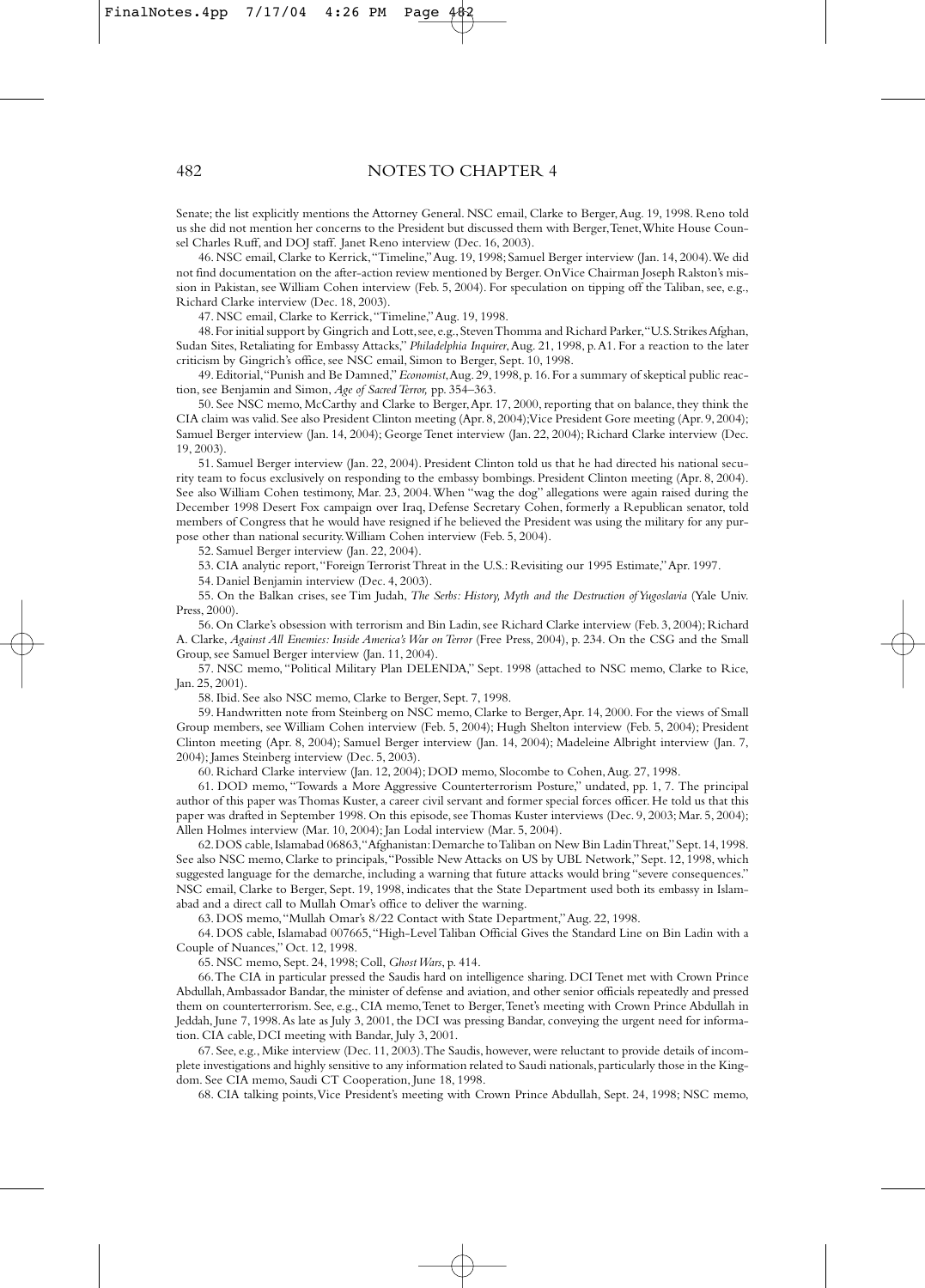Simon to Berger,"Talking Points for Lott-Gingrich Meeting," Sept. 24, 1998.

69. NSC memo,Wechsler, summary of conclusions of Nov. 16, 1998, meeting of Working Group on UBL's Finances.

70. Rick Newcomb interview (Feb. 4, 2004);Treasury memo, Office of Foreign Asset Control to DOS,"Draft Cable on Meeting with Two of UBL's Brothers," May 19, 2000; DOS cable, State 035243,"January 2000 Meeting Regarding UBL Finances," Feb. 27, 2000; Frank G. interview (Mar. 2, 2004).The U.S. government team learned that the Bin Ladin family sold UBL's share of the inheritance and, at the direction of the Saudi government, placed the money into a specified account then frozen by the Saudi government in 1994.

71. NSC memo, Clarke to Berger, Roadmap, Nov. 3, 1998.According to Clarke,Tenet's deputy, John Gordon, agreed that there was no senior CIA manager to answer these questions and promised to fix that.

72. DOS memo, McKune to Albright,"State Sponsorship of Terrorism: Pakistan," Feb. 1998. For the rejection of the proposed designation, see handwritten notes on the McKune memo.

73. Madeleine Albright interview (Jan. 7, 2004).

74. NSC memo, Simon to NSC officials, Oct. 6, 1998. Links between Pakistan's military intelligence service and Harakat ul Ansar trainees at Bin Ladin camps near Khowst were also discussed in DOS memo, Inderfurth to Talbott,"Pakistani Links to Kashmiri Militants,"Aug. 23, 1998.

75.William Milam interview (Dec. 29, 2003).

76. By the fall of 1999, the Glenn, Pressler, and Symington amendments prohibited most economic and military assistance to Pakistan. Clinton administration officials told us that these sanctions made it impossible to offer "carrots" to Pakistan, and that before 9/11, waiving sanctions was not feasible because of the Musharraf coup, nonproliferation concerns, and Congress's pro-India orientation. Karl Inderfurth interview (Feb. 18, 2004); Strobe Talbott interview (Feb. 8, 2004).

77. Strobe Talbott interview (Feb. 8, 2004). Berger agreed with Talbott that using other sticks, such as blocking loans from international financial institutions, would have risked a collapse of the Pakistani government and the rise of Islamists to power in a nuclear-armed country. Samuel Berger interview (Jan. 14, 2004).

78. DOS memo, Pickering to Albright,"Berger meeting on UBL," Nov. 3, 1998.

79.White House reports made available to the Commission.President Clinton met with Prime Minister Sharif on December 2, 1999, and called him on December 18, 1999.

80. NSC email, Clarke to Berger, Dec. 9, 1998.The event described in the intelligence report was said to have occurred on November 17, 1998. Intelligence officials now tell us that there are some doubts about the accuracy of the report.

81. Michael Sheehan interview (Dec. 16, 2003). For Sheehan's background, see Madeleine Albright, with Bill Woodward, *Madam Secretary* (Miramax, 2003), pp. 369–370. For one of Sheehan's warnings, see DOS cable, Abu Dhabi 002212,"Messages for the Taliban,"Apr. 9, 1999.

82. Michael Sheehan interviews (Dec. 16, 2003; March 2004). For Albright's views, see Madeleine Albright interview (Jan. 7, 2004). NSC memo, Principals' Decision Paper, Mar. 8, 1999. In May 1999,Albright approved a State Department diplomatic strategy calling for increased high-level pressure on the Taliban and the three countries that recognized it—and for unilateral sanctions if this failed. DOS memo, Inderfurth, Indyk, and Sheehan to Albright,"A New Bin Ladin Strategy," May 15, 1999.

83. NSC email, Riedel to Berger and Clarke, June 8, 1999.

84. See Karl Inderfurth interview (Feb. 18, 2004); DOS memo, Inderfurth to Albright, May 6, 1999; Michael Sheehan interview (Dec.16,2003).Although Sheehan told us he was initially skeptical about supporting the Northern Alliance, he eventually came around in the fall of 2000.

85. For aid to the exile groups, see Karl Inderfurth interview (Feb. 18, 2004); Peter Tomsen interview (July 14, 2004).The aid was later cut because of alleged accounting deficiencies.For the diplomat's views,see Christina Rocca interview (Jan. 29, 2004). But Peter Tomsen, the State Department's special envoy to the Afghan resistance in the late 1980s, believed that neither administration did enough to assemble an anti-Taliban ruling coalition inside and outside Afghanistan. Peter Tomsen interview (Oct. 8, 2003); see also letter from Peter Tomsen to the Commission, June 30, 2004.

86. NSC memo, Clarke to Berger, Roadmap, May 18, 1999.

87. DOS memo, Inderfurth to Albright, May 6, 1999; DOS memo, Oakley to Pickering,"Designating the Taliban a FTO," Apr. 22, 1999; Executive Order 13129, July 4, 1999. Since 1979, the secretary of state has had the authority to name "state sponsors of terrorism," subjecting such countries to significant economic sanctions. Being designated a "foreign terrorist organization" also brings sanctions and stigmatizes a regime.While the U.S. government did not use either designation against the Taliban, the sanctions under this executive order mimicked the sanctions that would have been implemented under them.

88. UN Security Council Resolution (UNSCR) 1267, Oct. 15, 1999. UNSCR 1267 demanded that the Taliban render Bin Ladin to justice within 30 days;upon noncompliance,UN member states were called on to restrict takeoff and landing rights of Taliban-owned aircraft.The sanctions also required member states to freeze Taliban funds and financial resources. But Taliban "charter flights" continued to fly between Afghanistan and the UAE. Judy Pasternak and Stephen Braun, "Emirates Looked Other Way While Al Qaeda Funds Flowed," *Los Angeles*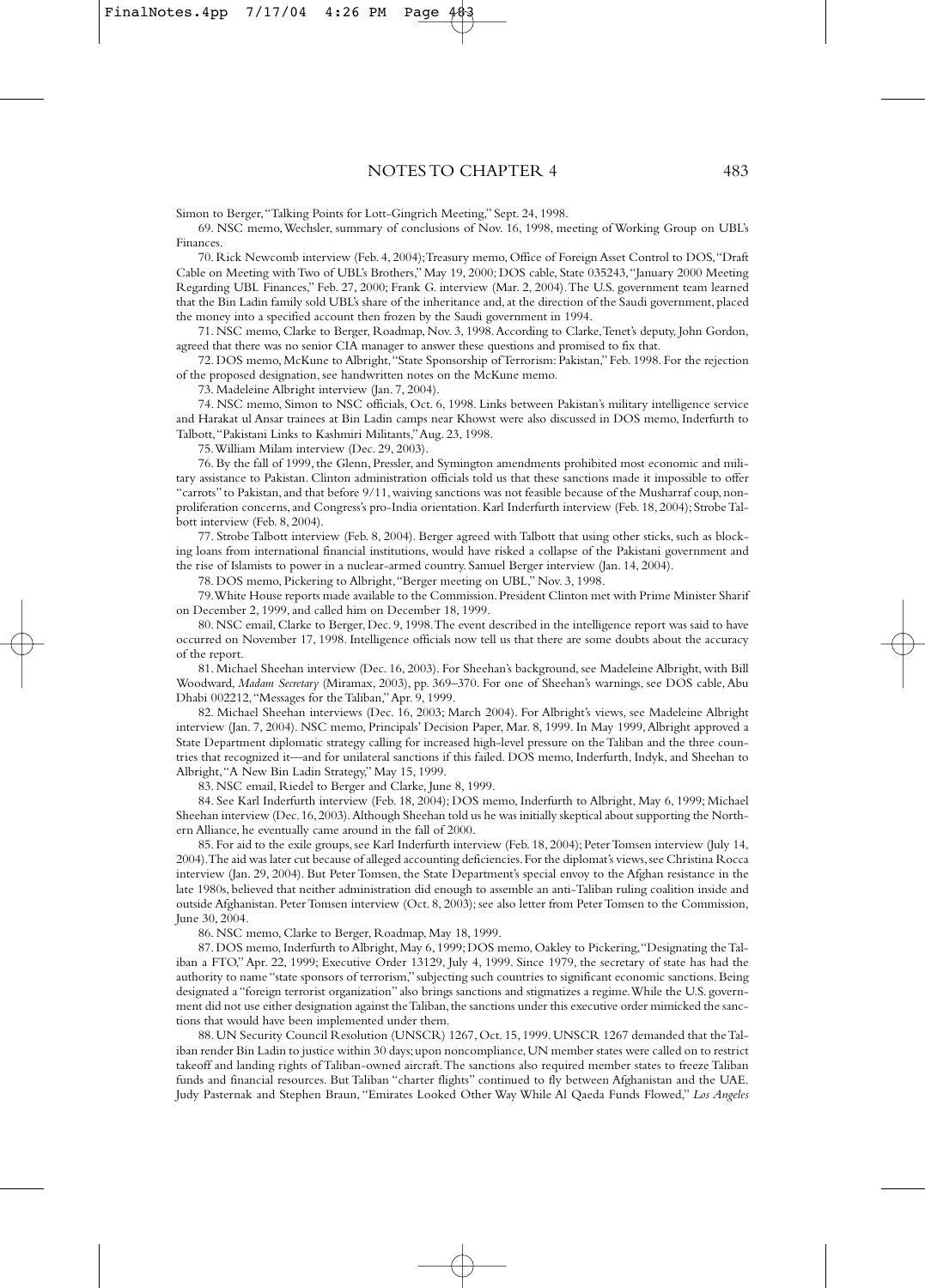*Times*, Jan. 20, 2002, p.A1. Enforcing the financial restrictions also proved a challenge—especially in the Middle East. Anthony Wayne interview (Jan.14,2004);Frank G.interview (Mar.2,2004);DOS report,"Usama Bin Ladin Intelligence Update," Nov. 19, 1999.

89. NSC email, Clarke to Berger, Oct. 30, 1999.

90. Ibid.; NSC memo, Benjamin to CSG, Nov. 12, 1999. Earlier, Clarke had worried that the expulsion of Bin Ladin might mean he would move to Somalia or Libya, where he might be even harder to target. NSC email, Clarke to Berger, Oct. 8, 1998.

91. See Intelligence report, relations between al Qaeda and the Taliban, Feb. 20, 2002.

92. Intelligence report, March 2000.

93. UNSCR 1333, Dec. 19, 2000.

94. Edmund Hull interview (Oct. 18, 2003).

95.Ambassador Milam characterized UNSCR 1267 and UNSCR 1333 as "punchless." DOS cable, Islamabad 000656,"Options for dealing with Afghan terrorism problem," Feb. 6, 2001. But Ambassador Sheehan indicated that even if UNSCR 1333 failed to stop the arms flow from Pakistan to the Taliban, it had enormous symbolic importance. He also noted that UNSCR 1333 must have stigmatized the Taliban because they "went ballistic over the sanctions." Sheehan added that UNSCR 1333 made Saudi Arabia and the UAE "very nervous" about their relationships with the Taliban. Michael Sheehan interview (Dec. 16, 2003).

96. White House cable to U.S. Embassy, Islamabad, message to Prime Minister Sharif, June 16, 1999; Madeleine Albright prepared statement, Mar. 24, 2004.

97.White House cable to U.S. Embassy, Islamabad, message to Prime Minister Sharif, June 16, 1999; Samuel Berger interview (Jan. 14, 2004); President Clinton meeting (Apr. 8, 2004); NSC memo, Clarke and McCarthy to Berger,Aug. 2, 1999.

98. President Clinton meeting (Apr. 8, 2004); DOS memo, Sheehan to Albright,"S/CT Update on Critical Issues," July 9, 1999.

99. Samuel Berger interview (Jan. 14, 2004); President Clinton meeting (Apr. 8, 2004).

100.Thomas Pickering interview (Dec. 22, 2003).

101. See Executive Order 13099,Aug. 20, 1998.

102. CIA talking points, information on Bin Ladin for the DCI's Sept. 2, 1998, briefing to the Senate Select Committee on Intelligence, Sept. 2, 1998.

103. For the Tirana raid and resulting operations, see Benjamin and Simon, *Age of Sacred Terror*, pp. 261, 264; Clarke,*Against All Enemies*,p.183; CIA talking points,"CIA Operation Results in Capture of Two Bin Ladin Operatives," July 7, 1998; CIA memo, Jeff to Tenet,"Biweekly Developments in CT Policy," July 15, 1998. For other operations, see NSC memo, Benjamin to Berger, Oct. 9, 1998. For the arrest of Abu Hajer, see CIA report, "Apprehension of Senior UBL Lieutenant in Germany," Sept. 22, 1998; NSC memo, Benjamin to Berger, Oct. 9, 1998; NSC email, Clarke to Berger, Sept. 17, 1998. For an overview of the CIA's efforts to disrupt al Qaeda, see Joint Inquiry testimony of George Tenet, Oct. 17, 2002. For Clarke's comment to Berger, see NSC email, Clarke to Berger, Sept. 25, 1998.

104. For ambush attempts, see Joint Inquiry report (classified version), pp. 312–313; CIA memo,"Status of the Bin Ladin Capture Operation,"Sept.30,1998 (part of materials for Small Group meeting).For CIA officials'doubts, see James Pavitt interview (Jan. 8, 2004); Jeff interview (Dec. 17, 2003). On the quality of the tribals' reporting, see Charles Allen interview (Jan. 27, 2004).The tribals' extensive reporting on Bin Ladin's location is reflected in near daily UBL Situation Reports prepared for the DCI from December 1998 to January 2001.

105. See Martin Sieff,"Terrorist Is Driven by Hatred for U.S., Israel," *Washington Times*, Aug. 21, 1998, p. 1. Regarding the leak, see Mary C. interview (Oct. 25, 2003); Richard Taylor interview (Dec. 10, 2003); Don Kerr interview (Sept. 9, 2003).

106. NSC memo, Clarke to Berger, Roadmap, Nov. 3, 1998; NSC talking points, Nov. 3, 1998.The quoted sentence is in boldface.

107. NSC memo, summary of conclusions of Oct. 26, 1998, CSG Meeting, Oct. 28, 1998; NSC notes, CSG Agenda:"Bin Ladin Penetration of the United States," Oct. 26, 1998. For the threat against Washington, see NSC memo, Clarke to Berger,Weekly Report, July 3, 1998; NSC email, Clarke to various NSC staff, Sept. 7, 1998; NSC memo, Clarke to Berger, Roadmap, Nov. 3, 1998.

108. NSC memo, summary of conclusions of Oct. 26, 1998, CSG meeting, Oct. 28, 1998.

109. Indictment, *United States v. Usama Bin Laden,* No. 98 Cr. (S.D. N.Y. unsealed Nov. 4, 1998), p. 3. For the reports concerning Derunta, see NSC memo, Clarke to Berger, Roadmap, Nov. 3, 1998.

110. NSC email, Clarke to Berger, Nov. 4, 1998. Evidence on Iraqi ties to al Qaeda is summarized in chapter 2. 111. Patrick Fitzgerald testimony, June 16, 2004.

112.The PDB was a summary of Intelligence report, planning by UBL to hijack U.S. airplane, Dec. 4, 1998. For the immediate responses, see NSC memo, summary of conclusions of Dec. 4, 1998, CSG meeting; FAA security directive,"Threat to Air Carriers," SD 108-98, Dec. 8, 1998.We requested declassification of this document; the declassified document was delivered on July 13, 2004.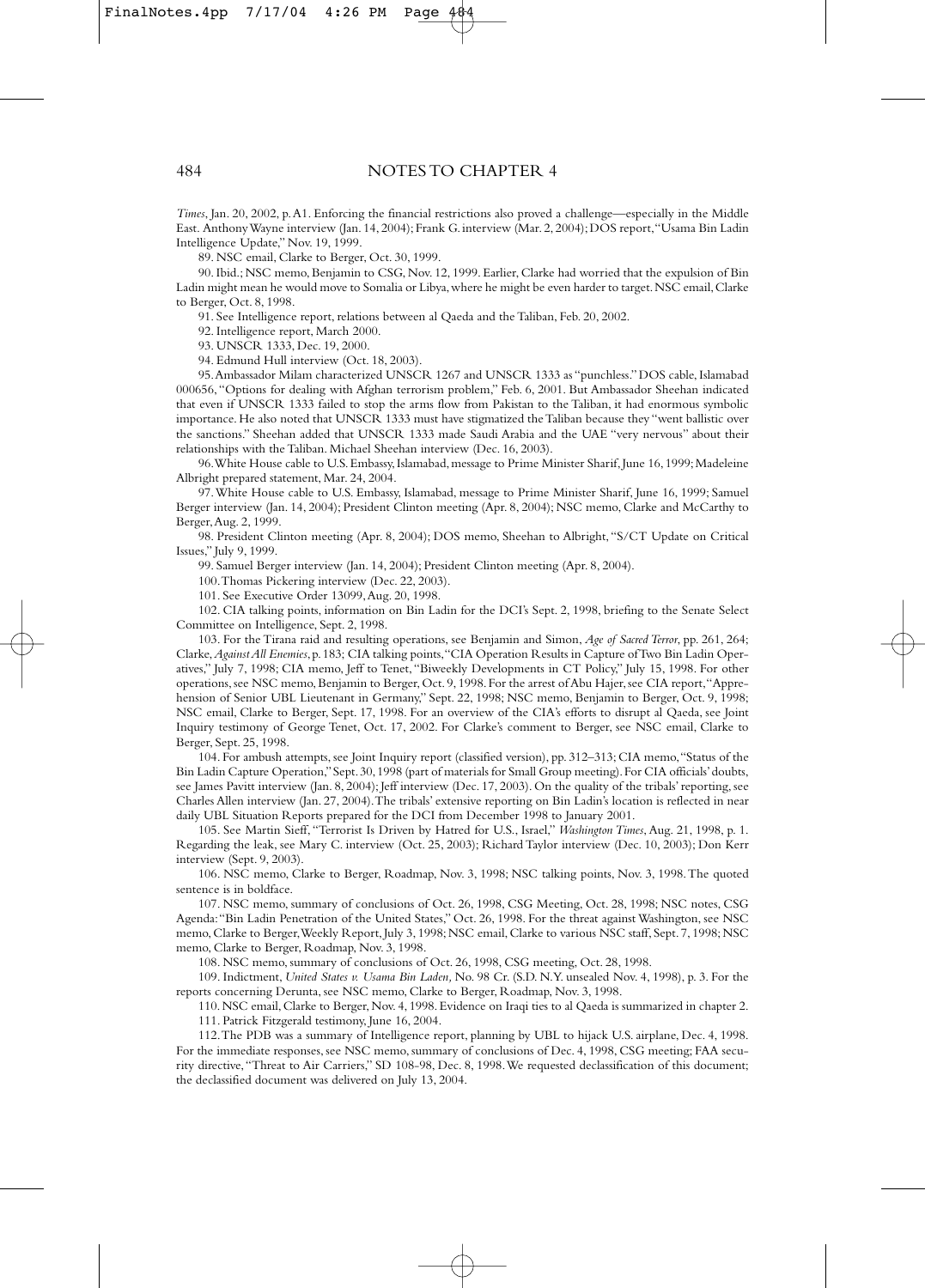#### NOTES TO CHAPTER 4 485

113. On further information, see Intelligence report, possible arrest of persons involved in hijacking plan, Dec. 18, 1998; Intelligence report, timeframe for completion of hijacking operation, Dec. 24, 1998; Intelligence report, claim that Bin Ladin postponed hijacking, Jan. 8, 1999; CIA analytic report,"Reporting on Al-Qaida plans to Use Aircraft as Terrorist Weapons,"Aug. 26, 2002.After 9/11, the U.S. government checked again with the foreign government to determine if there could be any connection between the attacks and these 1998–1999 reports.The foreign government had no intelligence of such links, but judged that the 1998 plan could have influenced planning for the 9/11 operation. Ibid.

On the FBI followup in 1998–1999, see FBI memo, Jack S. to FAA ACI,"FBI Investigative Efforts," Jan. 27, 1999; FAA records, information in FAA Intelligence Case File 98-0199B.A Saudi who had just completed pilot training, boarding a flight to return to Saudi Arabia, had been arrested at JFK Airport in late November 1998. He had been carrying an inert hand grenade, which was detected by a checkpoint screener.The terminal was evacuated, and police found miscellaneous gun parts, pistol ammunition, and military paraphernalia in the man's checked bags. FAA record, "Security Summary NY-99-007," undated.The man was released after a few days in jail and, assisted by the local Saudi consulate, had returned to Saudi Arabia.The new threat information caused the FBI and the CIA to look again at this case. FBI agents found that the man's statements about his flight training were true and that his firearms were legally registered.The Saudi investigators reported that the Saudi had enjoyed shooting at a gun club in Texas, where he had completed his flight training for a commercial pilot's license.The Saudis further indicated that the man had no apparent political motive, and the results of a security investigation in the Kingdom were negative. FAA memo, Matthew K. to Jack S. and Tom K., Saudi national, Jan. 17, 1999; FBI memo, Jack S. to FAA ACI,"FBI Investigative Efforts," Jan. 27, 1999; Intelligence report (to FAA), Saudi information,Apr. 13, 1999.For the expiration of the FAA security directive,see FAA security directive,SD 108-95;FAA record,"SD/EA Status: 108 Security Directives," May 20, 2002.

114.NSC notes,Clarke briefing notes for Berger for Small Group,Dec.17,1998;CIA memo,"Bin Ladin Ready to Attack," Dec. 18, 1998.

115. NSC notes, Clarke briefing notes for Berger for Small Group, Dec. 17, 1998; NSC memo, Benjamin to Berger, Dec. 18, 1998; DOD memo,"UBL Campaign:Talking Points for Qandahar Attack," Jan. 11, 1999; Hugh Shelton interview (Feb. 5, 2004).

116. NSC memo, Benjamin to Berger, Dec. 18, 1998; DOD order, Execute Order (EXORD), Dec. 18, 1998.

117. NSC memo, Benjamin to Berger, Dec. 18, 1998; Mike interview (Jan. 6, 2004); CIA emails, Mike to Schroen,"Urgent re UBL," and Schroen's response, Dec. 20, 1998.

118. John Maher III interview (Apr. 4, 2004). Maher said he found General Zinni's figures to be "shockingly high." On the principals' decision against recommending an attack, see NSC memo, Clarke to Berger, Jan. 12, 1999. See also George Tenet interview (Jan. 22, 2004); Mike interview (Feb. 6, 2004).

119. CIA email, Mike to Schroen,"Your Note," Dec. 21, 1998; CIA email, Schroen to Mike,"Re Urgent re UBL," Dec. 20, 1998.

120. John Maher III interview (Apr. 22, 2004).

121. CIA report,"Further Options Available Against UBL," Nov. 18, 1998; CIA talking points,"Options for Attacking the Usama Bin Ladin Problem,"Nov.24,1998.On the MON,see Randy Moss interview (Feb.6,2004); James Baker interview (Feb. 4, 2004).

122. NSC note, Dec. 20, 1998.There is no indication as to who wrote this note or to whom it was directed. It was cleared with Berger, Reno,Assistant Attorney General Randy Moss, and CTC's "Jeff," and briefed in substance to Leon Fuerth, national security adviser to Vice President Gore, and to Deputy DCI Gordon. See also attached CIA memo, Gordon to Berger, Dec. 21, 1998; NSC memo, Berger to President Clinton, Dec. 24, 1998.

123.NSC memo,Berger to President Clinton,Dec.24,1998;Randy Moss interview (Feb.6,2004);James Baker interview (Feb. 4, 2004). Both Moss and Baker told us they concluded that killing Bin Ladin did not violate the assassination ban contained in Executive Order 12333.

124. NSC memo, Berger to President Clinton, Dec. 24, 1998; Janet Reno interview (Dec. 16, 2003). See also Randy Moss interview (Feb. 6, 2004).Tenent told us he does not recall this episode.

125. CIA cable, message from the DCI, Dec. 26, 1998.

126. CIA cable, instructions passed to tribals and response, Dec. 27, 1998.

127. CIA cable, comments on tribals' response, Dec. 27, 1998. "Mike" noted that the tribals' reaction had "attracted a good deal of attention" back at CIA headquarters. CIA cable, comments from Schroen, Dec. 28, 1998. Schroen commented that the tribals'response was an effort to appear statesmanlike and take the moral high ground.

128. See President Clinton meeting (Apr. 8, 2004); Samuel Berger interview (Jan. 1, 2004); Richard Clarke interview (Jan. 12, 2004). For a CIA senior intelligence manager, operator, and lawyer's view, see George Tenet interview (Jan. 22, 2004); Gary Schroen interview (Jan. 6, 2004); Doug B. interview (Nov. 17, 2003); Mike interview (Jan. 6, 2004).

129. James Baker interview (Feb. 4, 2004); President Clinton meeting (Apr. 8, 2004).

130. NSC memo, McCarthy to CIA, Dec. 1999.

131. NSC memo, Clarke to Berger, Jan. 12, 1999.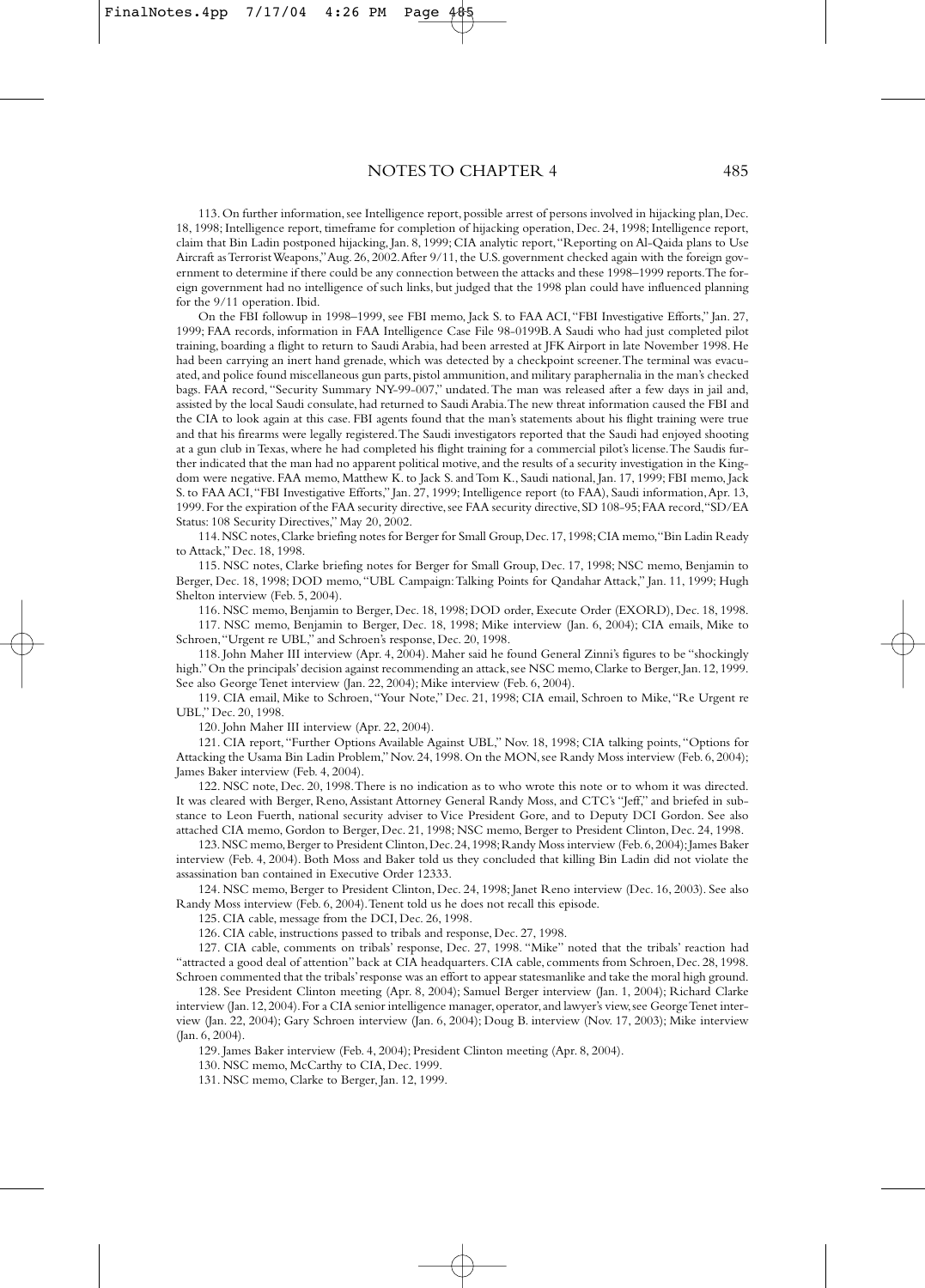132. NSC email,Ward to Clarke and others, Jan. 5, 1999.

133. NSC memo, Clarke to Berger, Jan. 12, 1999.

134. NSC email, Clarke to Kerrick, Feb. 10, 1999; Charles Allen interview (Jan. 27, 2004).

135. NSC email, Clarke to Berger, Feb. 11, 1999.The email in fact misspells "boogie" as "boggie."

136. NSC email, Riedel to NSC front office, Feb. 16, 1999.The email does not provide Riedel's source. For Berger's authorization, see NSC notes,TNT note, Feb. 12, 1999.

137. DOD memo,"Chronology of Planning," Dec. 14, 1998.

138. DOS cable,Washington 157093,"Aug. 21 telephone conversation between POTUS and Prime Minister Sharif,"Aug. 26, 1998. Sharif was cordial but disagreed with the U.S. decision to strike.

139.Anthony Zinni interview (Jan. 29, 2004).

140. Ibid.

141. DOD memo, Headquarters SOC, "Planning Directive for Infinite Resolve," Dec. 23, 1998. On basing options, see DOD memo,"Summary of Conclusions:AC-130 Deployment Decision Paper," Jan. 12, 1999.

142. NSC memo, Clarke to Berger and Steinberg, Roadmap for Feb. 2, 1999, Small Group meeting, undated; John Maher III interview (Apr. 22, 2004);Anthony Zinni interview (Jan. 29, 2004); Peter Schoomaker interview (Feb. 19, 2004).

143. Peter Schoomaker interview (Feb. 19, 2004);William Boykin interview (Nov. 7, 2003).

144. Hugh Shelton interview (Feb. 5, 2004).

145. President Clinton meeting (Apr. 8, 2004);William Cohen interview (Feb. 5, 2004).

146. Hugh Shelton interview (Feb. 5, 2004);William Boykin interview (Nov. 7, 2003).

147. General Zinni reminded us that in addition to severing military-to-military relations with Pakistan after the 1998 nuclear test, the United States had not shipped to Pakistan the F-16s Pakistan had bought prior to the test. Instead, the United States kept the money Pakistan paid for the F-16s to fund storage of the aircraft. Meanwhile, Pakistani pilots were crashing and dying."Guess how they [felt] about the United States of America," Zinni said. Nevertheless, Zinni told us that Musharraf was someone who would actually work with the United States if he was given the chance to do so.Anthony Zinni interview (Jan. 29, 2004).

148.William Boykin interview (Nov. 7, 2003).

149. Richard Clarke interview (Jan. 12, 2004).

150.William Cohen testimony (Mar. 23, 2004).

151. CIA report,"UBL Situation Report," Feb. 2, 1999. Public sources include Coll, *Ghost Wars*, pp. 447–449; Benjamin and Simon, *Age of Sacred Terror*, p. 281.

152. CIA cable,"Update on Location of an Activity at Sheikh Ali's Camps," Feb. 7, 1999.

153. DOD order, MOD 001 to CJCS warning order, Feb. 8, 1999.

154. CIA reports,"UBL Situation Report," Feb. 6–10, 1999.

155. CIA cable,"Support for Military Contingency Planning," Feb. 10, 1999.

156. NSC email, Clarke to Kerrick, Feb. 10, 1999.

157. CIA talking points,"CIA Operations Against UBL," Feb. 10, 1999.

158. CIA reports,"UBL Situation Reports," Feb. 11–12, 1999.

159. John Maher III interview (Apr. 22, 2004); Richard Clarke interview (Jan. 12, 2004); Gary Schroen interview (Mar. 3, 2004); Mike interview (Jan. 6, 2004).

160. Mike briefing (Mar. 11, 2004); John Maher III interview (Apr. 22, 2004).

161.NSC memo,Clarke,secure teleconference between UAE Chief of Staff Muhammad bin Zayid and Clarke, Mar. 7, 1999.

162.Mike interview (Jan.6,2004).Maher told us he thinks it "almost impossible"that the CIA cleared Clarke's call. John Maher III interview (Apr. 22, 2004).

163.Days before overhead imagery confirmed the location of the hunting camp,Clarke had returned from a visit to the UAE, where he had been working on counterterrorism cooperation and following up on a May 1998 UAE agreement to buy F-16 aircraft from the United States. His visit included one-on-one meetings with Army Chief of Staff bin Zayid, as well as talks with Sheikh Muhammad bin Rashid, the ruler of Dubai. Both agreed to try to work with the United States in their efforts against Bin Ladin. NSC memo, Clarke to Berger,Trip Report, Feb. 8, 1999; Theodore Kattouf interview (Apr.21,2004).On February 10,as the United States considered striking the camp,Clarke reported that during his visit bin Zayid had vehemently denied rumors that high-level UAE officials were in Afghanistan.NSC email,Clarke to Kerrick,UBL update,Feb.10,1999.Subsequent reporting,however,suggested that high-level UAE officials had indeed been at the desert camp. CIA memo, "Recent High Level UAE Visits to Afghanistan,"Feb.19,1999.General Shelton also told us that his UAE counterpart said he had been hunting at a desert camp in Afghanistan at about this time. Hugh Shelton interview (Feb. 5, 2004).

164. Mike briefing (Mar. 3, 2004).Talking points for the DCI to use at a late March Small Group meeting note that concurrently with the UAE being "tipped off" to the CIA's knowledge of the camp, one of the tribal network's major subsources (within Bin Ladin's Taliban security detail) was dispatched to the north,further handicapping reporting efforts. CIA talking points,"Locating Bin Ladin," Mar. 29, 1999.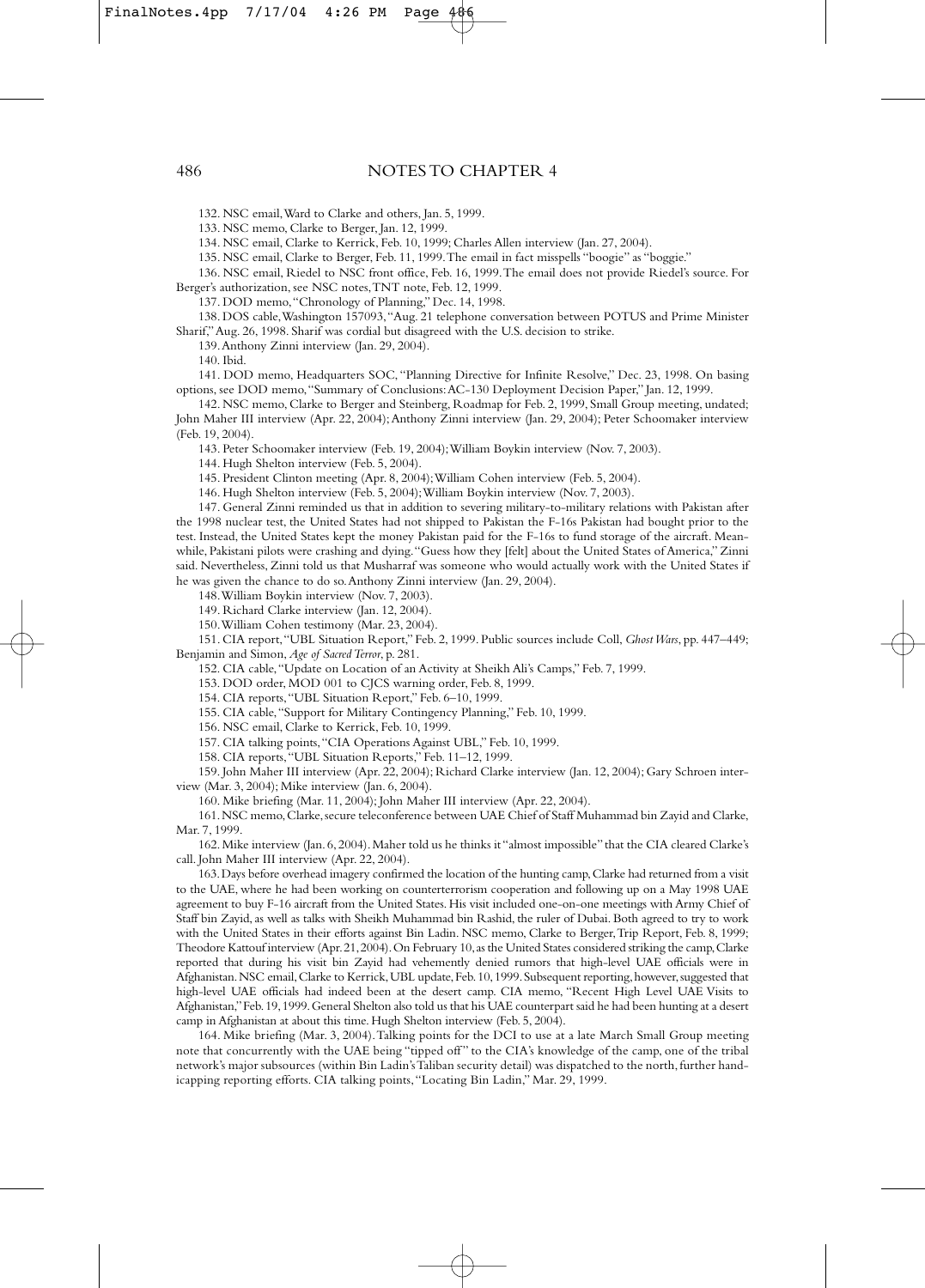165.Theodore Kattouf interview (Apr. 21, 2004). Kattouf was the U.S. ambassador to the UAE from 1999 to 2001. He indicated that high-level UAE officials would agree to restrict Afghan flights but told him that the government had a difficult time enforcing this. For communications with the UAE, see White House letter, President Clinton to bin Zayid, July 23, 1999; DOS memo, Sheehan to Albright,"Signs of Progress on our UBL strategy," Sept. 12, 1999.

166. DOS memo, Indyk and Sheehan to Albright,"UAE Gives Ultimatum to Taliban on Bin Laden," July 16, 1999,and attached transcript of conversation between Hamdan bin Zayid and Mullah Mutawakkil,"Informal Translation of UAE Note," July 14, 1999; DOS cable,Abu Dhabi 04644,"Taliban Refuse to Expel Bin Ladin Despite UAEG Ultimatum: Need to Stiffen UAE Resolve to Take the Necessary Next Steps," July 19, 1999.

167. DOS memo, Indyk and Sheehan to Albright,"UAE Gives Ultimatum to Taliban on Bin Laden," July 16, 1999.

168. Jeff interview (Dec. 17, 2003). Schroen, however, told us that the tribals' reporting was 50–60 percent accurate. Gary Schroen interview (Mar. 3, 2004).

169. For discussion of the Taliban generally, see Ahmed Rashid, *Taliban: Militant Islam, Oil and Fundamentalism in Central Asia* (Yale Univ. Press, 2000).

170. Ibid.; Benjamin and Simon, *Age of Sacred Terror*, pp. 338–399; George Tenet interview (Jan. 22, 2004).

171. George Tenet interview (Jan. 22, 2004).

172. Richard interview (Dec. 12, 2003); Gary Schroen interview (Mar. 3, 2004).

173. John Maher III interview (Apr. 22, 2004). For an account of the reporting from this period written by Mike, see CIA memo, Jeff to Tenet,"Tracking Usama Bin Ladin, 14–20 May 1999," May 21, 1999. Mike's account was also used to prepare the DCI for a May 25,1999,Principals Committee meeting.CIA briefing materials,"Background Information: Evaluating the Quality of Intelligence on Bin Ladin (UBL) in Qandahar, 13–20 May, 1999," undated (probably May 25, 1999).

174. CIA email, Mike to Schroen,"Re:Your Note," May 17, 1999.

175. John Maher III interview (Apr. 22, 2004).

176. George Tenet interview (Jan. 22, 2004); John Gordon interview (May 13, 2004).

177. Samuel Berger interview (Jan. 14, 2004).

178.The May 1999 intelligence on Bin Ladin's location in Kandahar came as criticism of the CIA over the recent bombing of the Chinese embassy in Belgrade was at its peak.The DCI later testified that this bombing was the result of a CIA mistake.Testimony of George Tenet before the House Permanent Select Committee on Intelligence, July 22, 1999. On Bin Ladin's whereabouts during the December 1998 episode, see John Maher III interview (Apr. 22, 2004).

179. Cruise missiles were readied for another possible strike in early July 1999. But none of the officials we have interviewed recalled that an opportunity arose at that time justifying the consideration of a strike. See, e.g., John Maher III interview (Apr. 22, 2004).

180. Hugh Shelton interview (Feb. 5, 2004); DOD briefing materials, UBL JCS Focused Campaign, undated. 181. NSC memo, Benjamin to Berger and Steinberg, Apr. 29, 1999; NSC email, Clarke to Berger, May 26,

1999.

182. NSC memo, Clarke to Berger, June 24, 1999. For Clarke's request to Berger to convene the Small Group, see NSC memo, Clarke to Berger,Analysis/Options re UBL, Jun. 13, 1999. See also NSC email, Storey to Berger and Clarke, June 24, 1999.

183. Berger notes on NSC memo, Clarke to Berger, June 24, 1999.

184. NSC memo, Clarke to Berger, June 24, 1999.

185. NSC memo, Clarke to Berger, UBL review for Dec. 3, 1999, Small Group meeting, Dec. 2, 1999.

186. NSC memo, CSG agenda, Sept. 24, 1999.

187. According to CTC talking points for the CSG in June 1999, more than 40 members of al Qaeda had been imprisoned over the past year. CIA talking points, C/CTC TPs/Backgrounder for CSG, June 7, 1999. Figures cited in the DCI's letter to President Clinton in October, however, are slightly different: CTC had helped render 32 terrorists to justice since July 1998, more than half of whom were al Qaeda. CIA letter,Tenet to President Clinton,"CIA's Counterterrorism Efforts," Oct. 16, 1999.

188. See CIA cable,"Usama Bin Ladin:The Way Ahead,"Aug. 25, 1999, soliciting comments from various stations on "possible new approaches to capturing UBL and disrupting operations."The evolution of some of this thinking can be seen throughout the summer of 1999. See, e.g., CIA briefing materials, CTC UBL Update:"Must Do Some Fundamental Rethinking,"July 20,1999 (Afghan assets are not capable of mounting a UBL capture operation or ambush);CIA briefing materials,CTC UBL Update:"Problems with Capturing UBL,"Aug.3,1999 (tribals are good reporters but are unlikely to capture Bin Ladin because of the risks involved, so there is a need to identify a new group to undertake a capture operation).

189. July 1999 Memorandum of Notification.

190. See James Baker interview (Feb. 4, 2004); Janet Reno interview (Dec. 16, 2003); Randy Moss interview (Jan. 22, 2004); George Tenet interview (Jan. 22, 2004). On the Pakistani and Uzbek capture teams, see CIA memo,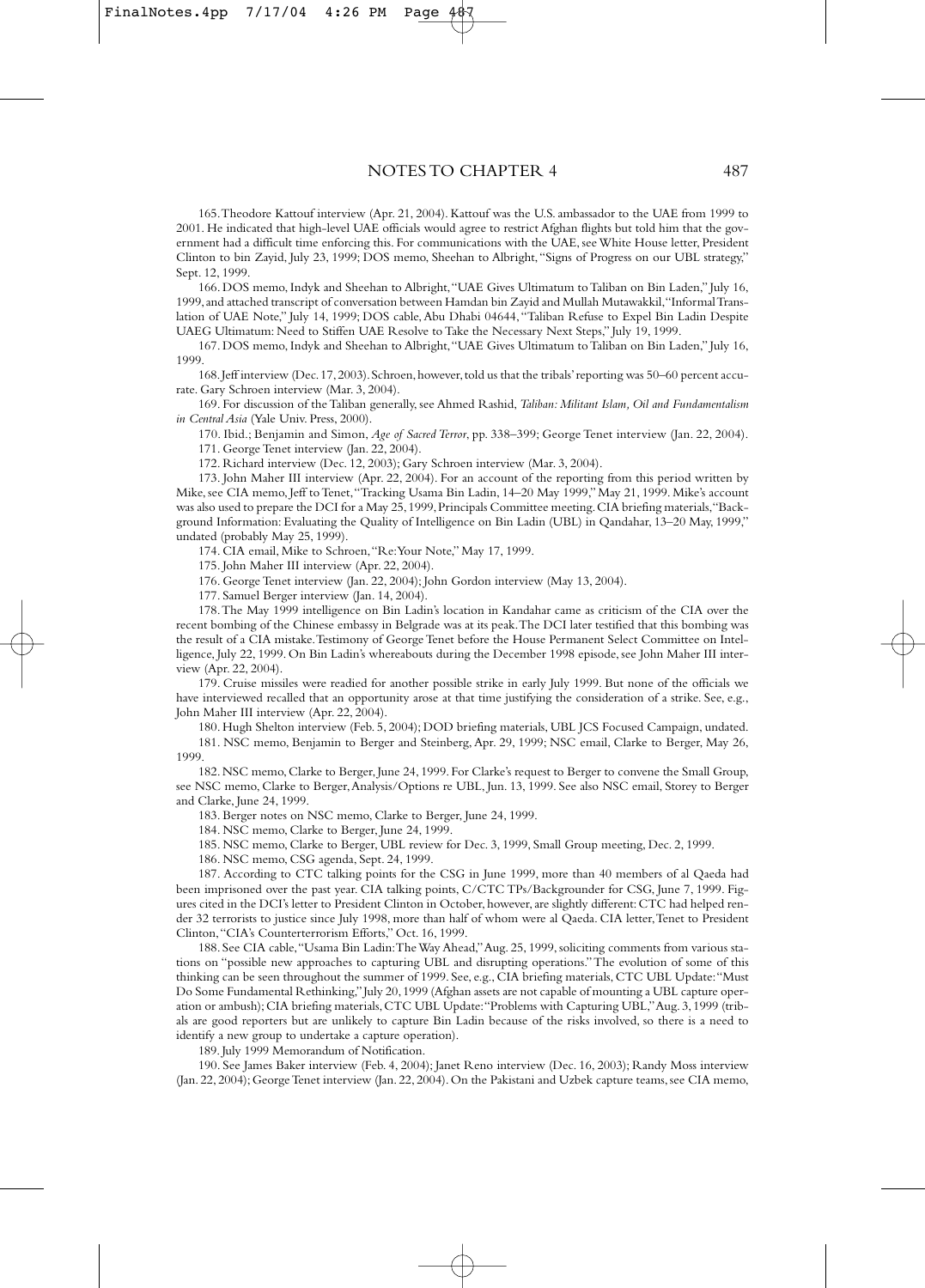"Outline of Program to Build Pakistan Team to Seek the Capture and Rendition of Usama Bin Ladin and his Lieutenants," July 27, 1999; CIA memo, CIA Outline of Program to Build Uzbek and other teams to Seek the Capture and Rendition of Usama Bin Ladin and his Lieutenants, July 27, 1999; CIA briefing materials, talking points for the DCI for the Aug. 3 Small Group meeting,Aug. 3, 1999 (Other Pakistani Involvement in Efforts to Capture UBL; Uzbek and other programs). On the Uzbeks' readiness, see CIA briefing materials,"Executive Summary for UBL Conference," Sept. 16, 1999.

191. CIA briefing materials,"Executive Summary for UBL Conference," Sept. 16, 1999. For its preface, the Plan quoted a memo Tenet had sent to the CIA's senior management in December 1998: "We are at war with Usama bin Ladin."

192.Ibid.See also the following briefings of the Plan:CIA briefing materials,CTC/NSC Briefing on the Plan, Sept. 29, 1999; CIA briefing materials, Executive Summary: UBL Conference, prepared for Berger, Nov. 30, 1999; CIA briefing materials, CTC briefing for the NSC Small Group, Dec. 2/3, 1999.

193.This figure increased through the fall of 1999, from less than 5 percent on September 16 to less than 10 percent by November 30, and finally to less than 15 percent by early December. CIA briefing materials,"Executive Summary for UBL Conference," Sept. 16, 1999; CIA briefing materials, Executive Summary: UBL Conference, prepared for Berger, Nov. 30, 1999; CIA briefing materials, CTC briefing for the NSC Small Group, Dec. 2/3, 1999. On Massoud, see also CIA briefing materials,"DDCI UBL Update," Oct. 29, 1999; CIA briefing materials,"DCI UBL Update," Nov. 12, 1999.

194. CIA briefing materials,"Executive Summary for UBL Conference," Sept. 16, 1999. For the JSOC estimate, see CIA briefing materials, Executive Summary: UBL Conference, prepared for Berger, Nov. 30, 1999.

# **5 Al Qaeda Aims at the American Homeland**

1.Though KSM and Bin Ladin knew each other from the anti-Soviet campaign of the 1980s,KSM apparently did not begin working with al Qaeda until after the 1998 East Africa embassy bombings. Intelligence reports, interrogations of KSM, Nov. 21, 2003; Jan. 9, 2004; Feb. 19, 2004.

2.Those detainees are Khalid Sheikh Mohammed,Abu Zubaydah, Riduan Isamuddin (also known as Hambali),Abd al Rahim al Nashiri,Tawfiq bin Attash (also known as Khallad), Ramzi Binalshibh, Mohamed al Kahtani,Ahmad Khalil Ibrahim Samir al Ani,Ali Abd al Rahman al Faqasi al Ghamdi (also known as Abu Bakr al Azdi), and Hassan Ghul.

3. On KSM's relationship to Yousef and his ethnicity, see CIA analytic report, Khalid Sheik Muhammad's Nephews, CTC 2003-300013, Jan. 31, 2003. On KSM's biography, see Intelligence report, interrogation of KSM, July 12, 2003; FBI electronic communication, requests for information on KSM colleges/universities, June 10, 2002.

4.In an uncorroborated post-capture claim that may be mere bravado,KSM has stated that he considered assassinating Rabbi Meir Kahane when Kahane lectured in Greensboro at some point between 1984 and 1986. Intelligence report, interrogation of KSM, July 12, 2003. On KSM's connection to Sayyaf, see Intelligence reports, interrogations of KSM, July 3, 2003; July 12, 2003; FBI electronic communication, "Summary of Information . . . with regard to ...KSM,"July 8,1999.On KSM's battle experience and his electronics work,see Intelligence reports, interrogations of KSM, July 3, 2003; July 12, 2003. On KSM's anti-Soviet activities, see Intelligence report, interrogation of KSM,Feb.17,2004 (in which KSM says he apparently met Bin Ladin for the first time when the Sayyaf group and Bin Ladin's Arab mujahideen group were next to each other along the front line).

5. Intelligence report, interrogation of KSM, July 12, 2003 (in which KSM also notes that his group continued fighting in the Jalalabad area, and his brother Abid was killed there). KSM claims that Ramzi Yousef visited the NGO's establishment in Jalalabad while Yousef was undergoing training. KSM adds that between 1993 and 1996, he traveled to China, the Philippines, Pakistan, Bosnia (a second time), Brazil, Sudan, and Malaysia. Most, if not all, of this travel appears to have been related to his abiding interest in carrying out terrorist operations.Although KSM claims that Sheikh Abdallah was not a member, financier, or supporter of al Qaeda, he admits that Abdallah underwrote a 1995 trip KSM took to join the Bosnia jihad. Intelligence report, interrogation of KSM, July 23, 2003.

6. On KSM's learning of Yousef's plans, see Intelligence report, interrogation of KSM, Jan. 9, 2004 (in which KSM also contends that Yousef never divulged to him the intended target of the attack). On KSM/Yousef phone conversations, see Intelligence report, interrogation of KSM, Feb. 17, 2004 (in which KSM also says that most of his phone conversations with Yousef were social in nature, but that Yousef did discuss mixing explosives ingredients once or twice and that on one occasion,Yousef asked him to send the passport Yousef had in his true name,Abdul Basit). On KSM's money transfer, see FBI report,Tradebom investigation, Mar. 20, 1993.

7. Evidence gathered at the time of Yousef's February 1995 arrest included dolls wearing clothes containing nitrocellulose.FBI evidence,Manila air investigation.On KSM's rationale for attacking the United States,see Intelligence report, interrogation of KSM, Sept. 5, 2003 (in this regard, KSM's statements echo those of Yousef, who delivered an extensive polemic against U.S. foreign policy at his January 1998 sentencing). On the Manila air plot, see Intelligence reports, interrogations of KSM,Apr. 17, 2003; July 12, 2003 (in which KSM also says *bojinka* is not Serbo-Croatian for "big bang," as has been widely reported, but rather a nonsense word he adopted after hearing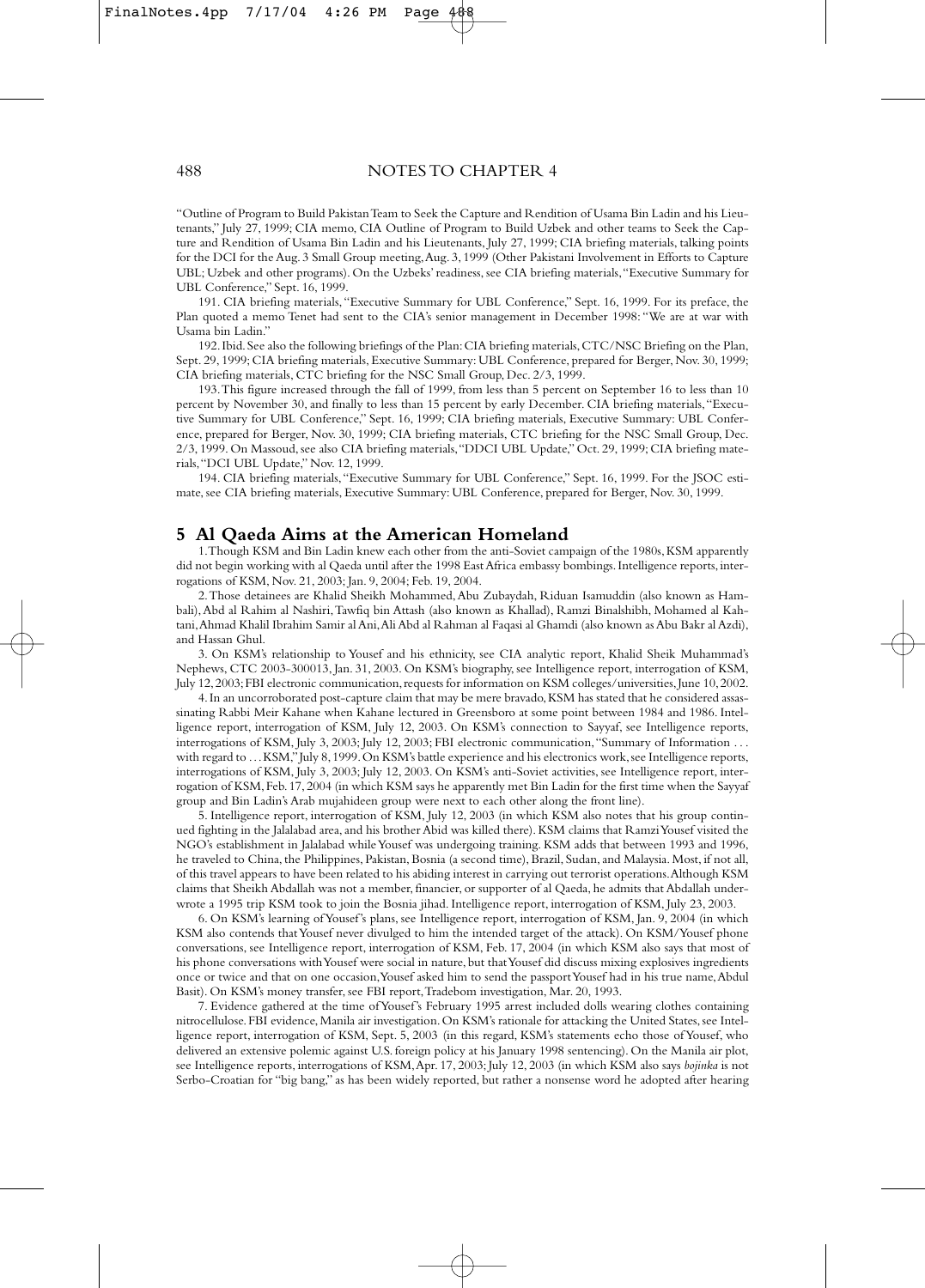it on the front lines in Afghanistan).According to KSM, the plot was to receive financing from a variety of sources, including associates of co-conspirator Wali Khan and KSM's own funds.Intelligence reports,interrogations of KSM, Nov. 26, 2003; Jan. 9, 2004; Feb. 19, 2004. On activities during the summer of 1994, see Intelligence reports, interrogations of KSM, May 3, 2003; July 12, 2003; Nov. 10, 2003; Feb. 21, 2004; Feb. 24, 2004.

8. On recruiting Wali Khan in Karachi, see FBI report of investigation, interview of Abdul Hakim Murad,Apr. 13, 1995; Intelligence report, interrogation of KSM, July 12, 2003 (in which KSM recounts how he knew Wali Khan from Afghanistan). On the testing of the timer, see Brief for the United States of America, *United States v. Ramzi Ahmed Yousef,* No. 98-1041(L) (2d Cir. filed Aug. 25, 2000), pp. 85–86, 88–91.The latter explosion caused the death of a passenger and extensive damage to the aircraft, which was forced to make an emergency landing in Okinawa. In 1996,Yousef was convicted on charges arising out of the Bojinka plot, including the bombing of the Philippine Airlines flight. See ibid., p. 8. On KSM's travels, see generally Intelligence report, interrogation of KSM, July 12, 2003.Yousef managed to escape to Pakistan, but his accomplice, Murad—whom KSM claims to have sent to Yousef with \$3,000 to help fund the operation—was arrested and disclosed details of the plot while under interrogation.Contrary to Murad's confession,in which he described his intended role as one of the five operatives who would plant bombs on board the targeted aircraft,KSM has said that Murad's role was limited to carrying the \$3,000 from Dubai to Manila. Intelligence reports, interrogations of KSM, Feb. 19, 2004; (two reports); Feb. 24, 2004;Apr. 2, 2004.This aspect of KSM's account is not credible, as it conflicts not just with Murad's confession but also with physical evidence tying Murad to the very core of the plot, and with KSM's own statements elsewhere that Murad was involved in planning and executing the operation. Intelligence reports, interrogations of KSM,Aug. 18, 2003; Jan. 9, 2004; Feb. 24, 2004 (in which KSM also claims that while he was in Qatar in February 1995, he and Yousef consulted by telephone regarding the cargo carrier plan, and Yousef proceeded with the operation despite KSM's advice that he hide instead).We have uncovered no evidence that KSM was present at the guesthouse in Islamabad where Yousef's arrest took place, as has been suggested in the press.

9. Intelligence report, interrogation of KSM, July 12, 2003. KSM's presence in Bosnia coincided with a police station bombing in Zagreb where the timing device of the bomb (a modified Casio watch) resembled those manufactured by KSM and Yousef in the Philippines for the Manila air operation. FBI report, Manila air investigation, May 23, 1999. On the Sudanese trip and Afghanistan, see Intelligence report, interrogation of SM, July 12, 2003 (in which KSM also claims to have encountered Sayf al Adl while in Yemen; apparently KSM has not divulged the substance of this meeting).

10. Intelligence report, interrogation of KSM, Jan. 9, 2004. In another interrogation report, however, KSM downplays the significance of his relationship to Yousef in enabling him to meet with Bin Ladin. Specifically, KSM notes that Yousef was not a member of al Qaeda and that Yousef never met Bin Ladin. Intelligence report, interrogation of KSM, Feb. 19, 2004.

11. Intelligence reports, interrogations of KSM, July 12, 2003; Jan. 9, 2004; Feb. 19, 2004. With respect to KSM's additional proposal to bomb cargo planes by shipping jackets containing nitrocellulose, KSM states that Bin Ladin expressed interest in changing the operation so that it would involve a suicide operative. Intelligence report, interrogation of KSM, Nov. 10, 2003.

12. Intelligence report, interrogation of KSM, Feb. 19, 2004.

13. Probably inflating his own role, KSM says he and a small group of colleagues, including Yousef and Wali Khan, were among the earliest advocates of attacking the United States. KSM asserts that Bin Ladin and some of the other jihadist leaders concentrated on overthrowing Arab regimes and argued for limiting confrontation with the United States to places like Somalia. On KSM's description of Bin Ladin's agenda, see Intelligence report, interrogation of KSM, Nov. 13, 2003.As discussed in chapter 2, we do not agree with this assessment. On Bin Ladin's reactions to KSM's proposal, see Intelligence reports, interrogations of KSM, July 12, 2003; Jan. 9, 2004; Feb. 19, 2004. On KSM's intent to target the United States and Bin Ladin's interest in Somalia, see Intelligence report, interrogation of KSM, Nov. 13, 2003.

14. On KSM's independence, see Intelligence report, interrogation of KSM, Jan. 9, 2004. Even after he began working with Bin Ladin and al Qaeda, KSM concealed from them his ongoing relationship with Sayyaf. Intelligence report, interrogation of KSM, July 30, 2003. Although KSM says he would have accepted the support of another organization to stage a 9/11-type operation, there is no evidence he ever peddled this idea to any other group. Intelligence report, interrogation of KSM, Feb. 19, 2004. On his travels after meeting Bin Ladin, see Intelligence report, interrogation of KSM, July 12, 2003. Hambali also was one of the founders of Konsojaya, a Malaysian company run by a close associate of Wali Khan. FBI report, Manila air investigation, May 23, 1999. Hambali claims he was asked to serve on the company's board of directors as a formality and insists that he did not recognize the "Arabs"who were to run the company or play any role in its operations.Intelligence report,interrogation of Hambali, Nov. 19, 2003.

15. Intelligence reports, interrogations of KSM, July 12, 2003; Feb. 19, 2004 (two reports). KSM maintains that he provided similar services for other mujahideen groups at this time, including the Libyan Islamic Fighting Group and a group headed by Abu Zubaydah. Intelligence report, interrogation of KSM, Feb. 19, 2004.

16. On KSM's understanding of Bin Ladin's commitment, see Intelligence report, interrogation of KSM, Feb.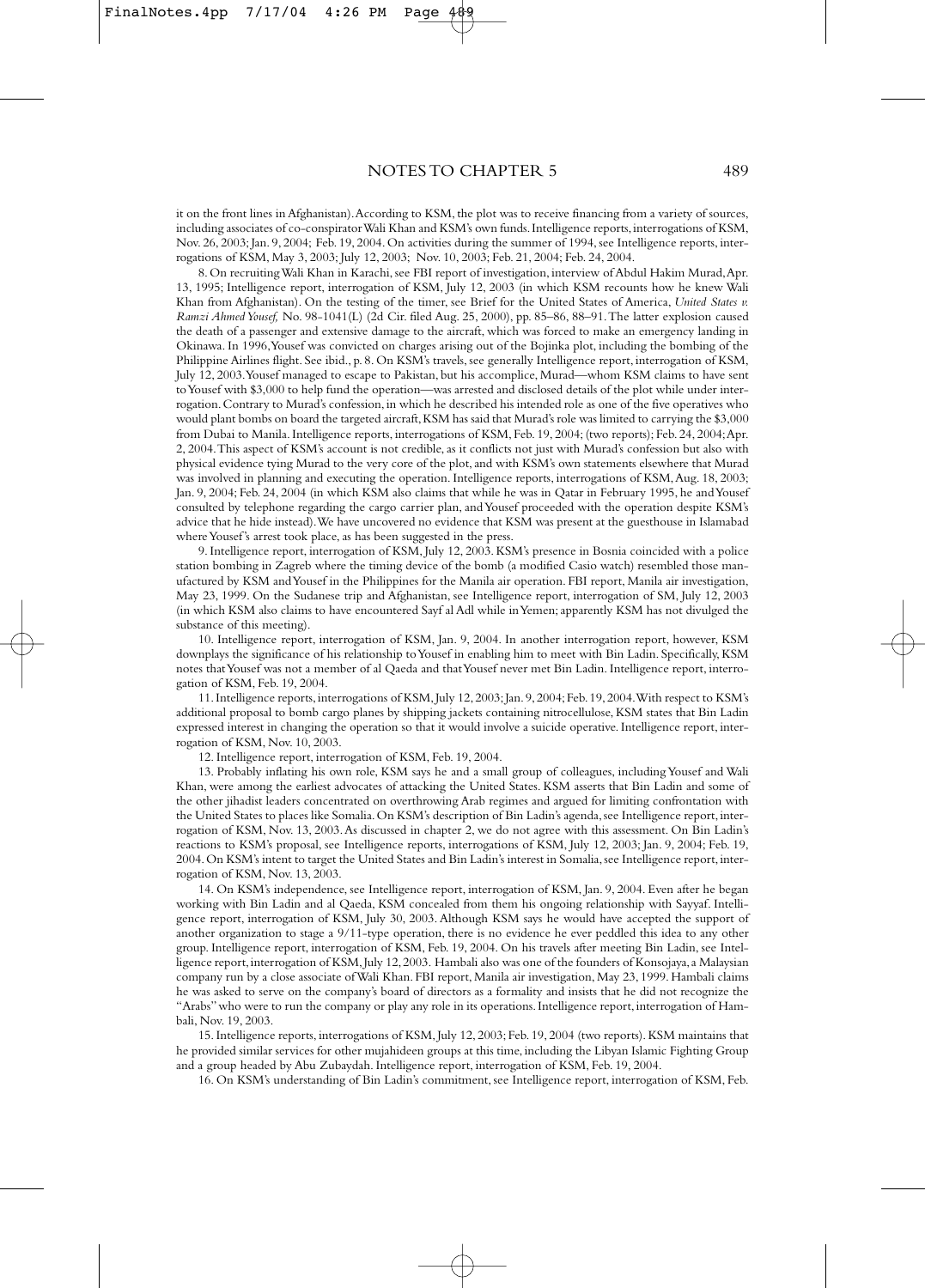19, 2004. On KSM's assistance to al Qaeda, see Intelligence reports, interrogations of KSM, July 12, 2003 (two reports). On Bin Ladin's decision to approve 9/11 operation, see Intelligence report, interrogation of KSM, Jan. 9, 2004. KSM has observed that the East Africa bombings and the subsequent bombing of the USS *Cole* yielded a recruiting bonanza for al Qaeda, as increasing numbers of Arab youth became enamored of the idea of waging jihad against the United States. Intelligence report, interrogation of KSM, Sept. 5, 2003.

17. On KSM's decision to move to Kandahar, see Intelligence report, interrogation of KSM, Jan. 9, 2004. On the media committee, see Intelligence report, interrogation of KSM, July 12, 2003 (in which KSM also says that as head of the media committee, he would take charge of producing the propaganda video al Qaeda issued following the bombing of the USS *Cole*). On the oath, see Intelligence report, interrogation of KSM, Nov. 13, 2003 (in which KSM also claims his reluctance stemmed from a concern that he would lose the ability to persevere with the 9/11 operation should Bin Ladin subsequently decide to cancel it).

18. On a possible Southeast Asian operation, see Intelligence report, interrogation of Hambali, Sept. 4, 2003. On a possible U.S. operation, see Intelligence reports, interrogations of KSM, June 27, 2003; July 14, 2003. On a possible Israeli operation, see Intelligence report, interrogation of KSM, June 30, 2003. On other possible targets discussed with Atef, see Intelligence report, interrogation of Hambali, Sept. 4, 2003 (Thailand); Intelligence report, interrogation of KSM,Apr. 4, 2004 (Singapore, Indonesia, Maldives).

19. For an example of KSM's popularity, see Intelligence report, interrogation of al Qaeda facilitator, Oct. 11, 2002. See also Intelligence report, interrogation of Abu Zubaydah, Nov. 7, 2002; Intelligence report, interrogation of Nashiri, Feb. 10, 2003.

20. Intelligence reports, interrogations of Hambali, Jan. 14, 2003; Mar. 5, 2004.

21. Rohan Gunaratna, *Inside Al Qaeda: Global Network of Terror* (Columbia Univ. Press, 2002), pp. 187, 199.

22. On the trip to Karachi, see Intelligence report, interrogation of Hambali, Sept. 12, 2003. On Hambali's relationship with Atef and receipt of al Qaeda funds, see Intelligence report, interrogation of Hambali, Mar. 5, 2004. Al Qaeda began providing funds to JI for terrorist operations as early as 1999. Intelligence report, interrogation of detainee, Mar. 3, 2004.

23. On Hambali's role as coordinator, see Intelligence report, interrogation of detainee, Mar. 4, 2004. On Sufaat, see Intelligence report, interrogation of KSM, Apr. 12, 2003; Intelligence report, interrogation of detainee, Apr. 30, 2003. In 1987, Sufaat received a bachelor's degree in biological sciences, with a minor in chemistry, from California State University, Sacramento. Sufaat did not start on the al Qaeda biological weapons program until after JI's December 2000 church bombings in Indonesia, in which he was involved. Intelligence report, interrogation of Hambali, Sept. 8, 2003. On Sufaat's schooling, see Intelligence report, interrogation of detainee, Dec. 14, 2001.

24. Intelligence report, interrogation of KSM, June 9, 2003. KSM also maintains that he persuaded Hambali to focus on "soft" targets in Singapore, such as oil tankers, the U.S. and Israeli embassies, and Western airlines. Intelligence report, interrogation of KSM, June 24, 2003.

25.As discussed in greater detail in section 5.2, Khallad was sent by Bin Ladin to Kuala Lumpur to case U.S. airline flights in the Far East for possible future attacks there, whereas Hazmi and Mihdhar were on the first leg of their travel from Karachi to Los Angeles, where they would arrive on January 15, 2000. Intelligence report, interrogation of KSM, July 31, 2003. On Hambali's assistance at KSM's request, see Intelligence report, interrogation of KSM, July 31, 2003; Intelligence report, interrogation of Khallad, Aug. 8, 2003. On assistance to Moussaoui, see Intelligence report,interrogation of KSM,Mar.24,2003; Intelligence report,interrogation of detainee,Apr.9,2002. According to statements attributed to Hambali and Sufaat,in each of these instances the al Qaeda guests were lodged at Sufaat's condominium, an apartment on the outskirts of Kuala Lumpur. Intelligence report, interrogation of detainee, Jan. 22, 2002; Intelligence reports, interrogations of Hambali, Sept. 8, 2003; Sept. 12, 2003.

26.On Hambali's relationship with Bin Ladin,see Intelligence reports,interrogations of Hambali,Aug.29,2003; Sept. 5, 2003 (in which Hambali also explains his relationship with al Qaeda as follows: he received his marching orders from JI, but al Qaeda would lead any joint operation involving members of both organizations). On Hambali's objections, see Intelligence report, interrogation of KSM, July 8, 2003. On KSM's coordination with Hambali, see Intelligence report, interrogation of KSM,Apr. 17, 2003. On KSM's recognition of Hambali's domain, see Intelligence report, interrogation of KSM,Aug. 18, 2003.According to KSM, his close relationship with Hambali prompted criticism from Bashir, the JI leader, who thought Hambali should focus more directly on Indonesia and Malaysia instead of involving himself in al Qaeda's broader terrorist program. Indeed, KSM describes Hambali as an al Qaeda member working in Malaysia.Intelligence report,interrogation of KSM,Aug.18,2003.Nashiri observes that al Qaeda's standard security practice dictated that no senior member could manage terrorist activities in a location where another senior member was operating. Intelligence report, interrogation of Nashiri, Jan. 14, 2003.Yet al Qaeda's deference to Hambali's turf apparently had limits. Khallad says he and Hambali never discussed the intended Southeast Asia portion of the original 9/11 plan. Intelligence report, interrogation of Khallad, Apr. 27, 2004.

27. On Nashiri's recruitment, see FBI report of investigation, interview of Nasser Ahmad Naser al Bahri, a.k.a. Abu Jandal, Sept. 17–Oct. 2, 2001. On Nashiri's refusal to swear allegiance, see Intelligence report, interrogation of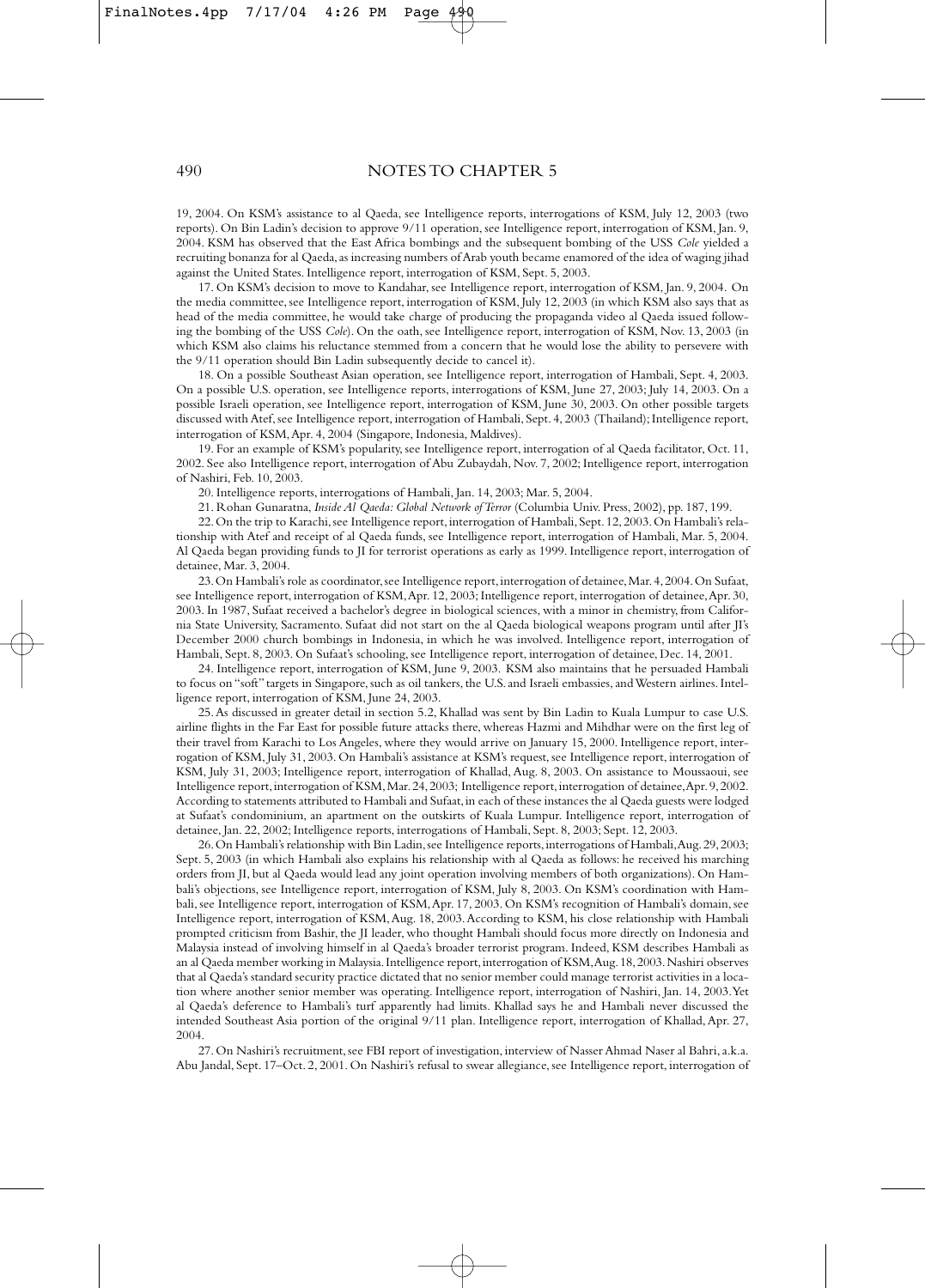KSM, Nov. 21, 2003. On Nashiri's idea for his first terrorist operation and his travels, see Intelligence reports, interrogations of Nashiri, Nov. 21, 2002; Dec. 26, 2002.

28. Intelligence report, interrogation of Nashiri, Dec. 26, 2002. Although Nashiri's account of this episode dates his return to Afghanistan in 1996, the 1997 date is likely more accurate. On Nashiri's involvement in the missilesmuggling and embassy-bombing plots, see Intelligence report, seizure of antitank missiles in Saudi Arabia, June 14, 1998; FBI report of investigation, interview of Mohammad Rashed Daoud al Owahli, Sept. 9, 1998, p. 6.

29. For Nashiri's version, which may not be true, see Intelligence report, interrogation of Nashiri, Dec. 26, 2002. On communication between Nashiri and Bin Ladin about attacking U.S. vessels, see Intelligence report, interrogation of Nashiri, Nov. 21, 2002.The reporting of Nashiri's statements on this subject is somewhat inconsistent, especially as to the exact timing of the original proposal. Some corroboration does exist, however, for Nashiri's claim that the original proposal was his.A detainee says that 9/11 hijacker Khalid al Mihdhar told him about the maritime operation sometime in late 1999 and credited Nashiri as its originator. Intelligence report, interrogation of detainee, Dec. 2, 2001.

30. Intelligence report, interrogation of Nashiri, Jan. 27, 2003. Nashiri claims not to have had any telephone or email contact with Bin Ladin while planning the *Cole* operation; rather, whenever Bin Ladin wanted to meet, he would have an al Qaeda member travel to Pakistan to summon Nashiri by telephone. Ibid.

31.As an example of Nashiri's status, see FBI report of investigation, interview of Abu Jandal, Sept. 17–Oct. 2, 2001 (in which Nashiri is described as widely known to be one of al Qaeda's most committed terrorists and,according to one of his mujahideen colleagues, so extreme in his ferocity in waging jihad that he "would commit a terrorist act 'in Mecca inside the Ka'aba itself' [the holiest site in Islam] if he believed there was a need to do so"). On Nashiri's role on the Arabian Peninsula, see Intelligence report, interrogation of Khallad, Jan. 14, 2004. Nashiri also enjoyed a reputation as a productive recruiter for al Qaeda. See Intelligence report, interrogation of Abu Zubaydah,Aug. 29, 2002. On Nashiri's discretion, see, e.g., Intelligence report, interrogation of Nashiri, Nov. 20, 2002. On Nashiri seeking Bin Ladin's approval, see Intelligence report, interrogation of KSM, Jan. 14, 2004. On the *Limburg* operation, see Intelligence report, interrogation of Nashiri, May 21, 2003. On Nashiri's security concerns, see Intelligence report, interrogation of Nashiri, Feb. 20, 2003.

32. See Intelligence reports, interrogations of KSM, July 1, 2003; Sept. 5, 2003.

33. For KSM's learning from the first World Trade Center bombing and his interest in a more novel form of attack, see Intelligence report, interrogation of KSM, July 1, 2003. For KSM's interest in aircraft as weapons and speculation about striking the World Trade Center and CIA, see Intelligence report, interrogation of KSM, Feb. 19, 2004. KSM has stated that he and Yousef at this time never advanced the notion of using aircraft as weapons past the idea stage. Intelligence report, interrogation of KSM,Apr. 2, 2004.

After 9/11, some Philippine government officials claimed that while in Philippine custody in February 1995, KSM's Manila air plot co-conspirator Abdul Hakim Murad had confessed having discussed with Yousef the idea of attacking targets, including the World Trade Center, with hijacked commercial airliners flown by U.S.-trained Middle Eastern pilots. See Peter Lance, *1000 Years for Revenge: International Terrorism and the FBI—the Untold Story* (HarperCollins, 2003), pp. 278–280. In Murad's initial taped confession, he referred to an idea of crashing a plane into CIA headquarters. Lance gave us his copy of an apparent 1995 Philippine National Police document on an interrogation of Murad.That document reports Murad describing his idea of crashing a plane into CIA headquarters, but in this report Murad claims he was thinking of hijacking a commercial aircraft to do it, saying the idea had come up in a casual conversation with Yousef with no specific plan for its execution.We have seen no pre-9/11 evidence that Murad referred in interrogations to the training of other pilots, or referred in this casual conversation to targets other than the CIA.According to Lance, the Philippine police officer, who after 9/11 offered the much more elaborate account of Murad's statements reported in Lance's book, claims to have passed this added information to U.S. officials. But Lance states the Philippine officer declined to identify these officials. Peter Lance interview (Mar. 15, 2004). If such information was provided to a U.S. official, we have seen no indication that it was written down or disseminated within the U.S. government. Incidentally, KSM says he never discussed his idea for the planes operation with Murad, a person KSM regarded as a minor figure. Intelligence report, interrogation of KSM,Apr. 2, 2004.

34. Intelligence report, 1996 Atef study on airplane hijacking operations, Sept. 26, 2001.

35.Intelligence reports,interrogations of KSM,July 12,2003;Nov.6,2003.Abu Zubaydah,who worked closely with the al Qaeda leadership, has stated that KSM originally presented Bin Ladin with a scaled-down version of the 9/11 plan, and that Bin Ladin urged KSM to expand the operation with the comment,"Why do you use an axe when you can use a bulldozer?" Intelligence report, interrogation of Abu Zubaydah, May 16, 2003.The only possible corroboration we have found for Abu Zubaydah's statement is Khallad's suggestion that Bin Ladin may have expanded KSM's original idea for an attack using planes. Intelligence report, interrogation of Khallad, Apr. 22, 2004.Neither Abu Zubaydah nor Khallad claims to have been present when KSM says he first pitched his proposal to Bin Ladin in 1996.

36. For the scheme's lukewarm reception, see Intelligence report, interrogation of KSM, Nov. 6, 2003. For Bin Ladin's response, see Intelligence reports, interrogations of KSM,Aug. 18, 2003; Feb. 19, 2004.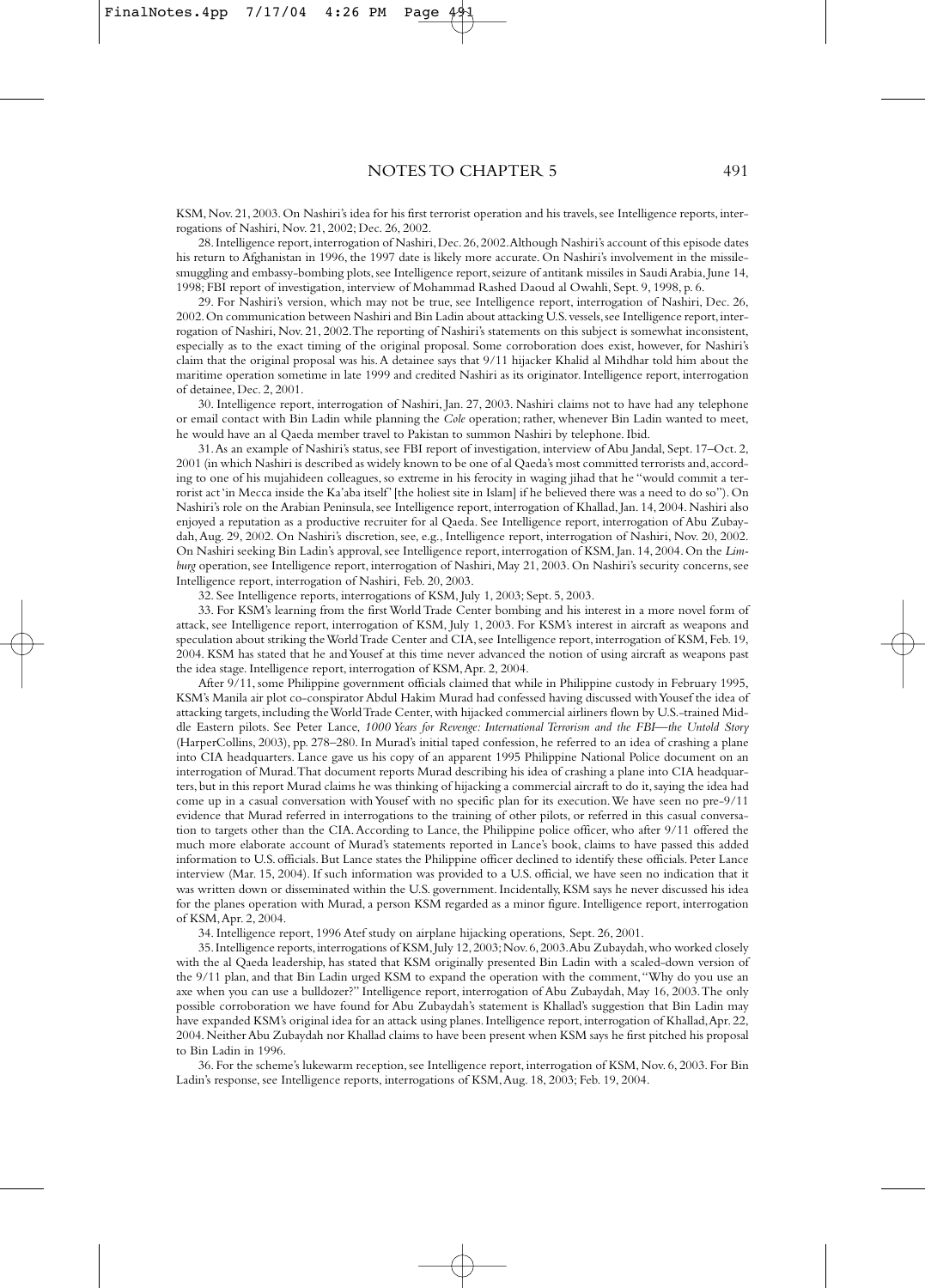37. Intelligence report, interrogation of KSM, Feb. 19, 2004.

38. For KSM's joining al Qaeda, see Intelligence report, interrogation of KSM, Nov. 13, 2003. KSM has provided inconsistent information about whether Bin Ladin first approved his proposal for what became the 9/11 attacks in late 1998 or in early 1999. Compare Intelligence reports, interrogations of KSM,Aug. 18, 2003; Jan. 9, 2004; Feb. 19, 2004;Apr. 3, 2004. For KSM's antipathy to the United States, see Intelligence report, interrogation of KSM, Feb. 19, 2004. For Atef's role, see Intelligence report, interrogation of KSM, Jan. 9, 2004. For Atef's death, see DOS report,"Comprehensive List of Terrorists and Groups Identified Under Executive Order 13224,"Dec.31, 2001.

39. Intelligence report, interrogation of KSM,Aug. 18, 2003.

40. Intelligence reports, interrogations of KSM, Aug. 18, 2003; Feb. 20, 2004; Apr. 30, 2004. An earlier KSM interrogation report, however, states that Bin Ladin preferred the Capitol over the White House as a target. Intelligence report, interrogation of KSM,Apr. 17, 2003. KSM has admitted that his statement in a post-9/11 interview with Al Jazeera reporter Yosri Fouda—that an al Qaeda "reconnaissance committee"had identified 30 potential targets in the United States during the late 1990s—was a lie designed to inflate the perceived scale of the 9/11 operation. Intelligence report, interrogation of KSM, Feb. 23, 2004. For the specific targets, see Intelligence report, selection of 9/11 targets,Aug. 13, 2003 (citing KSM interrogation).

41. For the four individuals, see Intelligence report, interrogation of KSM,Aug. 18, 2003.Abu Bara al Yemeni is also known by the names Abu al Bara al Taizi, Suhail Shurabi, and Barakat. Ibid. KSM has also stated that he did not learn of the selection of Hazmi and Mihdhar for the planes operation until November 1999. Intelligence report, interrogation of KSM,Apr. 2, 2004. For Mihdhar's and Hazmi's eagerness, see Intelligence reports, interrogations of KSM,Jan.9,2004;Feb.20,2004 .For Bin Ladin's instruction,see Intelligence report,interrogation of KSM,Feb. 20, 2004. Hazmi obtained a B-1/B-2 multiple-entry visa issued at Jiddah, Saudi Arabia, on April 3, 1999; Mihdhar obtained the same type of visa at the same location on April 7,1999.DOS records,NIV applicant details for Hazmi and Mihdhar, Nov. 8, 2001. Hazmi and Mihdhar both obtained new passports shortly before they applied for visas. FBI report,"Summary of Penttbom Investigation," Jan. 31, 2003, p. 9.

42. For Hazmi and Mihdhar's city of birth, see CIA analytic report,"11 September:The Plot and the Plotters," CTC 2003-40044HC, June 1, 2003, pp. 49–50. For their travel to Bosnia, see Intelligence report, interrogation of Saudi al Qaeda member, Oct. 3, 2001. For their visits to Afghanistan, see Intelligence reports, interrogations of detainee, Feb. 5, 2002; Feb. 11, 2002; Intelligence reports, interrogations of Saudi al Qaeda member, Oct. 2, 2001; Oct. 18, 2001.

43. Intelligence reports, interrogations of Khallad, June 25, 2003; Sept. 5, 2003.

44. For Khallad's visa application under a false name and its rejection, see DOS record, visa application of Salah Saeed Mohammed bin Yousaf (alias for Khallad), Apr. 3, 1999; Intelligence report, interrogation of Khallad, Aug. 20, 2003. Khallad's visa denial was based not on terrorism concerns but apparently on his failure to submit sufficient documentation in support of his application. See DOS record, NIV applicant detail, Mar. 31, 2004. For Khallad's 1999 mission to Yemen, see Intelligence report, interrogation of Khallad,Aug. 20, 2003. For the U.S. point of contact, see Intelligence report, interrogation of Khallad, Aug. 22, 2003. Khallad claims he cannot remember his U.S. contact's full name but says it sounded like "Barzan."According to the CIA,"Barzan" is possibly identifiable with Sarbarz Mohammed, the person who resided at the address in Bothell,Washington, that Khallad listed on his visa application as his final destination. Ibid. For his contacts with "Barzan" and his arrest, see ibid.; Intelligence report, interrogation of Khallad,Aug. 20, 2003. Nashiri has confirmed that Khallad had been assigned to help procure explosives for the ship-bombing plot, and that his arrest caused work on the operation to stop temporarily. Intelligence report, interrogation of Nashiri, Feb. 21, 2004.

45. For the interventions, see Intelligence report, interrogation of Khallad,Aug. 20, 2003. Khallad has provided inconsistent information as to his release date. Ibid. (June 1999); Intelligence report, interrogation of Khallad, Jan. 6, 2004 (August 1999). Khallad's brother reportedly has confirmed that Khallad was released from custody only after negotiations with the Yemeni director for political security in which a deal was struck prohibiting Khallad and his associates from conducting operations in Yemen. Intelligence report, interrogation of detainee, Oct. 1, 2002. For his giving up on a visa and his return to Afghanistan, see Intelligence reports, interrogations of Khallad, July 31, 2003;Aug. 22, 2003.

46. For KSM's realization of visa complications, see Intelligence report, interrogation of KSM,Aug. 18, 2003. According to both KSM and Khallad,Abu Bara never applied for a U.S. visa. Intelligence report, interrogation of KSM, Feb. 20, 2004; Intelligence report, interrogation of Khallad, Feb. 17, 2004. KSM has noted that Ramzi Binalshibh, another Yemeni slated early on to participate in the 9/11 attacks, likewise would prove unable to acquire a U.S. visa the following year. Intelligence report, interrogation of KSM, Jan. 7, 2004. For KSM's desire to keep Khallad and Abu Bara involved, see Intelligence report, interrogation of KSM,Aug. 18, 2003. For Saudis being chosen for the planes operation, see Intelligence reports, interrogations of KSM, Jan. 7, 2004; Jan. 23, 2004. For KSM's splitting the operation into two parts, see Intelligence report, interrogation of KSM,Aug. 18, 2003; Intelligence report, interrogation of Khallad,Apr. 27, 2004.

47. For the second part of the operation, see Intelligence report, interrogation of KSM,Aug. 18. 2003. For the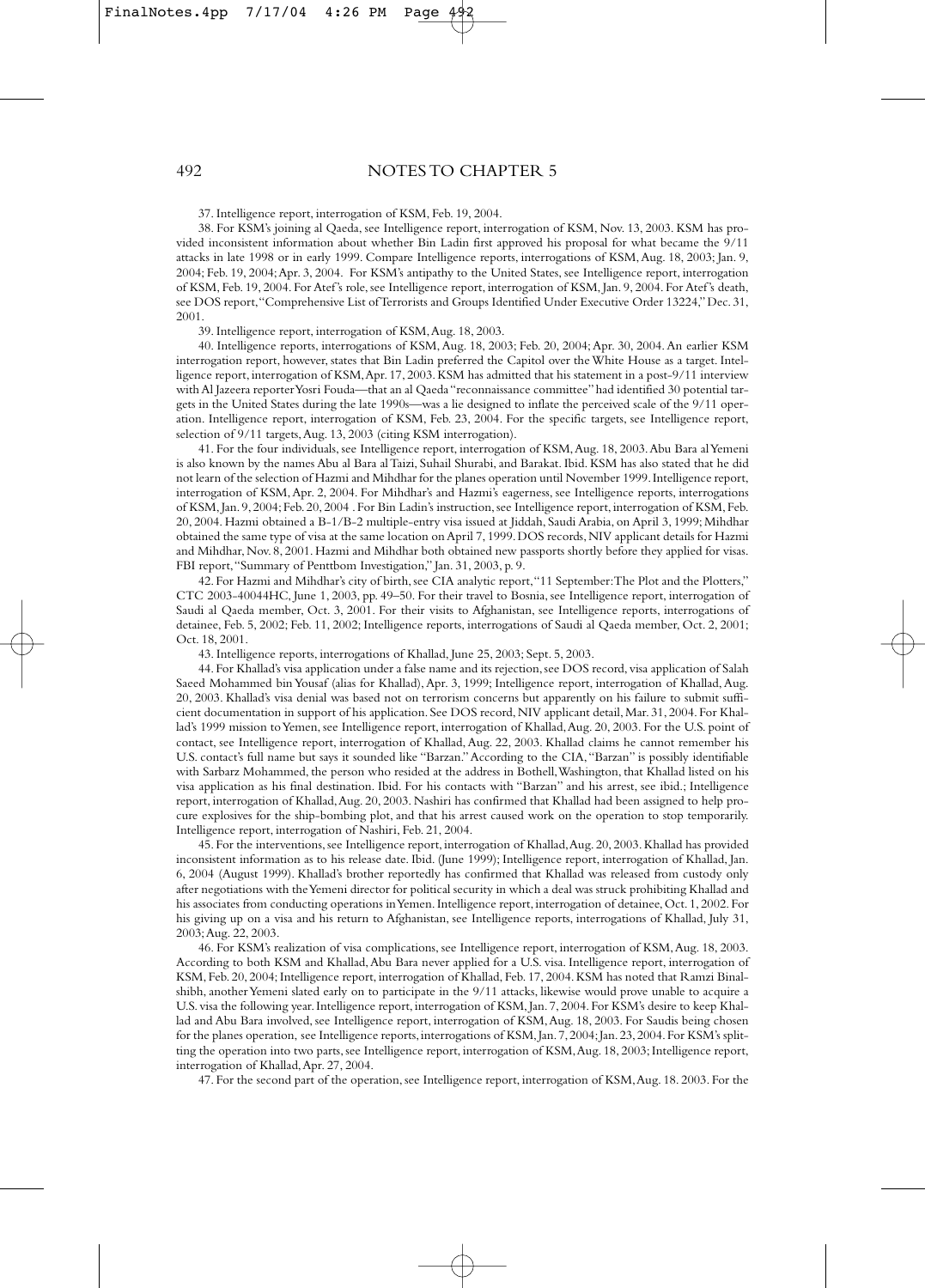alternate scenario, see Intelligence report, interrogation of KSM,Apr. 30, 2004; Intelligence report, interrogation of Khallad,Apr.21,2004.Khallad has provided contradictory statements about the number of planes to be destroyed in East Asia. Intelligence reports, interrogations of Khallad,Aug. 13, 2003;Apr. 5, 2004.According to Khallad,Thailand, South Korea, Hong Kong, and Malaysia were likely origins of the flights because Yemenis did not need visas to enter them. Intelligence report, interrogation of Khallad,Aug. 13, 2003. For the importance of simultaneity, see Intelligence report, interrogation of KSM,Aug. 18, 2003.

48. For the four operatives' training, see Intelligence report, interrogation of KSM,Aug. 18, 2003. For the elite nature of the course and Nibras's participation, see Intelligence reports, interrogations of Khallad, Sept. 8, 2003; Sept. 11, 2003; Intelligence report, interrogation of KSM, July 15, 2003. For KSM's view, see ibid.; Intelligence report, interrogation of KSM, Aug. 18, 2003. For KSM's visit, see Intelligence report, interrogation of KSM, Feb. 20, 2004.

49. For a description of the camp and the commando course, see Intelligence report, interrogation of KSM, July 15, 2003. For Bin Ladin's interest and the decision on the number of trainees, see Intelligence report, interrogation of Khallad, Sept. 8, 2003.

50. For the nature of the commando course, see Intelligence report, interrogation of Khallad, Sept. 8, 2003. KSM claims that the course proved so rigorous that Mihdhar quit after a week and returned to his family in Yemen. Intelligence report,interrogation of KSM,Aug.18,2003.However,two of Mihdhar's al Qaeda colleagues who were present during the training have provided different accounts. Khallad apparently has stated both that Bin Ladin pulled Mihdhar and Nawaf al Hazmi out of the course early and that Mihdhar actually completed the course. See Intelligence reports, interrogations of Khallad, Sept. 1, 2003; May 21, 2004. See also FBI report of investigation, interview of Abu Jandal, Oct. 2, 2001 (indicating that Mihdhar completed the course).

51. For instruction on Western culture and travel, see Intelligence reports, interrogations of KSM, Mar. 24, 2003; June 15, 2004; Intelligence report, interrogation of Khallad,Aug. 21, 2003. For KSM's mid-1999 activity and Bin Ladin's payment, see Intelligence report, interrogation of KSM, Feb. 20, 2004. According to KSM, he received a total of \$10,000 from Bin Ladin for 9/11-related expenses. Intelligence report, interrogation of KSM,Apr. 5, 2004.

52. For Khallad,Abu Bara, and Hazmi's travels, see Intelligence report, interrogation of KSM, May 30, 2003. Khallad has provided a second version, namely that all three traveled together to Karachi. Intelligence report, interrogation of Khallad, July 31, 2003. For Hazmi and Atta's simultaneous presence in Quetta, see Intelligence reports, interrogations of KSM, Feb. 20, 2004; Mar. 31, 2004. KSM maintains it was a coincidence. Ibid.

53. Intelligence report, interrogation of KSM, Mar. 31, 2004. In his initial post-capture statements, KSM claimed that Mihdhar did not have to attend the training because he had previously received similar training from KSM. Intelligence report, interrogation of KSM, Mar. 24, 2003. KSM subsequently expressed uncertainty about why Bin Ladin and Atef excused Mihdhar from the training. Intelligence report, interrogation of KSM, Feb. 20, 2004.

54. For the varying accounts of the course's length, see Intelligence reports, interrogations of KSM,Aug. 18, 2003; Feb. 20, 2004; Intelligence reports, interrogations of Khallad, Nov. 6, 2003; July 31, 2003. For KSM's description, see Intelligence reports, interrogations of KSM, Mar. 24, 2003; Aug. 18, 2003; Feb. 20, 2004. For Khallad's description, see Intelligence report, interrogation of Khallad,Apr. 5, 2004. KSM says that he permitted the trainees to view Hollywood films about hijackings only after he edited the films to cover the female characters. Intelligence report, interrogation of KSM, Nov. 10, 2003. For the use of game software and discussions of casing flights, see Intelligence report, interrogation of Khallad, Nov. 6, 2003. For KSM's instructions regarding casing, see Intelligence report, interrogation of Khallad, July 31, 2003. For visits to travel agencies, see Intelligence report, interrogation of Khallad,Aug. 13, 2003.

55. For the travels of Khallad,Abu Bara, and Hazmi via Karachi, see Intelligence report, interrogation of KSM, Aug. 18, 2003. For Mihdhar's travel from Yemen, see FBI report,"Hijackers Timeline," Nov. 14, 2003 (citing 265A-NY-280350, serial 24808).

56. For the operatives' knowledge, see Intelligence report, interrogation of KSM, Aug. 18, 2003. For Hazmi and Mihdhar being sent to Malaysia, see Intelligence report, interrogation of KSM, July 29, 2003. For passport doctoring, see Intelligence report, interrogation of KSM,Aug. 18, 2003. For casing, see Intelligence report, interrogation of KSM, July 29, 2003. For Khallad and Abu Bara's departure, as well as Hazmi's travel, see Intelligence report, interrogation of KSM, July 31, 2003. Khallad maintains that Abu Bara did not participate in the casing operation and simply traveled to Kuala Lumpur as Khallad's companion. Intelligence report, interrogation of Khallad, May 30, 2003.

57. For the trip's original purpose and Bin Ladin's suggestion, see Intelligence report, interrogation of Khallad, July 31, 2003. On Malaysia, Endolite, and the financing of Khallad's trip, see Intelligence report, interrogation of Khallad,Aug. 22, 2003.

58. On informing Hambali, see Intelligence report, interrogation of KSM,Aug. 18, 2003. For Hambali's assistance, see Intelligence report, interrogation of Khallad, July 31, 2003; Intelligence report, interrogation of Hambali, Sept. 4, 2003. For the colleague who spoke Arabic, see Intelligence report, interrogation of Khallad, May 30, 2003.

59. For the dates of Khallad's travel, his mistake in seating, and his other efforts to case flights, see Intelligence reports, interrogations of Khallad, July 31, 2003;Aug. 21, 2003. Khallad says he put the box cutter alongside tubes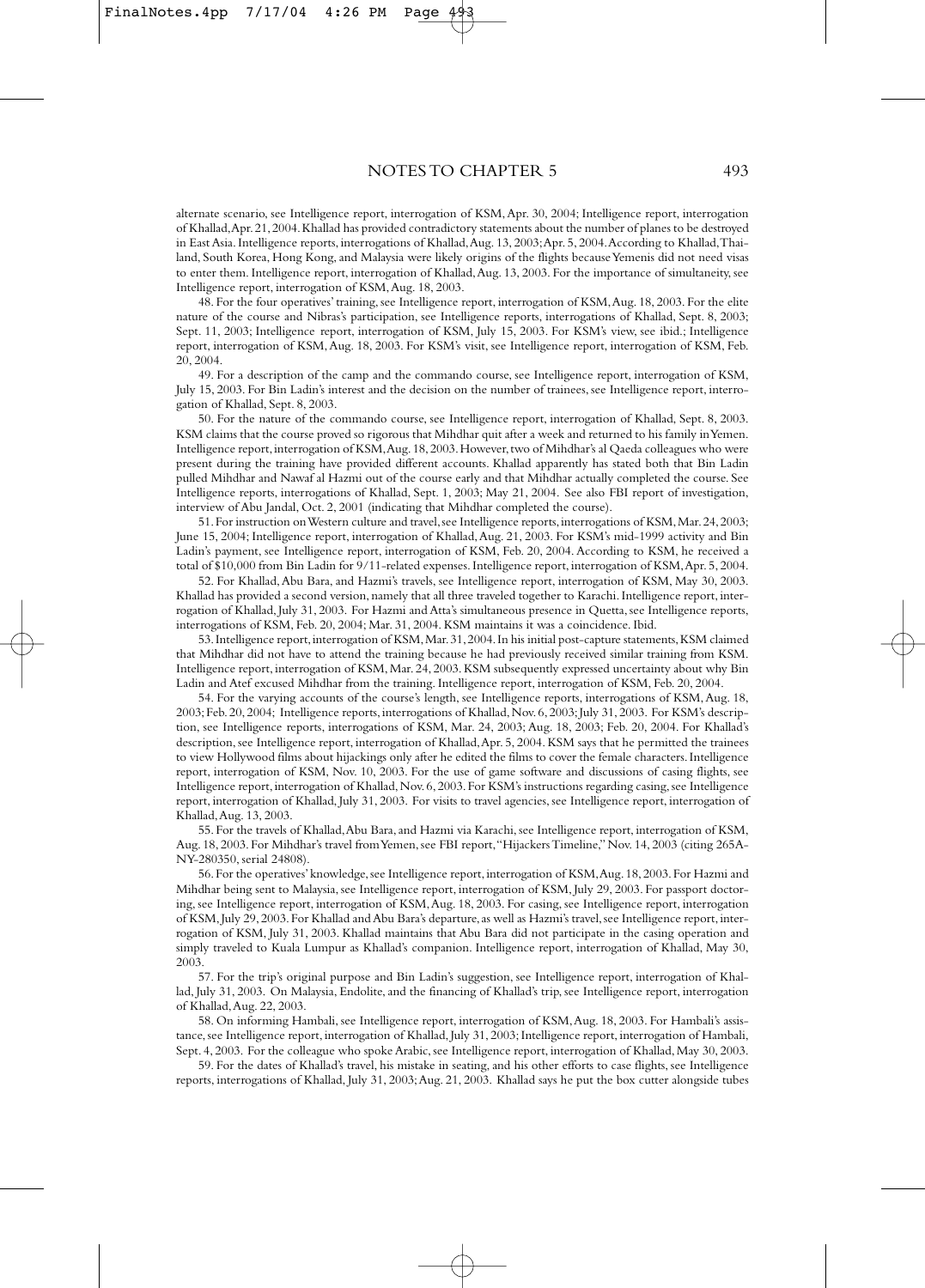of toothpaste and shaving cream with metallic exteriors, so that if the metal detector at the airport was triggered, the inspector would attribute the alarm to the other items. He also carried art supplies, which he hoped would explain the presence of a box cutter if anyone asked. Ibid.

60. For Khallad's return to Kuala Lumpur, see Intelligence report, interrogation of Khallad, May 30, 2003. For Hazmi's arrival and stay at the clinic, see Intelligence report, interrogation of Khallad, July 31, 2003. For Mihdhar's arrival, see FBI report,"Hijackers Timeline," Nov. 14, 2003 (citing 265A-NY-280350, serial 24808). For their stay at Sufaat's apartment, see CIA analytic report,"The Plot and the Plotters," June 1, 2003, p. 11; Intelligence report, interrogation of Khallad,Aug.22,2003.For Khallad's discussions with Hazmi and Khallad's knowledge of the operation, see Intelligence report, interrogation of Khallad, July 31, 2003.

61. For the Bangkok meeting, see CIA analytic report,"The Plot and the Plotters," June 1, 2003, pp. 49–50. For relocation of the meeting to Bangkok, see Intelligence reports, interrogations of Khallad, Aug. 18, 2003; Jan. 7, 2004.Fahd al Quso,a close friend of Khallad's,accompanied Nibras on the trip to Bangkok to take money to Khallad. Quso claims that the amount was \$36,000. FBI report of investigation, interview of Quso, Jan. 31, 2001. Khallad claims that it was only \$10,000 to \$12,000. Intelligence reports, interrogations of Khallad, May 30, 2003;Aug. 18,2003.Khallad has identified contradictory purposes for the money:a donation to charities benefiting amputees, see Intelligence report, interrogation of Khallad, Aug. 8, 2003; and to advance the ship-bombing operation, see Intelligence report, interrogation of Khallad, Jan. 7, 2004. Khallad has explicitly denied giving any of the money he received from Nibras and Quso to Hazmi and Mihdhar.Intelligence reports,interrogations of Khallad,Aug.8,2003; Jan. 7, 2004. Given the separate reporting from KSM that he gave Hazmi and Mihdhar \$8,000 each before they traveled to the United States,we have insufficient evidence to conclude that the Nibras/Quso money helped finance the planes operation. Intelligence report, interrogation of KSM, June 15, 2004. For Hazmi and Mihdhar's interest in traveling to Bangkok, see Intelligence report, interrogation of Khallad, Jan. 7, 2004. For Hambali's assistance, see Intelligence report, interrogation of Khallad,Aug. 8, 2003. For Abu Bara's return to Yemen, see Intelligence report, interrogation of Khallad, May 30, 2003.

62. For the hotel arrangements, see Intelligence report, interrogation of Khallad, Jan. 7, 2004. For the two groups not meeting with each other, see Intelligence report, interrogation of Khallad,Aug. 18, 2003. For Khallad's subsequent actions, see Intelligence report, interrogation of Khallad, July 31, 2003.

63.For Bin Ladin's cancellation of the East Asian operation,see Intelligence report,interrogation of KSM,Aug. 18, 2003. For Hazmi and Mihdhar's departure, see Intelligence report, interrogation of Khallad,Aug. 8, 2003. For their arrival in Los Angeles, see FBI report, "Hijackers Timeline," Nov. 14, 2003 (citing 265A-NY-280350-CG, serial 4062; 265A-NY-280350-302, serial 7134).

64. On Atta's family background, see FBI report,"Hijackers Timeline," Nov. 14, 2003 (citing FBI electronic communication from Cairo dated Sept. 13, 2001); CIA analytic report,"The Plot and the Plotters," June 1, 2003, p. 23. For details on his study in Germany, see German Bundeskriminalamt (BKA) report, investigative summary re Atta, June 24, 2002; Federal Prosecutor General (Germany), response to Commission letter, June 25, 2004, pp. 3–4. Atta's host family in Hamburg soon asked him to move out. Between 1993 and 1998, Atta shared a onebedroom apartment in Hamburg with a fellow student, who moved out after having problems with Atta and was succeeded by another roommate. See German BKA report, investigative summary re Atta, June 24, 2002. On Atta's character, see German BKA investigation of Said Bahaji, summary of interrogation of Shahid Nickels on Oct. 30, 2001.

65.On the Muslim student association in Hamburg,see Intelligence report,interrogation of Ramzi Binalshibh, Oct. 2, 2002. On the Muslim-Christian working group and Atta, see German BKA investigation of Bahaji, summary of interrogation of Michael Krause on Oct. 11, 2001; German BKA investigation of Bahaji, summary of interrogation of Nickels on Oct.30,2001.Much of the information about Atta and his friends in Hamburg comes from Nickels, a German national who converted to Islam while in high school and spent considerable time with Atta's circle between 1997 and 1999. Nickels testified at the trials in Germany of Mounir el Motassadeq and Abdelghani Mzoudi on 9/11-related charges.

66. German BKA investigation of Bahaji, summary of interrogation of Nickels on Oct. 30, 2001, pp. 8, 15; federal prosecutor's closing argument,Motassadeq trial,Feb.5,2003.On Atta's fundamentalism,see FBI electronic communication,"Khaled A. Shoukry," June 17, 2002.

67. German BKA report, investigative summary re Binalshibh, July 4, 2002; Federal Prosecutor General (Germany), response to Commission letter, June 25, 2004, pp. 3–4; FBI report of investigation, interview of Fuad Omar Bazarah, Apr. 9, 2004; Intelligence report, interrogation of Binalshibh, Sept. 24, 2002. Binalshibh used various names, such as Ramzi Omar and Ramzi al Sheiba. In May 1998, months before he was expelled from school, German authorities had issued a warrant to arrest and deport "Ramzi Omar." German BKA report, investigative summary re Binalshibh, July 4, 2002. But Binalshibh was no longer using this alias, so the German authorities did not discover that he and Ramzi Omar were the same person until after the attacks of September 11. Ibid.

68. Intelligence report, interrogation of Binalshibh, Oct. 2, 2002; German BKA investigation of Bahaji, summary of interrogation of Nickels on Oct. 30, 2001; German BKA report, investigative summary re Binalshibh, July 4, 2002.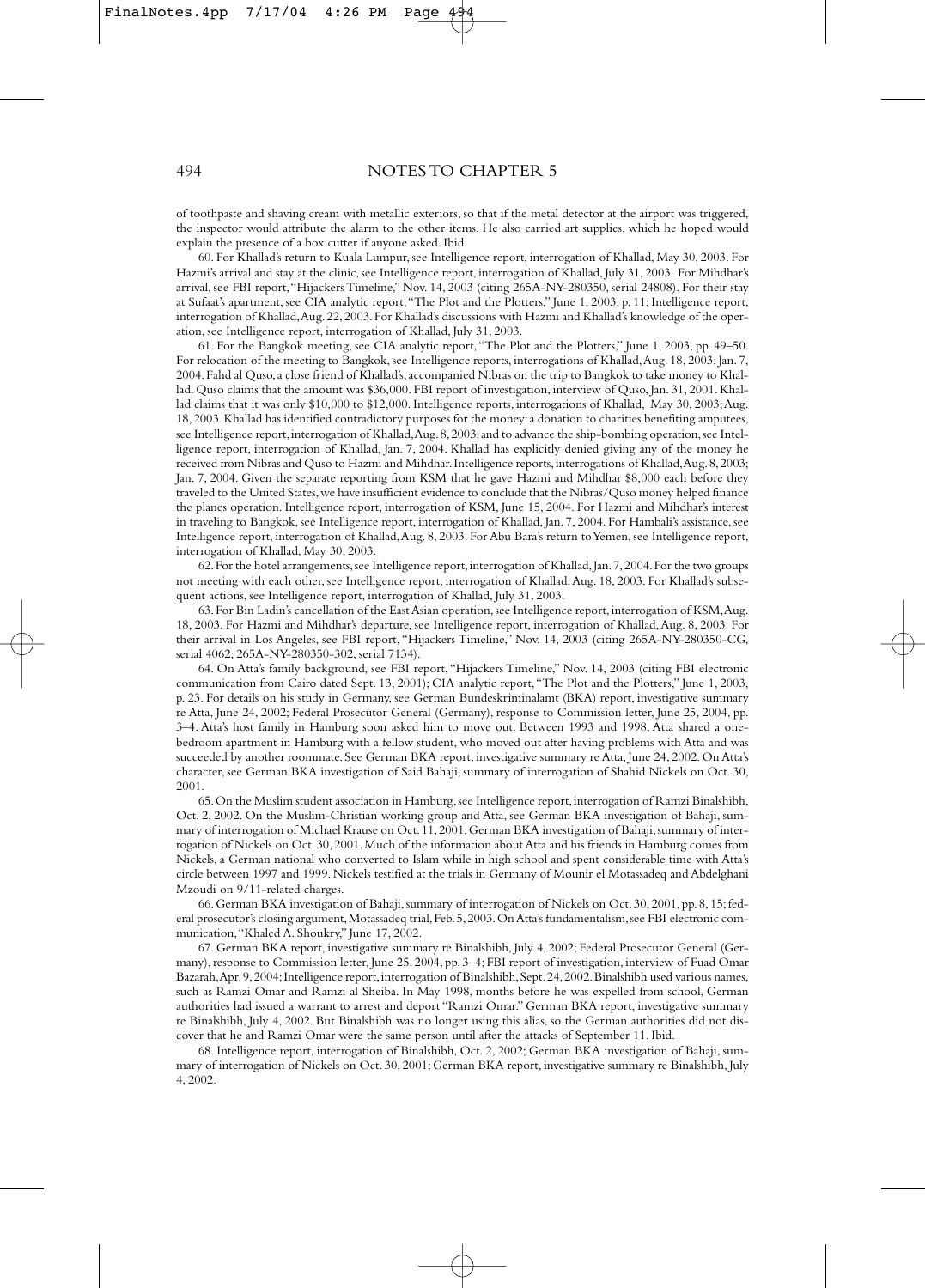69. German BKA report, investigative summary re Binalshibh, July 4, 2002.

70. CIA analytic report,"The Plot and the Plotters," June 1, 2003, p. 23; German BKA report, investigative summary re Shehhi, July 9, 2002.

71.German BKA report,investigative summary re Shehhi,July 9,2002;Federal Prosecutor General (Germany), response to Commission letter, June 25, 2004, pp. 3–4; FBI electronic communication, summary of testimony of Mohamed Abdulla Mohamed Awady on Oct. 24, 2003, at the Mzoudi trial, Dec. 5, 2003.

72. German BKA report, investigative summary re Shehhi, July 9, 2002.

73. Ibid.

74. FBI electronic communication, summary of testimony of Mohamed Abdulla Mohamed Awady on Oct. 24, 2003, at the Mzoudi trial, Dec. 5, 2003.

75. Federal prosecutor's closing argument, Motassadeq trial, Feb. 5, 2003.

76.German BKA report,investigative summary re Jarrah,July 18,2002;Federal Prosecutor General (Germany), response to Commission letter,June 25,2004,pp.3–4. In 1999,Jarrah and Senguen allegedly married in an Islamic ceremony not recognized under German law. Senguen has only acknowledged that she and Jarrah were engaged. German BKA report, investigative summary re Jarrah, July 18, 2002.

77. German BKA report, investigative summary re Jarrah, July 18, 2002.

78. Ibid.

79. Ibid.

80. On Jarrah's accommodations in Hamburg and his meeting with Binalshibh, see ibid. On Jarrah and Zammar, see German BKA investigation of Bahaji, summary of interrogation of Nickels on Oct. 30, 2001; see generally Intelligence report, interrogation of Binalshibh, Nov. 6, 2003; Intelligence report, "Terrorism: Background Information on Usama Bin Ladin Associate Muhammad Haydar Zammar," Jan. 14, 2002. For Zammar encouraging jihad, see Intelligence report, interrogation of detainee, Jan. 14, 2002.

81. Intelligence report, interrogation of Binalshibh, Nov. 6, 2003; German BKA investigation of Bahaji, summary of interrogation of Nickels on Oct.30,2001.On one occasion,German authorities intercepted a call in which such a gathering was mentioned.An individual phoning Zammar's house on February 17, 1999, was told that he was away on a trip to a distant,"bad" region, but that "people" at 54 Marienstrasse knew where he was.The same conversation revealed that these "people" included "Said, Mohamed Amir, [and] Omar," likely a reference to the apartment's original occupants, Said Bahaji,Atta, and Binalshibh. Federal Prosecutor General (Germany), response to Commission letter, June 25, 2004, p. 9. Shehhi also appears to have lived there briefly, in November 1998 and again in the summer of 1999. German BKA report, investigative summary re Shehhi, July 9, 2002.The Marienstrasse apartment remained an important location for the group even after Binalshibh,Atta, and Shehhi all moved out, as some of their closest associates, including Zakariya Essabar and Abdelghani Mzoudi, moved in. See German BKA report, investigative summary re Binalshibh, July 4, 2002.

82. German BKA report, investigative summary re Bahaji, Mar. 6, 2002.A document containing a biography of Bin Ladin—seized from the residence of Said Bahaji, a member of Atta's circle—also contains the phrase "Dar el Ansar," which refers to the name of a guesthouse Bin Ladin established in Afghanistan for mujahideen recruits. Ibid.

83. German BKA investigation of Bahaji, summary of interrogation of Nickels on Nov. 7, 2001; German BKA report, investigative summary re Bahaji, Mar. 6, 2002; federal prosecutor's closing argument, Motassadeq trial, Feb. 5, 2003.The diskettes seized from Bahaji's residence also contained bomb-making instructions. Federal Prosecutor General (Germany), response to Commission letter, June 25, 2004, p. 10.A videotape of Bahaji's October 9, 1999, wedding at the Quds mosque, recovered by German authorities after the September 11 attacks, depicts Binalshibh giving a speech denouncing Jews as a problem for all Muslims. On the videotape, Binalshibh also reads a Palestinian war poem, and Shehhi and Mzoudi sing a jihad song.Also shown attending the wedding are Jarrah and Zammar. FBI report,"Hijackers Timeline," Nov. 14, 2003 (citing 265A-NY-280350-BN-415).

84. German BKA report, investigative summary re Essabar; CIA report, interrogation of Binalshibh, May 27, 2003; federal prosecutor's closing argument, Motassadeq trial, Feb. 5, 2003.After arriving in Afghanistan in 2001, he became a member of al Qaeda's media committee. Intelligence report, interrogations of KSM and Binalshibh, May 27, 2003.

85. German BKA report, investigative summary re Motassadeq, Oct. 22, 2001.

86. German BKA report, investigative summary re Mzoudi, Jan. 13, 2003; German BKA report, investigative summary re Motassadeq, Oct. 22, 2001. Mzoudi and Motassadeq were both tried in Germany on charges related to the 9/11 attacks. Mzoudi was acquitted in February 2004, in part because Binalshibh was not produced as a witness. Motassadeq was convicted in 2003 for being an accessory to the attacks and received a 15-year prison sentence,but his conviction was reversed.See Richard Bernstein,"Germans Free Moroccan Convicted of a 9/11 Role," *New York Times*,Apr. 8, 2004, p.A18.

87. Summary of Judgment and Sentencing Order by Hanseatic Regional High Court, Motassadeq trial, Feb. 19, 2003; German BKA investigation of Bahaji, summary of interrogation of Nickels on Oct. 30, 2001.According to Nickels, who was distancing himself from the group by this time,"Atta was just too strange." Ibid.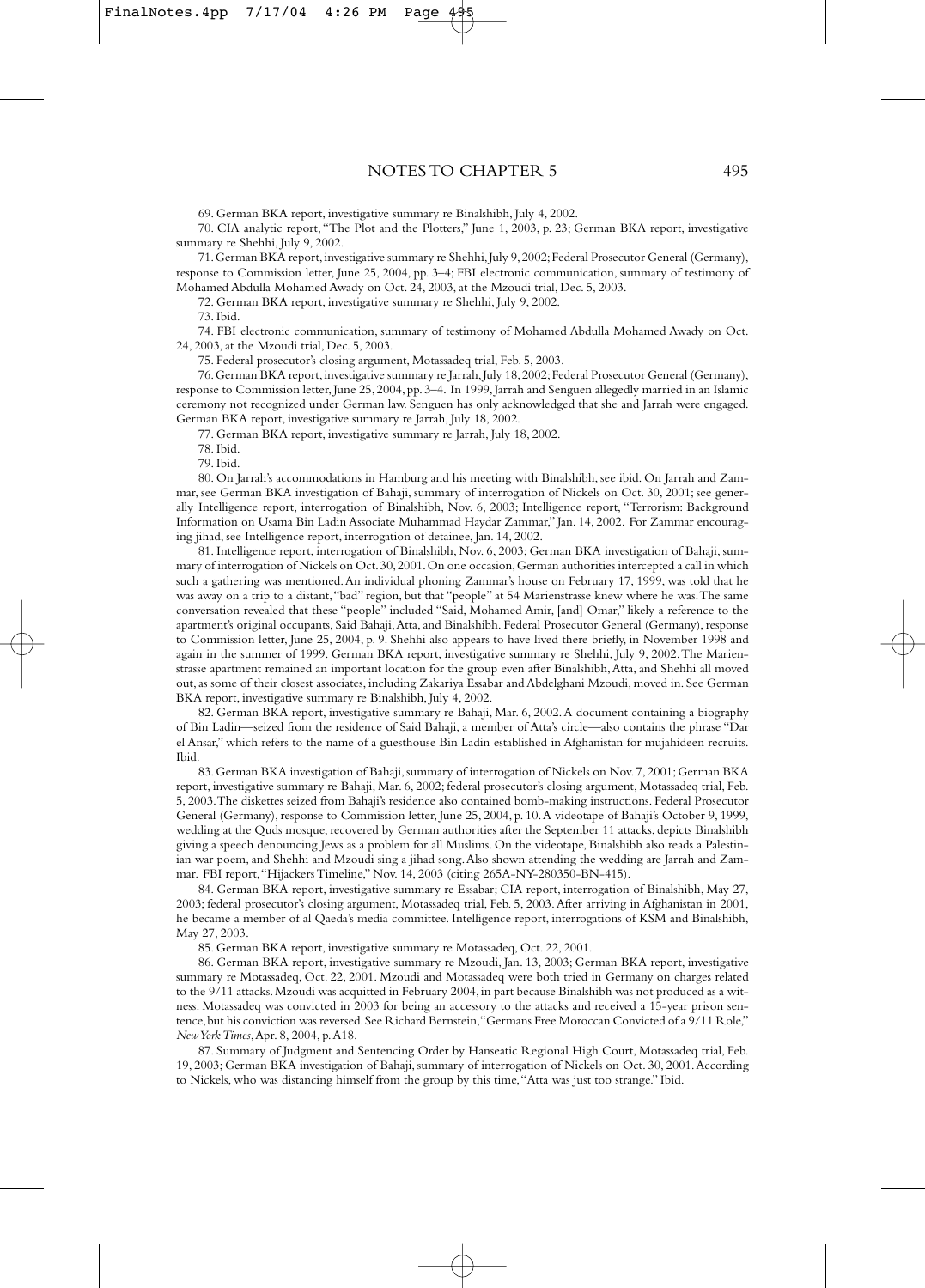88.Shehhi and other members of the group used to frequent a library in Hamburg to use the Internet.According to one of the librarians, in 1999 Shehhi, unprompted, inveighed against America, and boasted that "something was going to happen" and that "there would be thousands of dead people." FBI electronic communication, summary of testimony of Angela Duile on Aug. 28, 2003, at Mzoudi trial, Oct. 27, 2003.Another witness who lived in the same dormitory as Motassadeq testified that in late 1998 or early 1999, he overheard a conversation in which Motassadeq told someone that "we will do something bad again" and that "we will dance on their graves."The conversation also contained a reference to the "burning of people." FBI electronic communication, summary of testimony of Holger Liszkowski on Sept. 9, 2003, at Mzoudi trial, Nov. 17, 2003. On another occasion, according to the same witness, Motassadeq apparently identified Atta as "our pilot."Another witness recalled Atta ominously observing in 1999 that the United States was not omnipotent and that "something can be done." German BKA investigation of Bahaji, summary of interrogation of Nickels on Nov. 20, 2001.

89. Intelligence reports, interrogations of Binalshibh, Oct. 7, 2002; May 20, 2003.

90. Intelligence report, interrogation of Binalshibh, May 20, 2003. A detainee has confirmed Binalshibh's account about being advised to go to Afghanistan rather than trying to travel directly to Chechnya.The detainee dates the Slahi meeting to October 1999. Intelligence report, interrogation of detainee, Oct. 17, 2003. The detainee, however, also suggests that Slahi and Binalshibh may have met earlier in 1999 in Frankfurt, through a mutual acquaintance. Intelligence report, interrogation of detainee, Oct. 27, 2003.The acquaintance apparently tells a different story, claiming that Slahi introduced him to Binalshibh and Jarrah at Slahi's home in 1997 or 1998, and that he later lived with them in Hamburg. Intelligence report, interrogation of detainee, July 2, 2003.

91. FBI report,"Summary of Penttbom Investigation," Feb. 29, 2004, p. 8; Intelligence reports, interrogations of Binalshibh, Sept. 24, 2002; Mar. 4, 2003; May 20, 2003.

92. On meetings with Atef and Bin Ladin, see Intelligence reports, interrogations of Binalshibh, Dec. 10, 2002; Mar. 4, 2003; Mar. 31, 2003; Intelligence report, interrogation of KSM, Feb. 20, 2004.Atta reportedly had between two and five meetings with Bin Ladin before leaving Kandahar and was the only 9/11 hijacker who knew the entire scope of the operation from the outset. Intelligence report, comments of Binalshibh on Atta,Apr. 21, 2003.

93. Intelligence report, interrogation of Binalshibh, Dec. 10, 2002.According to KSM, Bin Ladin designated Hazmi to be Atta's second in command. Intelligence report, interrogation of KSM, Feb. 20, 2004.

94.In addition,Atta obtained a new passport in June 1998,even though his current one was still valid for nearly a year, a sign that he may have been following the al Qaeda practice of concealing travel to Pakistan. Federal Prosecutor General (Germany), response to Commission letter, June 25, 2004, p. 11.

95. German BKA report, investigative summary re Motassadeq, Oct. 22, 2001; Summary of Judgment and Sentencing Order by Hanseatic Regional High Court, Motassadeq trial, Feb. 19, 2003. Motassadeq continued to handle some of Shehhi's affairs even after Shehhi returned to Hamburg. Most importantly, in March 2000, Motassadeq paid Shehhi's semester fees at the university, to ensure Shehhi's continued receipt of scholarship payments from the UAE. Ibid.

96. German BKA report, investigative summary re Motassadeq, Oct. 22, 2001.After 9/11, Motassadeq admitted to German authorities that Shehhi had asked him to handle matters in a way that would conceal Shehhi's absence. Motassadeq also would claim later that he did not know why his friends had gone to Afghanistan, saying he thought they were planning to go fight in Chechnya. For assistance provided by both Motassadeq and Bahaji, see Federal Prosecutor General (Germany), response to Commission letter, June 25, 2004, pp. 13–14.

97. Jarrah encountered a minor problem during his return trip to Hamburg. On January 30, 2000, while transiting Dubai on his way from Karachi to Germany, Jarrah drew questioning from UAE authorities about an overlay of the Qu'ran that appeared on one page of his passport.The officials also noticed the religious tapes and books Jarrah had in his possession, but released him after he pointed out that he had lived in Hamburg for a number of years and was studying aircraft construction there.FBI report,"Summary of Penttbom Investigation,"Feb.29,2004, p. 13.

98. Intelligence report, interrogation of Binalshibh, Sep. 24, 2002; FBI report,"Summary of Penttbom Investigation," Feb. 29, 2004, pp. 11, 13.According to a KSM interrogation report, Shehhi may have been present for at least some of the training that Atta and Binalshibh received in Karachi. Intelligence report, interrogation of KSM, Mar. 31, 2004.

99. Intelligence report, interrogation of Binalshibh, Nov. 6, 2003. Binalshibh and the others kept their distance from Zammar even before visiting Afghanistan and getting their instructions from Bin Ladin and Atef. Ibid.

100. On Atta, see FBI analytic report,"The 11 September Hijacker Cell Model," Feb. 2003, p. 28. On Jarrah, see German BKA report, investigative summary re Jarrah, July 18, 2002. Note that although Jarrah's attitude was now much more congenial, he told Senguen nothing about being in Afghanistan. On Shehhi's wedding celebration, see German BKA report, investigative summary re Shehhi, July 9, 2002; on his changed appearance and behavior, see FBI electronic communication, summary of testimony of Mohamed Abdulla Mohamed Awady on Oct. 24, 2003, at the Mzoudi trial, Dec. 5, 2003.

101. German BKA report, investigative summary re Jarrah, July 18, 2002.

102. On Ali Abdul Aziz Ali, also known as Ammar al Baluchi, see FBI report,"Summary of Penttbom Investi-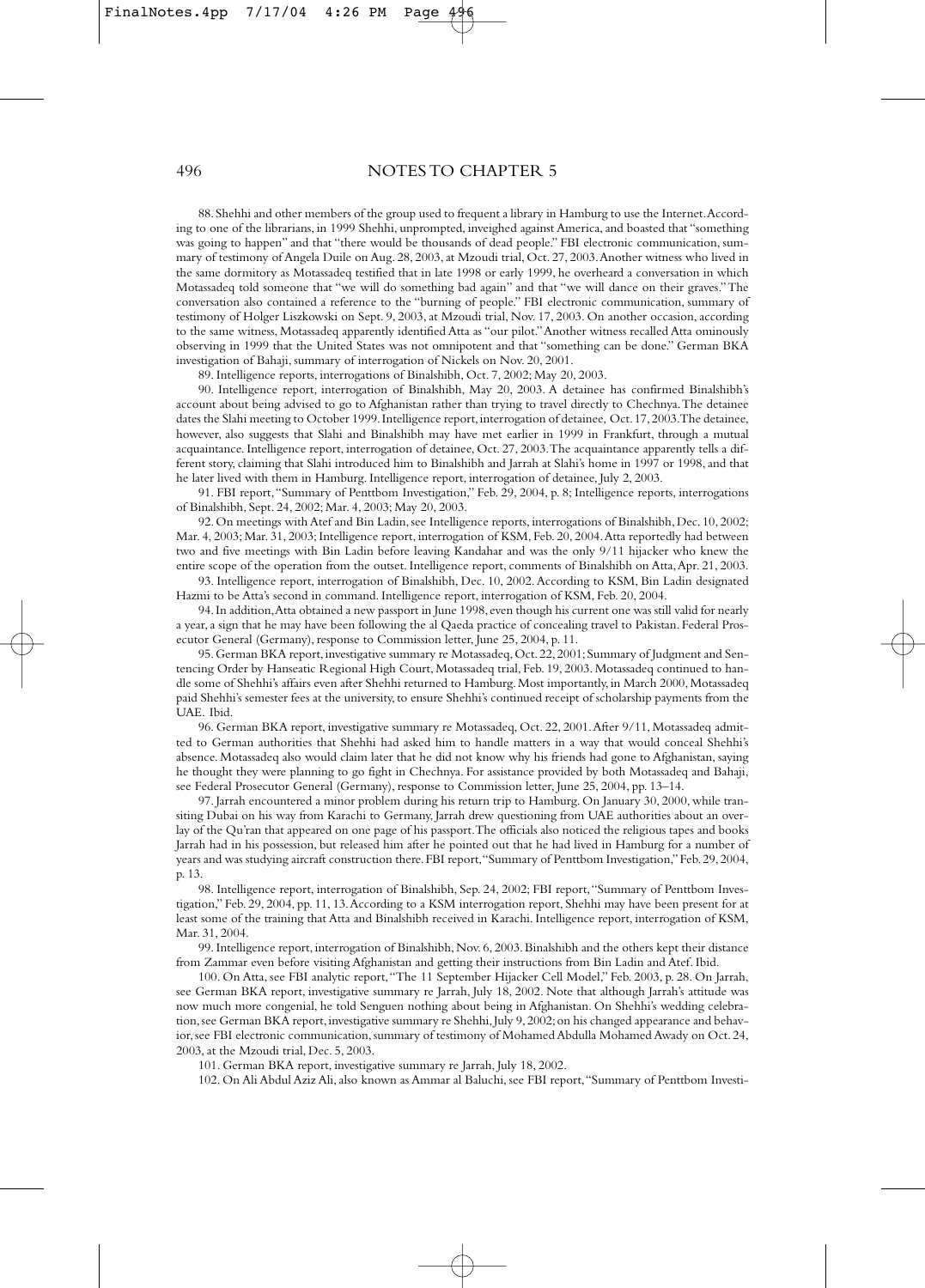gation," Feb. 29, 2004, p. 78. Ali, in turn, would ship these materials to his uncle, KSM, in Karachi. Intelligence report, interrogation of Ali Abdul Aziz Ali, Feb. 11, 2004. On Jarrah, see German BKA report, investigative summary re Jarrah**,** July 18, 2002. Following his sudden decision to study aircraft engineering in Hamburg, Jarrah had expressed interest in becoming a pilot around the end of 1998, well before he traveled to Afghanistan.According to Senguen, Jarrah told her about friends of his who had interrupted their studies to join the Germany army so that they could become pilots. Jarrah's pre-Afghanistan interest in aviation also is confirmed by a January 22, 1999, email recovered after the September 11,2001, attacks, in which Jarrah told a friend from Beirut that he might "come next year and . . . have something to tell about airplanes." Ibid. On Binalshibh, see Intelligence report, interrogation of Binalshibh, Sept. 24, 2002.

103. Summary of Judgment and Sentencing Order by Hanseatic Regional High Court, Motassadeq trial, Feb. 19,2003,pp.10–11.Zacarias Moussaoui later would benefit from the results of all this research.Following his August 2001 arrest, the FBI discovered among his possessions a fax copy of an advertisement for U.S. flight schools.According to Binalshibh, notes in the margin of the advertisement were written by Atta. Intelligence report, interrogation of Binalshibh, Dec. 19, 2002.

104. DOS record, NIV applicant detail, Marwan al Shehhi, Mohamed Atta, Ziad Jarrah, Nov. 8, 2001.The visa applications were destroyed by the State Department according to routine document handling practices before their significance was known.

105. DOS records, visa applications of Ramzi Binalshibh, May 17, 2000; June 15, 2000; Oct. 25 2000. CIA analytic report,"The Plot and the Plotters," June 1, 2003, pp. 9–10; German BKA report, investigative summary re Binalshibh, July 4, 2002.Atta had twice explored the possibility of obtaining a U.S. green card shortly before his November 1999 trip to Afghanistan. FBI report,"Summary of Penttbom Investigation," Feb. 29, 2004, p. 8. Both Binalshibh and Jarrah listed the same person as a point of contact in the United States, an Indonesian national who had previously lived in Hamburg.Although this individual knew some members of the Hamburg cell, including Mohamed Atta and Razmi Binalshibh, there is no indication that any of the hijackers actually contacted him while they were in the United States.See German BKA report,investigative summary re Jarrah**,** July 18,2002.Binalshibh had applied for a visa years earlier along with Fuad Bazarah, a co-worker in Yemen whose father contacted the U.S. embassy on Binalshibh's behalf. Bazarah obtained a visa application and moved to Los Angeles, but Binalshibh's application was denied. Bazarah would later live in Los Angeles with Ramez Noaman, an individual who knew Nawaf al Hazmi in San Diego. FBI electronic communication,"Penttbom," Oct. 23, 2001.

106. Intelligence report, interrogation of KSM, Sept. 9, 2003; CIA analytic report,Al Qaeda travel issues, Jan. 2004, p. 1. On the role of KSM, see, e.g., Intelligence report, interrogation of Binalshibh, Oct. 11, 2002. On the role of Abu Zubaydah, see, e.g., Intelligence report, biographical information on Abu Zubayda, Feb. 25, 2002.Al Qaeda also relied on outside travel facilitators, including fraudulent document vendors, corrupt officials, travel agencies, and smugglers, to help move operatives around the world by obtaining fraudulent documents, arranging visas (real or fake), making airline reservations, etc. See CIA analytic report,"Clandestine Travel Facilitators: Key Enablers of Terrorism," Dec. 31, 2002; CIA analytic report,Al Qaeda travel issues, Jan. 2004.

107. On passport collection schemes, see Intelligence report, interrogation of KSM, Sept. 9, 2003. On recycled passports, see Intelligence report, Collection of passports June 7, 2002.

108. See Intelligence reports, interrogations of KSM, Nov. 12, 2003; May 25, 2004; CIA analytic report, Al Qaeda travel issues, Jan. 2004, pp. 1, 3, 19. A detainee has admitted attending several security and specialized courses, including ones in counterfeiting and seal removal. Intelligence report, interrogation of al Qaeda associates, Apr. 11, 2002.Atta reportedly learned alteration techniques in Afghanistan,cleaning Ramzi Binalshibh's passport of its Pakistani visa and travel cachets. CIA analytic report, Al Qaeda travel issues, Jan. 2004, p. 1.

109. Intelligence report, Information on Mujahideen Travel, Mar. 13, 2002.

110. Intelligence report, interrogation of KSM, July 25, 2003.A small amount of the plot's backing came from Shehhi's own funds. He received a salary from the UAE military, which was sponsoring his studies in Germany, through December 23, 2000. Binalshibh apparently used some of this money to wire just over \$10,000 to Shehhi in the United States and pay some of his own plot-related expenses.Adam Drucker interview (Jan. 12, 2004); FBI Report,"Summary of Penttbom Investigation," Feb. 29, 2004, pp. 20–22.

111.CIA analytic report,"Terrorism:Amount of Money It Takes to Keep al-Qa'ida Functioning,"Aug.7,2002; CIA analytic report,"Terrorism:Al-Qa'ida Operating on a Shoestring," undated (post-9/11); Frank G. interview (Mar. 2, 2004).

112. In the wake of the East Africa embassy bombings, the NSC led trips to Saudi Arabia in 1999 and 2000 to meet with Saudi officials on terrorist financing.These meetings, and subsequent interviews of Bin Ladin family members in the United States, helped the U.S. government revise its understanding of Bin Ladin's wealth. Rick Newcomb interview (Feb. 4, 2004);William Wechsler interview (Jan. 7, 2004).

113. See William Wechsler interview (Jan. 7, 2004); Rick Newcomb interview (Feb. 4, 2004); Frank G. interview (Mar. 2, 2004); Frank G. and Mary S. briefing (July 15, 2003). See also DOS cable, State 035243, "January 2000 Meeting Regarding UBL Finances," Feb. 27, 2000; DOS cable, Riyadh 000475, "The Saudi Binladin Group: Builders to the King," Feb. 16, 1999; Treasury memo, Office of Foreign Asset Control to DOS, Draft Cable on Meet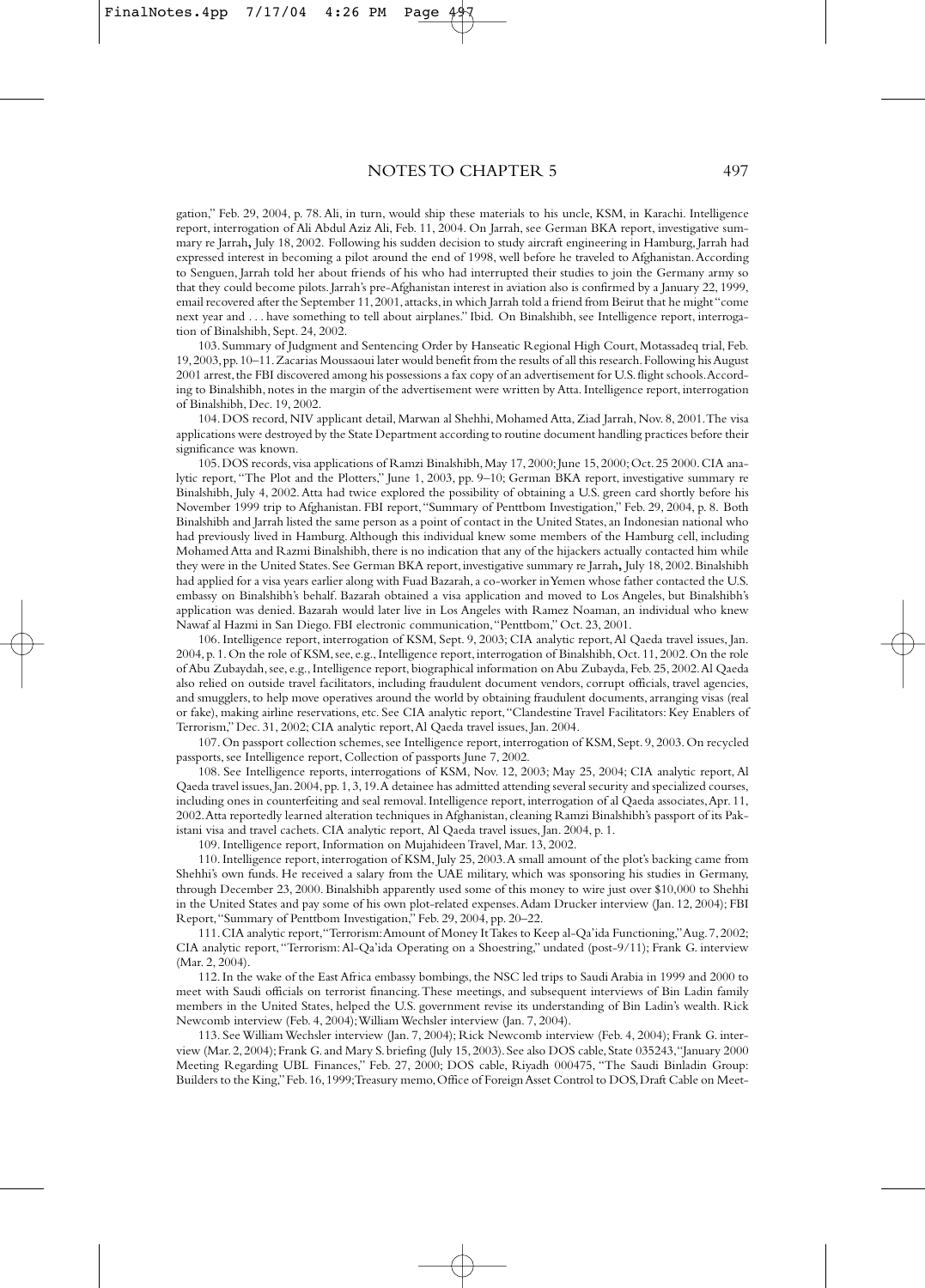ing with Two of UBL's Brothers, May 19, 2000;Youssef M. Ibrahim,"Saudis Strip Citizenship from Backers of Militants," *New York Times*,Apr. 10, 1994, p. 15;"Saudi Family Disassociates Itself from 'Terrorist' Member,"Associated Press, Feb. 19, 1994.

114.Frank G.and Mary S.briefing (July 15,2003);Frank G.interview (Mar.2,2004);Intelligence report,interrogation of KSM,July 30,2003;Robert Block,"In War on Terrorism,Sudan Struck a Blow by Fleecing Bin Laden," *Wall Street Journal*, Dec. 3, 2001, p.A1. Despite substantial evidence to the contrary and his own assertion that Bin Ladin arrived in Afghanistan with no money,KSM has told his interrogators that he believes the bulk of the money (85–95 percent) for the planes operation came from Bin Ladin's personal fortune. Intelligence reports, interrogations of KSM, July 30, 2003;Apr. 5, 2004; June 15, 2004.

115.Frank G.interview (Mar.2,2004);CIA analytic report,Financial Support for Terrorist Organizations,CTC 2002-40117CH, Nov. 14, 2002.The United States was not a primary source of al Qaeda funding, although some funds raised in the United States may have made their way to al Qaeda or its affiliated groups. Frank G. and Mary S. briefing (July 15, 2003).

116. Frank G. interview (Mar. 2, 2004); CIA analytic report,"Identifying al-Qa'ida's Donors and Fundraisers: A Status Report," CTC 2002-40029CH, Feb. 27, 2002.

117.CIA analytic report,"Identifying al-Qa'ida's Donors and Fundraisers:A Status Report,"Feb.27,2002;CIA analytic report, spectrum of al Qaeda donors, CTC 2003-30199HC, Oct. 30, 2003; Frank G. interview (Mar. 2, 2004).

118. CIA analytic report,"How Bin Ladin Commands a Global Terrorist Network," CTC 99-40003, Jan. 27, 1999; CIA analytic report,"Gauging the War against al-Qa'ida's Finances," CTC 2002-30078CH, Aug. 8, 2002; CIA analytic report, paper on Al-Haramain, CTC 2002-30014C, Mar. 22, 2002.

119. CIA analytic report,"Al Qa'ida's Financial Ties to Islamic Youth Programs," CTC 2002-40132HCX, Jan. 17, 2003; CIA analytic report,Al Qaeda Financial Network, CTC 2002-40094H,Aug. 7, 2002.

120.Frank G.interview (Mar.2,2004);CIA analytic report,Financial Links of Al Qaeda Operative,CTC 2002- 30060CH, June 27, 2002.

121. Frank G. and Mary S. briefing (July 15, 2003).The Taliban's support was limited to the period immediately following Bin Ladin's arrival in Afghanistan, before he reinvigorated fund-raising efforts. By 9/11, al Qaeda was returning the favor, providing substantial financial support to the Taliban.

122. David Aufhauser interview (Feb. 12, 2004).We have found no evidence that Saudi Princess Haifa al Faisal provided any funds to the conspiracy, either directly or indirectly. See Adam Drucker interview (May 19, 2004).

123.On limited Saudi oversight,see Bob Jordan interview (Jan.14,2004).In Saudi Arabia, *zakat* is broader and more pervasive than Western ideas of charity, in that it functions not only as charity but also as social welfare, educational assistance, foreign aid, a form of income tax, and a source of political influence.

124.A *hawala*, at least in the "pure" form, transfers value without the use of a negotiable instrument or other commonly recognized method for the exchange of money.For example,a U.S.resident who wanted to send money to a person in another country, such as Pakistan, would give her money, in dollars, to a U.S.-based hawaladar.The U.S. hawaladar would then contact his counterpart in Pakistan, giving the Pakistani hawaladar the particulars of the transaction, such as the amount of money, the code, and perhaps the identity of the recipient.The ultimate recipient in Pakistan would then go to the Pakistani hawaladar and receive his money, in rupees, from whatever money the Pakistani hawaladar has on hand.As far as the sender and ultimate recipient are concerned, the transaction is then complete.The two hawaladars would have a variety of mechanisms to settle their debt, either through offsetting transactions (e.g., someone in Pakistan sending money to the United States using the same two hawaladars), a periodic settling wire transfer from the U.S. hawaladar's bank to the Pakistani hawaladar's bank, or a commercial transaction, such as the U.S. hawaladar paying a debt or an invoice, in dollars, that the Pakistani hawaladar owes in the United States. Hawalas typically do not have a large central control office for settling transactions, maintaining instead a loose association with other hawaladars to transfer value, generally without any formal or legally binding agreements. See Treasury report,"A Report to Congress in Accordance with Section 359 of the [USA PATRIOT Act]"Nov.2002;Treasury report,"Hawala:The Hawala Alternate Remittance System and its Role in Money Laundering,"undated (prepared by the Financial Crimes Enforcement Network in cooperation with INTERPOL,probably in 1996).

125. Frank G. and Mary S. briefing (July 15, 2003); CIA analytic report Al-Qa'ida Financiers, CTC 2002- 30138H, Jan. 3, 2003. Moreover, because al Qaeda initially was living hand to mouth, there was no need to store funds.

126. CIA analytic report,"Pursuing the Bin Ladin Financial Target," CTC 01-40003HCS,Apr. 12, 2001; CIA analytic report,"Couriers, Hawaladars Key to Moving Al-Qa'ida Money," CTC 2003-40063CH, May 16, 2003.

127. For al Qaeda spending, see Frank G. and Mary S. briefing (July 15, 2003).The 1998 U.S. embassy bombings in East Africa cost approximately \$10,000. CIA analytic report,"Gauging the War on Terrorism: Most 11 September Practices Still Viable," Jan. 30, 2002; Intelligence report, interrogation of KSM, June 3, 2003. Although there is evidence that al Qaeda experienced funding shortfalls as part of the cyclical fund-raising process (with more money coming during the holy month of Ramadan), we are not aware of any intelligence indicating that terror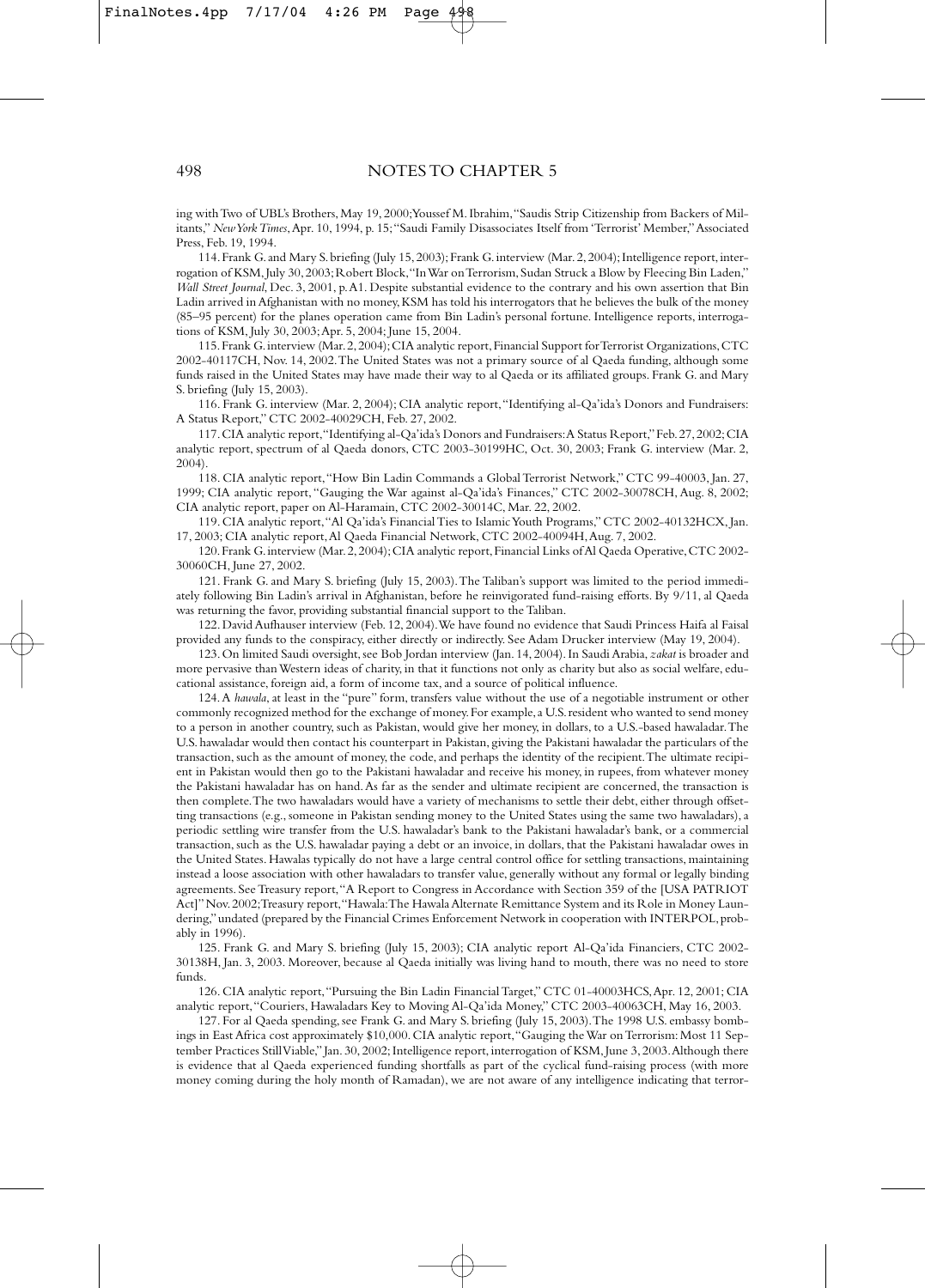ist acts were interrupted as a result. For al Qaeda expenditures, see, e.g., CIA analytic report,"Usama Bin Ladin's Finances: Some Estimates of Wealth, Income, and Expenditures," CTC IR 98-40006, Nov. 17, 1998. For payments to the Taliban, see Frank G. and Mary S. briefing (July 15, 2003); CIA analytic report, "Terrorism: Amount of Money It Takes to Keep al-Qa'ida Functioning," PWR080702-05,Aug. 7, 2002. On start-up funds, see Frank G. interview (Mar. 2, 2004).

128. Doug Wankel interview (Mar. 15, 2004); Frank G. and Mary S. briefing (July 15, 2003).Although some reporting alleges that Bin Ladin may have been an investor, or even had an operational role, in drug trafficking before 9/11, this intelligence cannot be substantiated. Ibid. Frank G. interview (Mar. 2, 2004). No evidence indicates any such involvement in drug trafficking, and none of the detained al Qaeda operatives has indicated that this was a method of fund-raising.

129. "Conflict diamonds" refers to rough diamonds that finance armed conflict in Africa.The international community has tried to restrict trade in such gems. FBI report,"Allegations of Al Qaeda Trafficking in Conflict Diamonds," July 18, 2003; CIA analytic report,"Terrorism:Assessing al-Qa'ida and Hizballah Ties to Conflict Diamonds,"CTC 2002-40121CH,Jan.13,2003;CIA analytic report,"Couriers,Hawaladars Key to Moving Al-Qa'ida Money," CTC 2003-40063CH, May 16, 2003; DOS cable, Brussels 05994,"WP Reporter Claims More Witnesses to 2001 Al-Qaida/Conflict Diamonds Link," Dec. 12, 2002; DOS cable, Brussels 001054, terrorism and conflict diamonds, Mar. 1, 2002. Greg R. interviews (Oct. 3, 2003; July 6, 2004);Alan White interview (June 23, 2004); FBI situation reports and supporting documents from the Sierra Leone trip, Feb. 2004.

130. Highly publicized allegations of insider trading in advance of 9/11 generally rest on reports of unusual pre-9/11 trading activity in companies whose stock plummeted after the attacks. Some unusual trading did in fact occur, but each such trade proved to have an innocuous explanation. For example, the volume of put options investments that pay off only when a stock drops in price—surged in the parent companies of United Airlines on September 6 and American Airlines on September 10—highly suspicious trading on its face.Yet, further investigation has revealed that the trading had no connection with 9/11.A single U.S.-based institutional investor with no conceivable ties to al Qaeda purchased 95 percent of the UAL puts on September 6 as part of a trading strategy that also included *buying* 115,000 shares of American on September 10.Similarly,much of the seemingly suspicious trading in American on September 10 was traced to a specific U.S.-based options trading newsletter, faxed to its subscribers on Sunday, September 9, which recommended these trades.These examples typify the evidence examined by the investigation.The SEC and the FBI, aided by other agencies and the securities industry, devoted enormous resources to investigating this issue, including securing the cooperation of many foreign governments.These investigators have found that the apparently suspicious consistently proved innocuous.Joseph Cella interview (Sept. 16, 2003; May 7, 2004; May 10–11, 2004); FBI briefing (Aug. 15, 2003); SEC memo, Division of Enforcement to SEC Chair and Commissioners,"Pre-September 11, 2001 Trading Review," May 15, 2002; Ken Breen interview (Apr. 23, 2004); Ed G. interview (Feb. 3, 2004).

131.The hijackers spent more than \$270,000 in the United States, and the costs associated with Moussaoui were at least \$50,000.The additional expenses included travel to obtain passports and visas, travel to the United States, expenses incurred by the plot leaders and facilitators, and the expenses incurred by the people selected to be hijackers who ultimately did not participate. For many of these expenses, we have only fragmentary evidence and/or unconfirmed detainee reports, and can make only a rough estimate of costs. The \$400,000 to \$500,000 estimate does not include the cost of running training camps in Afghanistan, where the hijackers were recruited and trained, or the marginal cost of the training itself. Finally, the architect of the plot, KSM, put the total cost at approximately \$400,000, apparently excluding Moussaoui's expenses. Intelligence reports, interrogations of KSM, June 3, 2003;Apr. 5, 2004. Our investigation has uncovered no evidence that the 9/11 conspirators employed hawala as a means to move the money that funded the operation. Indeed, the surviving plot participants have either not mentioned hawala or have explicitly denied using it to send money to the United States.Adam Drucker interview (Jan. 12, 2004); Intelligence report, interrogation of KSM,April 5, 2004; Intelligence report, interrogation of detainee, Apr. 2, 2004; Intelligence report, interrogation of Ramzi Binalshibh, Apr. 7, 2004. On domestic U.S. and foreign government funding, see, e.g.,Adam Drucker interviews (Jan. 12, 2004; May 19, 2004); Dennis Lormel interview (Jan. 16, 2004); FBI response to Commission question for the record, July 13, 2004.As discussed in chapter 7, we have examined three transactions involving individuals in San Diego. Based on all of the evidence, we have concluded that none of these transactions involved a net transfer of funds to the hijackers.

132. Shehhi received a salary from the UAE military, which was sponsoring his studies in Germany. Adam Drucker interview (Jan. 12, 2004). For funds received by facilitators, see Intelligence report, interrogation of KSM, Apr. 5, 2004; Intelligence report, interrogation of Binalshibh,Apr. 9, 2004. Notwithstanding persistent press reports to the contrary, there is no convincing evidence that the Spanish al Qaeda cell, led by Imad Barkat Yarkas and al Qaeda European financier Mohammed Galeb Kalaje Zouaydi, provided any funding to support the 9/11 attacks or the Hamburg participants. Zouaydi may have provided funds to Hamburg associate Mamoun Darkazanli—see, e.g.,FBI letterhead memorandum,Yarkas and Spanish Cell investigation,Jan.8,2003—but there is no evidence that Zouaydi provided money to the plot participants or that any of his funds were used to support the plot. Adam Drucker interview (Jan. 12, 2004); Ed G. interview (Feb. 3, 2004).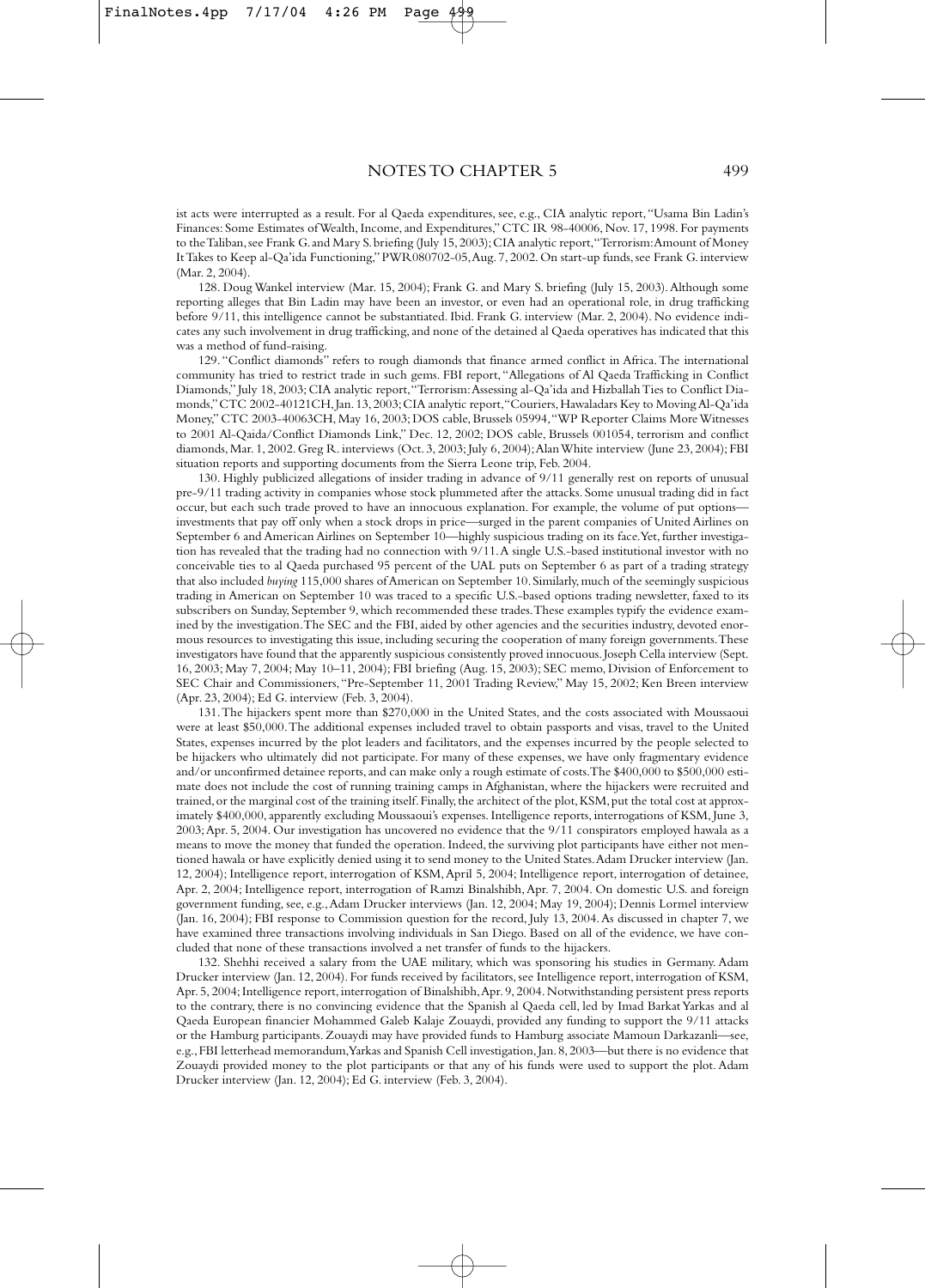# **6 From Threat to Threat**

1. President Clinton was a voracious reader of intelligence. He received the President's Daily Brief (PDB), Senior Executive Intelligence Brief (SEIB), and the State Department's intelligence updates daily, as well as other products episodically. Berger, Clarke, and Chief of Staff John Podesta received daily Bin Ladin "Situation Reports" from the CIA detailing Bin Ladin's reported location and movements.Berger told us he would tell President Clinton if there was anything in these reports that he needed to know. Samuel Berger interview (Jan. 14, 2004). Information on distribution of Bin Ladin Situation Reports provided to the Commission by CIA.

2. President Clinton spoke of terrorism in numerous public statements. In his August 5, 1996, remarks at George Washington University, he called terrorism "the enemy of our generation." He usually spoke of terrorism in two related contexts: new technologies and the greater openness engendered by post–Cold War globalization; and weapons of mass destruction (WMD), especially—and increasingly over time—the threat from biological and chemical weapons. President Clinton repeatedly linked terrorist groups and WMD as transnational threats for the new global era. See, e.g., President Clinton remarks,"On Keeping America Secure for the 21st Century," Jan. 22, 1999 (at the National Academy of Sciences,Washington, D.C.), in which he spoke directly to these topics.

3. President Clinton spoke of the Y2K computer problem in his January 19, 1999, State of the Union address. On Y2K concerns, see John Podesta interview (Jan. 15, 2004). On concerns about extremist groups exploiting millennial opportunities, see, e.g., CIA briefing materials, CTC for the DCI,"Millennium Threat," Dec. 16, 1999.

4.Judith Miller,"Holy Warriors:Dissecting a Terror Plot from Boston to Amman,"*New York Times*,Jan.15,2001, p.A1; CIA analytic report,"Bin Ladin's Terrorist Operations: Meticulous and Adaptable," CTC 00-400117, Nov. 2, 2000 (appendix B:"Bin Ladin's Role in the Anti-U.S.'Millennial' Plots").

5. Ibid. On Hoshar and Hijazi, see Jason Burke,*Al Qaeda: Casting a Shadow of Terror* (I. B.Tauris, 2003), p. 188. Khaldan and Derunta were terrorist training camps in Afghanistan controlled by Abu Zubaydah.While the camps were not al Qaeda facilities,Abu Zubaydah had an agreement with Bin Ladin to conduct reciprocal recruiting efforts whereby promising trainees at the camps could be invited to join al Qaeda. See Intelligence report, interrogation of Abu Zubaydah, July 10, 2002.

6. Miller,"Holy Warriors," Jan. 15, 2001; CIA analytic report,"Bin Ladin's Terrorist Operations," Nov. 2, 2000 (appendix B).

7. CIA analytic report,"Bin Ladin's Terrorist Operations," Nov. 2, 2000 (appendix B).

8. FBI electronic communication,"Ahmed Ressam; Usama bin Ladin; Sbih Benyamin; Lucia Garofalo; Bouabide Chamchi," Dec. 29, 1999; Miller,"Holy Warriors," Jan. 15, 2001.The *Encyclopedia* is a multivolume instruction manual containing lessons on weapons handling, tactics, covert operations, bomb making, and other topics.The manual was originally created in the late 1980s by Afghanistan-based extremists, who considered it essential for waging terrorist operations and guerrilla warfare in the jihad against the Soviets. For more on the origins of the *Encyclopedia*, see Intelligence report, interrogation of Abu Zubaydah, June 24, 2003.Although Deek's precise role within the extremist community is unknown, his name appears variously as a staff member, instructor, and technical guru for the Khaldan and Derunta terrorist training camps in Afghanistan. Intelligence has revealed no extant links to the al Qaeda inner circle. For more on Deek, see FBI electronic communication, "Usama Bin Laden; Penttbomb;Taliban," May 25, 2002.

9.Testimony of Dale Watson before the Senate Select Committee on Intelligence, Feb. 9, 2000, p. 4; Miller, "Holy Warriors," Jan. 15, 2001.

10.Testimony of Dale Watson before the Senate Select Committee on Intelligence, Feb. 9, 2000, pp. 3–4; FBI electronic communication,"Ahmed Ressam; Usama bin Ladin; Sbih Benyamin; Lucia Garofalo; Bouabide Ghamchi,"Dec.29,1999;Miller,"Holy Warriors,"Jan.15,2001.On the fate of Hoshar and Hijazi's accomplices,see DOS cable, Amman 05158,"Security Court Convicts UBL Suspects of Plotting," Sept. 18, 2000.

11. NSC note, Clarke to Berger, Dec. 4, 1999; Richard Clarke interview (Jan. 12, 2004). In the margin next to Clarke's suggestion to attack al Qaeda facilities in the week before January 1, 2000, Berger wrote "no."

12. NSC memo, Berger to President Clinton, Dec. 9, 1999.

13. NSC email, Clarke to Berger, Dec. 14, 1999.The State Department, through the U.S. embassy in Riyadh, also asked the Saudis to relay the same threat to the Taliban.The diplomat said the United States was delivering "a strong and unmistakable message to the Taliban that should such attacks occur, they and Bin Ladin will be subject to swift and serious response." See DOS cable, Riyadh 003900,"Saudis on USG Warning to Taliban Concerning UBL Threats,"Dec.14,1999.Berger wrote President Clinton that the State Department's warning seemed to barely register with the Taliban. See NSC memo, Berger to President Clinton, terrorist threat at the millennium, Dec. 18, 1999.

14. See NSC memo, talking points for Zinni, Dec. 20, 1999;Anthony Zinni interview (Jan. 19, 2004); NSC email, Clarke to Berger, Dec. 22, 1999 (in which Clarke writes that "the Milam mission has largely failed"); NSC memo, Riedel re Milam call (attached to the Clarke email).

15. George Tenet interview (Jan. 22, 2004); George Tenet prepared statement, Mar. 24, 2004, p. 22.

16. Randy Moss interview (Feb. 6, 2004). In sending the draft MON to the CIA, the NSC's senior director for intelligence programs, Mary McCarthy, cited only the August 1998 and July 1999 MONs as relevant prece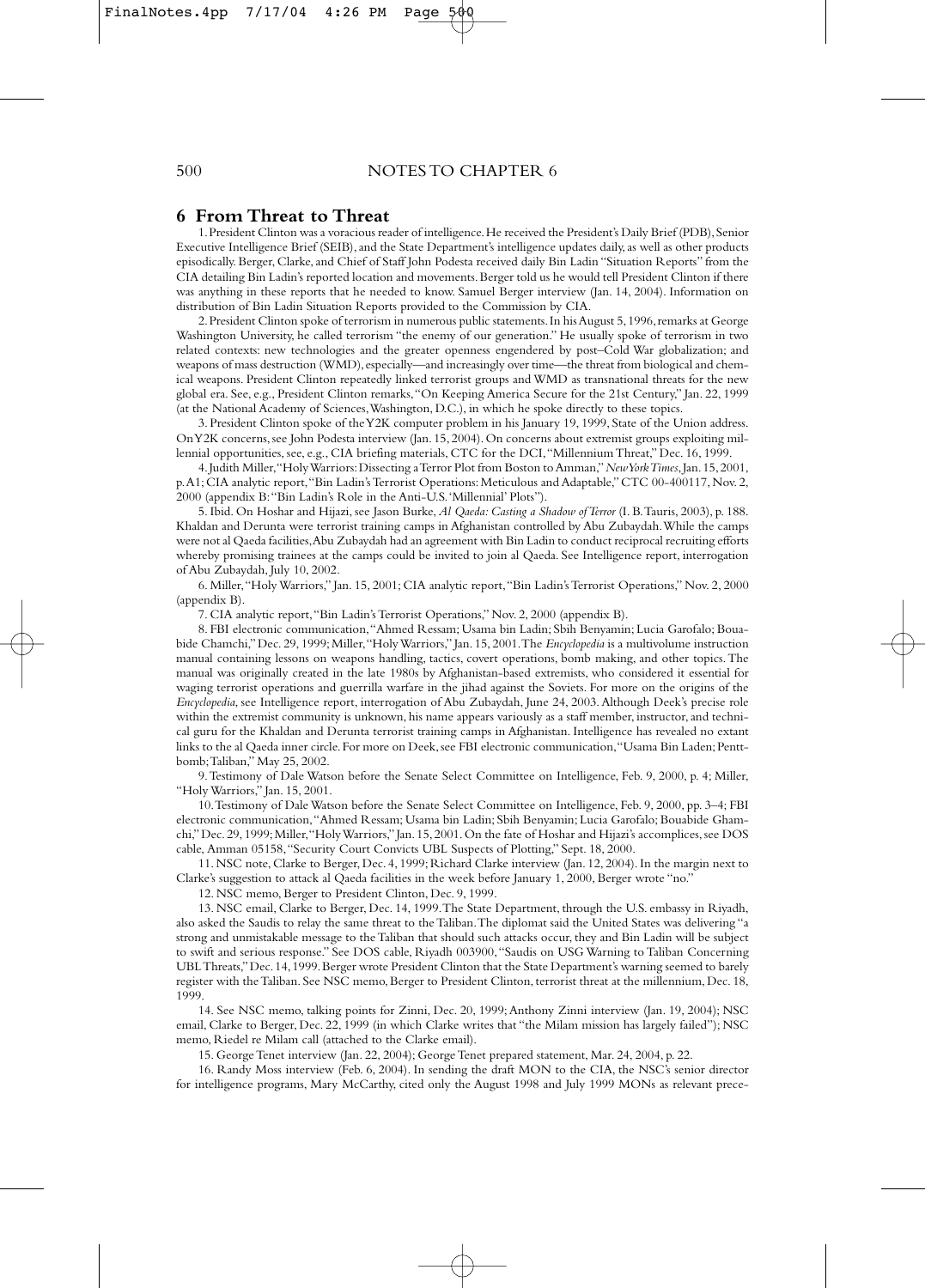dents—indicating that these new authorities were limited to using the capture and rendition approach.There was no indication that this MON authorized kill authority,although lethal force could be used in self-defense.See NSC memo, McCarthy to CIA, Dec. 1999.

17.CIA cable,"DCI message and update on Millennium threat,"Dec.20,1999;NSC email,Cressey to Berger's office and others, Dec. 23, 1999.

18.Trial testimony of Ahmed Ressam, *United States v. Mokhtar Haouari*, No. S4 00 Cr. 15 (S.D. N.Y.), July 3, 2001 (transcript pp. 536–569); July 5, 2001 (transcript p. 624); FBI report of investigation, interviews of Ahmed Ressam,May 10,2001;May 24,2001.Ressam's recruitment by Abderraouf Hannachi (a Khaldan alumnus) is noted in Deposition of Ahmed Ressam, *In re: Letters Rogatory*, *August 1, 2001* (S.D. N.Y.), Jan. 23, 2002 (transcript pp. 32–33). See also PBS *Frontline* broadcast,"Trail of a Terrorist," Oct. 25, 2001 (online at www.pbs.org/wgbh/pages/ frontline/shows/trail).

19.Trial testimony of Ressam,*United States v.Haouari*,July 3,2001 (transcript pp.570–584);FBI report of investigation, interview of Ressam,Aug. 7, 2001.

20. FBI report of investigation, interview of Ressam, May 10, 2001; Hal Bernton, Mike Carter, David Heath, and James Neff,"The Terrorist Within: The Story Behind One Man's Holy War Against America," *Seattle Times*, June 23–July 7, 2002 (part 11,"The Ticking Bomb").

21.Trial testimony of Ressam, *United States v. Haouari*, July 5, 2001 (transcript p. 605); Deposition of Ressam, *In re: Letters Rogatory* (S.D. N.Y.), Jan. 23, 2002 (transcript p. 23).

22.Trial testimony of Ressam, *United States v. Haouari,* July 3, 2001; Bernton, Carter, Heath, and Neff,"The Terrorist Within," June 23–July 7, 2002 (part 6,"It Takes a Thief").A friend of Ressam's, Fateh Kamel, would pay Ressam for stolen passports, credit cards and other identity documents. Kamel is now serving eight years in prison in France for activities related to association with terrorist enterprises.Bruce Crumley,"Fighting Terrorism:Lessons from France," *Time*, Sept. 24, 2001 (online at www.time.com/time/nation/article/0,8599,176139,00.html). Ressam testified that he also sold stolen documents to Mohktar Haouari. See trial testimony of Ressam, *United States v. Haouari*, July 5, 2001 (transcript pp. 631–632).

23. PBS *Frontline* broadcast,"Trail of a Terrorist." Leo Nkounga was the document broker and an illegal alien in Canada from Cameroon who failed to surrender himself for deportation in 1993. Canadian deportation order, Adjudication file no.AOT93-0077,Sept.15,1993.He said he obtained two genuine Canadian passports for Ressam by submitting fake baptismal certificates to Canadian authorities. CBC News broadcast, *Disclosure*,"Target Terrorism,"Mar.26,2002 (online at www.cbc.ca/disclosure/archives/020326\_leo/resources.html).Ressam told border officials that he did not have a visa for Pakistan because he was only transiting on his way to India. FBI report of investigation, interview of Ressam, May 15, 2001, p. 7.

24. FBI case profile (part of materials provided to Dale Watson),"Abdelghani Meskini," Feb. 8, 2000. Meskini, who spoke English, was to drive Ressam and to give him money, but Ressam never showed since he was arrested at the border. Meskini was arrested on Dec. 30, 1999, and charged with material support and interstate fraud. See Testimony of Dale Watson before the Senate Select Committee on Intelligence, Feb. 9, 2000, pp. 11–12. On passports and visas provided by Haouari, see *United States v. Haouari*, 319 F. 3d 88, 91 (2d Cir. 2002).

25.INS alien file,No.A73603119,Abdel Hakim Tizegha.There is no record of Tizegha's entry into the United **States** 

26.Trial testimony of Ressam, *United States v. Haouari*, July 5, 2001 (transcript pp. 605–607, 613); FBI report of investigation, interview of Ressam, May 10, 2001; Opening Statement, *United States v.Ahmed Ressam*, No. CR99- 666C JCC (W.D. Wash.), Mar. 13, 2001 (transcript p. 33).

27.Trial testimony of Diana Dean and Mark Johnson,*United States v. Ressam*, Mar. 13, 2001 (transcript pp. 116, 165). On the unraveling of the Ressam case, see Bernton, Carter, Heath and Neff, "The Terrorist Within," June 23–July 7, 2002 (part 15,"Puzzle Pieces").

28.Trial testimony of Mark Johnson, *United States v. Ressam*, Mar. 13, 2001 (transcript p. 124).

29. NSC memo, Berger to President Clinton, terrorism threat at the millennium, Dec. 9, 1999.

30. NSC email, Clarke to Berger, Dec. 11, 1999.

31. Samuel Berger interview (Jan. 14, 2004); George Tenet interview (Jan. 22, 2004).

32. NSC memo, Berger to President Clinton, terrorist threat at the millennium, Dec. 18, 1999.

33. NSC email, Clarke to Berger, roadmap for Small Group, Dec. 22, 1999; NSC email, Cressey to Berger and others, Dec. 23, 1999.

34. NSC memo, "The Millennium Terrorist Alert—Next Steps," undated (attached to NSC draft memo, "Review of Terrorism Alert and Lessons Learned," Jan. 3, 2000). In the original document, the quotation is underlined, not italicized. See also NSC memo,"Principals Meeting: Millennium Terrorism," undated (likely Dec. 1999); NSC email, Clarke to Berger, roadmap for Small Group, Dec. 22, 1999.

35. NSC email, Clarke to Berger, roadmap for Small Group, Dec. 22, 1999.

36. Samuel Berger interview (Jan. 14, 2004). See also Richard Clarke interview (Jan. 12, 2004); Roger Cressey interview (Dec. 15, 2003).

37.Trial testimony of Diana Dean, *United States v. Ressam,* Mar. 13, 2001 (transcript p. 124).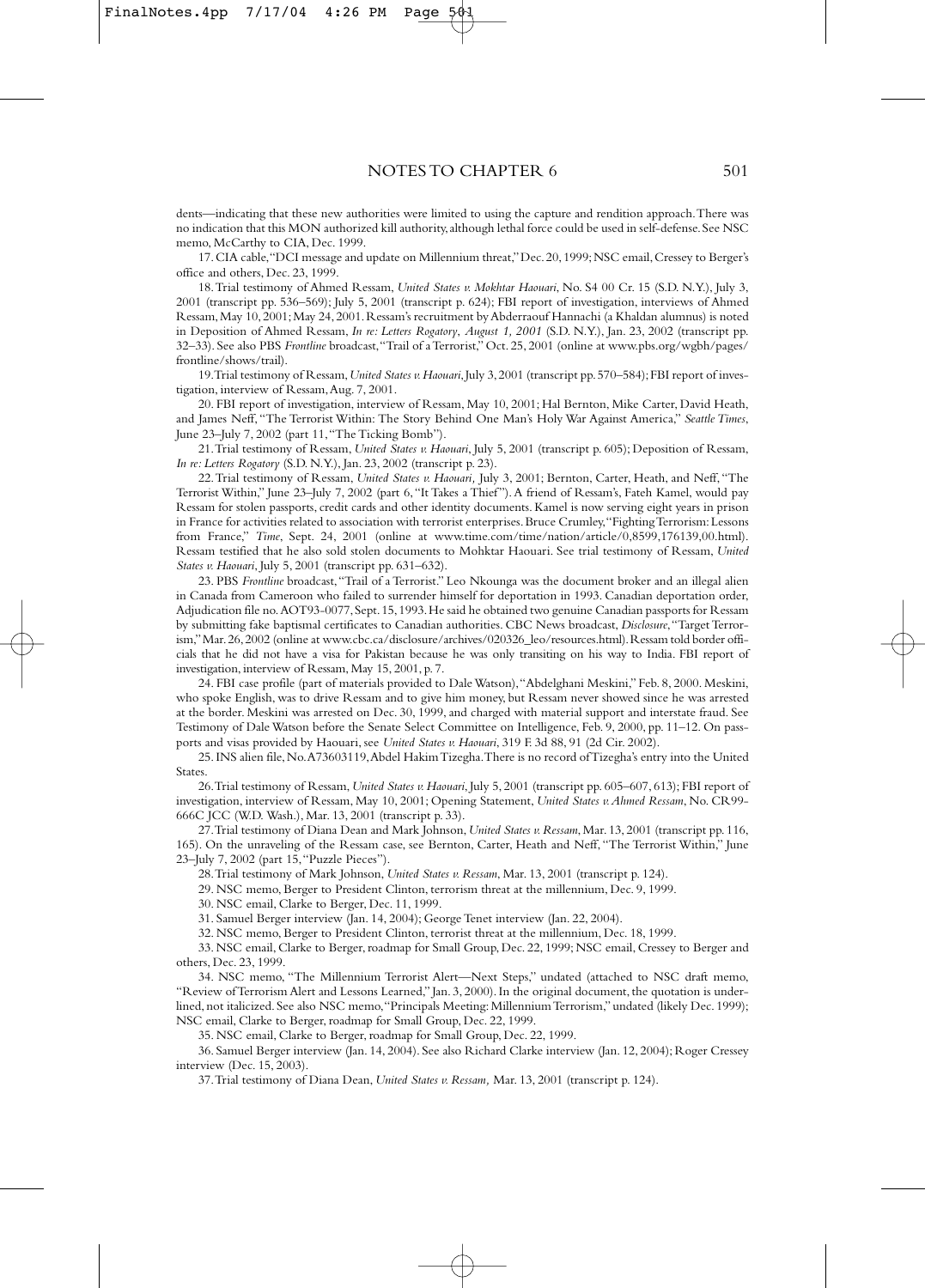# 502 NOTES TO CHAPTER 6

38.Vanderbilt University,Television News Archive, Dec. 22, 1999–Jan. 4, 2000.

39.On the FBI's standard operating procedure,see Samuel Berger interview (Jan.14,2004);John Podesta interview (Jan. 15, 2004); James Steinberg interview (Dec. 4, 2003); Richard Clarke interviews (Dec. 18, 2004; Jan. 12, 2004); Paul Kurtz interview (Dec. 16, 2003).

40. See James Steinberg interview (Dec. 4, 2003).According to Steinberg, the millennium crisis was the only time that the FBI effectively shared information with the NSC. Before that, White House officials complained, they got nothing from the FBI—and were told that they were being deliberately kept out of the loop on grounds of propriety. See also Samuel Berger interview (Jan. 14, 2004); Richard Clarke interview (Jan. 12, 2004); Roger Cressey interview (Dec.15,2003).In fact,it was completely appropriate for the NSC to be briefed by the FBI on its national security investigations. Moreover, the legal bar to sharing information was often exaggerated. Only information actually presented to the grand jury could not be disclosed. See Rule 6(e) of the Federal Rules of Criminal Procedure, which establishes rules for grand jury secrecy.

41. Intelligence report, Activities of Bin Ladin associates, Dec. 29, 1999; Intelligence report, review of 9/11 hijackers' activities, Sept. 23, 2002; CIA cable,"Activities of Bin Ladin Associate Khalid Revealed," Jan. 4, 2000.

42. Intelligence report, meetings between Khallad and perpetrators of the 9/11 attacks, May 30, 2003.

43. Intelligence report,Activities of Bin Ladin associates, Jan. 2, 2000; CIA cable,"Activities of Bin Ladin Associate Khalid Revealed," Jan. 4, 2000; CIA email, CTC to NSA, Another UBL related report, Jan. 3, 2000.

44. CIA cable,"Activities of Bin Ladin Associate Khalid Revealed," Jan. 4, 2000. His Saudi passport—which contained a visa for travel to the United States—was photocopied and forwarded to CIA headquarters.This information was not shared with FBI headquarters until August 2001.An FBI agent detailed to the Bin Ladin unit at CIA attempted to share this information with colleagues at FBI headquarters.A CIA desk officer instructed him not to send the cable with this information. Several hours later, this same desk officer drafted a cable distributed solely within CIA alleging that the visa documents had been shared with the FBI. She admitted she did not personally share the information and cannot identify who told her they had been shared.We were unable to locate anyone who claimed to have shared the information. Contemporaneous documents contradict the claim that they were shared. DOJ Inspector General interview of Doug M., Feb. 12, 2004; DOJ Inspector General interview of Michael, Oct. 31, 2002; CIA cable, Jan. 5, 2000; DOJ Inspector General report,"A Review of the FBI's Handling of Intelligence Information Related to the 9/11 Attacks," July 2, 2004, p. 282.

45. CIA cables,"Identification of UBL Associate Khalid Transiting Dubai," Jan. 4, 2000;"UBL Associate Travel to Malaysia—Khalid Bin Muhammad bin 'Abdallah al-Mihdhar," Jan. 5, 2000;"Arrival of UBL Associate Khalid Bin Muhammad bin 'Abdallah al-Mihdhar," Jan. 6, 2000.

46. CIA cable, "UBL Associates Travel to Malaysia and Beyond—Khalid Bin Muhammad bin 'Abdallah al-Midhar," Jan. 6, 2000.

47. CIA cable,"UBL Associates Depart Malaysia," Jan. 8, 2000.

48. CIA cable,"UBL Associates: Flight Manifest," Jan. 9, 2000. None of the CIA personnel at CIA headquarters or in the field had checked NSA databases or asked NSA to do so. If this had been done, on the basis of other unreported intelligence associated with the same sources, analysts would have been able to quickly learn "Nawaf" was likely Nawaf al Hazmi. Such analysis was not conducted until after 9/11. After 9/11 it also was determined that Salahsae was part of a name being used by Tawfiq bin Attash, also known as Khallad. One reason he was traveling around East Asia at this time is that he was helping to plan possible hijackings on aircraft in connection with an early idea for what would become the 9/11 plot.

49. CIA cable,"Efforts to Locate al-Midhar," Jan. 13, 2000.We now know that two other al Qaeda operatives flew to Bangkok to meet Khallad to pass him money. See chapter 8.That was not known at the time. Mihdhar was met at the Kuala Lumpur airport by Ahmad Hikmat Shakir, an Iraqi national. Reports that he was a lieutenant colonel in the Iraqi Fedayeen have turned out to be incorrect.They were based on a confusion of Shakir's identity with that of an Iraqi Fedayeen colonel with a similar name, who was later (in September 2001) in Iraq at the same time Shakir was in police custody in Qatar.See CIA briefing by CTC specialists (June 22,2004);Walter Pincus and Dan Eggen,"Al Qaeda Link to Iraq May Be Confusion over Names," *Washington Post*, June 22, 2004, p.A13.

50. Richard interview (Dec. 11, 2003); CIA briefing materials, UBL unit briefing slides, Jan. 3–Jan. 14, 2000; Intelligence reports,"UBL Situation Report," Jan. 5, 10, 12, 2000; CIA email, Rob to John and others,"Malaysia for the record," Jan. 6, 2000.

51. CIA cable,"Efforts to Locate al-Midhar," Jan. 13, 2000.

52. CIA cable,"UBL Associates: Identification of Possible UBL Associates," Feb. 11, 2000.

53.CIA cable,"UBL Associates:Identification of Possible UBL Associates,"Mar.5,2000.Presumably the departure information was obtained back in January, on the days that these individuals made their departures. Because these names were watchlisted with the Thai authorities, we cannot yet explain the delay in reporting the news. But since nothing was done with this information even in March, we do not attribute much significance to this failure alone.

54.See,e.g.,Joint Inquiry testimony of George Tenet,Oct.17,2002,pp.110–112;DOJ Inspector General interview of John, Nov. 1, 2002.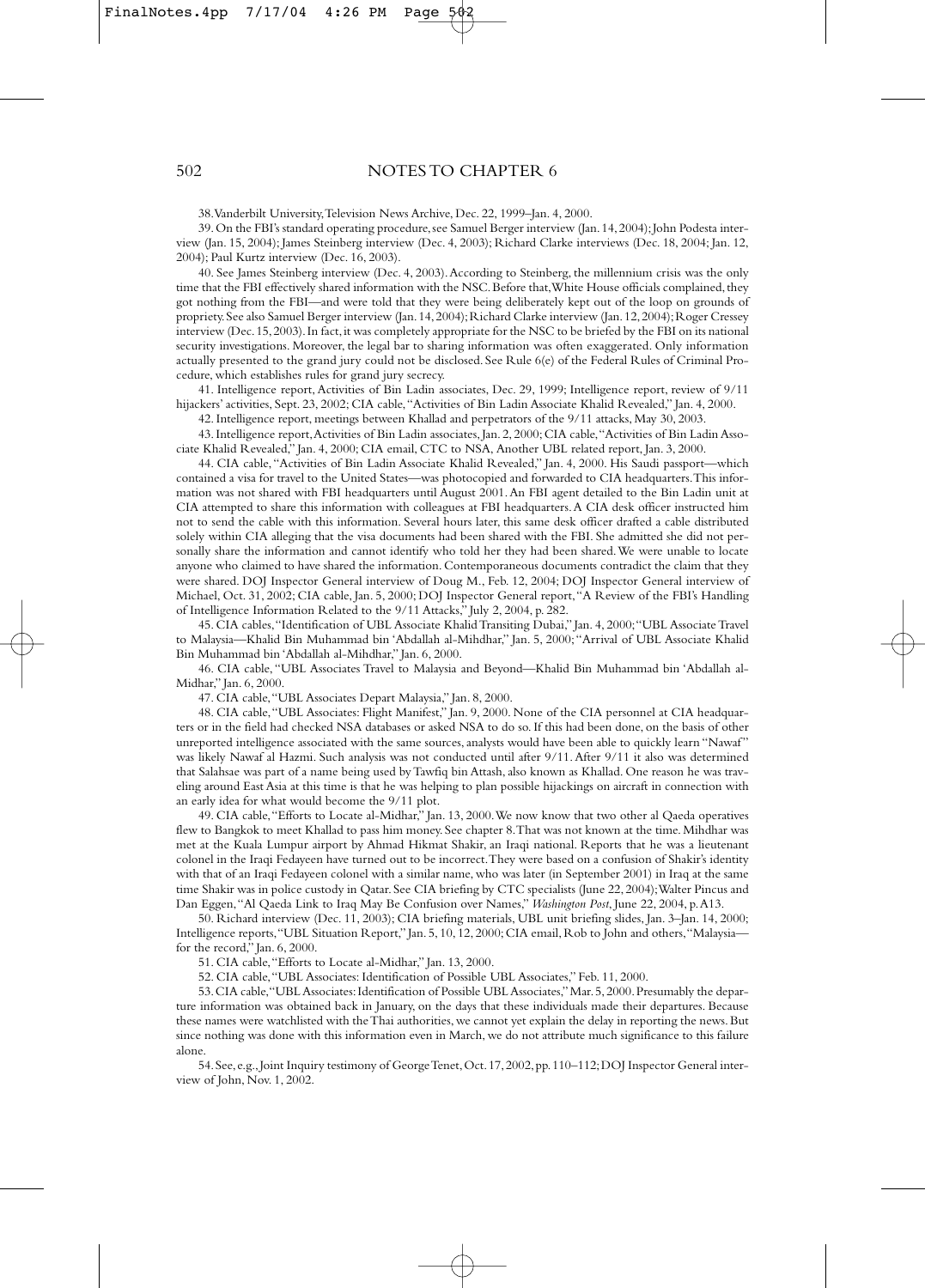55. CIA briefing, CTC Update,"Islamic Extremist Terrorist Threat," Jan. 5, 7, 2000; George Tenet interview (Jan. 22, 2004).Tenet described the millennium alert as probably the most difficult operational environment the CIA had ever faced.

56. NSC memo, Clarke to Berger,"Post-Millennium Soul Searching," Jan. 11, 2000.

57. NSC memo,"Review of Terrorism Alert and Lessons Learned," Jan. 3, 2000 (draft).This paper is part of a packet Clarke sent to Deputy Attorney General Thompson, copying White House officials, on Sept. 17, 2001.

58. NSC memo, McCarthy to Berger, need for new strategy, Jan. 5, 2000.

59. NSC memo, Kurtz to Berger, roadmap for March 10 PC meeting, Mar. 8, 2000.

60. NSC memo, Cressey to Berger, Summary of Conclusions for March 10, 2000, PC on Millennium After-Action Review,Apr. 3, 2000; Samuel Berger letter to the Commission,"Comments on Staff Statements 5–8," May 13, 2004, p. 9.

61. NSC memo,"The Millennium Terrorist Alert—Next Steps," undated.

62. DOS memo, Sheehan and Inderfurth to Albright,"Pakistan Trip Report—A Counterterrorism Perspective," Jan. 26, 2000; DOS cable, Islamabad 00396,"Inderfurth Delegation Meeting with General Musharraf," Jan. 24, 2000.

63.In February 2000,the CIA began receiving information about a possible Bin Ladin–associated plot to attack Air Force One with Stinger missiles if President Clinton visited Pakistan; this information was deemed credible by early March. The CIA also reviewed reported threats to the President in Bangladesh and India. CIA briefing, "Reported Plan To Attack U.S.Presidential Plane If He Visits Pakistan,"Feb.18,2000;NSC email,Clarke to Berger, terrorism update, Feb. 29, 2000; CIA briefing, chief of CTC for the President,"Threats to the President's Visit to Asia," Mar. 2, 2000; NSC memo, Kurtz,"Summary of Conclusions of March 14, 2000 Meeting on Clinton Trip to South Asia;" NSC email, Kurtz to Berger, two new threats to assassinate the President in Bangladesh, Mar. 16, 2000. Berger told us that the Secret Service was vehemently opposed to a presidential visit to Islamabad; it took the extraordinary step of meeting twice with the President and offering very serious warnings. Samuel Berger interview (Jan. 14, 2004).

64. President Clinton meeting (Apr. 8, 2004). President Clinton told us he offered Musharraf aid and help in improving U.S.-Pakistani relations.A conversation that day between the two leaders in the presence of several close advisers is described in DOS cable, State 073803, "Memorandum of the President's Conversation with Pervez Musharraf on March 25, 2000," Apr. 19, 2000. A third meeting was apparently held in front of additional aides. Berger told that President Clinton did not want to press the Bin Ladin issue too heavily at the main meeting because ISID (Inter-Services Intelligence Directorate) members were present. Samuel Berger interview (Jan. 14, 2004).

65. NSC email, Camp for Berger,"Musharraf's Proposed Afghanistan Trip," May 8, 2000. Clarke wrote Berger that Musharraf seemed to have "said the right things to Omar." NSC email, Clarke to Berger, May 11, 2000.

66. DOS cable, Islamabad 002902,"Summary of May 26, 2000 Meeting Between Pickering and Musharraf," May 29, 2000.

67. DOS cable, Islamabad 79983, "DCI Meets with Chief Executive General Musharraf," June 21, 2000. Musharraf agreed to create a counterterrorism working group to coordinate efforts between Pakistani agencies and the CIA.Tenet noted that he was not asking the Pakistanis to deliver Bin Ladin next Tuesday; the DCI said he was "ambitious, but not crazy."

68. DOS cable, State 185645,"Concern that Pakistan is Stepping up Support to Taliban's Military Campaign in Afghanistan," Sept. 26, 2000.

69. UN Security Council Resolution (UNSCR) 1333, Dec. 19, 2000. UNSCR 1333 also called for countries to withdraw their officials and agents from the Taliban-held part of Afghanistan. Sheehan said that the new UN sanctions were aimed at the Taliban's primary supporters: Pakistan, Saudi Arabia, and the United Arab Emirates. Michael Sheehan interview (Dec. 16, 2003).

70. Madeleine Albright prepared statement, Mar. 23, 2004, p. 11; Madeleine Albright interview (Jan. 7, 2004). 71. Michael Sheehan interview (Dec. 16, 2003).

72.The CIA appears to have briefed President Clinton on its "Next Steps and New Initiatives" in February 2000, noting the need to hire and train the right officers with the necessary skills and deploy them to the right places, as well as to work with foreign liaison.The CIA noted in its briefing that the President should press foreign leaders to maintain pressure on terrorists. See CIA briefing materials, "Targeting the Terrorists: Next Steps and New Initiatives," Feb. 1, 2000 (for the President); NSC email, Cressey to Berger,"CT Briefing for Clinton," Feb. 8, 2000.

73.For the CTC's perspective,see CIA briefing materials,"Talking Points for the DCI for the Principals Committee meeting on Terrorism:The Millennium Alert—After Action Review," Mar. 9, 2000. Deputy Chief of CTC Ben Bonk noted in the talking points that the CTC had obligated 50 percent of its fiscal year 2000 budget by Jan. 31, 2000, spending about 15 percent of its budget directly on the millennium surge. He stated that without a supplemental, it would be impossible for the CTC to continue at its current pace, let alone increase the operational tempo. On Tenet meeting with Berger, see George Tenet interview (Jan. 28, 2004).

74. Joan Dempsey interview (Nov. 12, 2003); George Tenet interview (Jan. 22, 2004).Tenet called the supple-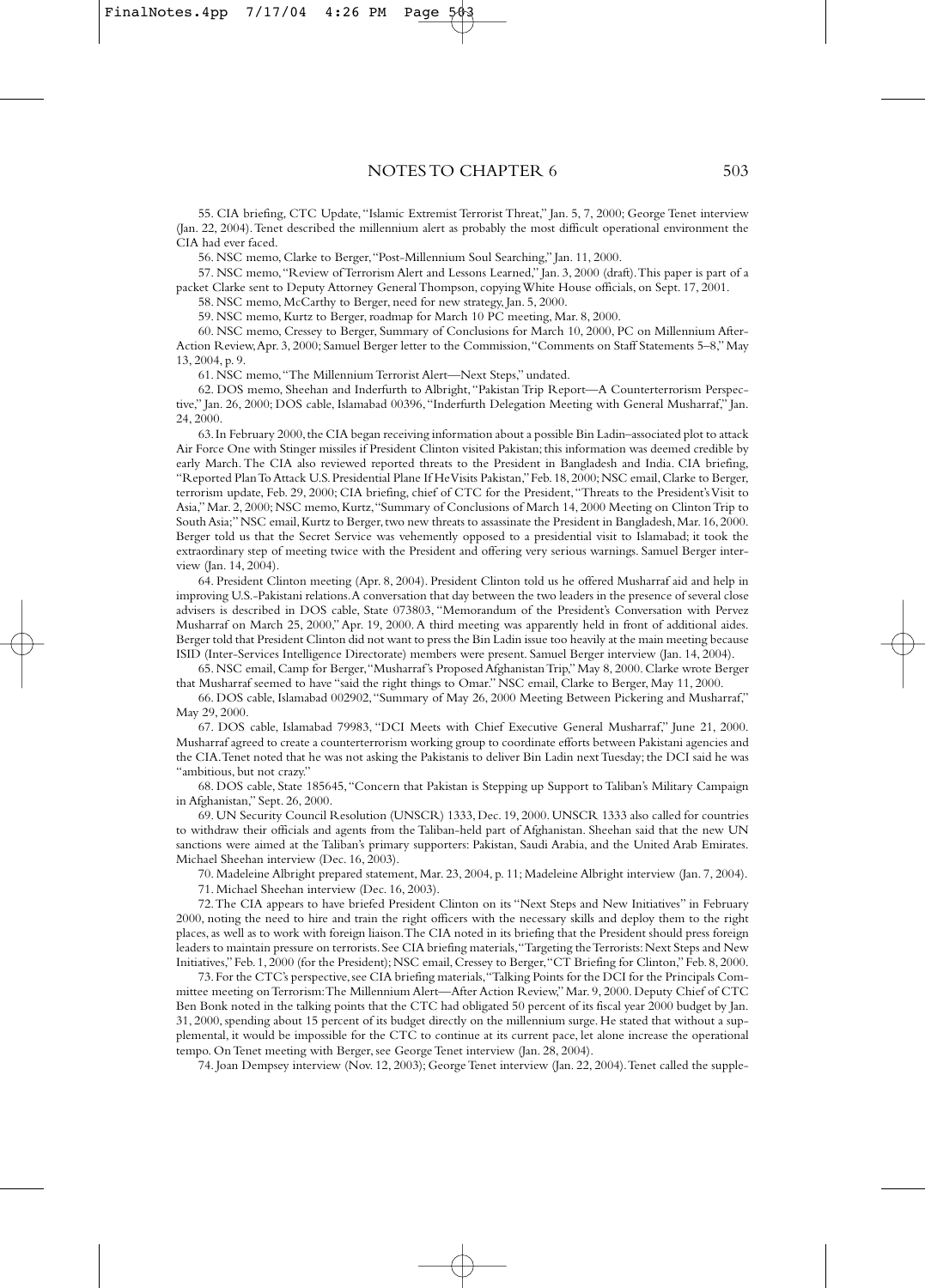mental appropriation "a lifesaver." See, for example, the request for supplemental appropriations in CIA briefing materials,"Targeting the Terrorists: Next Steps and New Initiatives," Feb. 1, 2000 (for the President).

75. Richard Clarke interview (Feb. 3, 2004).

76. James Pavitt interview (Jan. 8, 2004).

77. Richard Clarke interviews (Dec. 18, 2003; Feb. 3, 2004).

78. CIA memos, summary of weekly Berger/Tenet meeting, Apr. 5, 12, 2000; NSC memo,"April 19, 2000 Agenda for Deputies Committee Meeting on CT:The Millennium Threat FY00 and FY01 Budget Review;"NSC memo,"Summary of Conclusions of April 18, 2000 CSG Meeting,"Apr. 26, 2000. On May 2, 2000, Berger was updated on budget issues relating to the CIA and other agencies; there was agreement on the most critical items to be funded, but not on the source of that funding. In CIA's case, it had already reprogrammed over \$90 million, but Tenet wanted to use most of this money on non-counterterrorism programs. NSC memo, Kurtz to Berger, "Budget Issues," May 2, 2000. On June 29, 2000, the President authorized raising the CIA's covert action funding ceiling. NSC memo, McCarthy to CSG, "DCI Wants to Raise Funding Ceiling," May 8, 2000; NSC memo, McCarthy to others July 7, 2000 (appendix on authorities). But funding issues in other agencies remained unresolved. Clarke complained that neither Treasury nor Justice would identify offsets. Clarke encouraged OMB to tell both departments that if they would not identify offsets then OMB would. NSC email, Clarke to Rudman and Mitchell, May 9, 2000. On August 1, 2000, Clarke wrote Berger that one of five goals by the end of the Clinton administration was to secure appropriations for cybersecurity and millennium after-action review projects. NSC memo,Clarke to Berger,"Goals and Wildcards,"Aug.1,2000.As late as September 2000,Clarke was advising Berger that unfunded counterterrorism requests continued to be his number one priority. NSC note, Clarke to Berger, Sept. 9, 2000.

79. Executive Order 13099 (Aug. 20, 1998); Rick Newcomb interview (Feb. 4, 2004); Robert McBride interview (Nov. 19–20, 2003); NSC memo, Kurtz to Berger, June 28, 2000. OFAC did freeze accounts belonging to Salah Idris, the owner of the al Shifa facility bombed in response to the East Africa embassy bombings. Idris filed suit against his bank and OFAC. OFAC subsequently authorized the unfreezing of those accounts. James Risen, "To Bomb Sudan Plant, or Not:A Year Later, Debates Rankle," *New York Times,* Oct. 27, 1999, p.A1.The inability to freeze funds is attributed in part to a lack of intelligence on the location of Bin Ladin's money, OFAC's reluctance or inability to rely on what classified information there may have been, and Bin Ladin's transfer of assets into the hands of trusted third parties or out of the formal financial system by 1998. Even if OFAC had received better intelligence from the intelligence community, it would have been powerless to stop the bulk of the problem.Al Qaeda money flows depended on an informal network of hawalas and Islamic institutions moving money from Gulf supporters to Afghanistan.These funds would not therefore have touched the U.S. formal financial system. OFAC's authorities are only against U.S. persons, financial institutions, and businesses. Frank G. and Mary S. briefing (July 15, 2003); Rick Newcomb interview (Feb. 4, 2003).

80. Executive Order 13129;Treasury memo, Newcomb to Johnson,"Blocking of Taliban-Controlled Assets," undated (probably Oct. 18, 1999).

81. DOS cable, State 184471, Sept. 30, 1999; 18 U.S.C. § 2339B.

82. The Financial Action Task Force, a multilateral government organization dedicated to standard setting, focused on money laundering, particularly as it related to crimes such as drug trafficking and large-scale fraud that involved vast amounts of illegally procured money.Although the UN General Assembly adopted the International Convention for the Suppression of Financing Terrorism in December 1999, the convention did not enter into force until April 2002.

83. Doug M. interview (Dec. 16, 2003); Frank G. interview (Mar. 2, 2004). See also Mike interview (Dec. 11, 2003), setting forth the goals of the UBL station; none relate specifically to terrorist financing. Another witness recalled that the UBL station made some effort to gather intelligence on al Qaeda financing, but it proved to be too hard a target, the CIA had too few sources and, as a result, little quality intelligence was produced. Ed G. interview (Feb. 3, 2004). Some attributed the problem to the CIA's separation of terrorist-financing analysis from other counterterrorism activities.Within the Directorate of Intelligence, a group was devoted to the analysis of all financial issues, including terrorist financing. Called the Office of Transnational Issues (OTI), Illicit Transaction Groups (ITG), it dealt with an array of issues besides terrorist financing, including drug trafficking, drug money laundering, alien smuggling, sanctions, and corruption. ITG was not part of the CTC, although it rotated a single analyst to CTC. Moreover, OTI analysts were separated from the operational side of terrorist financing at CTC, which planned operations against banks and financial facilitators.William Wechsler interview (Jan. 7, 2004); Frank G. and Mary S. briefing (July 15, 2003).

84. CIA analytic report,"Funding Islamic Extremist Movements:The Role of Islamic Financial Institutions," OTI 97-10035CX, Dec. 1997.

85. Mike interview (Dec. 11, 2003).

86. CIA analytic reports,"Usama Bin Ladin: Some Saudi Financial Ties Probably Intact," OTI IR 99-005CX, Jan. 11, 1999;"How Bin Ladin Commands a Global Terrorist Network," CTC 99-40003, Jan. 27, 1999;"Islamic Terrorists: Using Nongovernmental Organizations Extensively," CTC 99-40007,Apr. 9, 1999.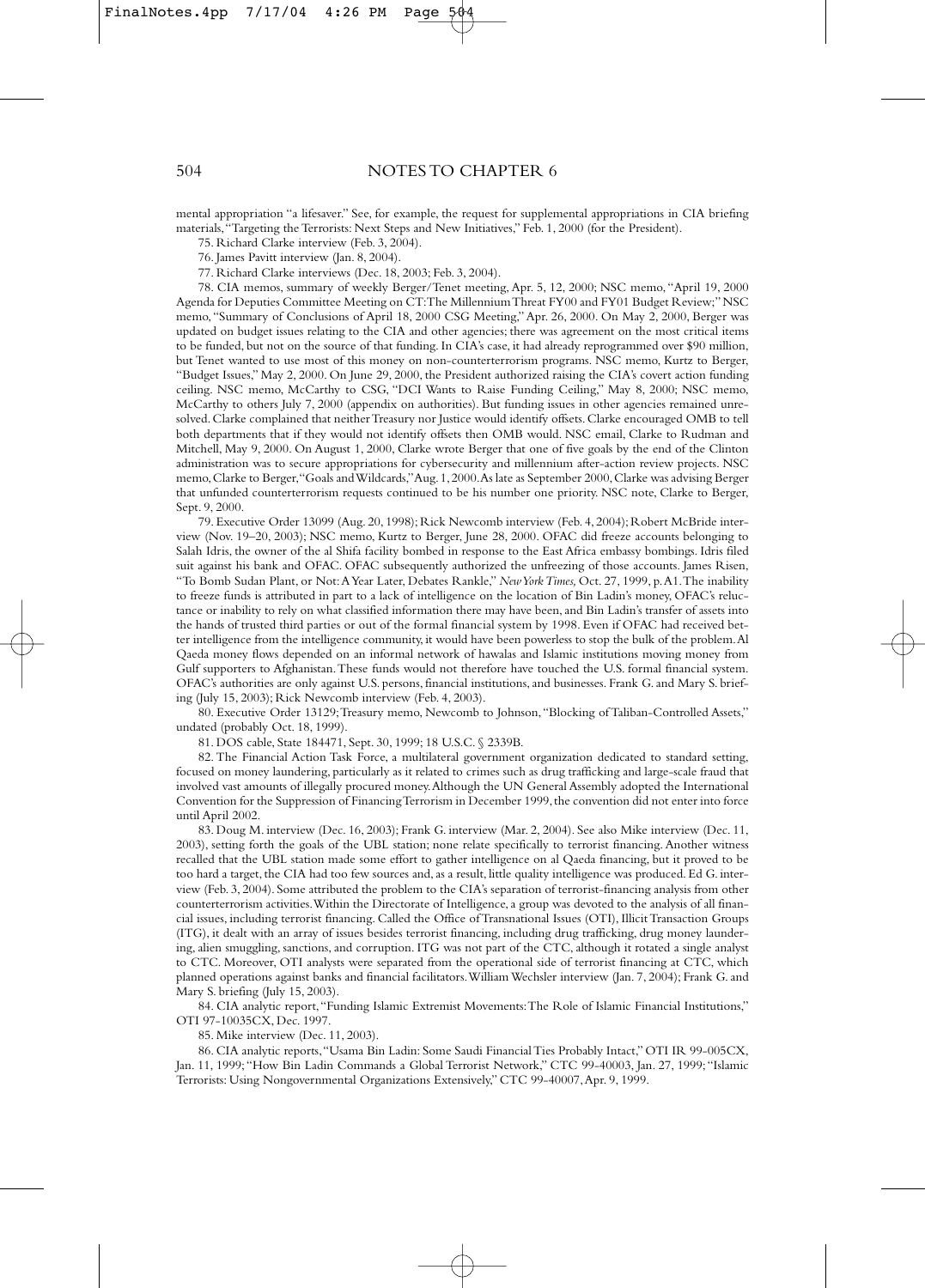87. See NSC memo, Kurtz to Berger, June 28, 2000; NSC document,TNT to Berger, Nov. 3, 1998, roadmap for Small Group, undated.The problem continued until 9/11. Intelligence reporting was so limited that one CIA intelligence analyst told us that, unassisted, he could read and digest the universe of intelligence reporting on al Qaeda financial issues in the three years prior to the 9/11 attacks. Frank G. and Mary S. briefing (July 15, 2003).

88.Richard Clarke interview (Feb.3,2004);see,e.g.,NSC memo,Clarke to CSG,"Concept of Operations for Task Force Test of the Foreign Terrorist Asset Tracking Center," Nov. 1, 2000; Treasury memo, Romey to Sloan, "FTAT SCIF," May 17, 2001;Treasury memo, Newcomb to Sloan,"Response to Romey Memo," May 23, 2001. Despite post-9/11 declarations to the contrary, on the eve of 9/11 FTAT had funds appropriated, but no people hired, no security clearances, and no space to work.Treasury memo, Newcomb to Dam,"Establishing the Foreign Asset Tracking Center,"Aug. 3, 2001. One Treasury official described CIA's posture as "benign neglect" toward the Foreign Terrorist Asset Tracking Center (FTATC), and characterized the CIA as believing that financial tracking had limited utility. Treasury memo, Mat Burrows to O'Neill, "Your PC on Counterterrorism on 4 September," Sept. 4, 2001. National Security Advisor Rice told us she and her staff had determined by spring 2001 that terrorist financing proposals were a good option,so Treasury continued to plan to establish an office for 24 financing analysts. Condoleezza Rice meeting (Feb. 7, 2004). In fact, as noted above, Treasury failed to follow through on the establishment of the FTATC until after 9/11.

89.This assessment is based on an extensive review of FBI files and interviews with agents and supervisors at FBI Headquarters and various field offices.

90.Although there was an increased focus on money laundering, several significant legislative and regulatory initiatives designed to close vulnerabilities in the U.S. financial system failed to gain traction. Some of these, such as a move to control foreign banks with accounts in the United States, died as a result of banking industry pressure. Others, such as the regulation of money remitters within the United States, were mired in bureaucratic inertia and a general antiregulatory environment. In any event, it is an open question whether such legislative or regulatory initiatives would have significantly harmed al Qaeda, which generally made little use of the U.S. financial system to move or store its money.

91.Treasury report,"The 2001 National Money Laundering Strategy," Sept. 2001.

92. NSC email, Berger's office to executive secretaries,"Millennium Alert After Action Review," Mar. 9, 2000. 93. PDD-62,"Protection Against Unconventional Threats to the Homeland and Americans Overseas," May 22, 1998, pp. 8–9; NSC email, Berger's office to executive secretaries, "Millennium Alert After Action Review," Mar. 9, 2000.

94. PDD-62, May 22, 1998; PDD-39,"U.S. Policy on Counterterrorism," June 21, 1995, p. 2.

95. NSC email, Berger's office to executive secretaries,"Millennium Alert After Action Review," Mar. 9, 2000.

96. PDD-62, May 22, 1998, p. 9. Congress had authorized the Alien Terrorist Removal Court at the request of the Justice Department in 1996, and it was established in 1997. Clarke noted the court had not been "highly useful." NSC email, Berger's office to executive secretaries,"Millennium Alert After Action Review," Mar. 9, 2000. Indeed, it had not been used at all.

97. PDD-62, May 22, 1998, p. 8; NSC memo, Clarke,"Summary of Conclusions for March 31, 2000 Millennium Alert Immigration Review Meeting,"Apr. 13, 2000. One provision from PDD-62 *not* updated and reiterated in 2000 was a directive to CIA to ensure that names (and aliases) of terrorists were collected and disseminated to State, INS, and the FBI in a timely way, so that the border agencies could place them on a watchlist and the FBI could identify them in the United States.

98. NSC email, Berger's office to executive secretaries,"Millennium Alert After Action Review," Mar. 9, 2000.

99.Richard Clarke interview (Feb.3,2004);Samuel Berger interview (Jan.14,2004);Scott Fry interview (Dec. 29, 2003); Scott Gration interview (March 3, 2004); NSC email, Clarke to Berger, Mar. 2, 2000. Clarke apparently took the comment as a presidential instruction to take another look at what additional actions could be taken against Bin Ladin. Given diplomatic failures to directly pressure the Taliban through Pakistan, the NSC staff saw increased support to the Northern Alliance and Uzbeks as alternative options. NSC memo, "The Millennium Terrorist Alert— Next Steps," undated.

100.A good account of the episode is found in Steve Coll,*Ghost Wars:The Secret History of the CIA,Afghanistan, and bin Laden,from the Soviet Invasion to September 10,2001* (Penguin,2004),pp.487–491;see also ibid.,pp.495–496, 502–503, 517–519; Richard interview (Dec. 11, 2003)."Richard" told us the attack had already occurred when CIA headquarters heard about it;"within this building, they were breathless," he remarked.The CIA concern was apparently over possible casualties and whether, by sharing intelligence with Massoud on Bin Ladin's possible location, the CIA might have violated the assassination ban.Tenet did not recall the incident, saying it was no doubt just "a blip" on his screen within the context of the millennium alerts. George Tenet interview (Jan. 22, 2004).The incident was, however, noticed by the NSC counterterrorism staff, which pointedly asked to be kept in the loop in the future. NSC memo,"Review of Terrorism Alert and Lessons Learned," Jan. 3, 2000 (draft).

101. See, e.g., CIA officers' visits to Tashkent noted in CIA briefing materials, DCI Update,"Islamic Extremist Terrorist Threat," Feb. 18, 2000; CIA briefing materials, EXDIR Update, Visit to Tashkent, Apr. 5, 2000. CTC teams were deployed to Afghanistan to meet with Massoud on March 13–21, 2000, and possibly on April 24–28,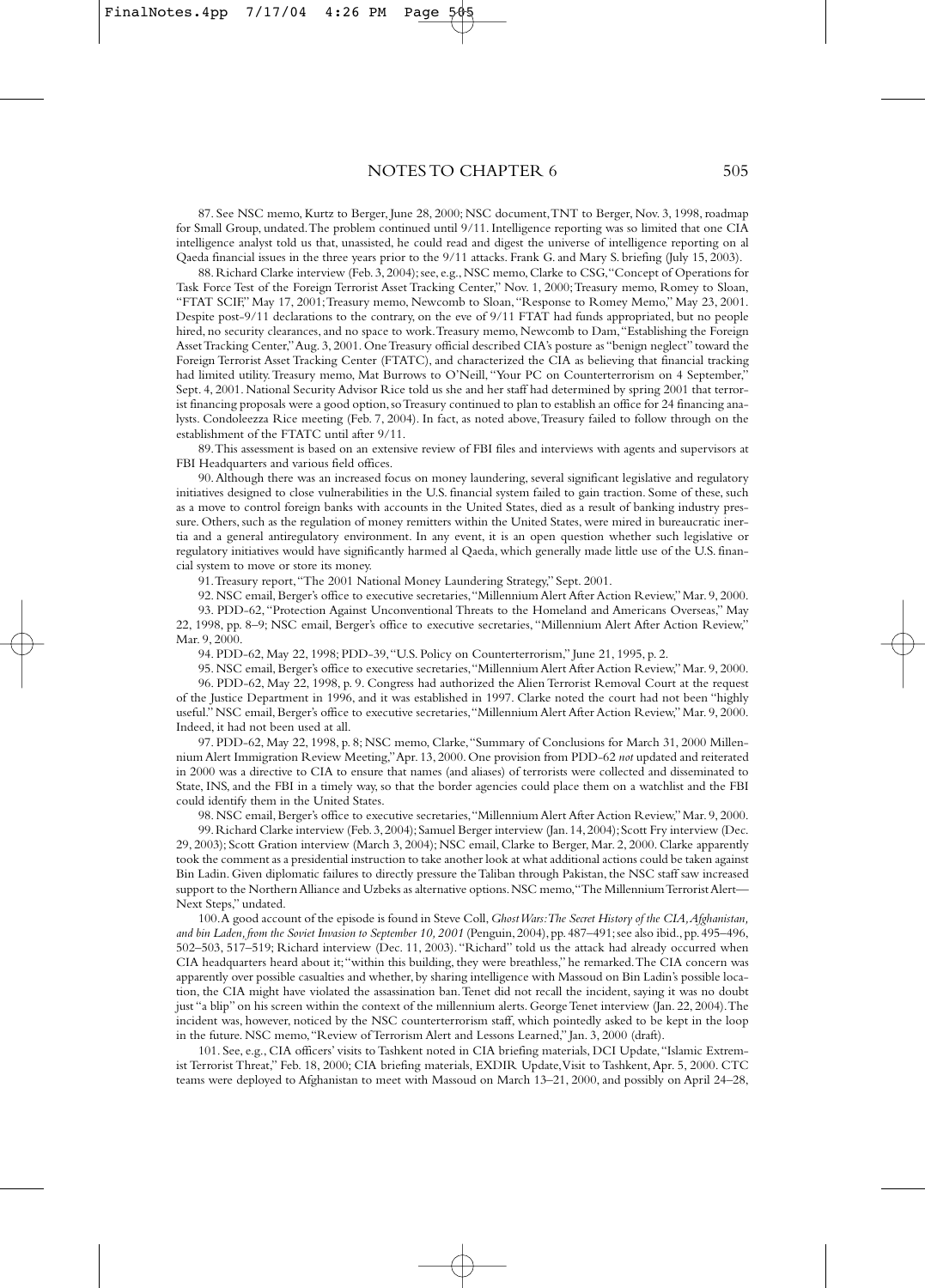2000.CIA briefing materials,EXDIR Update,"Islamic Extremist Terrorist Threat,"Mar.6,2000;CIA briefing materials, "CTC PowerPoint," Apr. 3, 2000. Massoud's representatives also met with Clarke, the State Department's Michael Sheehan, and CIA senior managers in Washington. CIA briefing materials, "DDO Update," May 22, 2000.

102.On Black and Clarke's positions,see Cofer Black interview (Dec.9,2003);Roger Cressey interview (Dec. 15, 2003). On reasons for caution, see, e.g., Strobe Talbott interview (Jan. 15, 2004).

103. See, e.g., CIA briefing materials, CTC Update for the DDCI, July 7, 2000 ("Direct engagement with Massoud will enhance our ability to report on UBL and increase retaliation options if ...we are attacked by UBL").

104.The deputy chief for operations of CTC,"Henry," told us that going into the Afghanistan sanctuary was essential. He and Black proposed direct engagement with Massoud to the CIA's senior management, but the idea was rejected because of what "Henry" called "a question of resources"—the CIA did not have effective means to get personnel in or out of Afghanistan.When he proposed sending a CIA team into northern Afghanistan to meet with Massoud in August 2000, the idea was turned down; local helicopters were not deemed airworthy, and land access was too risky. Henry interview (Nov. 18, 2003); Henry briefing (Apr. 22, 2004).

105.The alleged attempt was reported on August 10, 2000; see CIA memo, Bonk to McCarthy and Clarke, "Attempted Interdiction of Suspect Bin Ladin's Convoy,"Aug. 11, 2000. For doubts as to whether the tribals made this attempt, see Cofer Black interview (Dec. 9, 2003); Richard interview (Dec. 11, 2003).

106.The Joint Chiefs of Staff Warning Order of July 6, 1999, was still in effect. See DOD memo,"Military Response Options," Oct. 23, 2000.

107.The 13 options included B-2 bombers, missiles,AC-130 gunships, the armed UAV, and raids to capture and destroy al Qaeda leaders and targets.DOD briefing materials,Joint Chiefs of Staff,"Operation Infinite Resolve Brief," June 2000.

108. Scott Gration interview (Mar. 3, 2004). See also Scott Fry interview (Dec. 29, 2003).

109.This quotation is taken from Daniel Benjamin and Steven Simon,*The Age of Sacred Terror* (Random House,

2002), p. 318. President Clinton confirmed that he made this statement. President Clinton meeting (Apr. 8, 2004). 110. President Clinton meeting (Apr. 8, 2004); Hugh Shelton interview (Feb. 5, 2004);William Cohen interview (Feb. 5, 2004).

111. Scott Gration interview (Mar. 3, 2004); Scott Fry interview (Dec. 29, 2003).

112. NSC memo, Clarke to CSG members,"Follow-Up to bin Ladin Review,"Apr. 25, 2000. See also CIA briefing materials,"DDCI Update,"Apr. 21, 2000 (J-39 "has decided to do everything possible to support CIA's UBL efforts").This reportedly included J-39's belief that it would be able to pay for all costs—though, as it turned out, that would not be the case. CIA managers were reluctant to go ahead with either the telescope or the Predator options. Executive Director David Carey told us they saw the projects as a "distraction" that would pull personnel and resources away from other, high-priority activities, such as worldwide disruptions. The telescope program, for instance, was considered too challenging and risky for the CIA's Afghan assets; development continued through the summer, but the idea was eventually dropped. David Carey interview (Oct. 31, 2003); Scott Fry interview (Dec. 29, 2003); Scott Gration interview (Mar. 3, 2004).

113. According to Charles Allen, the CIA's senior management, especially within the Directorate of Operations, was originally averse to the Predator program mostly because of the expense—approximately \$3 million, which the directorate claimed it did not have. Charles Allen interview (Jan. 27, 2004).The argument between CIA and DOD over who would pay for proposed operations continued for months. On the CIA side see, for example, CIA briefing materials,"DDO Update,"May 22,26,2000 (at which the DCI was told that unless funding was identified within the next 10 days, the military advised that the Predator could not be deployed that fiscal year; the military was waiting for an NSC request that it fund the projects).See also NSC memo,Clarke to Tenet,June 25,2000 ("The other CSG agencies are unanimous that the Predator project is our highest near-term priority and that funding should be shifted to it"). Clarke noted that the CSG plan was to use DOD money to jump-start the program. On the cost-sharing agreement, see NSC memo, Kurtz to Berger, June 28, 2000; NSC memo, "Small Group agenda," June 29, 2000. Eventually,"after some pushing," the CIA found \$2 million from its funds to pay for two months of trial flights. DOD agreed to fund \$2.4 million. NSC memo, Kurtz to Berger, June 28, 2000.

114. NSC memo, Kurtz to Berger, June 28, 2000. On UAV tests, see CIA briefing materials,"DCI Update," July 14, 2000. On modifications, see NSC memo, Clarke to Berger, update, July 18, 2000.

115. NSC memo, Clarke to Berger,"Predator,"Aug. 11, 2000.

116.NSC memo,Cressey to Berger,Aug.18,2000 (underlining in the original);NSC memo,Cressey to Berger, Aug. 21, 2000 (attaching informational memo to President Clinton).

117. NSC note, Clarke to Berger, Sept. 9, 2000.

118.John Maher III interview (Apr.22,2004).The CIA's Ben Bonk told us he could not guarantee from analysis of the video feed that the man in the white robe was in fact Bin Ladin, but he thinks Bin Ladin is the "highest probability person." (Bin Ladin is unusually tall.) Ben Bonk briefing (Mar. 11, 2004). Intelligence analysts seem to have determined this might have been Bin Ladin very soon after the September 28 sighting; two days later, Clarke wrote to Berger that there was a "very high probability" Bin Ladin had been located. NSC note, Clarke to Berger, "Procedures for Protecting Predator," Sept. 30, 2000.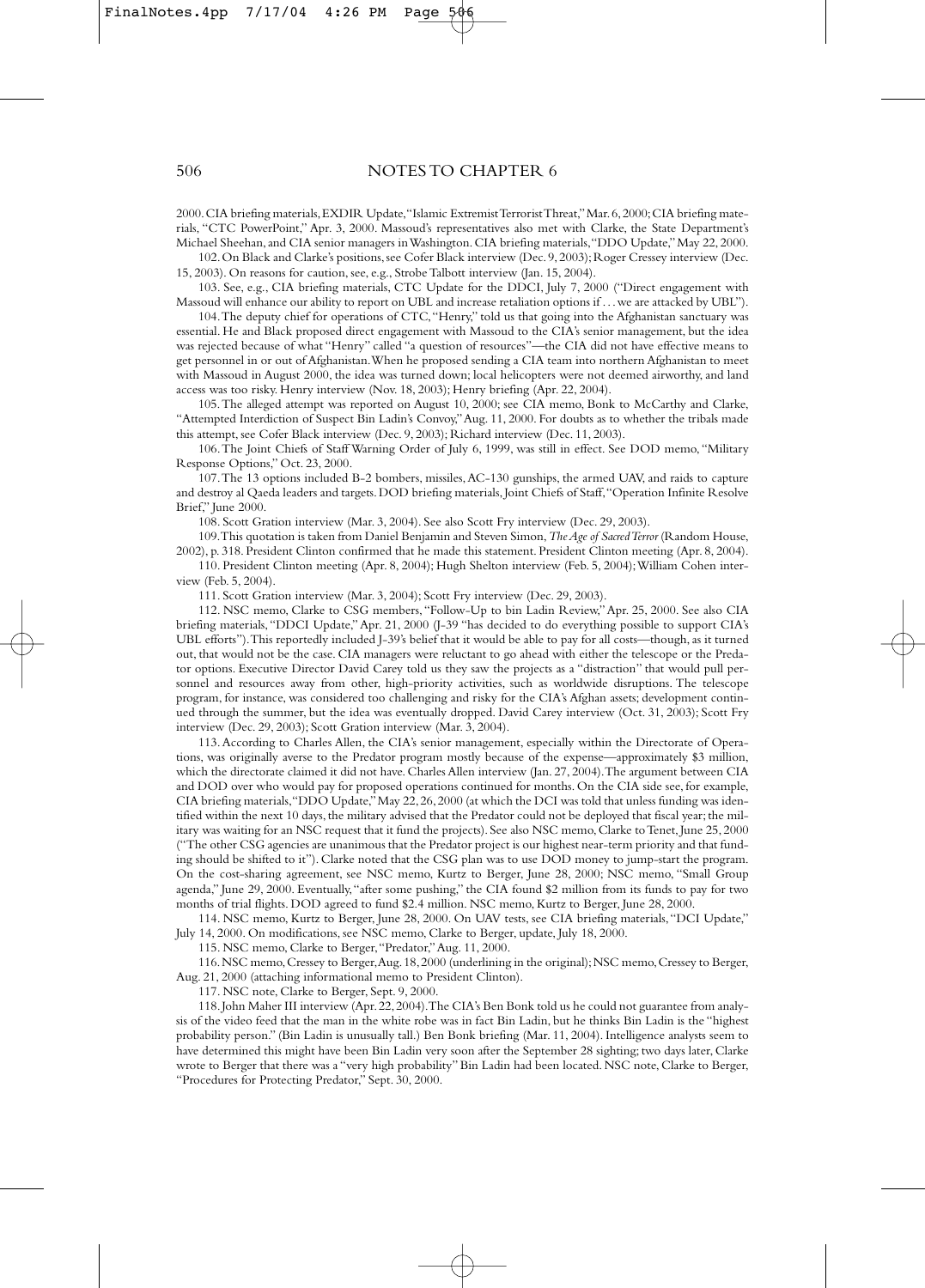119. NSC note, Clarke to Berger,"Procedures for Protecting Predator," Sept. 30, 2000. Clarke pointed to a silver lining: "The fact that its existence has become at least partially known, may for a while change the al Qida movement patterns," he wrote, but "it may also serve as a healthy reminder to al Qida and the Taliban that they are not out of our thoughts or sight." Ibid.

120. Clarke wrote to Berger that "it might be a little gloomy sitting around the fire with the al Qida leadership these days." NSC note, Clarke to Berger, Sept. 9, 2000.

121. For the number of dead and wounded, see Indictment, *United States v. Jamal Ahmed Mohammed Ali al-Badawi*, No. S12 98 Cr. 1023 (KTD) (S.D. N.Y. filed May 15, 2003), p. 16.

122. See Intelligence report, interrogation of Abd al Rahim al Nashiri, Feb. 21, 2004. For Khallad, see Intelligence report, interrogation of Khallad,Aug. 20, 2003. For Khamri and Nibras's full names, Quso's responsibility to film the attack, and Nibras and Quso delivering money, see Indictment, *United States v. al-Badawi*, May 15, 2003, pp. 13–14. Badawi was supposed to film the attack but had to travel, so he instructed Quso to do it instead. FBI notes, notes of Nov. 11 and 13 executive conference call, Nov. 13, 2000, p. 2. For Quso's admission of delivering money, see Al S. interviews (Aug. 26, 2003; Sept. 15, 2003).

123. For Bin Ladin's decision, Nashiri's trip to protest, and Nashiri's instructions, see Intelligence report, interrogation of Nashiri, Feb. 21, 2004. For a report that Nashiri did not instruct the operatives to attack, see Intelligence report, interrogation of Nashiri, Nov. 21, 2002.

124. For the attack, see Indictment, *United States v. al-Badawi*, May 15, 2003, p. 16. For Quso not filming the attack, see FBI report of investigation, interview of Fahd Mohammed Ahmad al-Quso, Feb. 3, 2001, p. 8. Quso apparently fell asleep and missed the attack. See FBI notes, notes of Nov. 11 and 13 executive conference call, Nov. 13, 2000, p. 2.

125. For Bin Ladin's order to evacuate and subsequent actions, see Intelligence report, interrogation of Abu Zubaydah, Dec. 13, 2003. For Bin Ladin's,Atef's, and Zawahiri's movements, see Intelligence report, interrogation of Khallad, Sept. 27, 2003.

126. Intelligence report,Terrorism Activities, Oct. 1, 2001.

127. For the media committee, the video, and its effect, see Intelligence report, autobiography of KSM, July 12, 2003; Intelligence report, interrogation of KSM, Apr. 4, 2003. On the bombing of the *Cole* sparking jihadist recruitment, see Intelligence report, interrogation of Khallad, Sept. 5, 2003.

128. See Barbara Bodine interview (Oct. 21, 2003);Al S. interviews (Aug. 26, 2003; Sept. 15, 2003). On the problems with having Americans bring firearms into the country,see also NSC email,Clarke to Berger,USS *Cole* situation report for PC meeting, Oct. 13, 2000. U.S. officials cannot travel to a country without the clearance of the U.S. ambassador to that country.

129. For suspicion of Egyptian Islamic Jihad, see NSC memo, Berger to President Clinton, update on *Cole* attack, Oct. 12, 2000. For McLaughlin's statement, see John McLaughlin interview (Jan. 21, 2004). In this vein, the State Department advised the investigation not to rush to judgment that al Qaeda was responsible. Barbara Bodine interview (Oct. 21, 2003).

130. For Yemen barring the FBI, see Al S. interviews (Aug. 26, 2003; Sept. 15, 2003). For the CIA's characterization, see CIA report, threat to U.S. personnel in Yemen, Oct. 18, 2000. For the high-level interventions, see Samuel Berger interview (Jan. 14, 2004); Kenneth Pollack interview (Sept. 24, 2003); CIA cable, CIA talking points for Tenet's call to chief of Yemen intelligence, Oct. 26, 2000. On secondhand information, see John McLaughlin interview (Jan. 21, 2004).

131. FBI notes, notes of Nov. 11 and 13 executive conference call, Nov. 13, 2000; FBI electronic communication,"Summary of information from Yemen intelligence," Jan. 10, 2001.

132.For the FBI agent's role,see Al S.interviews (Aug.26,2003;Sept.15,2003).For Yemen providing the photograph, see FBI electronic communication, "Summary of information from Yemen intelligence," Jan. 10, 2001. For the source identifying the photograph, see FBI electronic communication, "Source reporting on al Qaeda," Jan. 16, 2001.

133. For Khallad's involvement in the embassy bombings, see FBI report of investigation, interview of Mohammad Rashed Daoud al Owhali, Sept. 9, 1998. For Yemen identifying Nashiri, see FBI electronic communication, "Information provided by Yemen intelligence," Dec. 17, 2000.

134. Richard Clarke interview (Feb. 3, 2004). Richard Miniter offers an account of the Clinton administration's deliberations about the *Cole* in Richard Miniter, Losing Bin Laden: How Bill Clinton's Failures Unleashed Global *Terror* (Regnery,2003),pp.222–227.Berger told us the account is "a crock."Samuel Berger interview (Jan.14,2004). Clarke was less critical. Richard Clarke interview (Feb. 3, 2004).

135. For the additional covert action authorities, see NSC memo, McCarthy to Berger, new covert action authorities, Oct. 31, 2000. For Tenet developing options, see NSC memo, Berger to President Clinton, update on *Cole* investigation, Nov. 25, 2000.

136. For Berger's authorization, see NSC memo,TNT to Berger, responding to Taliban's September overture, Oct. 20, 2000. For Berger's statement, see NSC memo, Berger to TNT, reply to Oct. 20, 2000, memo. For the admin-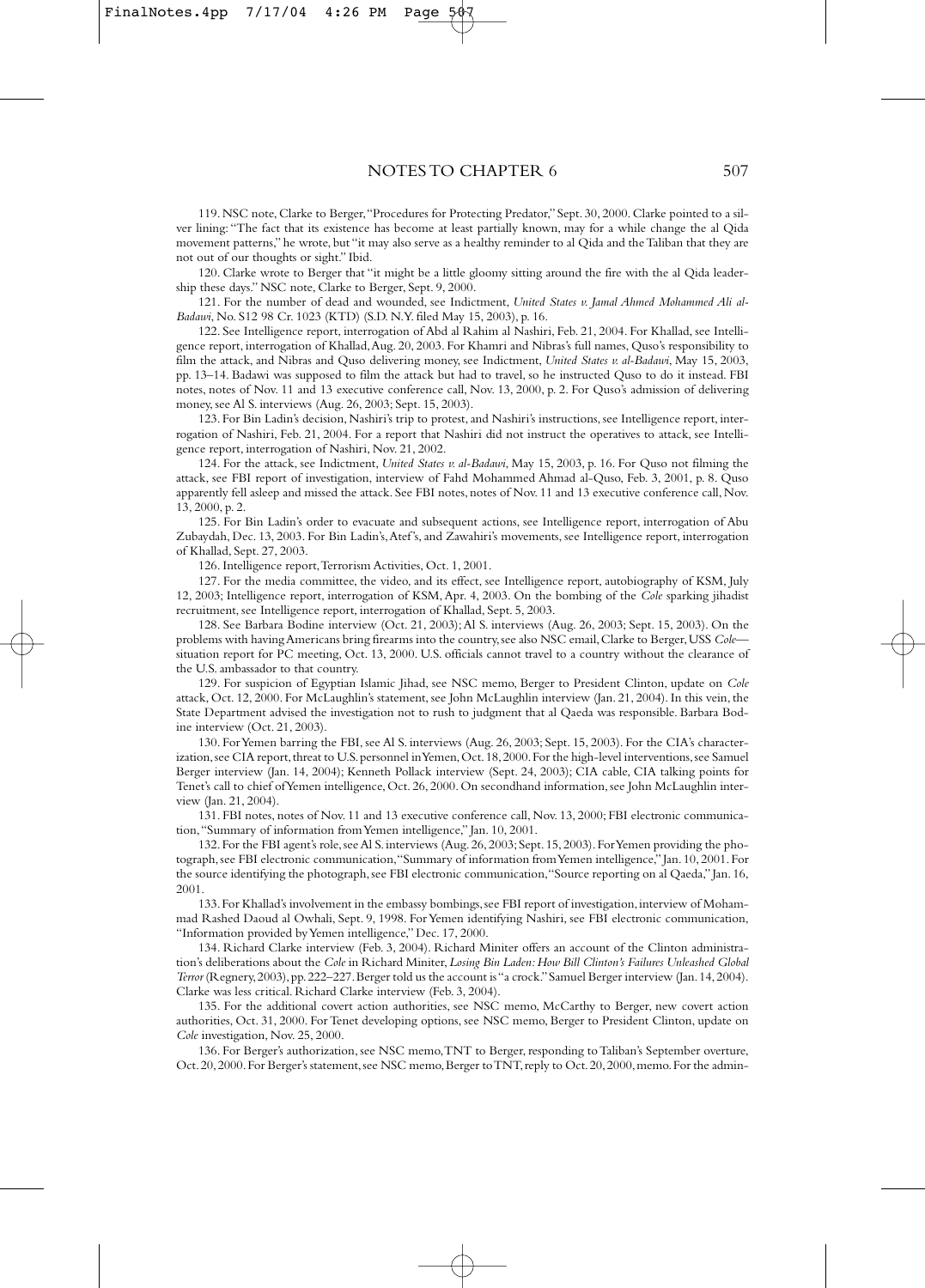# 508 NOTES TO CHAPTER 6

istration working with Russia, see NSC memo, Berger to President Clinton, update on *Cole* investigation, Nov. 25, 2000.

137. President Clinton meeting (Apr. 8, 2004).

138. Samuel Berger interview (Jan. 14, 2004).

139. In the first ten days after the bombing, between October 13 and 23, at least three high-level briefing items discussed responsibility for the attack.The next such briefing item we can find summarized the evidence for the new Bush administration on January 25, 2001. On the guidance, and the presumed reasons for it, see Barbara Bodine interview (Oct. 21, 2003); Pattie Kindsvater interview (Mar. 29, 2004); Ben Bonk statement during John McLaughlin interview (Jan.21,2004);see also John McLaughlin interview (Jan.21,2004);Richard interview (Dec. 11, 2003).

140. For Clarke's statement, see NSC email, Clarke to Berger, Nov. 7, 2000. For the November 10 briefing, see CIA briefing materials, preliminary findings regarding the *Cole* attack for the Nov. 10, 2000, Small Group meeting, undated (appears to be Nov. 10, 2000). For Berger and Clarke's communication with the President, see NSC memo, Berger to President Clinton, USS *Cole* investigation update, Nov. 25, 2000.

141. See Gregory Newbold interview (Sept. 29, 2003);William Cohen interview (Feb. 5, 2004). For Shelton tasking Franks, see DOD memo, Joint Chiefs of Staff tasking, Mod 005 to Joint Planning Directive to U.S. Central Command, Nov. 30, 2000. For Shelton briefing Berger, see NSC memo, Berger to President Clinton, USS *Cole* investigation update,Nov.25,2000.For the 13 options,see also DOD briefing materials,Operation Infinite Resolve Contingency Plan Brief, undated. For the briefing to Kerrick, see DOD briefing materials, briefing to Lt. Gen. Kerrick, Dec. 20, 2000. For the briefing of other DOD officials, see DOD briefing materials,"Evolution of Infinite Resolve Planning, Summary of TLAM Availability (1998–2001), Evolution of the Armed Predator Program," Mar. 19, 2004, p. 5.

142. NSC memo, Berger to President Clinton, USS *Cole* investigation update, Nov. 25, 2000.

143. Ibid. For Clarke's ideas, see NSC memo, Clarke to Sheehan and Hull,"Ultimatum Strategy with the Taliban," Nov. 25, 2000.

144. CIA briefing materials,"Intelligence Assessment:The Attack on the USS Cole," Dec. 21, 2000.

145. Ibid.

146. President Clinton meeting (Apr. 8, 2004); Samuel Berger interview (Jan. 14, 2004).

147. For Albright's advisers, see DOS memo, Inderfuth to Albright, Dec. 19, 2000; DOS memo, Hull and Eastham to Albright, preparation for Principals Committee meeting, Dec. 21, 2000. See also DOS briefing materials, talking points for Principals Committee meeting, Dec. 21, 2000;William Cohen interview (Feb. 5, 2004); Hugh Shelton interview (Feb. 5, 2004).

148. Richard Clarke interview (Feb. 3, 2004)

149. Richard Clarke, *Against All Enemies: Inside America's War on Terror* (Free Press, 2004), p. 224. Sheehan has not disavowed Clarke's quote.

150. George Tenet interview (Jan. 28, 2004).

151. Pattie Kindsvater interview (Mar. 29, 2004). For Clarke's awareness, see NSC email, Clarke to Cressey, "Considerations," Oct. 25, 2000.

152. For the lack of meaningful targets, see Scott Fry interview (Dec. 29, 2003);Walter Slocombe interview (Dec. 19, 2003).

153. CIA memo, Black to Clarke,"NSC Requests on Approaches for Dealing with Problems in Afghanistan," Dec. 29, 2000.

154. See Samuel Berger letter to the Commission,"Comments on Staff Statements 5–8," May 13, 2004. For the Blue Sky memorandum's proposals being rolled into proposals considered by the new administration,see George Tenet interview (Jan. 28, 2004); John McLaughlin interview (Jan. 21, 2004). On the internal CIA draft of the Blue Sky memorandum,Deputy Director for Operations James Pavitt added a handwritten note that he posed no objection if the memorandum was for transition discussion purposes, but "I do not believe a proposal of this magnitude should be on the table for implementation" so late in the Clinton administration. He also questioned the proposal for support to Massoud. CIA memo,"Options to Undermine Usama Bin Ladin and al-Qa'ida," Dec. 18, 2000.

155. NSC memo, "Strategy for Eliminating the Threat from the Jihadist Networks of al Qida: Status and Prospects," undated (appears to be Dec. 29, 2001), attached to NSC memo, Clarke to Rice, Jan. 25, 2001.

156. Ben Bonk interview (Jan. 21, 2004); John McLaughlin interview (Jan. 21, 2004).

157. Robert McNamara, Jr., interview (Apr. 19, 2004).

158. President Bush and Vice President Cheney meeting (Apr. 29, 2004); Condoleezza Rice meeting (Feb. 7, 2004); James Pavitt interview (Jan. 8, 2004). Pavitt also recalls telling the President-elect that killing Bin Ladin would not end the threat.Vice President–elect Cheney, Rice, Hadley, and White House Chief of Staff–designate Andrew Card also attended the briefing, which took place about a week before the inauguration.The President noted that Tenet did not say he did not have authority to kill Bin Ladin.Tenet told us he recalled the meeting with Bush but not what he said to the President-elect. George Tenet interview (Jan. 28, 2004). He told us, however, that if circumstances changed and he needed more authority,he would have come back to either President Clinton or Pres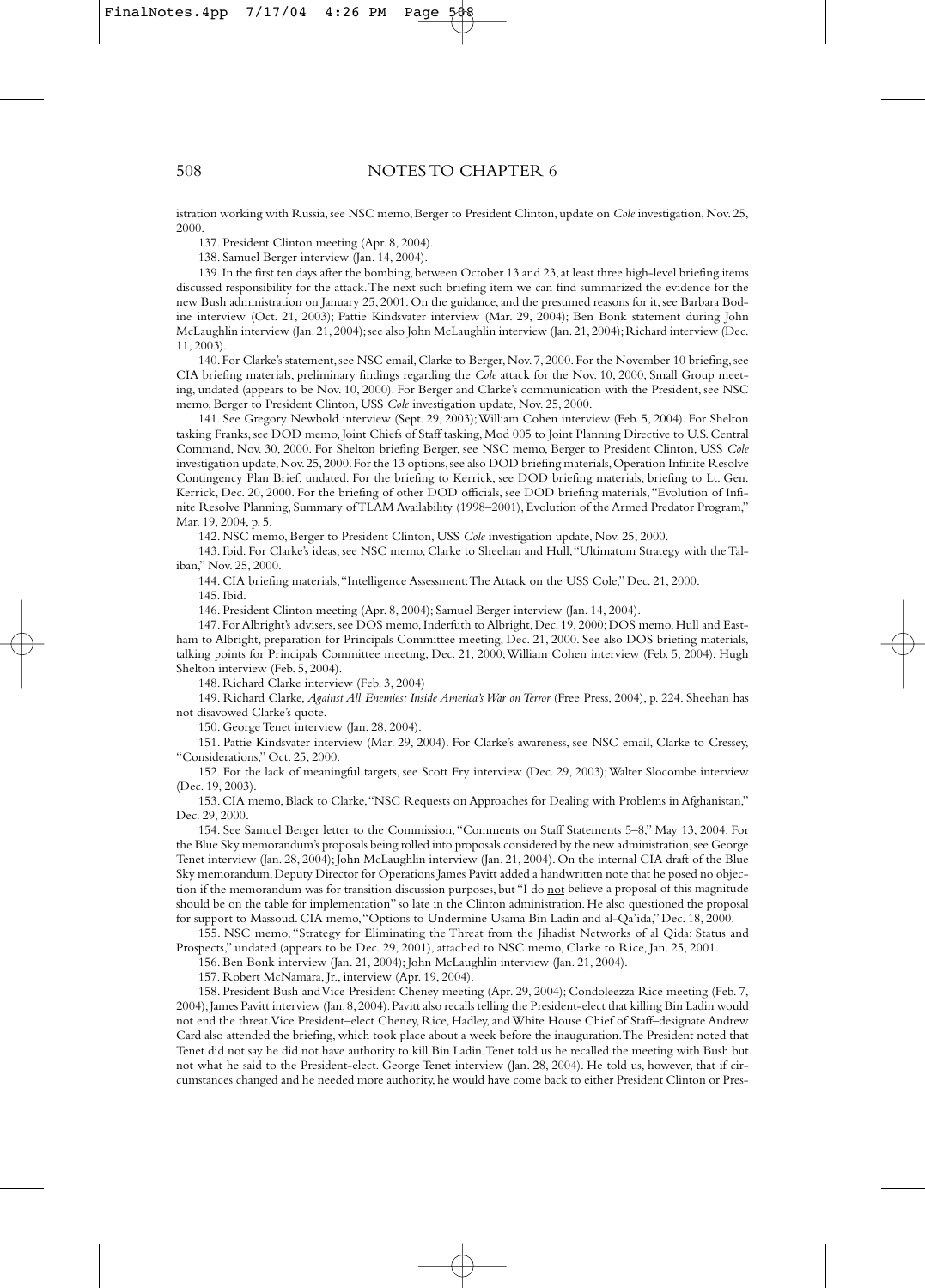ident Bush and asked for the additional authority.See George Tenet testimony,Mar.24,2004.The Blair House CIA briefing is recounted in some detail in Bob Woodward, *Bush at War* (Simon & Schuster, 2002), pp. 34–35.

159. President Clinton meeting (Apr. 8, 2004).

160. President Bush and Vice President Cheney meeting (Apr. 29, 2004).

161. NSC briefing materials,"CT Briefing for Bush-Cheney Transition Team,APNSA-Designate Rice,"Policy, Organization, Priorities," undated. Powell was briefed by the full CSG, at his request.

162.Richard Clarke interview (Feb.3,2004);Samuel Berger interview (Jan.14,2004);Condoleezza Rice meeting (Feb. 7, 2004); Roger Cressey interview (Dec. 15, 2003); Paul Kurtz interviews (Dec. 16, 2003; Dec. 22, 2003).

163. Condoleezza Rice meeting (Feb. 7, 2004); Stephen Hadley meeting (Jan. 31, 2004). Hadley told us that he was able to do less policy development than in a normal two-month transition.

164. Public references by candidate and then President Bush about terrorism before 9/11 tended to reflect these priorities, focusing on state-sponsored terrorism and WMD as a reason to mount a missile defense. See, e.g., President Bush remarks,Warsaw University, June 15, 2001.

165. Rice and Zelikow had been colleagues on the NSC staff during the first Bush administration and were coauthors of a book concerning German unification. See Philip Zelikow and Condoleezza Rice, *Germany Unified and Europe Transformed:A Study in Statecraft* (Harvard Univ. Press, 1995).As the Executive Director of the Commission, Zelikow has recused himself from our work on the Clinton-Bush transition at the National Security Council.

166. Philip Zelikow interview (Oct. 8, 2003).

167. Condoleezza Rice meeting (Feb. 7, 2004).

168. Ibid.

169. Richard Clarke interviews (Dec. 18, 2003; Feb. 3, 2004); Roger Cressey interview (Dec. 15, 2003). As Clarke put it,"There goes our ability to get quick decisions." Richard Clarke interview (Feb. 3, 2004). However, Paul Kurtz told the Commission that even though Clarke complained about losing his seat on the Principals Committee on terrorism issues, Kurtz saw no functional change in Clarke's status. Paul Kurtz interviews (Dec. 16, 2003; Dec. 22, 2003).

170.President Bush and Vice President Cheney meeting (Apr.29,2004);George Tenet interview (Jan.28,2004).

171. President Bush and Vice President Cheney meeting (Apr. 29, 2004).

172. NSC memo, Clarke to Rice, al Qaeda review, Jan. 25, 2001 (italics and underlining of the word *urgently* in original). Clarke's staff called on other occasions for early Principals Committee decisions, including in a "100 Day Plan" that called for cabinet-level decisions on the Northern Alliance, Uzbekistan, Predator, and the *Cole*. See NSC memo, Fenzel to Rice, Feb. 16, 2001. Other requests for early PCs are found in NSC email, Fenzel to Hadley, "Early PC Meeting Priorities," Feb. 2, 2001; NSC email, Cressey to NSC Front Office,"TNT Meeting Priorities," Feb.7,2001;NSC email,Cressey to Moran,"Aid to NA,"Feb.12,2001;NSC memo,Cressey to Rice,Mar.2,2001.

173. NSC memo, Clarke to Rice, al Qaeda review, Jan. 25, 2001.

174.The Bush administration held 32 Principals Committee meetings on subjects other than al Qaeda before 9/11.Condoleezza Rice testimony,Apr.8,2004;White House information provided to the Commission.Rice told us the Administration did not need a principals meeting on al Qaeda because it knew that al Qaeda was a major threat. Condoleezza Rice meeting (Feb. 7, 2004) Condoleezza Rice testimony,Apr. 8, 2004.

175.CNN broadcast,"CNN Ahead of the Curve,"Oct.13,2000.Vice presidential candidate Dick Cheney also urged swift retaliation against those responsible for bombing the destroyer,saying:"Any would-be terrorist out there needs to know that if you're going to attack, you'll be hit very hard and very quick. It's not time for diplomacy and debate. It's time for action."Associated Press,"Cheney: Swift Retaliation Needed," Oct. 13, 2000.

176. George Tenet interview (Jan. 28, 2004).

177. NSC memo, Clarke to Rice, al Qaeda review, Jan. 25, 2001.

178. NSC memo, Clarke to Vice President Cheney, Feb. 15, 2001.

179. CIA briefing materials,"UBL Strategic Overview and USS COLE Attack Update," Mar. 27, 2001.These briefing slides appear to have been recycled from slides prepared on Jan. 10, 2001.

180. In early March, Cressey wrote Rice and Hadley that at a belated wedding reception at Tarnak Farms for one of Bin Ladin's sons, the al Qaeda leader had read a new poem gloating about the attack on the *Cole*. NSC email, Cressey to Rice and Hadley,"BIN LADIN on the USS COLE," Mar. 2, 2001.A few weeks later, Cressey wrote Hadley that while the law enforcement investigation went on,"we know all we need to about who did the attack to make a policy decision." NSC email, Cressey to Hadley,"Need for Terrorism DC Next Week," Mar. 22, 2001.Around this time, Clarke wrote Rice and Hadley that the Yemeni prime minister had told State Department counterterrorism chief Hull that while Yemen was not saying so publicly,Yemen was 99 percent certain that Bin Ladin was responsible for the *Cole*. NSC email, Clarke to NSC Front Office,"Yemen's View on the USS Cole," Mar. 24, 2001. In June, Clarke wrote Rice and Hadley that a new al Qaeda video claimed responsibility for the *Cole*. NSC email, Clarke to Rice and Hadley, "Al Qida Video Claims Responsibility for Cole Attack," June 21, 2001. Later that month, two Saudi jihadists arrested by Bahraini authorities during the threat spike told their captors that their al Qaeda training camps in Afghanistan had held celebratory parties over the *Cole* attack.NSC email,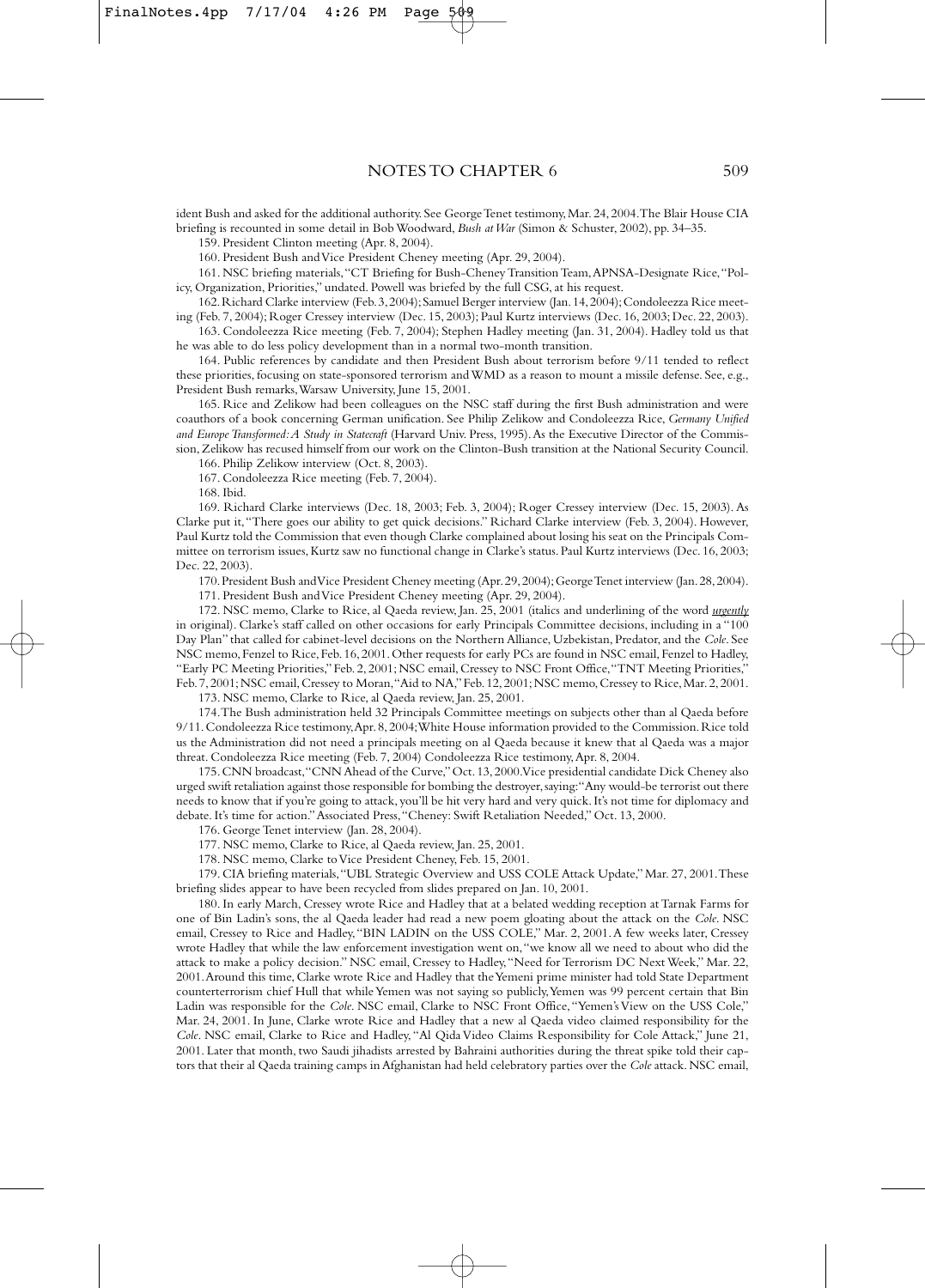Clarke to NSC Front Office and others,"Captured Al Qida Terrorist Met UBL Then Were to Attack US in Saudi Arabia," June 29, 2001.

181. President Bush and Vice President Cheney meeting (Apr. 29, 2004).

182.Condoleezza Rice meeting (Feb.7,2004);Donald Rumsfeld meeting (Jan.30,2004);Paul Wolfowitz interview (Jan. 20, 2004); Stephen Hadley meeting (Jan. 31, 2004).

183. See CIA memo,"History of Funding for CIA Counterterrorism,"Aug. 12, 2002. One of Clarke's concerns had been the level of funding for counterterrorism in the new administration's first budget. See, e.g., NSC memo, Clarke to Vice President Cheney, Feb. 15, 2001.

184. NSC note to Hadley, undated (attached to NSC memo, Cressey to Rice, aid to Northern Alliance and Uzbekistan, Mar. 2, 2001).

185. Condoleezza Rice meeting (Feb. 7, 2004). Rice remembered President Bush using this phrase in May 2001,when warnings of terrorist threats began to multiply.However,speaking on background to the press in August 2002, Richard Clarke described a directive from the President in March 2001 to "stop swatting at flies" and "just solve this problem."A reporter then said to Clarke that he understood Bush to have given that direction in May, and Clarke said:"No, it was March." Fox News transcript,"Clarke Praises Bush Team in '02," Mar. 24, 2004 (online at www.foxnews.com/printer\_friendly\_story/0,3566,115085,00.html).

186. Barton Gellman, "A Strategy's Cautious Evolution: Before Sept. 11, the Bush Anti-Terror Effort Was Mostly Ambition," *Washington Post*, Jan. 20, 2001, p.A1.

187. President Bush and Vice President Cheney meeting (Apr. 29, 2004).

188. NSC notes, John Bellinger notes from March 7, 2001, meeting; NSC email, Cressey to Rice and Hadley, "BIN LADIN on the USS COLE," Mar. 2, 2001; CIA briefing materials, Deputies Committee Briefing,"Countering the Threat from al-Qa'ida," Mar. 7, 2001.

189. Condoleezza Rice meeting (Feb. 7, 2004). On the Iraq PC, see Bob Woodward, *Plan of Attack* (Simon & Schuster, 2004), p. 13. On the Sudan PC, see NSC memo,"Summary of Conclusions for March 27, 2001 Principals Committee Meeting on Sudan,"Apr. 10, 2001; CIA notes, Houdek's notes on March 27, 2001, Principals Committee meeting. On others, see NSC document, list of meetings, Jan. 20 to Sept. 11, 2001, undated.

190.CIA briefing materials,"U.S.Policy Against Al Qa'ida"(for the Apr.30,2001,Deputies Committee meeting). On the DC meeting, see also NSC email, Clarke to NSC Front Office,"Request for DC on al Qida Terrorism,"Apr.16,2001.DCI Tenet had already talked with Rice and Hadley about Bin Ladin and al Qaeda,the Taliban, and the Predator program. See, e.g., CIA memos, summary of weekly Rice/Tenet meeting, Jan. 24, 2001; Feb. 7, 2001;Mar.8,2001 (when Rice received CIA assessments on the possible impact of Taliban actions against al Qaeda and on the likely regional impact of increased aid to anti-Taliban groups in Afghanistan). Both Secretary Powell and Secretary Rumsfeld appear to have already been briefed on these topics by the DCI as well. See, e.g., CIA briefing materials, talking points on the Predator for DCI meeting with Rumsfeld, Feb. 9, 2001; CIA briefing materials, talking points on Bin Ladin, the Taliban and Afghanistan for DCI meetings with Powell, Feb. 13, 2001; Mar. 13, 2001.

191. NSC memo, Summary of Conclusions for Apr. 30, 2001, Deputies Committee meeting.

192. Ibid.

193.NSC memo,Policy Coordinating Committee (PCC) Chairman's Summary Paper,"Key Issues for Al-Qida Deputies Meeting,"Apr. 19, 2001.

194. For threats considered by the CSG, see NSC memo, agenda for March 19 CSG videoconference, Mar. 19, 2001 (agenda item about UBL interest in targeting a passenger plane at Chicago airport); NSC memo, agenda for CSG threat videoconference, May 17, 2001 (agenda item, "UBL: Operation Planned in US"). For Clarke's concern about an al Qaeda presence in the United States, see NSC briefing materials,TNT to Rice, counterterrorism briefing for Bush/Cheney transition team, undated, which noted that al Qaeda had "sleeper cells" in more than 40 countries, including the United States; NSC memo,"Strategy for Eliminating the Threat from the Jihadist Networks of al Qida: Status and Prospects," undated (appears to be Dec. 29, 2000), attached to NSC memo, Clarke to Rice, Jan. 25, 2001, discussing al Qaeda's presence in the United States. For Clarke's concerns about an attack on the White House, see NSC email, Clarke to Rice, briefing on Pennsylvania Ave, Mar. 23, 2001.

195. For the President's announcement, see White House press release,"Statement by the President, Domestic Preparedness Against Weapons of Mass Destruction," May 8, 2001 (online at www.whitehouse.gov/news/releases/ 2001/05/print/02010508.html).

196. CIA memo, summary of weekly Rice/Tenet meeting, May 29, 2001.

197. Ibid.

198. Richard interview (Dec. 11, 2003).

199. CIA memo, summary of weekly Rice/Tenet meeting, May 29, 2001.

200. NSC memo, Hadley to Armitage,Wolfowitz, McLaughlin, and O'Keefe,"Next Steps on al-Qida," June 7, 2001.

201. NSC memo, draft National Security Presidential Directive, undated; Condoleezza Rice testimony,Apr. 8, 2004.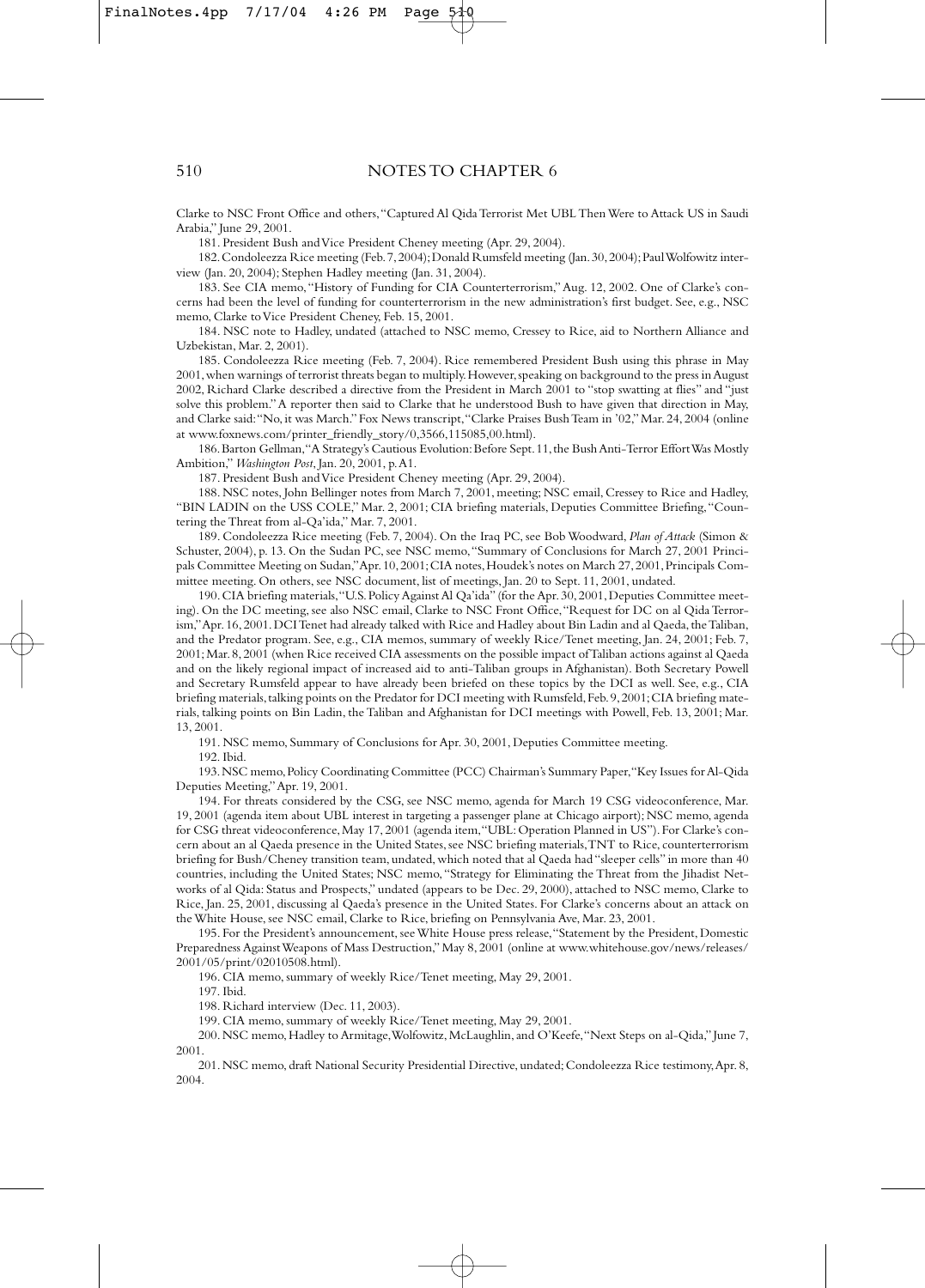202. See, e.g., Condoleezza Rice testimony,Apr. 8, 2004; Richard Clarke interview (Feb. 3, 2004).

203. Richard Clarke interview (Jan. 12, 2004).

204. Condoleezza Rice meeting (Feb. 7, 2004).

205. DOS cable, State 111711,"Demarche on Threat by Afghan-based Terrorists," June 27, 2001. Under Secretary of State for Political Affairs Marc Grossman knew of Sheehan's severe demands and instructed Ambassador Milam to reiterate them to the Taliban. Marc Grossman interview (Jan. 20, 2004).

206.In early July 2001,shortly before retiring,Ambassador Milam met one last time with Taliban Deputy Foreign Minister Jalil in Islamabad. Milam tried to dispel any confusion about where Bin Ladin fit into U.S.-Taliban relations—the Saudi terrorist was the issue, and he had to be expelled. DOS cable, Islamabad 3628,"Taliban's Mullah Jalil's July 2 Meeting With The Ambassador," July 3, 2001.The State Department's South Asia bureau called for a less confrontational stance toward the Taliban.It opposed a policy to overthrow the Taliban and was cautious about aiding the Northern Alliance.DOS memo,Rocca to Grossman,"Your Participation in Deputies Committee Meeting,Friday,June 29,2001,"June 28,2001;see DOS memo,"Pakistan/Afghanistan DC-Covert Action Issue,"undated (appears to be mid-June 2001); Richard Armitage interview (Jan. 12, 2004).

207. For the Deputies Committee meeting, see NSC memo, Summary of Conclusions of June 29, 2001, Deputies Committee meeting, undated (attached to NSC memo, Biegun to executive secretaries, July 6, 2001). For officials who were impatient with the pace of the Deputies' Committee review, see, e.g., Richard Armitage interview (Jan. 12, 2004); John McLaughlin interview (Jan. 21, 2004). For Clarke's arguments, see NSC memo, PCC Chairman's Summary Paper,"Key Issues for Al-Qida Deputies Meeting,"Apr. 19, 2001. See also Richard Armitage testimony, Mar. 24, 2004; Stephen Hadley meeting (Jan. 31, 2004).

208.For Clarke and Black renewing their push,see,e.g.,Cofer Black interview (Dec.9,2003).For Clarke's suggestion, see NSC email, Cressey to Moran, various matters concerning al Qaeda, Feb. 12, 2001.

209.Condoleezza Rice meeting (Feb.7,2004);Stephen Hadley meeting (Jan.31,2004);Zalmay Khalilzad interview (Nov. 21, 2003). For Clarke's view, see NSC memo, Clarke to Rice, al Qaeda review, Jan. 25, 2001.

210. For the draft authorities, see CIA briefing materials, talking points for DCI meeting with Rice on the draft Afghanistan counterterrorism finding and the draft UBL Memorandum of Notification, Mar. 28, 2001. For the draft explicitly stating that the goal was not to overthrow the Taliban, see Jonathan F. interview (Jan. 19, 2004).

211. See NSC email, Clarke to Khalilzad, Crawford, and Cressey, "Option for integrated al Qida-Afghan-Pakistan paper," June 30, 2001. For State's view, see DOS memo, "U.S. Engagement with the Taliban on Usama Bin Laden," undated (attached to NSC memo, Biegun to executive secretaries, July 16, 2001).

212.For an outline of the policy,see NSC memo,"Afghanistan:A Comprehensive Strategy,"undated (attached to NSC memo, Biegun memo to executive secretaries, Sept. 7, 2001). For the September 10 meeting, see NSC memo, Biegun to executive secretaries, Summary of Conclusions for Sept. 10, 2001, Deputies Committee meeting on Afghanistan, India, and Pakistan, Sept. 26, 2001.

213. For the September 10 meeting, see NSC memo, Biegun to executive secretaries, Summary of Conclusions for Sept. 10, 2001, Deputies Committee meeting on Afghanistan, India and Pakistan, Sept. 26, 2001. For Armitage's view, see Richard Armitage interview (Jan. 12, 2004).

214. Colin Powell prepared statement, Mar. 23, 2004, p. 5.

215. For reviewing the possibility of more carrots, see DOS memo, Hull and Usrey to Grossman,"Deputies Committee Meeting on Terrorism and al Qaida,"Apr. 20, 2001. For the possibility of lifting sanctions, see Colin Powell interview (Jan. 21, 2004); Richard Armitage interview (Jan. 12, 2004); DOS memo, "Engagement with Pakistan: From Negative to Positive," undated (appears to be May 29, 2001).

216. Condoleezza Rice meeting (Feb. 7, 2004).

217. For Rice's view on Sattar, see Condoleezza Rice meeting (Feb. 7, 2004). For Sattar urging the United States to engage the Taliban, see DOS cable, State 109130,"The Secretary's Lunch With Pakistani Foreign Minister Abdul Sattar," June 22, 2001. For the deputies agreeing to review objectives, see NSC memo, Summary of Conclusions of June 29, 2001, Deputies Committee meeting, undated (attached to NSC memo, Biegun to executive secretaries, July 6, 2001). For Clarke urging Hadley, see NSC memo, Clarke to Hadley,"DC on Pakistan," June 27, 2001.

218. See White House letter, President Bush to Musharraf,Aug. 4, 2001. For Rocca's view, see DOS memo, "Engagement with Pakistan: From Negative to Positive," undated (possibly May 29, 2001); Christina Rocca interview (Jan. 29, 2004). For Armitage's comment, see Richard Armitage interview (Jan. 12, 2004).

219. For the Vice President's call, see CIA briefing materials,"Efforts to Counter the Bin Ladin Threat," Sept. 12, 2001. For Powell's meetings, see DOS cable, State 041824, "Secretary's 26 February Meeting With Saudi Crown Prince Abdullah," Mar. 8, 2001; DOS cable, State 117132,"The Secretary's June 29 Meeting With Saudi Crown Prince Abdullah," July 5, 2001.

220. Paul Wolfowitz interview (Jan. 20, 2004); Donald Rumsfeld interview (Jan. 30, 2004).

221. For Shelton's recollection, see Hugh Shelton interview (Feb. 5, 2004). For Sheridan's departure, see Austin Yamada interview (Dec. 23, 2003); Brian Sheridan interview (Feb. 24, 2004).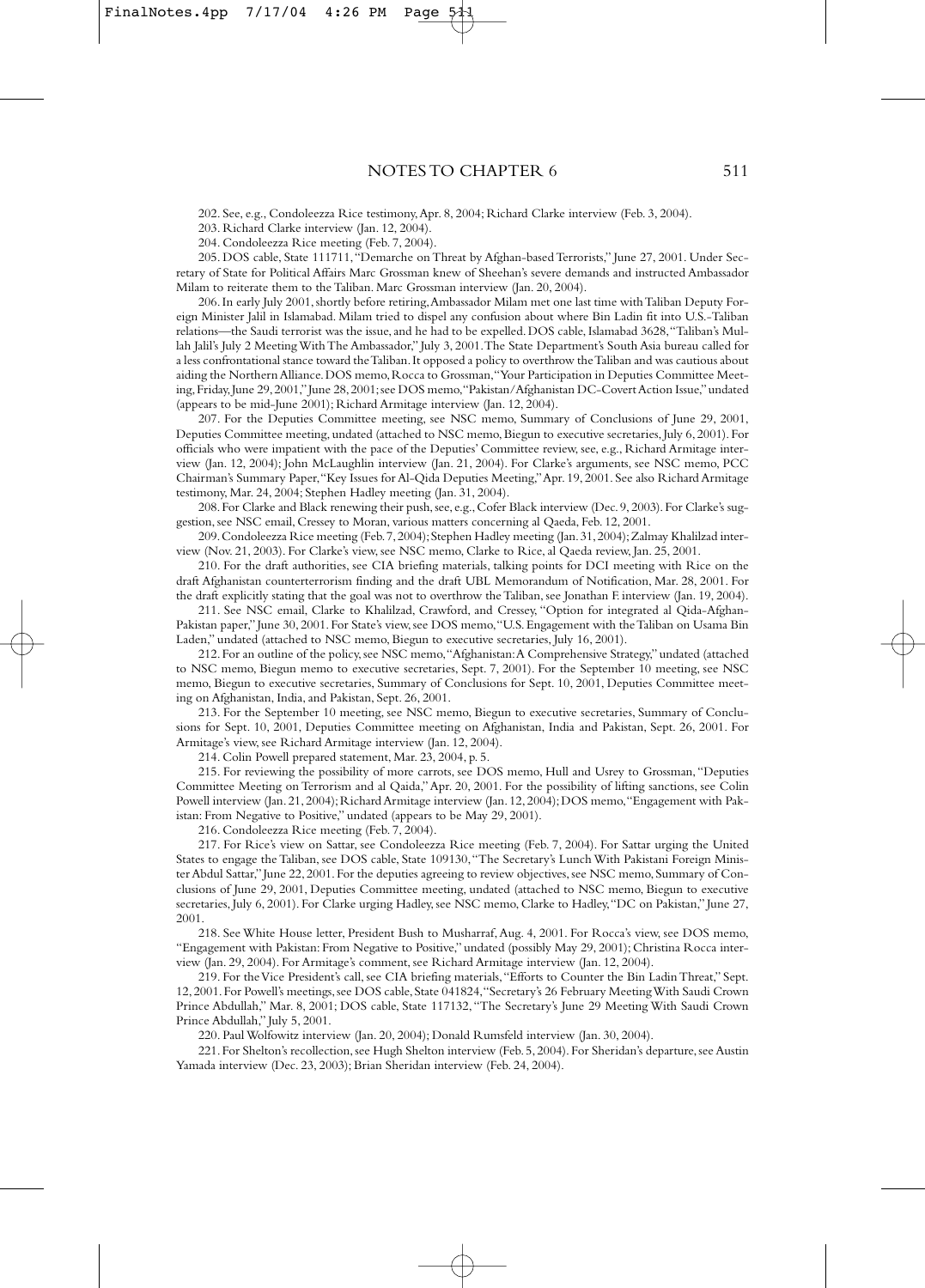222. Donald Rumsfeld interview (Jan. 30, 2004). Rumsfeld had been a member of the Bremer-Sonnenberg Commission on Terrorism, created by Congress in 1998.

223.Tommy Franks interview (Apr. 9, 2004).

224. For Annex B, see NSC memo, draft National Security Presidential Directive, undated (attached to NSC email, Biegun to executive secretaries, July 13, 2001).The annex said that Pentagon planning was also to include options to eliminate weapons of mass destruction that the al Qaeda network might acquire or make.

225. Stephen Hadley meeting (Jan. 31, 2004).

226. Condoleezza Rice meeting (Feb. 7, 2004).

227. President Bush and Vice President Cheney meeting (Apr. 29, 2004).

228. Ibid.

229. John Ashcroft interview (Dec. 17, 2003).

230. NSC email, Clarke to Rice and Hadley,"Courtesy call on AG," Feb. 22, 2001.

231.On the FBI strategy,see FBI report,Counterterrorism Division,International Terrorism Program,"Strategic Program Plan FY 2001-2006," undated (appears to be from summer 2000). On Watson's recollections, see Dale Watson interview (Jan. 6, 2004). On the FBI budget proposal, see statement of Attorney General John Ashcroft, Hearing on U.S. Federal Efforts to Combat Terrorism before the Subcommittee on Commerce, Justice, and State, the Judiciary, and Related Agencies of the Senate Appropriations Committee, May 9, 2001. See DOJ memo, Comments on Staff Statement 12,Apr. 7, 2004.

232.Testimony of John Ashcroft, Hearing on U.S. Federal Efforts to Combat Terrorism before the Subcommittee on Commerce, Justice, and State, the Judiciary, and Related Agencies of the Senate Appropriations Committee, May 9, 2001. On DOJ's priorities, see DOJ memo, Ashcroft to Heads of Department Components, "Guidance for Preparing FY 2003 Budgets," May 10, 2001. On Watson's reaction, see Dale Watson interview (Jan. 6, 2004).

233. DOJ letter,Ashcroft to Daniels, transmitting the Department of Justice FY 2003 budget request, Sept. 10, 2001;Thomas Pickard interview (Jan. 21, 2004). Pickard told us that he approached Ashcroft and asked him to reconsider DOJ's denial of the FBI's original counterterrorism budget request in light of the continuing threat. It was not uncommon for FBI budget requests to be reduced by the attorney general or by OMB before being submitted to Congress; this had occurred during the previous administration.

234. In chapter 3, we discuss how this problem arose. By 2001, it had become worse. During 2000, the FBI had erred in preparing some of its applications for FISA surveillance, misstating how much information had been shared with criminal prosecutors and the nature of the walls between the intelligence and law enforcement functions within the FBI. In March 2001, Judge Royce Lamberth, chief judge of the FISA Court, chastised the FBI, sending a letter to Ashcroft announcing he was banning an offending supervisory agent from appearing before the court.Judge Lamberth also met personally with Ashcroft and his acting deputy,Robert Mueller,to complain about the performance of the FBI and the Office of Intelligence Policy and Review (OIPR). Judge Lamberth letter to Ashcroft, Mar. 9, 2001; John Ashcroft interview (Dec. 17, 2003). In May 2001,Ashcroft altered the FISA application process to ensure greater accuracy. See DOJ memo,Ashcroft to Freeh,"The Foreign Intelligence Surveillance Act (FISA) Process," May 18, 2001.

In July 2001, the General Accounting Office criticized the way the 1995 procedures were being applied and criticized OIPR and FBI for not complying with the information-sharing requirements of the 1995 procedures. This was the third report in as many years by a government agency indicating that the procedures were not working as planned. In October 2000, December 2000, and March 2001, proposals for reform to the 1995 procedures were put forth by senior DOJ officials. None resulted in reform. One impediment was that the respective DOJ components could not agree on all the proposed reforms.A second impediment was a concern that such reforms would require a challenge to the FISA Court's position on the matter.This was considered risky because the FISA Court of Review had never convened, and one of the judges had previously voiced skepticism regarding the constitutionality of the FISA statute. Deputy Attorney General Larry Thompson did ask the court to accept the modifications described in the text, which were distributed as part of his August 2001 memorandum reaffirming the 1995 procedures. See DOJ memo, Thompson to the Criminal Division, the Office of Intelligence Policy and Review, and the FBI,"Intelligence Sharing,"Aug. 6, 2001.

235. This tasking may have occurred before Rice's March 15, 2001, meeting with Tenet. See CIA memo, "Talking Points for DCI Meeting with Rice," Mar. 15, 2001. For Rice's recollections, see Condoleezza Rice meeting (Feb. 7, 2004).Attorney General John Ashcroft told us he told Rice on March 7, 2001, that his lawyers had determined that the existing legal authorities for covert action against Bin Ladin were unclear and insufficient, and that he suggested new, explicit kill authorities be developed. John Ashcroft testimony,Apr. 13, 2004. On the CIA draft documents, see CIA memo, "Talking Points for the DCI on the Draft Afghanistan Counterterrorism Finding and the Draft UBL MON," Mar. 27, 2001. For the description of the meeting, see CIA memo, Moseman to Tenet, Mar. 28, 2001.

236. NSC memo, Sturtevant to Griffin, Levin, Krongard,Watson, and others, July 12, 2001.

237. See, e.g., NSC note, Clarke to Berger, Sept. 23, 2000; Richard Clarke interview (Feb. 3, 2004).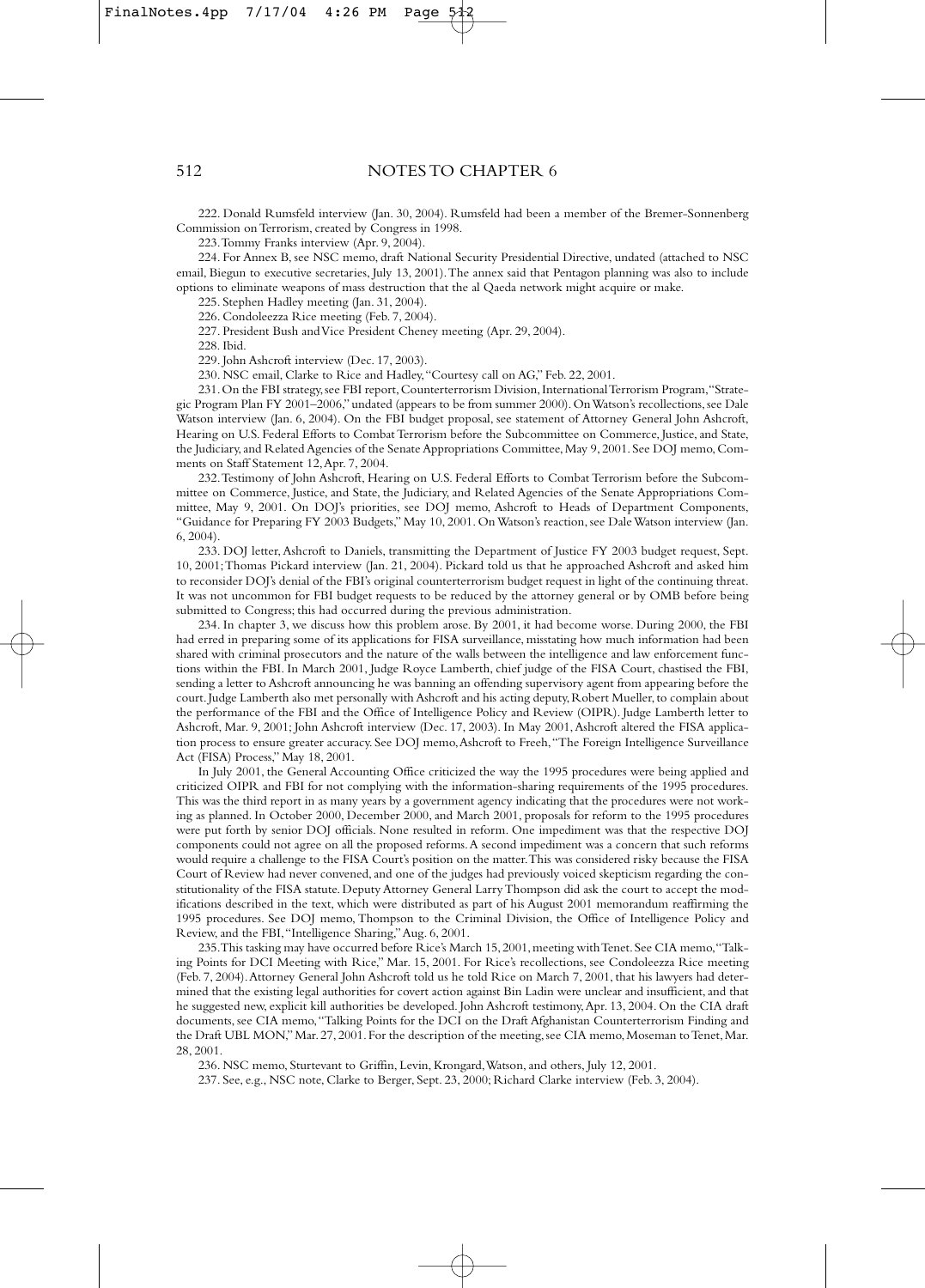238. CIA memo, Black to Clarke, Jan. 25, 2001. For a Joint Staff view, see, e.g., Scott Gration interview (Mar. 3,2004).The mission commander for the Predator flights,Air Force Major Mark A.Cooter,had registered his opposition to redeploying the aircraft back in December 2000: "given the cost/benefit from these continued missions it seems senseless." DOD letter, Cooter to Alec B.,"Continued Flight Operations," Nov. 14, 2000 (attached to CIA memo, Black to DCI and others, Predator Operation, Nov. 17, 2000).

239. See NSC memo, Summary of Conclusions of Deputies Committee meeting,Apr. 30, 2001.This document noted a consensus in favor of reconnaissance missions commencing in July. But DDCI McLaughlin told us that he and Black believed that no such decision had been made at the meeting. Hadley told us he believed that a decision had been made at the meeting to fly such missions. See John McLaughlin interview (Jan. 2, 2004). See also CIA briefing materials,"Summary of April 30, 2001 Deputies Committee meeting," May 3, 2001; Stephen Hadley meeting (Jan. 31, 2004). For Rice's perspective, see Condoleezza Rice meeting (Feb. 7, 2004).

240.Allen described the "quibbling" over financing the Predator program as "ridiculous." Charles Allen interview (Jan. 27, 2004). For a CIA senior management perspective, see, e.g., John McLaughlin interview (Jan. 21, 2004). The Defense Department's view is suggested in CIA briefing materials,"Summary of April 30,2001 Deputies Committee meeting," May 3, 2001.

241. George Tenet interview (Jan. 28, 2004); Charles Allen interview (Jan. 27, 2004).

242. John Maher III interview (Apr. 22, 2004); Scott Gration interview (Mar. 3, 2004); John Jumper interview (Mar. 3, 2004).

243. On Hadley's efforts and directions, see NSC memo, Hadley to McLaughlin,Wolfowitz, and Myers,"Re: Predator," July 11, 2001. On Rice's intervention, see Condoleezza Rice meeting (Feb. 7, 2004).

244. On the Deputies Committee meeting, see NSC memo, Biegun to executive secretaries, July 31, 2001; CIA memo,Campbell to McLaughlin,Pavitt,and others,Aug.2,2001.The White House told us that it cannot find a formal Summary of Conclusions for this meeting.

245. NSC memo, Hadley to Armitage,Wolfowitz, Myers, and McLaughlin, resolving Predator issues,Aug. 3, 2001 (including McLaughlin's handwritten comment); NSC email, Clarke to Rice and Hadley,"Need to place a call to Tenet,"Aug. 8, 2001.

246. John Maher III interview (Apr. 22, 2004); John Jumper interview (Mar. 3, 2004); see also Scott Gration interview (Mar. 3, 2004).

247.NSC memo,Clarke to Rice,"Observations at the Principals Meeting on Al Qida,"Sept.4,2001 (text italicized here is underlined in the original).

248. Ibid.

249. Ibid.

250. Condoleezza Rice testimony,Apr. 8, 2004.

251. CIA memo, Black to Tenet, Sept. 4, 2001.

252.Various interviews with participants, as well as the Maher memo (see note 255 below), make it clear that the meeting focused on Predator, not the presidential directive.

253. Condoleezza Rice meeting (Feb. 7, 2004).

254. Ibid.; NSC memo, Cressey to Rice, September 4 PC on counterterrorism, Sept. 3, 2001.

255. CIA memo, Maher to limited group,"Principals Committee meeting, Sept. 4, 2001," Sept. 4, 2001.We have not found a formal summary of conclusions, which would usually be prepared after a Principals Committee meeting.

256. Ibid.

257. Ibid.

258. Ibid.

259. NSC memo, Clarke to CSG members, Sept. 7, 2001.

260. On Massoud's assassination, see Coll, *Ghost Wars*, pp. 574–575. On the Sept. 10 meeting, see NSC memo, Biegun to executive secretaries, "Summary of Conclusions for Sept. 10, 2001 Deputies Committee meeting on Afghanistan, India and Pakistan," Sept. 26, 2001. Note that the agenda for this meeting, distributed on September 7,2001,listed its topics as "Pakistan,India,and Afghanistan";the Summary of Conclusions,written after 9/11,flipped the order of the topics.

261. NSC memo, Hadley to Tenet, Sept. 10, 2001.

#### **7 The Attack Looms**

1. FBI report,"Summary of Penttbom Investigation," Feb. 29, 2004 (classified version), p. 16.

2. Intelligence report, interrogation of KSM, May 19, 2003.Although KSM's stated reasons for sending Hazmi and Mihdhar to California do not seem especially compelling, we have uncovered no evidence tending to establish any more plausible explanation for the California destination.The possibility that the two hijackers were pursuing another al Qaeda mission on the West Coast, while certainly conceivable—see, e.g., CIA analytic report,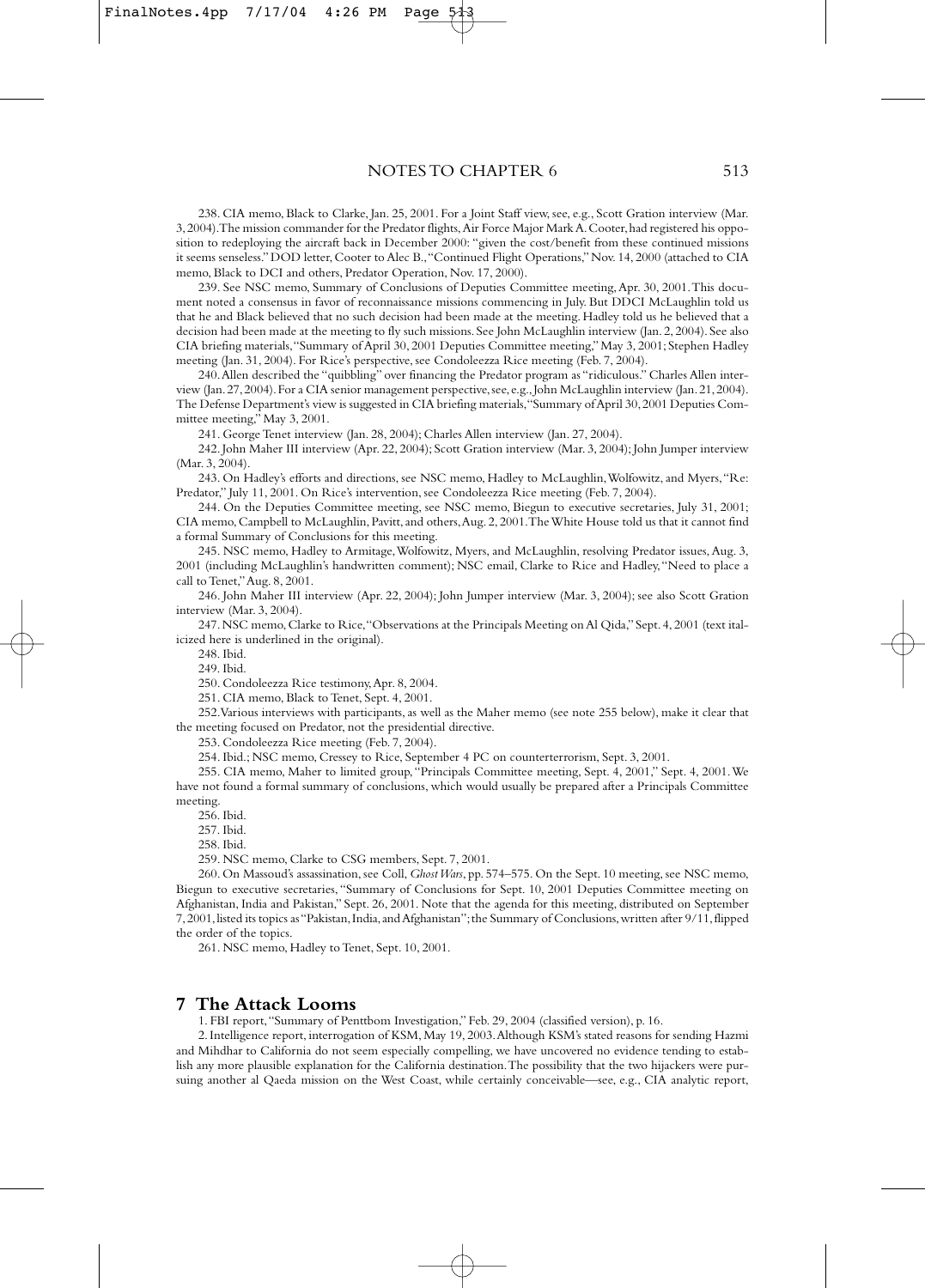"Alternate View:Two 11 September Hijackers Possibly Involved in Previous US Plot," CTC 2002-30064, July 5, 2002—conflicts with the organization's preference for having its 9/11 operatives concentrate on that mission exclusively.

3. Intelligence reports, interrogations of KSM, May 19, 2003;Aug. 14, 2003.

4. Intelligence report, interrogation of KSM, Aug. 18, 2003.According to Hambali, in late 1999 or early 2000 KSM sent an al Qaeda operative named Issa al Britani to visit Hambali in Malaysia.At the end of the visit, Issa provided Hambali with two addresses—one in the United States ("possibly in California") and one in South Africa and told Hambali he could contact "people in those locations" if he "needed help." Hambali claims he never contacted anyone at either address or passed either address to anyone else,and claims not to remember the addresses. Intelligence report, interrogation of Hambali, Sept. 12, 2003. In an assessment of KSM's reporting, the CIA concluded that protecting operatives in the United States appeared to be a "major part"of KSM's resistance efforts.For example, in response to questions about U.S. zip codes found in his notebooks, KSM provided the less than satisfactory explanation that he was planning to use the zip codes to open new email accounts. CIA report, Intelligence Community Terrorist Threat Assessment,"Khalid Shaykh Muhammed's Threat Reporting—Precious Truths, Surrounded by a Bodyguard of Lies,"Apr. 3, 2003, pp. 4–5.

5. Notably, as discussed in chapter 5, precisely such arrangements—in the form of lodging and travel assistance provided by Hambali's minions—were in place when the first contingent of operatives (including Hazmi and Mihdhar) journeyed to Kuala Lumpur in late 1999 and early 2000.

6. Intelligence report, interrogation of KSM, May 19, 2003.

7. Intelligence reports, interrogations of KSM, May 19, 2003;Aug. 14, 2003. KSM also has stated that in addition to providing Hazmi and Mihdhar with a San Diego telephone book, he gave them another directory "possibly covering Long Beach, California." Intelligence report, interrogation of KSM, June 15, 2004.

8.Although Hazmi and Mihdhar told immigration authorities on January 15, 2000, that they would be staying at the Sheraton Hotel in Los Angeles, their names do not appear in the hotel's registration records for the second half of January.FBI searches of the records of other hotels near the airport and smaller establishments in Culver City failed to locate the hijackers, as did our own investigation. See FBI report, "Hijackers Timeline," Nov. 14, 2003 (Apr. 3, 1999, entry, citing 265A-NY-280350-CG, serial 4062; 265A-NY-280350-302, serial 7134); Commission investigation in Culver City;Vicki G. interview (Sept. 30, 2003).

9. For the FBI source's claims, see FBI letterhead memorandum, Penttbom investigation, Oct. 8, 2002. For Abdullah's recollections, see FBI report of investigation, interview of Mohdar Abdullah, Jan. 15, 2002. Other reporting indicates that Hazmi and Mihdhar spent time at the King Fahd mosque.A scholar lecturing at the mosque was reportedly approached by either Hazmi or Mihdhar about performing a wedding ceremony. Khalil A. Khalil interview (Feb. 24, 2004). On "Khallam," see FBI electronic communication, "Fahad Althumairy," Sept. 4, 2002; FBI electronic communication,"Ziyat Kharfan,"Jan.8,2002 (giving description of visitor with whom Hazmi and Mihdhar met at mosque).The Khallam story has never been corroborated.The FBI considered the possibility that Khallam might be Khallad, the al Qaeda member whose role in the 9/11 plot and the *Cole* attack we discussed in chapter 5.This speculation was based on reporting that Khallad was in the United States in June 2000 and was seen in the company of Fahad al Thumairy,an imam at the mosque.FBI electronic communication,investigation of *Cole* bombing, interview of witness, Mar. 19, 2003; CIA cable, source reporting, Mar. 18, 2003. Neither we nor the FBI have found any travel documentation establishing Khallad's presence in the United States at any time.We doubt that the person allegedly seen with Thumairy actually was Khallad.

10. Patrick J. McDonnell,"Saudi Envoy in L.A. Is Deported," *Los Angeles Times*, May 10, 2003, p. B1; Michael Isikoff and Daniel Klaidman, with Jamie Reno, "Failure to Communicate," Newsweek, Aug. 4, 2003, p. 34. As of January 2000,Thumairy was employed by the Saudi Arabian Ministry of Islamic Affairs, Religious Endowments and Religious Guidance,to act as the consulate's liaison to the mosque.FBI electronic communication,"Fahad Al Thumairy,"Sept.4,2002.Before 9/11,Saudi imams employed by the ministry often were dispatched to help serve Muslim communities around the world, sometimes—as in Thumairy's case—with diplomatic status in the host country. On Thumairy's leadership, see FBI letterhead memorandum, investigation of Mohammed bin Suleiman al Muhanna, July 9, 2003; FBI letterhead memorandum, investigation of Mohamed Ibrahim Aliter, Dec. 2, 2002.

11. FBI electronic communication,"Abdulaziz Alroomi,"Apr. 2, 2003.

12. FBI letterhead memorandum, investigation of Khaled Charif, Dec. 4, 2002. After 9/11, arguments arose within the Saudi government over whether to allow reputedly radical imams, including Thumairy, to work for the Saudi government in the United States. FBI letterhead memorandum, investigation of Mohammed bin Suleiman al Muhanna, July 9, 2003. In May 2003, the U.S. government settled the matter, at least in Thumairy's case, by refusing to let him back into the country. DOS memo, Karl Hoffman to the Commission, June 8, 2004, and the attached materials.

13. On Thumairy's religious views, see FBI letterhead memorandum, investigation of Mohamed Aliter, Dec. 2,2002;Fahad al Thumairy interviews (Feb.23–25,2004)*.* However,two witnesses we interviewed who knew Thumairy and used to hear him preach at the King Fahd mosque deny that he promoted extremism. Sami A. Mekhemar interview (Apr. 21, 2004); Interview (Apr. 23, 2004). Despite the disparate views as to whether Thumairy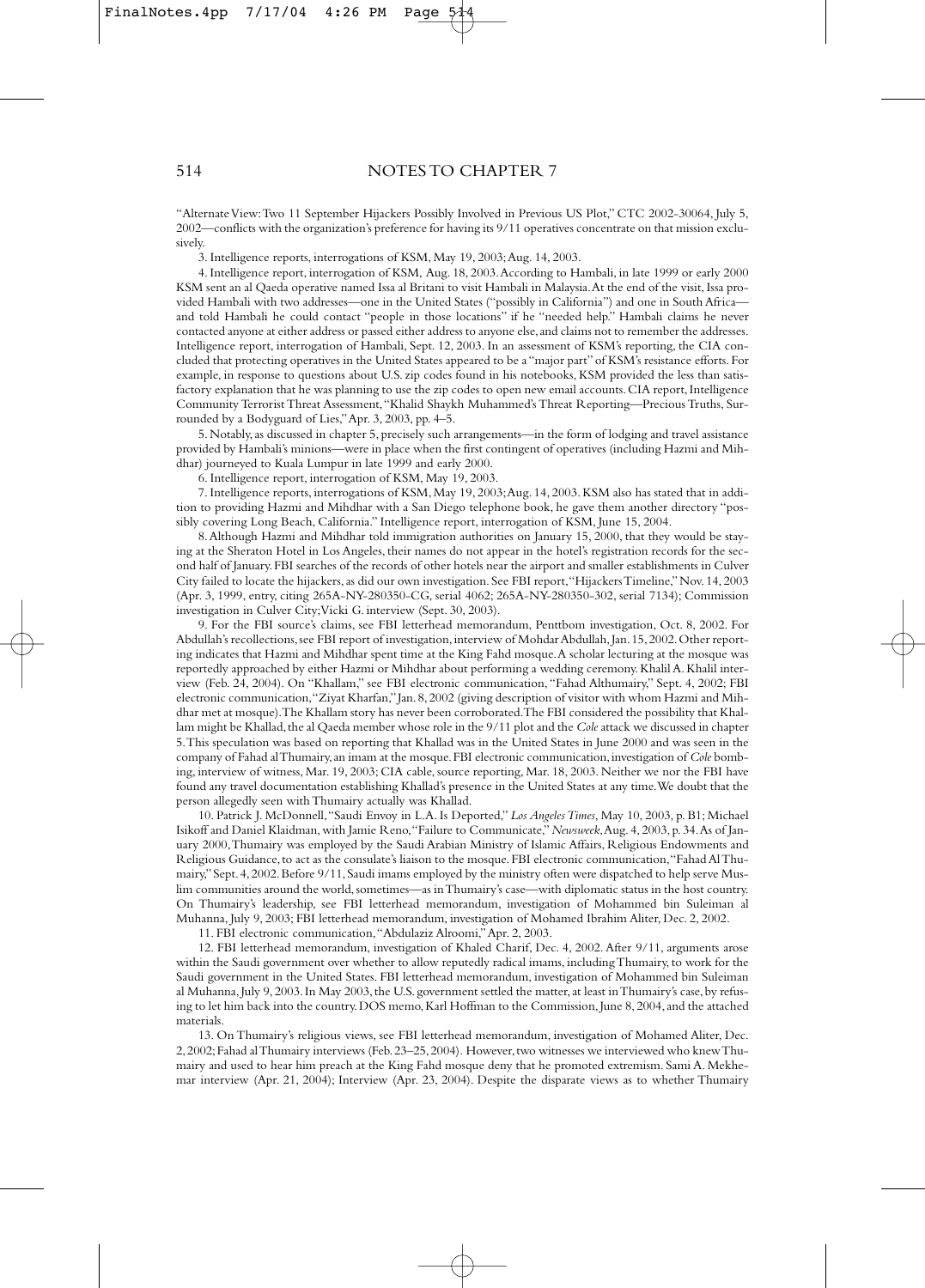qualified as an extremist while he was in Los Angeles, it does appear that both the Saudi Arabian government and the leadership of the mosque attempted to discipline him in the summer of 2002 and early 2003 for espousing extremist views.Thumairy denies incurring any such disciplinary measures. Fahad al Thumairy interviews (Feb. 23–25, 2004); FBI letterhead memorandum, investigation of Mohammed bin Suleiman al Muhanna, July 9, 2003. On Bayoumi,see Khalil A.Khalil interview (Feb.24,2004). Bayoumi and Thumairy had numerous telephonic contacts between December 1998 and December 2000. Specifically, Bayoumi called Thumairy's home telephone 10 times during this period, and Thumairy called Bayoumi's cellular and home phones 11 times between December 3 and December 20, 2000. FBI electronic communication,"Fahad Al-Thumairy," Nov. 20, 2002. Bayoumi recalls consulting with Thumairy, solely on religious matters, both by telephone and in person at the mosque. Omar al Bayoumi interview (Oct. 16–17, 2003).As to Thumairy's contact with Mohdar Abdullah, see FBI electronic communication, "Fahad Althumairy," Oct. 25, 2002; FBI report of investigation, interview of Mohdar Abdullah, July 23, 2002.According to one individual,Abdullah visited the mosque frequently and was "very close" to radical followers of Thumairy. FBI electronic communication,"Fahad Althumairy," Oct. 25, 2002.

14.We have checked, for example, the records for apartments where Thumairy is known to have placed Saudi visitors during 2001.The most intriguing lead concerns an Arabic-speaking taxicab driver,Qualid Benomrane,who was arrested on immigration charges in early 2002.When asked to look at a series of photographs that included the 19 hijackers involved in the 9/11 attacks, Benomrane responded ambiguously, seeming first to pick out the photographs of Hazmi and Mihdhar but then denying that he recognized them. Later in the interview, Benomrane told the FBI about driving "two Saudis" around Los Angeles and to San Diego's Sea World after being introduced to them by Thumairy at the King Fahd mosque before 9/11. According to Benomrane, someone at the consulate had asked Thumairy to assist the two Saudis, who had recently arrived in Los Angeles and had moved to an apartment near the mosque. FBI electronic communication,"Fahad Althumairy," Sept. 4, 2002;Ashour E. interview (May 20, 2004); FBI reports of investigation, interviews of Qualid Moncef Benomrane, Mar. 7, 2002; Mar. 13, 2002; May 23, 2002.Working with agencies of the U.S. government, we have attempted to locate and interview Benomrane overseas, since he was deported in 2002. After checking many possible avenues of corroboration for this story, our investigation has not substantiated the hypothesis that Benomrane's "two Saudis" were Hazmi and Mihdhar. In fact, we have established that Benomrane did not obtain a taxi license, or even a driver's license, until months after he could be supposed to have chauffeured Hazmi and Mihdhar. Moreover, before his deportation, Benomrane described the two Saudis as sons of a sick father who was seeking medical treatment in Los Angeles. Ibid.We have found evidence corroborating this account.

15. FBI document made available to the Commission; Caysan Bin Don interview (Apr. 20, 2004); Omar al Bayoumi interview (Oct. 16–17, 2003); Interview (Apr. 23, 2004). In Bin Don's presence, Bayoumi met with a stillunidentified consular employee whom Bayoumi already knew and whom Bin Don says he saw in Anaheim as recently as November 2003.The employee provided Bayoumi with Qur'ans and other religious materials during the February 1, 2000, meeting. Omar al Bayoumi interview (Oct. 16–17, 2003). At the time of the February 1, 2000, restaurant encounter, Bin Don, a U.S. citizen, went by the name Isamu Dyson.

16. Caysan Bin Don interview (Apr. 20, 2004); FBI report of investigation, interview of Isamu Dyson, Oct. 8, 2001.

17.See Caysan Bin Don interview (Apr.20,2004);FBI report of investigation,interview of Isamu Dyson,Oct. 8, 2001. Bin Don himself has been inconsistent about visiting the mosque. In his initial interviews, he recalled praying with Bayoumi at the consulate before lunch and visiting the mosque only once, after the meal; when we interviewed him recently, however, he stated that both prayer sessions took place at the mosque. For Bayoumi's visits to Los Angeles, see FBI report of investigation, recovery of hotel records, Jan. 15, 2002. Although Bayoumi might deny visiting the mosque on February 1 to conceal some contact he may have made there that day, we have seen no evidence of such contact.

18. Saudi Civil Aviation Authority employment records for Bayoumi, Mar. 2000–Jan. 2002 (provided by the FBI);FBI report of investigation,"Connections of San Diego PENTTBOMB Subjects to the Government of Saudi Arabia," undated; FBI letterhead memorandum, investigation of Bayoumi,Apr. 15, 2002.While in San Diego, Bayoumi was officially employed by Ercan, a subsidiary of a contractor for the Saudi Civil Aviation Administration, although a fellow employee described Bayoumi as a "ghost employee," noting that he was one of many Saudis on the payroll who was not required to work. In April 2000, Bayoumi received a promotion and his status was also adjusted from "single" to "married" (despite the fact that he was already married).As a result, his salary was raised and his "other allowances" stipend increased significantly, from approximately \$465 to \$3,925 a month, remaining at that level until December 2000. In January 2001, the stipend was reduced to \$3,427. It stayed constant until August 2001,when Bayoumi left the United States.Saudi Civil Aviation Authority employment records for Bayoumi,Mar. 2000–Jan. 2002 (provided by the FBI); Richard L. Lambert prepared statement, June 26, 2003, pp. 7–9; FBI reports of investigation, interviews of Samuel George Coombs,Apr. 8, 2002; July 24, 2002;Aug. 26, 2002.

19.On Bayoumi's activities,see FBI electronic communication,interview of Bayoumi,Sept.17,2003.Although Bayoumi admits knowing Thumairy, no telephone records document any contact between the two just before Bayoumi's lunch with Hazmi and Mihdhar in Los Angeles. Nor do individuals who regard Thumairy as an extremist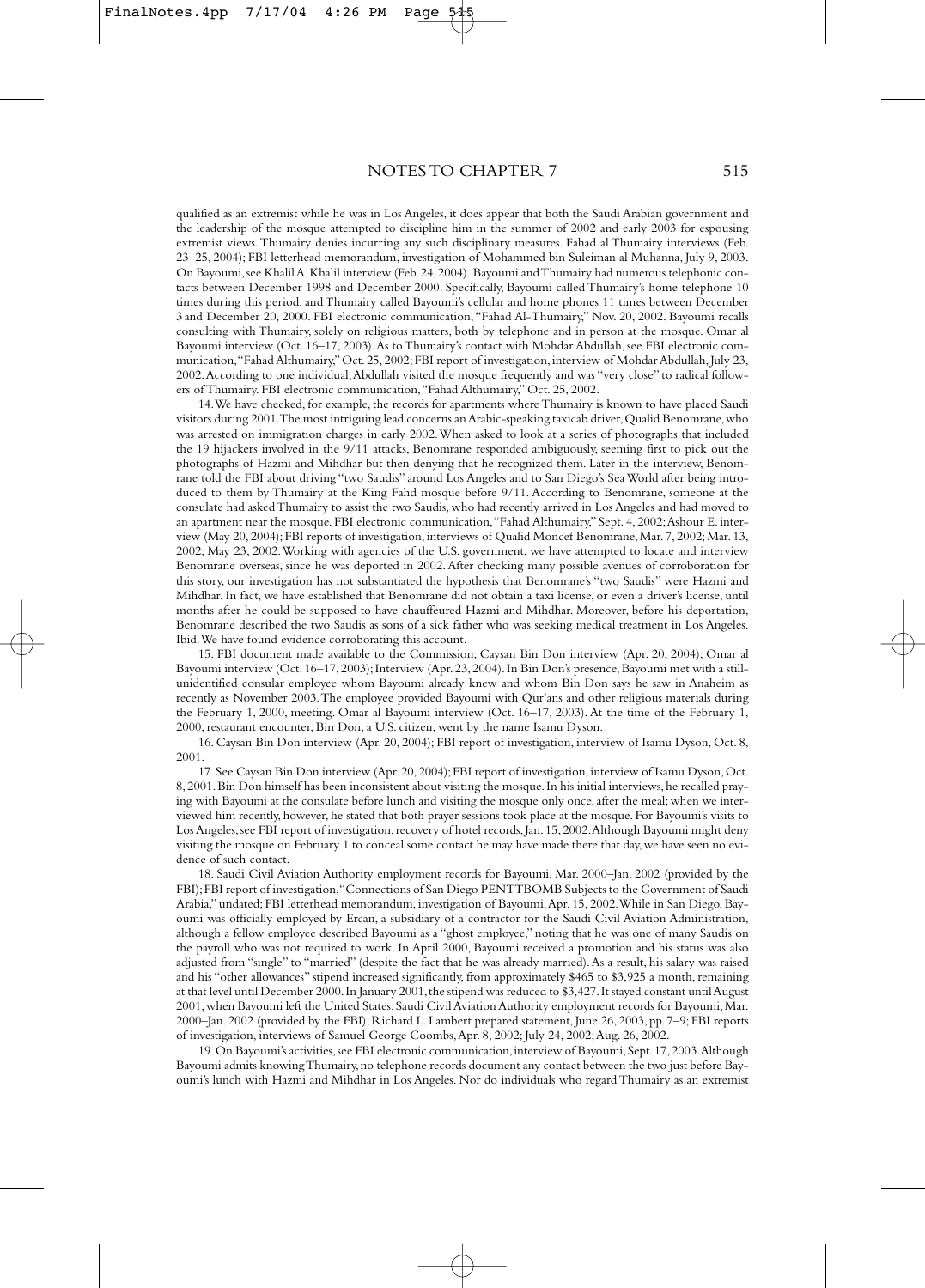place Bayoumi in Thumairy's circle of associates. KSM has denied knowing Bayoumi. Intelligence report, interrogation of KSM,Aug. 18, 2003.

Bayoumi was once the subject of an FBI counterterrorism investigation, prompted by allegations about him that appear to have been groundless.On the closing of the investigation,see FBI electronic communication,"Omar Ahmed Al Bayoumi," June 7, 1999. Another possible source of suspicion is his passport, which contains a cachet that intelligence investigators associate with possible adherence to al Qaeda. It is a marking that can be obtained by especially devout Muslims.Although we believe the marking suggests the need for further inquiry, it is not the kind of fraudulent manipulation that would conclusively link the document with a terrorist organization. INS records,copy of Bayoumi passport;CIA analytic report, Al-Qa'ida Travel Issues,CTC 2004-40002H,Nov.14,2003, pp. ii, 18.

20. On Abdullah's assistance to the hijackers, see FBI electronic communication,Abdullah investigation, May 19, 2004. In a post-9/11 interview with law enforcement,Abdullah claimed that Bayoumi specifically asked him "to be the individual to acclimate the hijackers to the United States,particularly San Diego,California."FBI report of investigation, interview of Mohdar Abdullah, July 23, 2002. Bayoumi, however, denies even introducing Hazmi and Mihdhar to Abdullah, much less asking him to assist them. Omar al Bayoumi interview (Oct. 16–17, 2003).

21. FBI report of investigation, interview of Mohdar Abdullah, July 23, 2002; FBI electronic communication, "Osama Bassnan," Oct. 17, 2001; FBI report of investigation, interview of Mohdar Abdullah, Sept. 22, 2001; FBI electronic communication, "Shareef Abdulmuttaleb el Arbi," Feb. 4, 2003. For the possibility of the notebook belonging to someone else, see FBI report, Behavioral Analysis Activity, Oct. 4, 2001.

22. FBI electronic communication, interview of Charles Sabah Toma, May 18, 2004.

23. On Abdullah's claims of advance knowledge, see FBI electronic communication, interview, May 17, 2004. On Abdullah's telephone use after August 25, 2001, and acting strangely, see FBI report of investigation, interview, Sept. 24, 2001; FBI report of investigation, interview of Mohdar Abdullah, July 23, 2002; Danny G. interviews (Nov. 18, 2003; May 24, 2004).

24.The hijackers' mode of transportation and the exact date of their arrival in San Diego are not known. On their locating Bayoumi on February 4 and his assistance, see Richard L. Lambert prepared statement, June 26, 2003, pp. 6–7; Omar al Bayoumi interview (Oct. 16–17, 2003); FBI report of investigation, interview of Omar al Bayoumi,Aug. 4–5, 2003.The rental application states that Hazmi and Mihdhar resided in Bayoumi's apartment from January 15 to February 2, 2000, but Bayoumi denies it, and we have found no reason to dispute his denial.According to Bayoumi,he was in such a hurry to complete the rental transaction that he signed the application form without reading it. Bayoumi also denies receiving any money from Hazmi or Mihdhar for helping them with the apartment. Omar al Bayoumi interview (Oct. 16–17, 2003). On opening an account, see FBI report,"Summary of Penttbom Investigation," Feb. 29, 2004, p. 12.

Contrary to highly publicized allegations,we have found no evidence that Hazmi or Mihdhar received money from another Saudi citizen, Osama Bassnan.

25.Omar al Bayoumi interview (Oct.16–17,2003).According to Bayoumi,he originally intended to hold the party at his own apartment, but moved it to the hijackers' apartment when one of the guests created an awkward social circumstance by bringing his wife;Bayoumi solved the problem by having the friend's wife stay with his own wife in Bayoumi's apartment and moving the party to the hijackers' residence. Bayoumi maintains that a visiting sheikh was the party's principal honoree. Ibid.Although Bin Don has recalled that the party was intended to welcome Hazmi and Mihdhar to the community, this is belied by the hijackers' apparent decision to sequester themselves in the back room, and by the account of another party attendee. Caysan Bin Don interview (Apr. 20, 2004); Khalid Abdulrab al Yafai interview (Feb. 24, 2004). Of the two operatives, only Mihdhar appears briefly on the video shot by Bin Don. Bayoumi videotape of party (provided by the FBI).

26. On the hijackers' efforts to relocate, see Omar al Bayoumi interview (Oct. 16–17, 2003); Interview (Apr. 23,2004);FBI report,"San Diego Brief to 9/11 Commission,"June 26,2003,p.17.Telephone records indicate that on February 9 and February 14,2000,Bayoumi's cell phone was used to call the landlord of the operatives'acquaintance,Hashim al Attas,who had decided to vacate his apartment.On February 15,2000,when the landlord returned a page from Bayoumi's cell phone, Hazmi answered the phone. Steve O. interview (Nov. 17, 2003); FBI report of investigation, interview of George Harb, Oct. 30, 2001. Hazmi and Mihdhar appear to have used Bayoumi's cell phone until telephone service (subscribed in Hazmi's name) was installed in their apartment.

27.FBI report of investigation,interview of George Harb,Sept.16,2001.The hijackers may actually have lived in Attas's apartment for a short while. Bayoumi has stated that he recalls hearing that Hazmi and Mihdhar moved into the apartment for two weeks but then returned to their original apartment while Bayoumi was in Washington, D.C. FBI report of investigation, interview of Omar al Bayoumi,Aug. 4–6, 2003.This account is confirmed by Attas's girlfriend, who recalls that Attas met Mihdhar and Hazmi either through friends or at the mosque, and that the pair moved into Attas's apartment for approximately two weeks before moving out and taking Attas's furnishings with them. FBI report,"San Diego Brief to 9/11 Commission," June 26, 2003, p. 18.

28. Interview (Apr. 23, 2004). Hazmi and Mihdhar did not officially vacate their first apartment until May 31, 2000. FBI report,"Hijackers Timeline," Nov. 14, 2003 (citing 265A-NY-280350-SD, serial 1445).The exact details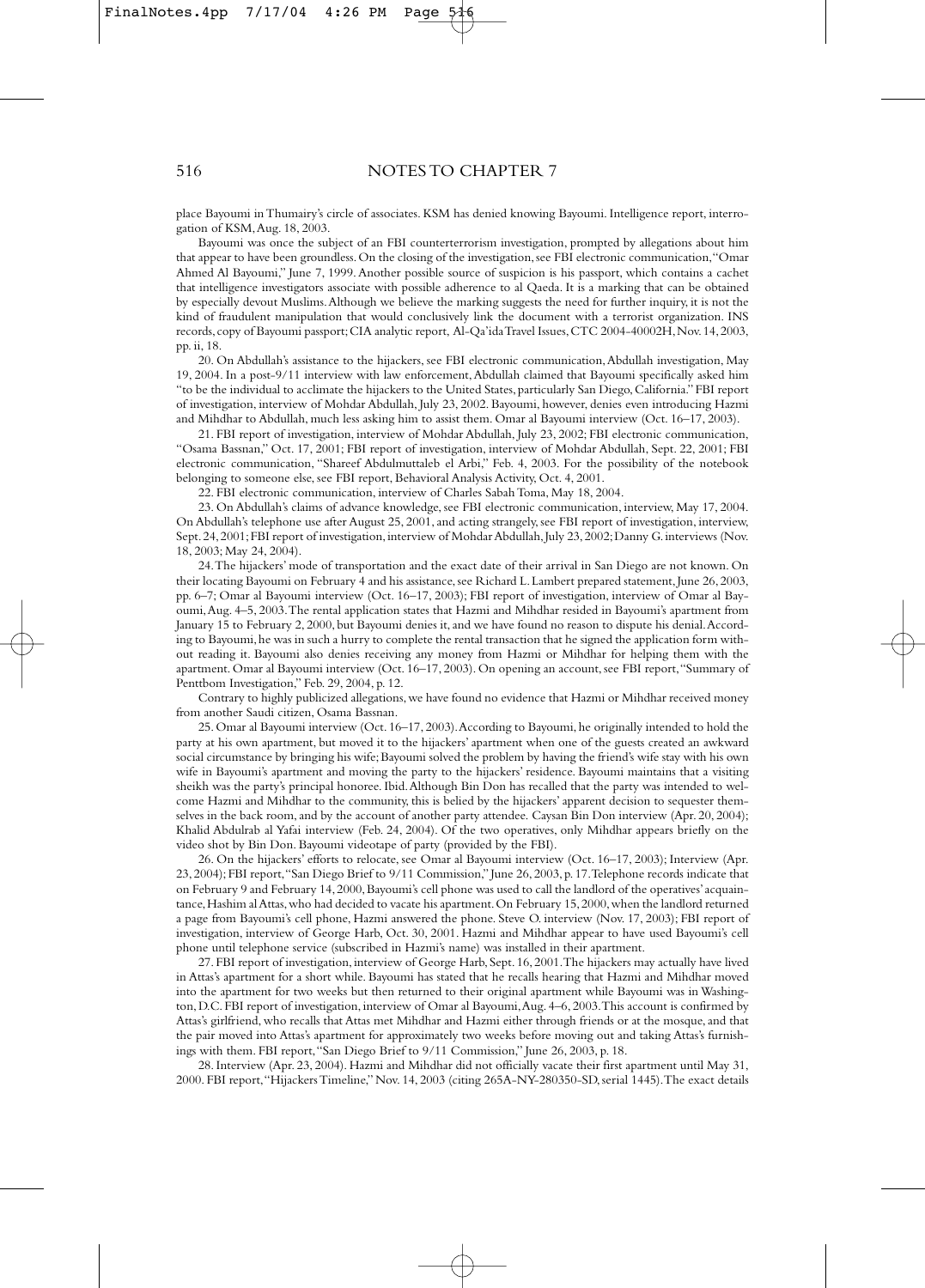of the hijackers' move to their final San Diego address are not altogether clear, as their landlord—who has been interviewed many times by the FBI and once by us—has provided various accounts of how he first met them. See also FBI electronic communication, Penttbom investigation, Oct. 3, 2001. On Mihdhar's travels, see Interview (Apr. 23, 2004); FBI report,"Summary of Penttbom Investigation," Feb. 29, 2004 (classified version), p. 46. On Hazmi's departure, see FBI report,"San Diego Brief to 9/11 Commission," June 26, 2003, p. 18.

29. On the purchase of the car, see FBI report,"Hijackers Timeline," Nov. 14, 2003 (citing Bank of America records). Law enforcement officials recovered the blue 1988 Toyota from the parking lot at Dulles International Airport on September 11.On the wire transfer,see FBI report of investigation,interview,Sept.17,2001.After 9/11, the mosque administrator came forward because he feared he had unwittingly aided the hijackers.He recalled Hazmi and Mihdhar arriving at the mosque on their own and describing themselves as clerks employed by the Saudi Arabian government.The two said they needed help finding a school where they could study English, which neither spoke well enough, in the administrator's opinion, to permit them to become pilots.The administrator also suspected that Mihdhar might have been an intelligence agent of the Saudi government.After first declining Hazmi's request for a loan, the administrator agreed to permit him to use the administrator's bank account to receive the \$5,000 wire transfer. Claiming to have been suspicious of the entire transaction, the administrator distanced himself from Hazmi and Mihdhar, but not before they had received the assistance they needed. Ibid.We have no evidence contradicting the administrator's account.

30. On visits to other mosques, see FBI letterhead memorandum, investigation of Ali Ahmad Mesdaq, Jan. 28, 2002; FBI reports of investigation, interviews of Samir Abdoun, Oct. 28, 2001; May 15, 2002. On Bayoumi's assistance, see Richard L. Lambert prepared statement, June 26, 2003, p. 7; FBI electronic communication,"Jay Steven Barlow," Sept. 24, 2002. On April 12, 2000, Hazmi registered for a one-month class in conversational English. FBI report,"Hijackers Timeline," Nov. 14, 2003 (Apr. 12, 2000, entry, citing Bank of America records).

31. Even before learning of Abdullah's alleged jailhouse conversations, we attempted to interview him in November 2003, while he was incarcerated and awaiting deportation.Through counsel, Abdullah refused to be interviewed unless he was released from custody.The U.S. Department of Justice declined to obtain an order of use immunity so that Abdullah's testimony could be compelled. See Commission letter to Daniel Levin, DOJ, Dec. 31, 2003;DOJ letter,Daniel Levin to the Commission,Jan.5,2004.On Abdullah's deportation,see FBI electronic communication, Abdullah investigation, July 1, 2004. Abdullah appears to be at liberty in Yemen, although he claims Yemeni authorities are watching him. H. G. Reza,"Deported Friend of Terrorists in Report," *Los Angeles Times*, June 17, 2004, p.A31.

32. On Awadallah, see FBI electronic communication, interview of Osama Awadallah, June 6, 2002; FBI electronic communication, interview of Osama Awadallah, Feb. 4, 2003. On Bakarbashat, see FBI report of investigation, interview of Omar Bakarbashat, Sept. 17, 2001; FBI electronic communication, Penttbom investigation,Apr. 11, 2002. Another associate of Hazmi and Mihdhar allegedly referred to them after the September 11 attacks as "more than heroes." FBI letterhead memorandum, "Diah Thabet," Oct. 25, 2002.

33. On Anwar Aulaqi, see Wade A. interview (Oct. 16, 2003).The FBI investigated Aulaqi in 1999 and 2000 after learning that he may have been contacted by a possible procurement agent for Bin Ladin. During this investigation,the FBI learned that Aulaqi knew individuals from the Holy Land Foundation and others involved in raising money for the Palestinian terrorist group Hamas. Sources alleged that Aulaqi had other extremist connections. FBI electronic communication, background searches, Feb. 3, 2000; FBI report of investigation, interview, Sept. 24, 2001; FBI electronic communication, interview, Oct. 8, 2002. None of this information was considered strong enough to support a criminal prosecution. For evidence of possible early contacts between Hazmi/Mihdhar and Aulaqi, see Steve O. interview (Nov. 17, 2003), noting that four calls took place between Aulaqi's phone and Bayoumi's phone on February 4, 2000, the day Bayoumi helped Hazmi and Mihdhar find an apartment and perhaps lent them his phone.

One witness remembered meeting Hazmi through Aulaqi and Mohdar Abdullah, and later meeting Mihdhar at Aulaqi's mosque.This same witness recalled seeing Hazmi and Mihdhar in the guest room on the second floor of the mosque and, on one occasion, leaving the room just after Aulaqi, at the conclusion of a meeting. FBI reports of investigation, interviews of Samir Abdoun, Oct. 28, 2001; May 15, 2002; FBI report of investigation, interview of Anwar Aulaqi, Sept. 25, 2001; FBI electronic communication, Penttbom investigation, Sept. 15, 2002.

34. FBI reports of investigation, interviews of Anwar Aulaqi, Sept. 17, 2001; Sept. 19, 2001.

35.Aulaqi took a position at the Dar al Hijra mosque in early 2001. By the time we sought to interview him in 2003, he had left the United States, reportedly returning to Yemen.We attempted to locate and interview him in Yemen, working with U.S. agencies and the Yemeni government, as well as other governments that might have knowledge of his whereabouts.Those attempts were unsuccessful.

36.Whereas Hazmi managed to speak broken English, Mihdhar did not even have this much command of the language, which he appeared uninterested in learning. Interview (Apr. 23, 2004); FBI report of investigation, interview of Omar Bakarbashat, Sept. 17, 2001; FBI report of investigation, interview of Ramez Noaman, Oct. 1, 2001. On April 4, 2000, Hazmi took his first flying lesson, a one-hour introductory session at the National Air College in San Diego. Exactly one month later, Hazmi and Mihdhar purchased flight equipment from an instructor at the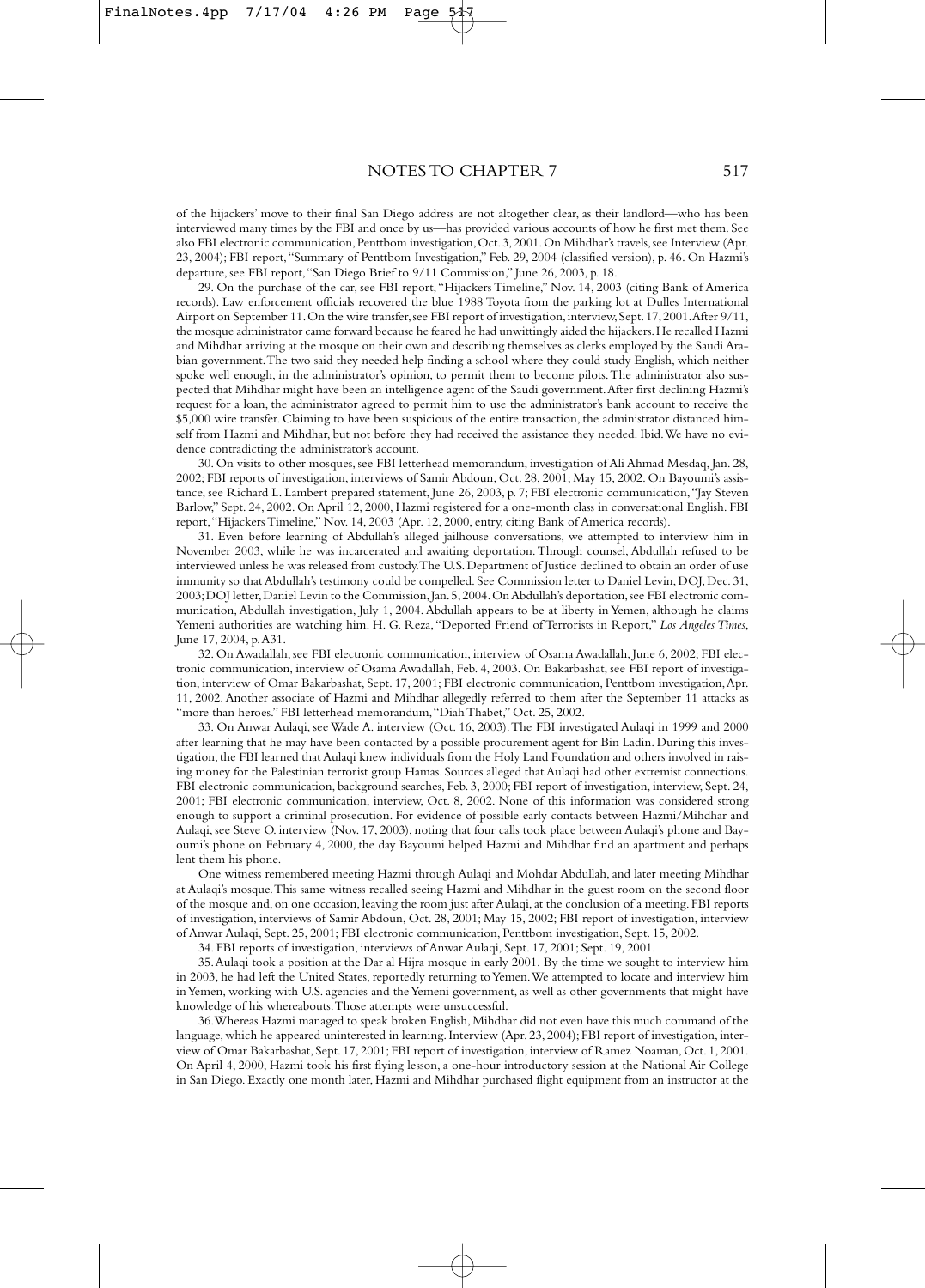Sorbi Flying Club in San Diego. On May 5, both of them took a lesson at Sorbi, followed by a second lesson at the same school five days later. FBI report,"Summary of Penttbom Investigation," Feb. 29, 2004, p. 18.

37. On the Sorbi Flying Club, see FBI report of investigation, interview of Khaled al Kayed, Sept. 15, 2001. For other instructors' views, see FBI electronic communication, Penttbomb investigation,Apr. 11, 2002.

38. On Mihdhar's phone calls, see, e.g., FBI report,"Hijackers Timeline," Nov. 14, 2003 (Mar. 20, 2000, entry, citing 265A-NY-280350-19426).On Mihdhar's travels,see FBI report,"Summary of Penttbom Investigation,"Feb. 29, 2004 (classified version), p. 17. On KSM's views, see Intelligence report, interrogation of KSM, May 19, 2003. On Mihdhar's status, see INS record, NIIS record of Mihdhar, June 10, 2000.

39. On KSM's communication methods, see Intelligence report, interrogation of KSM, Oct. 15, 2003. Even here, the West Coast operatives' language limitation posed a problem, as KSM had to send emails in Arabic using the English alphabet. Ibid. In addition to having his nephew Ali Abdul Aziz Ali transmit funds to the operatives in the United States, KSM used Ali as an intermediary for telephone messages. Intelligence report, interrogation of detainee, Jan. 7, 2004. On Khallad's role, see Intelligence reports, interrogations of KSM, Oct. 15, 2003; Aug. 18, 2003; Intelligence report, interrogation of Khallad, Feb. 17, 2004. On KSM's annoyance with and views on Mihdhar, see Intelligence reports, interrogations of KSM, June 15, 2004; May 19, 2003.

40. Intelligence report, interrogation of Khallad, Feb. 17, 2004; FBI report of investigation, interview, Sept. 24, 2001;FBI electronic communication,Penttbom investigation,Sept.15,2001;FBI electronic communication,interview, July 26, 2002; Interview (Apr. 23, 2004); FBI electronic communication, Penttbom investigation, Sept. 15, 2001. Both KSM and Khallad were aware of Hazmi's interest in finding a bride, and KSM reportedly went so far as to promise Hazmi a monthly stipend of \$700 in the event he succeeded in marrying. Intelligence reports, interrogations of KSM,Aug. 6, 2003; Jan. 9, 2004.Although Hazmi did not use his housemate's telephone to make calls, he apparently received calls on it, including calls from an individual named Ashraf Suboh, who called the house 16 times between July 20 and November 18,2000.Suboh's name and address appear in a printed email recovered during searches at an al Qaeda site in Pakistan in May 2002.The document was dated Jan. 9, 2001, and included his name and a mailing address. FBI letterhead memorandum, San Diego investigation, July 2, 2002.

41. Salmi arrived in San Diego on August 7, 2000, and three days later moved into the house where Hazmi resided. Omar al Bayoumi—who reported (at least nominally) to Salmi's uncle at the Saudi Civil Aviation ministry—found this accommodation for Salmi, although Salmi claims not to have known Bayoumi before coming to San Diego. FBI report of investigation, interview of Yazeed al Salmi, Oct. 8, 2001. On Salmi's move to Abdullah's house in La Mesa, see FBI report of investigation, interview of Salmi, Sept. 21, 2001. On possible financial links, see FBI report, "Hijackers Timeline," Nov. 14, 2003 (citing 265A-NY-280350-302, serial 59279); FBI electronic communication, Information and questions re Salmi interview, June 9, 2004; FBI report of investigation, interview of Salmi, June 17, 2004. For Salmi's possible link to Hanjour, see FBI report of investigation, interview of Abdullah, July 23, 2002.We made efforts with the assistance of the FBI to interview Salmi, but without success.The FBI interviewed Salmi on its own in June 2004 but failed to ask about his reported childhood ties to Hanjour. FBI report of investigation interview of Yazeed al Salmi, June 14, 2004.

42.At KSM's direction, Khallad notified Hazmi that another operative, who turned out to be Hanjour, would be joining Hazmi soon. Intelligence report, interrogation of Khallad, Feb. 17, 2004. On Hazmi's work at the gas station and his statement about becoming famous, see FBI report of investigation, interview, May 21, 2002.The owner of the gas station, Osama Mustafa, and the manager of the station, Iyad Kreiwesh, have both been the subject of FBI counterterrorism investigations.The investigations did not yield evidence of criminal conduct.Thumairy, the Saudi imam in Los Angeles, allegedly presided over Kreiwesh's wedding at the King Fahd mosque, witnessed by Abdullah and Benomrane, likely around September 2000. FBI report of investigation, interview of Mohdar Abdullah,July 23,2002;4377 Parks Avenue,San Diego record,"Application to Rent and Rental Deposit," Sept. 21, 2000.

43. On Hanjour's travel to San Diego, see INS record, NIIS record of Hanjour, Dec. 8, 2000. Hazmi's housemate remembers him taking an unexplained trip to the San Diego airport around this time. FBI report of investigation, interview, Sept. 24, 2001. On Hanjour and Hazmi leaving San Diego and the visit to the gas station, see FBI report of investigation, interview of Mohdar Abdullah, Sept. 19, 2001. On Hazmi's comment to his housemate, see Interview (Apr. 23, 2004).Although Hazmi's housemate claims that the "Hani" whom Hazmi introduced him to is not the same person pictured in Hanjour's photograph, we have little doubt that the housemate did in fact see Hanjour on the day he and Hazmi left San Diego. Ibid.; FBI electronic communication, Penttbom investigation, Sept. 15, 2001.

44. On Hazmi's contact with Abdullah, see FBI report of investigation, interview of Mohdar Abdullah, Sept. 19, 2001; FBI report of investigation, interview of Ramez Noaman, Oct. 1, 2001. On Hazmi's contact with his housemate, see FBI reports of investigation, interviews, Sept. 24, 2001; July 26, 2002. On Hazmi's contact to acquaintances in San Diego, see Danny G. interviews (Nov. 18, 2003; May 24, 2004).

45. For Shehhi's arrival, see INS record, NIIS record of Shehhi, May 29, 2000; Customs record, secondary inspection record of Shehhi, May 29, 2000. For Shehhi going to New York City, see FBI report, "Hijackers Timeline," Dec. 5, 2003 (May 30, 2000, entry citing Dresdner bank records). For Atta's travel to the Czech Republic,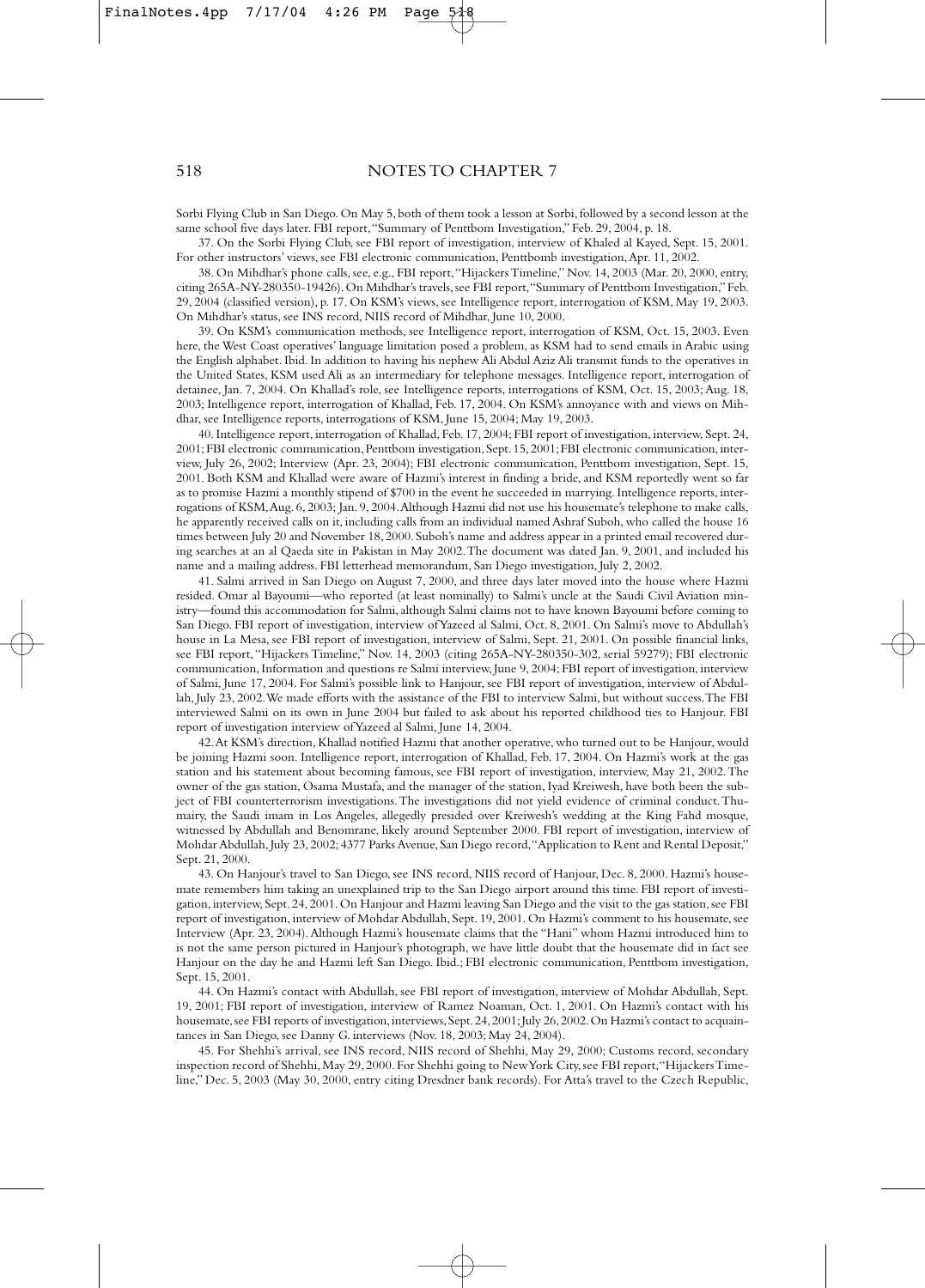see ibid. (June 2, 2000, entry citing Teletype, Sept. 21, 2001, 280350-PR, serial 111). Upon entry, Atta received the customary authorization to stay six months as a tourist. For Atta's arrival in Newark on June 3, 2000, see INS record, non-NIIS record of Atta, June 3, 2000. For Atta's apparent motivation, see CIA analytic report,"11 September: The Plot and the Plotters," CTC 2003-40044HC, June 1, 2003, p. 13; Intelligence reports, interrogations of Binalshibh, Oct. 2, 2002; Mar. 3, 2004.

46.Demonstrating Atta and Shehhi's uncertainty regarding flight schools,Atta emailed a New Hampshire school on June 5, 2000, see FBI report, "Hijackers Timeline," Dec. 5, 2003 (citing 265A-NY-280350-302, serial 3975); and inquired with a New Jersey school on June 22, 2000, see ibid. (citing 265A-NY-280350-NK, serial 15965). As they looked at flight schools on the East Coast, Atta and Shehhi stayed in a series of short-term rentals in New York City. Ibid. (June 19, 2000, entry citing 265A-NY-280350-302, serials 80926, 86069; June 25, 2000, entry citing 265A-NY-280350-302, serial 74902). For Jarrah's travel and training, see INS record, NIIS record of Jarrah, June 27, 2000; FBI letterhead memorandum, profile of Jarrah, Mar. 20, 2002. For Jarrah living with instructors, see ibid. For Jarrah purchasing a vehicle, see FBI briefing materials, Penttbom, Dec. 10–11, 2003, p. 150 (citing 265A-NY-280350-302, serials 21113, 66098).

47. For Atta and Shehhi visiting the Oklahoma school, see FBI report,"Hijackers Timeline," Dec. 5, 2003 (July 2, 2000, entry citing FBI electronic communication, Sept. 13, 2001). For Moussaoui's enrollment, see Superseding Indictment, *United States v. Moussaoui*, Crim. No. 01-455-A (E.D.Va. filed July 16, 2002), para. 44. For Atta's initial training in Florida,see FBI report,"Hijackers Timeline,"Dec.5,2003 (July 7,2000,entry citing 265A-NY-280350- TP-5382).Atta and Shehhi did not take their return flight to New York, and there are no travel records indicating how they traveled from Oklahoma to Florida. Ibid. (July 7, 2000, entry citing FBI electronic communication, Sept. 19, 2001). For Atta and Shehhi's enrollment in the advanced course, see ibid. (July 17, 2000, entry citing 265A-NY-280350, serial 4234; 265A-NY-280350-CE, serial 632).The two also soon rented an apartment and opened a joint bank account. Ibid. (July 13, 2000, entry citing 265A-NY-280350-TP-5679; July 7, 2000, entry citing 265A-NY-280350-302-16752).Atta bought a car. FBI briefing materials, Penttbom, Dec. 10–11, 2003, p. 150. For their solo flights, see FBI report,"Hijackers Timeline," Dec. 5, 2003 (July 30, 2000, entry citing 265A-NY-280350-CE-624, 632). For passing the test, see ibid. (Aug. 14, 2000, entry citing 265A-NY-280350-302, serials 9715, 26590). For Atta and Shehhi continuing training, see ibid. (Sept. 1, 2000, entry citing 265A-NY-280350-2435). For Jarrah's training, see ibid. (June 27, 2000, entry citing 265A-NY-280350-TP (FD-302), serial 1442).

48.Ali reportedly received the money sent to the United States from KSM in Pakistan and via courier. Intelligence reports, interrogations of detainee, Feb. 11, 2004 (two reports). Ramzi Binalshibh wired some funds withdrawn from Shehhi's bank account in Germany,a total of more than \$10,000 in four transfers between June 13 and September 27, 2000. FBI report,"Summary of Penttbom Investigation," Feb. 29, 2004, pp. 16–17; German BKA (Bundeskriminalamt) report, investigative summary re Binalshibh, July 4, 2002, pp. 39–41.

49.Adam Drucker interview (Jan. 12, 2004); wire transfer documents (provided by the FBI), pp. 6–37.Ali did provide identification for his initial wire transfer to Hazmi in April that, along with some contact information he provided when he made subsequent transfers, helped the FBI unravel his aliases after 9/11. Intelligence reports, interrogations of detainee, Feb. 11, 2004 (two reports).

50.The applications of Atta and Shehhi for student status include the same supporting financial documentation. See INS record,Atta application to change status, Sept. 19, 2000; INS record, Shehhi application to change status, Sept. 15, 2000. For Atta and Shehhi's enrolling at Jones Aviation, see FBI report,"Hijackers Timeline," Dec. 5, 2003 (Sept. 23, 2000, entry citing SunTrust Financial Records). For Atta and Shehhi's behavior, see FBI report of investigation, interview of Ivan Chirivella, Sept. 15, 2001. For their failure, haste, and return to Huffman, see FBI report, "Hijackers Timeline," Dec. 5, 2003 (Oct. 4, 2000, entry citing 265A-NY-280350-TP, serial 1474; 265A-NY-280350-302, serial 1361).

51. For Jarrah's certificate, see FBI letterhead memorandum, profile of Jarrah, Mar. 20, 2002. For Jarrah's leaving the United States, see FBI report, "Hijackers Timeline," Dec. 5, 2003 (Oct. 7, 2000, entry citing 265A-NY-280350-302-7134).For Jarrah and Senguen's travel to Paris,see FBI letterhead memorandum,profile of Jarrah,Mar. 20,2002.For Jarrah's return to the United States,see FBI report,"Hijackers Timeline,"Dec.5,2003 (Oct.29,2000, entry citing INS NIIS Report;265A-NY-280350-302,serial 7134).For their telephone contact,see FBI letterhead memorandum, profile of Jarrah, Mar. 20, 2002. For their email contact, see FBI electronic communication, Penttbom investigation, Sept. 18, 2001, p. 5.

52. For Binalshibh's deposit, see FBI report, "Hijackers Timeline," Dec. 5, 2003 (June 27, 2000, entry citing 265A-NY-280350-TP (FD-302), serial 1442; 265A-NY-280350-TP, serial 9500). For his May and June visa applications, see DOS records, Binalshibh visa applications, May 31, 2000; July 18, 2000; FBI briefing materials, Penttbom, Dec. 10–11, 2003, pp. 136–137; CIA analytic report,"The Plot and the Plotters," June 1, 2003, pp. 10, 12. For his September application in Yemen, see DOS record, Binalshibh visa application, Sept. 16, 2000. For his October application in Berlin, see DOS record, Binalshibh visa application, Nov. 1, 2000. Even after the last application was rejected, Binalshibh sought ways to get a visa, such as by marrying a U.S. citizen. He corresponded by email with a woman in California,but Atta told him to discontinue this effort.Intelligence report,interrogation of Binalshibh, Sept. 24, 2002.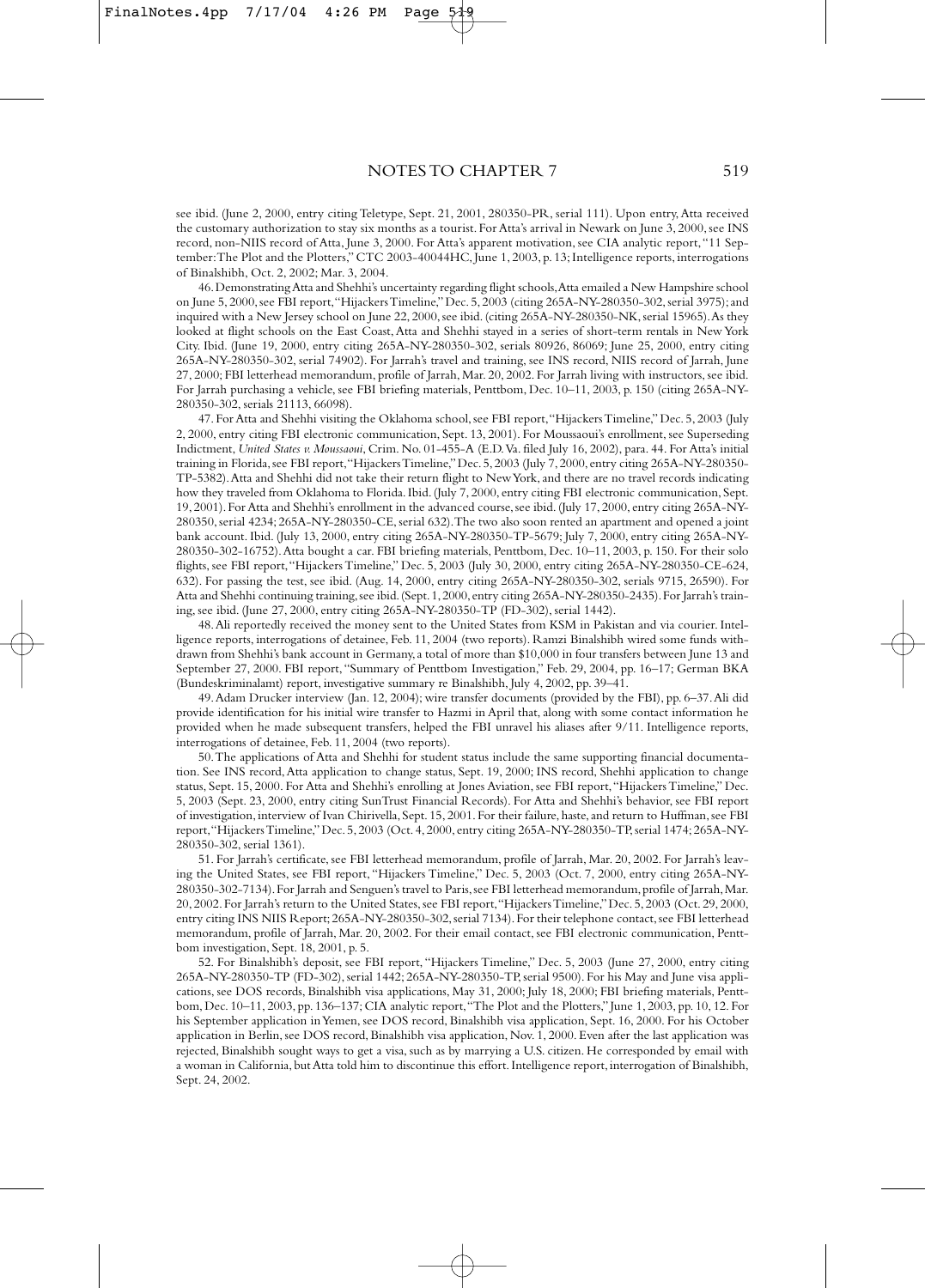Essabar may have been intended to replace Binalshibh. Like Atta, Shehhi, and Jarrah, Essabar obtained a new passport even though his old one was nearly a year from expiration, evidently to conceal his prior travel to Afghanistan during the first half of 2000. On December 12, 2000, and January 28, 2001—after Binalshibh's four U.S. visa applications had been denied—Essabar made two unsuccessful U.S. visa applications, stating that he wished to visit the United States during the week of February 15, 2001. DOS records, Essabar visa applications, Dec. 12, 2000; Jan. 8, 2001. See Federal Prosecutor General (Germany), response to Commission letter, June 25, 2004, p. 14. Neither Binalshibh nor Essabar were denied visas based on terrorism concerns.

53. FBI report,"Summary of Penttbom Investigation," Feb. 29, 2004 (classified version), p. 82.

54. For KSM sending Moussaoui to Malaysia, see Intelligence Report, interrogation of KSM, Mar. 24, 2003. For Moussaoui not finding a flight school, see Intelligence report, interrogation of detainee, Jan. 22, 2002. For the ammonium nitrate purchase, see Intelligence report, interrogation of detainee, Apr. 9, 2002; Intelligence report, interrogation of detainee,Apr.12,2004.For the cargo planes operation,see Intelligence report,interrogation of detainee, Apr. 12, 2004. For KSM's reaction, see Intelligence Report, interrogation of KSM, Mar. 24, 2003. For Moussaoui's and Binalshibh's trips and Moussaoui's emails, see FBI report,"Summary of Penttbom Investigation," Feb. 29, 2004 (classified version), p. 85.There are no witnesses who report that Moussaoui and Binalshibh actually met in London, but Moussaoui's subsequent travel to Afghanistan implies that he received instructions from Binalshibh. See ibid., p. 86. Somewhere in his travels, Moussaoui obtained the funds he would bring to the United States. He declared \$35,000 upon arrival on February 23, 2001, and he deposited \$32,000 into a Norman, Oklahoma, bank account on February 26. FBI report,"Summary of Penttbom Investigation," Feb. 29, 2004, p. 78.

55. For Hanjour's entry, see INS record, NIIS record of Hanjour, Oct. 3, 1991. For his university studies, see FBI report,"Hijackers Timeline," Dec. 5, 2003 (Oct. 14, 1991, entry citing 265A-NY-280350-PX, serial 3792). For Hanjour being religious, see FBI letterhead memorandum, Penttbom investigation, Jan. 4, 2004, p. 10. One witness interviewed by the FBI after 9/11 remembers Hanjour and Nawaf al Hazmi becoming so entranced during a prayer that both men began to cry. FBI report of investigation, interview of Mourad Jdaini, Sept. 22, 2001. For Hanjour's trip to Afghanistan, his initial studies in the United States, his rejection by the Saudi flight school, and his desire for flight training in the United States, see Intelligence report, interviews of Saudi hijackers' families, Dec. 22, 2001; FBI report of investigation, interview of Adnan Khalil, Sept. 29, 2001.

56. For Hanjour's 1996 trip to the United States, see, e.g., FBI report,"Hijackers Timeline," Dec. 5, 2003 (Apr. 1, 1996, entry citing 265A-NT-280350, serial 2746; 265A-NT-280350-302, serial 9130). For his interest in flight training in Florida and his training in California, see FBI report of investigation, interview of Adnan Khalil, Sep. 14, 2001; FBI report,"Hijackers Timeline," Dec. 5, 2003 (Sept. 3, 1996, entry citing 265A-NY-280350-SF, serial 1847). For his 1996 flight instruction in Arizona and return to Saudi Arabia, see ibid. (Sept. 29, 1996, entry citing 265A-NY-280350-IN, serial 953; Nov. 26, 1996, entry citing INS: 265A-NY-280350-NK). For his return to Florida, see FBI letterhead memorandum, investigation of Bandar al Hazmi, Jan. 15, 2002. For his 1998 flight training in Arizona, see FBI report,"Hijackers Timeline," Dec. 5, 2003 (Feb. 2, 1998, entry citing 265A-NY-280350- IN, serial 4468). For his flight training in Arizona with his two friends, see ibid. (Feb. 24, 2000, entry citing 265A-NY-280530-IN, serial 4468). Hanjour initially was nervous if not fearful in flight training. FBI letterhead memorandum, investigation of Lotfi Raissi, Jan. 4, 2004, p. 11. His instructor described him as a terrible pilot. FBI letterhead memorandum, interview of James McRae, Sept. 17, 2001.

We have seen no evidence of a familial relationship between Bandar al Hazmi and hijackers Nawaf al Hazmi and Salem al Hazmi.Tim T.interview (Jan.5,2004);Ken Williams interview (May 11,2004).Bandar al Hazmi claims he met Hanjour in Florida, as they were both studying at the same English-language institute. FBI letterhead memorandum, investigation of Bandar al Hazmi, Jan. 15, 2002. Rayed Abdullah, who knew Bandar al Hazmi from high school, says he moved to Florida to become a commercial pilot after speaking with Bandar al Hazmi, and claims he met Hanjour upon arriving in Florida. FBI report of investigation, interview of Rayed Abdullah, Sept. 15, 2001; FBI letterhead memorandum, investigation of Abdullah Rayed Abdullah, Nov. 16, 2001, p. 8.This account is not credible, because Abdullah arrived in the United States on November 15, 1997, the day *before* Hanjour arrived. Ken Williams interview (May 11, 2004); FBI report,"Hijackers Timeline," Dec. 5, 2003 (citing 265A-NY-280350-NK, serial 1379).The three of them did attend language school together but not until after all three had arrived in the United States. FBI report of investigation, interview of Rayed Abdullah, Sept. 15, 2001.The Phoenix FBI office remains suspicious of Abdullah and Hazmi and their association with Hanjour. Ken Williams interview (May 11, 2004). (Williams is the FBI agent who authored what is referred to as the "Phoenix memo," discussed in chapter 8.)

For Hanjour obtaining his pilot's license in three months, see FBI report of investigation, interview of Amro Hassan, Sept. 17, 2001, p. 2. For Hanjour receiving his commercial pilot's license, see FBI report,"Hijackers Timeline," Dec. 5, 2003 (Apr. 15, 1999, entry citing 265A-NY-280350-PX, serial 334). For Hanjour's apparent return to Saudi Arabia, see ibid. (Apr. 28, 1999, entry citing INS I-94, 265A-NY-280350-NK, serial 1379). Bandar al Hazmi continued his training at Arizona Aviation with intermittent trips home to Saudi Arabia,before departing the United States for the last time in January 2000.Tim T. interview (Jan. 5, 2004); FBI report of investigation, interview of Amro Hassan, Sept. 19, 2001. Rayed Abdullah trained at Arizona Aviation and obtained a private pilot's license in December 1998. FBI letterhead memorandum, investigation of Rayed Abdullah, May 5, 2001, p. 9.Abdullah then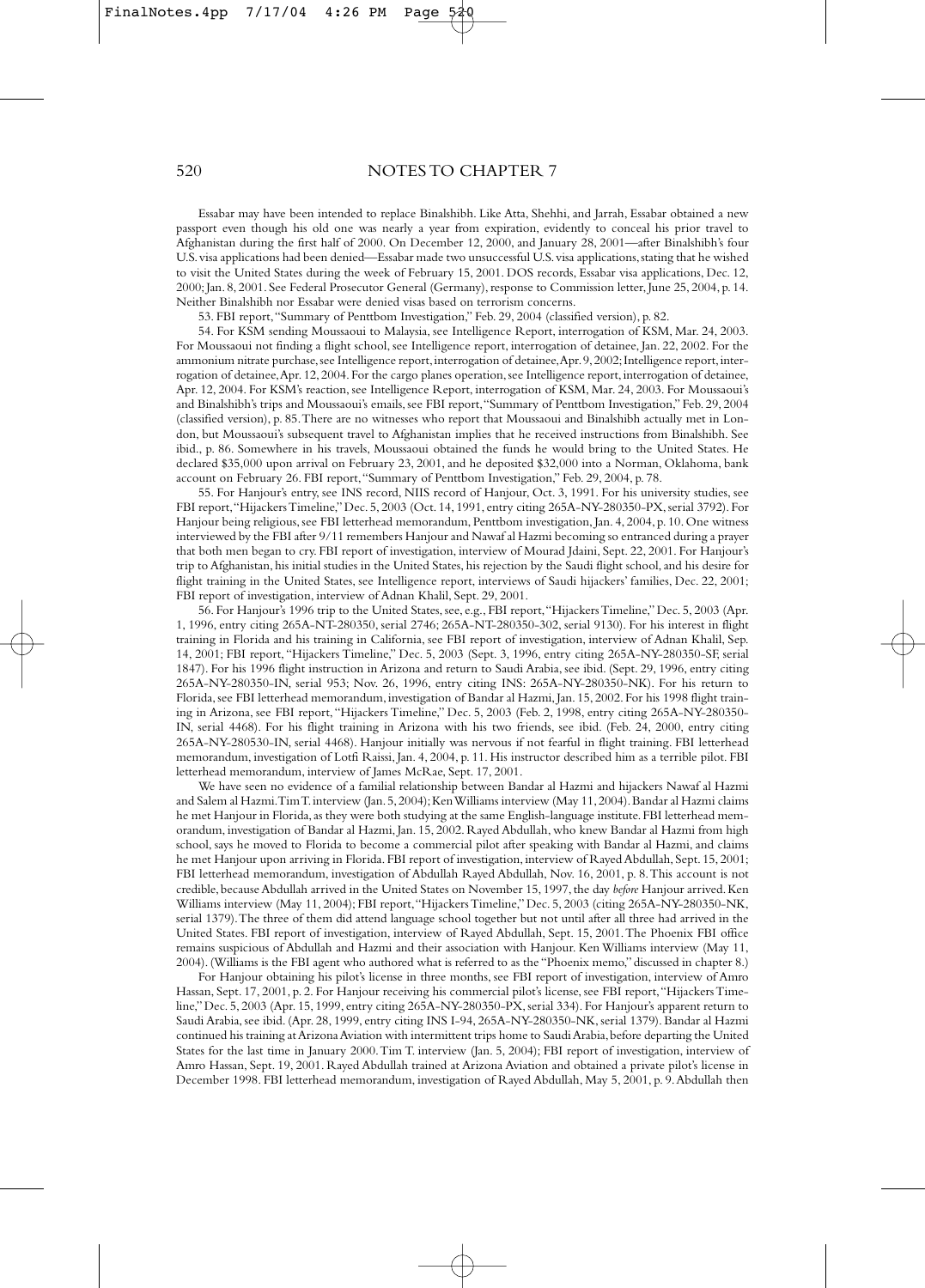worked as a computer programmer in Arizona before resuming flight training during the summer of 2001. FBI report of investigation, interview of Rayed Abdullah, Sept. 16, 2001, p. 5.

57. Intelligence report, interviews of Saudi hijackers' families, Dec. 22, 2001.

58.Al Qaeda figures at the university or in Tucson included Mubarak al Duri, reportedly Bin Ladin's principal procurement agent for weapons of mass destruction; Muhammad Bayazid, an al Qaeda arms procurer and trainer; Wadi al Hage, an operative convicted for the East Africa bombings; and Wail Julaidan, a Saudi extremist with ties to al Qaeda. CIA and FBI joint analytic report, "Arizona: Long Term Nexus for Islamic Extremists," May 15, 2002, p. 3.

59.Rayed Abdullah,who lived and trained with Hanjour,was a leader at the Islamic Cultural Center in Phoenix and reportedly gave extremist speeches at the mosque. Ken Williams interview (Jan. 7, 2004); FBI electronic communication, Rayed Abdullah, Sept. 22, 2003.Another Hanjour associate, Faisal al Salmi, took flight training with Rayed Abdullah but wanted to keep his training secret.FBI letterhead memorandum,investigation of Rayed Abdullah,May 5,2001;FBI report of investigation,interview of Malek Seif,Oct.25,2001.When polygraphed on whether he had taken flight training at the behest of an organization, al Salmi's negative response was deemed deceptive. FBI electronic communication, investigation of Zakaria Soubra, June 5, 2002, p. 8.

60. For al Qaeda activity in Arizona, see Ken Williams interview (Jan. 7, 2004). On al Qaeda directing individuals in the Phoenix area to enroll in flight training without telling them why, see FBI electronic communication, investigation of Rayed Abdullah, Sept. 22, 2003. Ghassan al Sharbi, who was captured in March 2002 in Pakistan along with Abu Zubaydah, studied at Embry-Riddle Aeronautical University in Prescott, Arizona. Greg Krikorian, "Detainee Facing Deportation Summoned to Probe,"*Los Angeles Times*, Jan. 24, 2003; Ken Williams interview (Jan. 7, 2004). Although Sharbi has not been tied to the 9/11 attacks, he reportedly attended the training camps in Afghanistan and swore *bayat* to Bin Ladin during the summer of 2001. FBI memorandum, investigation of Hamed al Sulami,Aug. 1, 2002, p. 6.

After he left the camps,Sharbi looked for his friend Hamdan al Shalawi,another student in Arizona,for a secret project. Shalawi reportedly trained in the camps in November 2000, learning how to conduct "Khobar Towers"–type attacks that he and a colleague planned to execute in Saudi Arabia. FBI electronic communication, investigation of Hamdan al Shalawi, Oct. 16, 2003, p. 2; Intelligence report, trace request on Shalawi, Nov. 27, 2000. Shalawi, however, denies this, claiming to have been studying in Arizona at the time, which neither the FBI nor we have been able to confirm. Shalawi was involved in a widely publicized incident in November 1999, when he and his friend Muhammed al Qudhaieen were detained because the crew of a cross-country America West flight reported that Qudhaieen had attempted to open the cockpit door on two occasions.FBI letterhead memorandum, Hamed al Sulami, July 25, 2002, p. 7.After the 9/11 attacks, FBI agents in Phoenix considered whether the incident was a "dry run" for the attacks. See, e.g., FBI letterhead memorandum, investigation of Fahad al Wahedi, Nov. 8, 2002, p. 4. In our interviews of Shalawi and Qudhaieen, they both claimed that Qudhaieen was only looking for the lavatory on the plane. Mohammad al Qudhaieen interview (Oct. 25, 2003); Hamdan al Shalawi interview (Oct. 22, 2003). Shalawi admits having gone to Afghanistan, but only once in the late 1980s after the war with the Soviet Union. Shalawi interview (Oct. 22, 2003).

Finally, another admitted associate of Hani Hanjour in Arizona, Hamed al Sulami, has had telephone contact with Sulayman al Alwan,a radical Saudi cleric from Qassim Province who was reported to be Abu Zubaydah's spiritual advisor and, as discussed later in this chapter, may have had a role in recruiting one or more of the muscle hijackers. FBI memorandum, investigation of Hamed al Sulami,Aug. 1, 2002, p. 2; FBI memorandum, investigation of Fahad al Wahedi, Nov. 8, 2002, p. 4; CIA analytic report,"The Plot and the Plotters," June 1, 2003, p. 27.

61.For Hanjour's meeting KSM,experience in the camp,and incorporation into the 9/11 operation,see Intelligence report, interrogation of KSM, Feb. 20, 2004. It is unknown how Hanjour got to the camps or who may have directed him to go there. For new arrivals' procedures, see Intelligence report, interrogation of KSM, May 15, 2003.

62. For Hanjour returning home and obtaining a visa, see DOS records, visa applications for Hanjour, Sept. 10, 2000; Sept. 25, 2000. For Hanjour's statement to his family, see Intelligence report, interviews of Saudi hijackers' families, Dec. 22, 2001. For the meeting, see Intelligence report, interrogation of detainee, Jan. 7, 2004.

63.Ali initially gave Hanjour \$3,000 to open the account and later deposited another \$5,000 into the account. See FBI report, financial timeline of 9/11 hijackers, Dec. 9, 2004, p. 36 (Dec. 5, 2000, and Jan. 28, 2001, entries). Intelligence report, interrogation of detainee, Feb. 11, 2004. Hanjour also maintained another account, into which more than \$9,600 was deposited.While in the United States, he accessed both accounts via ATM. FBI Report, "Summary of Penttbom Investigation," Feb. 29, 2004, pp. 9, 11, 13, 17–18, 19. For Hanjour's travel and supposed destination, see INS record, NIIS record of Hanjour, Dec. 8, 2000; DOS record, Hanjour visa application, Sept. 25, 2000. For his enrollment but failure to attend, see FBI report,"Hijackers Timeline," Dec. 5, 2003 (Nov. 6, 2000, entry citing 265A-NY-280350-302, serial 11165; 265A-NY-280350-SF, serial 160).

64. For Hanjour's refresher training, see FBI report,"Hijackers Timeline," Dec. 5, 2003 (Dec. 13, 2000, entry citing 265A-NY-280350-IN, serial 29652). For his desire to train on multi-engine planes, his language difficulties, the instructor's advice, and his reaction, see FBI report of investigation, interview of Rodney McAlear, Apr. 10,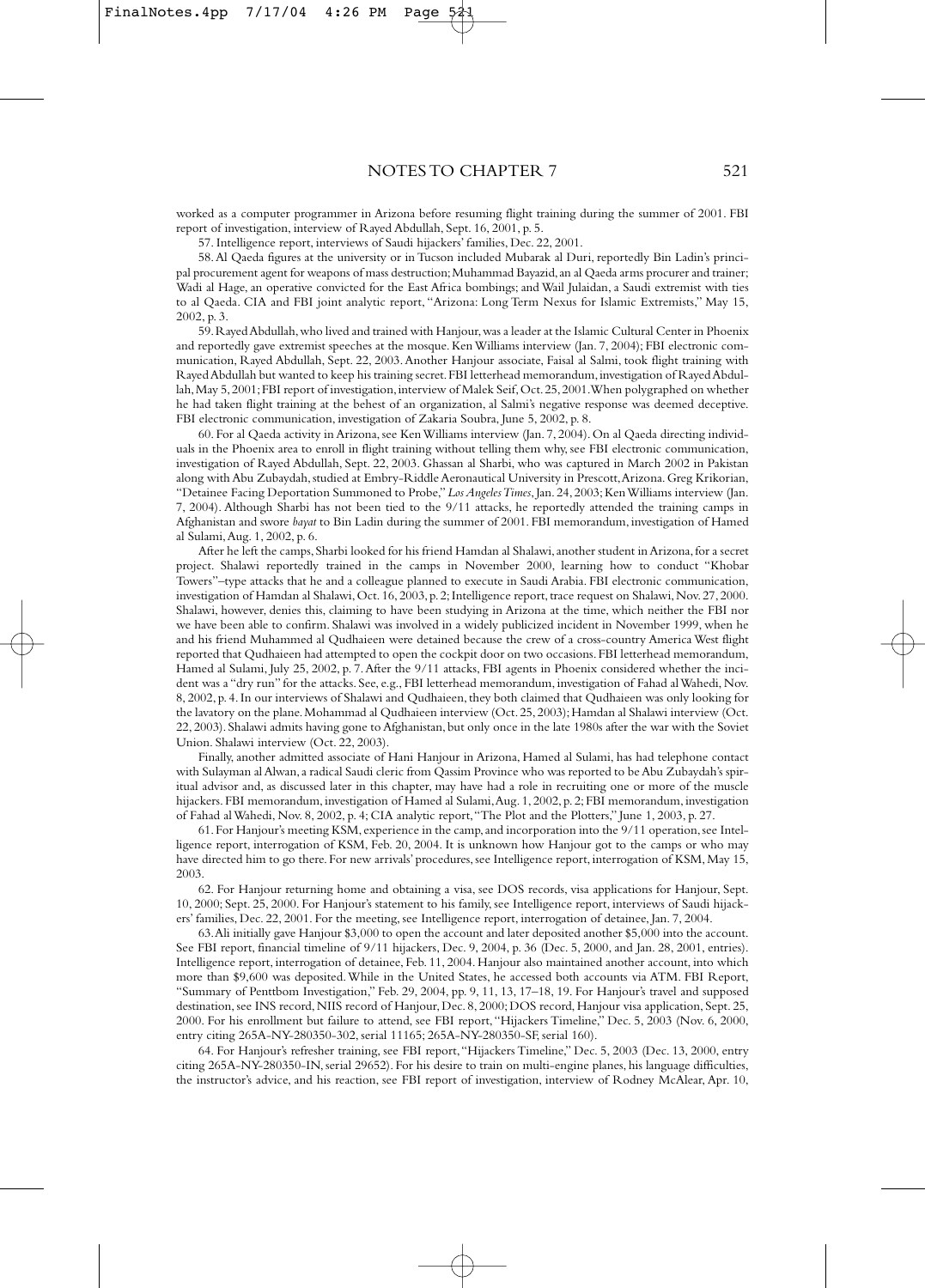2002. For his training at Pan Am International Flight Academy and completion by March 2001, see FBI report, "Hijackers Timeline," Dec. 5, 2003 (Feb. 8, 2001, entries citing 265A-NY-280350, serial 2870; 265A-NY-280350- PX, serials 334, 1033). For the Academy's instructor's reaction, see FBI report of investigation, interview of James Milton,Apr. 12, 2002; FBI electronic communication, Penttbom investigation, Sept. 16, 2001, pp. 2–3. For his perseverance, see ibid., p. 3. For vacating their apartment, see FBI report,"Hijackers Timeline," Dec. 5, 2003 (Mar. 31, 2001, entry citing 265A-NY-280350-PX, serial 762). During the cross-country drive, Hazmi received a speeding ticket in Oklahoma on April 1,2001.Ibid.(citing 265A-NY-280350-W,serial 693,items k2453,k2454;265A-NY-280350-OC,serial 1541;265A-NY-280350-302,serials 58753,58757).For arrival in Virginia,see ibid.(citing 265A-NY-280350-NH, serial 1859).

65.For Atta's training at Huffman,see,e.g.,FBI report,"Hijackers Timeline,"Dec.5,2003 (Nov.19,2000,entry citing 265A-280350-TP-5382). For Atta's certificate, see ibid. (Nov. 20, 2000, entry citing FAA records). For Shehhi's training at Huffman, see FBI report of investigation, interview of Erik Seiberlich, Sept. 12, 2001. For Shehhi's certificate, see FBI report,"Summary of Penttbom Investigation," Feb. 29, 2004, p. 20. For Atta and Shehhi taking the commercial pilot test, see FBI report,"Hijackers Timeline," Dec. 5, 2003 (Dec. 19, 2000, entry citing 265A-NY-280350-302-9715,serial 26590).For Atta and Shehhi's commercial pilot licenses,see ibid.(Dec.21,2000,entries citing FAA records;265A-NY-280350-302-2340).For Atta and Shehhi's simulator training,see ibid.(Dec.30,2000, entry citing 265A-NY-280350-302, serial 1177). For Jarrah's training, see ibid. (Dec. 15, 2000, entries citing 265D-NY-280350-1399, serial 8048).

66. For Jarrah's trip to Beirut and return trip with Senguen, see FBI letterhead memorandum, profile of Jarrah, Mar. 20, 2002. For Senguen accompanying Jarrah to flight training, see German BKA report, investigative summary re Jarrah, July 18, 2002, p.60. According to Binalshibh, Senguen visited Jarrah in order to verify that he actually was studying to become a pilot. Intelligence report, interrogation of Binalshibh, June 9, 2004. For Jarrah's second trip to Beirut and visiting Senguen, see FBI letterhead memorandum, profile of Jarrah, Mar. 20, 2002; FBI electronic communication, Penttbom investigation, Sept. 18, 2001, p. 5.

67. For Atta's trip to Germany and meeting with Binalshibh, see Intelligence reports, interrogations of Binalshibh, Sept. 24, 2002; Dec. 10, 2002; FBI Penttbom timeline briefing (Dec. 10–11, 2003). For Atta giving money to Binalshibh, see ibid. For Atta returning to Florida, see FBI report,"Hijackers Timeline," Dec. 5, 2003 (Jan. 10, 2001, entry citing INS NIIS report; 265A-NY-280350-302, serial 7134). For Binalshibh's trip to Afghanistan, see FBI Penttbom timeline briefing (Dec. 10–11, 2003).

68. For Shehhi's trip, see FBI report,"Hijackers Timeline," Dec. 5, 2003 (Jan. 11 and 12, 2001, entries citing 265A-NY-280350-TP, serials 11182, 11183; 265A-NY-280350-OUT, serials 2248, 2256, Intelligence report).We do not have information on what Shehhi did in Morocco.Atta's cell phone was used on January 2 to call the Moroccan embassy in Washington, D.C. before Shehhi left. FBI report,"Hijackers Timeline," Dec. 5, 2003 (citing cellular telephone records). Shehhi's trip occurred at a time when Abdelghani Mzoudi, one of the Hamburg cell associates, was also in Morocco.Mzoudi claims he went home to Morocco to get married but could not because he was injured in a car accident there. German BKA report, investigative summary re Mzoudi, Jan. 13, 2003, p. 43. He denies having met with Shehhi, and neither German nor U.S. investigators have uncovered evidence of a meeting. See Federal Prosecutor General (Germany), response to Commission letter, June 25, 2004. For Shehhi's family contacting the UAE embassy, which contacted Hamburg police, and the UAE official's search, see German BKA report, investigative summary re Shehhi, July 9, 2002, p. 23. For Shehhi's call home, see FBI report,"Hijackers Timeline," Dec. 5, 2003 (citing 265A-NY-280350-BN-98). For the search being called off, see German BKA report, investigative summary re Shehhi, July 9, 2002, p. 24.

69. Reports that Atta was in the Prague airport on May 30–31, 2000, and that he was turned back because he lacked a visa appear to be a case of mistaken identity:a Pakistani traveler with a name similar to Atta's attempted to enter the Czech Republic from Saudi Arabia via Germany but was forced to return to Germany because he lacked a valid Czech visa. CIA cable, report re traveler to Prague, Dec. 8, 2001.

70. For Czech source reporting and credibility assessment, see CIA briefing (Jan. 28, 2004); Eliska T. interview (May 20, 2004). For the information being reported to CIA, see CIA briefing (Jan. 28, 2004). For the leak and the ministers' statements, see CIA briefing (Jan. 28, 2004); Shirley interview (Apr. 29, 2004). On April 4, 2001, Atta cashed an \$8,000 check at a bank in Virginia Beach; he appears on a bank surveillance tape. For FBI evidence of Atta being in Virginia Beach, see FBI report,"Hijackers Timeline," Dec. 5, 2003 (Apr. 4, 2001, entry citing 265A-NY-280350-302-615, 688, 896, 898). For FBI evidence of Atta being in Coral Springs, see ibid. (Apr. 11, 2001, entries citing 265A-NY-280350-302, serial 381; 265A-NY-280350-MM, serials 3817, 5214). For Czech government finding no evidence of Atta's presence and having evidence that Ani was not in Prague, see CIA briefing (Jan. 28, 2004).Aside from scrutinizing various official records, the Czech government also reviewed surveillance photos taken outside the Iraqi embassy. CIA briefing (Jan. 28, 2004); Shirley interview (Apr. 29, 2004). None of the people photographed that day resembled Atta, although the surveillance only operated from 8:00 A.M. to 3:00 P.M. CIA cable, review of surveillance photos, Feb. 27, 2002. For Ani's denials of any meetings and request to superiors, see CIA briefing (Jan. 28, 2004); Intelligence report, interrogation of Ahmad Khalil Ibrahim Samir al Ani, Oct. 1, 2003. For KSM's denial of the meeting, see Shirley interview (Apr. 29, 2004). Binalshibh has stated that Atta and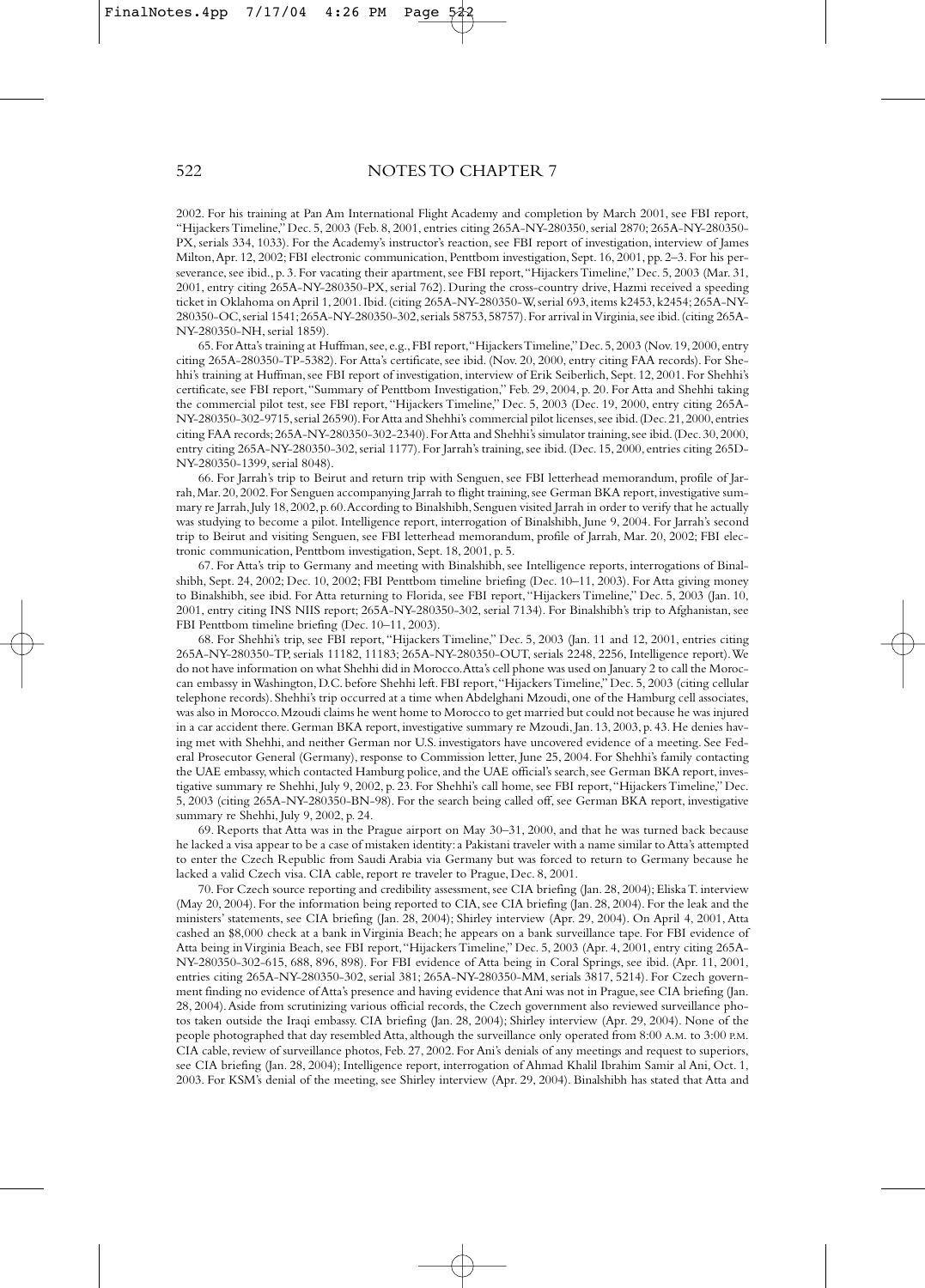he were so close that Atta probably would have told him of a meeting with an Iraqi official. Intelligence report, interrogation of Binalshibh, Oct. 2, 2002. Binalshibh also stated that Bin Ladin was upset with Iraqi leader Saddam Hussein for committing atrocities against Iraqi Muslims,and that Bin Ladin would never have approved such a meeting. Intelligence report, interrogation of Binalshibh, Oct. 4, 2002. For Atta not using an alias during his July 2001 trip, see FBI memo, Penttbom investigation, Jan. 14, 2002.

71.Atta was admitted as a tourist for an eight-month stay,even though the legal limit for tourists is six months. Shehhi was admitted for a four-month "business" stay.The Atta and Shehhi applications to change status were ultimately adjudicated on July 17 and August 9, 2001. Each received until October 1, 2001, to complete his studies. For Atta's INS inspection, see INS records, NIIS record of Atta, Jan. 10, 2001; copy of Atta's Egyptian passport;Atta's inspection results; student/school form presented by Atta; primary and secondary inspectors interviews (Mar. 25, 2004). For Shehhi's INS inspection, see INS records, NIIS record of Shehhi, Jan. 18, 2001; Shehhi's inspection results; primary inspector interview (Mar. 26, 2004); secondary inspector interview (Mar. 22, 2004).

72. For Atta and Shehhi staying in Norcross and Decatur, see FBI report,"Hijackers Timeline," Dec. 5, 2003 (Jan. 25, 2001, entry citing 265A-NY-280350-3631; 265A-NY-280350-AT-141). For the plane rental in Lawrenceville, see ibid. (Jan. 31, 2001, entry citing 265A-NY-280350, serial 13850).These locations are all near Atlanta. For return to Virginia, see ibid. (citing 265A-NY-280350-NF-48). For mailbox rental, see ibid. (Feb. 20, 2001,entry citing 265A-NY-280350-NF-48,51).For check cashing,see FBI report,"Summary of Penttbom Investigation," Feb. 29, 2004, p. 26. For return to Georgia, see FBI report,"Hijackers Timeline," Dec. 5, 2003 (Feb. 21, 2001, entry citing 65A-NY-280350-302, serial 49563). For Jarrah staying in Decatur, see FBI report,"Hijackers Timeline," Dec. 5, 2003 (Mar. 15, 2001, entry citing 265A-NY-280350, serial 15661). For Atta-Jarrah call, see FBI letterhead memorandum, profile of Jarrah, Mar. 20, 2002. For Jarrah's apparent visit with Senguen, see INS records, NIIS record for Jarrah, Feb. 25, 2001 (with departure date of Mar. 30, 2001); NIIS record for Jarrah,Apr. 13, 2001. For Atta and Shehhi returning to Virginia Beach, see FBI report,"Hijackers Timeline," Dec. 5, 2003 (Apr. 3, 2001, entry citing FBI electronic communication, Sept. 17, 2001). For Atta closing the mailbox, see ibid. (Apr. 4, 2001, entry citing FBI electronic communication, Sept. 18, 2001).

73. For Atta and Shehhi arriving in Virginia, see FBI report,"Hijackers Timeline," Dec. 5, 2003 (Apr. 3, 2001, entry citing 265A-NY-280350-302-615, 688, 896, 898). For Hazmi and Hanjour arriving in Virginia, see ibid. (Apr. 4, 2001, entry citing 265A-NY-280350-NH, serial 1859). For their attendance at the Dar al Hijra mosque, see FBI electronic communication, request for interviews,Aug. 6, 2002.

74. For Aulaqi moving to Virginia, see FBI electronic communication, analysis related to Penttbom investigation, Oct. 23, 2001. For his denial of contacts with Hazmi and Hanjour, see FBI report of investigation, interview of Anwar Aulaqi, Sept. 17, 2001.

75.The apartment was already occupied by two other individuals.The al Qaeda operatives spent little time with their roommates, but did mention at one point that they had considered going to Afghanistan for jihad. FBI report of investigation, interview of Ahmad Ahmad, Oct. 4, 2002. For Hazmi and Hanjour meeting Rababah, see FBI electronic communication, request for interviews of certain individuals, Aug. 6, 2002. For Rababah seeking work at the mosque, his meeting them, and his assistance in finding them an apartment, see FBI report of investigation, interview of Eyad al Rababah, June 10, 2002. For Hazmi and Hanjour renting the apartment, see FBI report of investigation, interview of Derar Mohammed Saleh, Jan. 16, 2003.

76. For FBI agents' suspicions, see Jim B. interview (Nov. 6, 2003). Rababah was reluctant to admit meeting the hijackers at the mosque and initially told a story about meeting them for the first time at a store.Rababah attributed his initial prevarication to wanting to protect the mosque from anti-Arab sentiment following September 11. FBI report of investigation, interview of Eyad al Rababah, June 10, 2002; Robert B. interview (Nov. 6, 2003). For Rababah's deportation, see Peter A. interview (Oct. 10, 2003).

77. FBI report of investigation, interview of Eyad al Rababah, June 10, 2002.

78. For Rababah going to the apartment and finding new roommates, see FBI report of investigation, interview of Eyad al Rababah, June 10, 2002. For the trips to Connecticut and New Jersey, see FBI report,"Hijackers Timeline," Dec. 5, 2003 (May 8, 2001, entries citing 265A-NY-280350-NH, serial 1859); FBI electronic communication, summary of Penttbom investigation, June 3, 2002. For the telephone calls, see FBI report, "Hijackers Timeline," Dec. 5, 2003 (May 8, 2001, entry citing 265A-NY-280350-NH, serial 1859). For return to Connecticut and Rababah not seeing the hijackers again, see ibid. (May 10, 2001, entry citing 265A-NY-280350-NH, serial 1859); FBI report of investigation, interview of Eyad al Rababah, June 10, 2002.

79. For the apartment rental in New Jersey, see FBI report of investigation, interview of Eyad al Rababah, June 10, 2002; FBI report,"Hijackers Timeline," Dec. 5, 2003 (May 21, 2001, entry citing 265A-NY-280350-302, serials 25453, 25445). For the landlord finding six people, see FBI report of investigation, interview of Jimi Nouri, Sept. 19, 2001.Although no specific evidence places Omari in the apartment, the muscle hijackers based in New Jersey likely lived together, as they apparently conducted other activities jointly, such as obtaining identification cards. See, e.g., FBI report,"Hijackers Timeline," Dec. 5, 2003 (July 1, 2001, entries citing 265A-NY-280350-FD-302, serials 4718, 11815, 20900, 21529).

80. For Atta's renting the apartment, see FBI report, "Hijackers Timeline," Dec. 5, 2003 (citing 265A-NY-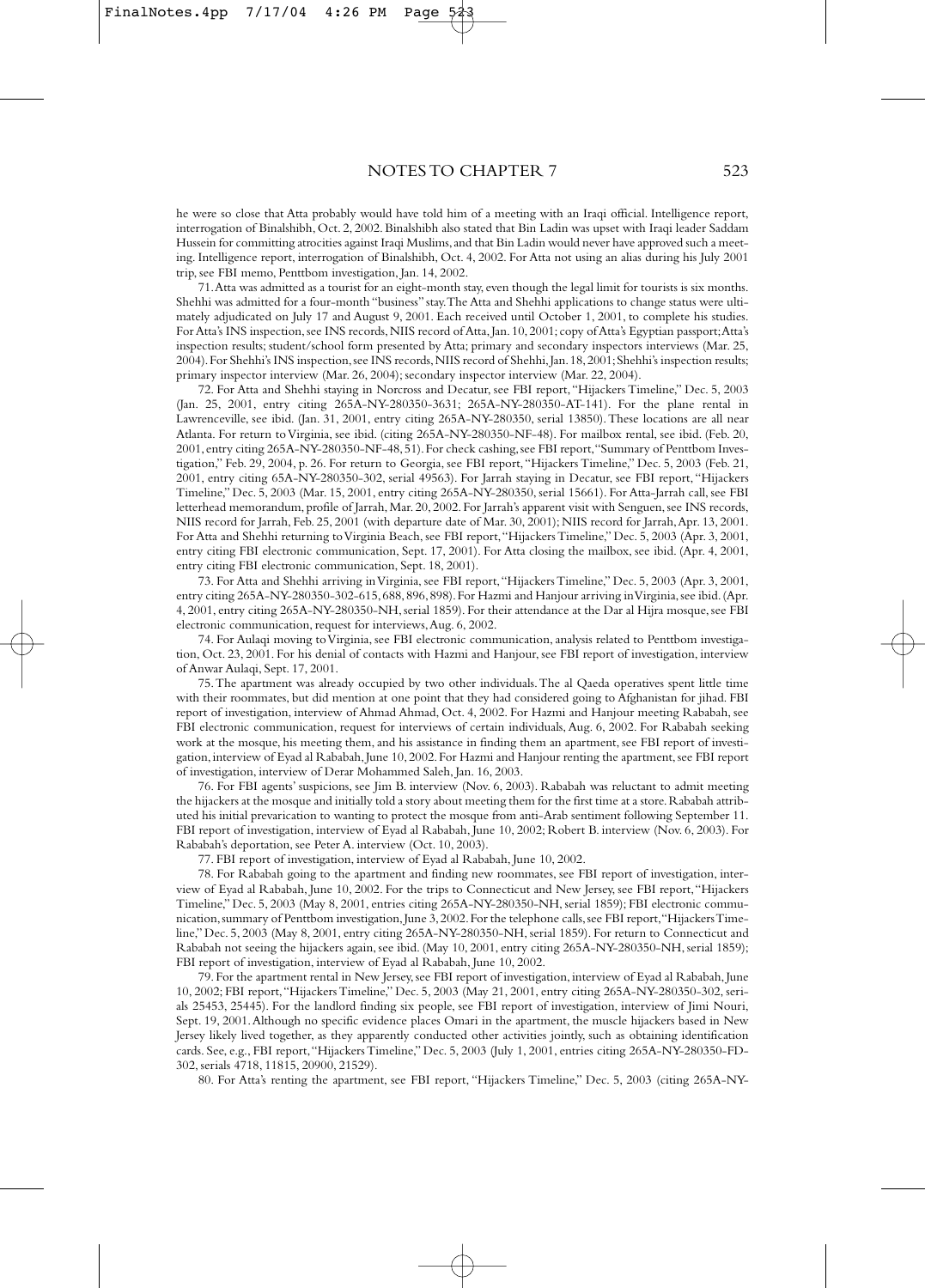280350-302, serial 381; 265A-NY-280350-MM, serial 3817). For Shehhi's presence in Florida, see, e.g., ibid. (Apr. 13, 2001, entry citing 265A-NY-280350-302, serial 17575).

81. For Shehhi's ticket purchase, see FBI report,"Hijackers Timeline," Dec. 5, 2003 (Apr. 13, 2001, entry citing 265A-NY-280350-302,serial 17575;Apr.18,2001 entry citing 265A-NY-280350-CG,serial 1928;265A-NY-280350-302,serial 16379;Apr.19,2001,entry citing CIA report;265A-NY-280350-302,serial 17575).For Shehhi's visit with Atta's father, see ibid. (Apr. 20, 2001, entry citing CIA report). For Atta having license during April 26, 2001,traffic stop and Shehhi spending two weeks abroad,see ibid.(citing 265A-NY-280350-MM,serial 2746;May 2,2001,entry citing 265A-NY-280350-302,serial 16379;265A-NY-280350-CG,serial 1928);FBI Penttbom timeline briefing (Dec. 10-11, 2003).

82. For Shehhi's return, see INS record, NIIS record of Shehhi, May 2, 2001. For Atta and Jarrah obtaining driver's licenses, see FBI report,"Hijackers Timeline," Dec. 5, 2003 (May 2, 2001, entry citing 265A-NY-280350- MM, serial 59). Also on May 2,Atta and two unidentified companions appeared at the Miami District Immigration Office, where an inspector reduced Atta's authorized length of stay by two months, correcting the mistake made back in January. Interview of inspector (Mar. 25, 2004).

83. For a description of the muscle hijackers, see CIA analytic report, "The Plot and the Plotters," June 1,2003, pp. 34–52.

84. On Banihammad, see CIA analytic report,"Facilitating Disaster:An Overview of 11 September Finance," CTC 2002-40093H,Aug. 22, 2002, p. 4

85. Intelligence reports, interviews of Saudi hijackers' families, Dec. 22, 2001; July 17, 2002; Saudi Arabian Mabahith briefing (Oct. 17, 2003) (disclosing that two of the muscle hijackers had married shortly before joining the plot and only one,Wail al Shehri, was employed, as a physical education teacher).

86. CIA analytic report,"The Plot and the Plotters," June 1, 2003, p. 25.

87. Ibid.

88. Ibid., p. 26.

89. Ibid., p. 25. On Nawaf's efforts on behalf of his brother, see CIA analytic report,"Afghanistan Camps Central to 11 September Plot: Can al-Qa'ida Train on the Run?" CTC 2003-40071CH, June 20, 2003, p. 1; Intelligence report, interrogation of detainee, Oct. 18, 2001.

90. Intelligence report, interrogation of Binalshibh, Feb. 18, 2004; Intelligence report, interrogations of KSM and another detainee, Feb. 18, 2004; Intelligence report, interrogation of Abu Zubaydah, Feb. 19, 2004; Intelligence report, interrogation of Nashiri, Feb. 2004; Intelligence report, interrogation of detainee, Feb. 18, 2004.

91.Intelligence report,interrogation of KSM,Jan 7,2004.Khallad agrees about the recruit pool,but also argues that operatives'ethnicity was important for symbolic reasons,citing the Nairobi and Dar es Salaam embassy bombings and the planes operation as examples. In the planes operation, Khallad notes, Bin Ladin selected operatives from Mecca (Mihdhar and the Hazmi brothers) and would have used more had they been available. Moreover, with respect to the remaining Saudi muscle hijackers, Khallad claims Bin Ladin chose them because he wanted the 9/11 attacks to resound across Saudi Arabia, especially among the southern tribes and those of the hijackers themselves. According to Khallad, Bin Ladin wanted operatives from strong tribal areas of Saudi Arabia and chose two Saudi brothers from the al Shehri tribe, of which their father was a leader. Intelligence report, interrogation of Khallad, Feb. 18, 2004.

92. CIA analytic report,"The Plot and the Plotters," June 1, 2003, pp. 24, 26.According to Saudi authorities, none of the hijackers had any record of extremist activity,but Satam al Suqami and Salem al Hazmi both had minor criminal offense records. Saudi Arabian Mabahith briefing (Oct. 17, 2003).

93. CIA analytic report,"Afghanistan Camps Central to 11 September Plot," June 20, 2003, pp. 1–2.

94. For trainer's comments, see Intelligence report, interrogation of detainee, Feb. 8, 2002. For Omari's, Ghamdi's, and Shehri's backgrounds, see CIA analytic report,"The Plot and the Plotters," June 1, 2003, p. 27; Intelligence reports, interviews of Saudi hijackers' families, Dec. 22, 2001; July 17, 2002.

95.CIA analytic report,"The Plot and the Plotters,"June 1,2003,p.26;Intelligence reports,interviews of Saudi hijackers' families, Dec. 22, 2001; July 17, 2002.According to Saudi authorities, a substantial number of the hijackers isolated themselves and became religious only within a few months of leaving the Kingdom.All but Ahmad al Haznawi, who called his aunt to inquire about his sick mother, ceased contact with their families about six months before the attacks. Saudi Arabian Mabahith briefing (Oct. 17, 2003).

96.CIA analytic report,"The Plot and the Plotters,"June 1,2003,p.26;Intelligence reports,interviews of Saudi hijackers' families, Dec. 22, 2001; July, 17, 2002.

97.On Khattab,see CIA analytic report,"The Plot and the Plotters,"June 1,2003,p.26,n.2.For KSM's claim, see Intelligence report, interrogation of KSM, May 15, 2003. For difficulties traveling to Chechnya, see also Saudi Arabian Mabahith briefing (Oct. 17, 2003).

98. Intelligence reports, interrogations of Khallad, Sept. 5, 2003; Mar. 26, 2004; Jan. 8, 2004; Jan. 7, 2004. Khallad claims he also encouraged Salem al Hazmi to participate in a suicide operation. Intelligence report, interrogation of Khallad,Apr. 13, 2004.

99. Intelligence reports, interrogations of KSM, May 15, 2003; Jan. 9, 2004; Oct. 21, 2003. KSM does acknowl-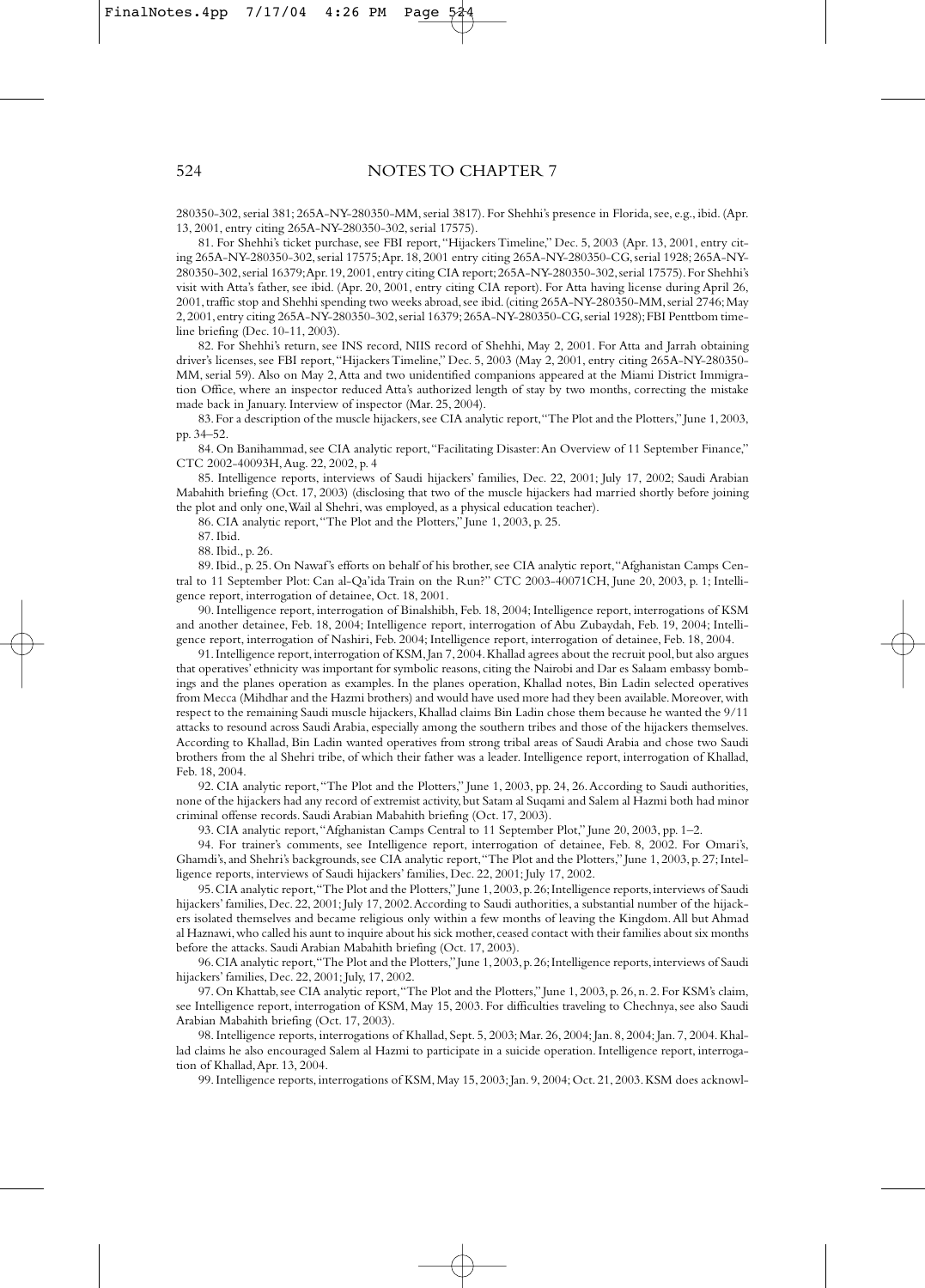edge that the commander of al Faruq training camp was known to urge trainees to swear bayat. Moreover, peer pressure certainly appears to have been a factor in swaying recruits to choose "martyrdom." Intelligence report, interrogation of KSM,Apr. 30, 2004.

100. Intelligence report, interrogation of KSM, Feb. 18, 2004; Intelligence report, interrogation of Khallad, Jan. 8, 2004.

101.Intelligence report,interrogation of Khallad,Feb.18,2004;Intelligence report,interrogation of KSM,Jan. 7, 2004; Intelligence report, interrogation of detainee, Feb. 8, 2003.

102. CIA analytic report,"Afghanistan Camps Central to 11 September Plot," June 20, 2003, pp. 2–3.

103. Ibid., p. 8; Intelligence report, interrogation of KSM, May 15, 2003.

104. Intelligence reports, interrogations of KSM, May 15, 2003; Jan. 9, 2004;Apr. 2, 2004; Intelligence report, interrogation of Khallad,Apr. 13, 2004; Intelligence report, interrogation of detainee,Apr. 14, 2004. For description of martyrdom video filming, see Intelligence report, interrogation of KSM, May 21, 2004.

105. Intelligence report, interrogation of Khallad,Apr. 13, 2004; Intelligence reports, interrogations of KSM, Aug. 20, 2003;Apr. 13, 2004;Apr. 5, 2004;Apr. 3, 2004.

Dates of U.S.visas obtained in 2000:Ahmed al Ghamdi (September 3),Saeed al Ghamdi (September 4),Hamza al Ghamdi (October 17), Mohand al Shehri (October 23), Wail and Waleed al Shehri (October 24), Ahmed al Nami (October 28),Ahmad al Haznawi (November 12), Majed Moqed (November 20), and Satam al Suqami (November 21). Five Saudi muscle hijackers obtained visas in 2001: Ahmed al Nami (April 23), Saeed al Ghamdi (June 12),Khalid al Mihdhar (June 13),Abdul Aziz Omari (June 18) and Salem al Hazmi (June 20). For Nami, Ghamdi, and Mihdhar, this was their second visa, and each applied using a new passport. Banihammad, the only non-Saudi muscle hijacker, also obtained his visa much later than most of the Saudi muscle hijackers, on June 18, 2001. See Commission analysis of DOS records;CIA analytic report,"The Plot and the Plotters,"June 1,2003,p.55.According to KSM, the three hijackers who obtained their first visas much later than the others were not replacements for unsuccessful candidates. KSM simply wanted to get as many hijackers into the United States as possible to enhance the odds for success, even if each flight ended up with as many as six or seven. Intelligence report, interrogation of KSM, Feb. 20, 2004.

106.Only the passports of Satam al Suqami and Abdul Aziz al Omari were recovered after 9/11.Both had been doctored. According to KSM, two hijacker passports were damaged in the doctoring process. These may have belonged to Saeed al Ghamdi and Ahmed al Nami, as both acquired new passports and new U.S. visas, although the old visas were still valid. Of the hijacker visa applications we were able to review, all were incomplete.Tourist visas were granted anyway. On obtaining "clean" passports and the two damaged passports, see Intelligence reports, interrogations of KSM, July 3, 2003; Sept. 9, 2003.Wail and Waleed al Shehri had a family member in the Saudi passport office who provided them with new passports for their trip to the United States. See CIA analytic report, Al Qaeda Travel Issues, CTC 2004-40002H, Jan. 2004, p. 12.

107. Intelligence report, interrogation of Khallad,Apr. 5, 2004; Intelligence report, interrogation of KSM, Mar. 20, 2004. The candidate operatives were

1. **Muhammad Mani Ahmad al Kahtani.** Currently in custody, he is the last known Saudi muscle candidate to be sent to the United States, in early August 2001, to round out the number of hijackers. As discussed later in this chapter, he was refused entry. Secretary of Defense interview with David Frost (BBC), June 27, 2004, available at www.defenselink.mil. CIA analytic report, "Threat Threads: Recent Advances in Understanding 11 September,"CTC 2002-30086CH,Sept.16,2002,p.4;Intelligence report, interrogation of KSM, July 3, 2003; Intelligence report, interrogation of detainee,Apr. 3, 2003.

2. **Khalid Saeed Ahmad al Zahrani.** He traveled to Afghanistan illegally after being prohibited by Saudi authorities from leaving Saudi Arabia. After being assigned to a mission in the U.S., he secretly reentered the Kingdom but failed in an attempt to have his name removed from the list of prohibited travelers so that he could obtain a U.S. visa. See Intelligence reports, interrogations of detainee,Apr. 20, 2002; Oct. 4, 2002; Apr. 3, 2003.

3. **Ali Abd al Rahman al Faqasi al Ghamdi.** (aka Abu Bakr al Azdi) He reportedly was to have been part of the planes operation but was held in reserve by Bin Ladin for a later, even larger operation. Like other muscle hijackers, he reportedly set out for Chechnya but diverted to Afghanistan. See Intelligence reports, interrogations of Abu Bakr al Azdi, July 23, 2003; Sept. 25, 2003; Intelligence report, interrogation of Khallad, Nov. 6, 2003.

4 and 5. **Saeed al Baluchi** and **Qutaybah al Najdi**. Both were sent to Saudi Arabia via Bahrain, where Najdi was stopped and briefly questioned by airport security officials. Both were so frightened by the experience that they withdrew from the operation. KSM urged Baluchi to obtain a U.S. visa, but Baluchi refused, fearing that he might be watchlisted at the U.S. embassy. See Intelligence report, interrogation of Khallad, July 9, 2003; Intelligence reports, interrogations of KSM, Mar. 27, 2003; July 3, 2003; Feb. 20, 2004.

6. **Zuhair al Thubaiti:** He has reportedly admitted membership in al Qaeda, stating "proudly" that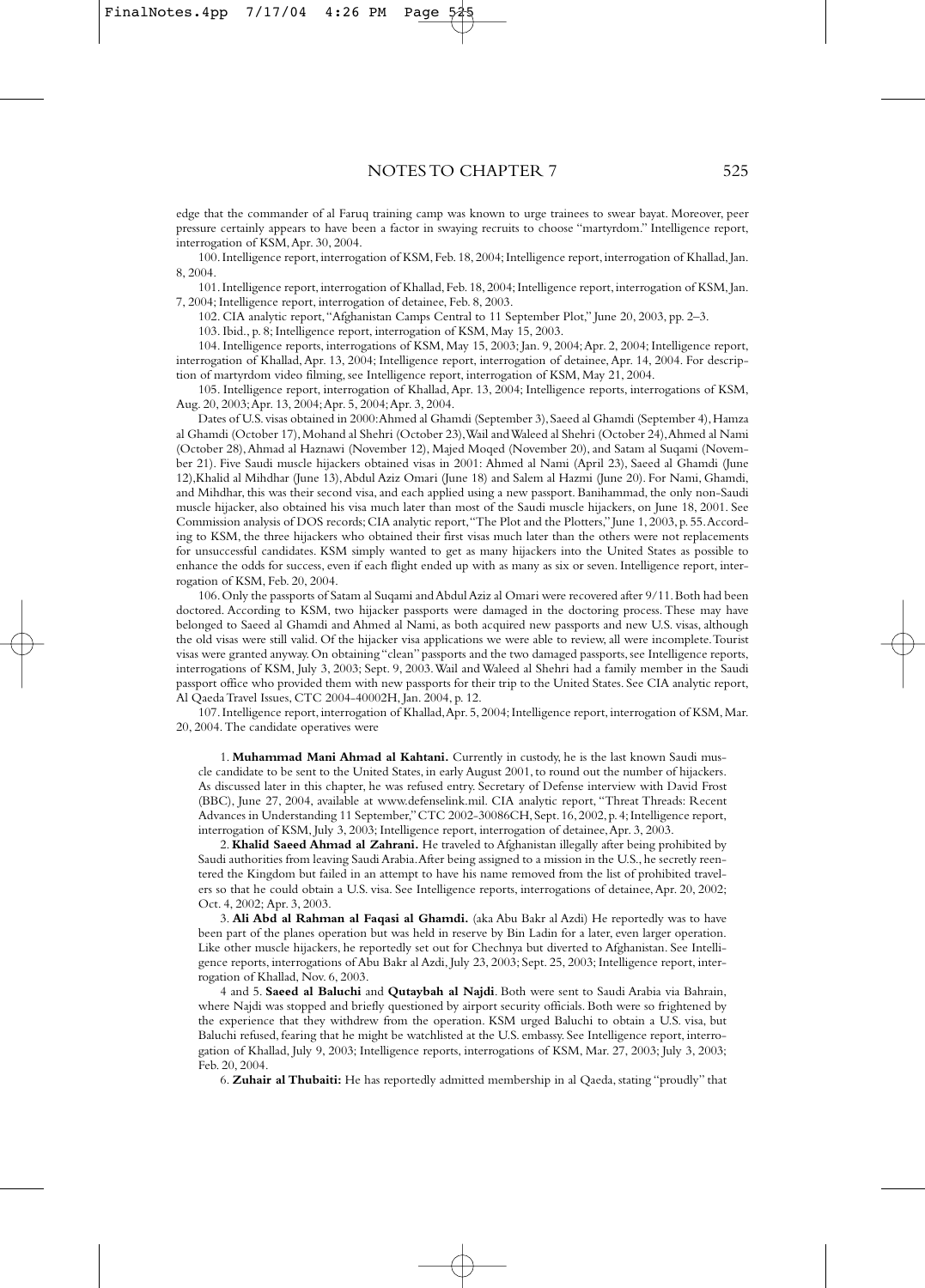he was among a select number of operatives who had the personal endorsement of Bin Ladin. He was not ultimately selected for the 9/11 attacks because the al Qaeda leadership considered him too high-strung and lacking the necessary temperament. CIA analytic report,"Threat Threads," Sept. 16, 2002, p. 3; Intelligence reports, interrogations of detainee, May 21, 2002; June 17, 2002; June 20, 2002; Intelligence reports, interrogations of KSM, Feb. 20, 2004 (two reports).

7. **Saeed Abdullah Saeed ("Jihad") al Ghamdi.** He arranged to travel to Afghanistan in March 2000, swore allegiance to Bin Ladin (agreeing to serve as a suicide operative), and was sent to Saudi Arabia by KSM with 9/11 hijacker Ahmad al Haznawi to obtain a U.S. visa, but his visa application was denied because he appeared to be intending to immigrate. DOS record, Ghamdi visa application, Nov. 13, 2000. CIA analytic report,"Threat Threads," Sept. 16, 2002, p. 4; Intelligence reports, interrogations of detainee, Apr. 11, 2002; Sept. 11, 2002; Intelligence report, interrogation of KSM, Feb. 20, 2004.

8. Saud al Rashid. Describing him as headstrong and immature, KSM says he disappeared after being sent to Saudi Arabia for a U.S. visa, either because he had second thoughts or because his family interceded and confiscated his passport. Passport photos of Rashid and three 9/11 hijackers—Nawaf al Hazmi, Mihdhar, and Omari—were found together during a May 2002 raid in Karachi.After discovery of the photos in 2002, Rashid turned himself in to the Saudi authorities, but he has since been released from custody. In a Commission interview, he has admitted training in Afghanistan but denies hearing of al Qaeda before returning from Afghanistan or meeting Bin Ladin, KSM, or any 9/11 hijacker other than Ahmad al Haznawi, whom he claims seeing only once or twice at a guesthouse. He has no credible explanation why photos of him were found with those of three other hijackers, or why others identified him as a candidate hijacker. See Intelligence report, interrogation of KSM, Mar. 27, 2003; June 11, 2003; July 3, 2003; Feb. 20, 2004; Intelligence report, interrogation of Khallad, July 9, 2003; Saud al Rashid interview (Feb. 24, 2004).

9. **Mushabib al Hamlan.** Sent to Saudi Arabia to acquire a U.S. visa, he and his travel companion, 9/11 hijacker Ahmed al Nami, both applied for and received visas on October 28, 2000. Hamlan never returned to Afghanistan, probably dropping out either because he changed his mind or because his family intervened.

In December 1999, while still in high school in Saudi Arabia, Hamlan became involved with a group that gathered periodically to watch jihad propaganda tapes, and was encouraged by a mentor named Bandar Marui to pursue jihad, especially as practiced in the Bosnia-Herzegovina and Russian-Afghan wars and a book titled *Gladiator of Passion*. As instructed, Hamlan acquired a passport, on February 15, 2000, and agreed to go to Afghanistan after the hajj in mid-March 2000. He and two travel companions obtained Pakistani visas in Sharjah, UAE, and traveled to Islamabad, where al Qaeda facilitator Hassan Ghul took them to a guesthouse managed by Abu Zubaydah. Days later, two men helped Hamlan cross the Pakistan-Afghanistan border.

At the Khaldan camp, Hamlan received military training courses. Upon hearing that the camp was to be closed, he and others traveled to al Faruq camp near Kandahar, where they received more training. He also met and proclaimed allegiance to Bin Ladin at this time. Injured during a further training session, Hamlan was assigned to guard the airport, where he met future hijacker Ahmed al Nami (whose recent laser eye surgery had interrupted his training).An individual named Abu Basir al Yemeni indoctrinated the two in Bin Ladin's anti-U.S. position and extolled the virtues of martyrdom. Hamlan and Nami eventually agreed to approach Abu Hafs al Mauritani about participating in a suicide operation.The day after visiting Abu Hafs, Hamlan and Nami heard from Abu Basir that Bin Ladin was planning an attack against the United States.After taking their passports,Abu Basir arranged for Hamlan and Nami to meet Bin Ladin and instructed them to use the following phrase to express their desire to become martyrs:"I want to be one of this religion's bricks and glorify this religion."The al Qaeda leader accepted both applicants.

In October 2000,Abu Basir took Hamlan and Nami to Kandahar to meet KSM, who impressed on them the high expectations for martyrs and instructed them on using coded telephone numbers. He returned their passports, which had been altered and now contained forged tourism stamps for Singapore, Malaysia,Turkey, and Egypt. KSM told them to meet with Atef before returning to Saudi Arabia, where they should contact hijacker future 9/11 hijacker Waleed al Shehri for additional documentation.

After meeting with Atef, Hamlan and Nami traveled by car and by air to an address KSM had given them in Tehran,where arrangements were made for them to fly to Qatar.From Qatar they traveled onward to the UAE and then to Mecca. Nami contacted KSM and received coded instructions to go to Jeddah, call Waleed al Shehri, and obtain visas at the U.S. consulate. In Jeddah, they briefly shared an apartment with Shehri, who provided them with directions to the consulate and showed them how to fill out the visa application.After acquiring visas, Hamlan and Nami presented their passports to Shehri for inspection and returned to Mecca. Nami called KSM, who told them to return to Afghanistan the next day.

Despite instructions to the contrary, Hamlan insisted on calling his family before leaving Saudi Arabia because he had begun to have second thoughts after acquiring the visa.Told by his brother that their mother had fallen ill. Hamlan decided not to return to Afghanistan even after Nami reminded him of his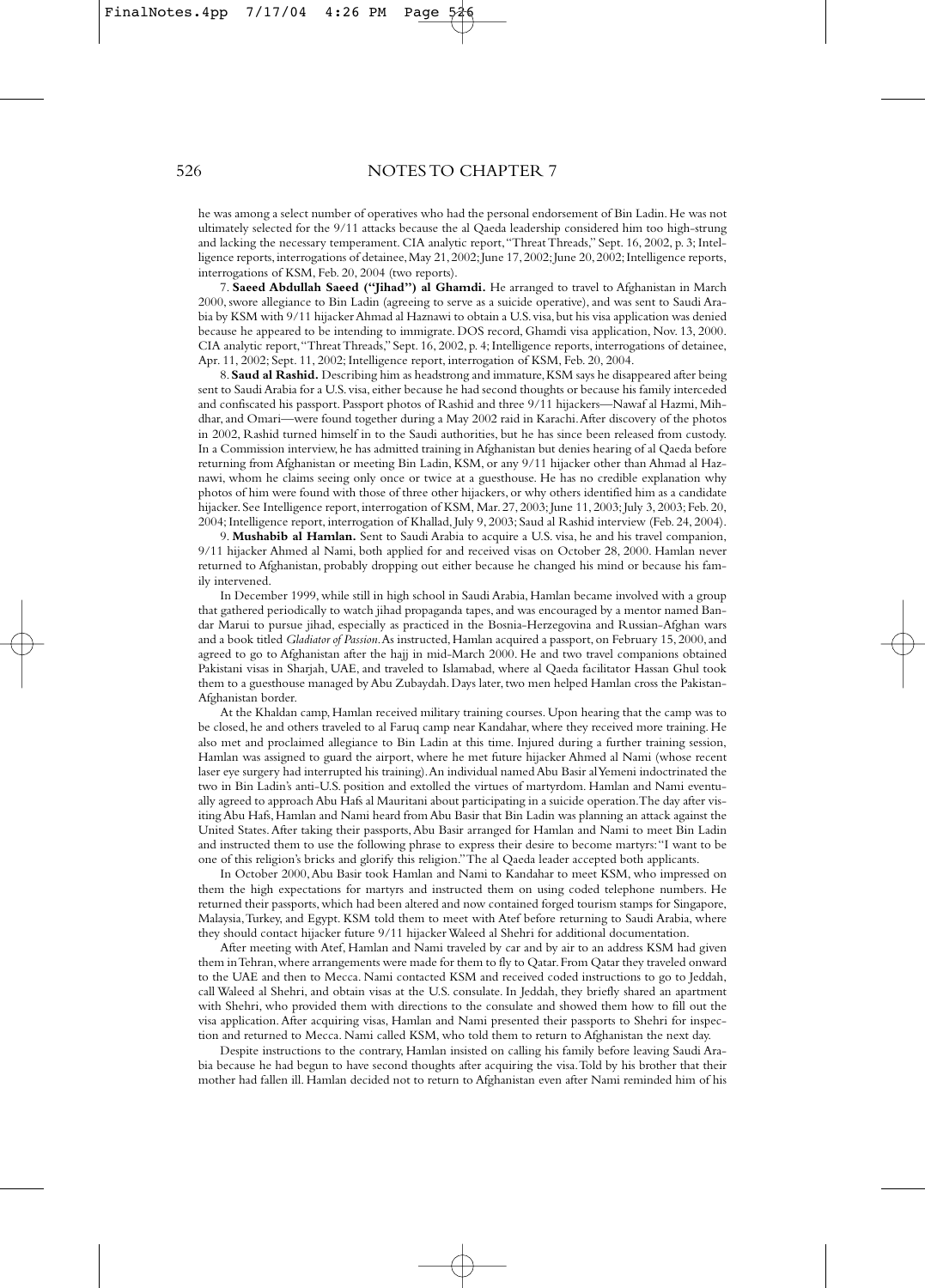allegiance to Bin Ladin and commitment to complete the suicide mission. In Riyadh, he told his brothers that he had been on jihad in Chechnya. Fearing that they might ask for his passport, he removed the U.S.visa—as later confirmed by forensic analysis performed by Saudi authorities.Hamlan returned to college and resumed living with his parents, who confiscated his passport.

Thereafter, Hamlan received a visit at the college from a former associate at al Faruq camp, Khalid al Zahrani, who asked why he had not returned to Afghanistan. Zahrani admitted having been sent by KSM to convince Hamlan to return to Afghanistan. Hamlan never did. Intelligence report, interrogation of detainee, Mar. 16, 2003.

10. **Abderraouf Jdey, a.k.a. Faruq al Tunisi.** A Canadian passport holder, he may have trained in Afghanistan with Khalid al Mihdhar and Nawaf al Hazmi and received instruction from KSM with Atta and Binalshibh. A letter recovered from a safehouse in Pakistan, apparently written by Sayf al Adl, also suggests that Jdey was initially part of the 9/11 operation at the same time as the Hamburg group.A videotape of Jdey's martyrdom statement was found in the rubble of Atef's house near Kabul following a November 2001 airstrike, together with a martyrdom video of Binalshibh.While both Binalshibh and Khallad confirm Jdey's status as an al Qaeda recruit,KSM says Jdey was slated for a "second wave"of attacks but had dropped out by the summer of 2001 while in Canada. FBI briefing (June 24, 2004); Intelligence report, interrogation of Binalshibh, Sept. 11, 2003; Intelligence report, interrogation of Khallad, May 21, 2004; Intelligence report, interrogation of KSM, July 1, 2003.

108. On the few operatives fully aware of the plot and Abu Turab's training, see Intelligence report, interrogation of KSM, Feb. 23, 2004.Abu Turab was the son-in-law of Ayman al Zawahiri. Intelligence report, interrogation of Zubaydah, Feb. 18, 2004. KSM also taught the muscle hijackers English and provided lessons about airplanes. Intelligence report, interrogation of KSM,Apr. 2, 2004. Binalshibh also has discussed this training in post-capture statements, describing it as hand-to-hand combat training. Intelligence report, interrogation of Binalshibh, Jan. 8, 2004. According to Binalshibh, after returning to Afghanistan, muscle hijacker recruits fought on the front lines alongside the Taliban and participated in the March 2001 destruction of the giant Buddha statues in Bamian Province,Afghanistan. Intelligence report, interrogation of Binalshibh, Mar. 31, 2004.

109. Intelligence report, interrogation of KSM, Feb. 23, 2004.According to KSM, the muscle hijackers learned about the specific targets and the Atta's completed operational plan only in late August. Intelligence report, interrogation of KSM,Apr. 2, 2004.

110. On the facilitator's comments, see Intelligence reports, interrogations of detainee, Sept. 14, 2002; Oct. 3, 2002; May 5, 2003 (two reports), in which he claims also to have assisted the Hamburg pilots and Binalshibh. On KSM's funding of the hijackers, see Intelligence reports, interrogations of KSM, June 15, 2004; July 25, 2003.

111. On Ali's role and the transit of the hijackers, see Intelligence report, interrogation of detainee, Feb. 12, 2004.According to the detainee, the operatives arrived with their own money to buy plane tickets and anything else they needed.Ali referred them to places where they could obtain travelers checks. He also helped Ahmed al Ghamdi, one of the earliest operatives to transit Dubai, acquire a mobile phone account so that the operatives could use that number as a travel agency point of contact. Ibid.

112.In May 2001,however,Ali asked KSM to participate in a suicide mission and offered to travel to the United States and assist the operatives there.As discussed in a set of Atta-Binalshibh exchanges in August 2001,Ali (referred to by the nickname "Losh") appears to have contacted Atta and expressed the desire to join the operation.Ali actually applied for a U.S. visa on August 27, 2001, listing his intended arrival date as September 4 for a one-week stay. His application was denied because he appeared to be an economic immigrant. DOS record, visa application of Ali Abdul Aziz Ali,Aug.27,2001.Intelligence report,interrogation of detainee,Nov.17,2003;Intelligence report,documents captured with KSM, Sept. 24, 2003; CIA notes,"DRG Research Notes," Jan. 17, 2004; FBI report,"Summary of Penttbom Investigation," Feb. 29, 2004, p. 72.

113. Intelligence reports, interrogations of detainee, May 6, 2003; Jan. 8, 2004. See also Intelligence report, interrogation of Binalshibh, Sept. 11, 2003. Hawsawi's role as financial facilitator appears to have begun when he and hijacker Banihammad opened bank accounts at the same UAE bank while Banihammad was his way to the United States.Banihammad,who was from the UAE,was familiar with the country's procedures and helped Hawsawi complete his account application. Banihammad gave Hawsawi roughly \$3,000 and granted him power of attorney over his account so that Hawsawi could forward the bank card to him in the United States.After Banihammad arrived in the United States, Hawsawi deposited \$4,900 into the account. FBI report,"Summary of Penttbom Investigation," Feb. 29, 2004, p. 29.

114.All but 2 of the 15 muscle hijackers were admitted as tourists, affording a six-month stay in the United States (except in the case of Mihdhar, who received four months).The first pair to arrive were Waleed al Shehri (Flight 11) and Satam al Suqami (Flight 11), who flew from the UAE to London and arrived in Orlando on April 23, 2001, where Atta most likely met them. Suqami was admitted as a business visitor, allowing him only a onemonth stay and thus making him an illegal overstay by May 21,2001.INS records,NIIS records of Waleed al Shehri and Satam al Suqami,Apr. 23, 2001. Suqami was the only hijacker not to obtain a U.S. identification document.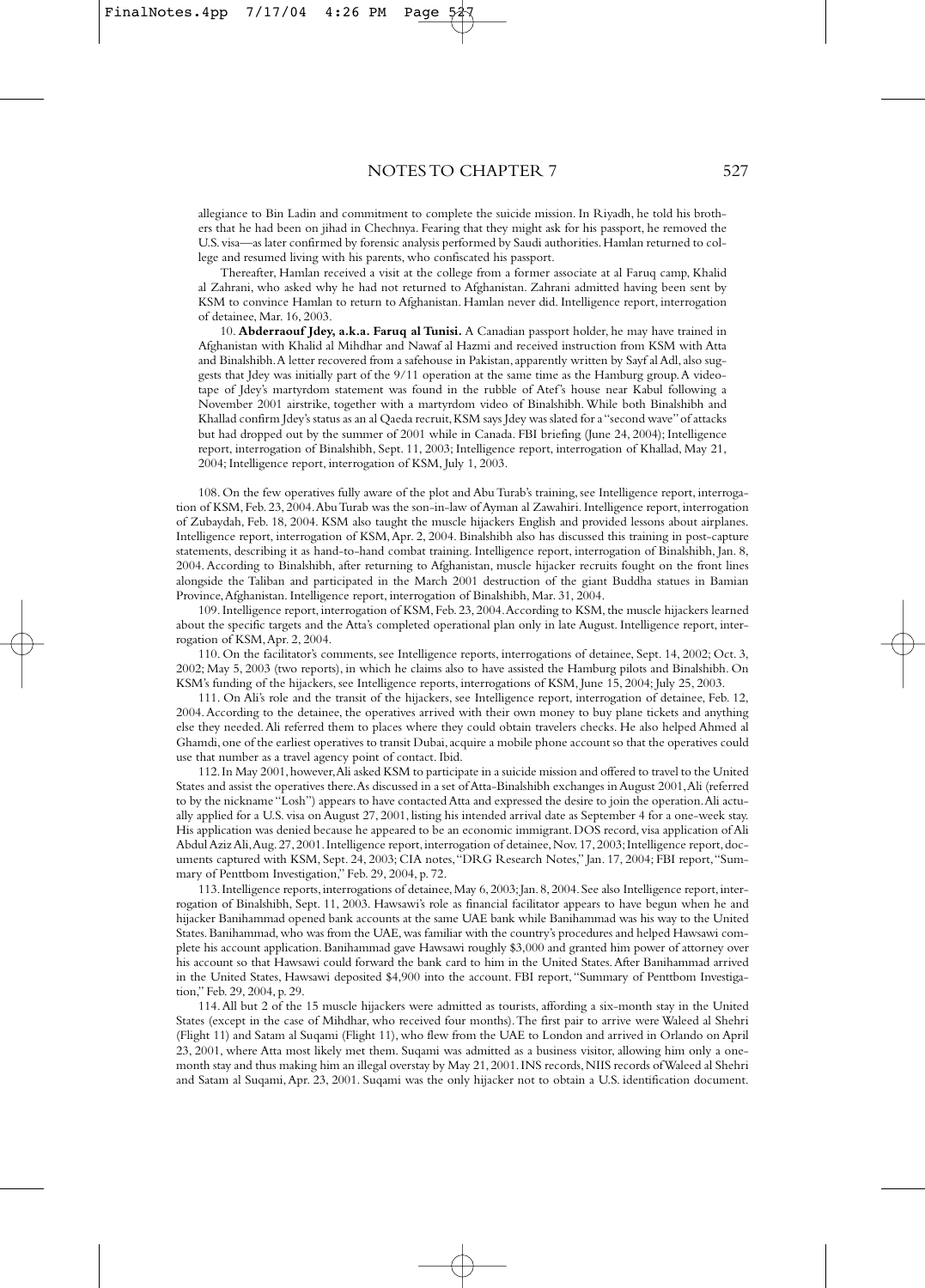Shehri and another individual (presumably Suqami) settled in Hollywood, Florida, moving into a motel on April 30. FBI report,"Hijackers Timeline," Dec. 5, 2003 (citing London EC, serial 2236; 315N-NY-280350-302, serial 7134; 315N-NY-280350, serial 8082).

The next set, Ahmed al Ghamdi (Flight 175) and Moqed (Flight 77), arrived at Dulles Airport on May 2, 2001, on a flight from London originating in Dubai. INS records, NIIS records of Ghamdi and Moqed, May 2, 2001. Although Customs declarations of the two indicate that Moqed claimed to be carrying more than \$10,000, the Customs Service generated no report of this event. Both Ghamdi and Moqed gave the Hyatt Hotel in Washington as their intended destination, but instead moved into the apartment in Alexandria, Virginia, that Nawaf al Hazmi and Hani Hanjour had rented. FBI report,"Hijackers Timeline," Dec. 5, 2003 (citing flight manifest and Customs records,referenced in 265A-NY-280350,serial 2746;265A-NY-280359-RY,serial 5;265A-NY-280350-302,New Hampshire ECs dated Sept. 28, 2001, Sept. 29, 2001; 265A-NY-280350, serial 9776; 265A-NY-280350-IN, serial 5151; 265A-NY-280350-302).

Hamza al Ghamdi (Flight 175), Mohand al Shehri (Flight 175), and Ahmed al Nami (Flight 93) arrived in Miami on May 28, 2001.INS records, NIIS records of Hamza al Ghamdi, Mohand al Shehri, and Ahmed al Nami, May 28, 2001.The three had taken a flight from London after starting out in Dubai. Atta probably picked up the group at the airport, having rented a Ford Explorer for the day. Shehri and Nami gave the Sheraton in Miami as their intended destination, but do not appear to have stayed there.Marwan al Shehhi helped them settle in Florida. Within a few days, Shehhi found the group an apartment in Delray Beach, Florida. FBI report, "Hijackers Timeline," Dec. 5, 2003 (citing 265A-NY-280350-NK, serial 2851; 265A-NY-280350-CG, serial 1928; 265A-NY-280350-NK, serial 2851; 265A-NY-280350-DL, serial 1778; 265A-NY-280350-DL, 838; 265D-NY-280350-A, serial 16; 265A-NY-280350-NK, serial 2851; 265A-NY-280350-MM-302, serial 11703).

Haznawi (Flight 93) and Wail al Shehri (Flight 11) arrived in Miami from London on June 8, 2001 using the same route as the previous three. INS records, NIIS records of Haznawi and Wail al Shehri (June 8, 2001). FBI report, "Hijackers Timeline," Dec. 5, 2003 (citing 265A-NY-280350-RY, serial 5).

Saeed al Ghamdi (Flight 93) and Banihammad (Flight 175) arrived in Orlando from London on June 27,2001. INS records, NIIS records of Saeed al Ghamdi and Banihammad, June 27, 2001. Saeed al Ghamdi was questioned by immigration authorities as a possible intending immigrant, as he spoke little English, had no return ticket, and listed no address on his arrival record. INS record, inspection results for Ghamdi, June 27, 2001; primary inspector interview (Mar. 17, 2004); secondary inspector interview (Apr. 19, 2004). Ghamdi and Banihammad presumably stayed with the hijackers who preceded them or with Atta and Shehhi in the Hollywood, Florida, apartment.Post-9/11 investigation revealed that during this time period Atta and Shehhi also checked into hotels or rented apartments with unidentified males, probably the newly arrived muscle hijackers. FBI report, "Hijackers Timeline," Dec. 5, 2003 (citing 265A-NY-280350-302-19615; 265A-NY-280350-MM, serial 3255; 265A-NY-280350-MM-302, serial 34927; 265A-NY-280350-MM-Sub, serial 3255; 265A-NY-280350-RY, serial 5; 265A-NY-280350-MM-302, serial 34927; 265A-NY-280350-MM, serials 48418, 2374, 4449, 4696; 265A-NY-280350, serials 925, 449, 18695).

The remaining hijackers entered the United States through New York. Salem al Hazmi (Flight 77) and Omari (Flight 11) arrived at JFK on June 29, 2001, from Dubai with a connection in Zurich.INS records, arrival records of Salem al Hazmi and Omari, June 29, 2001.They likely were picked up by Salem's older brother Nawaf—who was then living in Paterson, New Jersey, with Hani Hanjour—the following day, for on June 30, Nawaf had a minor car accident traveling eastbound on the George Washington Bridge, toward JFK. FBI report,"Hijackers Timeline," Dec. 5, 2003 (citing Bern EC Sept. 15, 2001; INS NIIS report; 265A-NY-280350-302, serial 7134; 265A-NY-280350-HQ, serial 11297; Bern EC (Omari PNR, Swiss Air); 265A-NY-280350-302, serial 60839). On Salem al Hazmi in the Paterson apartment, see FBI report of investigation, interview of Jimi Nouri, Oct. 6, 2001, p. 5.

115.FBI report,"Summary of Penttbom Investigation,"Feb.29,2004,pp.29–41;Adam Drucker interview (Jan. 12, 2004).

116. In some cases, bank employees completed the Social Security number fields on the new account application with a hijacker's date of birth or visa control number, but did so on their own to complete the form.Adam Drucker interview (Jan. 12, 2004). Contrary to persistent media reports, no financial institution filed a Suspicious Activity Report (SAR)—which U.S. law requires banks to file within 30 days of a suspicious transaction—with respect to any transaction of any of 19 hijackers before 9/11.A number of banks did file SARs after 9/11, when the hijackers' names became public.Adam Drucker interview (Jan. 12, 2004); James Sloan interview (Nov. 14, 2003). Nor should SARs have been filed.The hijackers'transactions themselves were not extraordinary or remarkable.See Commission analysis of financial transactions;Adam Drucker interview (Jan. 12, 2004); Dennis Lormel interview (Jan. 16, 2004).

117. Intelligence report, interrogation of Khallad, Mar. 26, 2004; Intelligence report, interrogation of KSM, May 19, 2003.

118. Intelligence reports, interrogations of detainee, Nov. 27, 2001; Feb. 5, 2002.

119. FBI report, "Hijackers Timeline," Dec. 5, 2003 (citing 315N-NY-280350-DL, serial 2812; 315N-NY-280350-302, serial 21529; 315N-NY-280350-NK, serials 21529, 11815, 4718).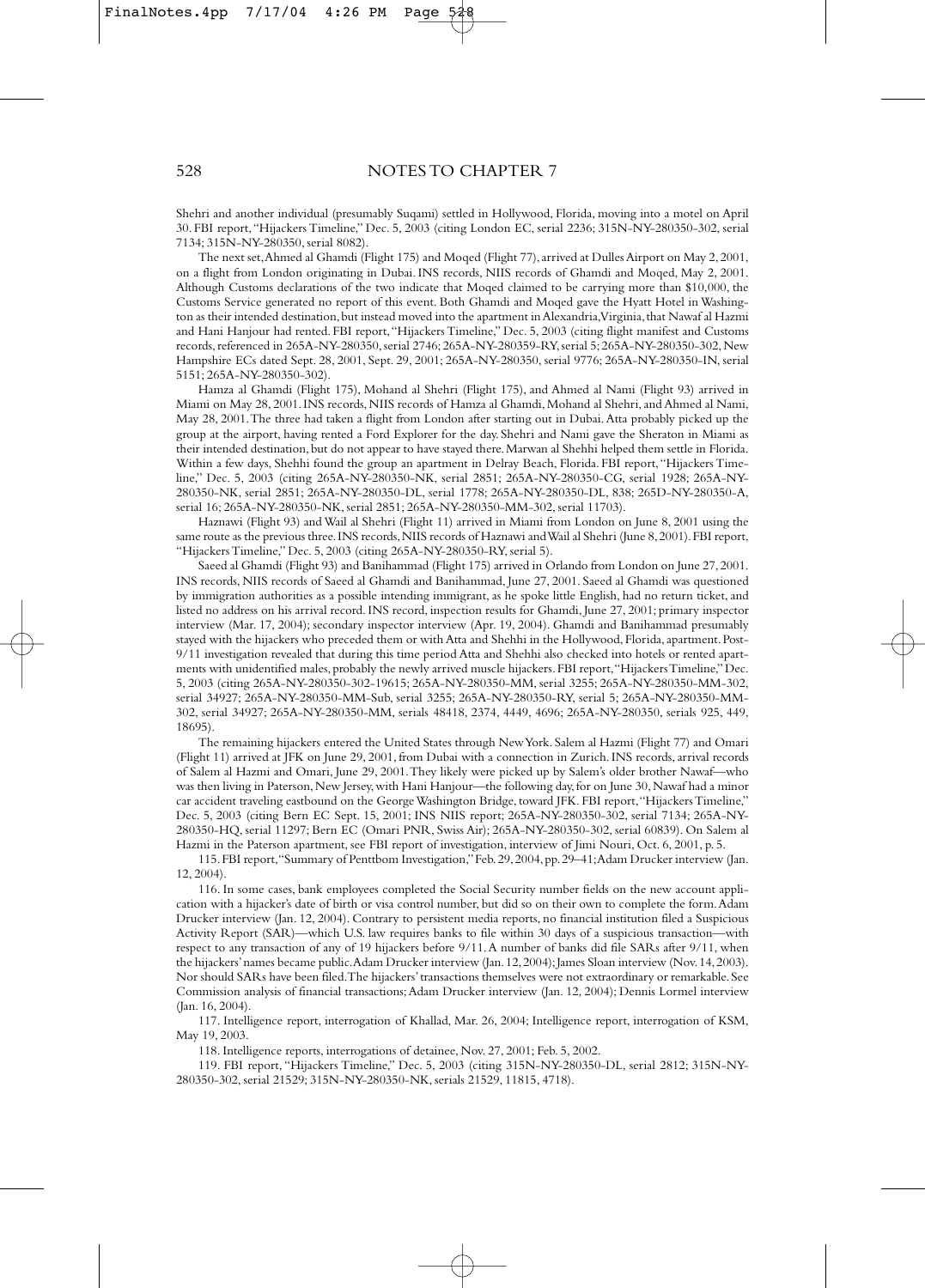120. Intelligence reports, interrogations of detainee, Oct. 18, 2001; Mar. 13, 2002; Intelligence report, interrogation of detainee, Mar. 7, 2002; Intelligence reports, interrogations of KSM,Aug. 20, 2003; Sept. 12, 2003, July 16, 2004; Intelligence report, interrogation of Khallad, Sept. 12, 2003; Intelligence report, interrogation of detainee, Sept. 30, 2003; CIA analytic report, "Iran and al-Qa'ida: Ties Forged in Islamic Extremism," CTC 2004- 40009HCX, March 2004, pp. i, 6-12.

121. Intelligence report, analysis of Hezbollah, Iran, and 9/11, Dec. 20, 2001; Intelligence report, interrogation of Binalshibh, July 16, 2004.

122.Ibid.; Intelligence report,Hezbollah activities,Oct.11,2001;Intelligence report,operative's travel to Saudi Arabia,Aug. 9, 2002.

123. Intelligence reports, hijacker activities, Oct. 11, 2001; Oct. 29, 2001; Nov. 14, 2001; Intelligence report, operative's claimed identification of photos of two Sept. 11 hijackers,Aug. 9, 2002.

124. Intelligence reports, hijacker activities, Nov. 14, 2001; Oct. 2, 2001; Oct. 31, 2001.

125. Intelligence reports, hijacker activities, Oct. 19, 2001; Dec. 7, 2001.

126. Intelligence report, interrogation of KSM, July 16, 2004; Intelligence report; interrogation of Binalshibh, July 16, 2004.

127. Intelligence report, analysis of Hezbollah, Iran, and 9/11, Dec. 20, 2001.

128. Intelligence report, Hezbollah and Sunni terrorist activities, Sept. 21, 2001; Intelligence report, Hezbollah denies involvement in 9/11, Sept. 22, 2001.

129. For Atta and Shehhi's efforts, see FBI report,"Summary of Penttbom Investigation," Feb. 29, 2004, pp. 25–37.

130. Ibid., pp. 29–41.

131. FBI report,"Hijackers Timeline," Dec. 5, 2003 (citing 315N-NY-280350-302, serials 12436, 7134); see Intelligence report, interrogation of KSM, June 15, 2004; Intelligence report, interrogation of Binalshibh, June 9, 2004. Another example of unusual travel was a trip by Suqami on July 10 from Fort Lauderdale to Orlando; he stayed at a hotel in Lake Buena Vista with an unidentified male through July 12. FBI report,"Summary of Penttbom Investigation," Feb. 29, 2004, p. 31.

132. FBI report,"Hijackers Timeline," Dec. 5, 2003 (citing 315N-NY-280350-302, serial 27063; 315N-NY-280350-DL, serial 2245); Commission investigation in Las Vegas.

133. FBI report,"Summary of Penttbom Investigation," Feb. 29, 2001, pp. 41–44.

134. FBI letterhead memorandum, profile of Jarrah, Mar. 20, 2002.

135. FBI report, "Hijackers Timeline," Dec. 5, 2003 (citing 315N-NY-280350-302, serial 7228; 315N-NY-280350-F, serial 99; 315N-NY-280350-NK, serial 263). Documents from Sawyer Aviation in Phoenix, Arizona, show Hanjour joining the flight simulator club on June 23, 2001, with Faisal al Salmi, Rayed Abdullah, and Lotfi Raissi. FBI report of investigation, interview of Jennifer Stangel, Sept. 14, 2001. But the documents are inconclusive, as there are no invoices or payment records for Hanjour, while such documents do exist for the other three. FBI memo, Penttbom investigation, Oct. 7, 2001; FBI memo, Penttbom investigation, summary of dispatch sheets, Oct. 12, 2001; Don W. and Steve B. interview (Jan. 6, 2004). One Sawyer employee identified Hanjour as being there during the time period, though she was less than 100 percent sure. FBI report of investigation, interview of Tina Arnold, Oct. 17, 2001.Another witness identified Hanjour as being with Salmi in the Phoenix area during the summer of 2001. FBI letterhead memorandum, investigation of Lotfi Raissi, Jan. 4, 2004, p. 18. Documentary evidence for Hanjour, however, shows that he was in New Jersey for most of June, and no travel records have been recovered showing that he returned to Arizona after leaving with Hazmi in March.Nevertheless,the FBI's Phoenix office believes it plausible that Hanjour returned to Arizona for additional training.FBI electronic communication, Penttbom investigation, Feb. 19, 2002.

136. Intelligence report, interrogation of Binalshibh, Oct. 1, 2002.

137. CIA cable, communications analysis, Sept. 11, 2003.

138.On Hazmi,see FBI report,"Summary of Penttbom Investigation,"Feb.29,2004,p.46.On obtaining photo identification, see ibid.; FBI report,"Hijackers Timeline," Dec. 5, 2003 (citing 315N-NY-280350-NK, serial 1243; 315N-NY-280350-BS, serial 352; 315N-NY-280350-302, serials 33059, 64343).

139. FBI report,"Summary of Penttbom Investigation," Feb. 29, 2004, p. 47.

140. For Binalshibh moving the muscle hijackers, see Intelligence report, interrogation of Binalshibh, June 9, 2004. According to Binalshibh, he took each of the muscle hijackers shopping for clothes and set them up with email accounts during their time in Karachi. Ibid. For meeting with Atta and Bin Ladin, see Intelligence reports, interrogations of Binalshibh, Sept. 24, 2002; Feb. 18, 2004. Binalshibh has provided inconsistent information about who else was present during his meeting with Bin Ladin. In one interview, Binalshibh claimed he attended two different meetings, one of which was attended by Bin Ladin,Atef, KSM, and Abu Turab al Jordani, and the second of which was attended just by Bin Ladin,Atef, and KSM. More recently, however, Binalshibh has mentioned only one meeting and has claimed he alone met with Bin Ladin because Atef and KSM were busy with other matters. Compare Intelligence report, interrogation of Binalshibh, Dec. 11, 2002, with Intelligence report, interrogation of Binalshibh, Feb. 18, 2004.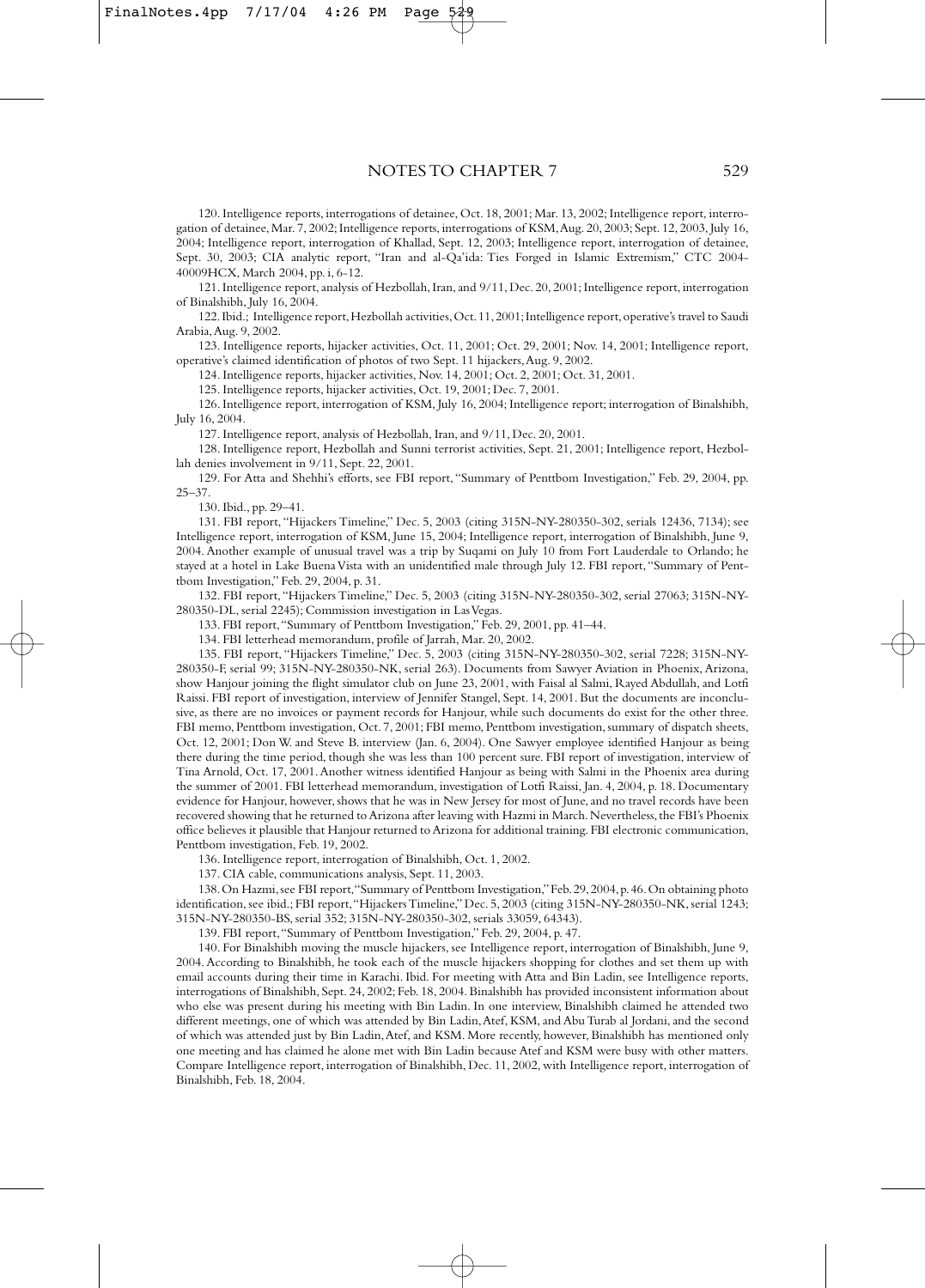141.On Binalshibh's meeting with Bin Ladin,Intelligence reports,interrogations of Binalshibh,Dec.11,2002; Sept. 24, 2002; Feb. 18, 2004;Apr. 7, 2004. KSM claims that the White House and the Capitol were both acceptable targets and had been on the list since the spring of 1999. Intelligence report, interrogation of KSM, Apr. 2, 2004. On Binalshibh's receipt of money, Intelligence reports, interrogations of Binalshibh, Oct. 23, 2002; Dec. 11, 2002. In one report, Binalshibh says that Atef provided him with \$3,000; in another he claims it was \$5,000.

142. Intelligence reports, interrogations of Binalshibh, Sept. 24, 2002; Oct. 23, 2002; Dec. 11, 2002.

143. Intelligence reports, interrogations of Binalshibh, Sept. 24, 2002; Dec. 11, 2002.

144. Intelligence reports, interrogations of Binalshibh, Oct. 1, 2002; Mar. 7, 2003;Apr. 8, 2004.

145.FBI report,"Summary of Penttbom Investigation,"Feb.29,2004,p.48.Intelligence reports,interrogations of Binalshibh, Oct. 1, 2002; Mar. 7, 2003; Dec. 21, 2002.Atta had a stopover in Zurich, where he bought two Swiss Army knives and withdrew 1,700 Swiss francs from his SunTrust bank account. He may have intended to use the knives during the attacks. It is unknown why he withdrew the money. FBI report,"Summary of Penttbom Investigation," Feb. 29, 2004, p. 47.

Although U.S. authorities have not uncovered evidence that anyone met with Atta or Binalshibh in Spain in July 2001,Spanish investigators contend that members of the Spanish al Qaeda cell were involved in the July meeting and were connected to the 9/11 attacks. In an indictment of the Spanish cell members dated September 17, 2003, the Spanish government relies on three main points. First is a 1997 trip to the United States by Ghasoub al Abrash Ghalyoun, a Syrian living in Spain. During the trip, Ghalyoun videotaped a number of U.S. landmarks, including the World Trade Center.The Spanish indictment alleges that an al Qaeda courier was in Ghalyoun's town in Spain shortly after the trip and that the courier probably delivered the tape to al Qaeda leaders in Afghanistan. Second, the Spanish government contends that during the relevant time period, an individual named Muhammed Belfatmi was near the town where the Atta-Binalshibh meeting took place. and that Belfatmi traveled to Karachi shortly before September 11 on the same flight as Said Bahaji, one of Atta's Hamburg associates, and even stayed at the same hotel. Finally, Spanish authorities rely on an intercepted telephone conversation between cell leader Imad Eddin Barakat Yarkas and an individual named "Shakur" in August 2001, in which "Shakur" describes himself as entering "the field of aviation"and "slitting the throat of the bird.""Shakur"has been identified by Spanish authorities as Farid Hilali.Although we cannot rule out the possibility that other facts will come to light as the Spanish case progresses to trial, we have not found evidence that individuals in Spain participated in the July meeting or in the 9/11 plot. See Baltasar Garzon interview (Feb. 13, 2004); Indictment, Central Investigating Court No. 5, Madrid, Sept. 17, 2003, pp. 151–200, 315–366; Superseding Indictment, Central Investigating Court No. 5, Madrid,April 28, 2004.

146. Intelligence reports, interrogations of Binalshibh, Oct. 1, 2002; Mar. 7, 2003;Apr. 17, 2003.

147.Intelligence reports,interrogations of Binalshibh,Oct.1,2002;Mar.7,2003;Sept.11,2003;Oct.11,2003; Feb. 18, 2004;Apr. 7, 2004. KSM claims to have assigned the Pentagon specifically to Hanjour, the operation's most experienced pilot. Intelligence report, interrogation of KSM, Feb. 20, 2004.

148. Intelligence reports, interrogations of Binalshibh, Mar. 7, 2003; Oct. 11, 2003. Binalshibh since has denied that the term *electrical engineering* was used to refer to a potential nuclear target despite having said so earlier. Intelligence report,interrogation of Binalshibh,Sept.11,2003.KSM has admitted that he considered targeting a nuclear power plant as part of his initial proposal for the planes operation. See chapter 5.2. He has also stated that Atta included a nuclear plant in his preliminary target list, but that Bin Ladin decided to drop that idea. Intelligence report, interrogation of KSM, Mar. 12, 2002.

149. Intelligence reports, interrogations of Binalshibh, Oct. 1, 2002; Mar. 7, 2003; Feb. 18, 2004.

150. Intelligence reports, interrogations of Binalshibh, Sept. 24, 2002; Oct. 1, 2002; Mar. 7, 2003;Apr. 17, 2003. 151.On Binalshibh's new phones,see Intelligence report,interrogation of Binalshibh,Dec.21,2002.On Binalshibh's call to KSM, see Intelligence reports, interrogations of Binalshibh, Oct. 1, 2002; Mar. 31, 2003. CIA cable, Sept. 10, 2003; CIA report, Director's Review Group, Oct. 2003.

152. Intelligence report, interrogation of KSM, Oct. 31, 2003; Intelligence report, interrogation of Binalshibh, Nov. 1, 2003. KSM may also have intended to include these documents as part of the historical file he maintained about the 9/11 operation. He says the file included letters and email communications among those involved with the attacks, but was lost in Afghanistan when he fled after September 11. Intelligence report, interrogation of KSM, Oct. 15, 2003.

153. Intelligence reports, interrogations of Binalshibh, Nov. 1, 2003; Oct. 11, 2003; Intelligence report, interrogation of KSM, Oct. 31, 2002.

154. Intelligence reports, interrogations of Binalshibh, Oct. 31, 2002; Dec. 19, 2002; Apr. 17, 2003; Oct. 11, 2003; Nov. 1, 2003; Intelligence report interrogation of KSM, Sept. 11, 2003.

155. FBI letterhead memorandum, Penttbom investigation, Mar. 20, 2002, p. 60; FBI report,"Hijackers Timeline," Dec. 5, 2003 (citing 315N-NY-280350-302, serial 20874); Jarrah travel documents (provided by the FBI).

156. Intelligence reports, interrogations of Binalshibh, Dec. 11, 2002;Apr. 8, 2004.

157. According to Binalshibh, Jarrah was not aware of Moussaoui or the wire transfers. Intelligence reports,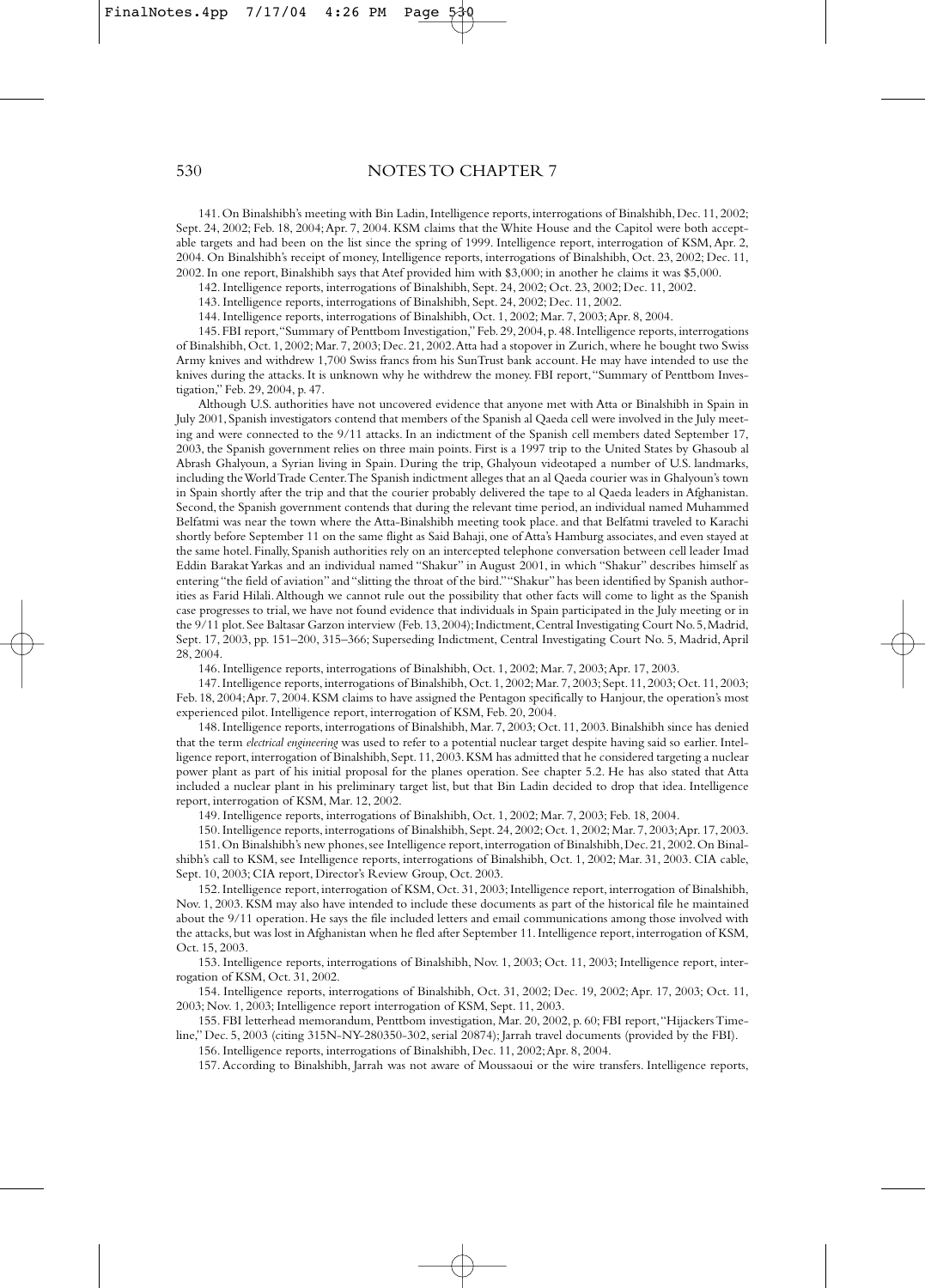interrogations of Binalshibh, Dec. 11, 2002;Apr. 17, 2003. FBI report,"Summary of Penttbom Investigation," Feb. 29, 2004 (classified version), pp. 89–90.

158. FBI report, Moussaoui, Zacarias, a.k.a. Shaqil,Aug. 18, 2001, pp. 7, 11; FBI briefing materials, Penttbom, Dec. 10–11, 2003, p. 148 (citing 315N-NY-280350-302, serial 98252).

159. FBI report,"Summary of Penttbom Investigation," Feb. 29, 2004 (classified version), p. 90; DOJ Inspector General interview of John Weess,Oct.22,2002;FBI letterhead memorandum,"Moussaoui,Zacarias,"Aug.31,2001.

160. Intelligence report, interrogation of KSM, July 2, 2003; Intelligence report, interrogation of KSM, Sept. 11, 2003.

161. Intelligence reports, interrogations of KSM, July 1, 2003; July 8, 2003. In addition to Moussaoui, the two al Qaeda operatives identified by KSM as candidates for the second wave of attacks were Abderraouf Jdey, a.k.a. Faruq al Tunisi (a Canadian passport holder, discussed earlier as a candidate hijacker) and Zaini Zakaria, a.k.a. Mussa (a Jemaah Islamiah member who worked in Hambali's Malaysia stronghold and was directed by Atef to enroll in flight training sometime in 2000, according to KSM). Intelligence report, interrogation of KSM, July 8, 2003; Intelligence report, interrogation of Hambali, Mar. 4, 2004.

162. Intelligence report, interrogation of Binalshibh, Apr. 17, 2003. According to Binalshibh, KSM said that the operative had been raised and educated in Europe and that his arrest resulted, at least in part, from his having been insufficiently discreet. KSM identified this operative as an exception in Bin Ladin's overall record of selecting the right people for the 9/11 attacks. Intelligence report, interrogation of Binalshibh, Dec. 18, 2002. Subsequently, however, Binalshibh has sought, somewhat incredibly, to exculpate a host of individuals, including Moussaoui, from complicity in the 9/11 plot. Intelligence report, interrogation of Binalshibh, Apr. 2, 2004.

163. For Binalshibh's claims, see Intelligence reports, interrogations of Binalshibh, Nov. 7, 2002; Feb. 13, 2003; Feb. 27, 2003. On KSM, see intelligence report, interrogation of KSM, July 2, 2003.

164. Jarrah returned to the United States on August 5, 2001. INS record, arrival record of Jarrah,Aug. 5, 2001.

165. FBI report,"Hijackers Timeline," Dec. 5, 2003 (citing 315N-NY-280350-302, serial 14139; Boston electronic communication).The communications were recovered from materials seized during the March 2003 capture of KSM. For background, see Intelligence reports, interrogations of KSM, Aug. 13, 2002 (two cables); Intelligence report, documents captured with KSM, Sept. 24, 2003.

166. Intelligence reports, interrogation of KSM,Aug. 12, 2003. Binalshibh, however, has denied that *law* and *politics* referred to two separate targets; he claims that both terms referred to the U.S. Capitol, even though in the context of the exchange it seems clear that two different targets were contemplated. Intelligence report, interrogations of Binalshibh, Sept. 11, 2003 (two reports).

167. CIA notes,"DRG Research Notes," Jan. 17, 2004. In another exchange between Atta and Binalshibh on September 9—two days before the attacks—it still appears as though the White House would be the primary target for the fourth plane and the U.S. Capitol the alternate. See CIA report, Documents captured with KSM, Sept. 24, 2003.

168. On the Atta-Binalshibh communication, see Intelligence report, interrogation of Binalshibh, Sept. 11, 2003. On Kahtani's attempt to enter the U.S., see INS record, withdrawal of application for admission of Kahtani,Aug. 4, 2001. For Hawsawi, see Intelligence report, interrogation of detainee,Apr. 3, 2003.

169. On Atta's trip to Newark, see FBI report,"Summary of Penttbom Investigation," Feb. 29, 2004, p. 50. On arrivals in Florida, see FBI report,"Hijackers Timeline," Dec. 5, 2004 (citing 315N-NY-280350, serials 388, 5860; 315N-NY-280350-BS, serial 294; 315N-NY-280350-302, serial 66933). On travel to Las Vegas, see ibid. (citing 315N-NY-280350-LV,serial 53299;315N-NY-280350-302,serial 110).Atta's flight from Washington,D.C.,arrived in Las Vegas within an hour of Hazmi and Hanjour's arrival. Ibid.The three hijackers stayed in Las Vegas only one night, departing on August 14. Ibid. (citing 315N-NY-280350-DL, serial 829; 315N-NY-280350-SD, serial 569; 315N-NY-280350-302, serial 165970). Detainee interviews have not explained the Las Vegas meeting site. See, e.g., Intelligence report, interrogation of Binalshibh, Nov. 5, 2003.

170. FBI report,"Summary of Penttbom Investigation," Feb. 29, 2004, pp. 52–57. Hanjour successfully conducted a challenging certification flight supervised by an instructor at Congressional Air Charters of Gaithersburg, Maryland, landing at a small airport with a difficult approach.The instructor thought Hanjour may have had training from a military pilot because he used a terrain recognition system for navigation. Eddie Shalev interview (Apr. 9, 2004).

171.FBI report,"Summary of Penttbom Investigation,"Feb.29,2004,pp.57–60.According to Binalshibh,Atta deliberately selected morning flights because he anticipated that the most people would be at work then. Intelligence report, interrogation of Binalshibh, June 3, 2004.

172. Intelligence reports, interrogations of Binalshibh, Oct. 1, 2002; Dec. 17, 2002; Dec. 21, 2002.

173. On KSM's receipt of date of attacks, see Intelligence report, interrogations of KSM and Binalshibh, May 27, 2003.Although Binalshibh also has claimed that he called KSM with the date after receiving the information from Atta, KSM insists that he learned of the date in a letter delivered by Essabar, and that it would have been a serious breach of communications security to communicate the date over the phone. Intelligence reports, interrogations of Binalshibh, Oct. 1, 2002; Dec. 17, 2002. Intelligence report, interrogation of KSM, Feb. 20, 2004. Most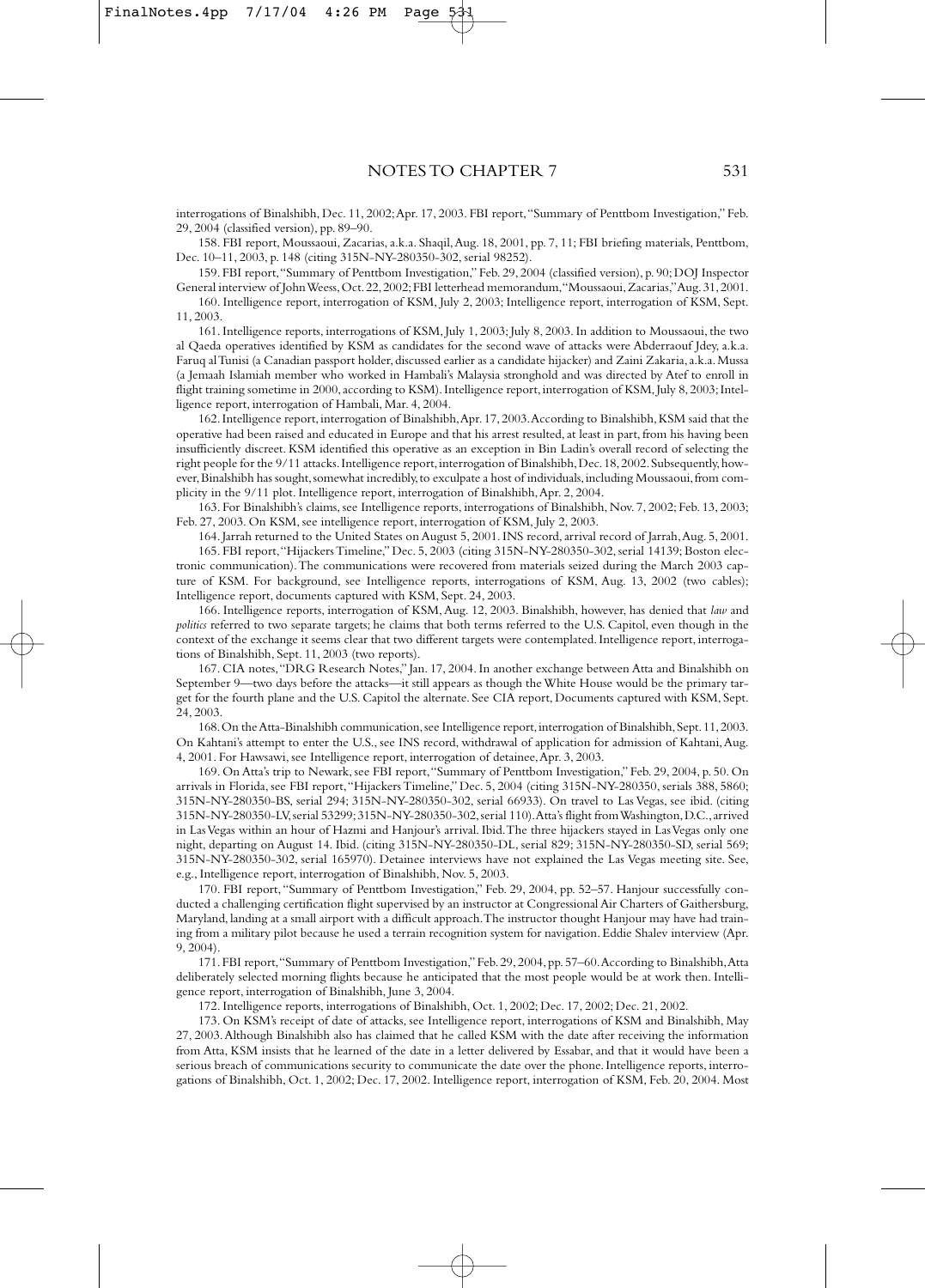recently, Binalshibh has claimed that he neither called nor sent a letter to KSM, but rather passed a verbal message via Essabar. Intelligence report, interrogation of Binalshibh,Apr. 8, 2004. On Binalshibh's communication to Essabar, see Intelligence reports, interrogations of Binalshibh, Dec. 17, 2002; Nov. 6, 2003;Apr. 8, 2004.

174.On Binalshibh's travel,see FBI report,"Summary of Penttbom Investigation,"Feb.29,2004 (classified version), p. 84. On Binalshibh's communication with Atta, see Intelligence report, Documents captured with KSM, Sept. 24, 2003; Intelligence report, interrogation of Binalshibh, Sept. 11, 2003. On Atta's call to his father, see Intelligence report, re Atta, Sept. 13, 2001. On Jarrah's letter, see German BKA report, investigative summary re Jarrah, July 18, 2002, p. 67.

175. Shortly after 9/11,Abdullah told at least one witness that the FBI was asking questions about his having received a phone a call from Hazmi in August. FBI report of investigation, interview, Sept. 24, 2001. In a July 2002 FBI interview, Abdullah asked whether the FBI had taped the call. FBI report of investigation, interview of Mohdar Abdullah, July 23, 2002.Also on possibility of Hazmi-Abdullah contact shortly before 9/11, see Danny G. interviews (Nov. 18, 2003; May 24, 2004). On the change in Abdullah's mood, see FBI report of investigation, interview of Mohdar Abdullah, July 23, 2001. On the sudden interest of Abdullah and Salmi in proceeding with marriage plans, see FBI report of investigation, interview, Sept. 24, 2001; FBI report of investigation, interview of Samir Abdoun, Oct. 21, 2001. On anticipated law enforcement interest in gas station employees and September 10, 2001, meeting, see FBI report of investigation, interview, May 21, 2002.

176. Intelligence report, interrogation of detainee, Feb. 5, 2002.

177. Intelligence reports, interrogations of KSM,Aug. 14, 2003; Feb. 20, 2004.

178. Intelligence reports, interrogations of KSM, June 3, 2003; Feb. 20, 2004;Apr. 3, 2004.

179. Intelligence reports, interrogations of detainee, Nov. 27, 2001; Feb. 5, 2002. Intelligence report, interrogation of detainee, May 30, 2002.

180. Intelligence report, interrogation of KSM, Jan. 9, 2004; Intelligence report, interrogation of detainee, June 27, 2003; Intelligence report, interrogation of detainee, Feb. 5, 2002. KSM also says that he and Atef were so concerned about this lack of discretion that they urged Bin Ladin not to make any additional remarks about the plot. According to KSM, only Bin Ladin,Atef,Abu Turab al Jordani, Binalshibh, and a few of the senior hijackers knew the specific targets, timing, operatives, and methods of attack. Intelligence reports, interrogations of KSM, Oct. 27, 2003; Feb. 23, 2004. Indeed, it was not until midsummer that Egyptian Islamic Jihad leader Ayman al Zawahiri learned of the operation,and only after his group had cemented its alliance with al Qaeda and Zawahiri had become Bin Ladin's deputy. Intelligence report, interrogation of KSM, Jan. 9, 2004.

181. See Intelligence report, interrogation of KSM, July 24, 2003.

182.On Omar's opposition,see,e.g.,Intelligence report,interrogation of detainee,May 30,2002,in which the detainee says that when Bin Ladin returned after the general alert during July, he spoke to his confidants about Omar's unwillingness to allow an attack against the United States to originate from Afghanistan. See also Intelligence report, interrogation of KSM, Oct. 27, 2003. There is some discrepancy about the position of Zawahiri. According to KSM,Zawahiri believed in following the injunction of Mullah Omar not to attack the United States; other detainees, however, have said that Zawahiri was squarely behind Bin Ladin. Intelligence report, interrogation of detainee, June 20, 2002; Intelligence report, interrogation of detainee, June 27, 2003; Intelligence report, interrogation of KSM, Sept. 26, 2003.

183. Intelligence report, interrogation of KSM, Jan. 9, 2004; Intelligence reports, interrogations of detainee, June 27, 2003; Dec. 26, 2003. On Abu Hafs's views, see Intelligence report, interrogation of detainee, Oct. 7, 2003.

184. Intelligence reports, interrogations of KSM, Oct. 27, 2003; Sept. 27, 2003, in which KSM also says Bin Ladin had sworn bayat to Omar upon first moving to Afghanistan,following the Shura Council's advice.KSM claims he would have disobeyed even had the council ordered Bin Ladin to cancel the operation. Intelligence report, interrogation of KSM, Jan. 9, 2004.

185. See Intelligence report, interrogation of KSM, July 24, 2003.

186.Abdul Faheem Khan interview (Oct. 23, 2003); see also Arif Sarwari interview (Oct. 23, 2003).

187. Intelligence reports, interrogations of KSM, May 8, 2003; July 24, 2003.

188. FBI report, "Hijackers Timeline," Dec. 5, 2003 (citing 315N-NY-280350, serial 3112; Western Union records; 315N-NY-280350-302, serials 28398, 37864). In addition, Nawaf al Hazmi attempted to send Hawsawi the debit card for Mihdhar's bank account, which still contained approximately \$10,000.The package containing the card was intercepted after the FBI found the Express Mail receipt for it in Hazmi's car at Dulles Airport on 9/11. FBI report,"Summary of Penttbom Investigation," Feb. 29, 2004, p. 61.

189. FBI report, "Hijackers Timeline," Dec. 5, 2003 (citing 315N-NY-280350-WF, serial 64; 315N-NY-280350-BA, serials 273, 931, 628; 315N-NY-280350-302, serials 10092, 17495).

190. FBI report,"Hijackers Timeline," Dec. 5, 2003 (citing 315N-NY-280350, serials 6307, 9739). In the early morning hours of September 11,Jarrah made one final call to Senguen from his hotel.FBI report,"Hijackers Timeline," Dec. 5, 2003.The conversation was brief and, according to Senguen, not unusual. FBI electronic communication, Penttbom investigation, Sept. 18, 2001, pp. 5–6.

191. FBI report,"Hijackers Timeline," Dec. 5, 2003 (citing 315N-NY-280350-FD-302; 315N-NY-280350-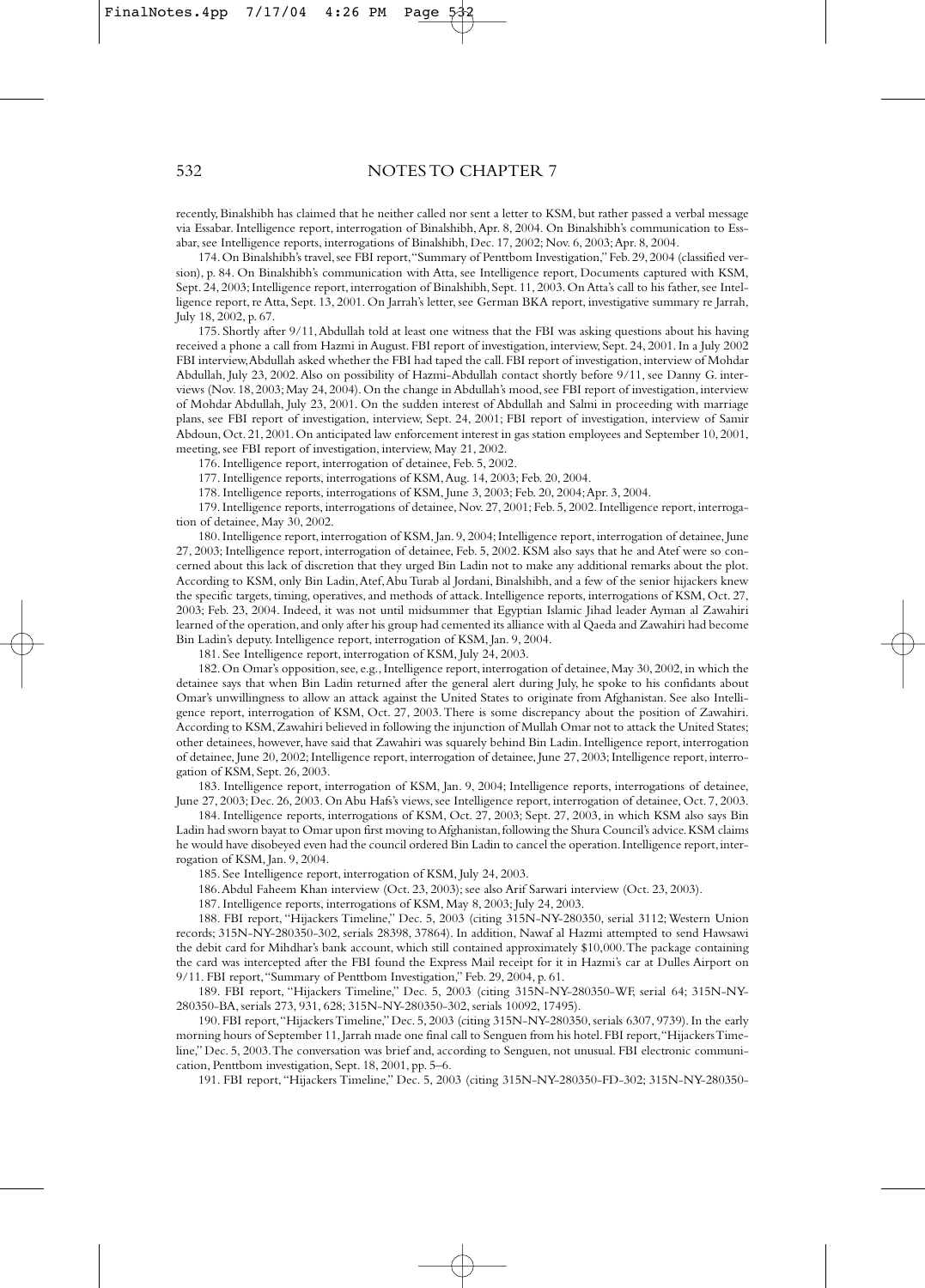SD, serial 1522; 315N-NY-280350-302, serials 16597, 5029, 6072, 11098, 11114, 11133, 4119; 315N-NY-280350- BS, serials 349, 19106, 16624; 315N-NY-280350-CD, serial 373; 315N-NY-280350, serials 7441, 21340; 315N-NY-280350-AT, serial 135). There have been many speculations about why Atta scheduled the Portland flight. Although he may have believed that security was more relaxed at the smaller airport, he and Omari had to pass through security again at Logan. Ibid. (citing 315N-NY-280350-BS, serial 2909). Interrogation of detainees has produced no solid explanation for the trip. See, e.g., Intelligence report, interrogation of Binalshibh, Mar. 3, 2004.

192.FBI report,"Hijackers Timeline,"Dec.5,2003 (citing 315N-NY-280350,serial 2268;315N-NY-280350- 302, serials 32036, 9873; 315N-NY-280350-LO, serial 2).

## **8 "The System Was Blinking Red"**

1. Beginning in December 1999, these briefings were conducted based on slides created by the CIA's Bin Ladin unit.See Richard interview (Dec.11,2003).We were able to review the slides to identify the subjects of the respective briefings.

2.The exact number of persons who receive the PDB varies by administration. In the Clinton administration, up to 25 people received the PDB. In the Bush administration, distribution in the pre-9/11 time period was limited to six people.The Commission received access to about four years of articles from the PDB related to Bin Ladin, al Qaeda, the Taliban, and key countries such as Afghanistan, Pakistan, and Saudi Arabia, including all the Commission requested.The White House declined to permit all commissioners to review these sensitive documents.The Commission selected four representatives—the Chair, the Vice Chair, Commissioner Gorelick, and the Executive Director—as its review team.All four reviewed all of the more than 300 relevant articles. Commissioner Gorelick and the Executive Director prepared a detailed summary,reviewed by the White House for constitutional and especially sensitive classification concerns, that was then made available to all Commissioners and designated staff. Except for the August 6, 2001, PDB article, the summary could not include verbatim quotations, for example the titles of the articles, but could paraphrase the substance.Two of the articles—the December 4, 1998, hijacking article (in chapter 4) and the August 6, 2001, article discussing Bin Ladin's plans to attack in the United States (in this chapter)—were eventually declassified.

3.The CIA produced to the Commission all SEIB articles relating to al Qaeda, Bin Ladin, and other subjects identified by the Commission as being relevant to its mission from January 1998 through September 20, 2001.

4. See CIA, SEIB,"Sunni Terrorist Threat Growing," Feb. 6, 2001; CIA cable,"Intelligence Community Terrorist Threat Advisory," Mar. 30, 2001.

5. See NSC email, Clarke to Rice, Briefing on Pennsylvania Avenue, Mar. 23, 2001.

6. See NSC email, Clarke to Rice and Hadley,Terrorism Update, Mar. 30, 2001; NSC email, Clarke to Rice, Terrorist Threat Warning,Apr. 10, 2001.

7. See FBI electronic communication, heightened threat advisory,Apr. 13, 2001.

8. See NSC email, Cressey to Rice and Hadley,Threat Update,Apr. 19, 2001; CIA, SEIB,"Bin Ladin Planning Multiple Operations,"Apr.20,2001;NSC memo,Clarke for Hadley,"Briefing Notes for al Qida Meeting,"undated (appears to be from April 2001).

9. For threats, see CIA, SEIB,"Bin Ladin Public Profile May Presage Attack," May 3, 2001; CIA, SEIB,"Bin Ladin Network's Plans Advancing," May 26, 2001; FBI report, Daily UBL/Radical Fundamentalist Threat Update, ITOS Threat Update Webpage,May 7,2001 (the walk-in's claim was later discredited).For Attorney General briefing, see CIA briefing materials,"Briefing for the Attorney General, 15 May 2001,Al-Qa'ida," undated. For more threats and CSG discussion, see Intelligence report,Threat Report, May 16, 2001; NSC memo, CSG agenda, May 17, 2001.

10. See CIA, SEIB,"Terrorist Groups Said Cooperating on US Hostage Plot," May 23, 2001; FAA information circular,"Possible Terrorist Threat Against American Citizens," IC-2001-08, June 22, 2001 (this IC expired on August 22, 2001); CIA, SEIB,"Bin Ladin Network's Plans Advancing," May 26, 2001; NSC email, Clarke to Rice and Hadley,"A day in the life of Terrorism intelligence," May 24, 2001.

11. See NSC email, Clarke to Rice and Hadley, Stopping Abu Zubaydah's attacks, May 29, 2001. For threat level, see White House document, "Selected Summer 2001 Threat Response Activities," undated, pp. 1-2 (provided to the Commission by President Bush on Apr. 29, 2004).

12.The information regarding KSM was not captioned as a threat. It was part of a longer cable whose subject line was "Terrorism: Biographical Information on Bin Ladin Associates in Afghanistan."The cable reported further that KSM himself was regularly traveling to the United States. See Intelligence report, June 12, 2001.This was doubted by the CIA's Renditions Branch, which had been looking for KSM since 1997. It noted, however, that if the source was talking about the "real" KSM, the CIA had both "a significant threat and opportunity to pick him up." See CIA cable, request additional information on KSM, June 26, 2001.A month later, a report from the source indicated that the information regarding KSM's travel to the United States was current as of the summer of 1998. It noted further, however, that KSM continued his old activities but not specifically the travel to the United States. Significantly, it confirmed that the source was talking about the "real" KSM. See CIA cable, follow-up source on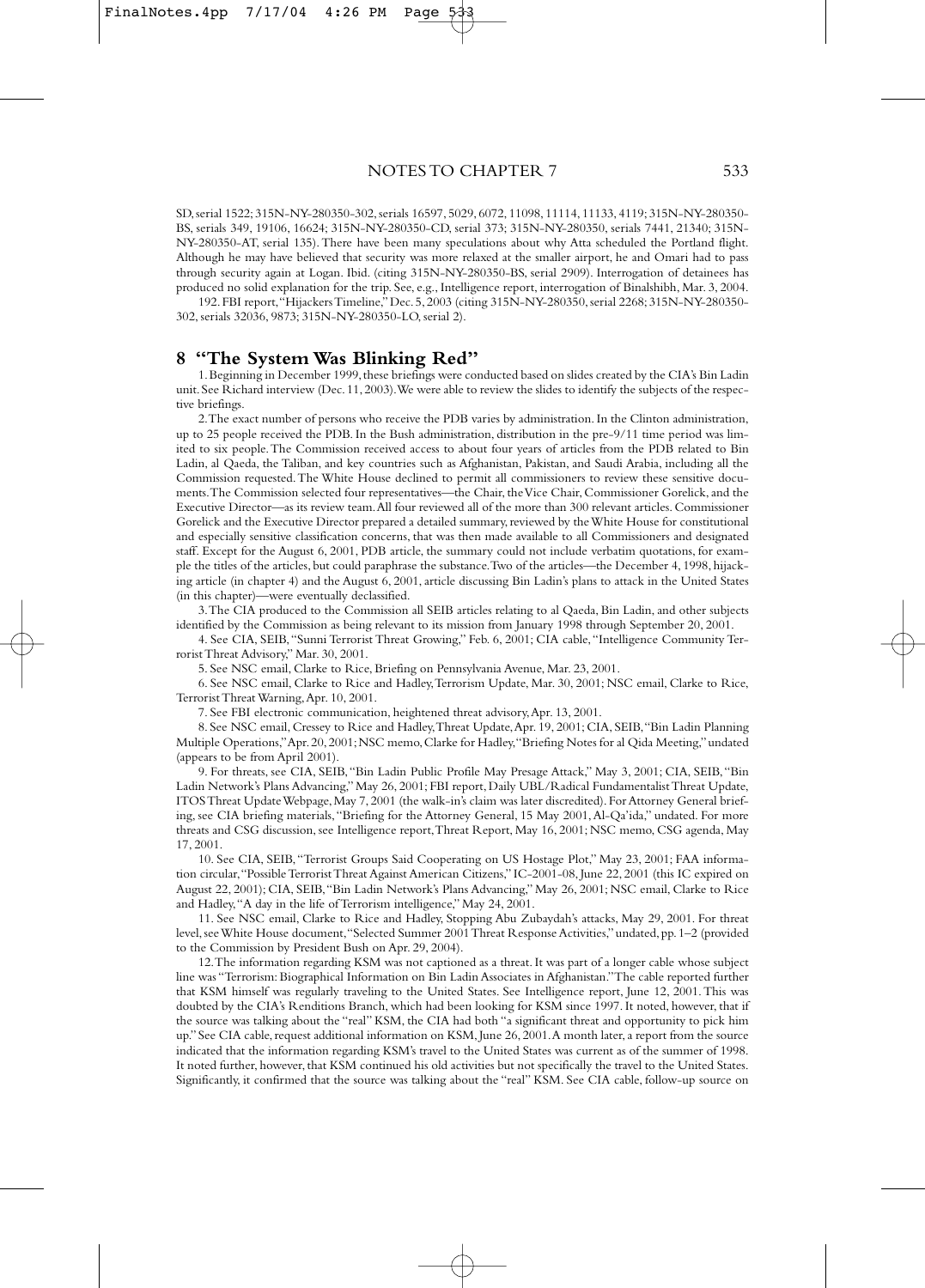KSM, July 11, 2001.As noted in chapter 7, KSM has said that it was generally well known by the summer of 2001 that he was planning an operation in the United States. Roger Cressey told us he did not recall seeing this reporting, although he would have had access to it. Roger Cressey interview (June 23, 2004).

For the summer threat reporting and actions taken in response, see NSC memo, Clarke/Cressey agenda for June 22 CSG meeting, June 20, 2001; CIA, SEIB,"Bin Ladin and Associates Making Near-Term Threats," June 25, 2001;CIA,SEIB,"Bin Ladin Planning High-Profile Attacks,"June 30,2001;CIA cable,"Threat UBL Attack Against US Interests Next 24–48 Hours," June 22, 2001; FBI report, Daily UBL/Radical Fundamentalist Threat Update, ITOS Threat Update Webpage, June 22, 2001.

13. DOS cable, Riyadh 02326,"U.S.Visa Express Program Transforms NIV Scene in Saudi Arabia,"Aug. 19, 2001; NSC memo, Current US Terrorism Alert, July 3, 2001.

14. See CIA cable,"Possible Threat of Imminent Attack from Sunni Extremists," June 23, 2001; CIA, SEIB, "Bin Ladin Attacks May be Imminent," June 23, 2001; CIA, SEIB,"Bin Ladin and Associates Making Near-Term Threats," June 25, 2001.

15. See NSC memo, Clarke to CSG regarding that day's CSG meeting, June 22, 2001; NSC memo, Current U.S.Terrorism Alert, July 3, 2001. For the readiness of FESTs, see NSC email, Clarke to Rice and Hadley,Terrorism Threat Update, June 25, 2001.

16. See NSC email, Clarke to Rice and Hadley, Possibility of an al Qaeda Attack, June 25, 2001; CIA report, Foreign Broadcast Information Service, "MBC TV Carries Video Report on Bin Ladin, Followers in Training," June 24,2001;CIA,SEIB,"Bin Ladin Threats Are Real,"June 30,2001;John McLaughlin interview (Jan.21,2004); CIA cable,"Continued Threat/Potential Attack by UBL," June 29, 2001.

17. See NSC email, Clarke to Rice and Hadley, Possibility of an al Qaeda Attack, June 28, 2001; NSC email, Clarke for Rice and others,Terrorist Alert, June 30, 2001.

18. See NSC email, Clarke to Rice and others,Terrorist Alert, June 30, 2001; CIA, SEIB,"Bin Ladin Planning High-Profile Attacks," June 30, 2001; CIA, SEIB,"Planning for Bin Ladin Attacks Continues, Despite Delays," July 2, 2001.

19. FBI report, National Law Enforcement Telecommunications System (NLETS) message,"National Threat Warning System—Potential Anti-U.S.Terrorist Attacks," July 2, 2001.

20. By July 3, DCI Tenet had asked about 20 of his counterparts in friendly foreign intelligence services to detain specific al Qaeda members and to generally harass al Qaeda–affiliated cells. NSC memo, Current U.S.Terrorism Alert, July 3, 2001. For specific disruption activities and maintaining alert, see NSC email, Clarke to Rice and Hadley,Threat Updates, July 6, 2001; Richard Clarke interview (Jan. 12, 2004).

21.For the Cheney call see President Bush and Vice President Cheney meeting (Apr.29,2004).For the Hadley call see NSC email, Clarke to Rice and Edelman,Terrorism Alert, July 2, 2001. For the G-8 summit see Associated Press Online,"Bush Faced Threat at G-8 Summit," Sept. 26, 2001.

22.Veronica C. interview (May 25, 2004); INS memo,Veronica C. to Cadman,"Briefing at the NSC," July 9, 2001; Roger Cressey interview (June 23, 2004).The Customs representative, Ricardo C., did send out a general advisory that was based solely on historical facts, such as the Ressam case, to suggest there was a threat. Ricardo C. interview (June 12, 2004).

23. See CIA memo,"CTC Briefing for the Attorney General on the Usama Bin Ladin Terrorist Threat," July 5, 2001, and the accompanying CIA briefing materials,"DCI Update Terrorist Threat Review," July 3, 2001.

24. See NSC email, Clarke to Rice and Hadley,Threat Updates, July 6, 2001.

25.Ibid.;see also FBI memo,Kevin G.to Watson,"Protective Services Working Group (PSWG) Meeting Held at FBIHQ 7/9/01," July 16, 2001, and accompanying attendance sheets.

26. FBI report, Daily UBL/Radical Fundamentalist Threat Update, ITOS Threat Update Webpage, July 20, 2001.

27.Thomas Pickard interview (Apr. 8, 2004).

28. See CIA, SEIB,"Bin Ladin Plans Delayed but Not Abandoned," July 13, 2001; CIA, SEIB,"One Bin Ladin Operation Delayed, Others Ongoing," July 25, 2001; NSC memo, Cressey to CSG,Threat SVTS, July 23, 2001.

29. FAA information circular,"Continued Middle Eastern Threats to Civil Aviation," IC-2001-04A, July 31, 2001.

30. George Tenet interview (Jan. 28, 2004).

31.See CIA,SEIB,"Bin Ladin Threats Are Real,"June 30,2001.For Tenet's response to DOD's concerns about possible deception, see CIA memo, weekly meeting between Rice and Tenet, July 17, 2001; John McLaughlin interview (Jan. 21, 2004); Richard interview (Dec. 11, 2003).

32. NSC email, Clarke to Rice and Hadley,Threats Update, July 27, 2001.

33. FBI report, NLETS message, "Third Anniversary of the 1998 U.S. Embassy Bombings in East Africa Approaches;Threats to U.S. Interests Continue,"Aug. 1, 2001.

34. CIA cable,"Threat of Impending al Qaeda Attack to Continue Indefinitely,"Aug. 3, 2001.

35. CIA letter,Tenet to the Commission, Mar. 26, 2004; Barbara S. interview (July 13, 2004); Dwayne D. interview (July 13, 2004).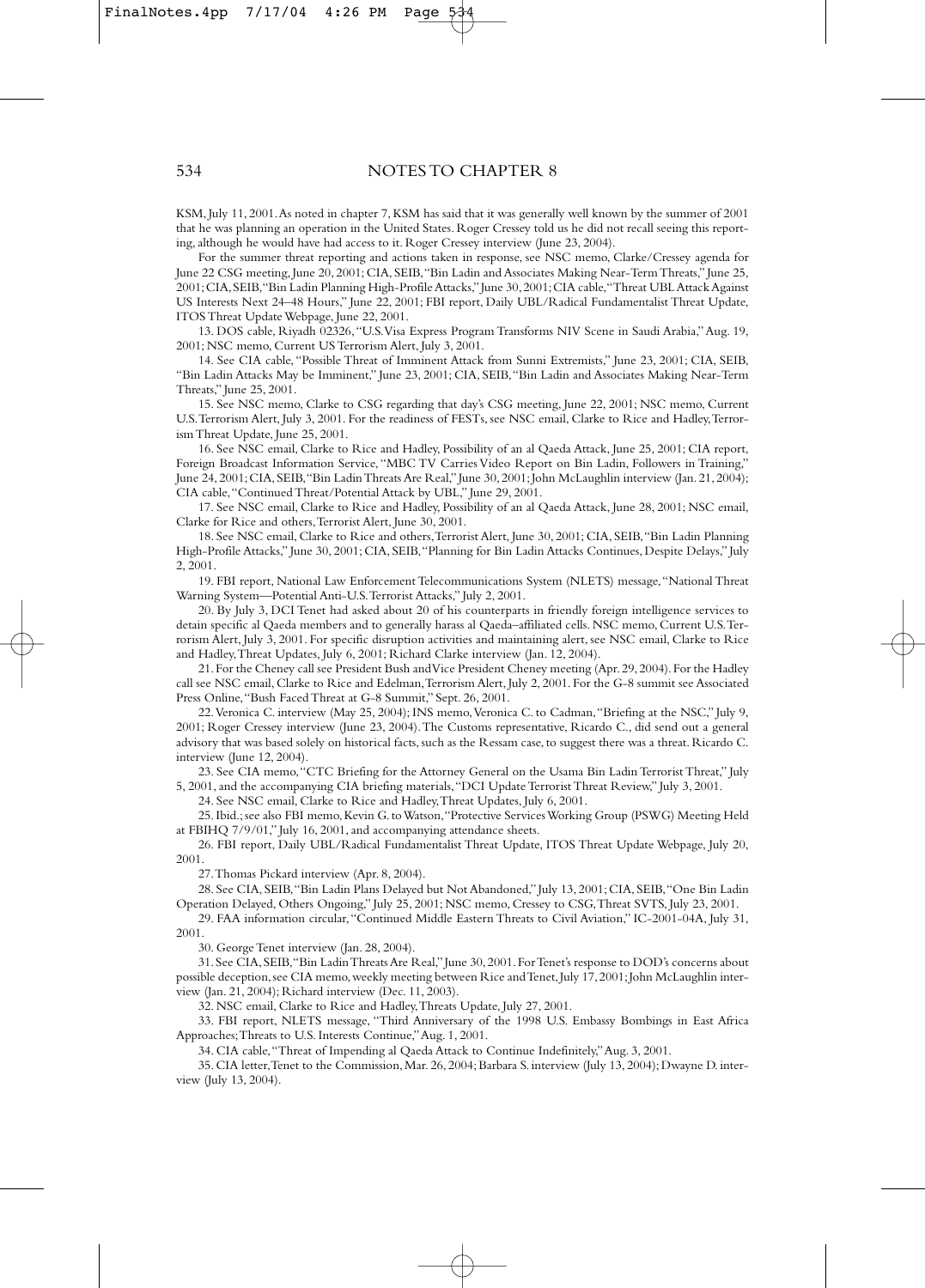36. President Bush and Vice President Cheney meeting (Apr. 29, 2004). For Rice's reaction to the August 6 PDB article, see Condoleezza Rice testimony,Apr. 8, 2004.

37.The CTC analyst who drafted the briefing drew on reports over the previous four years. She also spoke with an FBI analyst to obtain additional information.The FBI material was written up by the CIA analyst and included in the PDB.A draft of the report was sent to the FBI analyst to review.The FBI analyst did not, however, see the final version, which added the reference to the 70 investigations. Barbara S. interviews (Apr. 12, 2004); Joint Inquiry interview of Jen M.,Nov.20,2002.Because of the attention that has been given to the PDB,we have investigated each of the assertions mentioned in it.

The only information that actually referred to a hijacking in this period was a walk-in at an FBI office in the United States who mentioned hijackings among other possible attacks.The source was judged to be a fabricator. FBI report, Daily UBL/Radical Fundamentalist Threat Update, ITOS Threat Update Webpage, Aug. 1, 2001.

The FBI conducted an extensive investigation of the two individuals who were stopped after being observed taking photographs of two adjacent buildings that contained FBI offices.The person taking the photographs told the FBI that he was taking them for a co-worker in Indiana who had never been to New York and wanted to see what it looked like.The picture taker was in New York to obtain further information regarding his pending citizenship application. He had an appointment at 26 Federal Plaza, where the relevant INS offices were located.This same building houses portions of the FBI's New York Field Office. Before going into the building the individual pulled out the camera and took four photographs.When the FBI attempted to contact the co-worker (and roommate) who had requested some photographs, it was determined that he had fled without receiving his last paycheck after learning that the FBI had asked his employer some questions about him. Further investigation determined that he was an illegal alien using forged identity documents. Despite two years of investigation, the FBI was unable to find the co-worker or determine his true identity.The FBI closed the investigation on June 9, 2003, when it concluded that it was unable to connect the men's activities to terrorism. Matthew interview (June 18, 2004); FBI case file, no. 266A-NY-279198.

The 70 full-field investigations number was a generous calculation that included fund-raising investigations. It also counted each individual connected to an investigation as a separate full-field investigation.Many of these investigations should not have been included, such as the one that related to a dead person, four that concerned people who had been in long-term custody, and eight that had been closed well before August 6, 2001. Joint Inquiry interview of Elizabeth and Laura, Nov. 20, 2002; FBI report,"70 UBL Cases," undated (produced to the Joint Inquiry on Aug. 12, 2002).

The call to the UAE was originally reported by the CIA on May 16. It came from an anonymous caller. Neither the CIA nor the FBI was able to corroborate the information in the call.FBI report,Daily UBL/Radical Fundamentalist Threat Update, ITOS Threat Update Webpage, May 16, 2001.

38. See CIA, SEIB,"Bin Ladin Determined to Strike in US,"Aug. 7, 2001; see also Roger Cressey interview (June 23, 2004).The Deputy Director of Central Intelligence testified that the FBI information in the PDB was omitted from the SEIB because of concerns about protecting ongoing investigations, because the information had been received from the FBI only orally, and because there were no clear, established ground rules regarding SEIB contents. John McLaughlin testimony,Apr. 14, 2004.

39. Intelligence report, Consideration by Abu Zubaydah to Attack Targets in the United States,Aug. 24, 2001.

40. George Tenet interview (July 2, 2004).

41. Condoleezza Rice testimony,Apr. 8, 2004; Condoleezza Rice meeting (Feb. 7, 2004).

42. Stephen Hadley meeting (Jan. 31, 2004).

43. It is also notable that virtually all the information regarding possible domestic threats came from human sources.The information on overseas threats came mainly from signals intelligence. Officials believed that signals intelligence was more reliable than human intelligence. Roger Cressey interview (June 23, 2004).

44. NSC memo, Clarke to Rice, al Qaeda review, Jan. 25, 2001 (attaching NSC memo,"Strategy for Eliminating the Threat from the Jihadists Networks of al Qida:Status and Prospects,"Dec.2000).Clarke had also mentioned domestic terrorist cells in connection with the possibility of reopening Pennsylvania Avenue. See NSC email, Clarke to Rice, Briefing on Pennsylvania Avenue, Mar. 23, 2001.

45. Roger Cressey interview (June 23, 2004).

46.This approach was consistent with how this same issue was addressed almost exactly a year earlier, despite the fact that by 2001 the threat level was higher than it had ever been previously. On June 30, 2000, NSC counterterrorism staffers met with INS, Customs, and FBI officials to review border and port security measures.The NSC staff's Paul Kurtz wrote to then national security adviser Samuel Berger,"We noted while there was no information regarding potential attacks in the U.S. they should inform their officers to remain vigilant." NSC email, Kurtz to Berger, Steinberg, and Rudman, warning re: UBL threat reporting, June 30, 2000.

47. FAA briefing materials, Office of Civil Aviation Security, "The Transnational Threat to Civil Aviation," undated (slide 24).The presentation did indicate, however, that if a hijacker was intending to commit suicide in a spectacular explosion, the terrorist would be likely to prefer a domestic hijacking. Between July 27 and September 11, 2001, the FAA did issue five new Security Directives to air carriers requiring them to take some specific secu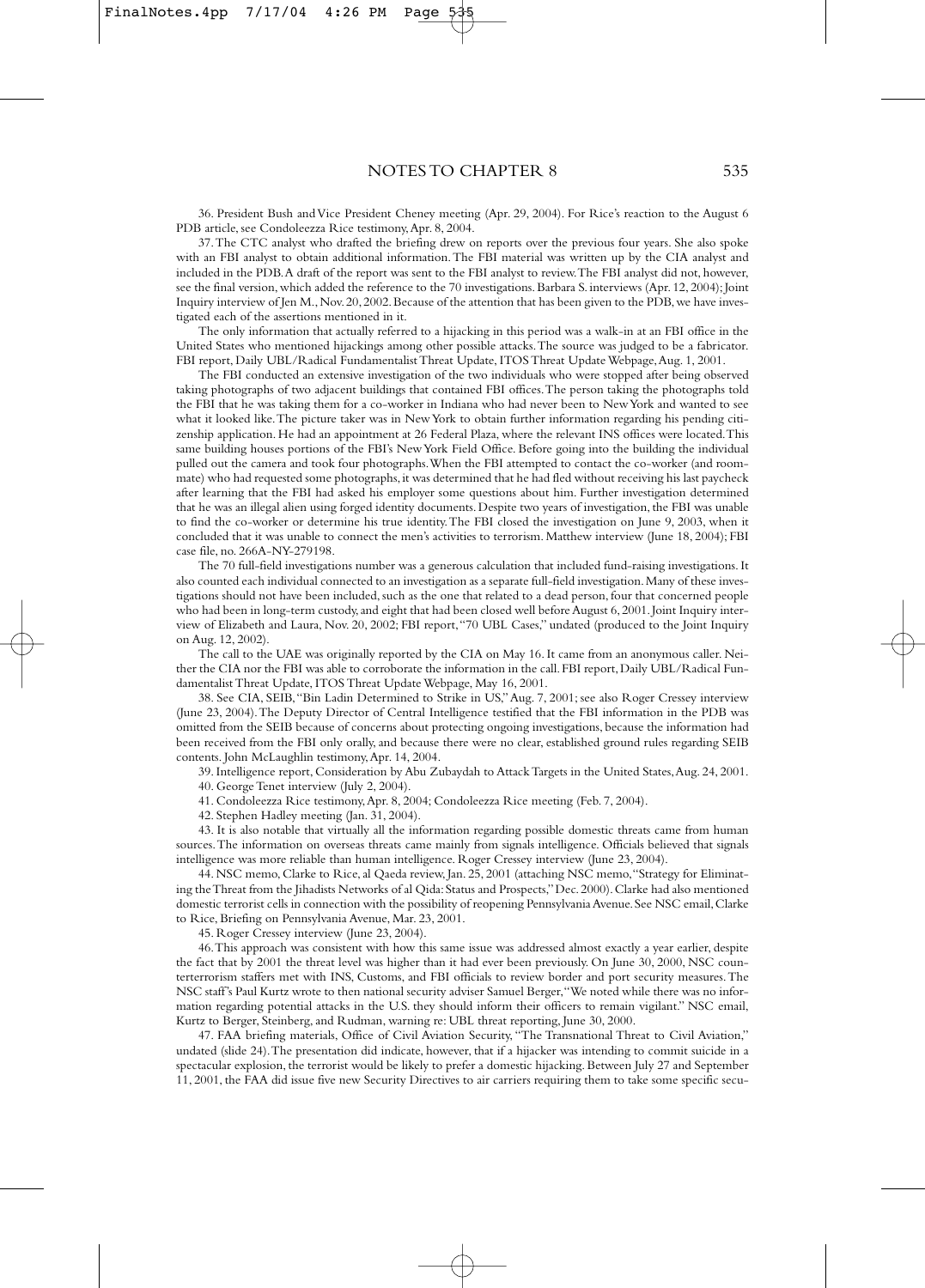rity measures.Two continued certain measures that had been in place for at least a year. Others related only to carrying specific passengers.See FAA security directives,SD 108-98,July 27,2001;SD 108-00,July 27,2001;SD 108- 00, July 27, 2001; SD 108-01,Aug. 21, 2001; SD 108-01, Aug. 31, 2001. In order to issue more general warnings without directing carriers to take specific action, the FAA issued Information Circulars. Of the eight such circulars issued between July 2 and September 11, 2001, five highlighted possible threats overseas. See FAA information circulars,"Possible Terrorist Threat—Arabian Peninsula," IC-2001-11, July 18, 2001;"Recent Terrorist Activity in the Middle East," IC-2001-03B, July 26, 2001;"Continued Middle Eastern Threats to Civil Aviation," IC-2001- 04A, July 31, 2001;"Violence Increases in Israel," IC-2001-07A,Aug. 28, 2001;"ETA Bombs Airports in Spain," IC-2001-13,Aug. 29, 2001. One, issued on August 16, warned about the potential use of disguised weapons. FAA information circular,"Disguised Weapons," IC-2001-12,Aug. 16, 2001.

48. FAA report,"Record of Air Carrier Briefings—4/18/01 to 9/10/01," undated.

49. See Condoleezza Rice testimony,Apr. 8, 2004; NSC memo, U.S.Terrorism Alert, July 3, 2001; FBI electronic communication,Heightened Threat Advisory,Apr.13,2001.For the lack of NSC direction,see Roger Cressey interview (June 23, 2004).

50.Thomas Pickard interview (Apr. 8, 2004). For example, an international terrorism squad supervisor in the Washington Field Office told us he was not aware of an increased threat in the summer of 2001, and his squad did not take any special actions to respond to it.The special agent in charge of the Miami Field Office told us he did not learn of the high level of threat until after September 11. See Washington Field Office agent interview (Apr. 1, 2004); Hector Pesquera interview (Oct. 3, 2003).

51. Dale Watson interview (Jan. 6, 2004).

52. See Thomas Pickard interviews (Jan. 21, 2004; Apr. 8, 2004); Thomas Pickard testimony, Apr. 13, 2004; Thomas Pickard letter to the Commission,June 24,2004;John Ashcroft testimony,Apr.13,2004.We cannot resolve this dispute. Pickard recalls the alleged statement being made at a briefing on July 12.The Department of Justice has informed us that the only people present at that briefing were Pickard,Ashcroft,Deputy Attorney General Larry Thompson, and Ashcroft's chief of staff, David Ayres.There are no records of the discussions at these briefings. Thompson and Ayres deny Ashcroft made any such statement. Dale Watson, who did not attend any of the briefings, told us that Pickard complained after one of the briefings that Ashcroft did not want to be briefed on the threats because "nothing ever happened." Ruben Garcia, head of the FBI's Criminal Division, who attended some of Pickard's briefings of the Attorney General but not the one at which Pickard alleges Ashcroft made the statement, recalls that Ashcroft was "not enthusiastic" about the classified portions of the briefings that related to counterterrorism.We have been told that Pickard and Ashcroft did not have a good relationship.This may have influenced their views on the facts surrounding their meetings. Larry Thompson interview (Jan. 29, 2004); Dale Watson interview (June 3, 2004); Ruben Garcia interview (Apr. 29, 2004);Thompson and Ayres letter to the Commission, July 12, 2004.

53. See Thomas Pickard interviews (Jan. 21, 2004;Apr. 8, 2004); John Ashcroft meeting (Dec. 17, 2003); John Ashcroft testimony,Apr. 13, 2004.

54. Indeed, the number of FISA warrants in effect in the summer of 2001 may well have been less than it was at the beginning of the year.Because of problems with inaccuracies in the applications,FISAs were allowed to lapse rather than be renewed with continuing inaccuracies. Michael Rolince interview (Apr. 12, 2004); Marion Bowman interview (Mar. 6, 2004).

55. See CIA cable, Base/FBI comments on draft cable, Nov. 27, 2000; FBI electronic communication, USS *Cole* investigation, Nov. 21, 2000; FBI electronic communication, USS *Cole* investigation, Jan. 10, 2001 (draft).

56. For the recollection of the FBI agent, see Al S. interviews (Aug. 26, 2003; Sept. 15, 2003). See also FBI report of investigation, interview of source, July 18, 2000; attachment to FBI electronic communication, USS *Cole* investigation, Jan. 10, 2001 (draft); FBI electronic communication, UBL investigation, Jan. 16, 2001.

57. For speculation regarding identities, see CIA cable,"Photo of UBL Associate," Dec. 27, 2000. Retrospective analysis of available information would have answered that question, but that analysis was not done until after 9/11.For analysis,see Intelligence report,Retrospective review of 11 September 2001 hijackers'activities,Sept.23, 2002.

58. CIA cable,"Request for January 2000 Malaysian Surveillance Photos," Dec. 12, 2000; CIA cable,"Photo of UBL Associate," Dec. 27, 2000; CIA cable,"Review of Malaysia 'Khaled' Photos," Jan. 5, 2001.

59.The CIA knew that Mihdhar and Khallad had both been to Bangkok in January 2000.They had not yet discovered that Khallad, traveling under an alias, had actually flown to Bangkok with Mihdhar. Still, as Director Tenet conceded in his testimony before the Joint Inquiry, the Kuala Lumpur meeting took on additional significance once Khallad was identified as having attended the meeting. See Joint Inquiry report, p. 149.

60. For Tenet and Black testimony, see Joint Inquiry testimony of George Tenet, Oct. 17, 2002; Joint Inquiry testimony of Cofer Black, Sept. 26, 2002. For documents not available to CIA personnel who drafted the testimony, see, e.g., FBI electronic communication, UBL investigation, Jan. 16, 2001; FBI emails between Al S. and Michael D., re: source, Jan. 9-11, 2001; FBI electronic communication, USS *Cole* investigation, Jan. 4, 2001; DOJ Inspector General interview of Jennifer M., Dec. 9, 2002. For the views of the FBI investigators, see DOJ Inspec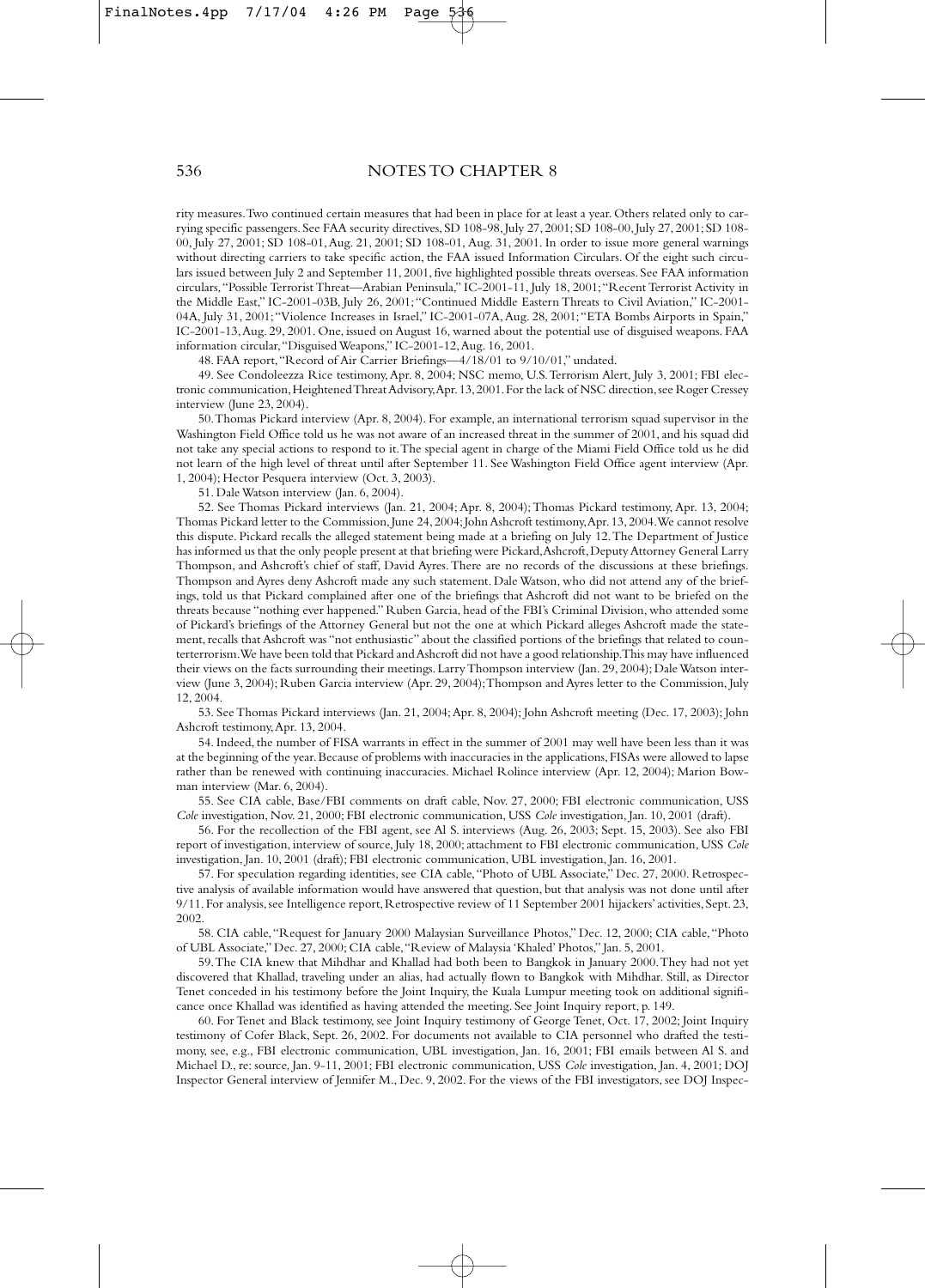tor General interviews of Steve B., Sept. 16, 2002; Nov. 14, 2002;Al S. interviews (Aug. 26, 2003; Sept. 15, 2003). The DOJ Inspector General came to the same conclusion. See DOJ Inspector General report,"A Review of the FBI's Handling of Intelligence Information Related to the September 11 Attacks" (hereinafter "DOJ IG 9/11 Report"), July 2, 2004, pp. 308–310.

61. DOJ Inspector General interview of Michael D., Nov. 6, 2002; Michael D. interview (May 4, 2004); DOJ Inspector General interview of Chris, Nov. 27, 2002.

62. For the internal CIA reports to which the FBI did not have access, see CIA cable,"UBL Operative Khallad," Jan. 3, 2001; CIA cable, source debriefing, Jan. 5, 2001.The FBI agent informed us that he was unaware how such internal CIA communications worked, or that the operational cables even existed, and so did not know to ask for them. Such messages are routinely not shared in order to protect intelligence sources and methods. In this case, application of the routine procedure did not serve that purpose because the FBI agent was aware of the source's identity as well as the methods used to obtain the information. Moreover, the FBI agent also may have been absent from the room when the identification was made.The source had brought a sheaf of documents with him that the FBI agent left the room to copy while the interview of the witness continued. Because of the circumstances of the interview site, the agent would have been absent for a significant period of time. In addition, the case officer was frequently given photographs from a broad range of CIA stations to show to this particular witness. He did not focus on the purpose of showing the photographs;he was only concerned with whether the source recognized the individuals. DOJ Inspector General interview of Michael D., Nov. 6, 2002; Michael D. interview (May 4, 2004); DOJ Inspector General interview of Chris, Nov. 27, 2002.

63. John interview (Apr. 2, 2004). See also CIA email, Dave to John,"Re: Liaison Response," May 18, 2001. The old reporting from early 2000 that was reexamined included CIA cable, "Transit of UBL Associate Khalid Through Dubai," Jan. 4, 2000; CIA cable,"Recent Influx of Suspected UBL Associates to Malaysia," Jan. 5, 2000; CIA cable,"UBL Associates: Flight Manifest for MH072," Jan. 9, 2000; CIA cable,"UBL Associates: Identification of Possible UBL Associates," Mar. 5, 2000. For cable information, see CIA records, audit of cable databases.

64. For a record of the exchange between John and Dave, see CIA emails, Dave to John, May 17, 18, 24, 2001; CIA email, Richard to Alan, identification of Khallad, July 13, 2001. For the account of John's FBI counterpart, see Michael Rolince interview (Apr. 12, 2004). For John's focus on Malaysia, see DOJ Inspector General interview of John, Nov. 1, 2002.

65. DOJ Inspector General interview of John, Nov. 1, 2002.

66. For the account of the desk officer, see DOJ Inspector General interview of Michael D., Oct. 31, 2002. For cable information, see CIA records, audit of cable databases.

67. DOJ Inspector General interviews of Jane, Nov. 4, 2002; July 16, 2003.

68. DOJ Inspector General interview of Jane, Nov. 4, 2002; DOJ Inspector General interview of Dave, Oct. 31, 2002.

69. DOJ Inspector General interviews of Jane, Nov. 4, 2002; July 16, 2003.

70. DOJ Inspector General interview of Jane, Nov. 4, 2002; DOJ Inspector General interview of Dave, Oct. 31, 2002; DOJ Inspector General interview of Russ F., Sept. 17, 2002; DOJ Inspector General interview of Steve B., Sept. 16, 2002.

71."Jane" did not seek OIPR's permission to share this information at the meeting."Jane" also apparently did not realize that one of the agents in attendance was a designated intelligence agent, so she could have shared all of the information with that agent regardless of the caveats. No one who was at the meeting suggested that option, however. DOJ Inspector General interview of Steve B., Sept. 16, 2002; DOJ Inspector General interview of Jane, July 16, 2003.These caveats were different from the legal limits we discussed in section 3.2.The Attorney General's July 1995 procedures concerned FISA information developed in an FBI intelligence investigation.This, however, was NSA information.These particular caveats were the result of the Justice Department's and NSA's overabundance of caution in December 1999. During the millennium crisis,Attorney General Reno authorized electronic surveillance of three U.S. persons overseas. Because the searches were not within the United States, no FISA warrant was needed. Reno approved the surveillances pursuant to section 2.5 of Executive Order 12333 with the proviso that the results of these particular surveillances not be shared with criminal investigators or prosecutors without the approval of the Office of Intelligence Policy and Review. Because of the complexity of determining whether particular reporting was the fruit of particular surveillances, NSA decided to place these caveats on all its Bin Ladin–related reporting, not just reporting on the surveillances authorized by Reno.As a result, these caveats were placed on the reports relating to Mihdhar even though they were not covered by Reno's December 1999 order. See DOJ memo, Reno to Freeh, FISA surveillance of a suspected al Qaeda operative, Dec. 24, 1999; NSA email, William L.to Karen C.,"distribution restrictions,"Dec.10,1999;NSA email,William L.to Anthony L.,"doj restrictions,"Dec.20,1999;NSA email,William L.to Brian C.,"dissemination of terrorism reporting,"Dec.29,1999.See also NSA memo,Ann D. to others,"Reporting Guidance," Dec. 30, 1999.

In May 2000, it was brought to the Attorney General's attention that these caveats prevented certain attorneys in the Terrorism and Violent Crime Section (TVCS) from reading the reporting.After discussions with NSA, the caveats were changed to specifically permit dissemination of these reports to designated attorneys in the TVCS and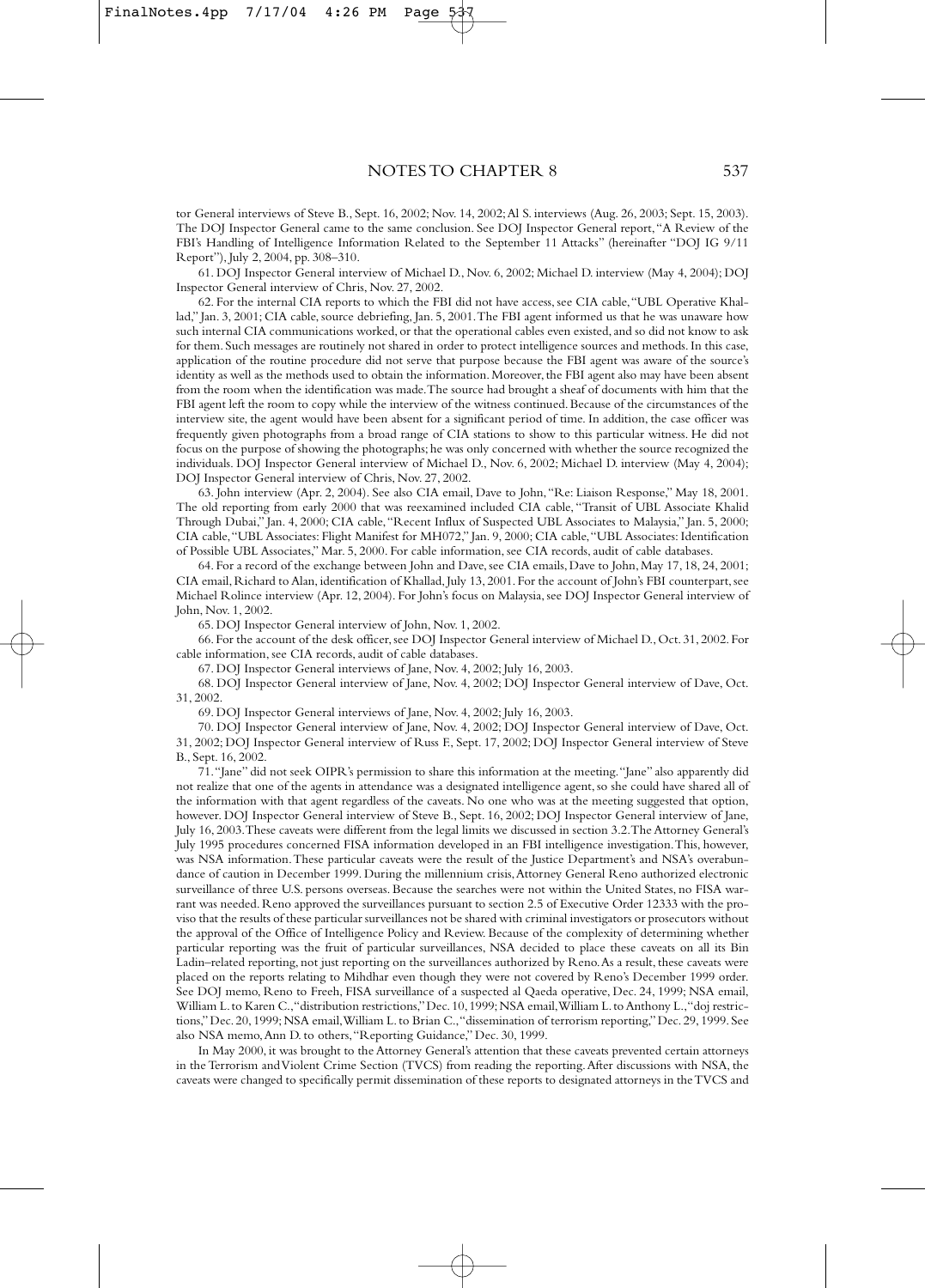two attorneys in the U.S. Attorney's Office for the Southern District of New York. See NSA memo, Joan R. to Townsend and Reynolds,"Resumed Delivery of Classified Intelligence to TVCS," June 9, 2000; NSA memo, Hayden to Asst.Attorney General,"Proposal to Provide UBL-related Product to U.S.Attorney's Office/Southern District of New York,"Aug. 30, 2000.

72. For the facts known by Dave at this time, see CIA records, audit of cable databases; see also CIA email, Dave to John, timeline entries, May 15, 2001. For CIA analyst's role, see DOJ Inspector General interview of Dave, Oct. 31, 2002. For Jane's account, see DOJ Inspector General interview of Jane, July 16, 2003.

73. DOJ Inspector General interview of Mary, Oct. 29, 2002.

74.For Mary's account,see DOJ Inspector General interview of Mary,Oct.29,2002.For the reporting regarding Mihdhar and Hazmi, see CIA cable, Khalid's passport, Jan. 4, 2000; CIA cable, Mihdhar's visa application, Jan. 5, 2000; CIA cable, Hazmi entered U.S., Mar. 6, 2000. For Mary's cable access information, see CIA records, audit of cable databases.

75. DOJ Inspector General interview of Mary, Oct. 29, 2002; DOJ Inspector General interview of Jane, Nov. 4, 2002.

76. DOJ Inspector General interview of Mary, Oct. 29, 2002; Intelligence report, Watchlisting of Bin Ladin–related individuals,Aug. 23, 2001; Joint Inquiry testimony of Christopher Kojm, Sept. 19, 2002.The watchlist request included Mihdhar, Nawaf al Hazmi, Salah Saeed Mohammed Bin Yousaf (they did not yet realize this was an alias for Tawfiq bin Attash, a.k.a. Khallad), and Ahmad Hikmat Shakir (who assisted Mihdhar in Kuala Lumpur).

77. Jane told investigators that she viewed this matter as just another lead and so assigned no particular urgency to the matter. DOJ Inspector General interviews of Jane, July 16, 2003; Nov. 4, 2002. For the draft lead, see attachment to FBI email, Jane to Craig D.,"Re: FFI Request," Aug. 28, 2001. For the final version, see FBI electronic communication,"Request to Open a Full Field Investigation,"Aug. 28, 2001.

78. FBI email, Craig D. to John L.,"Fwd: Re: FFI Request," Aug. 28, 2001; FBI email, John L. to Steve and others,"Fwd: Re: FFI Request,"Aug. 28, 2001. For an introduction to these legal limits and "the wall," see section 3.2. In December 2000, pursuant to concerns of the FISA Court, the New York Field Office began designating certain agents as either intelligence or criminal agents. Intelligence agents could see FISA materials and any other information that bore cautions about sharing without obtaining the FISA Court's permission or permission from the Justice Department's OIPR. FBI electronic communication,"Instructions re FBI FISA Policy," Dec. 7, 2000.

79.While one witness recalls a discussion with a senior FBI official, that official denies that such a discussion took place.The other alleged participant does not recall such a meeting. John interview (Apr. 2, 2004); Michael Rolince interview (Apr. 12, 2004); Jane interview (July 13, 2004); DOJ Inspector General interview of Rodney M., Nov. 5, 2002. For investigation's goal, see FBI electronic communication,"Request to Open a Full Field Investigation,"Aug. 28, 2001.

80. DOJ Inspector General interviews of Jane, July 16, 2003; Nov. 4, 2002; DOJ Inspector General interviews of Steve B., Sept. 16, 2002; Nov. 14, 2002; Jane interview ( July 13, 2004). FBI email, Jane to John L.,"Fwd: Re: FFI Request,"Aug. 29, 2001.

The analyst's email, however, reflects that she was confusing a broad array of caveats and legal barriers to information sharing and rules governing criminal agents' use of information gathered through intelligence channels. There was no broad prohibition against sharing information gathered through intelligence channels with criminal agents.This type of sharing occurred on a regular basis in the field.The court's procedures did not apply to all intelligence gathered regardless of collection method or source. Moreover, once information was properly shared, the criminal agent could use it for further investigation.

81. FBI email, Jane to Steve, NSLU Response,Aug. 29, 2001."Jane" says she only asked whether there was sufficient probable cause to open the matter as a criminal case and whether the criminal agent could attend any interview if Mihdhar was found. She said the answer she received to both questions was no. She did not ask whether the underlying information could have been shared. Jane interview (July 13, 2004).The NSLU attorney denies advising that the agent could not participate in an interview and notes that she would not have given such inaccurate advice.The attorney told investigators that the NSA caveats would not have precluded criminal agents from joining in any search for Mihdhar or from participating in any interview. Moreover, she said that she could have gone to the NSA and obtained a waiver of any such caveat because there was no FISA information involved in this case.There are no records of the conversation between "Jane" and the attorney."Jane" did not copy the attorney on her email to the agent, so the attorney did not have an opportunity to confirm or reject the advice "Jane" was giving to the agent. DOJ Inspector General interview of Sherry S., Nov. 7, 2002.

"Jane" asked the New York agent assigned to the Mihdhar search to sign a FISA acknowledgment form indicating the agent understood how he had to treat FISA information. Because no FISA information was involved, she should not have required him to sign such a form.To the extent she believed, incorrectly, that the Attorney General's 1995 procedures applied to this situation, there was in fact an exception in place for New York. DOJ Inspector General interview of Sherry S.,Nov.7,2002.More fundamentally,"Jane"apparently understood the welter of restrictions to mean, in workday shorthand, that any information gathered by intelligence agencies should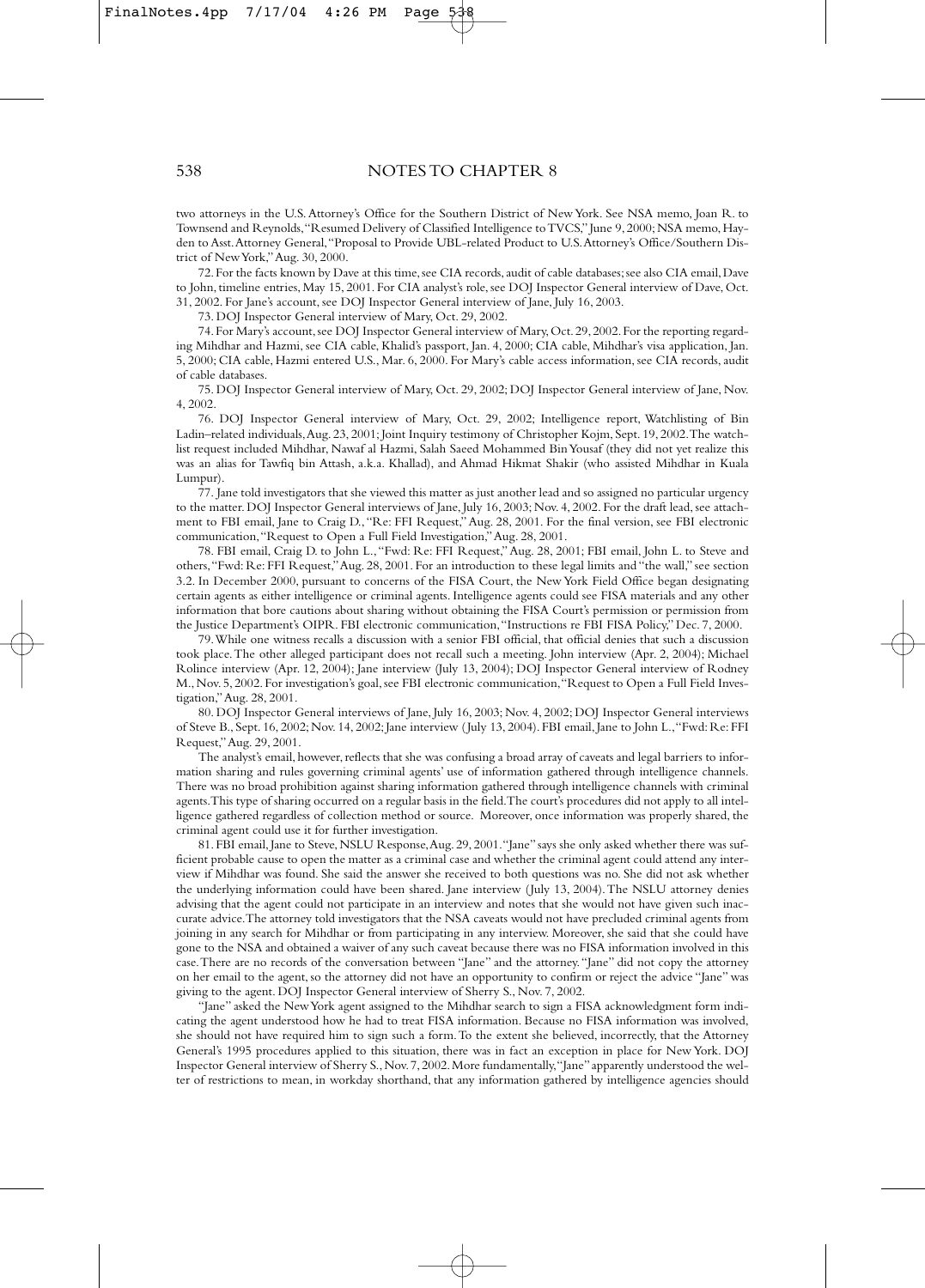not be shared with criminal agents.This was incorrect. DOJ Inspector General interviews of Jane, July 16, 2003; Nov. 4, 2002.

82. FBI emails between Steve B. and Jane, re: NSLU Response,Aug. 29, 2001.While the agent expressed his frustration with the situation to "Jane," he made no effort to press the matter further by discussing his concerns with either his supervisor or the chief division counsel in New York.

83.Attorney General Ashcroft testified to us that this and similar information-sharing issues arose from Attorney General Reno's 1995 guidelines, discussed in chapter 3, and specifically from a March 1995 memorandum of then Deputy Attorney General Jamie Gorelick. John Ashcroft testimony, Apr. 13, 2004; DOJ memo, Gorelick to White,"Instructions on Separation of Certain Foreign Counterintelligence and Criminal Investigations," Mar. 4, 1995.

We believe the Attorney General's testimony does not fairly or accurately reflect the significance of the 1995 documents and their relevance to the 2001 discussions.Whatever the merits of the March 1995 Gorelick memorandum and the subsequent July 1995 Attorney General procedures on information sharing, they did not apply to the information the analyst decided she could not share with the criminal agent. As discussed earlier, the reason "Jane" decided she could not share information was because the initial information on Mihdhar had been analyzed by the NSA.This reason was unrelated to either of the 1995 documents.The Gorelick memorandum applied to two particular criminal cases, neither of which was involved in the summer 2001 information-sharing discussions. As the FBI agent observed in his email, Part A of the 1995 procedures applied only to information obtained pursuant to a FISA warrant. None of the Mihdhar material was FISA information.There was an exemption for the Southern District of New York from Part B of the 1995 procedures, so they did not apply.Also, the 1995 procedures did not govern whether information could be shared between intelligence and criminal agents within the FBI, a separation that the Bureau did not begin making formally until long after the procedures were in place.The 1995 procedures governed only the sharing of information with criminal prosecutors. Even in that situation, the restriction obliged running the information through the OIPR screen.

What had happened, as we discussed in chapter 3, was a growing battle within the Justice Department during the 1990s, and between parts of Justice and the FISA Court, over the scope of OIPR's screening function and the propriety of using FISA-derived information in criminal matters.The FISA Court's concern with FBI sloppiness in its FISA applications also began to take a toll: the court began designating itself as the gatekeeper for the sharing of intelligence information; the FBI was required to separately designate criminal and intelligence agents; and the court banned one supervisory FBI agent from appearing before it. By late 2000, these factors had culminated in a set of complex rules and a widening set of beliefs—a bureaucratic culture—that discouraged FBI agents from even seeking to share intelligence information. Neither Attorney General acted to resolve the conflicting views within the Justice Department. Nor did they challenge the strict interpretation of the FISA statute set forth by the FISA Court and OIPR.Indeed,this strict interpretation remained in effect until the USA PATRIOT Act was passed after 9/11.

Simply put, there was no legal reason why the information the analyst possessed could not have been shared with the criminal agent. On August 27, "Jane" requested the NSA's permission to share the information with the criminal agents, but she intended for the information only to help the criminal agents in their ongoing *Cole* investigation. She still did not believe they could be involved in the intelligence investigation even if the NSA permitted the information to be shared. DOJ IG 9/11 Report, July 2, 2004, p. 339.The next day the NSA notified its representative at FBI headquarters that it had approved the passage of the information to the criminal agents. NSC email, Carlene C. to Richard K.,"Response to FBI Sanitization Request,"Aug. 28, 2001.Thus,"Jane" had permission to share the information with the criminal agent prior to their August 29 emails.

84. DOJ Inspector General interview of Robert F., Dec. 18, 2002; FBI electronic communication, Los Angeles lead, Sept. 10, 2001.

85.Hazmi and Mihdhar used their true names to obtain California driver's licenses and open New Jersey bank accounts. Hazmi also had a car registered and had been listed in the San Diego telephone book. Searches of readily available databases could have unearthed the driver's licenses, the car registration, and the telephone listing.A search on the car registration would have unearthed a license check by the South Hackensack Police Department that would have led to information placing Hazmi in the area and placing Mihdhar at a local hotel for a week in early July 2001. The hijackers actively used the New Jersey bank accounts, through ATM, debit card, and cash transactions, until September 10. Among other things, they used their debit cards to pay for hotel rooms; and Hazmi used his card on August 27 to purchase tickets on Flight 77 for himself and his brother (and fellow hijacker), Salem al Hazmi.These transactions could have helped locate them if the FBI had obtained the bank records in time.There would have been no easy means, however, to determine the existence of these accounts, and obtaining bank cooperation pre-9/11 might have been problematic.The most likely means of successfully finding the men in the short time available was one not often used pre-9/11 for suspected terrorists: an FBI BOLO (be on the lookout) combined with a media campaign.This alone might have delayed or disrupted the plot, even if the men had not been physically located before September 11. But this would have been considered only if the FBI believed that they were about to carry out an imminent attack. No one at the FBI—or any other agency—believed that at the time.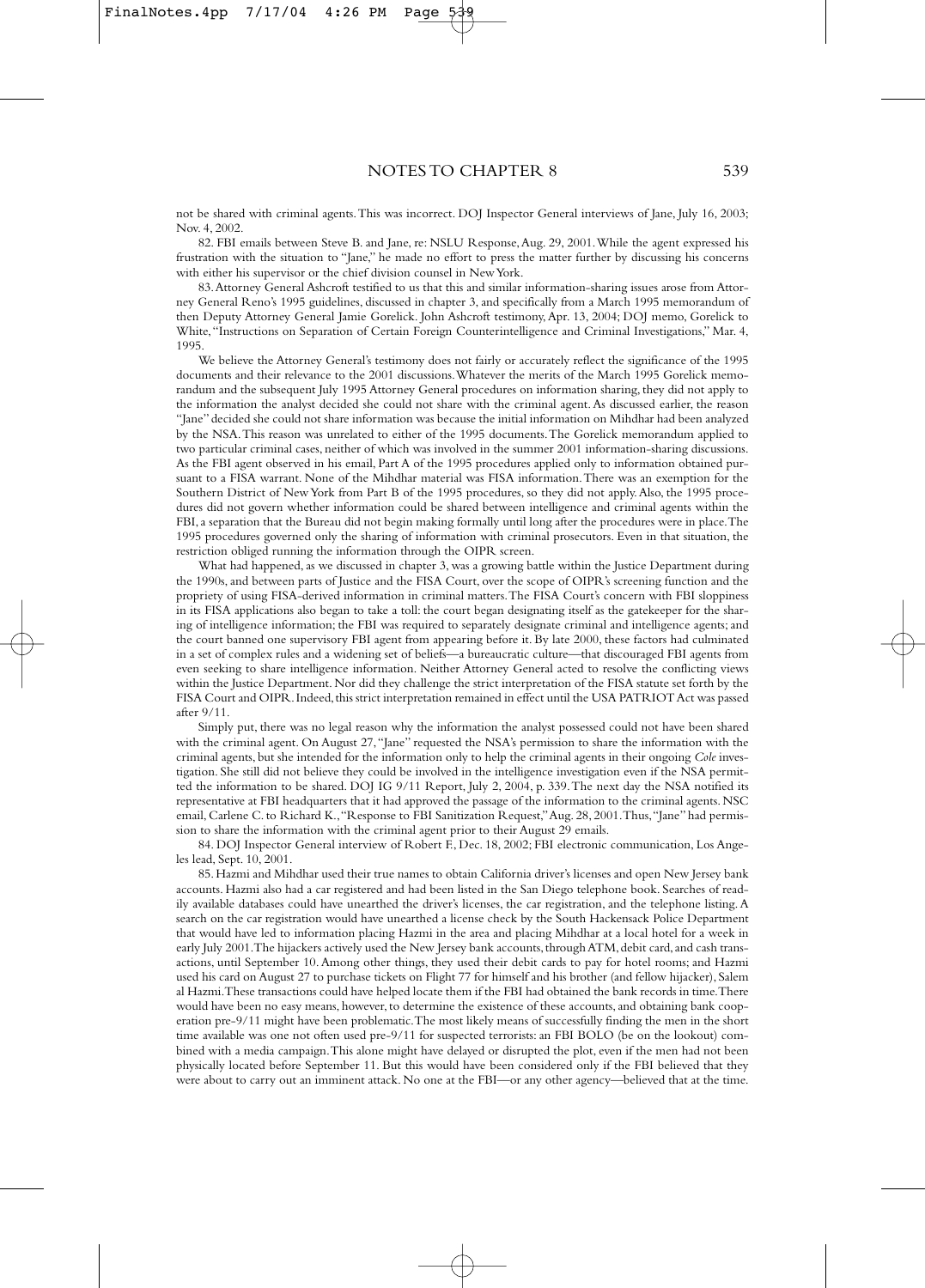See FBI report, financial spreadsheet re: 9/11 hijackers, undated; South Hackensack, N.J., Police Department report, Detective Bureau Report, Oct. 17, 2001 (case no. 20018437).According to Ramzi Binalshibh, had KSM known that Moussaoui had been arrested, he would have canceled the 9/11 attacks. Intelligence report, interrogation of Ramzi Binalshibh, Feb. 14, 2003. The publicity regarding Mihdhar and Hazmi might have had a similar effect because they could have been identified by the airlines and might have jeopardized the operation.

86. Joint Inquiry report, pp. xiii, 325–335; DOJ IG 9/11 Report, July 2, 2004, pp. 59–106.

87. FBI electronic communication, Phoenix memo, July 10, 2001.

88. Ibid.; Joint Inquiry report, pp. 325–335; DOJ IG 9/11 Report, July 2, 2004, pp. 59–106.

89. DOJ Inspector General interview of Kenneth Williams, July 22, 2003.

90. Unlike Moussaoui, the typical student at Pan Am Flight Academy holds an FAA Airline Transport Pilot rating or the foreign equivalent, is employed by an airline, and has several thousand flight hours. Moussaoui also stood out for several other reasons. He had paid nearly \$9,000 in cash for the training, yet had no explanation for the source of these funds; he had asked to fly a simulated flight from London's Heathrow Airport to New York's John F. Kennedy Airport; and he was also particularly interested in the operation of the aircraft doors. FBI electronic communication, Request OIPR permission to contact U.S.Attorney's Office regarding Zacarias Moussaoui,Aug. 18, 2001. For a detailed, step-by-step chronology of activities taken regarding Moussaoui prior to September 11, see DOJ IG 9/11 Report, July 2, 2004, pp. 109–197.

91. FBI electronic communication, Request OIPR permission to contact U.S. Attorney's Office regarding Zacarias Moussaoui,Aug. 18, 2001.

92. DOJ Inspector General interview of Harry S., June 6, 2002; DOJ Inspector General interview of Greg J., July 9, 2002; FBI letterhead memorandum, Zacarias Moussaoui,Aug. 19, 2001.

93. DOJ IG 9/11 Report, July 2, 2004, p. 128.

94. Criminal search warrants must be approved by Department of Justice attorneys before submission to the court.Therefore, approval from the Minneapolis U.S.Attorney's Office was required before a criminal search warrant could be obtained. DOJ Inspector General interview of Coleen Rowley, July 16, 2002.Another agent, however, said that he spoke to an Assistant U.S.Attorney in the Minneapolis office and received advice that the facts were almost sufficient to obtain a criminal warrant. DOJ Inspector General interview of Greg J., July 9, 2002.The Assistant United States Attorney said that if the FBI had asked for a criminal warrant that first night, he would have sought it. He believed that there was sufficient probable cause for a criminal warrant at that time. DOJ Inspector General interview of William K., May 29, 2003. Mary Jo White, the former U.S.Attorney for the Southern District of New York, told us that based on her review of the evidence known pre-9/11, she would have approved a criminal search warrant. Mary Jo White interview (May 17, 2004). Because the agents never presented the information to the Minneapolis U.S.Attorney's Office before 9/11, we cannot know for sure what its judgment would have been or whether a judge would have signed the warrant.In any event,the Minneapolis agents were concerned that if they tried to first obtain a criminal warrant but the U.S. Attorney's Office or the judge refused, the FISA Court might reject an application for a FISA warrant on the grounds that the agents were attempting to make an end run around the criminal process. Therefore, it was judged too risky to seek a criminal warrant unless it was certain that it would be approved. DOJ Inspector General interview of Greg J., July 9, 2002. In addition, FBI headquarters specifically instructed Minneapolis that it could not open a criminal investigation. DOJ IG 9/11 Report, July 2, 2004, p. 138. Finally, the Minneapolis Field Office mistakenly believed that the 1995 Attorney General procedures required OIPR's approval before it could contact the U.S. Attorney's Office about obtaining a criminal warrant.

95.The FISA definition of "foreign power" includes "a group engaged in international terrorism or activities in preparation therefor."

96. FBI electronic communication, Request to contact U.S.Attorney's Office regarding Zacarias Moussaoui, Aug.18,2001.For CTC contact,see FBI email,Harry S.to Chuck F.,"Please Pass To [desk officer],"Aug.24,2001; FBI email, Harry S. to Chuck F.,"Re: Fwd: 199M-MP-60130 (Zacarias Moussaoui),"Aug. 24, 2001.

97. DOJ Inspector General interview of Greg J., July 9, 2002; FBI electronic communication, Moussaoui investigation,Aug. 22, 2002; FBI electronic communication, Moussaoui investigation,Aug. 30, 2002.

98. FBI letterhead memorandum, Zacarias Moussaoui, Aug. 21, 2001; CIA cable, subjects involved in suspicious 747 flight training,Aug.24,2001;CIA cable,"Zacarias Moussaoui and Husayn 'Ali Hasan Ali-Attas,"Aug.28, 2001; Joseph H., interview (May 4, 2004); FBI letterhead memorandum, Zacarias Moussaoui, Sept. 5, 2001.

99. FBI teletype,"Zacarias Moussaoui—International Terrorism," Sept. 4, 2001.

100. DOJ Inspector General interview of Greg J., July 9, 2002.

101. Minneapolis may have been more concerned about Moussaoui's intentions because the case agent and the supervisory agent were both pilots.They were, therefore, more highly sensitized to the odd nature of Moussaoui's actions and comments regarding flying. DOJ Inspector General interview of Greg J., July 9, 2002; DOJ Inspector General interview of Harry S., June 20, 2002.

102. DOJ Inspector General interview of Michael Rolince, May 5, 2004; Michael Rolince interview (Apr. 12, 2004); DOJ IG 9/11 Report, July 2, 2004, pp. 168–170, 188.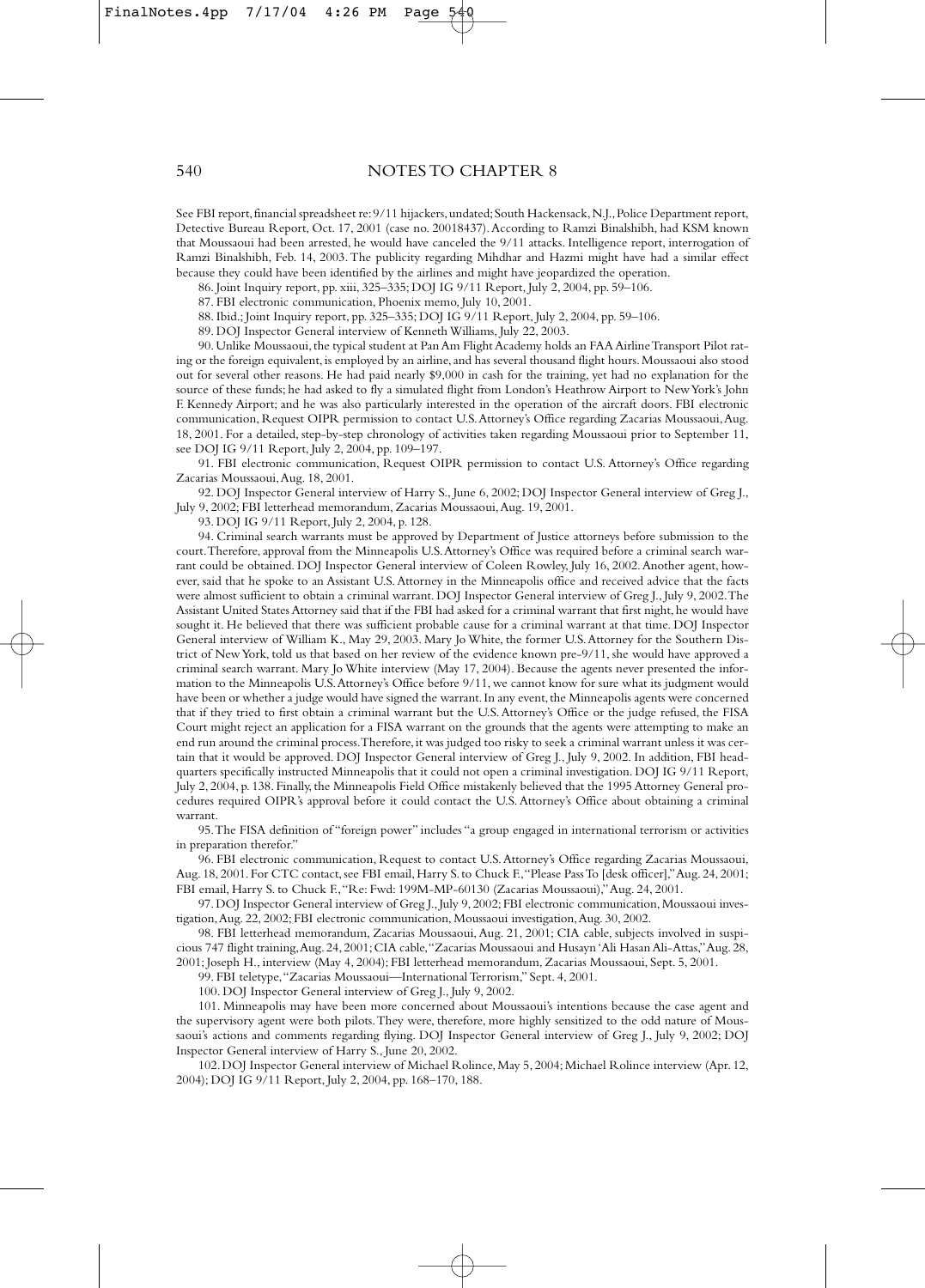103. CIA briefing materials, DCI Update,"Islamic Extremist Learns to Fly,"Aug. 23, 2001. Deputy Director of Central Intelligence John McLaughlin testified that he was told about Moussaoui several days before Tenet was briefed, although he did not recall the specific date of the briefing. John McLaughlin testimony,Apr. 14, 2004.

104. George Tenet interviews (Jan. 28, 2004; July 2, 2004).

105. For the renewed request, see FBI letterhead memorandum, Zacarias Moussaoui, Sept. 11, 2001. For the initial British response, see British Security Service memo, re: Zacarias Moussaoui, Sept. 12, 2001; information provided to the Commission by the British government;British liaison telex,"Zacarias Moussaoui—Background Information," Sept. 13, 2001. See also Joseph H. interview (May 4, 2004).

106. Joint Inquiry report (classified version), pp. 340–341. Notably, the FBI analyst "Mary" who was looking at the Mihdhar information suggested that the U.S. government talk to Ressam to see if he knew anything about Mihdhar. See CIA email, Mary to John, seeking identification by Ressam,Aug. 21, 2001.There is no evidence that Ressam was asked about Moussaoui or Mihdhar prior to 9/11.

107.According to Ramzi Binalshibh, had KSM known that Moussaoui had been arrested, he would have cancelled the 9/11 attacks. Intelligence report, interrogation of Ramzi Binalshibh, Feb. 14, 2003.

108. Joint Inquiry report (classified version), pp. 329–331; Joint Inquiry interview of Mike,Alice, Larry, John, Terry,Aug. 12, 2002.

109. CIA cable, Key UBL personalities, Sept. 25, 2000.

110. CIA cable, Mukhtar information, May 23, 2002.

111. CIA cable, Biographical Information on Key UBL Associates in Afghanistan, June 11, 2001; Intelligence report, biographical information on Bin Ladin associates in Afghanistan, June 12, 2001. For the subsequent identification, see CIA cable, follow-up source on KSM, July 11, 2001.

112.For the reporting identifying Mukhtar as KSM,see CIA cable,source information re:KSM,Aug.28,2001. 113. John interview (Apr. 2, 2004).

## **9 Heroism and Horror**

1. For the WTC's layout, see Port Authority diagrams,"World Trade Center Concourse Level,""Concourse Level," and "Plaza Level," undated. For the number of square feet of office space, see Federal Emergency Management Agency (FEMA) report, "World Trade Center Building Performance Study," undated. For the number of workers and passersby, see Port Authority briefing (May 13, 2004).

For the dimensions, see FEMA report,"World Trade Center Building Performance Study," undated. In addition, the outside of each tower was covered by a frame of 14-inch-wide steel columns; the centers of the steel columns were 40 inches apart.These exterior walls bore most of the weight of the building.The interior core of the buildings was a hollow steel shaft, in which elevators and stairwells were grouped. Ibid. For stairwells and elevators, see Port Authority response to Commission interrogatory, May 2004.

2. See Port Authority response to Commission interrogatory, May 2004.

3. Ibid.These deviations were necessary because of the placement of heavy elevators and machine rooms, and were located between the 42nd and 48th floors and the 76th and 82nd floors in both towers. For the doors being closed but unlocked, see Port Authority briefing (May 13, 2004).

4. For rooftop access and evacuations, see Port Authority response to Commission interrogatory, May 2004. For the helipad not conforming, see PANYNJ interview 14 (July 8, 2004). In the interests of promoting candor and protecting privacy, we agreed not to identify most individuals we interviewed. Individuals are identified by a code, and individuals' ranks or units are disclosed only in a broad manner.

5.For the 1993 attack's effect,see Alan Reiss testimony,May 18,2004.For the attack's testing the city's response capability, see FDNY report,"Report from the Chief of Department,Anthony L. Fusco," in William Manning, ed., *The World Trade Center Bombing: Report and Analysis* (FEMA, undated), p. 11.

6. For the towers' loss of power and the other effects, see New York City report,"Report of the World Trade Center Review Committee,"1995,p.4.For generators'shutting down,see Port Authority briefing (May 13,2004). For the rescue efforts, see FDNY report, "Report from the Chief of Department, Anthony L. Fusco," in Manning, ed., *The World Trade Center Bombing*, p. 11. For the evacuation time, see PANYNJ interview 5 (May 15, 2004).

7. For information on rooftop evacuations, see Port Authority response to Commission interrogatory, May 2004; NYPD interview 25,Aviation (June 21, 2004). For the rappel rescue, see Port Authority response to Commission interrogatory, May 2004. For figure of 15 hours, see "World Trade Center Bombing,"*NY Cop Online Magazine*, Dec. 12, 2000 (online at www.nycop.com). For the general false impression, see Civilian interview 3 (May 4, 2004); Commission analysis of letters written to the Occupational Safety and Health Administration (OSHA) concerning the September 11 attacks. For the WTC fire safety plan, see Port Authority response to Commission interrogatory, May 2004.

8. For the upgrades, see Port Authority memorandum to the Commission for Nov. 3, 2003, meeting; Port Authority briefing (May 13, 2004).

9. For the upgrades, see Port Authority memorandum to the Commission for Nov. 3, 2003, meeting; Port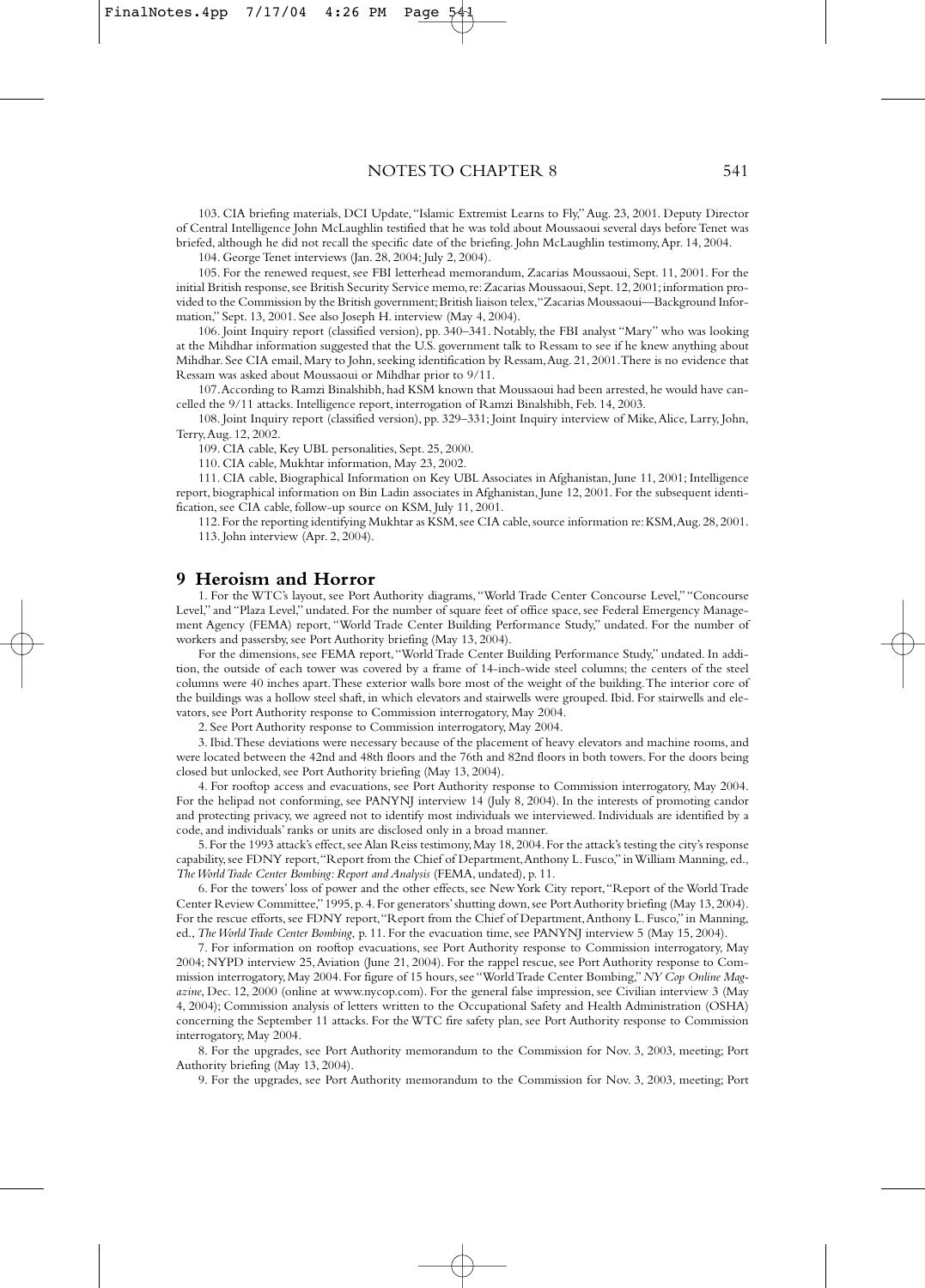Authority response to Commission interrogatory, May 2004. For the fire alarm, see PANYNJ interview 10 (June 16, 2004); PANYNJ interview 7 (June 2, 2004).

10.Port Authority memorandum to Commission for Nov.3,2003 meeting;WTC interview 6 (May 25,2004).

11. For fire safety teams, see PANYNJ Interview 7 (Jun. 2, 2004). For fire drill procedures, see Civilian interview 1 (Mar. 2, 2004); Civilian interview 10 (Mar. 24, 2004). For aids to the September 11 evacuation, see, e.g., Civilian interview 14 (Apr. 7, 2004); Civilian interview 20 (May 4, 2004); Civilian interview 21 (May 4, 2004); Civilian Interview 13 (Mar. 25, 2004).

12. For instructions to civilians, see, e.g., Civilian interview 20 (May 4, 2004); Civilian interview 21 (May 4, 2004); Civilian interview 12 (May 4, 2004); Stanley Praimnath testimony, May 18, 2004 (videotaped). For civilians' participation, see Civilian interview 10 (Mar. 24, 2004); Civilian interview 15 (Apr. 21, 2004); Commission analysis of letters written to OSHA concerning the September 11 attacks. For civilians not being instructed not to evacuate up, see Port Authority briefing (May 13, 2004). For the standard fire drill announcement, see Port Authority response to Commission interrogatory, May 2004. For civilians' recollection, see Civilian interview 1 (Mar. 2, 2004); Civilian interview 13 (Mar. 25, 2004); Civilian interview 10 (Mar. 24, 2004). For Port Authority acknowledgment of lack of a protocol, see PANYNJ interview 2 (Apr. 14, 2004).

13.For SPI transition,see PANYNJ Interview 11 (Jun.23,2004);Alan Reiss prepared statement,May 18,2004, p. 8. For fire safety plan, see PANYNJ Interview 8 (June 6, 2004).

14. See Port Authority Police Department (PAPD) report, "Port Authority of New York and New Jersey," undated (online at www.panynj.gov).

15. PANYNJ interview 4 (May 10, 2004).

16. For 40,000 officers, see NYPD information provided to the Commission, July 9, 2004. For standard operating procedures, see NYPD regulations, "Patrol Guide: Rapid Mobilization," and "Patrol Guide: Mobilization Readiness Levels," Jan. 1, 2000.

17. For the 35 radio zones, see NYPD report,"Radio Zones," undated. For other citywide radio channels, see, e.g., NYPD report, "Transit Patrol VHF," undated; NYPD interview 18, ESU (Feb. 24, 2004).

18. For the NYPD supervising the emergency call system and employing more than 1,200 people, see NYPD report,"Communications Section," undated (online at www.nyc.gov/html/nypd/html/otsd/ commsec.html). For fire emergencies being transferred to the FDNY dispatch, see FDNY interview 28, Dispatch (Jan. 29, 2004).

19. See FDNY email to the Commission, July 9, 2004;Thomas Von Essen interview (Apr. 7, 2004). For operations being headed by the sole five-star chief, see FDNY regulations,"Regulations" chapter of "Operational Procedures and Policies," July 1999.

20.For department organization,see FDNY report,"Unit Location Chart,"Sept.11,2001;FDNY regulations, "Firefighting Procedures,""Engine Company," and "Ladder Company Operations" chapters of "Operational Procedures and Policies," July 1999.

21. FDNY interview 48, SOC (Mar. 11, 2004).

22. FDNY interview 28, Dispatch (Jan. 29, 2004). Each center was staffed at all times with a supervisor and seven dispatchers who worked in 12-hour tours. Positions included a decision dispatcher, responsible for directing the appropriate fire apparatus to the scene; a voice alarm or notification dispatcher, responsible for intra- and interagency communications; a radio in and radio out dispatcher who tracked the movement of fire apparatuses; and three alarm dispatchers, responsible for sending the appropriate number of units to a fire scene to correspond with the designated alarm level. Ibid.

23.FDNY regulations,"Communications"chapter of "Operational Procedures and Policies,"July 1999;FDNY interview 60, HQ (May 11, 2004); FDNY interview 64, HQ (June 30, 2004).

24.FDNY report,"Report from the Chief of Department,Anthony L.Fusco,"in Manning,ed.,*The World Trade Center Bombing*, p. 11.

25. PANYNJ interview 1 (Nov. 6, 2003); PANYNJ interview 4 (May 10, 2004). In early 2001, New York provided its firefighters with new digital radios.The procurement process for these radios remains controversial, and they proved unpopular with the rank and file, who believed that adequate training in their use had not been provided.The new radios were withdrawn shortly after they had been introduced into the field.While the new radios briefly were in service, the WTC repeater channel could be left on at all times, because the new radios operated on entirely different frequencies and thus were not vulnerable to interference from the repeater system.Thomas Von Essen interview (Apr. 7, 2004). For the new radios permitting the repeater to stay on, see PANYNJ interview 1 (Nov. 6, 2003); PANYNJ interview 4 (May 10, 2004).

26. For civilian fatalities, see New York City press release, Office of the Mayor Press Release No. 042-01, Feb. 8, 2001. For firefighter fatalities, see Terry Golway, *So Others Might Live* (Basic Books, 2002), p. 304.

27. For the creation of the Office of Emergency Management (OEM), see Rudolph Giuliani interview (Apr. 20, 2004). For OEM's purposes, see Richard Sheirer interview (Apr. 7, 2004). For OEM's sending field responder, see ibid.; OEM interview 1 (Feb. 12, 2004). Other data monitored by OEM's Watch Command included Emergency Medical Service data regarding patterns of illness (to spot a potential epidemic in its early stages), live video feeds from New York Harbor and city streets, and television news channels. Richard Sheirer interview (Apr. 7, 2004);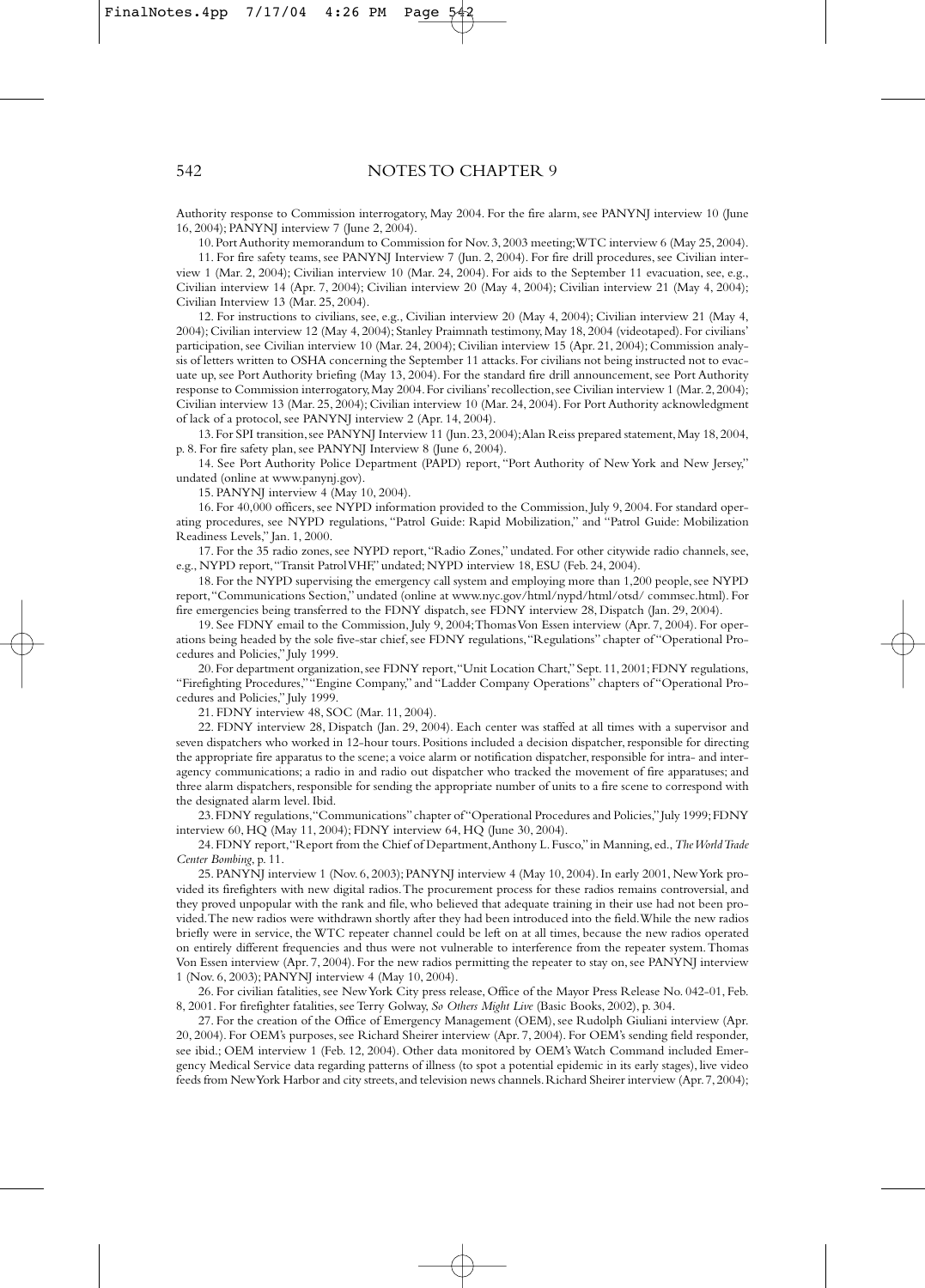OEM interview 3 (Mar. 16, 2004).The Watch Command's monitoring of EMS data proved instrumental in an extremely early identification and then highly effective containment of the 1999 West Nile outbreak, which likely would have resulted in many more fatalities but for OEM. Richard Sheirer interview (Apr. 7, 2004).

28. Richard Sheirer testimony (May 18, 2004); OEM interview 3 (Mar. 16, 2004).

29.New York City memo,"Direction and Control of Emergencies in the City of New York,"July 2001 (signed by Mayor Giuliani).

30. For the exact time of impact, see FAA analysis of American 11 radar returns and Commission analysis of FAA radar data and air traffic control software logic. For the zone of impact, see National Institute of Standards and Technology (NIST) report,"Interim Report on the Federal Building Fire Safety Investigation of the World Trade Center," June 28, 2004. On people alive on the 92nd floor and above after the impact, see Commission analysis of conditions on tower floors and advice received by civilians in the towers based on (1) calls to NYPD 911 from or concerning people in the towers on September 11, 2001, and (2) transcripts of recorded calls to the Port Authority police desk from people in the towers on September 11, 2001 (hereafter "Commission analysis of 911/PAPD calls"). Everyone alive on the 91st floor was able to evacuate. Civilian interview 7 (Mar. 22, 2004); Civilian interview 6 (Mar. 22, 2004). For civilians being alive but trapped, see Commission analysis of 911/PAPD calls; Civilian interview 17 (May 11, 2004); Civilian interview 2 (Mar. 19, 2004).

31. For fire in the 77th floor elevator and damage to the 22nd floor, see Commission analysis of 911/PAPD calls; Port Authority transcripts of recorded Port Authority calls and radio channels, Sept. 11, 2001, vol. II, channel 8, p. 4 (22nd floor). For a fireball in the lobby, see PAPD interview 1,WTC Command (Oct. 14, 2003); Civilian interview 14 (Apr. 7, 2004). Burning jet fuel descended at least one elevator bank. FDNY interview 4, Chief (Jan. 8, 2004). For the roofs being engulfed and the winds, see, e.g., NYPD interview 16,Aviation (Apr. 1, 2004).

32. Commission analysis of 911/PAPD calls.

33. Ibid.

34.For the on-duty fire safety director's perspective,see WTC interview 6 (May 25,2004).For the chiefs being told by the Port Authority fire safety director that the evacuation order was given earlier, see PANYNJ interview 13 (Nov. 20, 2003). For him no longer being the designated fire safety director, see PANYNJ interview 11 (June 23, 2004).

35. For public announcements not being heard, see, e.g., Civilian interview 6 (Mar. 22, 2004); Civilian interview 7 (Mar. 22, 2004); Civilian interview 9 (Mar. 23, 2004); Civilian interview 14 (Apr. 7, 2004); Commission analysis of 911/PAPD calls.The evacuation tone was heard in some locations below the impact. Civilian interview 7 (Mar. 22, 2004); Commission analysis of 911/PAPD calls. For some emergency intercoms being unusable, see WTC interview 9 (June 8, 2004); Port Authority transcripts of recorded Port Authority calls and radio channels, Sept. 11, 2001. For evidence that some were usable, see WTC interview 6 (May 25, 2004).

36.For callers being disconnected,see Commission analysis of 911/PAPD calls.For the standard operating procedure and only a few people being available, causing calls to be transferred, see FDNY interview 28, Dispatch (Jan. 29, 2004). For delays and terminations, see Commission analysis of 911/PAPD calls.

37. For operators' and dispatchers' situational awareness and instructions to callers, see Commission analysis of 911/PAPD calls. For standard operating procedures for a high-rise fire, see FDNY interview 28, Dispatch (Jan. 29, 2004). For the fire chiefs' view, see FDNY interview 61, Chief (May 12, 2004); FDNY interview 62, Chief (May 12, 2004). For many injuries occurring during the evacuation, see Zachary Goldfarb and Steven Kuhr, "EMS Response to the Explosion," in Manning, ed., *The World Trade Center Bombing*, p. 94.

38. FDNY interview 15, Chief (Jan. 14, 2004): FDNY interview 4, Chief (Jan. 8, 2004).

39. For operators' and dispatchers' lack of knowledge, see Commission analysis of 911/PAPD calls. For operators departing from protocol, see ibid.

40. Commission analysis of 911/PAPD calls; Port Authority transcripts of recorded Port Authority calls and radio channels, Sept. 11, 2001, vol. II, channel 9, pp. 1–2, 23–24; channel 10, pp. 2, 6, 23.

41. See Civilian interview 6 (Mar. 22, 2004); Civilian interview 7 (Mar. 22, 2004); Civilian interview 14 (Apr. 7, 2004); Civilian interview 9 (Mar. 23, 2004). For Port Authority employees remaining, see Civilian interview 6 (Mar. 22, 2004); Civilian interview 7 (Mar. 22, 2004), Port Authority report, *September 11 Special Awards Ceremony*, vol. 1, undated (recognitions 2, 3, 4, and 5).

42. For trouble reaching exits, see, e.g., Civilian interview 9 (Mar. 23, 2004). For "locked" doors, see, e.g., Civilian interview 6 (Mar. 22, 2004); Civilian Interview 14 (Apr. 7, 2004);WTC interview 9 (June 8, 2004); Civilian interview 7 (Mar. 22, 2004).

43. For smoke rising and its effect, see Commission analysis of 911/PAPD calls. For people jumping, see Civilian interview 13 (Mar. 25, 2004); Commission analysis of 911/PAPD calls; Port Authority transcripts of recorded Port Authority calls and radio channels, vol. II,WTC channel 26 (channel W), Sept. 11, 2001, pp. 4–6.

44.There is no evidence of a dispute between Morgan Stanley and the Port Authority over the Port Authority's "defend in place"evacuation policy before September 11.For occupants who were unaware of what happened, see, e.g., Civilian interview 1 (Mar. 2, 2004). For civilians concluding that the incident had occurred in the other building, see Civilian interview 13 (Mar. 25, 2004); Civilian interview 1 (Mar. 2, 2004). For others being aware that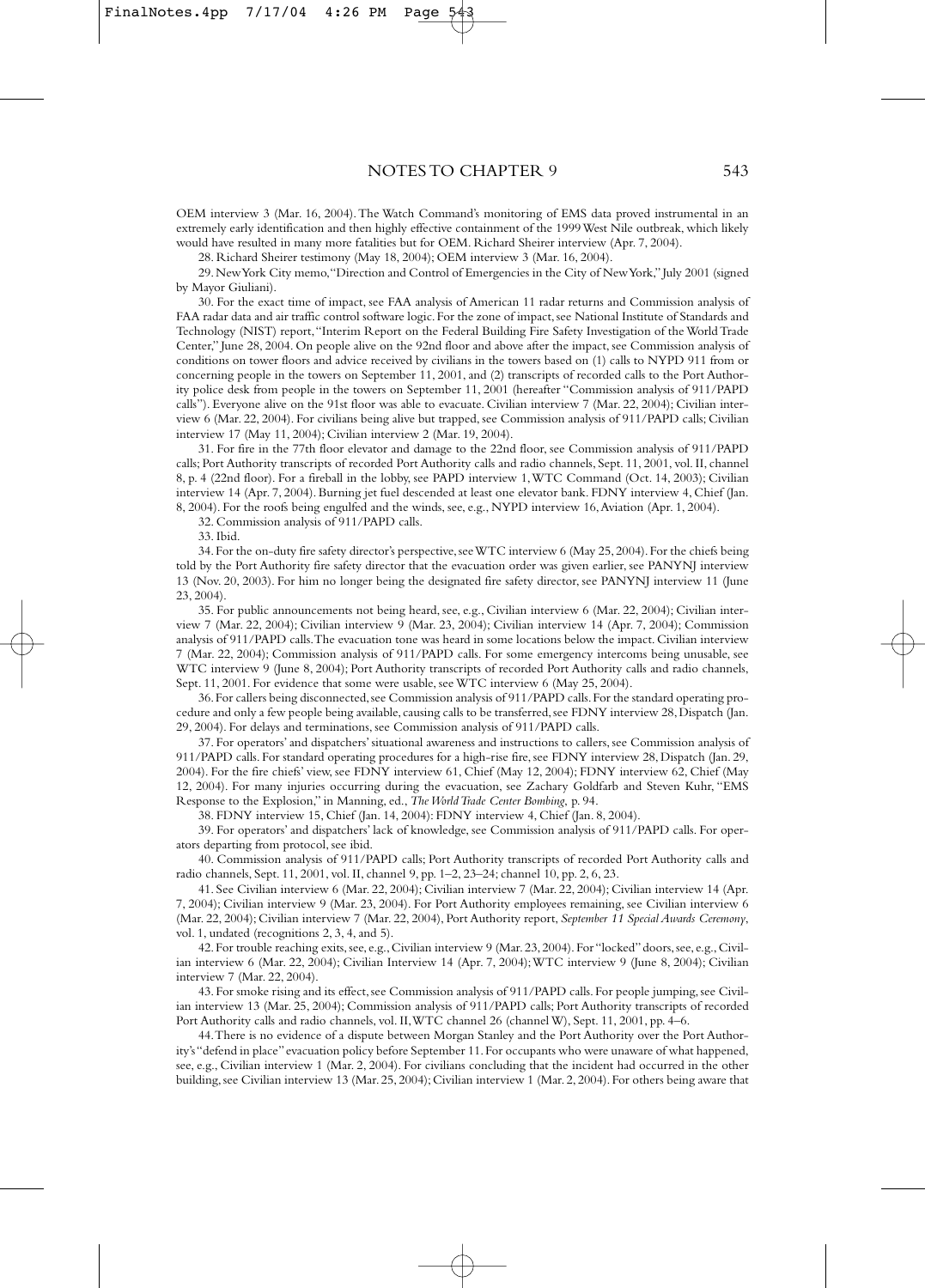a major incident had occurred,see,e.g.,Civilian interview 13 (Mar.25,2004);Civilian interview 10 (Mar.24,2004). Some of them could actually feel the heat from the explosion in the North Tower. See, e.g., Civilian interview 10 (Mar. 24, 2004); Civilian interview 15 (Apr. 21, 2004). For people deciding to leave or being advised to do so by fire wardens, see, e.g., Civilian interview 1 (Mar. 2, 2004); Civilian interview 8 (Mar. 23, 2004); Civilian statement 1, undated. For Morgan Stanley occupying 20 floors and ordering its employees to leave, see Civilian interview 19 (June 6, 2004).

45. Port Authority, transcripts of recorded Port Authority calls and radio channels, Sept. 11, 2001, vol. II, channel 17, p. 1; PANYNJ interview 7 (June 2, 2004). Fire command stations were equipped with manuals containing prescripted announcements corresponding to a number of specified emergencies. Once the FDNY arrived on the scene, however, all decisions relating to evacuation or other emergency procedures were left to its discretion.

46.When a notable event occurred, it was standard procedure for the on-duty deputy fire safety director to make an "advisory" announcement to tenants who were affected by or might be aware of the incident, in order to acknowledge the incident and to direct tenants to stand by for further instructions. The purpose of advisory announcements, as opposed to "emergency" announcements (such as to evacuate), was to reduce panic. PANYNJ interview 7 (June 2, 2004); Port Authority response to Commission interrogatory, May 2004. For the content of the announcement, see, e.g., Brian Clark testimony, May 18, 2004 (videotaped); Civilian interview 3 (May 4, 2004); Civilian interview 13 (Mar. 25, 2004); Civilian statement 1, undated. For the protocol and prescripted announcements and the death of the director of fire safety and the deputy fire safety director,see PANYNJ interview 7 (June 2,2004);PANYNJ interview 12 (July 7,2004).For people not thinking a second plane would hit,see,e.g.,PANYNJ interview 7 (June 2, 2004). For the quotation, see FDNY interview 63, Chief (May 16, 2004). For civilians remaining, see Civilian interview 1 (Mar. 2, 2004); Civilian interview 13 (Mar. 25, 2004); Civilian interview 8 (Mar. 23, 2004);Civilian interview 16 (Apr.27,2004);Commission analysis of letters written to OSHA concerning the September 11 attacks. For civilians returning after evacuating, see Civilian interview 1 (Mar. 2, 2004); Civilian interview 11 (Mar. 25, 2004); Civilian interview 4 (Mar. 16, 2004); Commission analysis of letters written to OSHA concerning the September 11 attacks.

47.For advice on the ground floor,see Civilian interview 4 (Mar.16,2004).Nineteen of them returned upstairs, where 18 died; the 20th was told by her supervisor, who was in the group, to leave rather than return upstairs.The supervisor also survived. Civilian interview 4 (Mar. 16, 2004). For advice in the sky lobbies, see, e.g., Civilian interview 15 (Apr. 21, 2004). For security officials not being part of the fire safety staff, see PANYNJ interview 7 (June 2, 2004).

48. For people told to stand by, see Port Authority transcripts of recorded Port Authority calls and radio channels, Sept. 11, 2001, vol. II, channel 8, pp. 7–8. For people advised to leave, see ibid., vol. II, channel 9, pp. 2, 4, 9.

49. It is also not known if the deputy fire safety director received the order by the PAPD to evacuate the complex; however, the Port Authority has told us that deputy fire safety directors did not generally take direct orders from the PAPD under the regular chain of command. PANYNJ interview 7 (June 2, 2004). For the announcement, see Civilian interview 16 (Apr. 27, 2004); Civilian interview 13 (Mar. 25, 2004). For the announcement's deviating from protocol, see PANYNJ interview 7 (June 2, 2004).

50. For senior leaders' response by 9:00 A.M., see FDNY interview 18, Chief (Jan. 22, 2004); FDNY interview 54, Chief (Apr. 15, 2004); FDNY interview 5, Chief (Dec. 16, 2003); FDNY interview 52, Chief (Apr. 5, 2004); FDNY interview 27,HQ (Jan.28,2004).For the Chief of Department's and Chief of Operation's actions,see FDNY interview 18, Chief (Jan. 22, 2004). For senior leaders' response by 9:59, see FDNY report, McKinsey & Company, "FDNY Report,"Aug. 19, 2002, p. 32.

51. FDNY interview 60, HQ (May 11, 2004); see FDNY record, computer-aided dispatch report, Sept. 11, 2001, 08:47:20–9:00:00.

52. For the chief's and companies' arrival, see Jules Naudet and Gedeon Naudet, video footage, Sept. 11, 2001; FDNY interview 4, Chief (Jan. 8, 2004). For burned civilians, see FDNY interview 29, Battalion 1 (Jan. 29, 2004). For the building's physical conditions, see FDNY interview 16, Battalion 1 (Jan. 20, 2004). For conditions in the lobby, see Jules Naudet and Gedeon Naudet, video footage, Sept. 11, 2001.

53. For the initial incident commander and command post location, see Jules Naudet and Gedeon Naudet, video footage, Sept. 11, 2001; FDNY interview 4, Chief (Jan. 8, 2004). For the transfer of incident command, see FDNY interview 15, Chief (Jan. 14, 2004). For ascertaining building systems' status from building personnel, see FDNY interview 4, Chief (Jan. 8, 2004); PANYNJ interview 13 (Nov. 20, 2003); FDNY interview 15, Chief (Jan. 14, 2004). For speaking with OEM and PAPD officials, see FDNY interview 15, Chief (Jan. 14, 2004); Jules Naudet and Gedeon Naudet, video footage, Sept. 11, 2001.

54. For the ladder and engine companies' climb, see FDNY interview 59, Battalion 2 (Apr. 22, 2004); Jules Naudet and Gedeon Naudet, video footage, Sept. 11, 2001. For tactical 1, see FDNY interview 59, Battalion 2 (Apr. 22, 2004). For other units lining up in the lobby, see Jules Naudet and Gedeon Naudet, video footage, Sept. 11, 2001.

55. For FDNY instructing building personnel and PAPD to evacuate the South Tower, see FDNY interview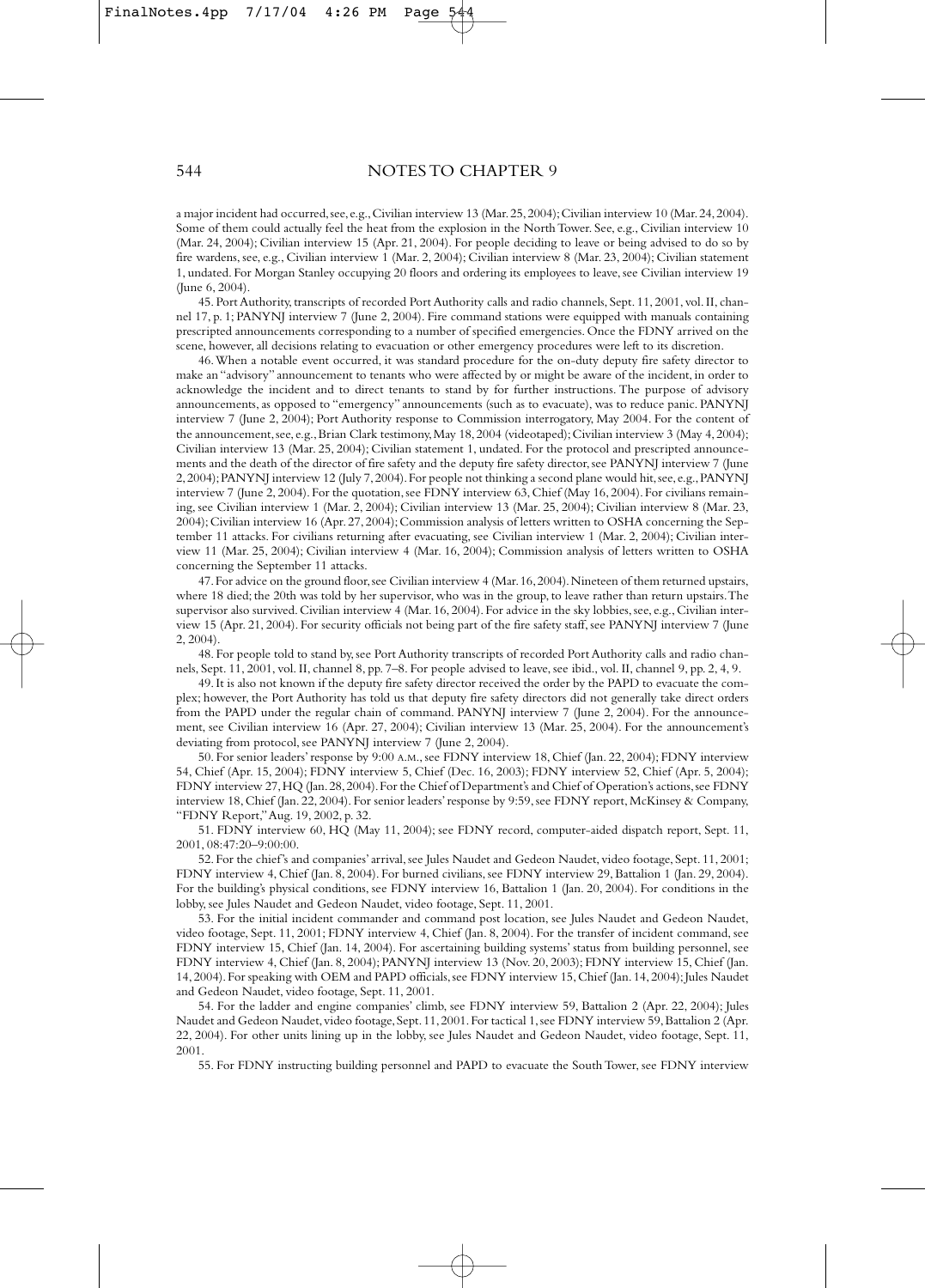4, Chief (Jan. 8, 2004); FDNY interview 15, Chief (Jan. 14, 2004); PANYNJ interview 13 (Nov. 20, 2003). For lack of concern about a second plane, see FDNY interview 63, Chief (May 16, 2004).

56. FDNY interview 4, Chief (Jan. 8, 2004); FDNY interview 15, Chief (Jan. 14, 2004).

57. For their situational awareness, see FDNY interview 4, Chief (Jan. 8, 2004); FDNY interview 15, Chief (Jan. 14, 2004) (quotation).

58. Peter Hayden testimony, May 18, 2004 (videotaped).

59. On the lack of information, see FDNY interview 4, Chief (Jan. 8, 2004); FDNY interview 15, Chief (Jan. 14, 2004).

60. On the staging areas, see FDNY interview 47, Chief (Mar. 11, 2004); FDNY interview 44, Chief (Mar. 8, 2004); FDNY interview 33, EMS (Feb. 9, 2004). For EMS's response, see Jules Naudet and Gedeon Naudet, video footage, Sept. 11, 2001. For private ambulances responding, see FDNY interview 35, EMS (Feb. 10, 2004).

61. NYPD recordings, City Wide 1, Special Operations Division, and Divisions 1, 2, and 3 radio channels, Sept. 11, 2001.

62.For the Chief of Department's actions,see NYPD interview 8,HQ (Feb.24,2004).For the number of officers, see NYPD regulations,"Patrol Guide: Rapid Mobilization," Jan. 1, 2000; NYPD recordings, City Wide 1 and Divisions 1, 2, and 3 radio channels, Sept. 11, 2001.

63.For shifting the mobilization point,see NYPD interview 17,1st Precinct (Apr.1,2004).For stationing officers around the perimeter, see NYPD recordings, City Wide 1, Special Operations Division, and Divisions 1, 2, and 3 radio channels, Sept. 11, 2001. For officers being diverted, see, e.g., NYPD interview 21, 6th Precinct (May 4, 2004).

64. For the helicopters' dispatch, see NYPD records,"Aviation Unit Flight Data Sheets," Sept. 11, 2001. For communications with air traffic controllers and their situational awareness,see NYPD interview 12,Aviation (Mar. 10, 2004); NYPD interview 14,Aviation (Mar. 11, 2004); NYPD interview 13,Aviation (Mar. 10, 2004); NYPD interview 16,Aviation (Apr. 1, 2004).

65. NYPD recording, Special Operations Division radio channel, Sept. 11, 2001.

66.For the third helicopter,see NYPD records,"Aviation Unit Flight Data Sheets,"Sept.11,2001.For the helicopters' subsequent actions and protocol, see NYPD interview 12,Aviation (Mar. 10, 2004); NYPD interview 14, Aviation (Mar. 11, 2004); NYPD interview 13, Aviation (Mar. 10, 2004); NYPD interview 16, Aviation (Apr. 1, 2004); NYPD interview 15, ESU (Mar. 11, 2004).

67. Commission analysis of 911/PAPD calls; NYPD recordings, City Wide 1, Special Operations, and Division 1, 2, and 3 radio channels, Sept. 11, 2001.

68. NYPD memo, requests for departmental recognition 4 and 6, Jun. 26, 2002. For those on the 22nd floor apparently not being located, see PANYNJ recognition 1, undated.

69. NYPD interview 15, ESU (Mar. 11, 2004); NYPD interview 18, ESU (Feb. 24, 2004).

70.For other officers'positioning,see NYPD interview 20,Manhattan South Task Force (May 4,2004);NYPD interview 21, 6th Precinct (May 4, 2004); NYPD interview 19, 13th Precinct (May 4, 2004); NYPD interview 4, Housing (Feb. 17, 2004); PAPD interview 4, Port Authority Bus Terminal Command (Nov. 20, 2003). For officers assisting in the North Tower evacuation, see NYPD memo, request for departmental recognition 1 and 2, June 26, 2002.

71. NYPD recording,Transit Division 1 radio channel, Sept. 11, 2001.

72. NYPD recordings, City Wide 1, Special Operations Division, and Divisions 1, 2, and 3 radio channels, Sept. 11, 2001.

73. For the on-site commanding officer's actions, see PAPD interview 1,WTC command (Oct. 14, 2003). For the on-duty sergeant's initial instructions, see PAPD statement 3, WTC Command (Nov. 12, 2001). For his instructions to meet at the desk, see PAPD statement 3,WTC Command (Nov. 12, 2001); PAPD statement 12,WTC Command (Mar. 28, 2002). On the scarcity of radios, see PAPD statement 9, PATH Command (Jan. 28, 2002); PAPD statement 8,WTC Command (Jan. 12, 2002).

74. PAPD interview 7,WTC Command (Nov. 25, 2003).

75. For the response, see PAPD statement 2,WTC Command (Nov. 10, 2001). For the lack of such written standard operating procedures, see PAPD interview 3, LaGuardia Airport Command (Nov. 20, 2003); PAPD regulations,"Manual of Police Division Instructions," undated (in existence before 9/11). Instead, the PAPD relied on tradition to dictate its response procedures. On the lack of interoperable frequencies, see PANYNJ interview 4 (May 10, 2004); PAPD statement 9, PATH Command (Jan. 28, 2002).

76. For the evacuation order, see PAPD statement 3,WTC Command (Nov. 12, 2001); PAPD interview 1, WTC Command (Oct. 14, 2003). For its transmission, see Port Authority transcripts of recorded Port Authority calls and radio channels, Sept. 11, 2001, vol. II, channel W, p. 7.

77. PAPD statement 1, Administrative Command, Nov. 2, 2001; PAPD statement 4, Administrative Command, Nov. 24, 2001.

78. For the Emergency Operations Center's activation, see OEM interview 3 (Mar. 16, 2004); OEM interview 2 (Mar. 4, 2004). For the request for search teams, see OEM interview 5 (Mar. 19, 2004). For the senior OEM offi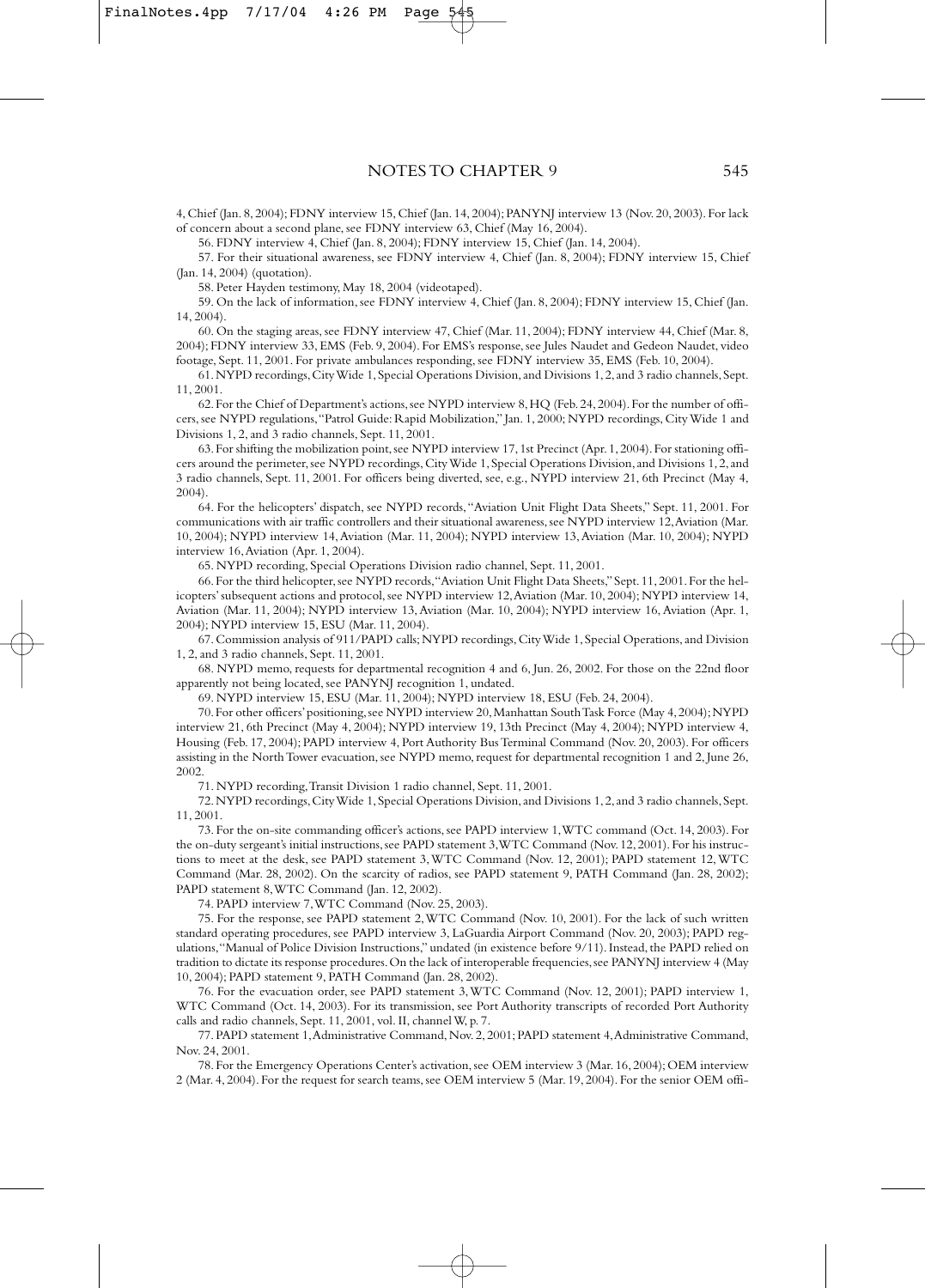cial's arrival, see OEM interview 4 (Mar. 18, 2004). For other OEM officials' arrival, see Richard Sheirer interview (Apr. 7, 2004); OEM interview 6 (Mar. 24, 2004).

79.For the time of impact,see FAA analysis of United Airlines Flight 175 radar returns and Commission analysis of FAA radar data and air traffic control software logic. For the impact zone, see NIST report,"Interim Report on the Federal Building and Fire Safety Investigation of the World Trade Center," June 18, 2004, appendix H-41. For portions undamaged, see Civilian interview 10 (Mar. 24, 2004). For stairwell A remaining passable, see Civilian interview 8 (Mar. 23, 2004); Civilian interview 1 (Mar. 2, 2004); Civilian interview 13 (Mar. 25, 2004); Civilian interview 4 (Mar. 16, 2004).

80. For the sky lobby, see Civilian interview 10 (Mar. 24, 2004). For the condition of people on the impact floors, see Civilian interview 10 (Mar. 24, 2004); Civilian interview 4 (Mar. 16, 2004); Commission analysis of 911/PAPD calls. For events in the sky lobby after impact, see Civilian interview 10 (Mar. 24, 2004).

81. For conditions in the impact zone above the 78th floor, see Civilian interview 4 (Mar. 16, 2004); Civilian interview 3 (May 4, 2004); Commission analysis of 911/PAPD calls. For conditions on the 81st floor, see Civilian interview 4 (Mar. 16, 2004); Civilian interview 3 (May 4, 2004).

82. For the four people, see Civilian interview 1 (Mar. 2, 2004); Civilian interview 13 (Mar. 25, 2004); Civilian interview 4 (Mar. 16, 2004); Civilian interview 8 (Mar. 23, 2004). For the first person to descend stairwell A, see Civilian interview 13 (Mar. 25, 2004).

83. For civilians ascending the stairs, see Civilian interview 8 (Mar. 23, 2004); Civilian interview 16 (Apr. 27, 2004); Civilian interview 1 (Mar. 2, 2004); Commission analysis of letters written to OSHA concerning the September 11 attacks. For the intention of the group ascending the stairwell and the conditions, see Civilian interview 8 (Mar. 23, 2004).

84. On civilians finding locked doors, see, e.g., Civilian interview 16 (Apr. 27, 2004); Commission analysis of letters written to OSHA concerning the September 11 attacks. On the lock release order, see Port Authority transcripts of recorded Port Authority calls and radio channels, Sept. 11, 2001, vol. II, channel X, pp. 25-31; Port Authority response to Commission interrogatory, May 2004.The Security Command Center did not control access areas in the Observation Deck and other private tenant spaces. It is unknown whether there were any prior or subsequent orders or attempts to release the building's locks.

85. For trouble descending, see Brian Clark testimony, May 18, 2004 (videotaped); Richard Fern testimony, May 18,2004 (videotaped);Commission analysis of letters written to OSHA concerning the September 11 attacks. The conditions of stairwell C are unknown. For conditions in stairwells, see, e.g., Civilian Interview 1 (Mar. 2, 2004); Civilian Interview 13 (Mar. 25, 2004).

86. For some civilians remaining, see Civilian interview 10 (Mar. 24, 2004). For some civilians ascending, see, e.g., Civilian interview 1 (Mar. 2, 2004); Civilian interview 11 (Mar. 25, 2004).

87. For conditions in the 90s and 100s, see Commission analysis of 911/PAPD calls. For the 105th floor and the condition of the less affected area, see Civilian interview 16 (Apr. 27, 2004). For the other areas of the 105th, 88th, and 89th floors, see Commission analysis of 911/PAPD calls.

88. For the callers, see Commission analysis of 911/PAPD calls.There are many variables to consider in determining whether, and to what extent, stairwell A was actually a viable exit. Knowing that the stairway was initially passable from at least the 91st floor down, we can conclude that it was likely open from top to bottom, on floors farther removed from the impact. However, in areas near the impact zone some doors leading to the stairwell may have jammed.We know that access to stairway A was possible from at least the 81st and 84th floors, and from several other floors between the 84th and 91st floor. It is likely that access was possible from floors higher up as well. It is not known, however, whether 911 callers had a clear path to the stairwell entrance from their locations. Damage caused by the impact of the plane, and the resulting smoke and heat, may have prevented some from being able to reach the entrance to the staircase; but the stated locations of at least some callers indicate that they were near stairwell A on their floor. Based on conditions described by civilians who descended stairwell A from at or above the impact zone, we conclude that stairwell A may have become effectively impassable as the morning progressed.

89. Commission analysis of 911/PAPD calls.

90.Brian Clark testimony,May 18,2004 (videotaped);Civilian interview 1 (Mar.2,2004);Commission analysis of 911/PAPD calls.

91. Commission analysis of 911/PAPD calls.

92. Civilian interview 1 (Mar. 2, 2004); Civilian interview 8 (Mar. 23, 2004); Civilian interview 13 (Mar. 25, 2004); Civilian interview 4 (Mar. 16, 2004); Commission analysis of 911/PAPD calls.

93. OEM interview 1 (Feb. 12, 2004); PANYNJ interview 7 (June 2, 2004); Civilian interview 13 (Mar. 25, 2004); Civilian interview 1 (Mar. 2, 2004); Civilian interview 8 (Mar. 23, 2004).

94. Civilian interview 8 (Mar. 23, 2004); Civilian interview 1 (Mar. 2, 2004); Civilian interview 4 (Mar. 16, 2004); Civilian interview 13 (Mar. 25, 2004); NYPD interview 15, ESU (Mar. 11, 2004).

95. Civilian interview 6 (Mar. 22, 2004); Civilian interview 7 (Mar. 22, 2004) (quotation); Civilian interview 9 (Mar. 3, 2004); Civilian interview 14 (Apr. 7, 2004).

96.Commission analysis of 911/PAPD calls.It is not clear whether callers from below the impact were trapped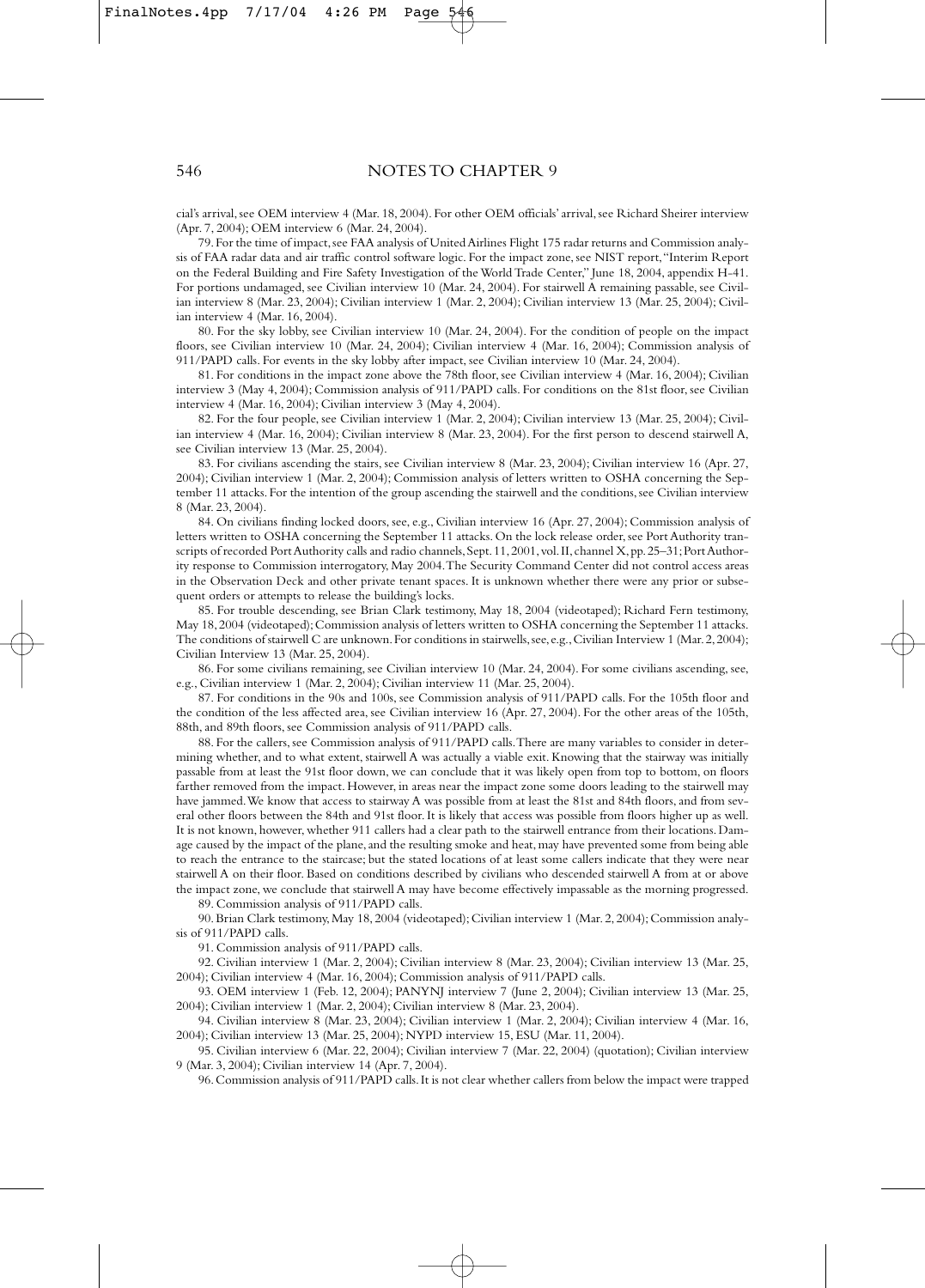in offices or otherwise obstructed from proceeding, or were simply calling to seek advice. In any case, the 911 operators and FDNY dispatchers who advised them did not appear to be basing their advice on these or other factual considerations.

97. Port Authority transcripts of recorded Port Authority calls and radio channels, Sept. 11, 2001.

98. For the evacuation route for civilians, see Civilian interview 6 (Mar. 22, 2004); Civilian interview 7 (Mar. 22, 2004); Civilian interview 14 (Apr. 7, 2004); Civilian interview 9 (Mar. 23, 2004); PANYNJ interview 7 (Jun. 2, 2004).

99. FDNY interview 40, Battalion 4 (Feb. 12, 2004); FDNY interview 16, Battalion 1 (Jan. 20, 2004); FDNY interview 24, Battalion 6 (Jan. 23, 2004); FDNY interview 29, Battalion 1 (Jan. 29, 2004); NYPD interview 6, ESU (Feb.19,2004);NYPD interview 10,ESU (Mar.1,2004);FDNY interview,transcript 10,Battalion 2,Dec.6,2001.

100.Civilian interview 7 (Mar.22,2004);Civilian interview 6 (Mar.22,2004);PAPD interview 4,Port Authority Bus Terminal Command (Nov. 20, 2003); NYPD interview 10, ESU (Mar. 1, 2004). For people killed by debris, see, e.g., WTC interview 9 (June 8, 2004).

101. FDNY records, computer-aided dispatch report, alarm box 8087, Sept. 11, 2001, 09:10:02; FDNY interview 45, HQ (Mar. 8, 2004).

102. For the 23 engines and 13 ladders dispatched, see FDNY records, computer-aided dispatch report, Sept. 11, 2001, 09:08:28–09:15:00. For units that self-dispatched, see FDNY interview 60, HQ (May 11, 2004); FDNY report,McKinsey & Company,"FDNY Report,"Aug.19,2002,p.35.For units riding heavy,see ibid.,p.131;FDNY interview 25, Battalion 1 (Jan. 23, 2004); FDNY interview 21, Battalion 1 (Jan. 22, 2004); FDNY interview 7, Battalion 4 (Jan. 9, 2004); FDNY interview 9, Battalion 8 (Jan. 9, 2004); FDNY interview 50, Battalion 11 (Mar. 17, 2004); FDNY interview 31, Battalion 1 (Jan. 30, 2004); FDNY interview 34, Battalion 1 (Feb. 9, 2004). For extra personnel being a particular issue for SOC companies,see FDNY report,9/11 fatalities list.For firefighters responding when told not to, see FDNY interview 46, Battalion 10 (Mar. 9, 2004). For firefighters responding from firehouses separately from the on-duty unit, see FDNY interview 46, Battalion 10 (Mar. 9, 2004); FDNY interview, transcript 26, Battalion 2, Jan. 16, 2002; FDNY interview, transcript 14, Battalion 32, Dec. 12, 2001; FDNY interview, transcript 19, Battalion 2, Jan. 8, 2002. For firefighters responding from home, see FDNY interview 14, Battalion 1 (Jan. 13, 2004); FDNY interview 17, Battalion 6 (Jan. 22, 2004); FDNY interview 19, Battalion 4 (Jan. 22, 2004); FDNY interview, transcript 6, Battalion 6 (Oct. 12, 2001); FDNY interview 11, Battalion 1 (Jan. 13, 2004); FDNY interview, transcript 2, Battalion 2, Oct. 9, 2001. For numerous additional FDNY personnel reporting, see FDNY interview 3, Chief (Jan. 7, 2004); FDNY interview 8, Fire Marshall (Jan. 9, 2004).

103. FDNY interview 15, Chief (Jan. 14, 2004); Jules Naudet and Gedeon Naudet, video footage, Sept. 11, 2001.

104. For FDNY personnel requesting the repeater's activation, see FDNY interview 4, Chief (Jan. 8, 2004). For one button on the repeater channel being activated, see PANYNJ interview 1 (Nov. 6, 2003); PANYNJ interview 4 (May 10,2004);Port Authority records,measurements of repeater activation tones on Sept.11,2001,undated. For it being unclear who triggered activation, see WTC interview 6 (May 25, 2004). For the mechanics of activating the repeater, see PANYNJ interview 1 (Nov. 6, 2003); PANYNJ interview 4 (May 10, 2004).

105. For the testing of the repeater system, see Port Authority recording,WTC channel 30 (repeater channel), Sept. 11, 2001. For the master handset not being able to transmit, see PANYNJ interview 1 (Nov. 6, 2003); PANYNJ interview 4 (May 10, 2004); Port Authority records, measurements of repeater activation tones on Sept. 11, 2001, undated. For the chief on the handset not being able to hear, see Port Authority recording, WTC channel 30 (repeater channel), Sept. 11, 2001. On why he could not hear, see PANYNJ interview 1 (Nov. 6, 2003); PANYNJ interview 4 (May 10, 2004). For the repeater channel being in use in the South Tower, see Port Authority recording,WTC channel 30 (repeater channel), Sept. 11, 2001.

106. FDNY interview 15, Chief (Jan. 14, 2004); FDNY interview 4, Chief (Jan. 8, 2004); FDNY interview 5, Chief (Dec. 16, 2003). For the quotation, see Joseph Pfeifer testimony, May 18, 2004 (videotaped).

107. Peter Hayden testimony, May 18, 2004 (videotaped).

108. FDNY interview 15, Chief (Jan. 14, 2004); FDNY interview 4, Chief (Jan. 8, 2004); FDNY interview 5, Chief (Dec. 16, 2003).

109. On units ascending to the impact zone, see, e.g., FDNY interview 16, Battalion 1 (Jan. 20, 2004); FDNY interview 40, Battalion 4 (Feb.12, 2004). On tasks below the impact zone,see FDNY interview 9, Battalion 8 (Jan. 9, 2004); FDNY interview, transcript 16, Battalion 31, Dec. 20, 2001. For rescuing civilians on the 22nd floor, see PANYNJ recognition 1, undated.

110. See FDNY interview 58, Division 3 (Apr. 22, 2004). For units using tactical 1, see FDNY interview 15, Chief (Jan. 14, 2004); FDNY interview 40, Battalion 4 (Feb. 12, 2004); FDNY interview 23, Chief (Jan. 23, 2004).

111. See FDNY interview 29, Battalion 1 (Jan. 29, 2004); FDNY interview 16, Battalion 1 (Jan. 20, 2004); Jules Naudet and Gedeon Naudet, video footage, Sept. 11, 2001. For equipment being carried, see ibid.

112.FDNY interview 38 ,Battalion 4 (Feb.11,2004).For the working elevator,see FDNY interview 23,Chief (Jan. 23, 2004).

113. FDNY interview 38, Battalion 4 (Feb. 11, 2004); FDNY interview 25, Battalion 1 (Jan. 23, 2004); FDNY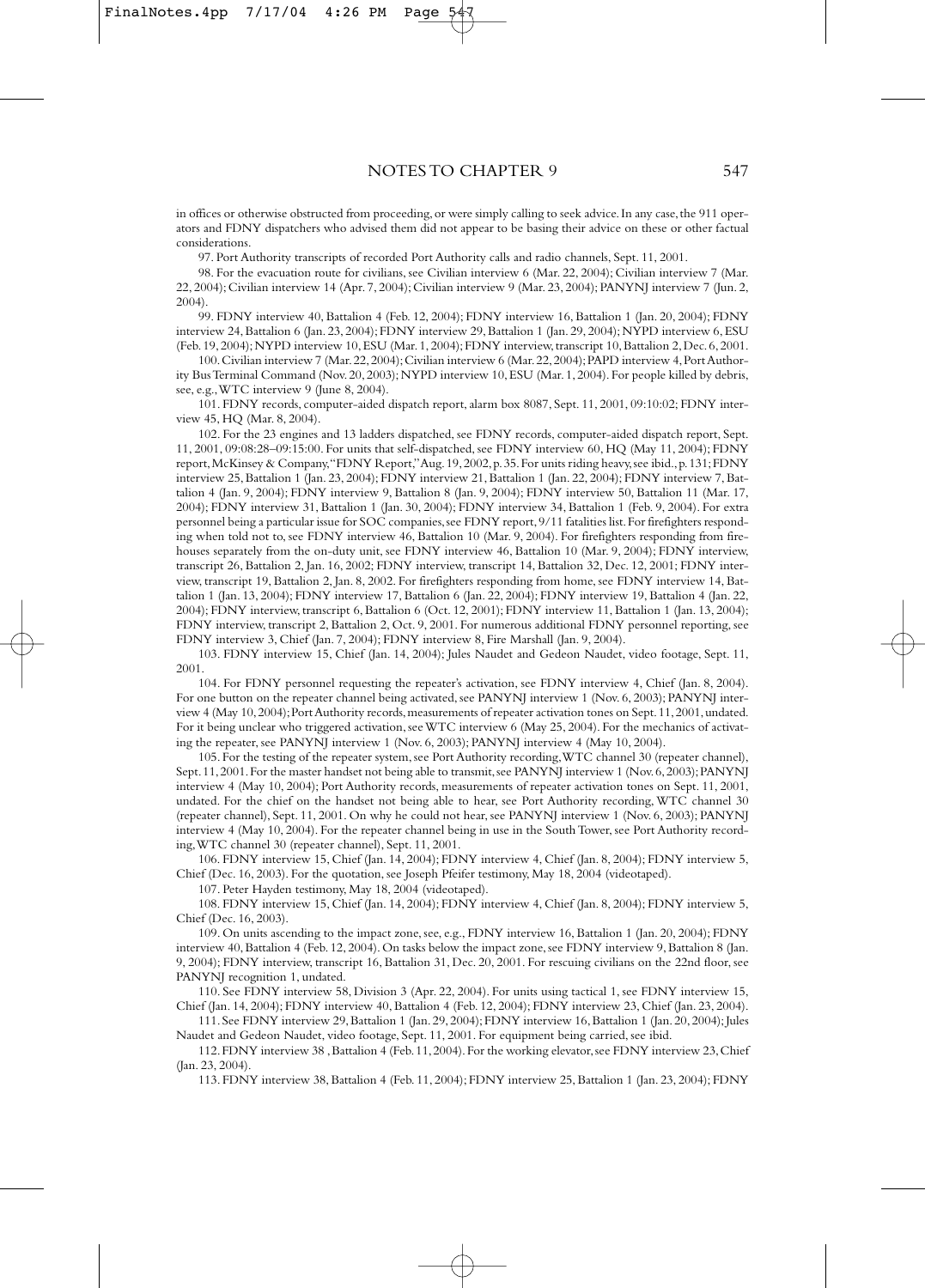interview 40, Battalion 4 (Feb. 12, 2004); FDNY interview 24, Battalion 6 (Jan. 23, 2004); FDNY interview 10, Battalion 1 (Jan. 12, 2004); FDNY interview 20, Battalion 6 (Jan. 22, 2004).

114. FDNY interview 23, Chief (Jan. 23, 2004); FDNY interview 30, Battalion 4 (Jan. 30, 2004); FDNY interview 13, Battalion 1 (Jan. 13, 2004); FDNY interview 29, Battalion 1 (Jan. 29, 2004); FDNY interview 26, Battalion 8 (Jan. 28, 2004).

115. FDNY interview 40, Battalion 4 (Feb. 12, 2004); FDNY interview 20, Battalion 6 (Jan. 22, 2004); FDNY interview 16, Battalion 1 (Jan. 20, 2004); FDNY interview 29, Battalion 1 (Jan. 29, 2004); FDNY interview 13, Battalion 1 (Jan. 13, 2004); NYPD interview 6, ESU (Feb. 19, 2004); FDNY interview 23, Chief (Jan. 23, 2004); FDNY interview 25, Battalion 1 (Jan. 23, 2004).

116. For the instruction to return to the lobby, see FDNY interview 5, Chief (Dec. 16, 2003); Jules Naudet and Gedeon Naudet video footage, Sept. 11, 2001. For the rumor being debunked, the other chief continuing operations, and no evidence of units returning, see Jules Naudet and Gedeon Naudet, video footage, Sept. 11, 2001; FDNY interview 15, Chief (Jan. 14, 2004). For the chief in lobby asked about helicopters, see FDNY interview, transcript 7, Chief, Oct. 23, 2001. For the rejection of helicopters, see Rudolph Giuliani interview (Apr. 20, 2004).

117. For the diminished communications, see FDNY interview 29, Battalion 1 (Jan. 29, 2004); FDNY interview, transcript 5, Battalion 6 (Oct. 12, 2001); FDNY interview 42, Field Comm (Feb. 13, 2004); Jules Naudet and Gedeon Naudet, video footage, Sept. 11, 2001; FDNY interview 15, Chief (Jan. 14, 2004); FDNY interview 5, Chief (Dec. 16, 2003). For lobby chiefs hearing nothing in response, see FDNY interview 15, Chief (Jan. 14, 2004); FDNY interview 5, Chief (Dec. 16, 2003).

118. For firefighters on the 54th floor, see NYPD interview 23, Intelligence (June 10, 2004). For firefighters on the 44th floor, see PAPD interview 7,WTC Command (Nov. 25, 2004). For firefighters between the 5th and 37th floors, see, e.g., FDNY interview 29, Battalion 1 (Jan. 29, 2004); FDNY interview 40, Battalion 4 (Feb. 12, 2004).

119.For their commencing operations,see Port Authority recording,WTC channel 30 (repeater channel),Sept. 11,2001.For OEM field responder joining,see OEM interview 1 (Feb.12,2004).For units not rerouting to South Tower, see OEM interview 1 (Feb. 12, 2004); Port Authority recording,WTC channel 30 (repeater channel), Sept. 11,2001;FDNY interview,transcript 4,Battalion 4,Oct.9,2001;FDNY interview,transcript 20,Battalion 10 (Jan. 10, 2001).

120. For the ladder company in stairwell B, see Port Authority recording,WTC channel 30 (repeater channel), Sept. 11, 2001. For the other ladder company, see OEM interview 1 (Feb. 12, 2004). For the senior chief's perspective, see Port Authority recording,WTC channel 30 (repeater channel), Sept. 11, 2001.

121. Port Authority recording,WTC channel 30 (repeater channel), Sept. 11, 2001.

122. For the chiefs' situational awareness, see Port Authority recording,WTC channel 30 (repeater channel), Sept. 11, 2001; FDNY interview 4, Chief (Jan. 8, 2004); FDNY 15, Chief (Jan. 14, 2004); FDNY interview 43, Chief (Mar. 3, 2004). For the senior chief's perspective, see Port Authority recording,WTC channel 30 (repeater channel), Sept. 11, 2001.

123.Port Authority recording,WTC channel 30 (repeater channel),Sept.11,2001.It is unknown whether the lobby chief ceased to communicate on the repeater channel because of technical problems or because he simply switched channels in order to be able to communicate with chiefs outside the South Tower.The FDNY strongly maintains that there must have been a technical problem resulting from the impact of one of the planes, because they do not believe this chief would have switched channels without first so advising on the repeater channel.FDNY letter to the Commission, July, 2, 2004. However, the repeater channel subsequently worked very well for FDNY personnel on the 78th floor and in an elevator on the 40th floor. Port Authority recording, WTC channel 30 (repeater channel), Sept. 11, 2001.

124.FDNY interview 37,Battalion 35 (Feb.10,2004);FDNY interview 2,Battalion 48 (Dec.15,2003);FDNY interview, transcript 11, Battalion 32, Dec. 12, 2001.

125. On the need for more companies, see FDNY interview 6, HQ (Jan. 8, 2004). For only two units being dispatched, see OEM interview 1 (Feb. 12, 2004); Port Authority recording,WTC channel 30 (repeater channel), Sept. 11, 2001; FDNY interview, transcript 4, Battalion 4, Oct. 9, 2001; FDNY interview, transcript 20, Battalion 10, Jan. 10, 2001. For the delayed dispatch, see FDNY records, computer-aided dispatch report, alarm box 8087, Sept. 11, 2001, 09:03:00-09:10:02. For units staged at the Brooklyn-Battery tunnel, see ibid., alarm box 1377, Sept. 11, 2001, 08:52:59–09:47:05. On units who parked and walked, see FDNY interview 46, Battalion 10 (Mar. 9, 2004); FDNY interview, transcript 24, Battalion 35, Jan. 25, 2002; FDNY interview, transcript 22, Battalion 7, Jan. 16, 2002. For confusion about the towers, see FDNY interview, transcript 8, Chief, Oct. 23, 2001; Port Authority recording,WTC channel 30 (repeater channel), Sept. 11, 2001. On the inability to find the staging area, see FDNY interview 2, Battalion 48 (Dec. 15, 2003); FDNY interview, transcript 17, Battalion 12, Dec. 20, 2001. On jumpers and debris, see FDNY interview 2, Battalion 48 (Dec. 15, 2003); FDNY interview 22, Battalion 28 (Jan. 22, 2004); FDNY interview 39, Battalion 35 (Feb. 11, 2004); FDNY interview, transcript 11, Battalion 32, Dec. 12, 2001; FDNY interview, transcript 15, Battalion 48, Dec. 13, 2001; FDNY interview, transcript 17, Battalion 12, Dec. 20, 2001.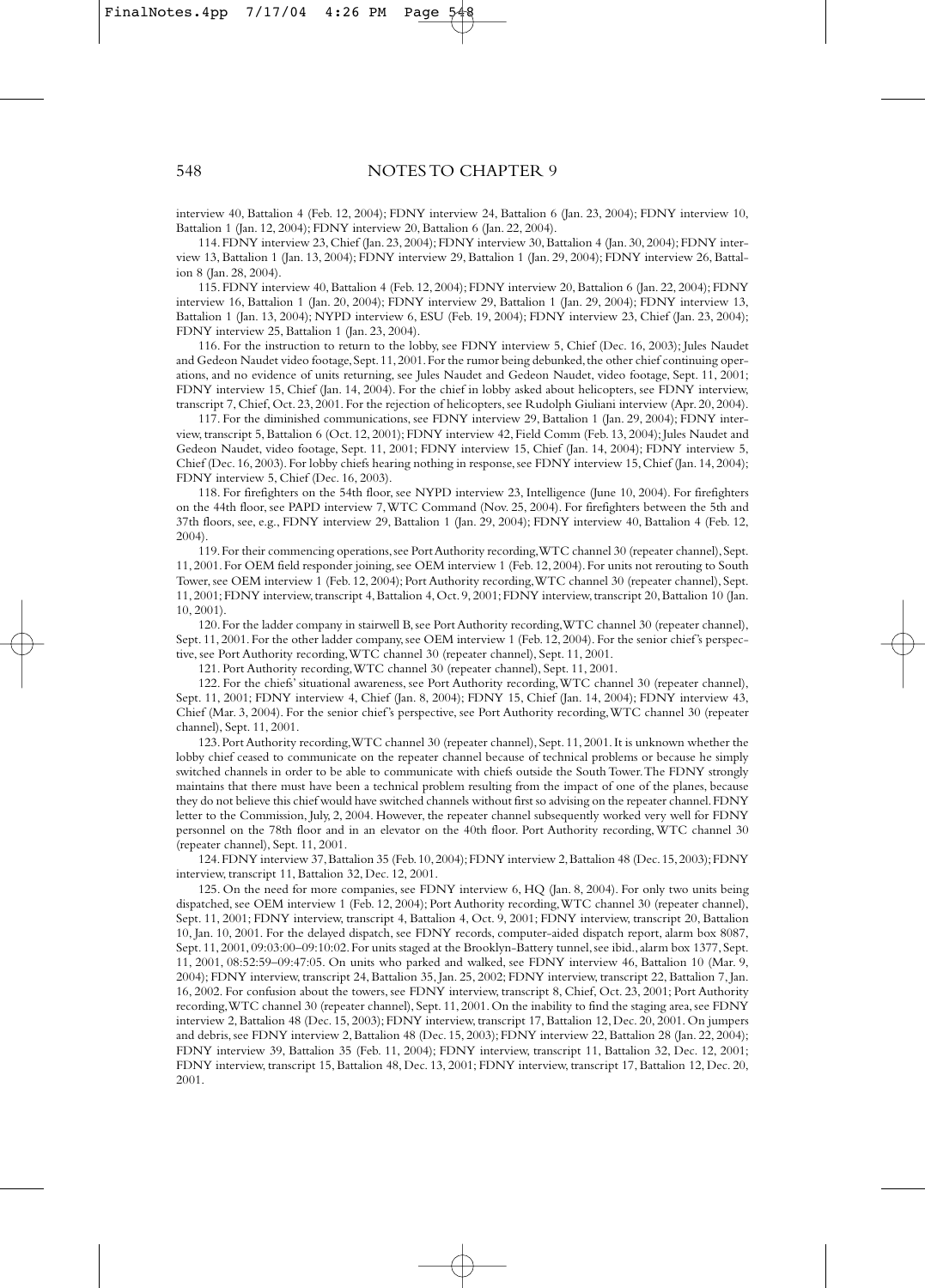126. For the chief's perspective, see FDNY interview 43, Chief (Mar. 3, 2004). For the four companies, see FDNY interview, transcript 13, Battalion 11, Dec. 12, 2001.

127.FDNY interview 43,Chief (Mar.3,2004).For finding working elevator in North Tower,see FDNY interview 53, Battalion 11 (Apr. 14, 2004).

128. For the second alarm, see FDNY interview 6, HQ (Jan. 8, 2004). For the other units, see FDNY records, computer-aided dispatch report,alarm box 1377,Sept.11,2001,09:42:45–09:47:05.For some having gone through the tunnel and responded to the Marriott, see FDNY interview, transcript 15, Battalion 48, Dec. 13, 2001.

129. Port Authority recording,WTC channel 30 (repeater channel), Sept. 11, 2001.

130.FDNY interview 42,Field Comm (Feb.13,2004);FDNY interview 45,HQ (Mar.8,2004);FDNY interview 46, Battalion 10 (Mar. 9, 2004); FDNY interview 18, Chief (Jan. 22, 2004); FDNY interview 27, HQ (Jan. 28, 2004); FDNY interview 47, Chief (Mar. 11, 2004); OEM interview 6 (Mar. 24, 2004).

131. FDNY interview 42, Field Comm (Feb. 13, 2004).

132. Ibid.

133. FDNY interview 27, HQ (Jan. 28, 2004).

134. For no chief fearing a total collapse, see FDNY interview 45, HQ (Mar. 8, 2004);Thomas Von Essen interview (Apr. 7, 2004); FDNY interview 52, Chief (Apr. 5, 2004); FDNY interview 4, Chief (Jan. 8, 2004); FDNY interview 15,Chief (Jan.14,2004);FDNY interview 5,Chief (Dec.16,2003).For one chief's perspective,see FDNY interview 52,Chief (Apr.5,2004).For the opinion not being conveyed,see FDNY interview 4,Chief (Jan.8,2004); FDNY interview 15, Chief (Jan. 14, 2004); FDNY interview 5, Chief (Dec. 16, 2003).

135. FDNY interview 5, Chief (Dec. 16, 2003).

136. For the fifth alarm, see FDNY records, computer-aided dispatch report, alarm box 2033, Sept. 11, 2001, 09:54:29.On numbers dispatched,see ibid.,Sept.11,2001,08:47:20–09:54:29.For the paramedic,see FDNY interview 32, Chief (Feb. 9, 2004).

137. NYPD interview 8, HQ (Feb. 24, 2004). Each Level 4 mobilization fields about 1,000 officers.

138. NYPD interview 8, HQ (Feb. 24, 2004).

139. NYPD interview 15, ESU (Mar. 11, 2004); NYPD interview 18, ESU (Feb. 24, 2004).

140. For the ESU team's arrival in the North Tower and attempt to talk with the FDNY chiefs without OEM intervention, see Jules Naudet and Gedeon Naudet, video footage, Sept. 11, 2001; NYPD interview 5, ESU (Feb. 19, 2004); NYPD interview 6, ESU (Feb. 19, 2004). For the decision to have the ESU team ascend, see NYPD interview 15, ESU (Mar. 11, 2004); NYPD interview 18, ESU (Feb. 24, 2004). For the first ESU team in the South Tower checking in with the FDNY command post there, see OEM interview 1 (Feb. 12, 2004).

141. For the ESU teams' preparations and one team entering the South Tower, see NYPD interview 15, ESU (Mar. 11, 2004); NYPD interview 18, ESU (Feb. 24, 2004). For the fifth team's status at 9:59, see NYPD interview 15, ESU (Mar. 11, 2004); NYPD interview 18, ESU (Feb. 24, 2004); NYPD interview 7, ESU (Feb. 20, 2004). For the team at the North Tower, see NYPD interview 11, ESU (Mar. 9, 2004); NYPD interview 10, ESU (Mar. 1, 2004).

142. NYPD interview 6, ESU (Feb. 19, 2004).

143. New York City Police Museum interview of Kenneth Winkler,Apr. 17, 2003 (videotaped); NYPD interview 15, ESU (Mar. 11, 2004).

144. NYPD interview 22, Intelligence (June 10, 2004); NYPD interview 23, Intelligence (June 10, 2004); NYPD interview 24, Intelligence (June 15, 2004).

145.NYPD interview 20,Manhattan South Task Force (May 4,2004);NYPD interview 21,6th Precinct (May 4, 2004); NYPD interview 19, 13th Precinct (May 4, 2004); NYPD interview 4, Housing (Feb. 17, 2004); PAPD interview 4, Port Authority Bus Terminal Command (Nov. 20, 2003).

146. NYPD interview 19, 13th Precinct (May 4, 2004); NYPD interview 2,Transit (Jan. 2, 2004).

147. For the instructions to civilians, see NYPD interview 3, HQ (Jan. 15, 2004). For the officers at 5 WTC and the concourse, see NYPD memo, requests for departmental recognition 3 and 5, June 26, 2002; NYPD memo, request for departmental recognition 3, June 26, 2002. For officers in the South Tower, see NYPD memo, request for departmental recognition 6, June 26, 2002; NYPD memo, request for departmental recognition 4, June 26, 2002.

148. For the Chief of Department's instructions, see NYPD interview 8, HQ (Feb. 24, 2004). For the helicopter's perspective, see NYPD recordings, City Wide 1 and Special Operations Division radio channels, Sept. 11, 2001. For pilot's belief and the helicopter not hovering, see NYPD interview 12,Aviation (Mar. 10, 2004). For the other helicopter, see NYPD interview 16,Aviation (Apr. 1, 2004); NYPD interview 1,Aviation (Sept. 26, 2003).

149. For the warning, see NYPD recording, Special Operations Division radio channel, Sept. 11, 2001. For no pilot predicting a collapse, see, e.g., NYPD interview 12,Aviation (Mar. 10, 2004); NYPD interview 14,Aviation (Mar. 11, 2004).

150. For the 911 call, see Commission analysis of 911/PAPD calls. For the inaccurate conveyance, see NYPD report,McKinsey & Company,"NYPD Call-routing and Message Dispatch:Draft Summary Report,"July 23,2002.

151. For the initial responders and the assignments, see PAPD statement 3,WTC Command, Nov. 12, 2001; PAPD statement 12,WTC Command, Mar. 28, 2002. For officers assigned to rescue, see Port Authority transcripts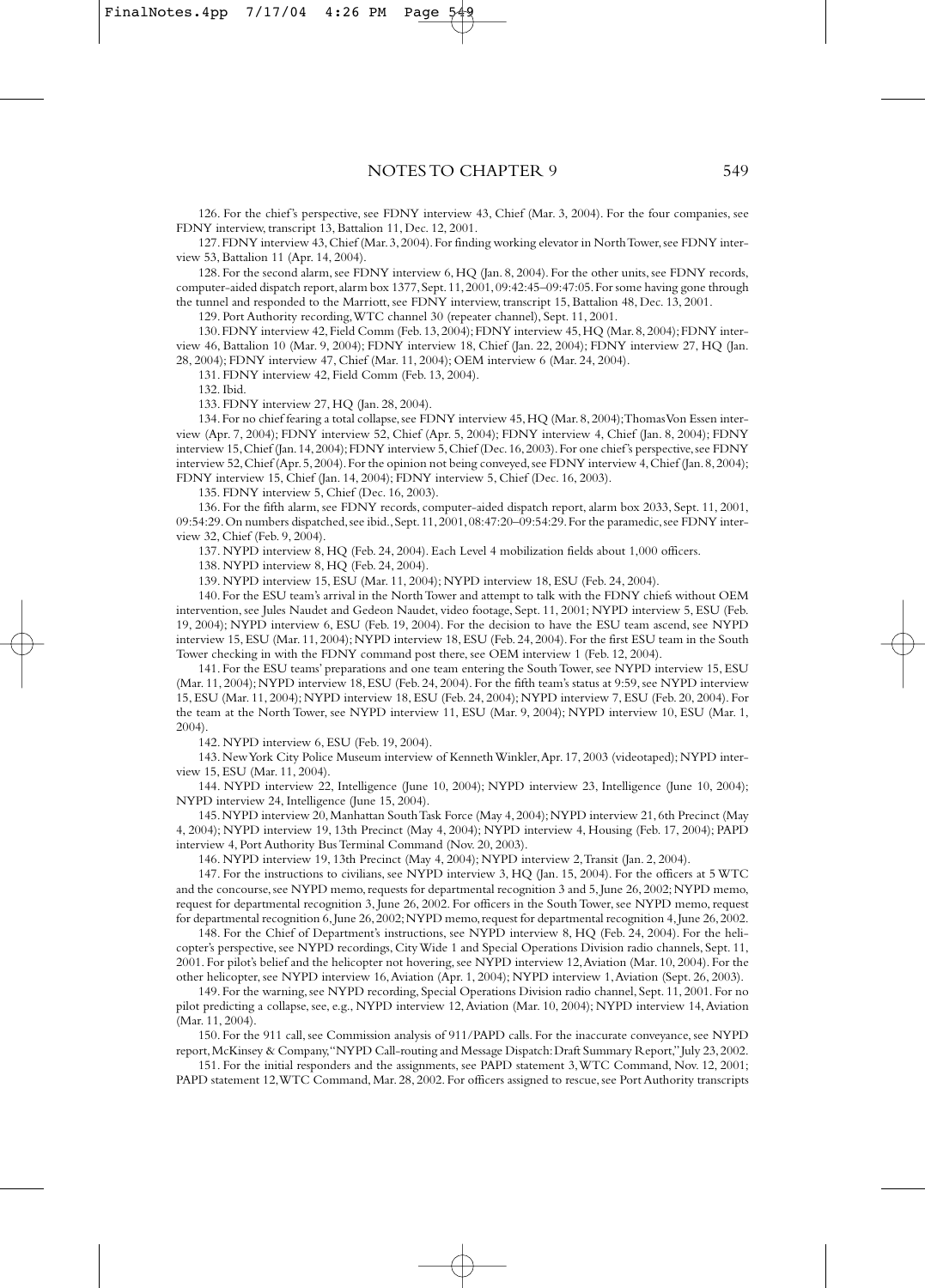of recorded Port Authority calls and radio channels, Sept. 11, 2001, vol. II, channel W, p. 26. For others climbing toward the impact zone, see PAPD statement 4,Administration Command, Nov. 24, 2001.

152. For the PAPD Superintendent and inspector's ascent, see PAPD statement 3,WTC Command, Nov. 12, 2001. For the PAPD Chief's and officers' ascent, see PANYNJ statement 1, Feb. 1, 2002. For the calls to the PAPD desk, see Port Authority transcripts of recorded Port Authority calls and radio channels, Sept. 11, 2001, vol. II, channel 10, pp. 16–17.

153. For officers responding on their own initiative, see PAPD interview 8, JFK Command (Mar. 31, 2004); PAPD statement 11,WTC Command, Mar. 28, 2002. For the desk's instructions, see PAPD statement 10, Port Authority Bus Terminal Command, Mar. 20, 2002; PAPD interview 3, LaGuardia Command (Nov. 20, 2003). For formulating an ad hoc plan, see PAPD interview 3, LaGuardia Command (Nov. 20, 2003); PAPD statement 6, Port Authority Bus Terminal Command, Jan. 4, 2002. For poor situational awareness, see PAPD statement 7,Administrative Command, Jan. 6, 2002; PAPD interview 8, JFK Command (Mar. 31, 2004). For the lack of equipment, see PAPD interview 9, LaGuardia Command (Apr. 1, 2004); PAPD statement 13, Port Newark Command, Mar. 5, 2002.

154. On the PAPD officer reaching the 44th floor, see PAPD interview 7,WTC Command (Nov. 25, 2003). For the PAPD teams, see PAPD, statement 4,Administrative Command, Nov. 24, 2001; PAPD interview 1,WTC Command (Oct. 14, 2003). For the officers climbing, see PAPD statement 3,WTC Command, Nov. 12, 2001. For officers on the ground floors,see PAPD interview 4,Port Authority Bus Terminal Command (Nov.20,2003);PAPD interview 2, Holland Tunnel Command (Oct. 27, 2003); PAPD statement 2,WTC Command, Nov. 10, 2001.

155. On remaining in the bunker, see OEM interview 3 (Mar. 16, 2004). For the evacuation order, see OEM interview 4 (Mar. 18, 2004). On liaisons and OEM, see OEM interview 3 (Mar. 16, 2004). For field responders' placement, see OEM interview 6 (Mar. 24, 2004); OEM interview 1 (Feb. 12, 2004); Richard Sheirer interview (Apr. 7, 2004); OEM interview 7 (Mar. 31, 2004); FDNY interview, transcript 25, OEM, Oct. 17, 2001.

156. NIST report,"Progress Report on the Federal Building and Fire Safety Investigation of the WTC," June 18, 2004, appendix H, p. 40.

157.For information about 911 calls,see Commission analysis of 911/PAPD calls.For people alive on the 92nd and 79th floors, see ibid.; Civilian interview 5 (May 26, 2004). For civilians being assisted, see PAPD interview 4, Port Authority Bus Terminal Command (Nov. 6, 2004); NYPD interview 10, ESU (Mar. 1, 2004); FDNY interview, transcript 10, Battalion 2, Dec. 6, 2001. For injured civilians being assisted, see FDNY interview, transcript 10, Battalion 2, Dec. 6, 2001; FDNY interview 40, Battalion 4 (Feb. 12, 2004); PAPD interview 6, Lincoln Tunnel Command (Nov. 24, 2003).

158. For the overall command post, see FDNY interview 52, Chief (Apr. 5, 2004). For the North Tower lobby, see FDNY interview 4, Chief (Jan. 8, 2004). For South Tower staging, see FDNY interview 6, HQ (Jan. 8, 2004). For EMS staging areas, see FDNY interview 32, Chief (Feb. 9, 2004); FDNY interview 35, EMS (Feb. 10, 2004).

159. For situational awareness in North Tower lobby, see FDNY interview 15, Chief (Jan. 14, 2004). For overall command post, see FDNY interview 52, Chief (Apr. 5, 2004).

160. For the collapse's effect on the firefighters, see FDNY interview 29, Battalion 1 (Jan. 29, 2004); FDNY interview 40, Battalion 4 (Feb. 12, 2004); FDNY interview 25, Battalion 1 (Jan. 23, 2004); FDNY interview 24, Battalion 6 (Jan. 23, 2004); FDNY interview 23, Chief (Jan. 23, 2004); FDNY interview 16, Battalion 1 (Jan. 20, 2004).For the reaction of firefighters not facing the south,see FDNY interview 7,Battalion 4 (Jan.9,2004);FDNY interview 10, Battalion 1 (Jan. 12, 2004); FDNY interview 12, Battalion 4 (Jan. 13, 2004); FDNY interview 26, Battalion 8 (Jan. 28, 2004); FDNY interview 29, Battalion 1 (Jan. 29, 2004); FDNY interview 16, Battalion 1 (Jan. 20, 2004).

161. It is possible that the repeater channel satellite on the roof of 5 WTC was damaged or destroyed when the South Tower collapsed.That the repeater channel stopped recording transmissions at 9:59 does not mean transmissions no longer could be made on it.

162. For the FDNY boat radioing of the collapse, see FDNY recording, FDNY Manhattan Dispatch Channel, Sept. 11, 2001. For the van being abandoned, see FDNY interview 42, Field Comm (Feb. 13, 2004). For the order one minute after the collapse,see FDNY interview 4,Chief (Jan.8,2004);Jules Naudet and Gedeon Naudet, video footage, Sept. 11, 2001. For the subsequent order, see FDNY interview 40, Battalion 4 (Feb. 12, 2004).

163. For evacuation instructions, our analysis is based on more than 100 interviews we conducted and our review of 500 internal FDNY interview transcripts. For three firefighters hearing "imminent collapse," see FDNY interview, transcript 20, Battalion 10, Jan. 10, 2002; FDNY interview, transcript 23, Battalion 7, Jan. 21, 2002; FDNY interview, transcript 21, Battalion 8, Jan. 9, 2002.

164. For firefighters hearing orders over tactical 1, see, e.g., FDNY interview 40, Battalion 4 (Feb. 12, 2004); FDNY interview 29, Battalion 1 (Jan. 29, 2004). For one chief giving the instruction, see FDNY interview 23, Chief (Jan. 23, 2004).

165. For the chief on the 35th floor and the first instruction, see FDNY interview 23, Chief (Jan. 23, 2004). For the chief on the 23rd floor, see FDNY interview 29, Battalion 1 (Jan. 29, 2004); FDNY interview 16, Battalion 1 (Jan. 20, 2004). For the chief on the 35th floor hearing of the South Tower collapse and taking subsequent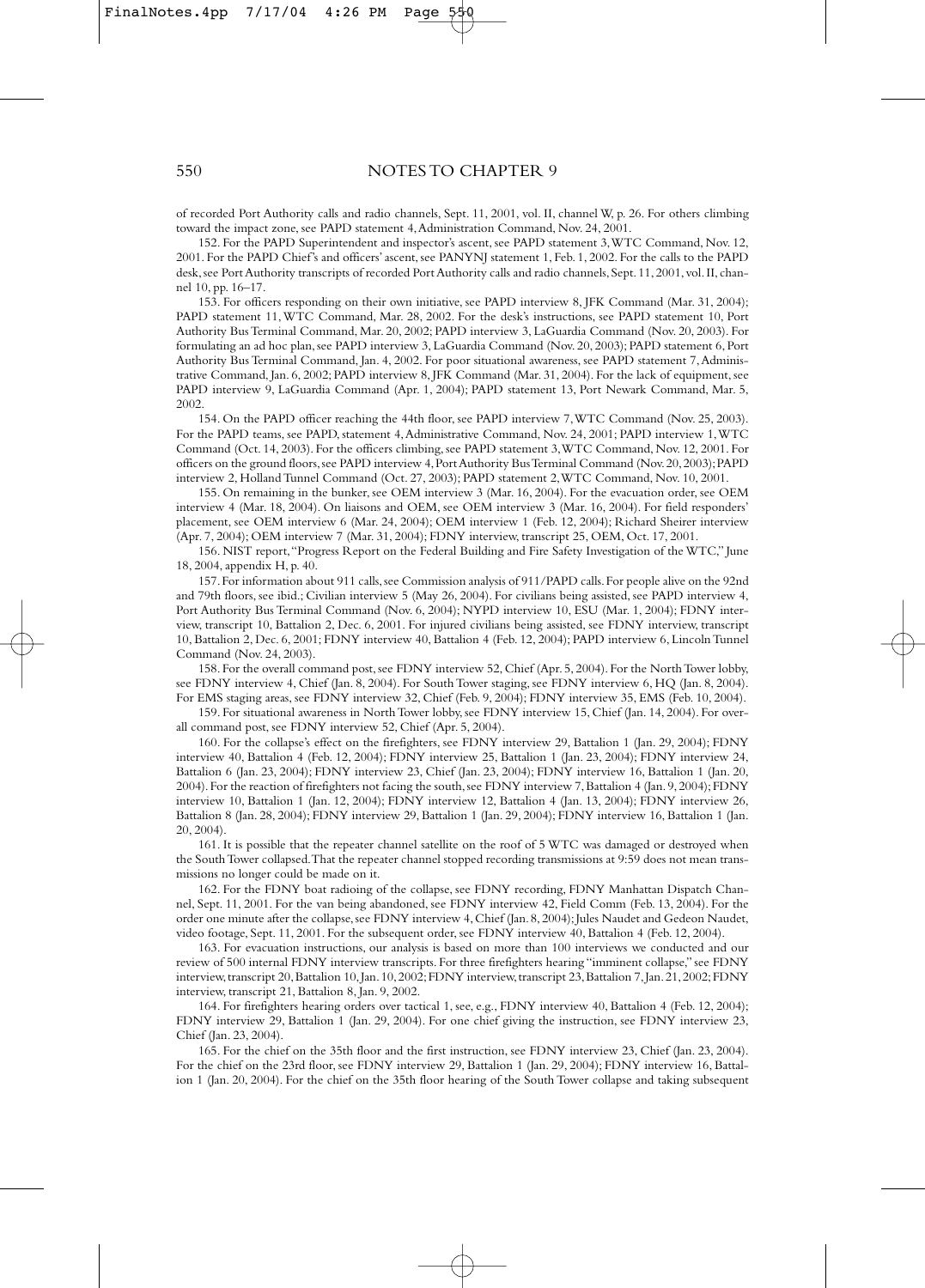action,see FDNY interview 23,Chief (Jan.23,2004).For firefighters beginning to evacuate because of these chiefs, see, e.g., FDNY interview 16, Battalion 1 (Jan. 20, 2004); FDNY interview, transcript 9, Battalion 6, Dec. 5, 2001.

166.For radios not working in high-rise environments,see FDNY interview 9,Battalion 8 (Jan.9,2004);FDNY interview 13, Battalion 1 (Jan. 13, 2004). For tactical 1 being overburdened, see FDNY interview 16, Battalion 1 (Jan. 20, 2004). For the quotation, see FDNY interview, transcript 9, Battalion 6, Dec. 5, 2001.

167. For off-duty firefighters in the North Tower, see NYPD interview 6, ESU (Feb. 19, 2004); FDNY interview 24, Battalion 6 (Jan. 23, 2004). For firefighters dispatched to the South Tower, see FDNY interview 53, Battalion 11 (Apr. 14, 2004); FDNY interview, transcript 20, Battalion 10, Jan. 10, 2001.

168. For units stopping or delaying evacuation to help, see FDNY interview 40, Battalion 4 (Feb. 12, 2004); FDNY interview 59, Battalion 2 (Apr. 22, 2004); FDNY interview, transcript 3, Battalion 2, Oct. 9, 2001; FDNY interview, transcript 5, Battalion 6, Oct. 12, 2001. For companies first trying to regroup, see FDNY interview, transcript 3, Battalion 2, Oct. 9, 2001; FDNY interview, transcript 4, Battalion 4, Oct. 9, 2001. For the lack of urgency, see FDNY interview 57, SOC (Apr. 15, 2004); FDNY interview 25, Battalion 1 (Jan. 23, 2004); FDNY interview 16, Battalion 1(Jan. 20, 2004); FDNY interview, transcript 9, Battalion 6, Dec. 5, 2001; FDNY interview, transcript 4, Battalion 4, Oct. 9, 2001; FDNY interview, transcript 3, Battalion 2, Oct. 9, 2001. For the belief that urgency would have increased on learning of the South Tower's collapse, see FDNY interview, transcript 9, Battalion 6, Dec. 5, 2001; FDNY interview, transcript 5, Battalion 6, Oct. 12, 2001. For firefighters sitting and not evacuating, see FDNY interview 16, Battalion 1 (Jan. 20, 2004); NY State Court interview 1 (June 22, 2004). For firefighters not leaving while others remained and convincing others to stay with them, see FDNY interview, transcript 4, Battalion 4, Oct. 9, 2001; FDNY interview 57, SOC (Apr. 15, 2004).

169.FDNY interview 57,SOC (Apr.15,2004);FDNY interview 55,Battalion 8 (Apr.15,2004);FDNY interview, transcript 9, Battalion 6, Dec. 5, 2001; FDNY interview 59, Battalion 2 (Apr. 22, 2004); FDNY interview 10, Battalion 1 (Jan. 12, 2004); FDNY interview 7, Battalion 4 (Jan. 9, 2004); FDNY interview 13, Battalion 1 (Jan. 13, 2004); FDNY interview 23, Chief (Jan. 23, 2004); FDNY interview 26, Battalion 8 (Jan. 28, 2004); FDNY interview 12, Battalion 4 (Jan. 13, 2004).

170. FDNY interview 59, Battalion 2 (Apr. 22, 2004).

171. For hotel's damage, see Jules Naudet and Gedeon Naudet, video footage, Sept. 11, 2001. For individuals in the lobby, see FDNY interview 43, Chief (Mar. 3, 2004); FDNY interview 36, Chief (Feb. 10, 2004); FDNY interview 1, Chief (Mar. 26, 2004). On assisting the civilians, see FDNY interview 43, Chief (Mar. 3, 2004). For the line of 20 men and the 4 survivors, see FDNY interview, transcript 13, Battalion 11, Dec. 12, 2001.

172. For the two companies and their actions, see FDNY interview 22, Battalion 28 (Jan. 22, 2004); FDNY interview 37, Battalion 35 (Feb. 10, 2004); FDNY interview 39, Battalion 35 (Feb. 11, 2004); FDNY interview 41, Battalion 35 (Feb. 12, 2004); FDNY interview, transcript 12, Battalion 35, Dec. 12, 2001. For the PAPD having cleared the area, see PAPD statement 3,WTC command, Nov. 12, 2001. For FDNY personnel checking the area afterward, see FDNY interview, transcript 12, Battalion 35, Dec. 12, 2001.

173. For the senior leaders confirming the collapse, and the Chief of Department issuing a radio order, see FDNY interview 52, Chief (Apr. 5, 2004). For his ordering the post's relocation and two companies to respond, see FDNY interview 45, HQ (Mar. 8, 2004).

174. For the chiefs' delay in learning of the collapse, see FDNY interview 4, Chief (Jan. 8, 2004); FDNY interview 56, Chief (Apr. 23, 2004). On one chief's view of the North Tower, see FDNY interview 51 (Apr. 2, 2004); FDNY interview 36, Chief (Feb. 10, 2004).

175. For firefighters' actions after the collapse, see FDNY interview 49, Chief (Mar. 17, 2004); FDNY interview 52,Chief (Apr.5,2004);FDNY interview 36,Chief (Feb.10,2004);FDNY interview 45,HQ (Mar.8,2004); FDNY interview 51 (Apr. 2, 2004); FDNY interview 22, Battalion 28 (Jan. 22, 2004); FDNY interview 1, Chief (Mar. 26, 2004); FDNY interview, transcript 1, Battalion 7, Jan. 28, 2001; FDNY interview, transcript 12, Battalion 35,Dec.12,2001.For some not knowing about the collapse but others knowing and remaining to help,see FDNY interview 49, Chief (Mar. 17, 2004); FDNY interview 52, Chief (Apr. 5, 2004); FDNY interview 36, Chief (Feb. 10, 2004); FDNY interview 45, HQ (Mar. 8, 2004). For the quotation, see FDNY interview 49, Chief (Mar. 17, 2004).For the firefighter directing those exiting,see FDNY interview 29,Battalion 1 (Jan.29,2004);FDNY interview 24, Battalion 6 (Jan. 23, 2004). For the using a bullhorn, see FDNY interview 52, Chief (Apr. 5, 2004). For the three senior members' actions, see FDNY interview 51 (Apr. 2, 2004).

176. NYPD recordings, City Wide 1 and Special Operations Division radio channels, Sept. 11, 2001; see also NYPD interview 12,Aviation (Mar. 10, 2004); NYPD interview 14,Aviation (Mar. 11, 2004); NYPD interview 13,Aviation (Mar. 10, 2004); NYPD interview 16,Aviation (Apr. 1, 2004).

177. NYPD recordings, City Wide 1, Special Operations Division, and Divisions 1, 2, and 3 radio channels, Sept. 11, 2001; NPYD interview 15, ESU (Mar. 11, 2004); NYPD interview 18, ESU (Feb. 24, 2004).

178. For the ESU teams' situational awareness, see, e.g., NYPD interview 5, ESU (Feb. 19, 2004); NYPD interview 6,ESU (Feb.19,2004).For the evacuation order,see NYPD interview 15,ESU (Mar.11,2004);NYPD interview 18, ESU (Feb. 24, 2004).

179. For the message being clearly heard, see, e.g., NYPD interview 5, ESU (Feb. 19, 2004); NYPD interview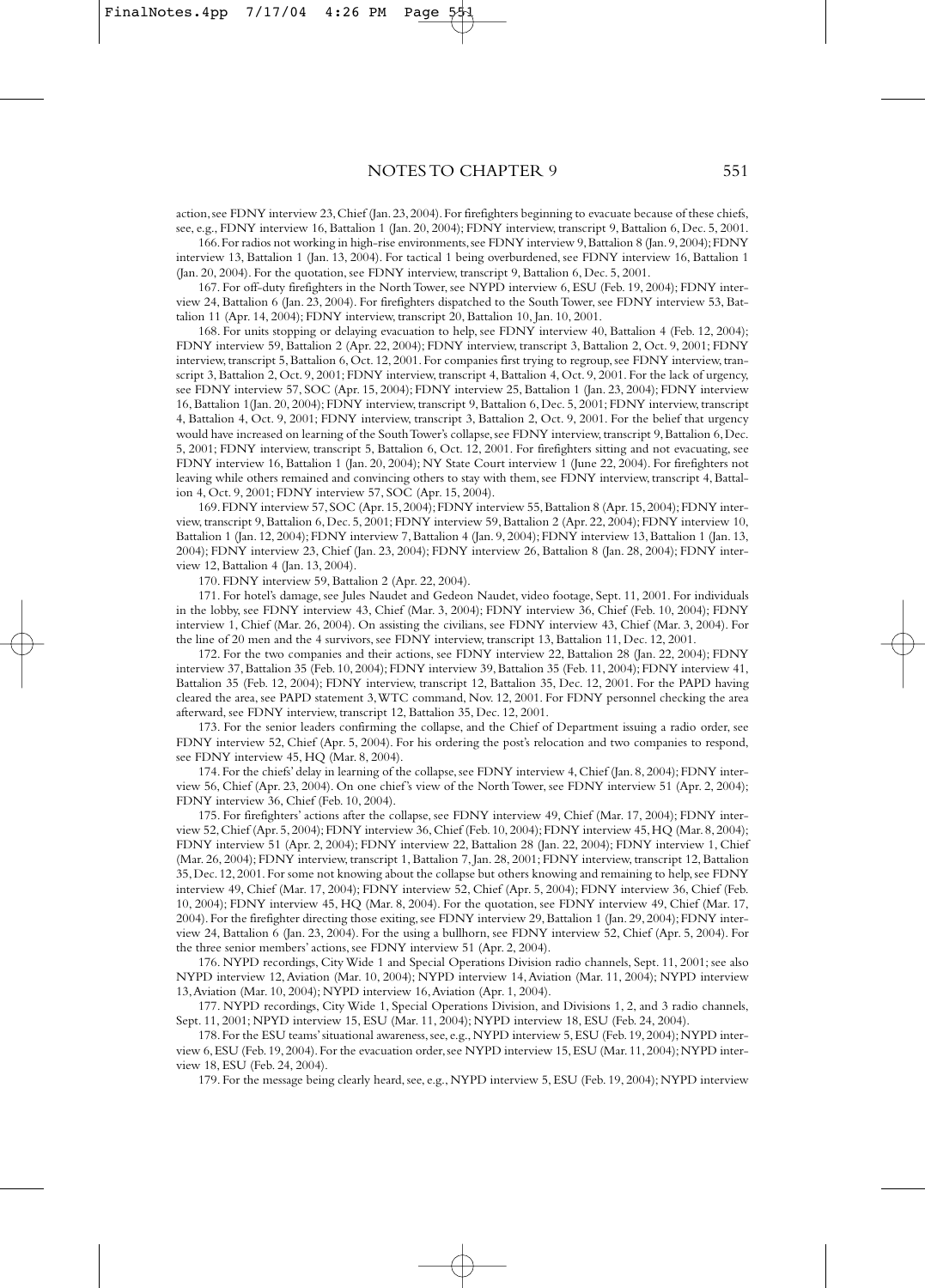6, ESU (Feb. 19, 2004). For the subsequent exchange, see NYPD interview 6, ESU (Feb. 19, 2004); NYPD interview 5,ESU (Feb.19,2004);NYPD interview 15,ESU (Mar.11,2004);NYPD interview 18,ESU (Feb.24,2004).

180. For the ESU team's perspective, see NYPD interview 5, ESU (Feb. 19, 2004); NYPD interview 6, ESU (Feb. 19, 2004). For a firefighter stating he would not take instructions from the NYPD, see FDNY interview 38, Battalion 4 (Feb. 11, 2004). For a firefighter alleging that ESU officers passed him without sharing evacuation instruction, see FDNY interview 57, SOC (Apr. 15, 2004).A member of the only ESU team that this firefighter could have encountered above the 11th floor states that his team did share its evacuation instruction with firefighters it encountered. NYPD interview 6, ESU (Feb. 19, 2004).

181. NYPD interview 11, ESU (Mar. 9, 2004); NYPD interview 10, ESU (Mar. 1, 2004).

182. NYPD interview 7, ESU (Feb. 20, 2004); NYPD interview 15, ESU (Mar. 11, 2004); NYPD interview 18, ESU (Feb. 24, 2004).

183. NYPD interview 22, Intelligence (June 10, 2004); NYPD interview 23, Intelligence (June 10, 2004); NYPD interview 24, Intelligence (June 15, 2004).

184. NYPD interview 20, Manhattan South Task Force (May 4, 2004); NYPD interview 21, 6th Precinct (May 4, 2004); NYPD interview 4, Housing (Feb. 17, 2004); PAPD interview 4, Port Authority Bus Terminal Command (Nov. 20, 2003).

185. For officers being in the concourse, see NYPD recordings, City Wide 1, Special Operations Division, and Divisions 1,2,and 3 radio channels,Sept.11,2001.For the survivors'actions,see NYPD memo,requests for departmental recognition 3, 4, 5 and 6, June 26, 2002; NYPD interview 19, 13th Precinct (May 4, 2004); NYPD interview 2,Transit (Jan. 2, 2004).

186. For the collapse's effect, see PAPD interview 3, LaGuardia Command (Nov. 20, 2003). For officers not receiving the evacuation order, see PAPD interview 7,WTC Command (Nov. 25, 2003); PAPD interview 5, Lincoln Tunnel Command (Nov. 24, 2003). For officers deciding to evacuate, see PAPD interview 10, GW Bridge Command (Sept. 25, 2003); PAPD statement 5, Lincoln Tunnel Command (Dec. 10, 2001). For officers slowing their descent, see PAPD interview 10, GW Bridge Command (Sept. 25, 2003).

187. For the North Tower collapsing at 10:28:25, see NIST report,"Progress Report on the Federal Building and Fire Safety Investigation of the WTC," June 18, 2004, appendix H, p. 40. For those in stairwell B who survived the North Tower's collapse, see FDNY report, Division 3 report on operations on Sept. 11, 2001, undated; Dennis Cauchon and Martha Moore,"Miracles Emerge from Debris," *USA Today*, Sept. 6, 2002, p.A1.

188.According to the number of death certificates issued by the New York City Medical Examiner's Office, the WTC attacks killed 2,749 nonterrorists, including nonterrorist occupants of the hijacked aircraft. New York City Office of the Chief Medical Examiner report,"WTC Victim List," undated (as of July 9, 2004).The Pentagon attack killed 184 nonterrorists, including the occupants of the hijacked aircraft. FBI report, list of Pentagon victims, undated (as of July 9, 2004). Forty nonterrorists died in the crash of United Airlines Flight 93 in Pennsylvania. FBI report, list of Flight 93 victims, undated (as of July 9, 2004). Our conclusion that these first responder death totals were the largest in U.S. history is based on our inability to find contrary evidence. For FDNY fatalities, see FDNY report, September 11 tribute, undated (online at www.ci.nyc.ny.us/html/fdny/media/tribute/tribute.html). For PAPD fatalities, see PAPD report,"In Memoriam," undated (online at www.panynj.gov/AboutthePortAuthority /PortAuthorityPolice/InMemoriam/). For NYPD fatalities, see NYPD report,"NYPD Memorial: 2001 Heroes," undated (online at www.ci.nyc.ny.us/html/nypd/html/memorial\_01.html).

189. Rudolph Giuliani interview (Apr. 20, 2004); OEM interview 3 (Mar. 16, 2004); Richard Sheirer interview (Apr. 7, 2004);Thomas Von Essen interview (Apr. 7, 2004); Bernard Kerik interview (Apr. 6, 2004).

190.The Incident Command System (ICS) is a formalized management structure for command, control, and coordination during an emergency response. ICS provides a means to coordinate the efforts of individual agencies as they work toward the three main priorities of most emergencies—life safety, incident stability, and property/environment conservation.Within ICS, incident command is organized into five major components: the command function, the planning section, the operations section, the logistics section, and the finance/administration section.When multiple agencies or jurisdictions are involved in a response, ICS provides for and can evolve into a unified command, with a decisionmaker from each key agency represented at the incident command level. For the system being used on 9/11, see, e.g.,Arlington County,Virginia, report,Titan Systems Corp.,"Arlington County:After-Action Report on the Response to the September 11 Terrorist Attack on the Pentagon," 2002, pp. 11,A-20–A-21.

191. Grant C. Peterson,"Introduction: Arlington County and the After-Action Report," July 28, 2003 (presented at conference in Arlington,Va.,"Local Response to Terrorism: Lessons Learned from the 9/11 Attack on the Pentagon").

192. For the death toll, see FBI report, list of Pentagon victims, undated. For patient care and victim disposition, see Arlington County,"After-Action Report," pp. B-1, B-12–B-15.

193. For reasons the response was mainly a success, see Arlington County,"After-Action Report," pp. 11–12; Edward Plaugher interview (Oct. 16, 2003). For preparations for the International Monetary Fund and the World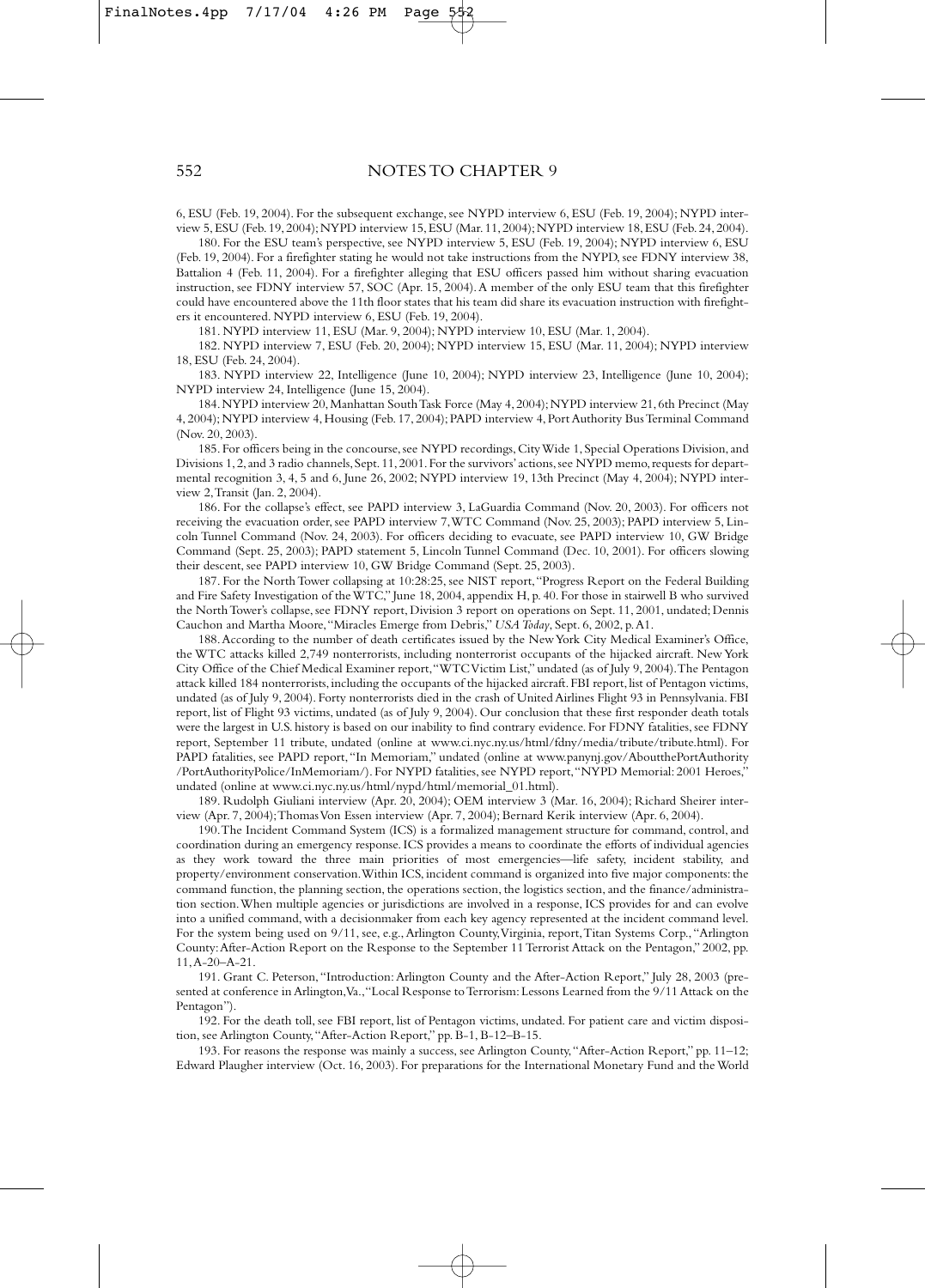Bank meetings, see "Washington Is Seeking Support to Handle Protests at 2 Meetings," *New York Times*,Aug. 18, 2001, p.A8;Arlington County,"After-Action Report," pp. 12,A-4, C-26.

194.For a list of the response agencies,see James Schwartz and Christopher Combs,"Incident Command,Joint Operations Center and Incident Communications,"July 28,2003 (presented at conference in Arlington,Va.,"Local Response to Terrorism: Lessons Learned from the 9/11 Attack on the Pentagon").When the Bureau of Alcohol, Tobacco,and Firearms moved from the Department of the Treasury to the Department of Justice after 9/11 in connection with the creation of DHS, it was renamed the Bureau of Alcohol,Tobacco, Firearms and Explosives (still abbreviated ATF); see ATF press release,"ATF Moves to the Department of Justice," Jan. 24, 2003.

195. For the establishment of incident command on September 11, see Arlington County, "After-Action Report," appendix 1, p. 1-1; Schwartz and Combs,"Incident Command."

196.Arlington County,"After-Action Report," appendix 1, p. 1-1. Other sources put the time of the partial collapse as late as 10:14. See Edward P. Plaugher,"Fire & EMS," July 28, 2003 (presented at conference in Arlington,Va.,"Local Response to Terrorism: Lessons Learned from the 9/11 Attack on the Pentagon").

197. Ibid., pp.A-30–A-31.

198. Edward A. Flynn,"Law Enforcement," July 28, 2003 (presented at conference in Arlington,Va., on "Local Response to Terrorism: Lessons Learned from the 9/11 Attack on the Pentagon").

199.Arlington County,"After-Action Report," pp. 12–13.

200. For the estimate, see NIST report,"WTC Investigation Progress," June 22–23, 2004. For the updated death certificate information, see New York City report,"WTC Victim List," June 21, 2004.The analysis in this paragraph is based upon the following sources: CNN, "September 11: A Memorial," updated 2004 (online at www.cnn.com/SPECIALS/2001/memorial/index.html); company contacts, June 29, 2004 (online at http://worldtradeaftermath.com/wta/contacts/companies\_list.asp?letter=a); CNN,WTC tenants, 2001 (online at www.cnn.com/SPECIALS/2001/trade.center/tenants1.html); September 11 personal tributes, June 19, 2004 (online at www.legacy.com/LegacyTribute/Sept11.asp); September 11 personal profiles, Oct. 11, 2003 (online at www.september11victims.com/september11Victims);*New York Times*, *Portraits: 9/11/01:The Collected "Portraits of Grief*" (Times Books, 2002). It is possible that a person who worked above the impact zone had not yet reached his or her office and was killed below the impact zone, either by falling debris, by the fireballs that exploded into the lobby, or by being trapped in an elevator. Individuals below the impact zone may have been killed for the same reasons. Individuals may also have been killed while in the process of evacuating.

201. Ironically, had the towers remained up longer, scores more first responders would have died.Twenty-six additional FDNY companies—more than 150 firefighters—were en route at the time of the South Tower's collapse, and scores more PAPD officers on Church and Vesey were preparing to enter the towers.

202.The "advisory" announcement directed by protocol (without the expanded instruction for occupants to return to their floors) would have given greater leeway to those who judged, based on a firsthand awareness of conditions on their floors (e.g., some could feel heat from North Tower explosion), that evacuation was warranted. In retrospect, occupants would only have had to reach a point below the 77th floor to be safe.

203.Appended to the directive was a list of different types of emergencies with designated Incident Commanders.Terrorist incidents were subdivided according to the types of attack. Conventional weapons and bomb threats were assigned to the NYPD, while chemical, biological, and nuclear attacks designated "NYPD or FDNY" as the Incident Commander.The directive noted:"The handling of a threat of a chemical or biological release or the use of conventional weapons falls to the NYPD.Dealing with the consequences of the explosion or release is the responsibility of the FDNY. The investigation that follows, once the consequences of the event have been mitigated, is the responsibility of the NYPD.Any conflicts regarding the issue of Command at these incidents will be resolved by OEM." New York City memo, Office of the Mayor,"Direction and Control of Emergencies in the City of New York," July 2001.

204. For the NYPD clearing lanes, see, e.g., FDNY interview 43, Chief (Mar. 3, 2004).

205. For the Mayor and Police Commissioner's consultation with the FDNY Chief of Department, see Rudolph Giuliani interview (Apr. 20, 2004).

206.The FDNY's lack of command and control had some unintended positive consequences. One battalion chief was dispatched to the South Tower but instead responded to the North Tower, where he was instrumental in saving many lives after the South Tower collapsed. Some FDNY units dispatched to the South Tower—where they would have perished—instead were mistakenly sent to the North Tower and in many cases survived.

207. For the FDNY addressing these issues, see generally FDNY report, McKinsey & Company, "FDNY Report,"Aug. 19, 2002; Peter Hayden interview (Jan. 14, 2004). For the PAPD not changing standard operating procedures or training,see PAPD regulations,"Manual of Police Division Instructions,"undated (in existence before and after 9/11); Barry Pickard interview (Nov. 24, 2003).

208. One instance in which the FDNY/NYPD rivalry may have had an impact on the total fatalities was the alleged failure of ESU officers descending past at least two firefighters after 9:59 in the North Tower to share their evacuation instructions. It should be noted, however, that at least one firefighter has conceded that he, too, descended past other stationary firefighters without telling them to evacuate. In addition, according to one of the ESU offi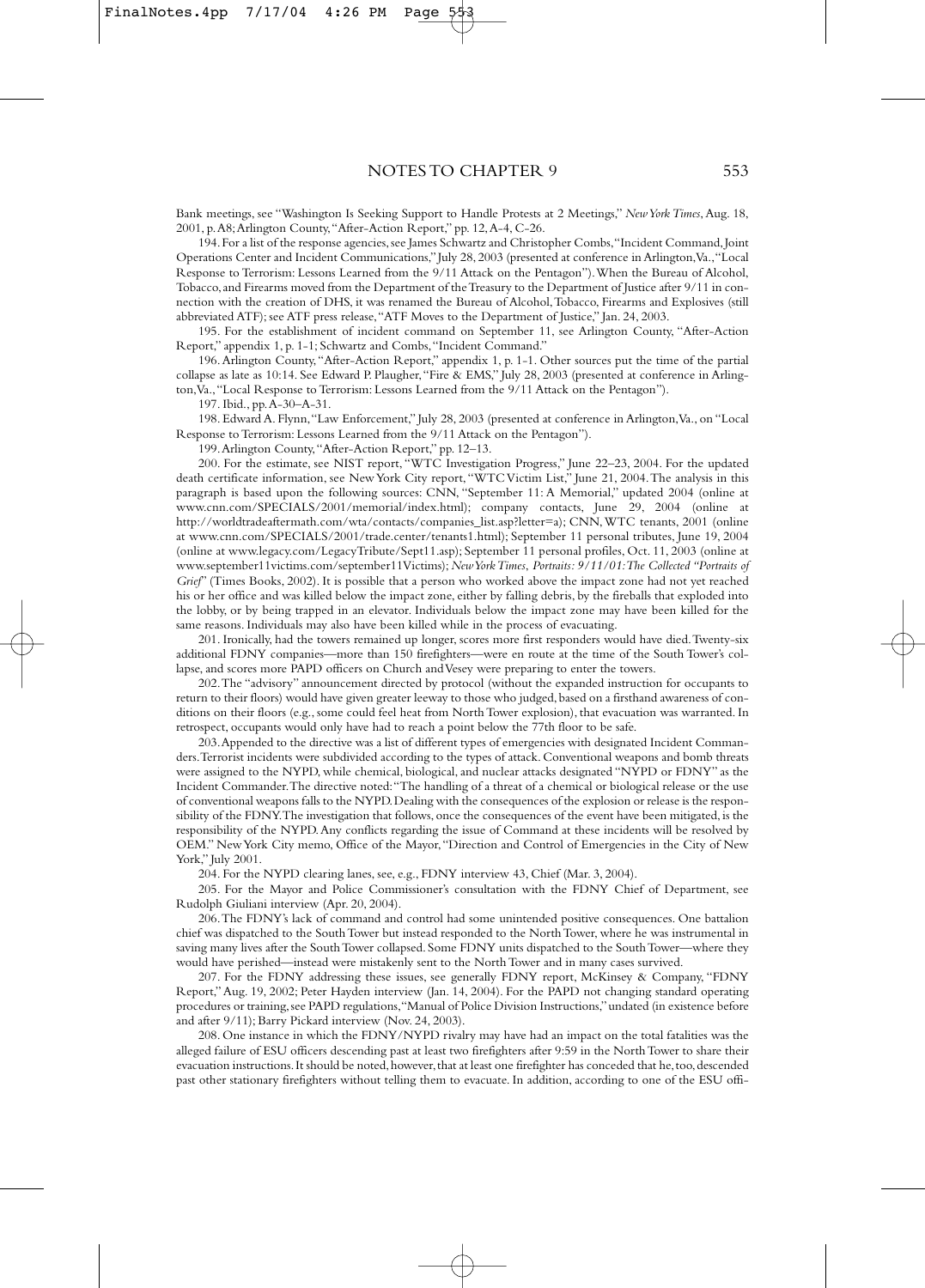cers and one of the firefighters in the North Tower, at least some FDNY personnel were unwilling to take evacuation orders from police that morning.

209. Based on more than 100 interviews we conducted and our review of 500 internal FDNY interview transcripts, we conclude that out of these 32 companies, all on-duty members of 19 companies are likely to have known to evacuate (Engine Companies 1, 4, 7, 9, 15, 16, 21, 24, 28, 33, 39, and 65; Ladder Companies 1, 5, 6, 8, 9, 110; and Rescue 1).We also conclude that at least some members of each of five companies knew to evacuate (two firefighters from Ladder Company 10; the officer of Ladder Company 20; all but the officer of Engine Company 10; at least two firefighters from Squad 18; and at least three firefighters from Engine 6).We do not know whether members of the eight other companies knew to evacuate (Engine Companies 55, 207, and 226; Rescue 2, 3, and 4; Hazmat 1; and Squad 1) because they all died, and we have come across no on-point eyewitness accounts related to their operations. It is very possible that at least some of these firefighters did hear the evacuation order but nevertheless failed to evacuate in the only 29-minute period between the collapse of the two towers. In addition, it is possible that several of the eight companies for which we have no record of their receiving evacuation instructions were in the South Tower and thus died in its earlier collapse.

210. Eric Lipton,"A New Weapon for Firefighters," *New York Times*, May 30, 2004, p. 27.

## **10 Wartime**

1.All times are Eastern Daylight Time. Sometime around 10:30, after the decision had already been made not to return to Washington, a reported threat to "Angel"—the code word for Air Force One—was widely disseminated in the Presidential Emergency Operations Center (PEOC) and aboard Air Force One. Notes from the morning indicate that Vice President Cheney informed President Bush in a phone conversation shortly after 10:30 that an anonymous threat had been phoned into the White House that was viewed as credible.At about the same time, news of the threat was conveyed on the air threat conference call.

The Secret Service's Intelligence Division tracked down the origin of this threat and, during the day, determined that it had originated in a misunderstanding by a watch officer in the White House Situation Room.The director of the White House Situation Room that day disputes this account. But the Intelligence Division had the primary job of running down the story, and we found their witnesses on this point to be credible. During the afternoon of September 11 the leadership of the Secret Service was satisfied that the reported threat to "Angel" was unfounded.

At the White House press briefing on September 12, spokesperson Ari Fleischer described the threat to Air Force One as "real and credible."White House transcript, Press Briefing by Ari Fleischer, Sept. 12, 2001 (online at www.whitehouse.gov/news/releases/2001/09/print/20010912-8.html).Fleischer told us he cited the information in good faith. Indeed, Fleischer had conferred with Vice President Cheney and Karen Hughes before the briefing, and they had decided to let people know about the threat, all of them believing it was true.According to Fleischer, only weeks later did he learn—from press reports—that the threat was unfounded.We have not found any evidence that contradicts his account. Ari Fleischer interview (Apr. 22, 2004); Chuck Green interview (Mar. 10, 2004); Deborah Loewer meeting (Feb. 6, 2004); Ralph Sigler meeting (May 10, 2004); Andrew Card meeting (Mar. 31, 2004); Edward Marinzel interview (Apr. 21, 2004); Secret Service briefing (Jan. 29, 2004).

2. Edward Marinzel interview (Apr. 21, 2004); USSS memo, interview with Edward Marinzel, Oct. 3, 2001; President Bush and Vice President Cheney meeting (Apr. 29, 2004); Ari Fleischer interview (Apr. 22, 2004); Deborah Loewer meeting (Feb. 6, 2004);White House record, PEOC Watch Log, Sept. 11, 2001.

3. Commission analysis of Air Force One radar data; Edward Marinzel interview (Apr. 21, 2004); USSS memo, interview with Edward Marinzel, Oct. 3, 2001; Deborah Loewer meeting (Feb. 6, 2004).

4.White House record, Situation Room Communications Log, Sept. 11, 2001.

5.White House transcript, Rice interview with Bob Woodward of the *Washington Post*, Oct. 24, 2001, p. 367. In the interview, Rice also said the President characterized the war as "global in nature." Ibid.

6. See White House transcript, Rice interview with Scott Pelley of CBS,Aug. 2, 2002, p. 408; but see Rice's statement to Bob Woodward:"In the first video conference, the assumption that everybody kind of shared was that it was global terrorists. . . . I don't believe anybody said this is likely al Qaeda. I don't think so." White House transcript, Rice interview with Bob Woodward, Oct. 24, 2001, p. 367.

7. NSC memo, Summary of Conclusions of Deputies Committee Meeting (held by secure teleconference), Sept. 11, 2001.

8.The Secretary's decision was broadcast on the air threat conference call at 10:43.A minute later, Secretary Rumsfeld spoke to the Vice President, and he asked Rumsfeld to run the issue by the President. At 10:45 conferees were told to "hold off" on Defcon 3, but a minute later the order was reinstated. Rumsfeld believed the matter was urgent and,having consulted DOD directives,concluded he had the authority to issue the order and would brief the President. Rumsfeld briefed the President on the decision at 11:15. See DOD transcript,Air Threat Conference Call, Sept. 11, 2001; Stephen Cambone interviews (July 8, 2004; July 12, 2004); DOD notes, Stephen Cambone notes, Sept. 11, 2001.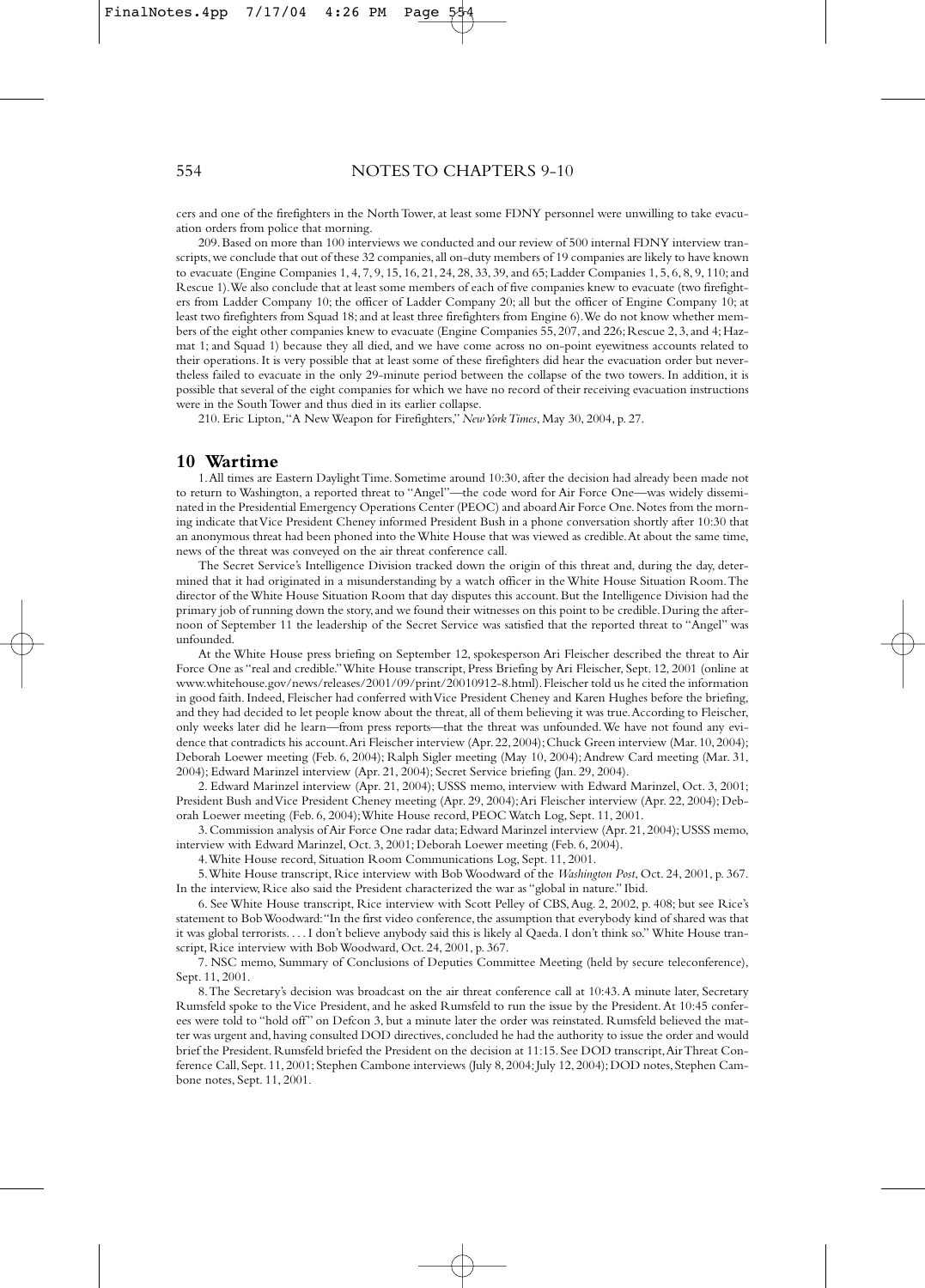9.The 9/11 crisis tested the U.S. government's plans and capabilities to ensure the continuity of constitutional government and the continuity of government operations.We did not investigate this topic, except as needed in order to understand the activities and communications of key officials on 9/11.The Chair,Vice Chair, and senior staff were briefed on the general nature and implementation of these continuity plans.

10.White House transcript, Statement by the President in His Address to the Nation, Sept. 11, 2001 (online at www.whitehouse.gov/news/releases/2001/09/20010911-16.html).

11.White House transcript, Rice interview with Bob Woodward, Oct. 24, 2001, p. 371.

12. Joshua Bolten meeting (Mar. 18, 2004); see also Steven Brill,*After: How America Confronted the September 12 Era* (Simon & Schuster, 2003), pp. 50–51.

13.The collapse of the World Trade Center towers on the morning of September 11 coated Lower Manhattan with a thick layer of dust from the debris and fire. For days a plume of smoke rose from the site. Between September 11 and September 21,2001,EPA issued five press releases regarding air quality in Lower Manhattan. A release on September 16 quoted the claim of the assistant secretary for labor at OSHA that tests show "it is safe for New Yorkers to go back to work in New York's financial district." (OSHA's responsibility extends only to indoor air quality for workers, however.) The most controversial press release, on September 18, quoted EPA Administrator Christine Whitman as saying that the air was "safe" to breathe.This statement was issued the day after the financial markets reopened.The EPA Office of Inspector General investigated the issuance of these press releases and concluded that the agency did not have enough data about the range of possible pollutants other than asbestos to make a judgment, lacked public health benchmarks for appropriate levels of asbestos and other pollutants, and had imprecise methods for sampling asbestos in the air; it also noted that more than 25 percent of the bulk dust samples collected before September 18 showed the presence of asbestos above the agency's 1 percent benchmark.EPA Inspector General report, "EPA's Response to the World Trade Center Collapse: Challenges, Successes, and Areas for Improvement,"Aug. 21, 2003.

We do not have the expertise to examine the scientific accuracy of the pronouncements in the press releases. The issue is the subject of pending civil litigation.

We did examine whether the White House improperly influenced the content of the press releases so that they would intentionally mislead the public.The EPA press releases were coordinated with Samuel Thernstrom, associate director for communications at the White House Council on Environmental Quality. Oral reports, interviews with EPA officials, and materials on the EPA's Web site were not coordinated through the White House.Although the White House review process resulted in some editorial changes to the press releases, these changes were consistent with what the EPA had already been saying without White House clearance. See, e.g., David France and Erika Check, "Asbestos Alert; How much of the chemical does the World Trade Center wreckage contain?" *Newsweek Web Exclusive*,Sept.14,2001 (quoting EPA Administrator Whitman as saying the air quality is not a health problem);Andrew C. Revkin,"After the Attacks:The Chemicals; Monitors Say Health Risk From Smoke Is Very Small," New York Times, Sept. 14, 2001, p. A6 (EPA says levels of airborne asbestos below threshold of concern); Hugo Kugiya,"Terrorist Attacks;Asbestos Targeted in Cleanup Effort; EPA's Whitman:'No reason for concern,'" *Newsday*, Sept. 16, 2001, p.W31 (Whitman says there is no reason for concern given EPA tests for asbestos).There were disputes between the EPA's communications person and the White House coordinator regarding the press releases. The EPA communications person said she felt extreme pressure from the White House coordinator, and felt that they were no longer her press releases. EPA Inspector General interview of Tina Kreisher, Aug. 28, 2002. The White House coordinator, however, told us that these disputes were solely concerned with process, not the actual substance of the releases. Samuel Thernstrom interview (Mar. 31, 2004). Former EPA administrator Christine Whitman agreed with the White House coordinator. Christine Whitman interview (June 28, 2004) The documentary evidence supports this claim. Although Whitman told us she spoke with White House senior economic adviser Lawrence Lindsey regarding the need to get the financial markets open quickly, she denied he pressured her to declare the air was safe due to economic expediency.We found no evidence of pressure on EPA to say the air was safe in order to permit the markets to reopen. Moreover, the most controversial release that specifically declared the air safe to breathe was released after the markets had already reopened.

The EPA did not have the health-based benchmarks needed to assess the extraordinary air quality conditions in Lower Manhattan after 9/11.The EPA and the White House therefore improvised and applied standards developed for other circumstances in order to make pronouncements regarding air safety, advising workers at Ground Zero to use protective gear and advising the general population that the air was safe.Whether those improvisations were appropriate is still a subject for medical and scientific debate. See EPA Inspector General report, "EPA's Response to the World Trade Center Collapse,"Aug. 21, 2003, pp. 9–19.

14. Brill, *After*, pp. 47–50.

15.We studied this episode and interviewed many of the participants.The NYSE,Amex,and Nasdaq have developed plans for coordination and cooperation in the event of a disaster affecting one or all of them, but these plans do not include other exchanges or international components.The White House efforts during the crisis were coordinated by the President's Working Group on Financial Markets, a group created in the 1980s.

16. Brill, *After*, pp. 53–55, 89–91. Following interim reports in 1999 and 2000, a congressional commission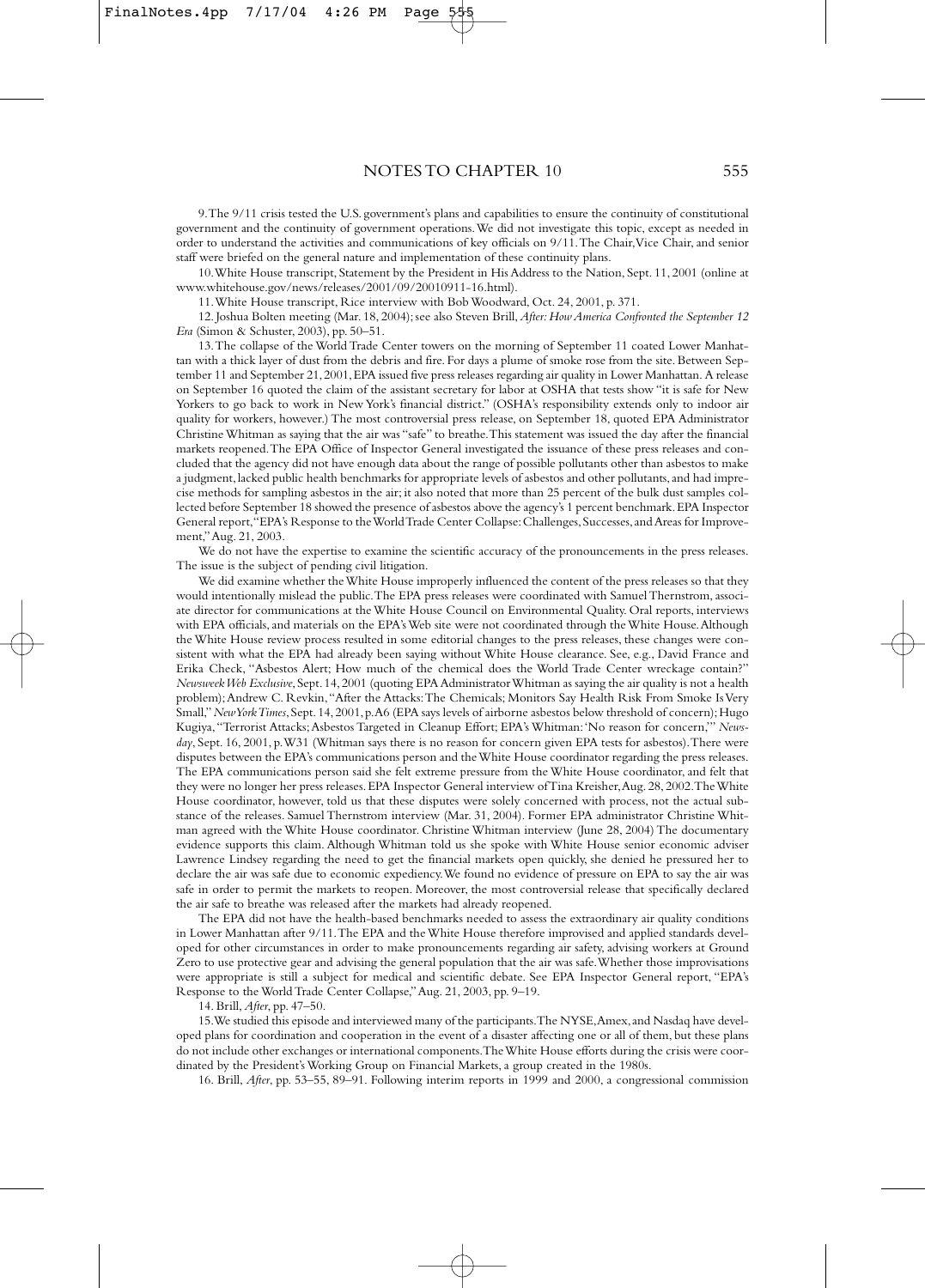chaired by former senators Gary Hart and Warren Rudman, and directed by retired general Charles Boyd, had, in January 2001, recommended the creation of a cabinet department dedicated to "homeland security." In May 2001, President Bush named Vice President Cheney to head a task force on problems of national preparedness.His recently hired coordinator, Admiral Steven Abbot, had started work just before the 9/11 attack.

17. Ashcroft told us that he established a "hold until cleared" policy because of the high rate of flight from deportation proceedings.John Ashcroft testimony,Apr.13,2004.For closure of hearings and secrecy of the detainee names, see DOJ email, Chief Immigration Judge Michael Creppy to all immigration judges,"Cases requiring special procedures," Sept. 21, 2001.This policy has been challenged in two U.S. courts of appeals.The Sixth Circuit held that there is a constitutional right of public access to these hearings; the Third Circuit reached the opposite result.The Supreme Court has not yet decided to resolve this "circuit split." See *Detroit Free Press v.Ashcroft*, 303 F.3d 681 (6th Cir. 2002); *North Jersey Media Group, Inc. v.Ashcroft*, 308 F.3d 198 (3d Cir. 2002), *cert. denied*, 123 S.Ct. 2215 (2003). For the length of the clearance process, see DOJ Inspector General report, "The September 11 Detainees:A Review of the Treatment of Aliens Held on Immigration Charges in Connection with the Investigation of the September 11 Attacks,"Apr. 2003, p. 51.

18. DOJ Inspector General report,"The September 11 Detainees,"Apr. 2003, pp. 142–150, 195–197.

19. John Ashcroft testimony,Apr. 13, 2004; DOJ record,"Special Interest Cases," Sept. 16, 2003.These numbers do not add up to 768 because we have not included all categories. Some of those remanded to the Marshals Service were held as material witnesses, and individuals were released "on bond" only after they were "cleared" by the FBI of any connection to 9/11. For the response to our questions about the 9/11 detainee program, see DOJ emails, Daniel Levin to the Commission, July 9, 2004; July 13, 2004.There is one exception to the statement in the text that the detainees were lawfully held on immigration charges; one detainee was held for a short time "despite the fact that there was no valid immigration charge."DOJ Inspector General report,"The September 11 Detainees," Apr. 2003, p. 15, n. 22. See also Khaled Medhat Abou El Fadl testimony, Dec. 8, 2003.

20. Intelligence report, interrogation of KSM, May 10, 2003.

21. The complete title of the Act is Uniting and Strengthening America by Providing Appropriate Tools Required to Intercept and Obstruct Terrorism (USA PATRIOT ACT) Act of 2001, Pub. L. No. 107-56, 115 Stat. 273 (signed into law Oct. 26, 2001).

22. John Ashcroft interview (Dec. 17, 2003).

23. On the early development of the Patriot Act, see, e.g., Brill, *After*, pp. 73–76, 120–125.

24. During the morning of September 11, the FAA suspended all nonemergency air activity in the national airspace.While the national airspace was closed, decisions to allow aircraft to fly were made by the FAA working with the Department of Defense, Department of State, U.S. Secret Service, and the FBI.The Department of Transportation reopened the national airspace to U.S.carriers effective 11:00 A.M. on September 13,2001,for flights out of or into airports that had implemented the FAA's new security requirements. See FAA response to Commission questions for the record, June 8, 2004.

25.After the airspace reopened, nine chartered flights with 160 people, mostly Saudi nationals, departed from the United States between September 14 and 24. In addition, one Saudi government flight, containing the Saudi deputy defense minister and other members of an official Saudi delegation, departed Newark Airport on September 14.Every airport involved in these Saudi flights was open when the flight departed,and no inappropriate actions were taken to allow those flights to depart. See City of St. Louis Airport Authority, Lambert–St. Louis International Airport response to Commission questions for the record,May 27,2004;Los Angeles International Airport response to Commission questions for the record, June 2, 2004; Greater Orlando Aviation Authority, Orlando International Airport response to Commission questions for the record, June 8, 2004; Metropolitan Washington Airports Authority,Washington Dulles International Airport response to Commission questions for the record, June 8, 2004; Port Authority of New York and New Jersey, JFK Airport response to Commission questions for the record, June 4, 2004; Massachusetts Port Authority, Logan International Airport, and Hanscom Airfield response to Commission questions for the record, June 17, 2004; Las Vegas–McCarran International Airport response to Commission questions for the record, June 22, 2004; Port Authority of New York and New Jersey, Newark Airport response to supplemental question for the record, July 9, 2004.

Another particular allegation is that a flight carrying Saudi nationals from Tampa, Florida, to Lexington, Kentucky, was allowed to fly while airspace was closed, with special approval by senior U.S. government officials. On September 13,Tampa police brought three young Saudis they were protecting on an off-duty security detail to the airport so they could get on a plane to Lexington. Tampa police arranged for two private investigators to provide security on the flight.They boarded a chartered Learjet. Dan Grossi interview (May 24, 2004); Manuel Perez interview (May 27, 2004); John Solomon interview (June 4, 2004); Michael Fendle interview (June 4, 2004).The plane took off at 4:37 P.M., after national airspace was open, more than five hours after the Tampa airport had reopened, and after other flights had arrived at and departed from that airport.Hillsborough County Aviation Authority,Tampa International Airport response to Commission questions for the record,June 7,2004.The plane's pilot told us there was "nothing unusual whatsoever" about the flight other than there were few airplanes in the sky.The company's owner and director of operations agreed, saying that "it was just a routine little trip for us" and that he would have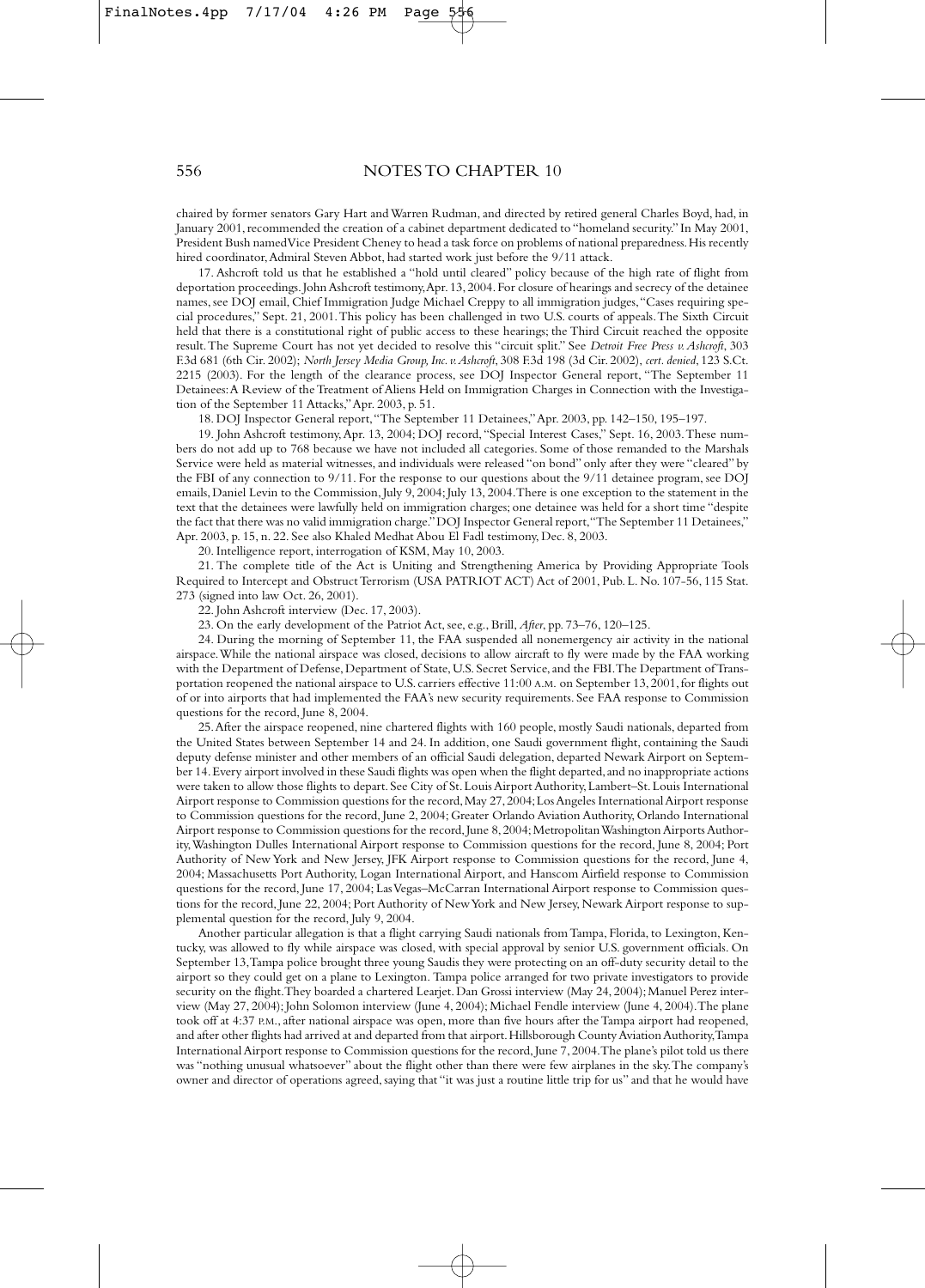heard if there had been anything unusual about it.The pilot said he followed standard procedures and filed his flight plan with the FAA prior to the flight, adding, "I was never questioned about it." Christopher Steele interview (June 14, 2004); Barry Ellis interview (June 14, 2004). FAA records confirm this account. FAA supplemental response to Commission questions for the record, June 8, 2004.When the plane arrived at Lexington Blue Grass Airport, that airport had also been open for more than five hours. Lexington-Fayette Urban County Airport Board, Blue Grass Airport response to Commission questions for the record, June 8, 2004.The three Saudi nationals debarked from the plane and were met by local police.Their private security guards were paid, and the police then escorted the three Saudi passengers to a hotel where they joined relatives already in Lexington. Mark Barnard interview (June 7, 2004).The FBI is alleged to have had no record of the flight and denied that it occurred, hence contributing to the story of a "phantom flight."This is another misunderstanding.The FBI was initially misinformed about how the Saudis got to Lexington by a local police officer in Lexington who did not have firsthand knowledge of the matter.The Bureau subsequently learned about the flight. James M. interview (June 18, 2004).

26. Richard Clarke interview (Jan. 12, 2004).

27.Andrew Card meeting (Mar.31,2004);President Bush and Vice President Cheney meeting (Apr.29,2004); Condoleezza Rice meeting (Feb. 7, 2004); Prince Bandar interview (May 5, 2004); Richard Clarke interview (Jan. 12, 2004); Richard Clarke testimony, Mar. 24, 2004 ("I would love to be able to tell you who did it, who brought this proposal to me, but I don't know"). Instead, the matter was handled as follows.Within days of September 11, fearing reprisals against Saudi nationals, Rihab Massoud, the deputy chief of mission at the Saudi embassy in Washington, D.C., called Dale Watson, the FBI's assistant director for counterterrorism, and asked for help in getting some of its citizens out of the country. Rihab Massoud interview (May 11, 2004).At about the same time, Michael Rolince, chief of the FBI's international terrorism operations section, also heard from an FBI official in Newark about a proposed flight of Saudis out of the country.Michael Rolince interview (June 9,2004).We believe this was the Saudi deputy defense minister's flight. Rolince says he told the Newark official that the Saudis should not be allowed to leave without having the names on their passports matched to their faces, and their names run through FBI case records to see whether they had surfaced before. Rolince and Watson briefed Robert Mueller, the director of the FBI, about the issue and how they were handling it.The State Department played a role as well in flights involving government officials or members of the royal family. State coordinated with the FBI and FAA to allow screening by the FBI of flights with Saudi nationals on board. There is no evidence that State tried to limit the screening. DOS record, Log of USA 9-11 Terrorist Attack Task Force, Sept. 13, 2001; Jack S. interview (June 14, 2004).The FBI effectively approved the Saudi flights at the level of a section chief. Having an opportunity to check the Saudis was useful to the FBI. This was because the U.S. government did not, and does not, routinely run checks on foreigners who are *leaving* the United States.This procedure was convenient to the FBI,as the Saudis who wished to leave in this way would gather and present themselves for record checks and interviews, an opportunity that would not be available if they simply left on regularly scheduled commercial flights.

28.These flights were screened by law enforcement officials, primarily the FBI. For example, one flight, the so-called Bin Ladin flight, departed the United States on September 20 with 26 passengers, most of them relatives of Usama Bin Ladin. Screening of this flight was directed by an FBI agent in the Baltimore Field Office who was also a pilot. This agent, coordinating with FBI headquarters, sent an electronic communication to each of the field offices through which the Bin Ladin flight was scheduled to pass,including the proposed flight manifest and directing what screening should occur. He also monitored the flight as it moved around the country—from St. Louis to Los Angeles to Orlando to Washington Dulles, and to Boston Logan—correcting for any changes in itinerary to make sure there was no lapse in FBI screening at these locations.Again, each of the airports through which the Bin Ladin flight passed was open, and no special restrictions were lifted to accommodate its passage. James C. interview (June 3, 2004).

The Bin Ladin flight and other flights we examined were screened in accordance with policies set by FBI headquarters and coordinated through working-level interagency processes. Michael Rolince interview (June 9, 2004). Although most of the passengers were not interviewed, 22 of the 26 people on the Bin Ladin flight were interviewed by the FBI. Many were asked detailed questions. None of the passengers stated that they had any recent contact with Usama Bin Ladin or knew anything about terrorist activity. See, e.g., FBI report of investigation, interview of Mohammed Saleh Bin Laden, Sept. 21, 2001.As Richard Clarke noted, long before 9/11 the FBI was following members of the Bin Ladin family in the United States closely. Richard Clarke testimony, Mar. 24, 2004. Two of the passengers on this flight had been the subjects of preliminary investigations by the FBI, but both their cases had been closed, in 1999 and March 2001, respectively, because the FBI had uncovered no derogatory information on either person linking them to terrorist activity. Their cases remained closed as of 9/11, were not reopened before they departed the country on this flight, and have not been reopened since. FBI electronic communication, Summary of Information Regarding Flights taken by Saudi Citizens Out of the U.S. Shortly After September 11, 2001, Oct. 29, 2003, pp. 9–10.

29. Michael Rolince interview (June 9, 2004). Massoud corroborates this account. He said the FBI required the names and personal information of all departing passengers sponsored for departure by the Saudi Embassy.Rihab Massoud interview (May 11, 2004).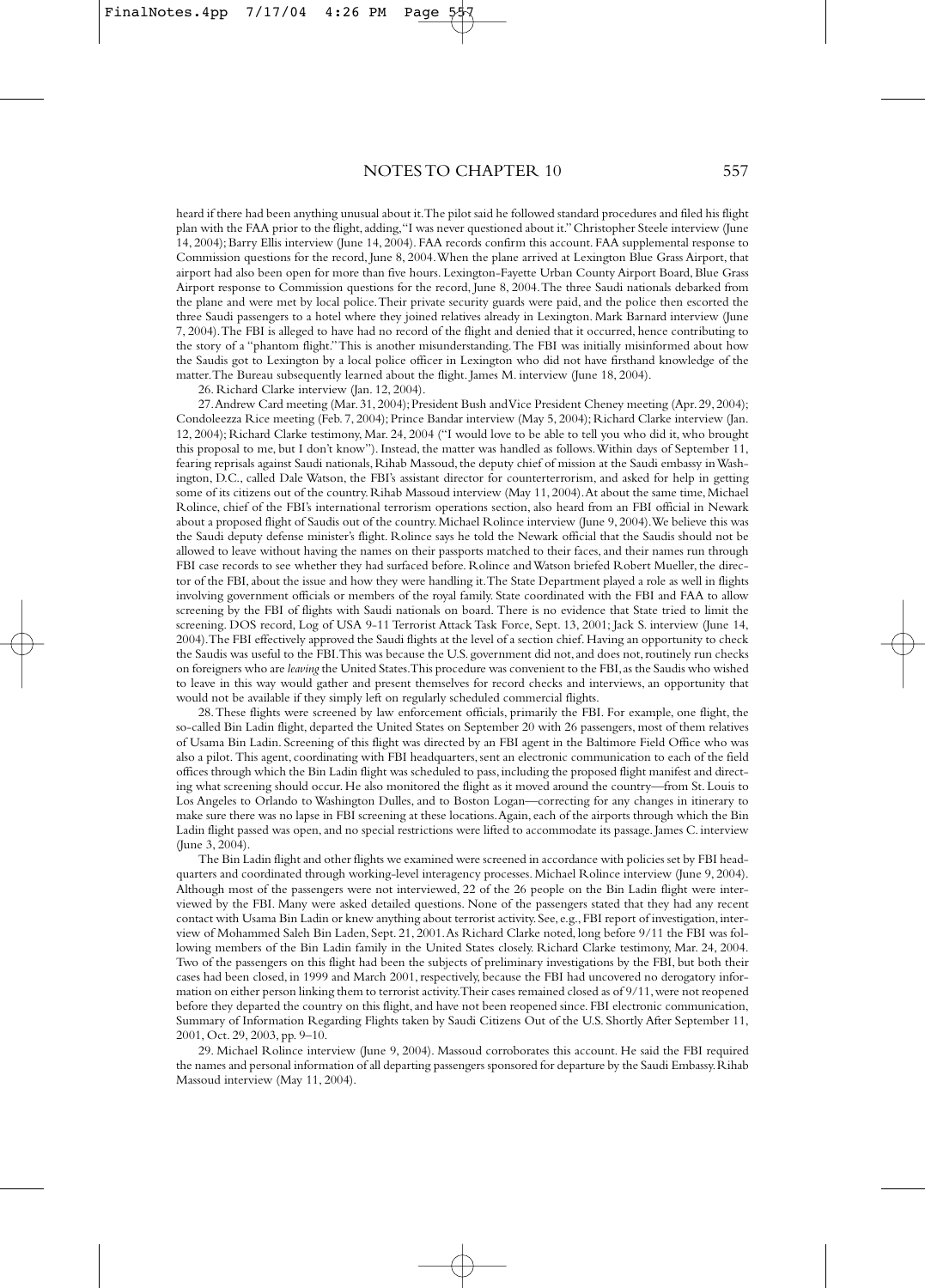30. Jack S. interview (June 14, 2004).

31.The FBI checked a variety of databases for information on the Bin Ladin flight passengers and searched the aircraft. Because it was not clear to us whether the TIPOFF terrorist watchlist was checked by the FBI, the Terrorist Screening Center checked the names of individuals on the flight manifests of six Saudi flights against the current TIPOFF watchlist at our request prior to our hearing in April 2004.There were no matches.At our request, based on additional information,the Terrorist Screening Center in June and July 2004 rechecked the names of individuals believed to be on these six flights, the names of individuals on three more charter flights, the names of individuals on the flight containing the Saudi Deputy Defense Minister,and the names of Saudi nationals on commercial flights that journalists have alleged are suspect.There were no matches.Tim D. interviews (Apr. 12, 2004; June 30, 2004; July 9, 2004); FBI memo, Terrorist Screening Center to Director's Office, "Request by 9/11 Commission Task Force to screen the airline passenger lists through the TDSB and TIPOFF databases," Mar. 30, 2004.

32.White House transcript,Vice President Cheney interview with Charlie Gibson of ABC, Sept. 4, 2002, p. 11.

33."The only . . . true advice I receive is from our war council." White House transcript, President Bush interview with Bob Woodward and Dan Balz of the *Washington Post*, Dec. 20, 2001.

34. On Secretary Rumsfeld's remarks, see White House transcript, President Bush interview with Bob Woodward and Dan Balz, Dec. 20, 2001. The President's adviser, Karen Hughes, who was in the interview, listed the points Rumsfeld made at the smaller NSC meeting. Ibid.

35. On the President's tasking in the earlier meeting held that day, see NSC memo, Summary of Conclusions for NSC Meeting Held on September 12, 2001, Dec. 17, 2001. On the paper that went beyond al Qaeda, see NSC memo, Deputies Draft Paper (attached to Agenda for NSC Meeting Scheduled for Sept. 12, 2001).The Summary of Conclusions for the afternoon meeting indicates that the paper was discussed.

On giving priority to preventing terrorists from acquiring weapons of mass destruction, see White House transcript, Hadley interview with Dan Balz and Bob Woodward, Jan. 11, 2002, p. 535.

36. NSC memo, Summary of Conclusions for Principals Committee Meeting Held on September 13, 2001. In addition to the usual members of President Bush's war cabinet, Secretary of Transportation Mineta and FAA security chief Canavan also attended.

37.DOS cable,State 158711,"Deputy Secretary Armitage's Meeting with General Mahmud:Actions and Support Expected of Pakistan in Fight Against Terrorism," Sept. 14, 2001. On September 14, 2001, the U.S. Embassy in Islamabad sent Musharraf's answer to the State Department by cable.

38. DOS cable, Islamabad 5123,"Musharraf Accepts the Seven Points," Sept. 14, 2001.

39. NSC memo, Summary of Conclusions of NSC Meeting Held on September 13, 2001.According to the Summary of Conclusions, this meeting of the President and his advisers took place in the White House Situation Room; however, the agenda alerting agencies to the meeting specified that it would be conducted via the secure video teleconference system (SVTS).Thus,it is unclear whether the attendees met face-to-face at the White House or held their meeting remotely via SVTS.

40. State Department memo, "Gameplan for Polmil Strategy for Pakistan and Afghanistan," Sept. 14, 2001 (tasked by President Bush).The paper was sent to the White House on September 14, 2001.The demand to free all imprisoned foreigners reflected the U.S. government's concern about the welfare of several foreign aid workers in Afghanistan who had been imprisoned by the Taliban in August 2001.Two young American women, Heather Mercer and Dayna Curry of the organization "Shelter Now International,"were among those arrested and charged with promoting Christianity.The Taliban and other Islamists found their activities an affront to Islam and in violation of Afghanistan's laws and the regime's tenets.Wendy Chamberlin interview (Oct. 28, 2003). Powell stated that the President wanted to get the hostages out but that desire would not restrain American action.White House transcript, President Bush interview with Bob Woodward and Dan Balz, Dec. 20, 2001.

41. State Department memo,"Gameplan for Polmil Strategy for Pakistan and Afghanistan," Sept. 14, 2001.

42.White House transcript, President Bush interview with Bob Woodward and Dan Balz, Dec. 20, 2001.

43. Stephen Hadley meeting (Jan. 31, 2004). Hadley told us that the White House was not satisfied with the Defense Department's plans to use force in Afghanistan after 9/11. Ibid.; see also White House transcript, Rice interview with John King of CNN,Aug. 2, 2002, p. 421.

44.Tommy Franks interview (Apr. 9, 2004).

45. NSC memo, Hadley to recipients,"Discussion Paper for NSC meeting at Camp David on 14 September," Sept. 14, 2001.

46. CIA memo,"Going to War," Sept. 15, 2001.

47.White House transcript, President Bush interview with Bob Woodward and Dan Balz, Dec. 20, 2001.

48. DOD briefing materials,"Evolution of Infinite Resolve Planning (AQ, UBL)," undated (provided to the Commission on Mar. 19, 2004). According to Deputy National Security Advisor Stephen Hadley, the President responded to Shelton by saying that the boots-on-the-ground option was an interesting idea. He wanted to know what the CIA would do when ground forces were in Afghanistan.White House transcript, Hadley interview with Dan Balz and Bob Woodward, Jan. 11, 2002, p. 545.

49.NSC memo,"Conclusions of National Security Council Meeting,"Sept.17,2001;White House transcript, President Bush interview with Bob Woodward and Dan Balz, Dec. 20, 2001.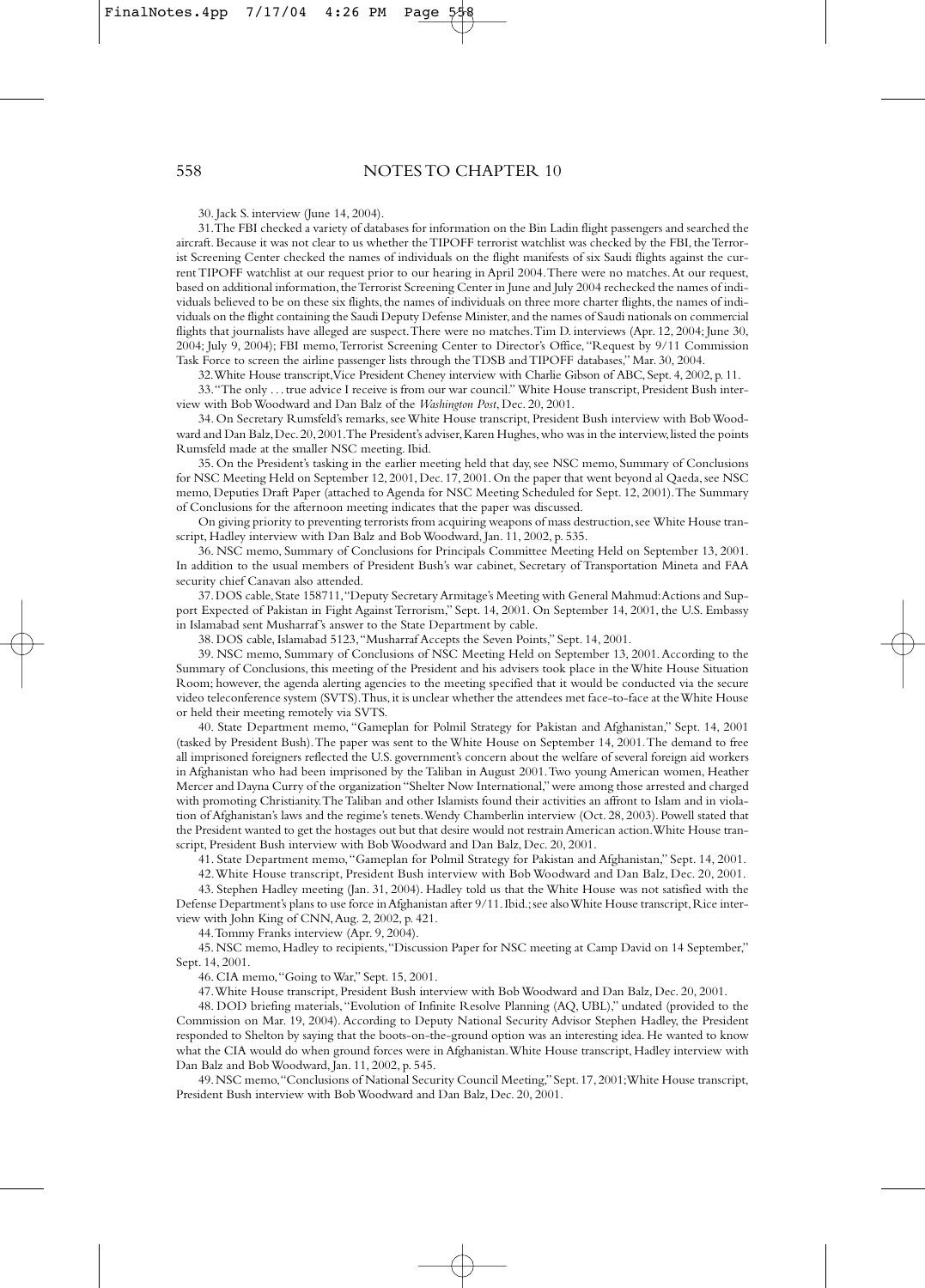50. NSC memo,"Conclusions of National Security Council Meeting," Sept. 17, 2001.

51. See NSC memo, Rice to Cheney, Powell, O'Neill, Rumsfeld,Ashcroft, Gonzales, Card,Tenet, and Shelton, Sept. 16, 2001.

52. NSC memo,"Conclusions of National Security Council Meeting," Sept. 17, 2001.

53. NSC memo, Summary of Conclusions of Terrorist Fund-raising Meeting Held on September 18, 2001.

54. DOS briefing materials,"Fact Sheet on Response to Terrorist Attacks in US," Sept. 17, 2001.

55. DOS cable, State 161279,"Deputy Secretary Armitage–Mamoud Phone Call," Sept. 18, 2001.

56.White House transcript,Vice President Cheney interview with Dan Balz and Bob Woodward,Jan.18,2002, pp. 7–8.

57. Stephen Hadley meeting (Jan. 31, 2004).

58. See National Security Presidential Directive 9, Oct. 25, 2001.

59. President Bush and Vice President Cheney meeting (Apr. 29, 2004). On Iran, see Condoleezza Rice testimony,Apr. 8, 2004.

60. Richard A. Clarke, *Against All Enemies: Inside America's War on Terror* (Free Press, 2004), p. 32.According to Clarke, he responded that "al Qaeda did this."When the President pressed Clarke to check if Saddam was involved and said that he wanted to learn of any shred of evidence, Clarke promised to look at the question again, but added that the NSC and the intelligence community had looked in the past for linkages between al Qaeda and Iraq and never found any real linkages. Ibid.

61. President Bush told us that Clarke had mischaracterized this exchange. On the evening of September 12, the President was at the Pentagon and then went to the White House residence. He dismissed the idea that he had been wandering around the Situation Room alone, saying,"I don't do that." He said that he did not think that any president would roam around looking for something to do.While Clarke said he had found the President's tone "very intimidating," ("Clarke's Take on Terror," CBSnews.com, Mar. 21, 2004, online at www.cbsnews.com/stories /2004/03/19/60minutes/printable607356.shtml),President Bush doubted that anyone would have found his manner intimidating.President Bush and Vice President Cheney meeting (Apr.29,2004).Roger Cressey,Clarke's deputy, recalls this exchange with the President and Clarke concerning Iraq shortly after 9/11,but did not believe the President's manner was intimidating. Roger Cressey interview (June 23, 2004).

62. NSC memo, Kurtz to Rice, Survey of Intelligence Information on any Iraq Involvement in the September 11 Attacks, Sept. 18, 2001. On *60 Minutes* (CBS, Mar. 21, 2004), Clarke said that the first draft of this memo was returned by the NSC Front Office because it did not find a tie between Iraq and al Qaeda; Rice and Hadley deny that they asked to have the memo redone for this reason.

63.See DOD notes,Victoria Clarke notes,Sept.11,2001;DOD notes,Stephen Cambone notes,Sept.11,2001. Cambone's notes indicate this exchange took place at 2:40 P.M. on September 11, 2001. Steven Cambone interview (July 15, 2004).

64. Condoleezza Rice meeting (Feb. 7, 2004). For an account of Rumsfeld's and Wolfowitz's position on Iraq, see Bob Woodward, *Bush at War* (Simon & Schuster, 2002), pp. 83–84. Rice told us that the *Bush at War* account of the Camp David discussions on Iraq accorded with her memory.

65. DOD memo, Office of the Under Secretary of Defense for Policy,"War on Terrorism: Strategic Concept," Sept. 14, 2001.

66. Colin Powell interview (Jan. 21, 2004). Rumsfeld told Bob Woodward that he had no recollection of Wolfowitz's remarks at Camp David. DOD transcript,"Secretary Rumsfeld Interview with the Washington Post," Jan. 9, 2002 (online at www.defenselink.mil/transcripts/2002/t02052002\_t0109wp.html).

67. Colin Powell interview (Jan. 21, 2004). Powell raised concerns that a focus on Iraq might negate progress made with the international coalition the administration was putting together for Afghanistan.Taking on Iraq at this time could destroy the international coalition. Ibid.

68. Colin Powell interview (Jan. 21, 2004).

69.White House transcript, President Bush interview with Bob Woodward and Dan Balz, Dec. 20, 2001.

70. Condoleezza Rice meeting (Feb. 7, 2004).

71. NSC memo,"Conclusions of National Security Council Meeting," Sept. 17, 2001.

72.Condoleezza Rice testimony, Apr.8,2004;see also Bob Woodward,*Plan of Attack* (Simon & Schuster,2004), p. 22.

73. DOD memo, Wolfowitz to Rumsfeld, "Preventing More Events," Sept. 17, 2001. We review contacts between Iraq and al Qaeda in chapter 2.We have found no credible evidence to support theories of Iraqi government involvement in the 1993 WTC bombing.Wolfowitz added in his memo that he had attempted in June to get the CIA to explore these theories.

74. DOD memo,Wolfowitz to Rumsfeld,"Were We Asleep?" Sept. 18, 2001.

75. DOD memo, Rumsfeld to Shelton,"Some Thoughts for CINCs as They Prepare Plans," Sept. 19, 2001. In a memo that appears to be from Under Secretary of Defense Douglas Feith to Rumsfeld, dated September 20, the author expressed disappointment at the limited options immediately available in Afghanistan and the lack of ground options.The author suggested instead hitting terrorists outside the Middle East in the initial offensive,perhaps delib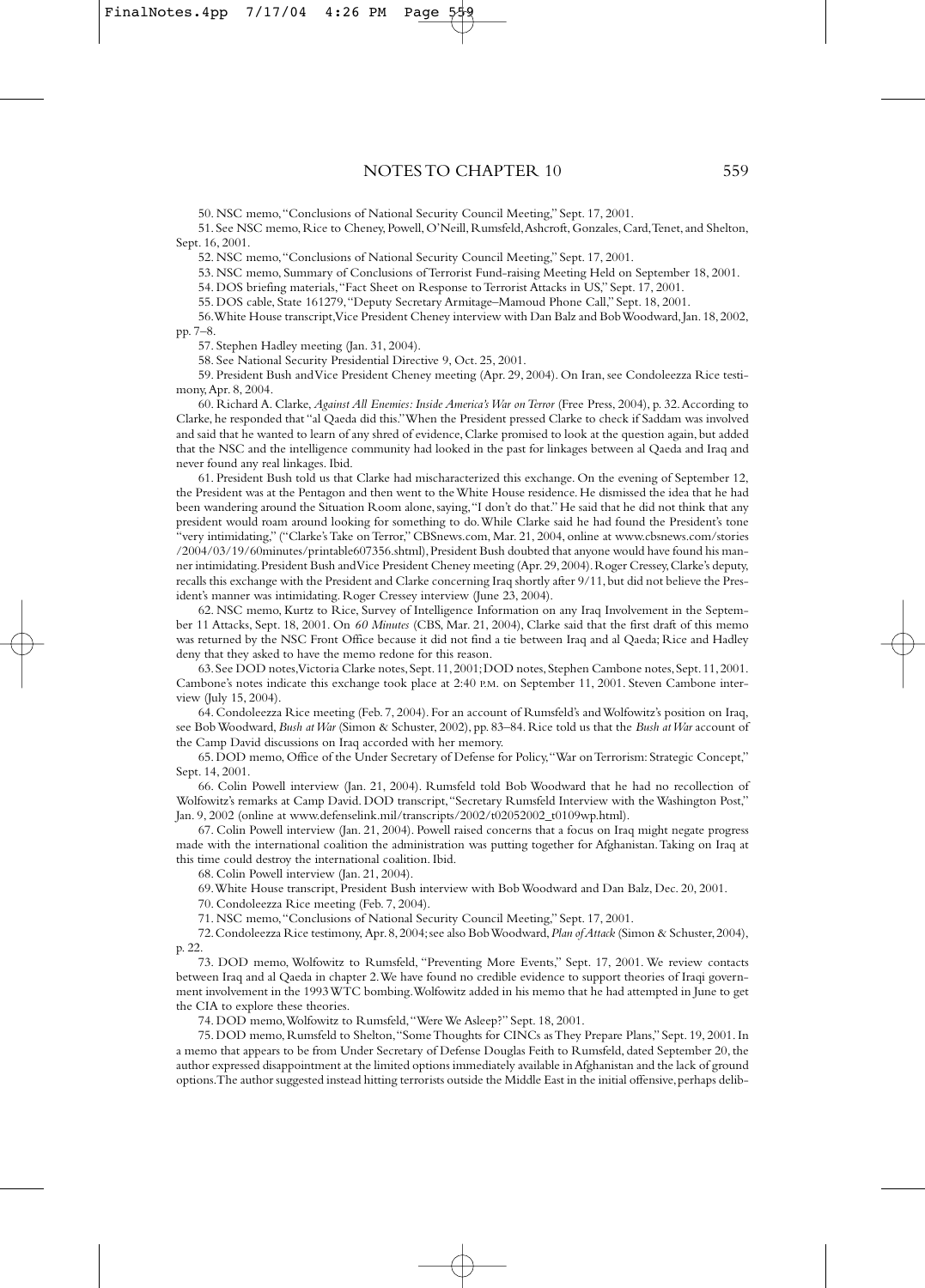erately selecting a non–al Qaeda target like Iraq.Since U.S.attacks were expected in Afghanistan,an American attack in South America or Southeast Asia might be a surprise to the terrorists.The memo may have been a draft never sent to Rumsfeld, or may be a draft of points being suggested for Rumsfeld to deliver in a briefing to the President. DOD memo, Feith to Rumsfeld,"Briefing Draft," Sept. 20, 2001.

76. Hugh Shelton interview (Feb. 5, 2004).

77.Tommy Franks interview (Apr. 9, 2004).

78. NSC memo, memorandum of conversation from meeting of President Bush with Prime Minister Blair, Sept. 20, 2001.

79.Tommy Franks interview (Apr. 9, 2004).

80.White House transcript, President Bush's Address to a Joint Session of Congress and the American People, Sept. 20, 2001. British Prime Minister Tony Blair attended the session.

81.Ibid.Several NSC officials,including Clarke and Cressey,told us that the mention of the *Cole* in the speech to Congress marked the first public U.S.declaration that al Qaeda had been behind the October 2000 attack.Clarke said he added the language on this point to the speech. Richard Clarke interview (Feb. 3, 2004); Roger Cressey interview (Dec. 15, 2003).

82.White House transcript, President Bush's Address to a Joint Session of Congress and the American People, Sept. 20, 2001. President Bush told the *Washington Post* that he considered having Powell deliver the ultimatum to the Taliban, but determined it would have more impact coming directly from the president.White House transcript, President Bush interview with Bob Woodward and Dan Balz, Dec. 20, 2001.

83.White House transcript, President Bush's Address to a Joint Session of Congress and the American People, Sept. 20, 2001.

84. Ibid.

85.Tommy Franks interview (Apr. 9, 2004).Vice Chairman of the Joint Chiefs of Staff Richard Myers and Major General Del Dailey, commander of Joint Special Operations Command, also attended the September 21 meeting.The meeting was in direct response to the President's September 17 instruction to Rumsfeld to develop a military campaign plan for Afghanistan.The original "Infinite Justice"name was a continuation of a series of names begun in August 1998 with Operation Infinite Reach, the air strikes against Bin Ladin's facilities in Afghanistan and Sudan after the embassy bombings.The series also included Operation Infinite Resolve, a variety of proposed follow-on strikes on al Qaeda targets in Afghanistan.

86. DOD Special Operations Command and Central Command briefings (Sept. 15–16, 2003;Apr. 8–9, 2004; Apr. 28, 2004);Tommy Franks interview (Apr. 9, 2004). On death of Atef, see Daniel Benjamin and Steven Simon, *Age of Sacred Terror*, p. 349; Henry,"The CIA in Afghanistan, 2001–2002," *Studies in Intelligence* (classified version), vol. 47, no. 2 (2003), pp. 1, 11. See Donald Rumsfeld testimony, Mar. 23, 2004 (nearly two-thirds of the known leaders of al Qaeda had been killed or captured).

## **11 Foresight—and Hindsight**

1. Roberta Wohlstetter, *Pearl Harbor:Warning and Decision* (Stanford Univ. Press, 1962), p. 387.

2. Intelligence Community analytic report,"The Foreign Terrorist Threat in the United States," NIE 95-13, July 1995, pp. v, vii–viii, 10–11, 13, 18.

3.Intelligence Community analytic report,"The Foreign Terrorist Threat in the US:Revisiting Our 1995 Estimate," ICB 97-8,Apr. 1997, p. 1.

4. For Bin Ladin being mentioned in only two other sentences, see ibid.

5.Titles are drawn from articles in the National Intelligence Daily and the Senior Executive Intelligence Brief.

6. John McLaughlin interview (Jan. 21, 2004).

7. Ibid.; Pattie Kindsvater interview (Sept. 12, 2003).

8.Tim Weiner,"U.S. Hard Put to Find Proof Bin Laden Directed Attacks,"*New York Times*,Apr. 13, 1999, p.A1. 9. Paul R. Pillar, *Terrorism and U.S. Foreign Policy* (Brookings Institution Press, 2001), p. 23; see also ibid., pp. 5, 21–22.

10. For a concise statement of the role of the national estimate process, see Task force sponsored by the Council on Foreign Relations, *Making Intelligence Smarter: The Future of U.S. Intelligence* (Council on Foreign Relations, 1996), pp. 34–35 (additional views of Richard Betts).

11. Waldo Heinrichs, *Threshold of War: Franklin D. Roosevelt and American Entry into World War II* (Oxford Univ. Press, 1988), p. 215.

12.For the response being routine,see Gordon Prange,*At Dawn We Slept:The Untold Story of Pearl Harbor* (McGraw-Hill, 1981), pp. 732–733. For a brief summary of these routines and the reasons why the intercepts were not properly digested, see Graham Allison and Philip Zelikow,*Essence of Decision*, 2d ed. (Longman, 1999), p. 194, n. 72.

13. PDBs were not routinely briefed to congressional leaders, though this item could have been in some other intelligence briefing. It was not circulated in the NID or SEIB. For the September 1998 report, see Intelligence report,"Terrorism: Possible Attack on a U.S. City," Sept. 8, 1998.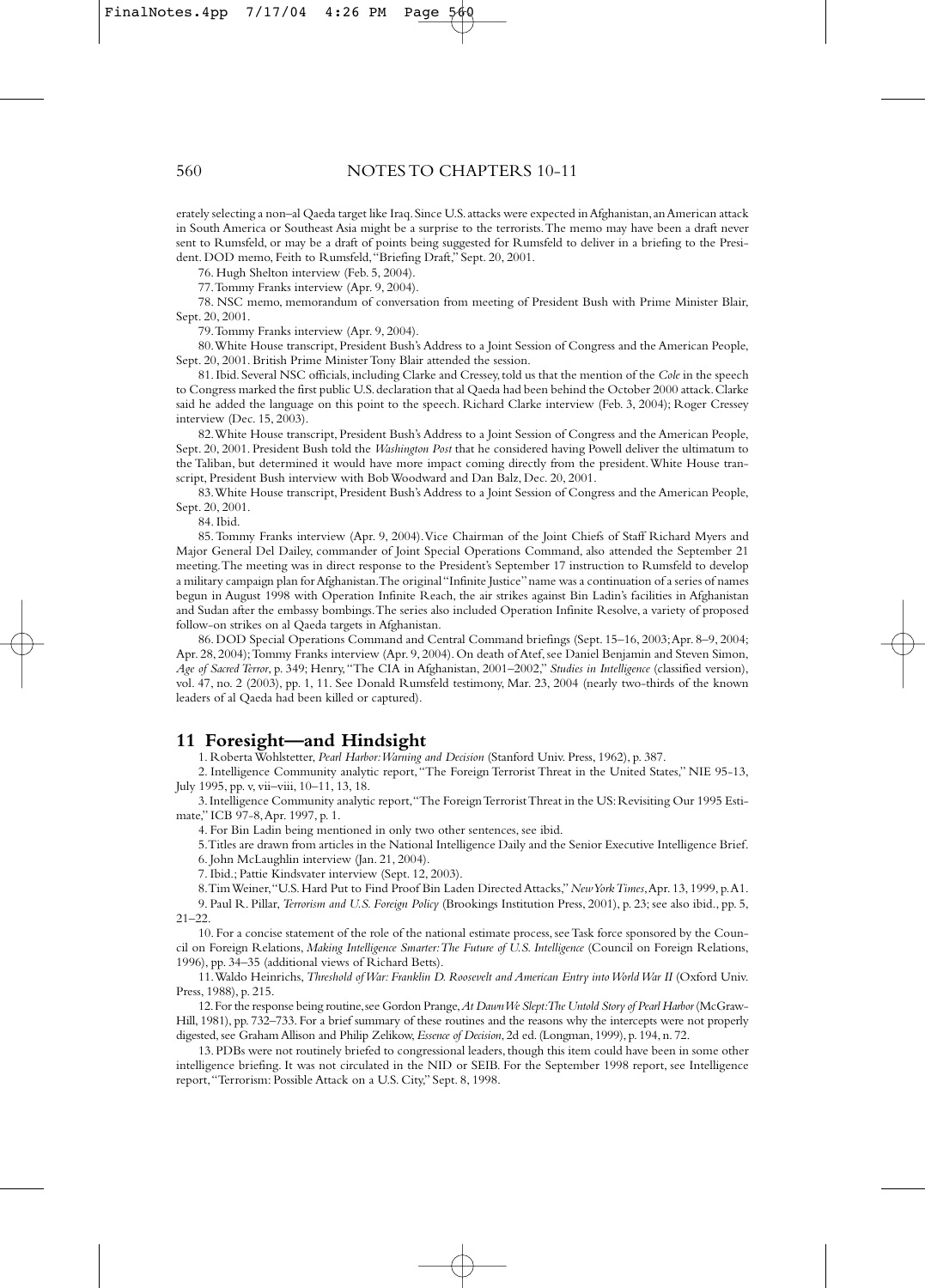14. For the August report, see Intelligence report,"Terrorism:Alleged Threat by Arab Terrorists to Attack the World Trade Center in New York," Aug. 12, 1998. An FAA civil aviation security official believed the plan was improbable because Libyan planes were required to operate within airspace limitations and the Libyans did not possess aircraft with the necessary range to make good on the threat. Jack S. interview (June 13, 2004). On September 30, 1999, the FAA closed the file on the August report after investigation could not corroborate the report, and the source's credibility was deemed suspect. FAA report, Transportation Security Intelligence ICF Report 980162, undated; but see FAA/TSA rebuttal to the Joint Inquiry's Sept. 18, 2002, staff statement, undated, p. 1 (stating that the FAA did not formally analyze this threat).The Algerian hijackers had placed explosives in key areas of the cabin. However, there was some speculation in the media based on reports from a passenger aboard the plane that the hijackers had discussed crashing it into the Eiffel Tower. FAA report, FAA Intelligence Case File 94-305, undated.

15. For Murad's idea, see chapter 5, note 33.

16. For Clarke's involvement in the 1996 Olympics, see Richard Clarke interview (Dec. 18, 2003). For the 1998 exercise, see Chuck Green interview (Apr. 21, 2004); NSC briefing paper, Nov. 10, 1998.

17. For the report of the National Transportation Safety Board, see NTSB report,"Aircraft Accident Brief," Mar.13,2002 (online at www.ntsb.gov/Publictn/2002/aab0201.htm).For the early 2000 CSG discussion,see NSC note, CSG SVTS agenda, Jan. 31, 2000.

18. Richard Clarke testimony, Mar. 24, 2004.

19.FAA memo,Office of Civil Aviation Security Intelligence,"Usama Bin Ladin/World Islamic Front Hijacking Threat," Intelligence Note 99-06,Aug. 4, 1999, pp. 5–6.

20. Ibid.

21.As part of his 34-page analysis, the attorney explained why he thought that a fueled Boeing 747, used as a weapon,"must be considered capable of destroying virtually any building located anywhere in the world." DOJ memo, Robert D. to Cathleen C.,"Aerial Intercepts and Shoot-downs:Ambiguities of Law and Practical Considerations," Mar. 30, 2000, p. 10. Also, in February 1974, a man named Samuel Byck attempted to commandeer a plane at Baltimore Washington International Airport with the intention of forcing the pilots to fly into Washington and crash into the White House to kill the president.The man was shot by police and then killed himself on the aircraft while it was still on the ground at the airport.

22. For NORAD's hypothesis of aircraft as weapons, see, e.g., Ralph Eberhardt interview (Mar. 1, 2004). For the 2001 Positive Force 01 exercise, see DOD briefing (Apr. 29, 2004); Tom Cecil and Mark Postgate interview (June 7, 2004).

23.For the Gates report's recommendations,see DCI task force report,"Improving Intelligence Warning,"May 29, 1992. For strengthening of the warning official, see DCI memo,"Warning," July 17, 1992. For the recommendations languishing, see Charles Allen interview (Sept. 22, 2003). For CTC having responsibility for warning, see Robert Vickers interview (Sept.17,2003).For the Board's warnings,see,e.g.,Community Counterterrorism Board report,"Intelligence Community Terrorist Threat Advisory:Bin Ladin Orchestrating Possible Anti-US Attacks,"June 30, 2000.

24. CIA briefing materials,"DCI Update,"Aug. 23, 2001.

25. James Pavitt interview (Jan. 8, 2004). For more on this meeting, see Condoleezza Rice meeting (Feb. 7, 2004); George Tenet interview (Jan. 28, 2004).

26. For the briefing to the President-elect, see James Pavitt interview (Jan. 8, 2004).The CIA's formal analysis of what would happen if Bin Ladin alone was removed as compared with the importance of shutting down the sanctuary was offered in several places. See, e.g., CIA analytic report,"Likely Impact of Taliban Actions Against Al Qaeda," Feb. 21, 2001 (provided as background for Tenet meetings with Rice on Feb. 23 and Mar. 7, 2001).

27. Richard Clarke testimony, Mar. 24, 2004.

28. Mike interview (Dec. 11, 2003) (reading from CIA email, Mike to Winston Wiley,Aug. 27, 1997).

29. For President Bush's statement of al Qaeda's responsibility for the *Cole* attack, see White House transcript, "Address to a Joint Session of Congress and the American People," Sept. 20, 2001 (online at www.whitehouse.gov/news/releases/2001/09/20010920-8.html).

30. For Pavitt's view, see James Pavitt interview (Jan. 8, 2004).

31. Hugh Shelton interview (Feb. 5, 2004). Zinni was concerned about excessive collateral damage caused by Tomahawk strikes. See Anthony Zinni interview (Jan. 29, 2004).

32.For Shelton's view,see Hugh Shelton interview (Feb.5,2004).For Cohen's view,see William Cohen interview (Feb. 5, 2004).

33. Russell Honore interview (Oct. 29, 2003).

34. James Pavitt interview (Jan. 8, 2004).

35. Ibid.

36. Cofer Black interview (Dec. 9, 2003).

37. Rich interview (Dec. 11, 2003).

38. CIA memo,Tenet to Gordon and others,"Usama Bin Ladin," Dec. 4, 1998, p. 2.

39. See, e.g., Joan Dempsey interview (Nov. 12, 2003); Jeff B. interview (Dec. 11, 2003); Louis Andre interview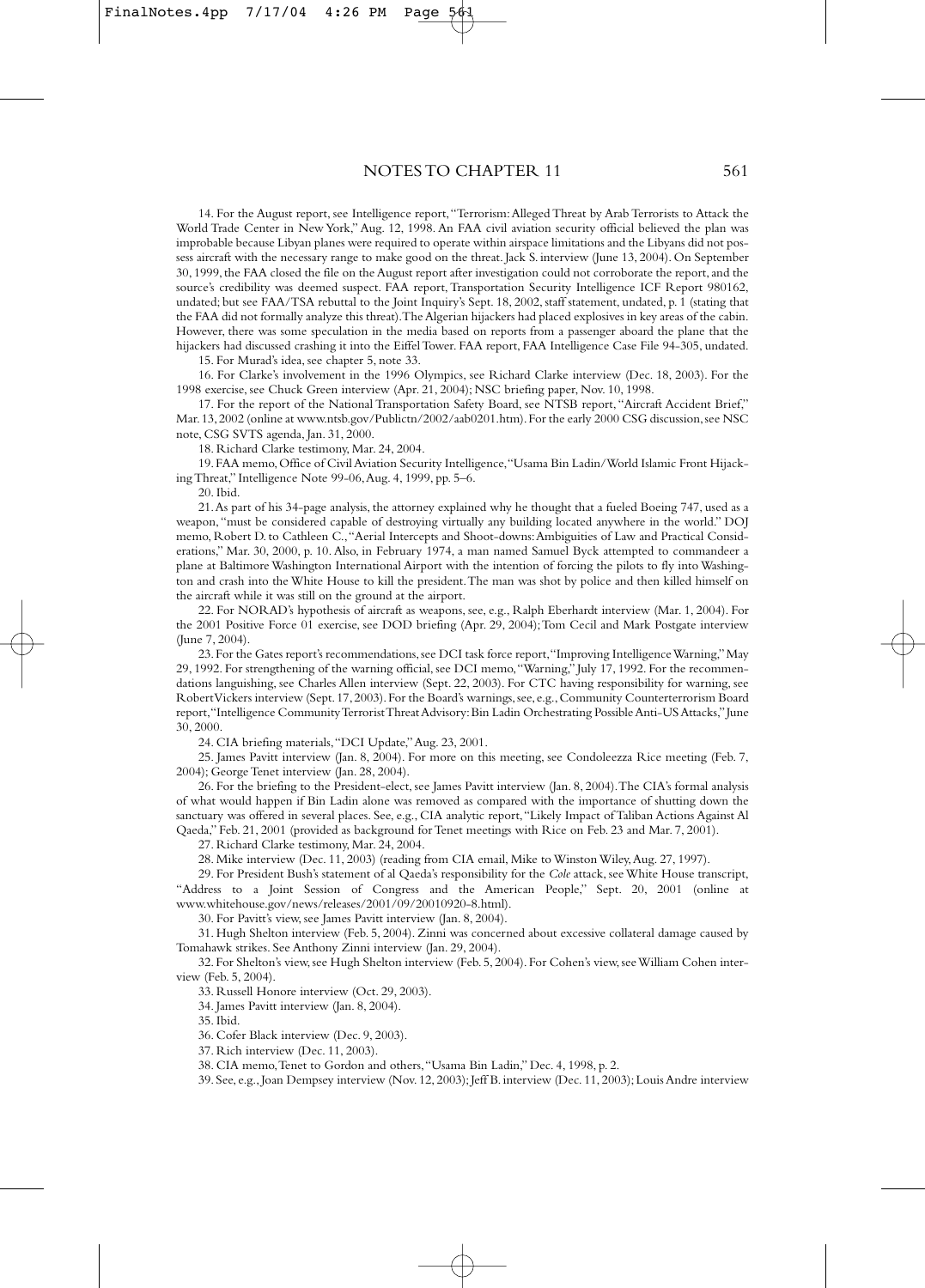(Nov. 10, 2003); Mary C. interview (Oct. 25, 2003); Maureen Baginski interview (Nov. 15, 2003);Thomas Wilson interview (Dec. 4, 2003).Assistant DCI Charles Allen did redouble his efforts to coordinate and improve collection at the tactical level, but this was not a plan to address larger weaknesses in the fundamental capabilities of the intelligence community. See Charles Allen interview (Sept. 22, 2003).

40. For Dempsey's action, see Joan Dempsey interview (Nov. 12, 2003). For Minihan's view, see Joint Inquiry interview of Kenneth Minihan, Sept. 12, 2002. For the CIA viewing the memorandum as intended for non-CIA intelligence agencies, see Dave Carey interview (Oct. 31, 2003).

41. George Tenet interview (Jan. 22, 2004); James Pavitt interview (Jan. 8, 2004).

42. For the *New York Times* article about the Jordanian arrests, see Reuters,"Jordan Seizes 13 and Links Them to Afghan Explosives Training,"*New York Times*,Dec.16,1999,p.A13.For the Ressam story being on the front page, see, e.g., Sam Howe Verhovek with Tim Weiner,"Man Seized with Bomb Parts at Border Spurs U.S. Inquiry," *New York Times*, Dec. 18, 1999, p.A1. For television coverage, see Vanderbilt University Television News Archive, Dec. 13, 22–31, 1999.

## **12 What to Do? A Global Strategy**

1. For spending totals, see David Baumann, "Accounting for the Deficit," *National Journal*, June 12, 2004, p. 1852 (combining categories for defense discretionary, homeland security, and international affairs).

2.White House press release,"National Strategy for Combating Terrorism," Feb. 2003 (online at www.whitehouse.gov/news/releases/2003/02/20030214-7.html).

3."Islamist terrorism is an immediate derivative of *Islamism*.This term distinguishes itself from *Islamic* by the fact that the latter refers to a religion and culture in existence over a millennium, whereas the first is a political/religious phenomenon linked to the great events of the 20th century. Furthermore Islamists define themselves as 'Islamiyyoun/Islamists'precisely to differentiate themselves from 'Muslimun/Muslims.'...Islamism is defined as 'an Islamic militant, anti-democratic movement, bearing a holistic vision of Islam whose final aim is the restoration of the caliphate.'" Mehdi Mozaffari,"Bin Laden and Islamist Terrorism," *Militaert Tidsskrift*, vol. 131 (Mar. 2002), p. 1 (online at www.mirkflem.pup.blueyonder.co.uk/pdf/islamistterrorism.pdf). The Islamist movement, born about 1940, is a product of the modern world, influenced by Marxist-Leninist concepts about revolutionary organization."Islamists consider Islam to be as much a religion as an 'ideology,' a neologism which they introduced and which remains anathema to the ulamas (the clerical scholars)." Olivier Roy,*The Failure of Political Islam*, trans. Carol Volk (Harvard Univ. Press, 1994), p. 3. Facing political limits by the end of the 1990s, the extremist wing of the Islamist movement "rejected the democratic references invoked by the moderates; and as a result, raw terrorism in its most spectacular and destructive form became its main option for reviving armed struggle in the new millennium." Gilles Kepel, *Jihad:The Trail of Political Islam*, trans.Anthony Roberts (Harvard Univ. Press, 2002), p. 14.

4. Opening the Islamic Conference of Muslim leaders from around the world on October 16, 2003, then Malaysian prime minister Mahathir Mohamad said:"Today we, the whole Muslim *ummah* [community of believers] are treated with contempt and dishonour. Our religion is denigrated. Our holy places desecrated. Our countries are occupied. Our people are starved and killed. None of our countries are truly independent.We are under pressure to conform to our oppressors' wishes about how we should behave, how we should govern our lands, how we should think even." He added:"There is a feeling of hopelessness among the Muslim countries and their people.They feel that they can do nothing right.They believe that things can only get worse.The Muslims will forever be oppressed and dominated by the Europeans and Jews."The prime minister's argument was that the Muslims should gather their assets, not striking back blindly, but instead planning a thoughtful, long-term strategy to defeat their worldwide enemies, which he argued were controlled by the Jews."But today the Jews rule the world by proxy.They get others to fight and die for them." Speech at the Opening of the Tenth Session of the Islamic Summit Conference, Oct. 16, 2003 (online at www.oicsummit2003.0rg.my/speech\_03.php).

5. CIA map,"Possible Remote Havens for Terrorist and Other Illicit Activity," May 2003.

6. For the numbers, see Tariq interview (Oct. 20, 2003).

7. For Pakistan playing a key role in apprehending 500 terrorists, see Richard Armitage testimony, Mar. 23, 2004.

8. For Pakistan's unpoliced areas, see Tasneem Noorani interview (Oct. 27, 2003).

9.Pakistanis and Afghanis interviews (Oct.2003);DOD Special Operations Command and Central Command briefings (Sept. 15–16, 2004); U.S. intelligence official interview (July 9, 2004).

10. Pervez Musharraf, "A Plea for Enlightened Moderation: Muslims Must Raise Themselves Up Through Individual Achievement and Socioeconomic Emancipation," *Washington Post*, June 1, 2004, p.A23.

11. For a review of ISAF's role, see NATO report,"NATO in Afghanistan," updated July 9, 2004 (online at www.nato.int/issues/afghanistan).

12. United States Institute of Peace report,"Establishing the Rule of Law in Afghanistan," Mar. 2004, pp. 1–3 (online at www.usip.org/pubs/specialreports/sr117.html).

13.For the change,see Lakhdar Brahimi interview (Oct.24,2003);U.S.officials in Afghanistan interview (Oct.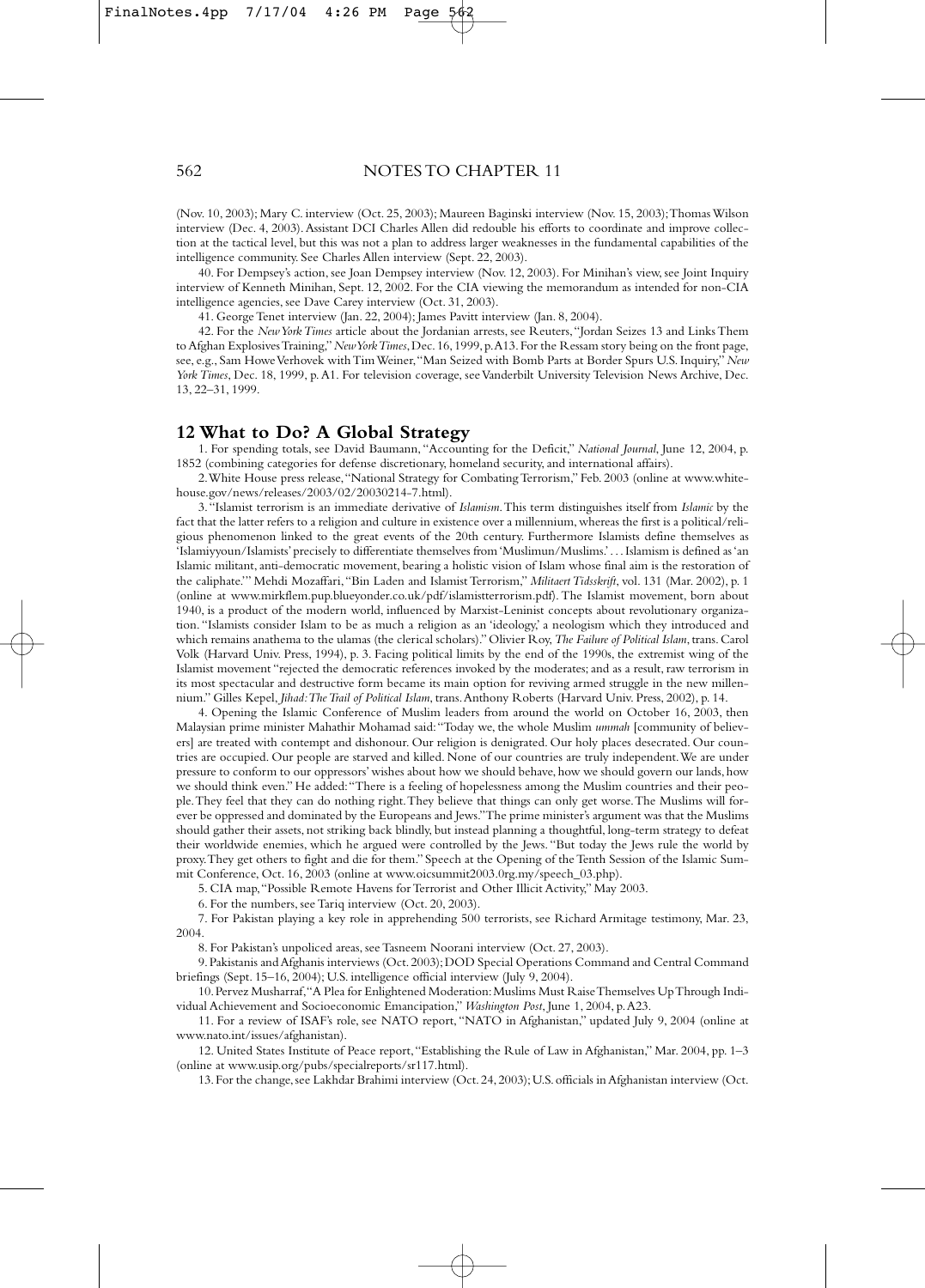2003).For the request that the United States remain,see Kandahar province local leaders interview (Oct.21,2003). For the effect of the United States leaving, see Karim Khalili interview (Oct. 23, 2003).

14. Some have criticized the Bush administration for neglecting Afghanistan because of Iraq. Others, including General Franks, say that the size of the U.S. military commitment in Afghanistan has not been compromised by the commitments in Iraq.We have not investigated the issue and cannot offer a judgment on it.

15. Even if the U.S. forces, stretched thin, are reluctant to take on this role,"a limited, but extremely useful, change in the military mandate would involve intelligence sharing with civilian law enforcement and a willingness to take action against drug warehouses and heroin laboratories." United States Institute of Peace report,"Establishing the Rule of Law in Afghanistan," Mar. 2004, p. 17.

16. For barriers to Saudi monitoring of charities, see, e.g., Robert Jordan interview (Jan. 14, 2004); David Aufhauser interview (Feb. 12, 2004).

17. For the Saudi reformer's view, see Members of *majles al-shura* interview (Oct. 14, 2003).

18. Neil MacFarquhar,"Saudis Support a Jihad in Iraq, Not Back Home," *New York Times,*Apr. 23, 2004, p.A1. 19. Prince Bandar Bin Sultan,"A Diplomat's Call for War," *Washington Post*, June 6, 2004, p. B4 (translation of original in *Al-Watan,* June 2, 2004).

20. President Clinton meeting (Apr. 8, 2004).

21. For Jordan's initiatives, see testimony of William Burns before the Subcommittee on the Middle East and Central Asia of the House International Relations Committee, Mar. 19, 2003 (online at www.house.gov /international\_relations/108/burn0319.htm). For the report, see United Nations Development Programme report, *Arab Human Development Report 2003: Building a Knowledge Society* (United Nations, 2003) (online at www.miftah.org/Doc/Reports/Englishcomplete2003.pdf).

22. DOD memo, Rumsfeld to Myers,Wolfowitz, Pace, and Feith,"Global War on Terrorism," Oct. 16, 2003 (online at www.usatoday.com/news/washington/executive/rumsfeld-memo.htm).

23.For the statistics,see James Zogby,*What Arabs Think:Values,Beliefs,and Concerns* (Zogby International,2002). For fear of a U.S. attack, see Pew Global Attitudes Project report, Views of a Changing World: June 2003 (Pew Research Center for the People and the Press, 2003), p. 2. In our interviews, current and former U.S. officials dealing with the Middle East corroborated these findings.

24. For polling soon after 9/11, see Pew Research Center for the People and the Press report, "America Admired,Yet Its New Vulnerability Seen as Good Thing, Say Opinion Leaders; Little Support for Expanding War on Terrorism" (online at http://people-press.org/reports/print.php3?ReportID=145). For the quotation, see Pew Global Attitudes Project report,"War With Iraq Further Divides Global Publics But World Embraces Democratic Values and Free Markets," June 3, 2003 (online at www.pewtrusts.com/ideas/ideas\_item.cfm?content\_ item\_id=1645&content\_type\_id=7).

25. For the Occidentalist "creed of Islamist revolutionaries," see, e.g.,Avishai Margalit and Ian Buruma, *Occidentalism:The West in the Eyes of Its Enemies* (Penguin Press, 2004).

26.We draw these statistics, significantly, from the U.S. government's working paper circulated in April 2004 to G-8 "sherpas" in preparation for the 2004 G-8 summit.The paper was leaked and published in *Al-Hayat.* "U.S. Working Paper for G-8 Sherpas," *Al-Hayat*, Feb. 13, 2004 (online at http://english.daralhayat.com/Spec/02- 2004/Article-20040213-ac40bdaf-c0a8-01ed-004e-5e7ac897d678/story.html).

27.Richard Holbrooke,"Get the Message Out,"*Washington Post*,Oct.28,2001,p.B7;Richard Armitage interview (Jan. 12, 2004).

28.Testimony of George Tenet, "The Worldwide Threat 2004: Challenges in a Changing Global Context," before the Senate Select Committee on Intelligence, Feb. 24, 2004.

29. U.S. Department of Energy Advisory Board report,"A Report Card on the Department of Energy's Nonproliferation Programs with Russia," Jan. 10, 2001, p. vi.

30. For terrorists being self-funding, see United Nations report, "Second Report of the [UN] Monitoring Group, Pursuant to Security Council Resolution 1390," Sept. 19, 2002, p. 13.

31. For legal entry, see White House report, Office of Homeland Security,"The National Strategy for Homeland Security," July 2002, p. 20 (online at www.whitehouse.gov/homeland/book/index.html). For illegal entry, see Chicago Council on Foreign Relations task force report, *Keeping the Promise: Immigration Proposals from the Heartland* (Chicago Council on Foreign Relations, 2004), p. 28.

32. The names of at least three of the hijackers (Nawaf al Hazmi, Salem al Hazmi, and Khalid al Mihdhar) were in information systems of the intelligence community and thus potentially could have been watchlisted. Had they been watchlisted, the connections to terrorism could have been exposed at the time they applied for a visa or at the port of entry.The names of at least three of the hijackers (Nawaf al Hazmi, Salem al Hazmi, and Khalid al Mihdhar), were in information systems of the intelligence community and thus potentially could have been watchlisted. Had they been watchlisted, their terrorist affiliations could have been exposed either at the time they applied for a visa or at the port of entry.Two of the hijackers (Satam al Suqami and Abdul Aziz al Omari) presented passports manipulated in a fraudulent manner that has subsequently been associated with al Qaeda. Based on our review of their visa and travel histories, we believe it possible that as many as eleven additional hijackers (Wail al Shehri,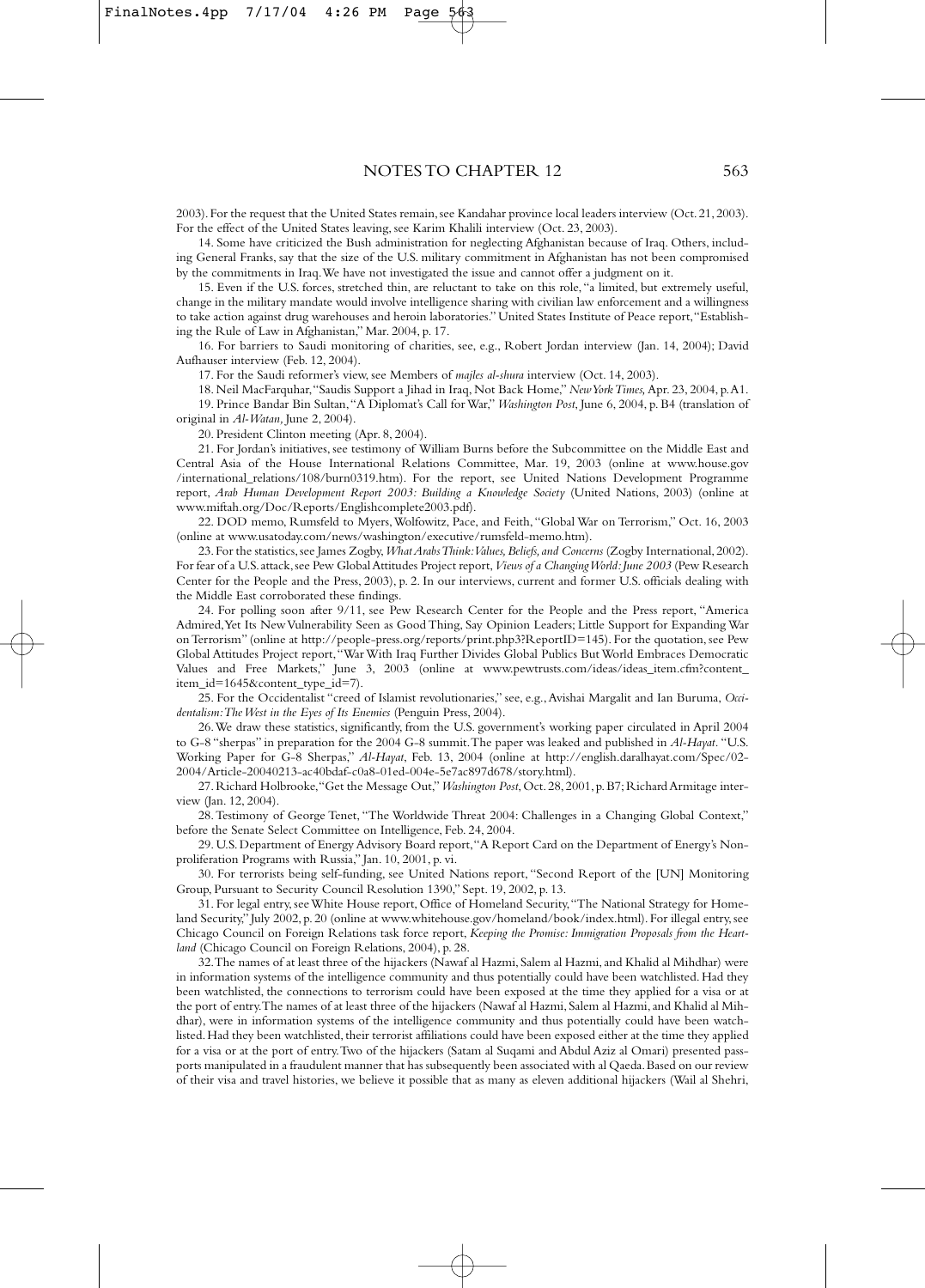Waleed al Shehri, Mohand al Shehri, Hani Hanjour, Majed Moqed, Nawaf al Hazmi, Hamza al Ghamdi,Ahmed al Ghamdi, Saeed al Ghamdi,Ahmed al Nami, and Ahmad al Haznawi) held passports containing these same fraudulent features,but their passports have not been found so we cannot be sure.Khalid al Mihdhar and Salem al Hazmi presented passports with a suspicious indicator of Islamic extremism.There is reason to believe that the passports of three other hijackers (Nawaf al Hazmi,Ahmed al Nami, and Ahmad al Haznawi) issued in the same Saudi passport office may have contained this same indicator; however, their passports have not been found, so we cannot be sure.

33. Khallad Bin Attash, Ramzi Binalshibh, Zakariya Essabar,Ali Abdul Aziz Ali, and Saeed al Ghamdi (not the individual by the same name who became a hijacker) tried to get visas and failed. Kahtani was unable to prove his admissibility and withdrew his application for admission after an immigration inspector remained unpersuaded that he was a tourist.All the hijackers whose visa applications we reviewed arguably could have been denied visas because their applications were not filled out completely. Had State visa officials routinely had a practice of acquiring more information in such cases, they likely would have found more grounds for denial. For example, three hijackers made statements on their visa applications that could have been proved false by U.S. government records (Hani Hanjour, Saeed al Ghamdi, and Khalid al Mihdhar), and many lied about their employment or educational status. Two hijackers could have been denied admission at the port of entry based on violations of immigration rules governing terms of admission—Mohamed Atta overstayed his tourist visa and then failed to present a proper vocational school visa when he entered in January 2001; Ziad Jarrah attended school in June 2000 without properly adjusting his immigration status, an action that violated his immigration status and rendered him inadmissible on each of his six subsequent reentries into the United States between June 2000 and August 5, 2001.There were possible grounds to deny entry to a third hijacker (Marwan al Shehhi). One hijacker violated his immigration status by failing to enroll as a student after entry (Hani Hanjour);two hijackers overstayed their terms of admission by four and eight months respectively (Satam al Suqami and Nawaf al Hazmi).Atta and Shehhi attended a flight school (Huffman Aviation) that the Justice Department's Inspector General concluded should not have been certified to accept foreign students, see DOJ Inspector General's report,"The INS' Contacts with Two September 11 Terrorists:A Review of the INS's Admissions of Atta and Shehhi, its Processing of their Change of Status Applications, and its Efforts to Track Foreign Students in the United States," May 20, 2002.

34. John Gordon interview (May 13, 2004).

35. For a description of a layering approach, see Stephen Flynn,*America the Vulnerable: How the U.S. Has Failed to Secure the Homeland and Protect Its People from Terrorism* (HarperCollins, 2004), p. 69.

36.The logical and timely rollout of such a program is hampered by an astonishingly long list of congressional mandates. The system originated in the Illegal Immigration Reform and Immigrant Responsibility Act of 1996 and applied to all non-U.S. citizens who enter or exit the United States at any port of entry. Pub. L. No. 104-208, 110 Stat. 3009 (1996), § 110.The Data Management Improvement Act of 2000 altered this mandate by incorporating a requirement for a searchable centralized database, limiting the government's ability to require new data from certain travelers and setting a series of implementation deadlines. Pub. L. No. 106-215, 114 Stat. 337 (2000), § 2(a).The USA PATRIOT Act mandated that the Attorney General and Secretary of State "particularly focus" on having the entry-exit system include biometrics and tamper-resistant travel documents readable at all ports of entry. Pub. L. No. 107-56, 115 Stat. 272 (2001), § 1008(a). In the Enhanced Border Security and Visa Entry Reform Act, Congress directed that, not later than October 26, 2004, the attorney general and the secretary of state issue to all non-U.S. citizens only machine-readable, tamper-resistant visas and other travel and entry documents that use biometric identifiers and install equipment at all U.S. ports of entry to allow biometric authentication of such documents.Pub.L.No.107-173,116 Stat.543 (2002),§ 303(b).The Act also required that increased security still facilitate the free flow of commerce and travel. Ibid.  $\S 102(a)(1)(C)$ . The administration has requested a delay of two years for the requirement of tamper-proof passports.Testimony of Thomas Ridge before the House Judiciary Committee, Apr. 21, 2004 (online at www.dhs.gov/dhspublic/display?theme=45&content=3498&print=true). Program planners have set a goal of collecting information, confirming identity, providing information about foreign nationals throughout the entire immigration system, and ultimately enabling each point in the system to assess the lawfulness of travel and any security risks.

37.There are at least three registered traveler programs underway, at different points in the system, designed and run by two different agencies in the Department of Homeland Security (outside the U.S.VISIT system), which must ultimately be the basis for access to the United States.

38. For the statistics, see DOS report,"Workload Statistics by Post Regions for All Visa Classes*"* June 18, 2004. One post-9/11 screening process, known as Condor, has conducted over 130,000 extra name-checks. DOS letter, Karl Hofmann to the Commission,Apr. 5, 2004.The checks have caused significant delays in some cases but have never resulted in visas being denied on terrorism grounds. For a discussion of visa delays, see General Accounting Office report,"Border Security:Improvements Needed to Reduce Time Taken to Adjudicate Visas for Science Students and Scholars," Feb. 2004.We do not know all the reasons why visa applications have dropped so significantly. Several factors beyond the visa process itself include the National Security Entry-Exit Registration System, which requires additional screening processes for certain groups from Arab and Muslim countries; the Iraq war; and per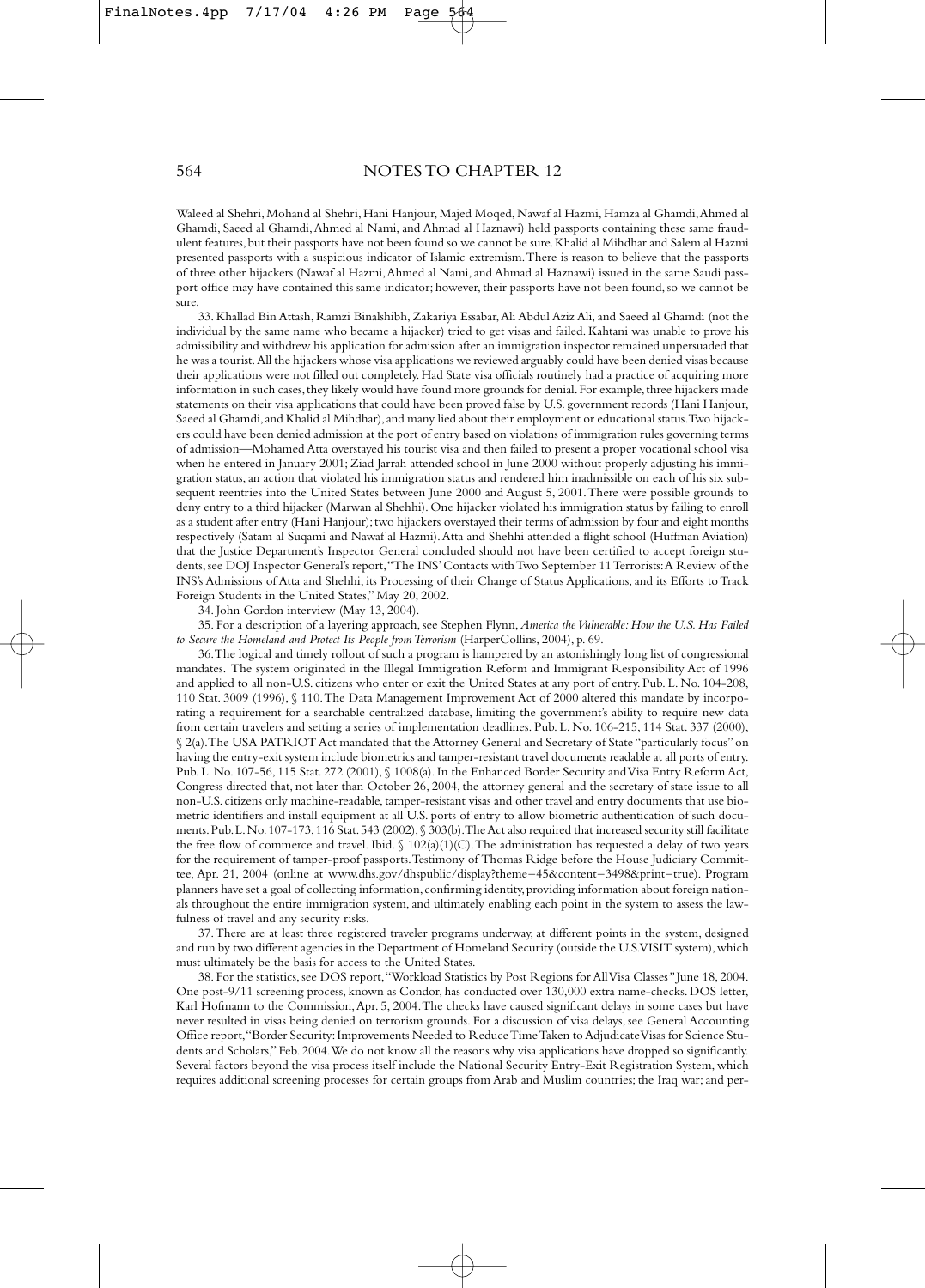haps cyclical economic factors. For the cost to the United States of visa backlogs, see National Foreign Trade Council report,"Visa Backlog Costs U.S. Exporters More Than \$30 Billion Since 2002, New Study Finds," June 2, 2004 (online at www.nftc.org/newsflash/newsflash.asp?Mode=View&articleid=1686&Category=All).

39.These issues are on the G-8 agenda.White House press release,"G-8 Secure and Facilitated Travel Initiative (SAFTI),"June 9,2004 (online at www.whitehouse.gov/news/releases/2004/06/20040609-51.html).Lax passport issuance standards are among the vulnerabilities exploited by terrorists, possibly including two of the 9/11 hijackers. Three models exist for strengthened prescreening: (1) better screening by airlines, such as the use of improved document authentication technology; (2) posting of border agents or inspectors in foreign airports to work cooperatively with foreign counterparts; and (3) establishing a full preinspection regime, such as now exists for travel to the United States from Canada and Ireland.All three models should be pursued, in addition to electronic prescreening .

40.Among the more important problems to address is that of varying transliterations of the same name. For example, the current lack of a single convention for transliterating Arabic names enabled the 19 hijackers to vary the spelling of their names to defeat name-based watchlist systems and confuse any potential efforts to locate them. While the gradual introduction of biometric identifiers will help, that process will take years, and a name match will always be useful.The ICAO should discuss the adoption of a standard requiring a digital code for all names that need to be translated into the Roman alphabet, ensuring one common spelling for all countries.

41. On achieving more reliable identification, see Markle Foundation task force report, *Creating a Trusted Information Network for Homeland Security* (Markle Foundation, 2003), p. 72 (online at www.markle.org).

42. General Accounting Office report, Mass Transit: Federal Action Could Help Transit Agencies Address Security Chal*lenges*, GAO-03-263, Dec. 2002 (online at www.gao.gov/new.items/d03263.pdf).

## **13 How to Do It? A Different Way of Organizing the Government**

1.The Bush administration clarified the respective missions of the different intelligence analysis centers in a letter sent by Secretary Ridge,DCI Tenet,FBI Director Mueller,and TTIC Director Brennan to Senators Susan Collins and Carl Levin on April 13, 2004.The letter did not mention any element of the Department of Defense. It stated that the DCI would define what analytical resources he would transfer from the CTC to TTIC no later than June 1, 2004. DCI Tenet subsequently told us that he decided that TTIC would have primary responsibility for terrorism analysis but that the CIA and the Defense Intelligence Agency would grow their own analysts.TTIC will have tasking authority over terrorism analysts in other intelligence agencies, although there will need to be a board to supervise deconfliction. George Tenet interview (July 2, 2004).We have not received any details regarding this plan.

2."TTIC has no operational authority. However,TTIC has the authority to task collection and analysis from Intelligence Community agencies, the FBI, and DHS through tasking mechanisms we will create. The analytic work conducted at TTIC creates products that inform each of TTIC's partner elements, as well as other Federal departments and agencies as appropriate." Letter from Ridge and others to Collins and Levin,Apr. 13, 2004.

3. Donald Rumsfeld prepared statement, Mar. 23, 2004, p. 20.

4. In this conception, the NCTC should plan actions, assigning responsibilities for operational direction and execution to other agencies. It would be built on TTIC and would be supported by the intelligence community as TTIC is now. Whichever route is chosen, the scarce analytical resources now dispersed among TTIC, the Defense Intelligence Agency's Joint Interagency Task Force—Combatting Terrorism (JITF-CT), and the DCI's Counterterrorist Center (CTC) should be concentrated more effectively than they are now.

- The DCI's Counterterrorist Center would become a CIA unit,to handle the direction and execution of tasks assigned to the CIA. It could have detailees from other agencies, as it does now, to perform this operational mission. It would yield much of the broader, strategic analytic duties and personnel to the NCTC.The CTC would rely on the restructured CIA (discussed in section 13.2) to organize, train, and equip its personnel.
- Similarly, the FBI's Counterterrorism Division would remain, as now, the operational arm of the Bureau to combat terrorism.As it does now, it would work with other agencies in carrying out these missions, retaining the JTTF structure now in place.The Counterterrorism Division would rely on the FBI's Office of Intelligence to train and equip its personnel, helping to process and report the information gathered in the field.
- The Defense Department's unified commands—SOCOM, NORTHCOM, and CENTCOM—would be the joint operational centers taking on DOD tasks.Much of the excellent analytical talent that has been assembled in the Defense Intelligence Agency's JITF-CT should merge into the planned NCTC.
- The Department of Homeland Security's Directorate for Information Analysis and Infrastructure Protection should retain its core duties, but the NCTC should have the ultimate responsibility for producing *net* assessments that utilize Homeland Security's analysis of domestic vulnerabilities and integrate all-source analysis of foreign intelligence about the terrorist enemy.
- The State Department's counterterrorism office would be a critical participant in the NCTC's work, taking the lead in directing the execution of the counterterrorism foreign policy mission.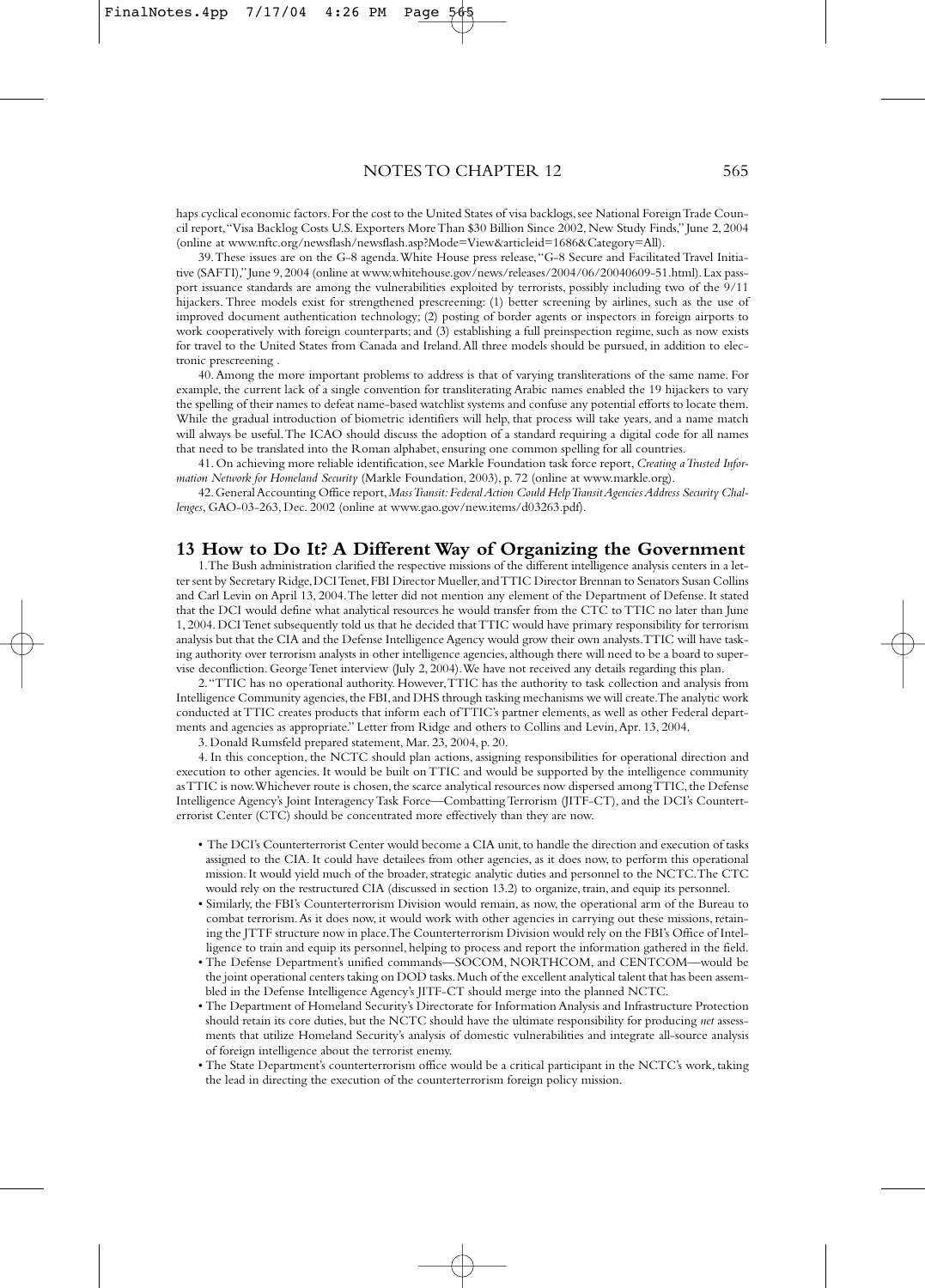The proposed National Counterterrorism Center should offer one-stop shopping to agencies with counterterrorism and homeland security responsibilities.That is, it should be an authoritative reference base on the transnational terrorist organizations: their people, goals, strategies, capabilities, networks of contacts and support, the context in which they operate, and their characteristic habits across the life cycle of operations—recruitment, reconnaissance, target selection, logistics, and travel. For example, this Center would offer an integrated depiction of groups like al Qaeda or Hezbollah worldwide, overseas, and in the United States.

The NCTC will not eliminate the need for the executive departments to have their own analytic units. But it would enable agency-based analytic units to become smaller and more efficient. In particular, it would make it possible for these agency-based analytic units to concentrate on analysis that is tailored to their agency's specific responsibilities.

A useful analogy is in military intelligence.There, the Defense Intelligence Agency and the service production agencies (like the Army's National Ground Intelligence Center) are the institutional memory and reference source for enemy order of battle, enemy organization, and enemy equipment.Yet the Joint Staff and all the theater commands still have their own J-2s.They draw on the information they need, tailoring and applying it to their operational needs.As they learn more from their tactical operations, they pass intelligence of enduring value back up to the Defense Intelligence Agency and the services so it can be evaluated, form part of the institutional memory, and help guide future collection.

In our proposal, that reservoir of institutional memory about terrorist organizations would function for the government as a whole, and would be in the NCTC.

5.The head of the NCTC would thus help coordinate the operational side of these agencies, like the FBI's Counterterrorism Division.The intelligence side of these agencies, such as the FBI's Office of Intelligence, would be overseen by the National Intelligence Director we recommend later in this chapter.

6.The quotation goes on:"It includes gaps in intelligence, but also intelligence that, like a string of pearls too precious to wear, is too sensitive to give to those who need it. It includes the alarm that fails to work, but also the alarm that has gone off so often it has been disconnected. It includes the unalert watchman, but also the one who knows he'll be chewed out by his superior if he gets higher authority out of bed. It includes the contingencies that occur to no one, but also those that everyone assumes somebody else is taking care of. It includes straightforward procrastination, but also decisions protracted by internal disagreement. It includes, in addition, the inability of individual human beings to rise to the occasion until they are sure it is the occasion—which is usually too late. . . . Finally, as at Pearl Harbor, surprise may include some measure of genuine novelty introduced by the enemy, and some sheer bad luck." Thomas Schelling, foreword to Roberta Wohlstetter, Pearl Harbor: Warning and Decision (Stanford Univ. Press, 1962), p. viii.

7. For the Goldwater-Nichols Act, see Pub. L. No. 99-433, 100 Stat. 992 (1986). For a general discussion of the act,see Gordon Lederman,*Reorganizing the Joint Chiefs of Staff:The Goldwater-Nichols Act of 1986* (Greenwood,1999); James Locher,*Victory on the Potomac:The Goldwater-Nichols Act Unifies the Pentagon* (Texas A&M Univ. Press, 2003).

8. For a history of the DCI's authority over the intelligence community, see CIA report, Michael Warner ed., *Central Intelligence; Origin and Evolution* (CIA Center for the Study of Intelligence, 2001). For the Director's view of his community authorities, see DCI directive,"Director of Central Intelligence Directive 1/1:The Authorities and Responsibilities of the Director of Central Intelligence as Head of the U.S. Intelligence Community," Nov. 19, 1998.

9.As Norman Augustine, former chairman of Lockheed Martin Corporation, writes regarding power in the government,"As in business,cash is king.If you are not in charge of your budget,you are not king."Norman Augustine, Managing to Survive in Washington: A Beginner's Guide to High-Level Management in Government (Center for Strategic and International Studies, 2000), p. 20.

10. For the DCI and the secretary of defense, see 50 U.S.C. § 403-6(a). If the director does not concur with the secretary's choice, then the secretary is required to notify the president of the director's nonconcurrence. Ibid. For the DCI and the attorney general, see 50 U.S.C. § 403-6(b)(3).

11.The new program would replace the existing National Foreign Intelligence Program.

12.Some smaller parts of the current intelligence community,such as the State Department's intelligence bureau and the Energy Department's intelligence entity, should not be funded out of the national intelligence program and should be the responsibility of their home departments.

13.The head of the NCTC should have the rank of a deputy national intelligence director, e.g., Executive Level II, but would have a different title.

14. If the organization of defense intelligence remains as it is now, the appropriate official would be the under secretary of defense for intelligence.If defense intelligence is reorganized to elevate the responsibilities of the director of the DIA, then that person might be the appropriate official.

15. For the information technology architecture, see Ruth David interview (June 10, 2003). For the necessity of moving from need-to-know to need-to-share, see James Steinberg testimony, Oct. 14, 2003. The Director still has no strategy for removing information-sharing barriers and—more than two years since 9/11—has only appointed a working group on the subject. George Tenet prepared statement, Mar. 24, 2004, p. 37.